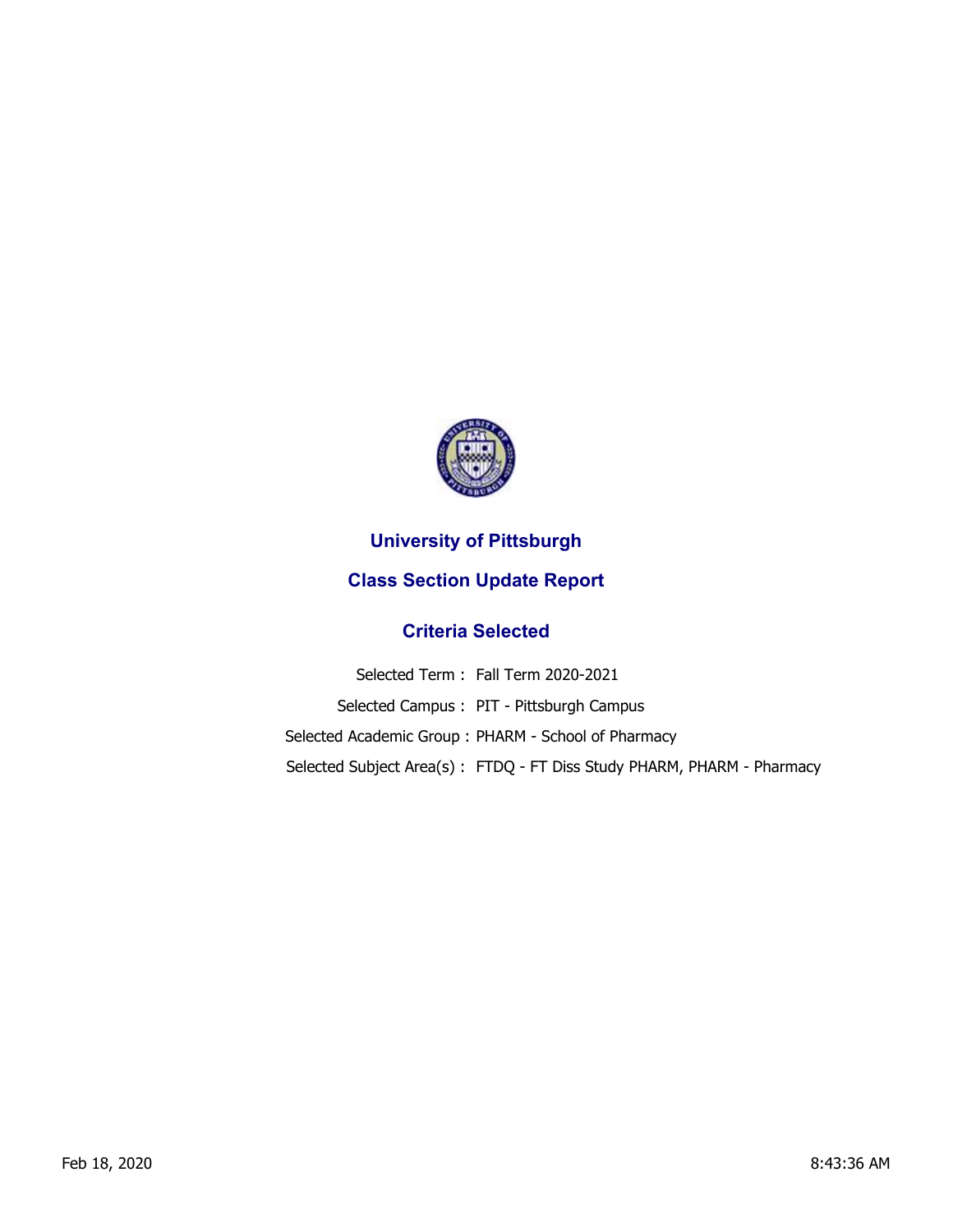| Feb 18, 2020 8:43:36 AM                                                                                                                                                                                 | <b>Class Section Update Report</b>                                                                                    |                                                        |                                                                                        | Cancel<br>Change                                                  |
|---------------------------------------------------------------------------------------------------------------------------------------------------------------------------------------------------------|-----------------------------------------------------------------------------------------------------------------------|--------------------------------------------------------|----------------------------------------------------------------------------------------|-------------------------------------------------------------------|
| Page 1 of 178                                                                                                                                                                                           |                                                                                                                       | University of Pittsburgh                               |                                                                                        |                                                                   |
| <b>Term: 2211</b>                                                                                                                                                                                       | <b>Campus: PIT - Pittsburgh Campus</b>                                                                                |                                                        | Academic Group: PHARM - School of Pharmacy                                             |                                                                   |
| <b>Course ID: 109387</b><br><b>Subject Area: FTDQ</b><br>Catalog Nbr: 0000<br><b>Class Nbr: 13774</b><br><b>Course Offering Nbr: 1</b><br>Academic Organization: PHARM-DEAN - Office of the Dean, PHARM | <b>Class Section: 1010</b><br><b>Component: FTD - Full Time Dissertation</b><br><b>Class Type: Enrollment Section</b> |                                                        | <b>Minimum</b><br><b>Units: 0.00</b><br><b>Academic Progress</b><br><b>Units: 9.00</b> | <b>Maximum</b><br><b>Units: 0.00</b><br><b>FA Units:</b><br>9.00  |
| Short Title: FULL-TIME DISSERTATION STUDY                                                                                                                                                               |                                                                                                                       |                                                        |                                                                                        |                                                                   |
| Free Format Topic: (30 Characters)                                                                                                                                                                      |                                                                                                                       |                                                        | Fee Type:                                                                              | <b>Fee Amount:</b>                                                |
| <b>Start Date: 8/24/2020</b><br><b>Session: AT</b>                                                                                                                                                      | End Date: 12/12/2020                                                                                                  |                                                        | <b>Associated Class: 1010</b>                                                          | Location: PGH                                                     |
| <b>Schedule</b>                                                                                                                                                                                         | <b>Instructor</b><br><b>Instructor Role</b>                                                                           |                                                        | <b>Instructor Name:</b>                                                                |                                                                   |
| <b>Print: N</b><br>Y/N                                                                                                                                                                                  | ID:<br>$\overline{0}$                                                                                                 |                                                        | No Instructor Assigned                                                                 |                                                                   |
| <b>Facility ID:</b><br>Room:<br><b>TBATBA</b><br>0<br>TBA<br><b>Consent:</b><br>No Special Consent                                                                                                      | <b>Room Capacity: Mtg Start:</b><br><b>Instructor Edit:</b><br><b>Grading Basis:</b><br>No Enrollment                 | Mtg End:<br>Day:<br><b>Enrollment</b><br>Capacity: 999 |                                                                                        | <b>End Date:</b><br><b>Start Date:</b><br>8/24/2020<br>12/12/2020 |
| Print No Grade<br>Required                                                                                                                                                                              | Choice                                                                                                                |                                                        |                                                                                        |                                                                   |
|                                                                                                                                                                                                         |                                                                                                                       |                                                        |                                                                                        |                                                                   |
| Course<br>Course<br><b>Attribute:</b><br>Attribute Value: Subject:                                                                                                                                      | <b>Combined Section</b>                                                                                               | <b>Combined Section</b><br><b>Catalog Nbr:</b>         | <b>Combined Section</b><br><b>Class Number:</b>                                        | <b>Combined Section</b><br><b>Enrollment Capacity:</b>            |
|                                                                                                                                                                                                         |                                                                                                                       |                                                        |                                                                                        |                                                                   |
| <b>Room Characteristic</b>                                                                                                                                                                              |                                                                                                                       |                                                        |                                                                                        |                                                                   |
|                                                                                                                                                                                                         |                                                                                                                       |                                                        |                                                                                        |                                                                   |
| <b>Start Date</b><br><b>Reserve Capacity Requirement</b>                                                                                                                                                |                                                                                                                       | <b>Cap Enrl</b>                                        |                                                                                        |                                                                   |
|                                                                                                                                                                                                         |                                                                                                                       |                                                        |                                                                                        |                                                                   |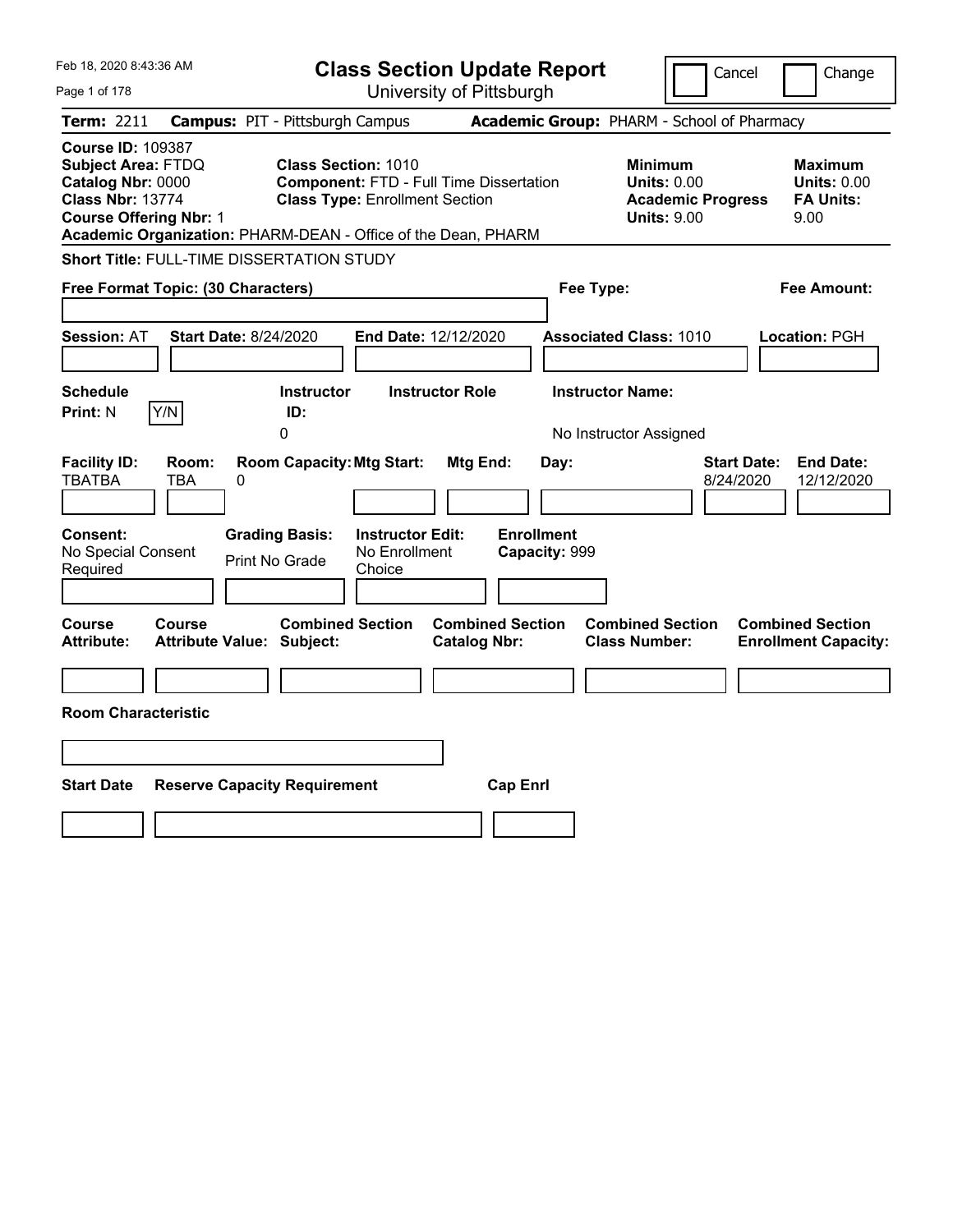| Feb 18, 2020 8:43:36 AM                                                                                                                                                                      | <b>Class Section Update Report</b>                                                                                                                                |                                                                                        | Cancel<br>Change                                                  |  |
|----------------------------------------------------------------------------------------------------------------------------------------------------------------------------------------------|-------------------------------------------------------------------------------------------------------------------------------------------------------------------|----------------------------------------------------------------------------------------|-------------------------------------------------------------------|--|
| Page 2 of 178                                                                                                                                                                                | University of Pittsburgh                                                                                                                                          |                                                                                        |                                                                   |  |
| <b>Term: 2211</b>                                                                                                                                                                            | <b>Campus: PIT - Pittsburgh Campus</b>                                                                                                                            | Academic Group: PHARM - School of Pharmacy                                             |                                                                   |  |
| <b>Course ID: 187234</b><br><b>Subject Area: PHARM</b><br>Catalog Nbr: 1095<br><b>Class Nbr: 24682</b><br><b>Course Offering Nbr: 1</b><br>Academic Organization: PHARM - School of Pharmacy | <b>Class Section: 1250</b><br><b>Component: LEC - Lecture</b><br><b>Class Type: Enrollment Section</b>                                                            | <b>Minimum</b><br><b>Units: 2.00</b><br><b>Academic Progress</b><br><b>Units: 2.00</b> | <b>Maximum</b><br><b>Units: 2.00</b><br><b>FA Units:</b><br>2.00  |  |
| Short Title: COMMUNITY CONNECTOR COURSE                                                                                                                                                      |                                                                                                                                                                   |                                                                                        |                                                                   |  |
| Free Format Topic: (30 Characters)                                                                                                                                                           |                                                                                                                                                                   | Fee Type:                                                                              | Fee Amount:                                                       |  |
| <b>Start Date: 8/24/2020</b><br><b>Session: SE3</b>                                                                                                                                          | End Date: 12/12/2020                                                                                                                                              | <b>Associated Class: 1250</b>                                                          | <b>Location: PGH</b>                                              |  |
| <b>Schedule</b>                                                                                                                                                                              | <b>Instructor Role</b><br><b>Instructor</b>                                                                                                                       | <b>Instructor Name:</b>                                                                |                                                                   |  |
| Print: Y<br>Y/N                                                                                                                                                                              | ID:<br>2910580<br>Primary Instructor                                                                                                                              | Balouris, Sondra A                                                                     |                                                                   |  |
| <b>Facility ID:</b><br>Room:<br><b>VICTO00229</b><br>00229<br>64<br><b>Consent:</b><br>No Special Consent<br>Required                                                                        | <b>Room Capacity: Mtg Start:</b><br>Mtg End:<br>6:00 PM<br>8:00 PM<br><b>Grading Basis:</b><br><b>Instructor Edit:</b><br>No Enrollment<br>Letter Grade<br>Choice | Day:<br>We<br><b>Enrollment</b><br>Capacity: 10                                        | <b>End Date:</b><br><b>Start Date:</b><br>8/24/2020<br>12/12/2020 |  |
| Course<br>Course<br><b>Attribute Value: Subject:</b><br><b>Attribute:</b>                                                                                                                    | <b>Combined Section</b><br><b>Combined Section</b><br><b>Catalog Nbr:</b><br><b>HRS</b><br>1095<br>1095<br><b>NUR</b>                                             | <b>Combined Section</b><br><b>Class Number:</b><br>23718<br>25484                      | <b>Combined Section</b><br><b>Enrollment Capacity:</b><br>10<br>7 |  |
| <b>Room Characteristic</b><br>PeopleSoft - Scheduled (PS)                                                                                                                                    |                                                                                                                                                                   |                                                                                        |                                                                   |  |
| <b>Start Date</b><br><b>Reserve Capacity Requirement</b><br><b>Cap Enrl</b>                                                                                                                  |                                                                                                                                                                   |                                                                                        |                                                                   |  |
|                                                                                                                                                                                              |                                                                                                                                                                   |                                                                                        |                                                                   |  |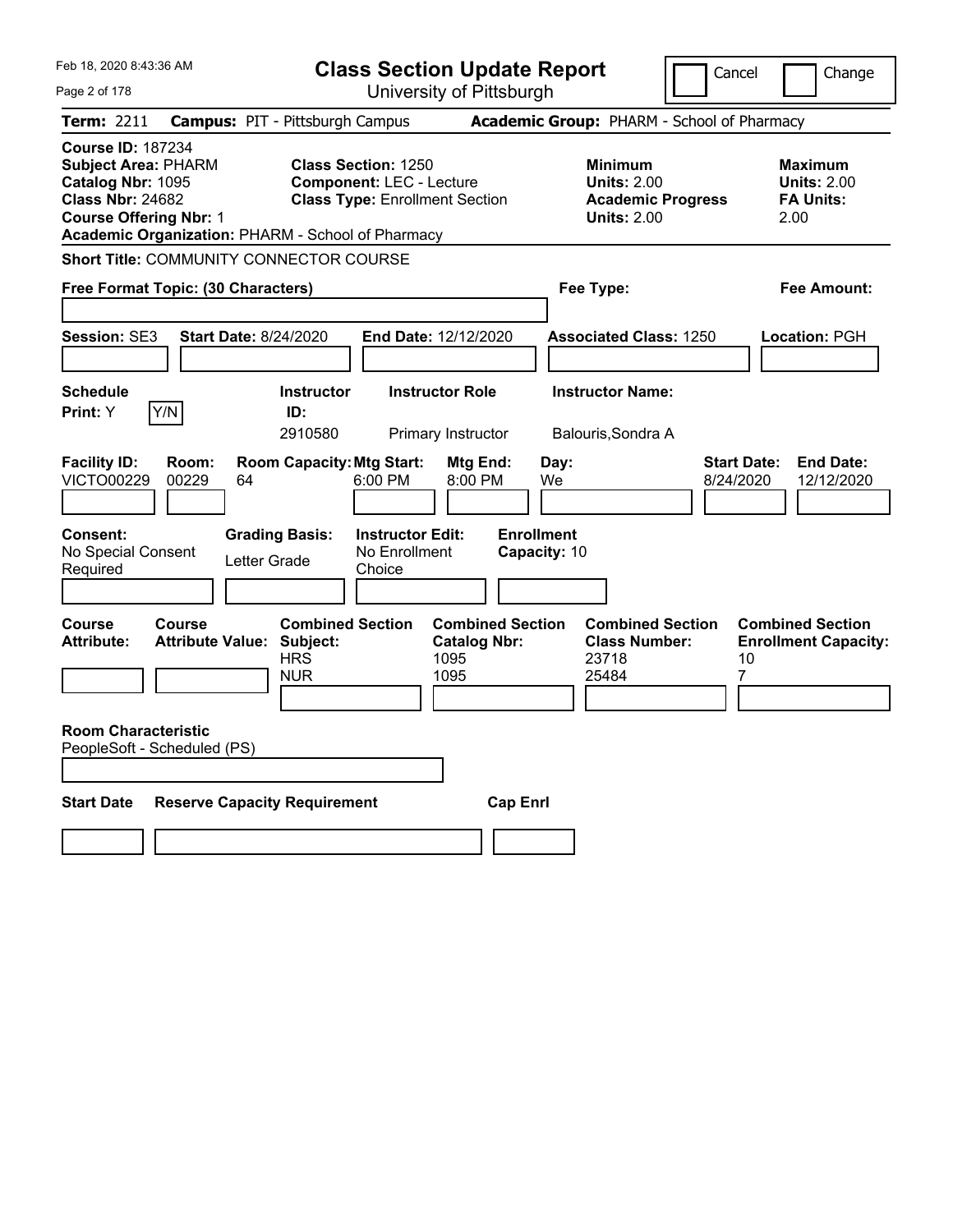| Feb 18, 2020 8:43:36 AM                                                                                                                                                                      | <b>Class Section Update Report</b>                                                                                                      |                                                                                        | Cancel<br>Change                                                  |
|----------------------------------------------------------------------------------------------------------------------------------------------------------------------------------------------|-----------------------------------------------------------------------------------------------------------------------------------------|----------------------------------------------------------------------------------------|-------------------------------------------------------------------|
| Page 3 of 178                                                                                                                                                                                | University of Pittsburgh                                                                                                                |                                                                                        |                                                                   |
| <b>Term: 2211</b><br><b>Campus: PIT - Pittsburgh Campus</b>                                                                                                                                  |                                                                                                                                         | Academic Group: PHARM - School of Pharmacy                                             |                                                                   |
| <b>Course ID: 119090</b><br><b>Subject Area: PHARM</b><br>Catalog Nbr: 2010<br><b>Class Nbr: 13771</b><br><b>Course Offering Nbr: 1</b><br>Academic Organization: PHARM - School of Pharmacy | <b>Class Section: 1010</b><br><b>Component: THE - Thesis Research</b><br><b>Class Type: Enrollment Section</b>                          | <b>Minimum</b><br><b>Units: 1.00</b><br><b>Academic Progress</b><br><b>Units: 1.00</b> | <b>Maximum</b><br><b>Units: 12.00</b><br><b>FA Units:</b><br>1.00 |
| <b>Short Title: MASTER OF SCIENCE THESIS</b>                                                                                                                                                 |                                                                                                                                         |                                                                                        |                                                                   |
| Free Format Topic: (30 Characters)                                                                                                                                                           |                                                                                                                                         | Fee Type:                                                                              | Fee Amount:                                                       |
| <b>Start Date: 8/24/2020</b><br><b>Session: AT</b>                                                                                                                                           | End Date: 12/12/2020                                                                                                                    | <b>Associated Class: 1010</b>                                                          | Location: PGH                                                     |
| <b>Schedule</b>                                                                                                                                                                              | <b>Instructor</b><br><b>Instructor Role</b>                                                                                             | <b>Instructor Name:</b>                                                                |                                                                   |
| Print: Y<br>Y/N<br>ID:                                                                                                                                                                       | 2902482<br>Primary Instructor                                                                                                           | Folan, Maggie M                                                                        |                                                                   |
| <b>Facility ID:</b><br>Room:<br><b>TBATBA</b><br>TBA<br>0<br><b>Grading Basis:</b><br>Consent:<br>No Special Consent<br><b>Grad SN Basis</b><br>Required                                     | <b>Room Capacity: Mtg Start:</b><br>Mtg End:<br><b>Enrollment</b><br><b>Instructor Edit:</b><br>No Enrollment<br>Capacity: 15<br>Choice | Day:                                                                                   | <b>Start Date:</b><br><b>End Date:</b><br>8/24/2020<br>12/12/2020 |
| <b>Course</b><br>Course<br><b>Attribute Value: Subject:</b><br><b>Attribute:</b>                                                                                                             | <b>Combined Section</b><br><b>Combined Section</b><br><b>Catalog Nbr:</b>                                                               | <b>Combined Section</b><br><b>Class Number:</b>                                        | <b>Combined Section</b><br><b>Enrollment Capacity:</b>            |
|                                                                                                                                                                                              |                                                                                                                                         |                                                                                        |                                                                   |
| <b>Room Characteristic</b>                                                                                                                                                                   |                                                                                                                                         |                                                                                        |                                                                   |
|                                                                                                                                                                                              |                                                                                                                                         |                                                                                        |                                                                   |
| <b>Start Date</b><br><b>Reserve Capacity Requirement</b>                                                                                                                                     | <b>Cap Enrl</b>                                                                                                                         |                                                                                        |                                                                   |
|                                                                                                                                                                                              |                                                                                                                                         |                                                                                        |                                                                   |
|                                                                                                                                                                                              |                                                                                                                                         |                                                                                        |                                                                   |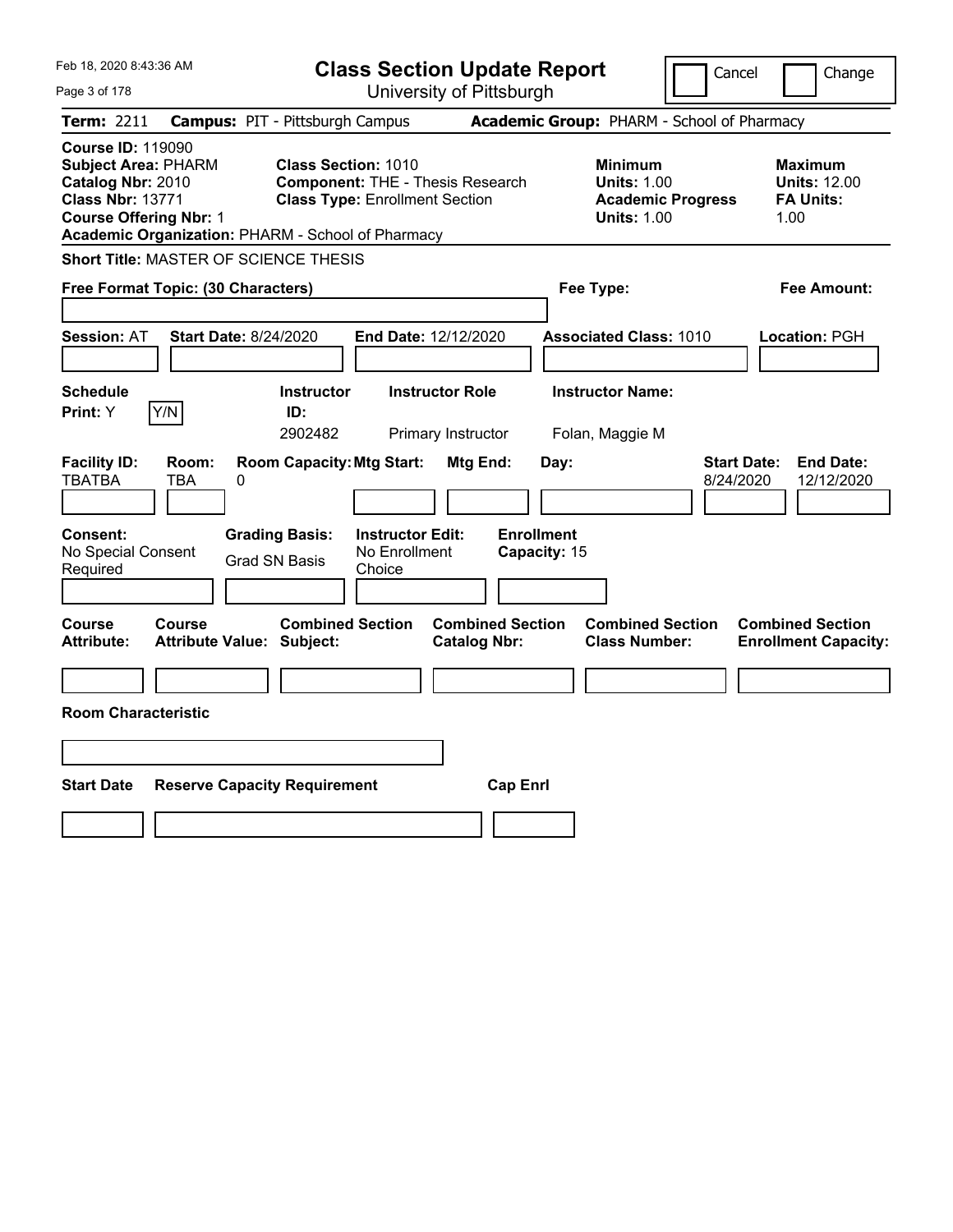| Feb 18, 2020 8:43:36 AM                                                                                                                                                                      | <b>Class Section Update Report</b>                                                                        | Cancel<br>Change                                                                                                                                           |
|----------------------------------------------------------------------------------------------------------------------------------------------------------------------------------------------|-----------------------------------------------------------------------------------------------------------|------------------------------------------------------------------------------------------------------------------------------------------------------------|
| Page 4 of 178                                                                                                                                                                                | University of Pittsburgh                                                                                  |                                                                                                                                                            |
| <b>Campus: PIT - Pittsburgh Campus</b><br>Term: 2211                                                                                                                                         |                                                                                                           | Academic Group: PHARM - School of Pharmacy                                                                                                                 |
| <b>Course ID: 185013</b><br><b>Subject Area: PHARM</b><br>Catalog Nbr: 2015<br><b>Class Nbr: 23236</b><br><b>Course Offering Nbr: 1</b><br>Academic Organization: PHARM - School of Pharmacy | <b>Class Section: 1200</b><br>Component: IND - Independent Study<br><b>Class Type: Enrollment Section</b> | <b>Minimum</b><br><b>Maximum</b><br><b>Units: 1.00</b><br><b>Units: 3.00</b><br><b>FA Units:</b><br><b>Academic Progress</b><br><b>Units: 1.00</b><br>1.00 |
| Short Title: COMPREHENSIVE EXAM: NTMS                                                                                                                                                        |                                                                                                           |                                                                                                                                                            |
| Free Format Topic: (30 Characters)                                                                                                                                                           | Fee Type:                                                                                                 | Fee Amount:                                                                                                                                                |
| <b>Start Date: 8/24/2020</b><br><b>Session: AT</b>                                                                                                                                           | End Date: 12/12/2020                                                                                      | <b>Associated Class: 1200</b><br>Location: PGH                                                                                                             |
| <b>Schedule</b><br>Print: Y<br>Y/N                                                                                                                                                           | <b>Instructor</b><br><b>Instructor Role</b><br>ID:<br>2902482<br>Primary Instructor                       | <b>Instructor Name:</b><br>Folan, Maggie M                                                                                                                 |
| <b>Facility ID:</b><br>Room:<br><b>TBATBA</b><br>0<br>TBA                                                                                                                                    | <b>Room Capacity: Mtg Start:</b><br>Mtg End:<br>Day:                                                      | <b>Start Date:</b><br><b>End Date:</b><br>8/24/2020<br>12/12/2020                                                                                          |
| <b>Grading Basis:</b><br>Consent:<br>No Special Consent<br><b>Grad HSU Basis</b><br>Required                                                                                                 | <b>Enrollment</b><br><b>Instructor Edit:</b><br>No Enrollment<br>Capacity: 35<br>Choice                   |                                                                                                                                                            |
| Course<br>Course<br><b>Attribute Value: Subject:</b><br><b>Attribute:</b>                                                                                                                    | <b>Combined Section</b><br><b>Combined Section</b><br><b>Catalog Nbr:</b>                                 | <b>Combined Section</b><br><b>Combined Section</b><br><b>Class Number:</b><br><b>Enrollment Capacity:</b>                                                  |
|                                                                                                                                                                                              |                                                                                                           |                                                                                                                                                            |
| <b>Room Characteristic</b>                                                                                                                                                                   |                                                                                                           |                                                                                                                                                            |
|                                                                                                                                                                                              |                                                                                                           |                                                                                                                                                            |
| <b>Start Date</b><br><b>Reserve Capacity Requirement</b>                                                                                                                                     | <b>Cap Enrl</b>                                                                                           |                                                                                                                                                            |
|                                                                                                                                                                                              |                                                                                                           |                                                                                                                                                            |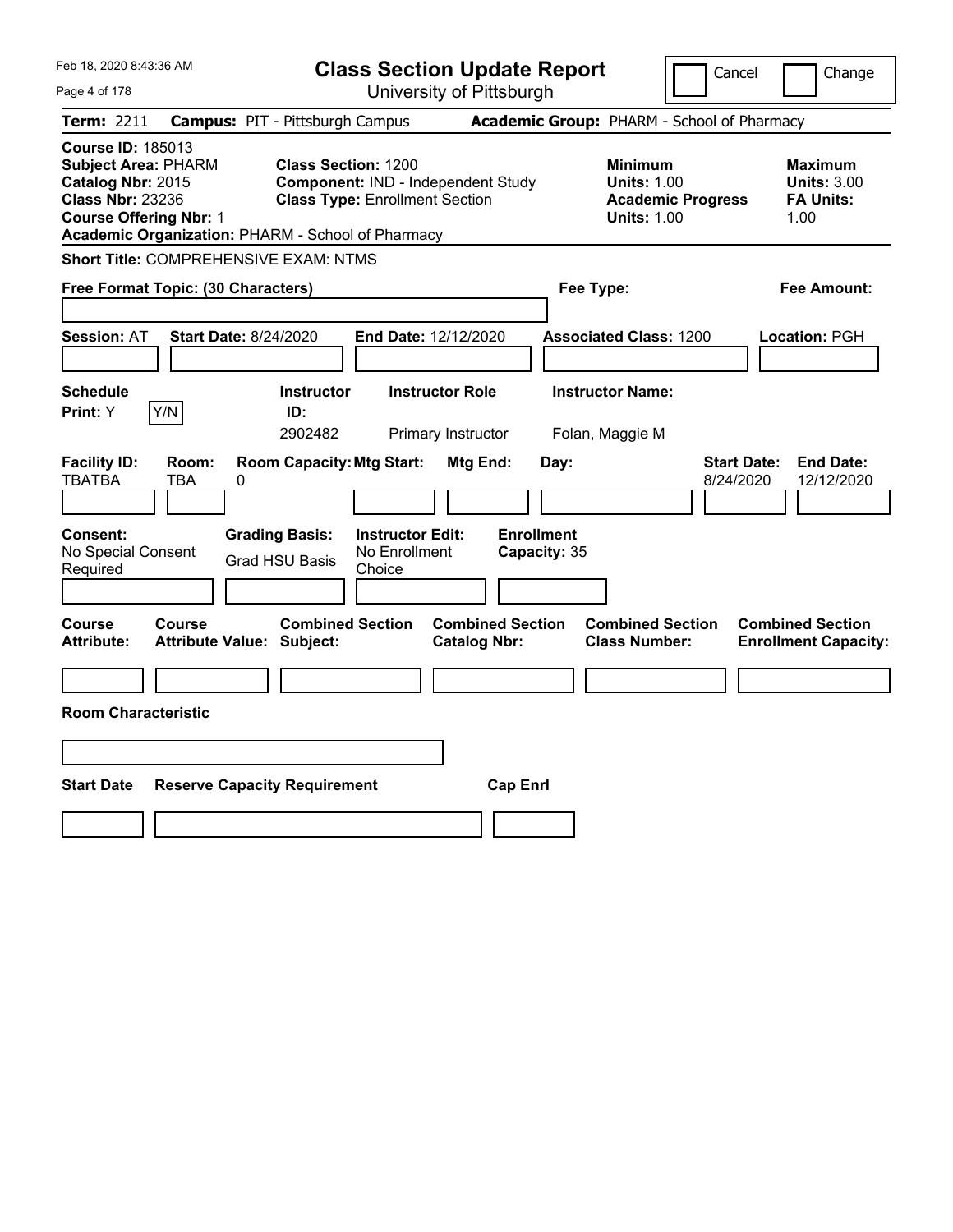| Feb 18, 2020 8:43:36 AM                                                                                                                                                                      |                                                                                                                                             | <b>Class Section Update Report</b>                   |                                                                                        | Cancel<br>Change                                                 |
|----------------------------------------------------------------------------------------------------------------------------------------------------------------------------------------------|---------------------------------------------------------------------------------------------------------------------------------------------|------------------------------------------------------|----------------------------------------------------------------------------------------|------------------------------------------------------------------|
| Page 5 of 178                                                                                                                                                                                |                                                                                                                                             | University of Pittsburgh                             |                                                                                        |                                                                  |
| <b>Term: 2211</b>                                                                                                                                                                            | <b>Campus: PIT - Pittsburgh Campus</b>                                                                                                      |                                                      | Academic Group: PHARM - School of Pharmacy                                             |                                                                  |
| <b>Course ID: 176152</b><br><b>Subject Area: PHARM</b><br>Catalog Nbr: 2510<br><b>Class Nbr: 27641</b><br><b>Course Offering Nbr: 1</b><br>Academic Organization: PHARM - School of Pharmacy | <b>Class Section: 1010</b><br>Component: CLQ - Colloquium<br><b>Class Type: Enrollment Section</b>                                          |                                                      | <b>Minimum</b><br><b>Units: 1.00</b><br><b>Academic Progress</b><br><b>Units: 1.00</b> | <b>Maximum</b><br><b>Units: 1.00</b><br><b>FA Units:</b><br>1.00 |
| <b>Short Title: EXECUTIVE BOARDROOM</b>                                                                                                                                                      |                                                                                                                                             |                                                      |                                                                                        |                                                                  |
| Free Format Topic: (30 Characters)                                                                                                                                                           |                                                                                                                                             |                                                      | Fee Type:                                                                              | Fee Amount:                                                      |
| <b>Session: AT</b>                                                                                                                                                                           | <b>Start Date: 8/24/2020</b>                                                                                                                | End Date: 12/12/2020                                 | <b>Associated Class: 1010</b>                                                          | Location: PGH                                                    |
| <b>Schedule</b>                                                                                                                                                                              | <b>Instructor</b>                                                                                                                           | <b>Instructor Role</b>                               | <b>Instructor Name:</b>                                                                |                                                                  |
| Print: Y<br>Y/N                                                                                                                                                                              | ID:<br>0                                                                                                                                    |                                                      | No Instructor Assigned                                                                 |                                                                  |
| <b>Facility ID:</b><br>Room:<br><b>NEEDSAROOM</b><br>Consent:<br>No Special Consent<br>Required                                                                                              | <b>Room Capacity: Mtg Start:</b><br><b>Grading Basis:</b><br><b>Instructor Edit:</b><br>No Enrollment<br><b>Grad Letter Grade</b><br>Choice | Mtg End:<br>Day:<br><b>Enrollment</b><br>Capacity: 8 |                                                                                        | <b>Start Date:</b><br><b>End Date:</b>                           |
| Course<br>Course<br><b>Attribute:</b>                                                                                                                                                        | <b>Combined Section</b><br><b>Attribute Value: Subject:</b>                                                                                 | <b>Combined Section</b><br><b>Catalog Nbr:</b>       | <b>Combined Section</b><br><b>Class Number:</b>                                        | <b>Combined Section</b><br><b>Enrollment Capacity:</b>           |
|                                                                                                                                                                                              |                                                                                                                                             |                                                      |                                                                                        |                                                                  |
| <b>Room Characteristic</b>                                                                                                                                                                   |                                                                                                                                             |                                                      |                                                                                        |                                                                  |
|                                                                                                                                                                                              |                                                                                                                                             |                                                      |                                                                                        |                                                                  |
| <b>Start Date</b>                                                                                                                                                                            | <b>Reserve Capacity Requirement</b>                                                                                                         | <b>Cap Enrl</b>                                      |                                                                                        |                                                                  |
|                                                                                                                                                                                              |                                                                                                                                             |                                                      |                                                                                        |                                                                  |
|                                                                                                                                                                                              |                                                                                                                                             |                                                      |                                                                                        |                                                                  |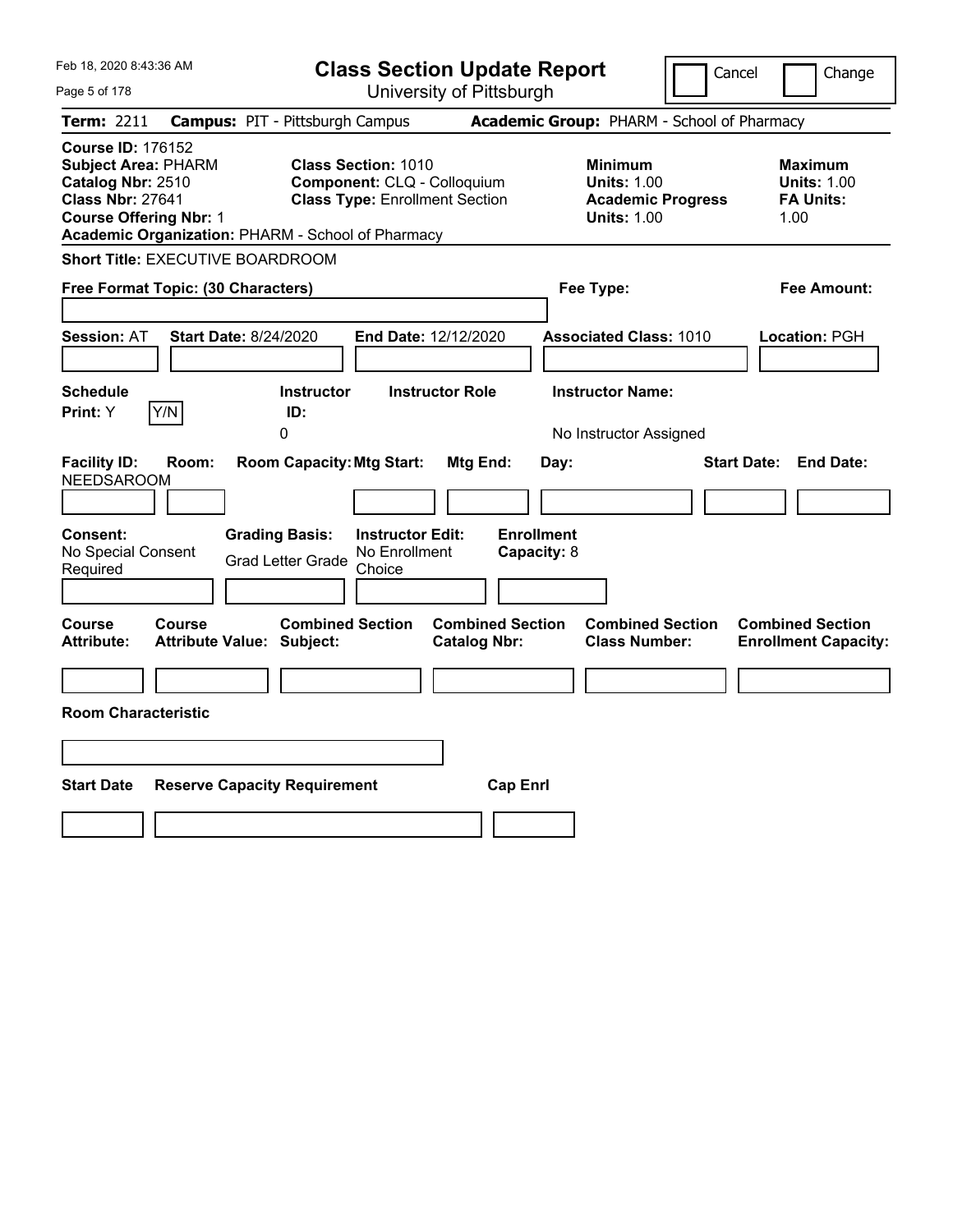| Feb 18, 2020 8:43:36 AM                                                                                                                                                                      | <b>Class Section Update Report</b>                                                                                                                                          | Cancel                                                                                                              | Change                                                           |
|----------------------------------------------------------------------------------------------------------------------------------------------------------------------------------------------|-----------------------------------------------------------------------------------------------------------------------------------------------------------------------------|---------------------------------------------------------------------------------------------------------------------|------------------------------------------------------------------|
| Page 6 of 178                                                                                                                                                                                | University of Pittsburgh                                                                                                                                                    |                                                                                                                     |                                                                  |
| <b>Term: 2211</b>                                                                                                                                                                            | <b>Campus: PIT - Pittsburgh Campus</b>                                                                                                                                      | Academic Group: PHARM - School of Pharmacy                                                                          |                                                                  |
| <b>Course ID: 119093</b><br><b>Subject Area: PHARM</b><br>Catalog Nbr: 3002<br><b>Class Nbr: 17073</b><br><b>Course Offering Nbr: 1</b><br>Academic Organization: PHARM - School of Pharmacy | <b>Class Section: 1030</b><br><b>Component: LEC - Lecture</b><br><b>Class Type: Enrollment Section</b>                                                                      | <b>Minimum</b><br><b>Units: 4.00</b><br><b>Academic Progress</b><br><b>Units: 4.00</b>                              | <b>Maximum</b><br><b>Units: 4.00</b><br><b>FA Units:</b><br>4.00 |
| <b>Short Title: ADVANCED PHARMACOKINETICS</b>                                                                                                                                                |                                                                                                                                                                             |                                                                                                                     |                                                                  |
| Free Format Topic: (30 Characters)                                                                                                                                                           |                                                                                                                                                                             | Fee Type:                                                                                                           | Fee Amount:                                                      |
| <b>Start Date: 8/24/2020</b><br><b>Session: AT</b>                                                                                                                                           | End Date: 12/12/2020                                                                                                                                                        | <b>Associated Class: 1030</b>                                                                                       | Location: PGH                                                    |
| <b>Schedule</b><br>Y/N<br>Print: Y                                                                                                                                                           | <b>Instructor Role</b><br><b>Instructor</b><br>ID:<br>2906112<br>Special<br>1370423<br>Primary Instructor<br>2906112<br>Primary Instructor<br>1370423<br>Primary Instructor | <b>Instructor Name:</b><br>Altenbaugh, Lori Marie<br>Nolin, Thomas D.<br>Altenbaugh, Lori Marie<br>Nolin, Thomas D. |                                                                  |
| <b>Facility ID:</b><br>Room:<br>00314<br><b>SALK00314</b><br>12<br>00524<br>49<br><b>SALK00524</b>                                                                                           | <b>Room Capacity: Mtg Start:</b><br>Mtg End:<br>$1:00$ PM<br>$2:50$ PM<br>12:00 PM<br>1:50 PM                                                                               | <b>Start Date:</b><br>Day:<br>Mo<br>8/24/2020<br>We<br>8/24/2020                                                    | <b>End Date:</b><br>12/12/2020<br>12/12/2020                     |
| <b>Consent:</b><br>No Special Consent<br>Required                                                                                                                                            | <b>Instructor Edit:</b><br><b>Grading Basis:</b><br>No Enrollment<br><b>Grad Letter Grade</b><br>Choice                                                                     | <b>Enrollment</b><br>Capacity: 35                                                                                   |                                                                  |
| <b>Course</b><br>Course<br>Attribute Value: Subject:<br><b>Attribute:</b>                                                                                                                    | <b>Combined Section</b><br><b>Combined Section</b><br><b>Catalog Nbr:</b>                                                                                                   | <b>Combined Section</b><br><b>Class Number:</b>                                                                     | <b>Combined Section</b><br><b>Enrollment Capacity:</b>           |
| <b>Room Characteristic</b>                                                                                                                                                                   |                                                                                                                                                                             |                                                                                                                     |                                                                  |
|                                                                                                                                                                                              |                                                                                                                                                                             |                                                                                                                     |                                                                  |
|                                                                                                                                                                                              |                                                                                                                                                                             |                                                                                                                     |                                                                  |
| <b>Reserve Capacity Requirement</b><br><b>Start Date</b>                                                                                                                                     | <b>Cap Enrl</b>                                                                                                                                                             |                                                                                                                     |                                                                  |
|                                                                                                                                                                                              |                                                                                                                                                                             |                                                                                                                     |                                                                  |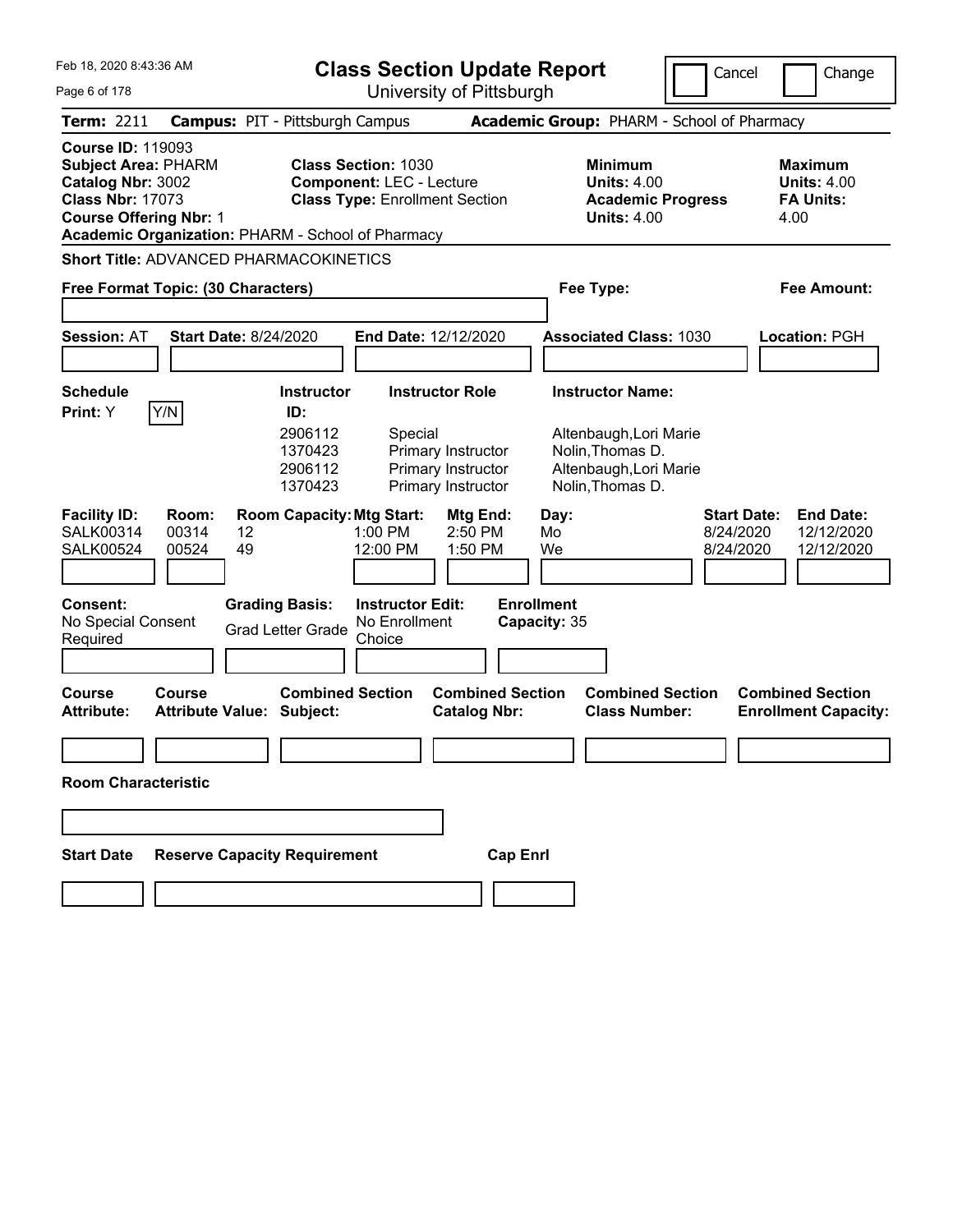| Feb 18, 2020 8:43:36 AM                                                                                                                                                                      | <b>Class Section Update Report</b>                                                                     |                                                |                                                                                        | Cancel                          | Change                                                           |
|----------------------------------------------------------------------------------------------------------------------------------------------------------------------------------------------|--------------------------------------------------------------------------------------------------------|------------------------------------------------|----------------------------------------------------------------------------------------|---------------------------------|------------------------------------------------------------------|
| Page 7 of 178                                                                                                                                                                                |                                                                                                        | University of Pittsburgh                       |                                                                                        |                                 |                                                                  |
| <b>Term: 2211</b>                                                                                                                                                                            | <b>Campus: PIT - Pittsburgh Campus</b>                                                                 |                                                | Academic Group: PHARM - School of Pharmacy                                             |                                 |                                                                  |
| <b>Course ID: 119100</b><br><b>Subject Area: PHARM</b><br>Catalog Nbr: 3009<br><b>Class Nbr: 13776</b><br><b>Course Offering Nbr: 1</b><br>Academic Organization: PHARM - School of Pharmacy | <b>Class Section: 1010</b><br><b>Component: SEM - Seminar</b><br><b>Class Type: Enrollment Section</b> |                                                | <b>Minimum</b><br><b>Units: 1.00</b><br><b>Academic Progress</b><br><b>Units: 1.00</b> |                                 | <b>Maximum</b><br><b>Units: 1.00</b><br><b>FA Units:</b><br>1.00 |
| Short Title: ADVANCES IN PHARMCTCL SCIENCES                                                                                                                                                  |                                                                                                        |                                                |                                                                                        |                                 |                                                                  |
| Free Format Topic: (30 Characters)                                                                                                                                                           |                                                                                                        |                                                | Fee Type:                                                                              |                                 | <b>Fee Amount:</b>                                               |
|                                                                                                                                                                                              |                                                                                                        |                                                |                                                                                        |                                 |                                                                  |
| <b>Session: AT</b><br><b>Start Date: 8/24/2020</b>                                                                                                                                           | End Date: 12/12/2020                                                                                   |                                                | <b>Associated Class: 1010</b>                                                          |                                 | Location: PGH                                                    |
|                                                                                                                                                                                              |                                                                                                        |                                                |                                                                                        |                                 |                                                                  |
| <b>Schedule</b>                                                                                                                                                                              | <b>Instructor Role</b><br><b>Instructor</b>                                                            |                                                | <b>Instructor Name:</b>                                                                |                                 |                                                                  |
| Y/N<br>Print: Y                                                                                                                                                                              | ID:                                                                                                    |                                                |                                                                                        |                                 |                                                                  |
|                                                                                                                                                                                              | 2906112<br>Special<br>2953142<br>Primary Instructor<br>2917803<br>Primary Instructor                   |                                                | Altenbaugh, Lori Marie<br>Ma, Xiaochao<br>Xie, Wen                                     |                                 |                                                                  |
| <b>Facility ID:</b><br>Room:<br><b>SALK00314</b><br>00314<br>12                                                                                                                              | <b>Room Capacity: Mtg Start:</b><br>1:30 PM                                                            | Mtg End:<br>Day:<br>2:50 PM<br>Th              |                                                                                        | <b>Start Date:</b><br>8/24/2020 | <b>End Date:</b><br>12/12/2020                                   |
| Consent:<br>No Special Consent<br>Required                                                                                                                                                   | <b>Grading Basis:</b><br><b>Instructor Edit:</b><br>No Enrollment<br><b>Grad SN Basis</b><br>Choice    | <b>Enrollment</b><br>Capacity: 7               |                                                                                        |                                 |                                                                  |
| Course<br>Course<br><b>Attribute Value: Subject:</b><br><b>Attribute:</b>                                                                                                                    | <b>Combined Section</b>                                                                                | <b>Combined Section</b><br><b>Catalog Nbr:</b> | <b>Combined Section</b><br><b>Class Number:</b>                                        |                                 | <b>Combined Section</b><br><b>Enrollment Capacity:</b>           |
|                                                                                                                                                                                              |                                                                                                        |                                                |                                                                                        |                                 |                                                                  |
| Room Characteristic                                                                                                                                                                          |                                                                                                        |                                                |                                                                                        |                                 |                                                                  |
|                                                                                                                                                                                              |                                                                                                        |                                                |                                                                                        |                                 |                                                                  |
| <b>Start Date</b>                                                                                                                                                                            | <b>Reserve Capacity Requirement</b>                                                                    | <b>Cap Enrl</b>                                |                                                                                        |                                 |                                                                  |
|                                                                                                                                                                                              |                                                                                                        |                                                |                                                                                        |                                 |                                                                  |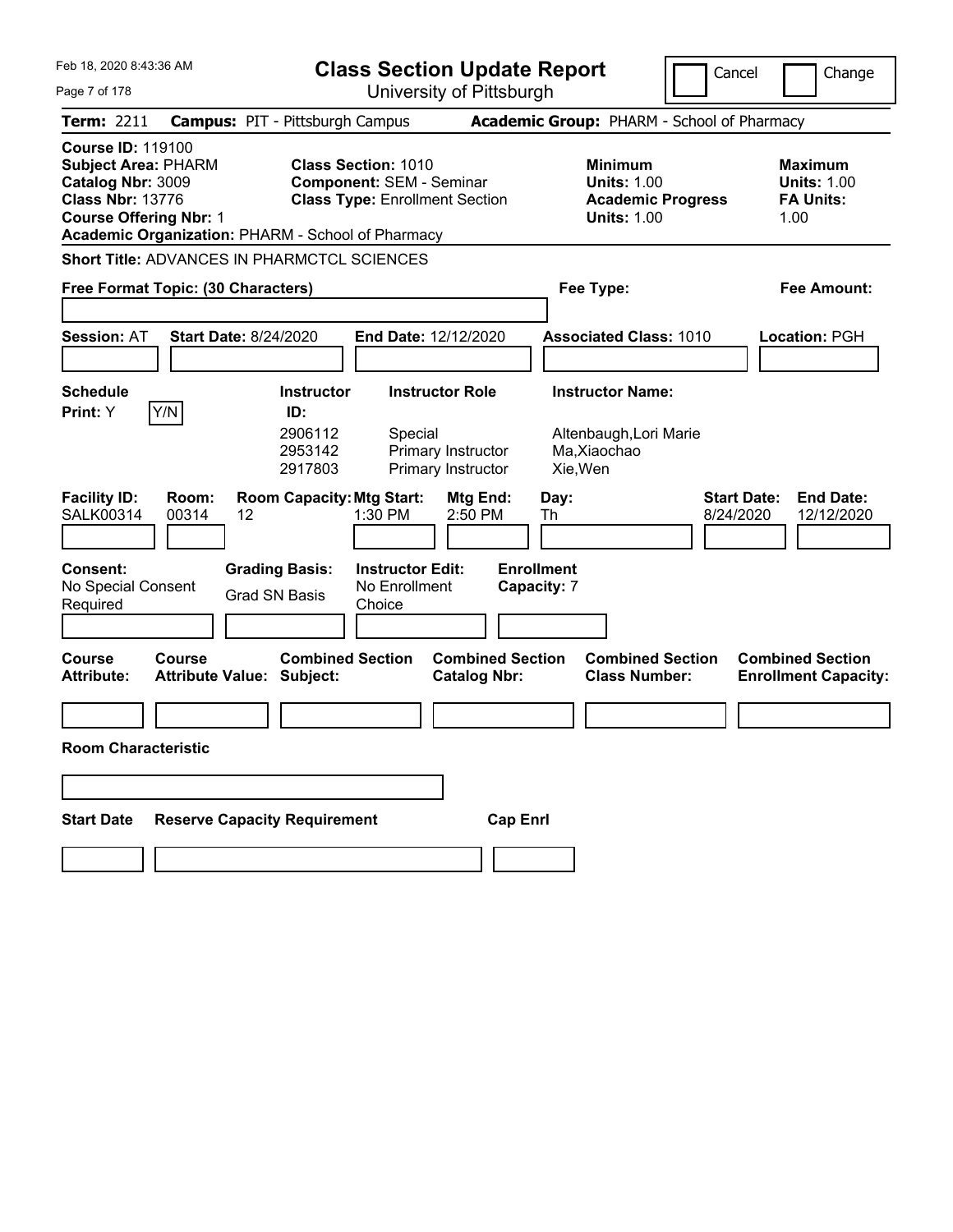| Feb 18, 2020 8:43:36 AM                                                                                                                                                                      | <b>Class Section Update Report</b>                                                                             | Cancel                                                                                 | Change                                                            |
|----------------------------------------------------------------------------------------------------------------------------------------------------------------------------------------------|----------------------------------------------------------------------------------------------------------------|----------------------------------------------------------------------------------------|-------------------------------------------------------------------|
| Page 8 of 178                                                                                                                                                                                | University of Pittsburgh                                                                                       |                                                                                        |                                                                   |
| <b>Term: 2211</b><br><b>Campus: PIT - Pittsburgh Campus</b>                                                                                                                                  |                                                                                                                | Academic Group: PHARM - School of Pharmacy                                             |                                                                   |
| <b>Course ID: 119101</b><br><b>Subject Area: PHARM</b><br>Catalog Nbr: 3010<br><b>Class Nbr: 13772</b><br><b>Course Offering Nbr: 1</b><br>Academic Organization: PHARM - School of Pharmacy | <b>Class Section: 1010</b><br><b>Component: THE - Thesis Research</b><br><b>Class Type: Enrollment Section</b> | <b>Minimum</b><br><b>Units: 1.00</b><br><b>Academic Progress</b><br><b>Units: 1.00</b> | <b>Maximum</b><br><b>Units: 12.00</b><br><b>FA Units:</b><br>1.00 |
| Short Title: PHD DISSERTATION RESEARCH                                                                                                                                                       |                                                                                                                |                                                                                        |                                                                   |
| Free Format Topic: (30 Characters)                                                                                                                                                           |                                                                                                                | Fee Type:                                                                              | Fee Amount:                                                       |
| <b>Session: AT</b><br><b>Start Date: 8/24/2020</b>                                                                                                                                           | <b>End Date: 12/12/2020</b>                                                                                    | <b>Associated Class: 1010</b>                                                          | Location: PGH                                                     |
| <b>Schedule</b><br>Print: Y<br>Y/N<br>ID:                                                                                                                                                    | <b>Instructor Role</b><br><b>Instructor</b><br>2902482<br>Primary Instructor                                   | <b>Instructor Name:</b><br>Folan, Maggie M                                             |                                                                   |
| <b>Facility ID:</b><br>Room:<br><b>TBATBA</b><br>0<br>TBA                                                                                                                                    | <b>Room Capacity: Mtg Start:</b><br>Mtg End:<br>Day:                                                           | <b>Start Date:</b><br>8/24/2020                                                        | <b>End Date:</b><br>12/12/2020                                    |
| Consent:<br><b>Grading Basis:</b><br>No Special Consent<br><b>Grad SN Basis</b><br>Required                                                                                                  | <b>Enrollment</b><br><b>Instructor Edit:</b><br>No Enrollment<br>Capacity: 30<br>Choice                        |                                                                                        |                                                                   |
| Course<br>Course<br><b>Attribute Value: Subject:</b><br><b>Attribute:</b>                                                                                                                    | <b>Combined Section</b><br><b>Combined Section</b><br><b>Catalog Nbr:</b>                                      | <b>Combined Section</b><br><b>Class Number:</b>                                        | <b>Combined Section</b><br><b>Enrollment Capacity:</b>            |
| <b>Room Characteristic</b>                                                                                                                                                                   |                                                                                                                |                                                                                        |                                                                   |
|                                                                                                                                                                                              |                                                                                                                |                                                                                        |                                                                   |
| <b>Start Date</b><br><b>Reserve Capacity Requirement</b>                                                                                                                                     | <b>Cap Enrl</b>                                                                                                |                                                                                        |                                                                   |
|                                                                                                                                                                                              |                                                                                                                |                                                                                        |                                                                   |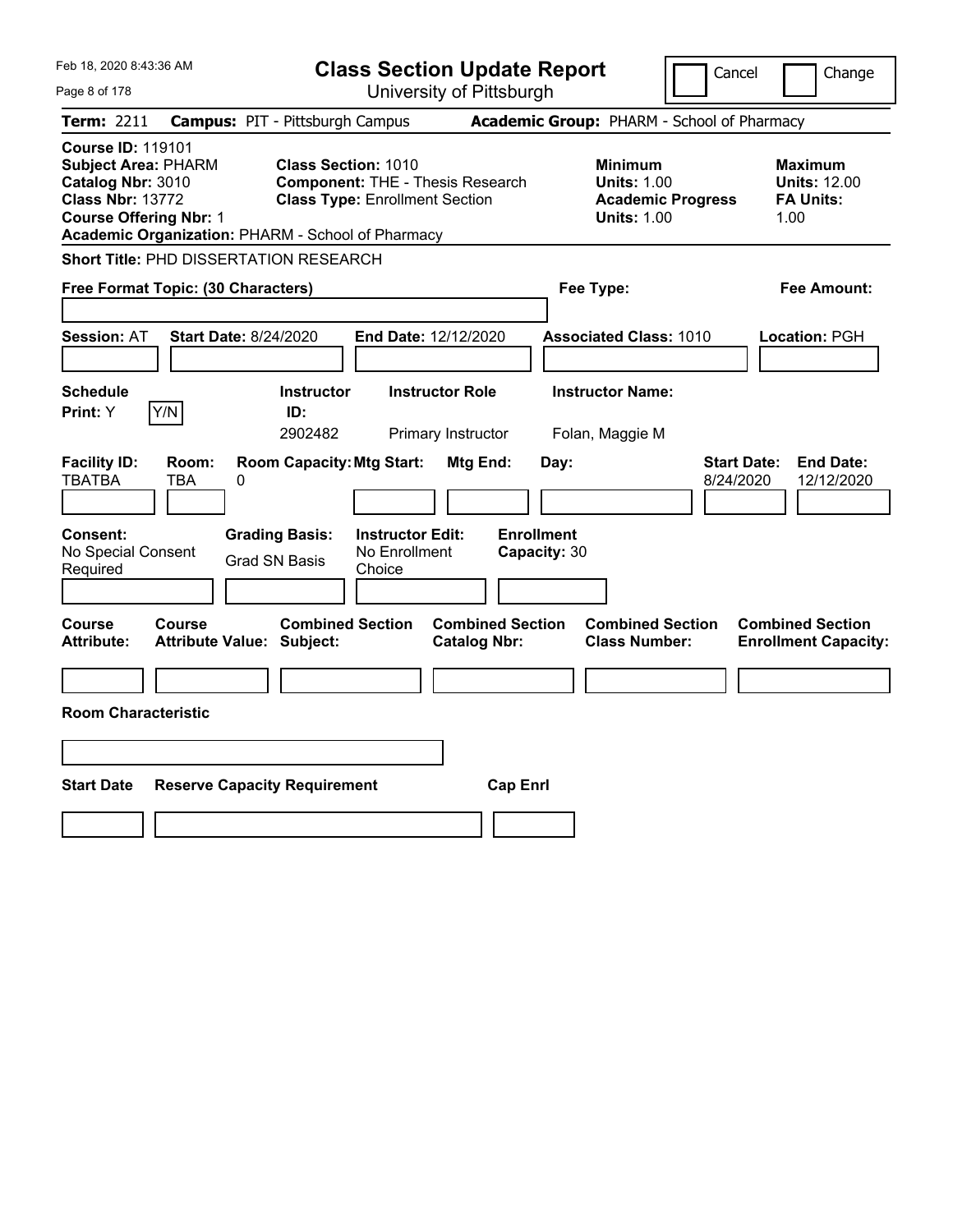| Feb 18, 2020 8:43:36 AM                                                                                                                 | <b>Class Section Update Report</b>                                                                                                                          |                                                                                                   | Cancel<br>Change                                                 |
|-----------------------------------------------------------------------------------------------------------------------------------------|-------------------------------------------------------------------------------------------------------------------------------------------------------------|---------------------------------------------------------------------------------------------------|------------------------------------------------------------------|
| Page 9 of 178                                                                                                                           | University of Pittsburgh                                                                                                                                    |                                                                                                   |                                                                  |
| <b>Term: 2211</b>                                                                                                                       | <b>Campus: PIT - Pittsburgh Campus</b>                                                                                                                      | Academic Group: PHARM - School of Pharmacy                                                        |                                                                  |
| <b>Course ID: 189702</b><br><b>Subject Area: PHARM</b><br>Catalog Nbr: 3011<br><b>Class Nbr: 27186</b><br><b>Course Offering Nbr: 1</b> | <b>Class Section: 1010</b><br><b>Component: LEC - Lecture</b><br><b>Class Type: Enrollment Section</b><br>Academic Organization: PHARM - School of Pharmacy | <b>Minimum</b><br><b>Units: 1.00</b><br><b>Academic Progress</b><br><b>Units: 1.00</b>            | <b>Maximum</b><br><b>Units: 1.00</b><br><b>FA Units:</b><br>1.00 |
| <b>Short Title: PRINCIPLES OF BIOCHEMISTRY</b>                                                                                          |                                                                                                                                                             |                                                                                                   |                                                                  |
| Free Format Topic: (30 Characters)                                                                                                      |                                                                                                                                                             | Fee Type:                                                                                         | Fee Amount:                                                      |
| <b>Session: AT</b><br><b>Start Date: 8/24/2020</b>                                                                                      | End Date: 12/12/2020                                                                                                                                        | <b>Associated Class: 1010</b>                                                                     | Location: PGH                                                    |
| <b>Schedule</b><br>Print: Y<br>Y/N                                                                                                      | <b>Instructor Role</b><br><b>Instructor</b><br>ID:<br>0                                                                                                     | <b>Instructor Name:</b><br>No Instructor Assigned                                                 |                                                                  |
| <b>Facility ID:</b><br>Room:<br><b>NEEDSAROOM</b>                                                                                       | <b>Room Capacity: Mtg Start:</b>                                                                                                                            | Mtg End:<br>Day:                                                                                  | <b>Start Date:</b><br><b>End Date:</b>                           |
| Consent:<br>No Special Consent<br>Required                                                                                              | <b>Instructor Edit:</b><br><b>Grading Basis:</b><br>No Enrollment<br><b>Grad Letter Grade</b><br>Choice                                                     | <b>Enrollment</b><br>Capacity: 35                                                                 |                                                                  |
| Course<br><b>Course</b><br><b>Attribute Value: Subject:</b><br><b>Attribute:</b>                                                        | <b>Combined Section</b>                                                                                                                                     | <b>Combined Section</b><br><b>Combined Section</b><br><b>Class Number:</b><br><b>Catalog Nbr:</b> | <b>Combined Section</b><br><b>Enrollment Capacity:</b>           |
|                                                                                                                                         |                                                                                                                                                             |                                                                                                   |                                                                  |
| <b>Room Characteristic</b>                                                                                                              |                                                                                                                                                             |                                                                                                   |                                                                  |
|                                                                                                                                         |                                                                                                                                                             |                                                                                                   |                                                                  |
| <b>Start Date</b>                                                                                                                       | <b>Reserve Capacity Requirement</b>                                                                                                                         | <b>Cap Enrl</b>                                                                                   |                                                                  |
|                                                                                                                                         |                                                                                                                                                             |                                                                                                   |                                                                  |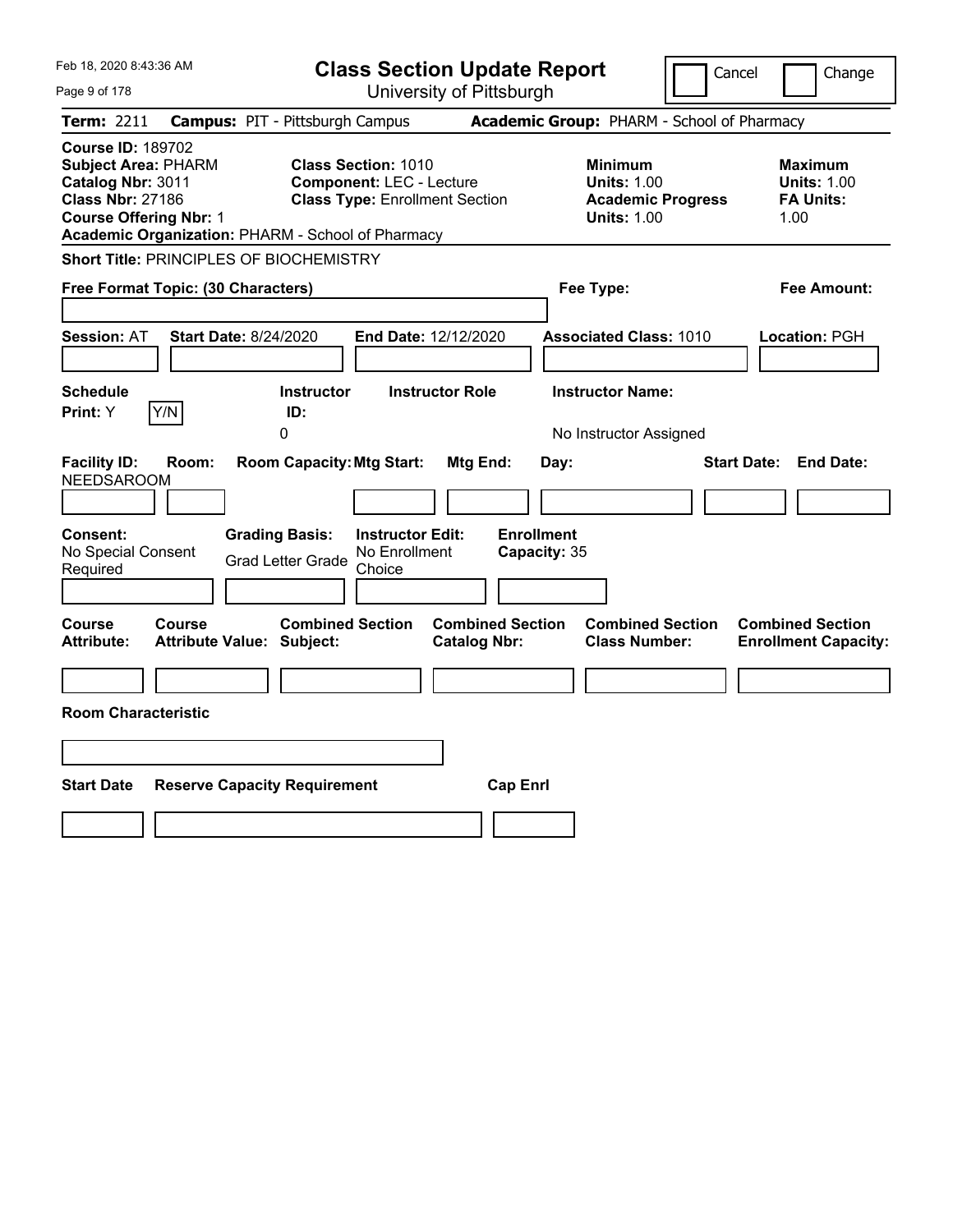| Feb 18, 2020 8:43:36 AM                                                                                                                                                                      | <b>Class Section Update Report</b>                                                                     | Cancel                                                                                 | Change                                                           |
|----------------------------------------------------------------------------------------------------------------------------------------------------------------------------------------------|--------------------------------------------------------------------------------------------------------|----------------------------------------------------------------------------------------|------------------------------------------------------------------|
| Page 10 of 178                                                                                                                                                                               | University of Pittsburgh                                                                               |                                                                                        |                                                                  |
| <b>Term: 2211</b>                                                                                                                                                                            | <b>Campus: PIT - Pittsburgh Campus</b>                                                                 | Academic Group: PHARM - School of Pharmacy                                             |                                                                  |
| <b>Course ID: 119113</b><br><b>Subject Area: PHARM</b><br>Catalog Nbr: 3024<br><b>Class Nbr: 13775</b><br><b>Course Offering Nbr: 1</b><br>Academic Organization: PHARM - School of Pharmacy | <b>Class Section: 1010</b><br><b>Component: SEM - Seminar</b><br><b>Class Type: Enrollment Section</b> | <b>Minimum</b><br><b>Units: 1.00</b><br><b>Academic Progress</b><br><b>Units: 1.00</b> | <b>Maximum</b><br><b>Units: 1.00</b><br><b>FA Units:</b><br>1.00 |
| <b>Short Title: PHARMACEUTCL SCIENCES SEMINAR</b>                                                                                                                                            |                                                                                                        |                                                                                        |                                                                  |
| Free Format Topic: (30 Characters)                                                                                                                                                           |                                                                                                        | Fee Type:                                                                              | Fee Amount:                                                      |
| <b>Session: AT</b><br><b>Start Date: 8/24/2020</b>                                                                                                                                           | End Date: 12/12/2020                                                                                   | <b>Associated Class: 1010</b>                                                          | <b>Location: PGH</b>                                             |
| <b>Schedule</b>                                                                                                                                                                              | <b>Instructor</b><br><b>Instructor Role</b>                                                            | <b>Instructor Name:</b>                                                                |                                                                  |
| Y/N<br>Print: Y                                                                                                                                                                              | ID:<br>2906112<br>Special<br>2902482<br>Primary Instructor                                             | Altenbaugh, Lori Marie<br>Folan, Maggie M                                              |                                                                  |
| <b>Facility ID:</b><br>Room:<br><b>SALK00456</b><br>00456<br>130                                                                                                                             | <b>Room Capacity: Mtg Start:</b><br>Mtg End:<br>12:00 PM<br>12:50 PM                                   | <b>Start Date:</b><br>Day:<br>8/24/2020<br>Th                                          | <b>End Date:</b><br>12/12/2020                                   |
| <b>Consent:</b><br>No Special Consent<br>Required                                                                                                                                            | <b>Grading Basis:</b><br><b>Instructor Edit:</b><br>No Enrollment<br><b>Grad HSU Basis</b><br>Choice   | <b>Enrollment</b><br>Capacity: 20                                                      |                                                                  |
| <b>Course</b><br>Course<br><b>Attribute:</b><br><b>Attribute Value: Subject:</b>                                                                                                             | <b>Combined Section</b><br><b>Combined Section</b><br><b>Catalog Nbr:</b>                              | <b>Combined Section</b><br><b>Class Number:</b>                                        | <b>Combined Section</b><br><b>Enrollment Capacity:</b>           |
|                                                                                                                                                                                              |                                                                                                        |                                                                                        |                                                                  |
| <b>Room Characteristic</b><br>PeopleSoft - Scheduled (PS)                                                                                                                                    |                                                                                                        |                                                                                        |                                                                  |
| <b>Reserve Capacity Requirement</b><br><b>Start Date</b>                                                                                                                                     | <b>Cap Enrl</b>                                                                                        |                                                                                        |                                                                  |
|                                                                                                                                                                                              |                                                                                                        |                                                                                        |                                                                  |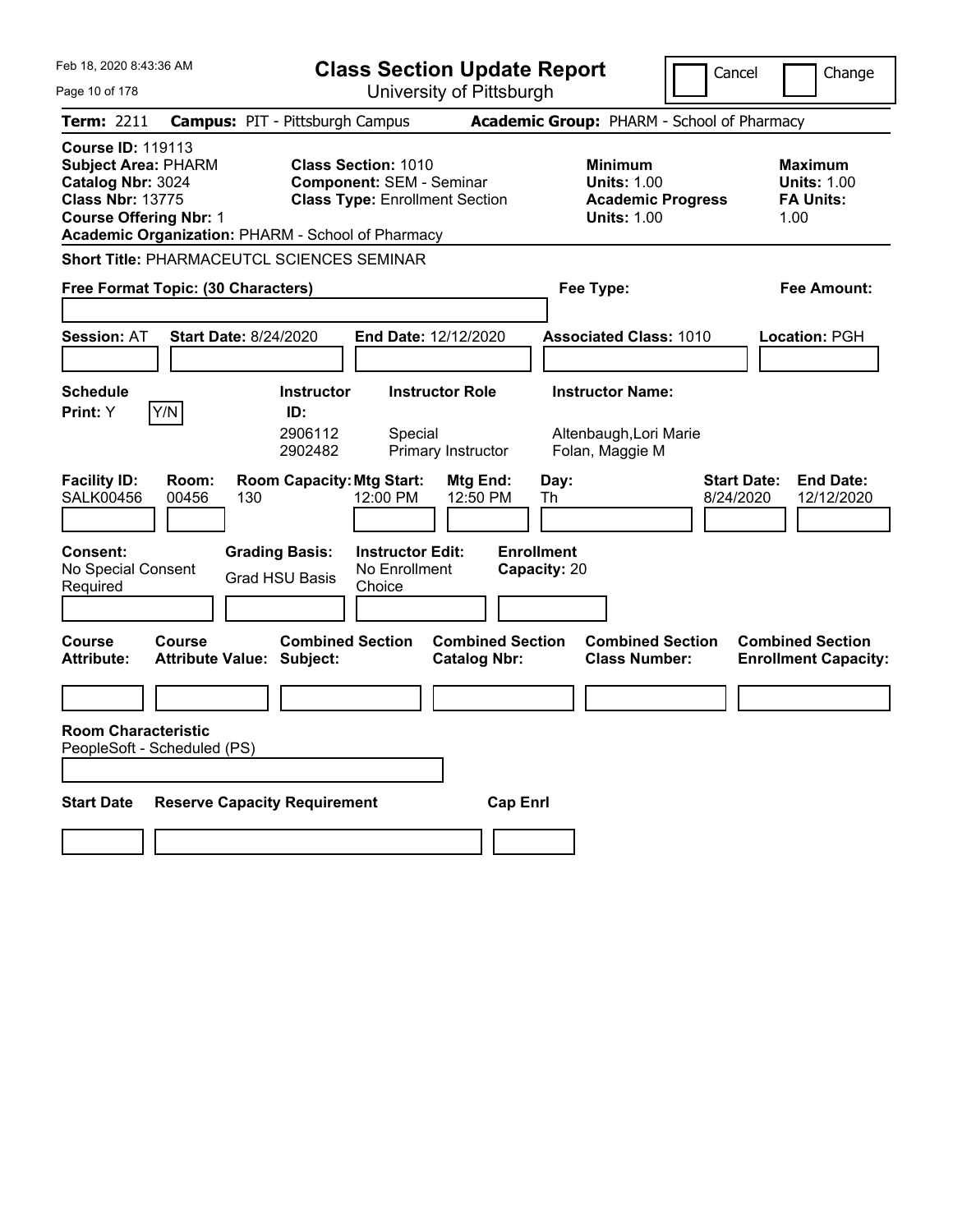Feb 18, 2020 8:43:36 AM

**Class Section Update Report**

Cancel **Change** 

| Page 11 of 178                                                                                                                          |                                            |                                                                                 | University of Pittsburgh                                                                                   |                                                                                                                                                    |                                              |                                                                  |
|-----------------------------------------------------------------------------------------------------------------------------------------|--------------------------------------------|---------------------------------------------------------------------------------|------------------------------------------------------------------------------------------------------------|----------------------------------------------------------------------------------------------------------------------------------------------------|----------------------------------------------|------------------------------------------------------------------|
| <b>Term: 2211</b>                                                                                                                       |                                            | <b>Campus: PIT - Pittsburgh Campus</b>                                          |                                                                                                            | Academic Group: PHARM - School of Pharmacy                                                                                                         |                                              |                                                                  |
| <b>Course ID: 119117</b><br><b>Subject Area: PHARM</b><br>Catalog Nbr: 3028<br><b>Class Nbr: 18665</b><br><b>Course Offering Nbr: 1</b> |                                            | <b>Class Section: 1060</b><br>Academic Organization: PHARM - School of Pharmacy | <b>Component: LEC - Lecture</b><br><b>Class Type: Enrollment Section</b>                                   | <b>Minimum</b><br><b>Units: 4.00</b><br><b>Academic Progress</b><br><b>Units: 4.00</b>                                                             |                                              | <b>Maximum</b><br><b>Units: 4.00</b><br><b>FA Units:</b><br>4.00 |
|                                                                                                                                         |                                            | <b>Short Title: PHARMACOLOGY AND THERAPEUTICS</b>                               |                                                                                                            |                                                                                                                                                    |                                              |                                                                  |
|                                                                                                                                         | Free Format Topic: (30 Characters)         |                                                                                 |                                                                                                            | Fee Type:                                                                                                                                          |                                              | Fee Amount:                                                      |
|                                                                                                                                         |                                            |                                                                                 |                                                                                                            |                                                                                                                                                    |                                              |                                                                  |
| <b>Session: GDT</b>                                                                                                                     |                                            | <b>Start Date: 8/24/2020</b>                                                    | End Date: 12/11/2020                                                                                       | <b>Associated Class: 1060</b>                                                                                                                      |                                              | Location: PGH                                                    |
| <b>Schedule</b>                                                                                                                         |                                            | <b>Instructor</b>                                                               | <b>Instructor Role</b>                                                                                     | <b>Instructor Name:</b>                                                                                                                            |                                              |                                                                  |
| Print: Y                                                                                                                                | Y/N                                        | ID:<br>2906112<br>2936918<br>2930451<br>2906112<br>2936918<br>2930451           | Special<br>Primary Instructor<br>Primary Instructor<br>Special<br>Primary Instructor<br>Primary Instructor | Altenbaugh, Lori Marie<br>Empey, Kerry McGarr<br>Minnigh, Margaret Beth<br>Altenbaugh, Lori Marie<br>Empey, Kerry McGarr<br>Minnigh, Margaret Beth |                                              |                                                                  |
| <b>Facility ID:</b><br>SALKX00G33 00G33<br>SALKX00G33 00G33                                                                             | Room:<br>20<br>20                          | <b>Room Capacity: Mtg Start:</b>                                                | Mtg End:<br>1:00 PM<br>2:50 PM<br>9:00 AM<br>10:50 AM                                                      | Day:<br>Mo<br>Fr                                                                                                                                   | <b>Start Date:</b><br>8/24/2020<br>8/24/2020 | <b>End Date:</b><br>12/11/2020<br>12/11/2020                     |
| Consent:<br>No Special Consent<br>Required                                                                                              | Basis                                      | <b>Grading Basis:</b><br>Grad LG/SU3                                            | <b>Instructor Edit:</b><br>No Enrollment<br>Choice                                                         | <b>Enrollment</b><br>Capacity: 20                                                                                                                  |                                              |                                                                  |
| <b>Course</b><br><b>Attribute:</b>                                                                                                      | Course<br><b>Attribute Value: Subject:</b> | <b>Combined Section</b>                                                         | <b>Combined Section</b><br><b>Catalog Nbr:</b>                                                             | <b>Combined Section</b><br><b>Class Number:</b>                                                                                                    |                                              | <b>Combined Section</b><br><b>Enrollment Capacity:</b>           |
|                                                                                                                                         |                                            |                                                                                 |                                                                                                            |                                                                                                                                                    |                                              |                                                                  |
| <b>Room Characteristic</b>                                                                                                              | PeopleSoft - Scheduled (PS)                |                                                                                 |                                                                                                            |                                                                                                                                                    |                                              |                                                                  |
| <b>Start Date</b>                                                                                                                       |                                            | <b>Reserve Capacity Requirement</b>                                             | <b>Cap Enrl</b>                                                                                            |                                                                                                                                                    |                                              |                                                                  |
|                                                                                                                                         |                                            |                                                                                 |                                                                                                            |                                                                                                                                                    |                                              |                                                                  |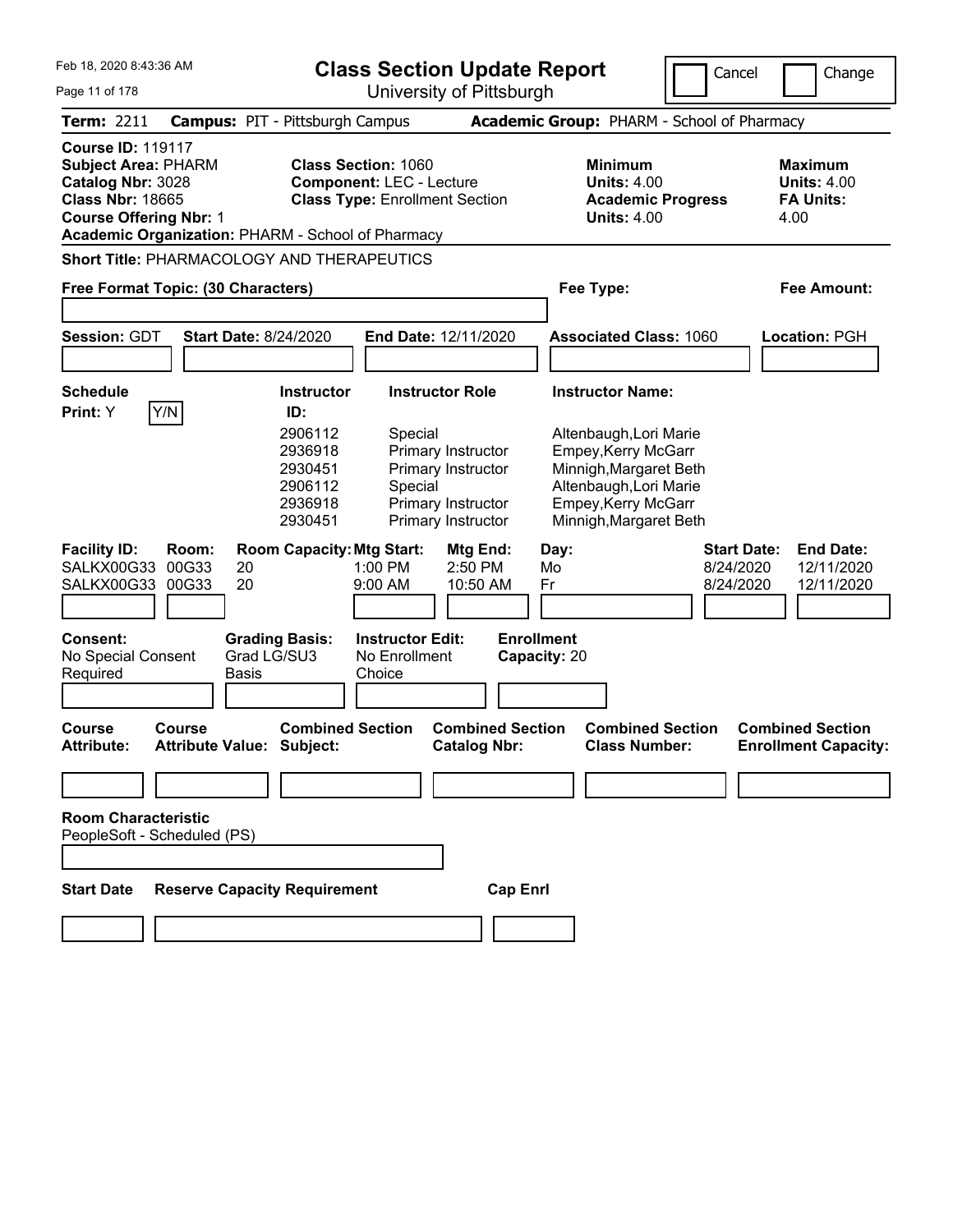| Feb 18, 2020 8:43:36 AM                                                                                                                                                                      | <b>Class Section Update Report</b>                                                                                                                                | Cancel                                                                                                             | Change                                                           |
|----------------------------------------------------------------------------------------------------------------------------------------------------------------------------------------------|-------------------------------------------------------------------------------------------------------------------------------------------------------------------|--------------------------------------------------------------------------------------------------------------------|------------------------------------------------------------------|
| Page 12 of 178                                                                                                                                                                               | University of Pittsburgh                                                                                                                                          |                                                                                                                    |                                                                  |
| <b>Term: 2211</b>                                                                                                                                                                            | <b>Campus: PIT - Pittsburgh Campus</b>                                                                                                                            | Academic Group: PHARM - School of Pharmacy                                                                         |                                                                  |
| <b>Course ID: 178603</b><br><b>Subject Area: PHARM</b><br>Catalog Nbr: 3032<br><b>Class Nbr: 16829</b><br><b>Course Offering Nbr: 1</b><br>Academic Organization: PHARM - School of Pharmacy | <b>Class Section: 1030</b><br><b>Component: LEC - Lecture</b><br><b>Class Type: Enrollment Section</b>                                                            | <b>Minimum</b><br><b>Units: 3.00</b><br><b>Academic Progress</b><br><b>Units: 3.00</b>                             | <b>Maximum</b><br><b>Units: 3.00</b><br><b>FA Units:</b><br>3.00 |
| <b>Short Title: MEDICINAL CHEMISTRY</b>                                                                                                                                                      |                                                                                                                                                                   |                                                                                                                    |                                                                  |
| Free Format Topic: (30 Characters)                                                                                                                                                           |                                                                                                                                                                   | Fee Type:                                                                                                          | Fee Amount:                                                      |
|                                                                                                                                                                                              |                                                                                                                                                                   |                                                                                                                    |                                                                  |
| <b>Session: AT</b><br><b>Start Date: 8/24/2020</b>                                                                                                                                           | End Date: 12/12/2020                                                                                                                                              | <b>Associated Class: 1030</b>                                                                                      | Location: PGH                                                    |
|                                                                                                                                                                                              |                                                                                                                                                                   |                                                                                                                    |                                                                  |
| Schedule                                                                                                                                                                                     | <b>Instructor Role</b><br><b>Instructor</b>                                                                                                                       | <b>Instructor Name:</b>                                                                                            |                                                                  |
| Y/N<br>Print: Y<br><b>Facility ID:</b><br>Room:<br>0G103<br>SALKX0G103<br>0                                                                                                                  | ID:<br>2906112<br>Special<br>Primary Instructor<br>2944963<br>2907991<br>Primary Instructor<br><b>Room Capacity: Mtg Start:</b><br>Mtg End:<br>6:00 PM<br>7:20 PM | Altenbaugh, Lori Marie<br>McDermott, Lee Apostle<br>Wipf, Peter<br><b>Start Date:</b><br>Day:<br>MoWe<br>8/24/2020 | <b>End Date:</b><br>12/12/2020                                   |
| <b>Consent:</b><br>No Special Consent<br>Required                                                                                                                                            | <b>Grading Basis:</b><br><b>Instructor Edit:</b><br>No Enrollment<br><b>Grad Letter Grade</b><br>Choice                                                           | <b>Enrollment</b><br>Capacity: 12                                                                                  |                                                                  |
| <b>Course</b><br>Course<br><b>Attribute Value: Subject:</b><br><b>Attribute:</b>                                                                                                             | <b>Combined Section</b><br><b>Combined Section</b><br><b>Catalog Nbr:</b><br><b>CHEM</b><br>3310                                                                  | <b>Combined Section</b><br><b>Class Number:</b><br>24229                                                           | <b>Combined Section</b><br><b>Enrollment Capacity:</b><br>12     |
| <b>Room Characteristic</b>                                                                                                                                                                   |                                                                                                                                                                   |                                                                                                                    |                                                                  |
| <b>Reserve Capacity Requirement</b><br><b>Start Date</b>                                                                                                                                     | <b>Cap Enrl</b>                                                                                                                                                   |                                                                                                                    |                                                                  |
|                                                                                                                                                                                              |                                                                                                                                                                   |                                                                                                                    |                                                                  |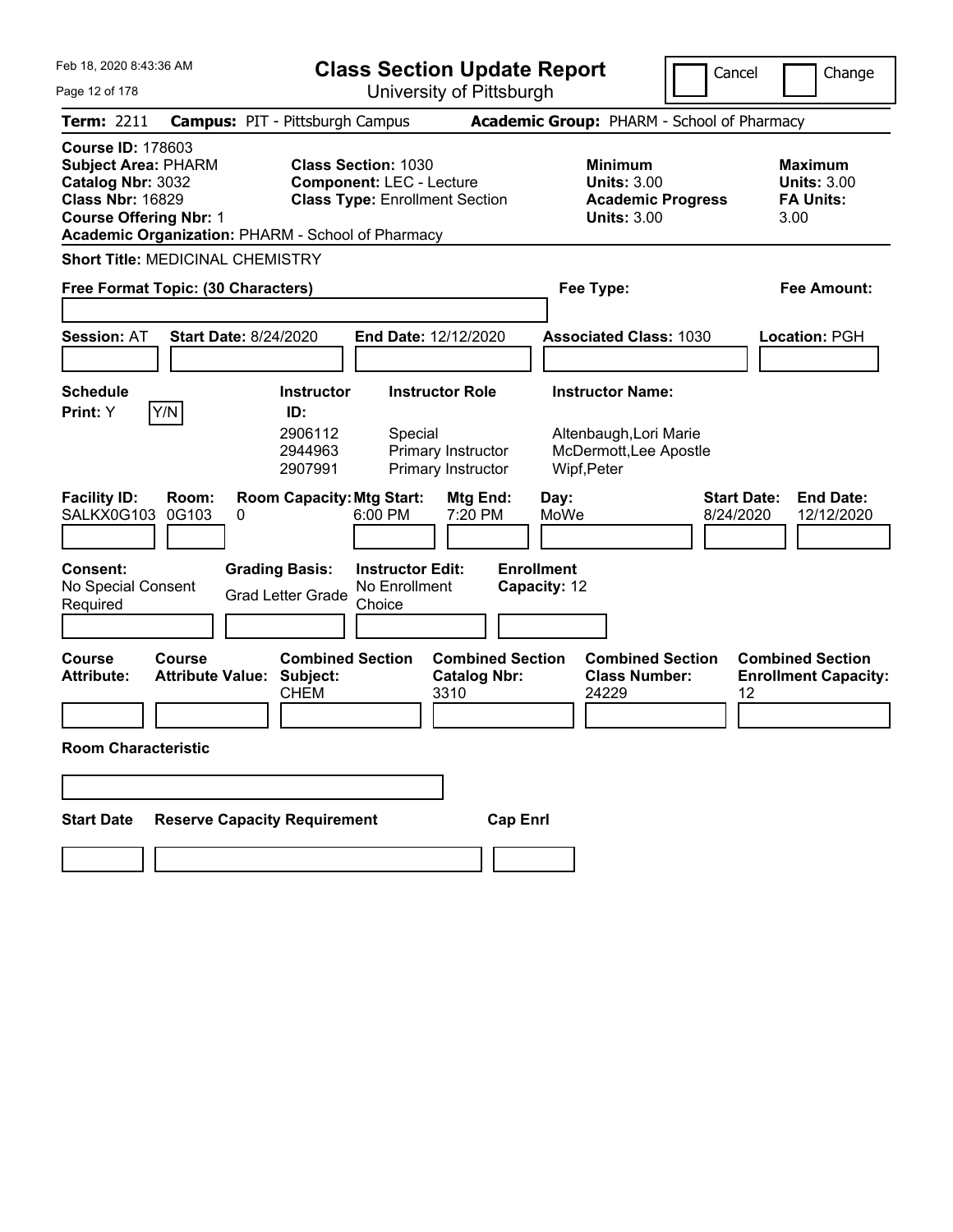| Feb 18, 2020 8:43:36 AM<br><b>Class Section Update Report</b>                                                                                                                                |                                                                                                                                                                               | Cancel                                                                                 | Change                                                           |
|----------------------------------------------------------------------------------------------------------------------------------------------------------------------------------------------|-------------------------------------------------------------------------------------------------------------------------------------------------------------------------------|----------------------------------------------------------------------------------------|------------------------------------------------------------------|
| Page 13 of 178<br>Term: 2211                                                                                                                                                                 | University of Pittsburgh<br><b>Campus: PIT - Pittsburgh Campus</b>                                                                                                            | Academic Group: PHARM - School of Pharmacy                                             |                                                                  |
| <b>Course ID: 182228</b><br><b>Subject Area: PHARM</b><br>Catalog Nbr: 3034<br><b>Class Nbr: 28030</b><br><b>Course Offering Nbr: 1</b><br>Academic Organization: PHARM - School of Pharmacy | <b>Class Section: 1090</b><br><b>Component: SEM - Seminar</b><br><b>Class Type: Enrollment Section</b>                                                                        | <b>Minimum</b><br><b>Units: 1.00</b><br><b>Academic Progress</b><br><b>Units: 1.00</b> | <b>Maximum</b><br><b>Units: 1.00</b><br><b>FA Units:</b><br>1.00 |
| Short Title: TOPICS IN TRANSLATIONAL RSRCH                                                                                                                                                   |                                                                                                                                                                               |                                                                                        |                                                                  |
| Free Format Topic: (30 Characters)                                                                                                                                                           |                                                                                                                                                                               | Fee Type:                                                                              | Fee Amount:                                                      |
| <b>Start Date: 8/24/2020</b><br><b>Session: AT</b>                                                                                                                                           | End Date: 12/12/2020                                                                                                                                                          | <b>Associated Class: 1090</b>                                                          | <b>Location: PGH</b>                                             |
| <b>Schedule</b><br>Y/N<br><b>Print:</b> Y                                                                                                                                                    | <b>Instructor Role</b><br><b>Instructor</b><br>ID:<br>2906112<br>Special<br>2936884<br>Primary Instructor                                                                     | <b>Instructor Name:</b><br>Altenbaugh, Lori Marie<br>Empey, Philip                     |                                                                  |
| <b>Facility ID:</b><br>Room:<br>SALKX0G103<br>0G103<br>0<br><b>Consent:</b><br>No Special Consent<br>Required                                                                                | <b>Room Capacity: Mtg Start:</b><br>Mtg End:<br>4:00 PM<br>5:20 PM<br><b>Grading Basis:</b><br><b>Instructor Edit:</b><br>No Enrollment<br><b>Grad Letter Grade</b><br>Choice | <b>Start Date:</b><br>Day:<br>8/24/2020<br>Mo<br><b>Enrollment</b><br>Capacity: 10     | <b>End Date:</b><br>12/12/2020                                   |
| <b>Course</b><br>Course<br><b>Attribute:</b><br><b>Attribute Value: Subject:</b>                                                                                                             | <b>Combined Section</b><br><b>Combined Section</b><br><b>Catalog Nbr:</b>                                                                                                     | <b>Combined Section</b><br><b>Class Number:</b>                                        | <b>Combined Section</b><br><b>Enrollment Capacity:</b>           |
|                                                                                                                                                                                              |                                                                                                                                                                               |                                                                                        |                                                                  |
| <b>Room Characteristic</b>                                                                                                                                                                   |                                                                                                                                                                               |                                                                                        |                                                                  |
|                                                                                                                                                                                              |                                                                                                                                                                               |                                                                                        |                                                                  |
| <b>Start Date</b><br><b>Reserve Capacity Requirement</b>                                                                                                                                     |                                                                                                                                                                               | <b>Cap Enri</b>                                                                        |                                                                  |
|                                                                                                                                                                                              |                                                                                                                                                                               |                                                                                        |                                                                  |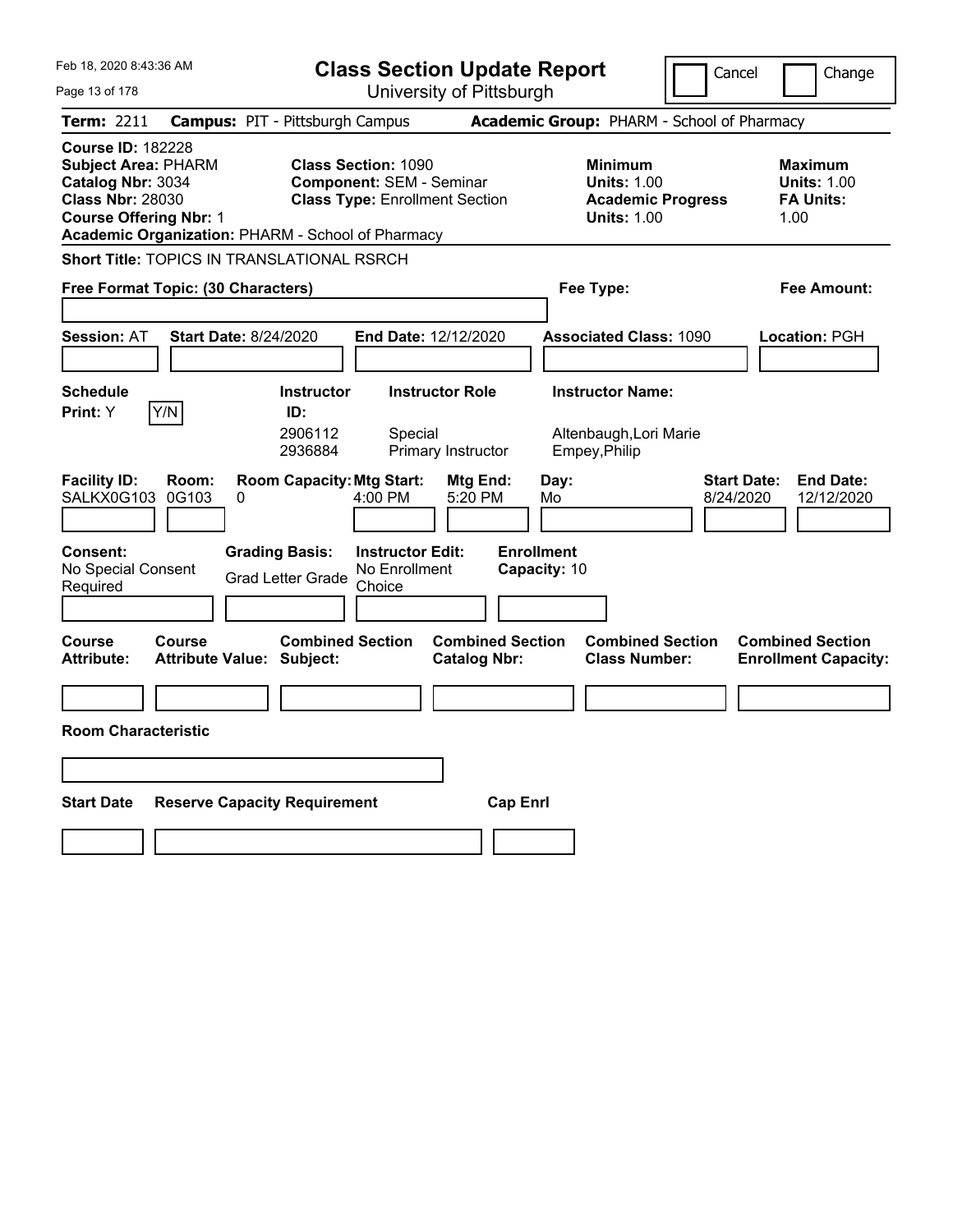| Feb 18, 2020 8:43:36 AM                                                                                                                                                                      | <b>Class Section Update Report</b>                                                                     |                                                |                                                                                        | Cancel<br>Change                                                  |
|----------------------------------------------------------------------------------------------------------------------------------------------------------------------------------------------|--------------------------------------------------------------------------------------------------------|------------------------------------------------|----------------------------------------------------------------------------------------|-------------------------------------------------------------------|
| Page 14 of 178                                                                                                                                                                               |                                                                                                        | University of Pittsburgh                       |                                                                                        |                                                                   |
| <b>Term: 2211</b>                                                                                                                                                                            | <b>Campus: PIT - Pittsburgh Campus</b>                                                                 |                                                | Academic Group: PHARM - School of Pharmacy                                             |                                                                   |
| <b>Course ID: 185642</b><br><b>Subject Area: PHARM</b><br>Catalog Nbr: 3036<br><b>Class Nbr: 23260</b><br><b>Course Offering Nbr: 1</b><br>Academic Organization: PHARM - School of Pharmacy | <b>Class Section: 1050</b><br><b>Component: SEM - Seminar</b><br><b>Class Type: Enrollment Section</b> |                                                | <b>Minimum</b><br><b>Units: 1.00</b><br><b>Academic Progress</b><br><b>Units: 1.00</b> | <b>Maximum</b><br><b>Units: 1.00</b><br><b>FA Units:</b><br>1.00  |
| Short Title: ADV DRG DLVRY & REGNATVE MED                                                                                                                                                    |                                                                                                        |                                                |                                                                                        |                                                                   |
| Free Format Topic: (30 Characters)                                                                                                                                                           |                                                                                                        |                                                | Fee Type:                                                                              | Fee Amount:                                                       |
|                                                                                                                                                                                              |                                                                                                        |                                                |                                                                                        |                                                                   |
| <b>Session: AT</b><br><b>Start Date: 8/24/2020</b>                                                                                                                                           | End Date: 12/12/2020                                                                                   |                                                | <b>Associated Class: 1050</b>                                                          | Location: PGH                                                     |
|                                                                                                                                                                                              |                                                                                                        |                                                |                                                                                        |                                                                   |
| <b>Schedule</b>                                                                                                                                                                              | <b>Instructor Role</b><br><b>Instructor</b>                                                            |                                                | <b>Instructor Name:</b>                                                                |                                                                   |
| Y/N<br>Print: Y                                                                                                                                                                              | ID:<br>2906112<br>Special<br>2950583<br>Primary Instructor<br>2951135<br>Primary Instructor            |                                                | Altenbaugh, Lori Marie<br>Sant, Shilpa<br>Sant, Vinayak                                |                                                                   |
| <b>Facility ID:</b><br>Room:<br>00524<br><b>SALK00524</b><br>49                                                                                                                              | <b>Room Capacity: Mtg Start:</b><br>3:30 PM                                                            | Mtg End:<br>Day:<br>4:50 PM<br>We              |                                                                                        | <b>End Date:</b><br><b>Start Date:</b><br>8/24/2020<br>12/12/2020 |
| <b>Consent:</b><br>No Special Consent<br>Required                                                                                                                                            | <b>Grading Basis:</b><br><b>Instructor Edit:</b><br>No Enrollment<br><b>Grad HSU Basis</b><br>Choice   | <b>Enrollment</b><br>Capacity: 14              |                                                                                        |                                                                   |
| <b>Course</b><br>Course<br><b>Attribute:</b><br><b>Attribute Value: Subject:</b>                                                                                                             | <b>Combined Section</b>                                                                                | <b>Combined Section</b><br><b>Catalog Nbr:</b> | <b>Combined Section</b><br><b>Class Number:</b>                                        | <b>Combined Section</b><br><b>Enrollment Capacity:</b>            |
|                                                                                                                                                                                              |                                                                                                        |                                                |                                                                                        |                                                                   |
| <b>Room Characteristic</b>                                                                                                                                                                   |                                                                                                        |                                                |                                                                                        |                                                                   |
|                                                                                                                                                                                              |                                                                                                        |                                                |                                                                                        |                                                                   |
| <b>Start Date</b>                                                                                                                                                                            | <b>Reserve Capacity Requirement</b>                                                                    | <b>Cap Enrl</b>                                |                                                                                        |                                                                   |
|                                                                                                                                                                                              |                                                                                                        |                                                |                                                                                        |                                                                   |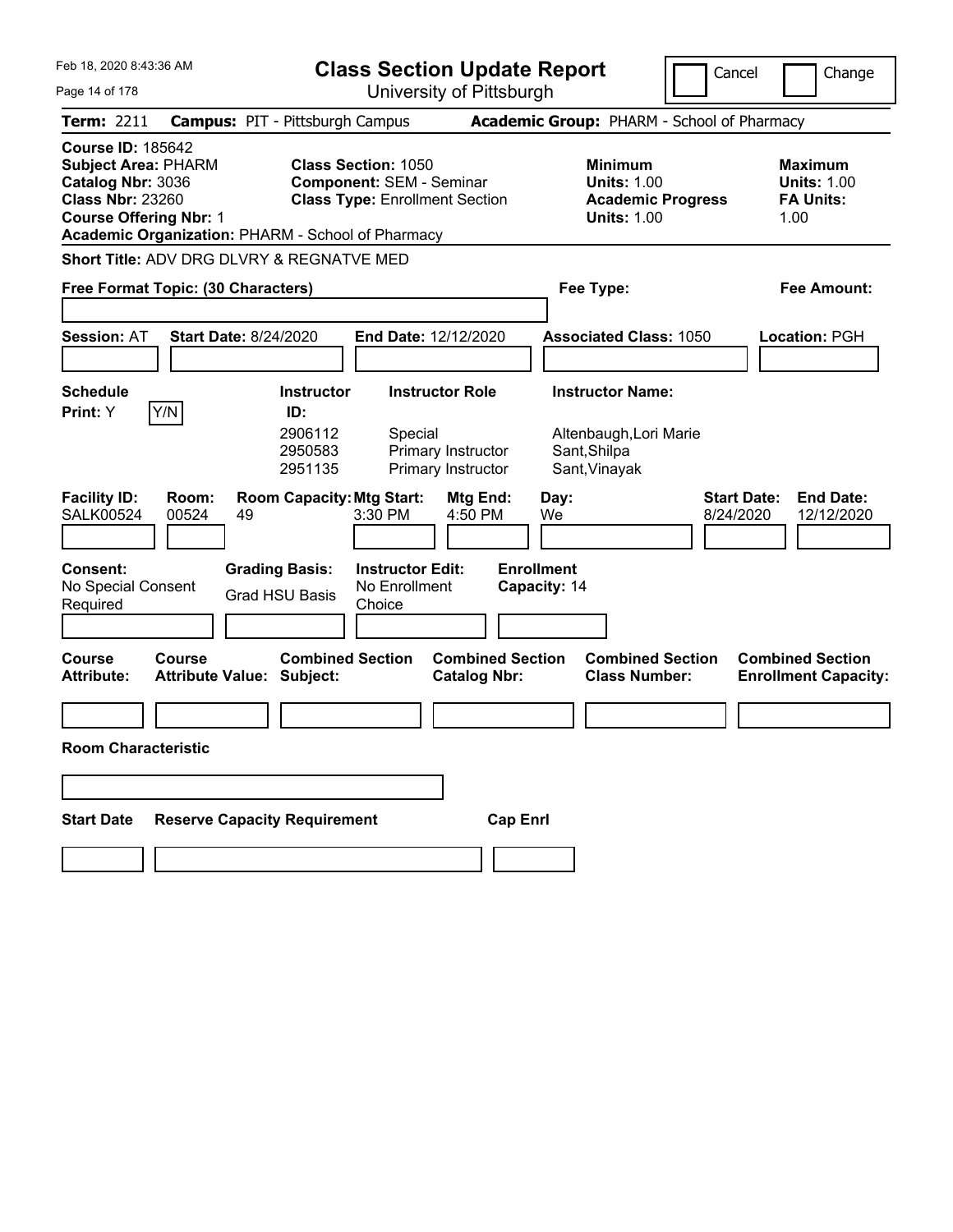| Feb 18, 2020 8:43:36 AM                                                                                                                                                                      | <b>Class Section Update Report</b>                                                                      | Cancel                                                                                 | Change                                                    |
|----------------------------------------------------------------------------------------------------------------------------------------------------------------------------------------------|---------------------------------------------------------------------------------------------------------|----------------------------------------------------------------------------------------|-----------------------------------------------------------|
| Page 15 of 178                                                                                                                                                                               | University of Pittsburgh                                                                                |                                                                                        |                                                           |
| Term: 2211                                                                                                                                                                                   | <b>Campus: PIT - Pittsburgh Campus</b>                                                                  | Academic Group: PHARM - School of Pharmacy                                             |                                                           |
| <b>Course ID: 119124</b><br><b>Subject Area: PHARM</b><br>Catalog Nbr: 3038<br><b>Class Nbr: 13799</b><br><b>Course Offering Nbr: 1</b><br>Academic Organization: PHARM - School of Pharmacy | <b>Class Section: 1010</b><br><b>Component: SEM - Seminar</b><br><b>Class Type: Enrollment Section</b>  | <b>Minimum</b><br><b>Units: 2.00</b><br><b>Academic Progress</b><br><b>Units: 2.00</b> | Maximum<br><b>Units: 2.00</b><br><b>FA Units:</b><br>2.00 |
| <b>Short Title: ESSENTIALS COMPV GRANT WRTNG 1</b>                                                                                                                                           |                                                                                                         |                                                                                        |                                                           |
| Free Format Topic: (30 Characters)                                                                                                                                                           |                                                                                                         | Fee Type:                                                                              | Fee Amount:                                               |
|                                                                                                                                                                                              |                                                                                                         |                                                                                        |                                                           |
| <b>Session: AT</b><br><b>Start Date: 8/24/2020</b>                                                                                                                                           | <b>End Date: 12/12/2020</b>                                                                             | <b>Associated Class: 1010</b>                                                          | Location: PGH                                             |
|                                                                                                                                                                                              |                                                                                                         |                                                                                        |                                                           |
| <b>Schedule</b>                                                                                                                                                                              | <b>Instructor Role</b><br><b>Instructor</b>                                                             | <b>Instructor Name:</b>                                                                |                                                           |
| Y/N<br><b>Print:</b> Y                                                                                                                                                                       | ID:<br>2906112<br>Special<br>2908549<br>Primary Instructor<br>2955412<br>Primary Instructor             | Altenbaugh, Lori Marie<br>Gibbs, Robert B<br>Yang,Da                                   |                                                           |
| <b>Facility ID:</b><br>Room:<br>SALKX0G103<br>0G103<br>0                                                                                                                                     | <b>Room Capacity: Mtg Start:</b><br>Mtg End:<br>8:30 AM<br>10:00 AM                                     | <b>Start Date:</b><br>Day:<br>8/24/2020<br>Tu                                          | <b>End Date:</b><br>12/12/2020                            |
| <b>Consent:</b><br>No Special Consent<br>Required                                                                                                                                            | <b>Grading Basis:</b><br><b>Instructor Edit:</b><br>No Enrollment<br><b>Grad Letter Grade</b><br>Choice | <b>Enrollment</b><br>Capacity: 20                                                      |                                                           |
| Course<br>Course<br><b>Attribute:</b><br><b>Attribute Value: Subject:</b>                                                                                                                    | <b>Combined Section</b><br><b>Combined Section</b><br><b>Catalog Nbr:</b>                               | <b>Combined Section</b><br><b>Class Number:</b>                                        | <b>Combined Section</b><br><b>Enrollment Capacity:</b>    |
|                                                                                                                                                                                              |                                                                                                         |                                                                                        |                                                           |
| <b>Room Characteristic</b>                                                                                                                                                                   |                                                                                                         |                                                                                        |                                                           |
|                                                                                                                                                                                              |                                                                                                         |                                                                                        |                                                           |
| <b>Reserve Capacity Requirement</b><br><b>Start Date</b>                                                                                                                                     |                                                                                                         | <b>Cap Enrl</b>                                                                        |                                                           |
|                                                                                                                                                                                              |                                                                                                         |                                                                                        |                                                           |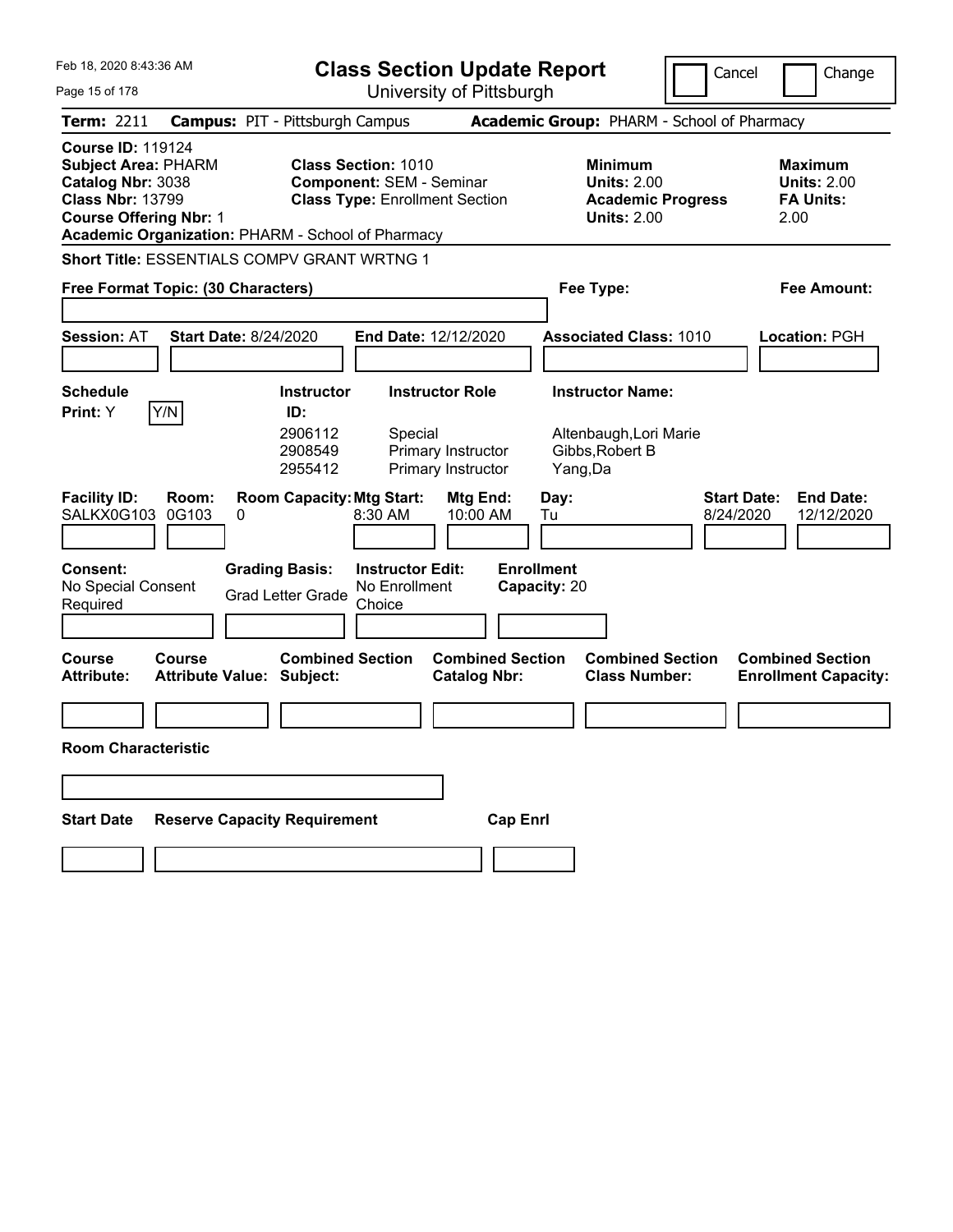Feb 18, 2020 8:43:36 AM

**Class Section Update Report**

Cancel Change

| Page 16 of 178                                                                                                                                                                               |                                                                                                                 | University of Pittsburgh                                                                                                          |                                                                                                                                                   |                                                                   |
|----------------------------------------------------------------------------------------------------------------------------------------------------------------------------------------------|-----------------------------------------------------------------------------------------------------------------|-----------------------------------------------------------------------------------------------------------------------------------|---------------------------------------------------------------------------------------------------------------------------------------------------|-------------------------------------------------------------------|
| <b>Term: 2211</b>                                                                                                                                                                            | <b>Campus: PIT - Pittsburgh Campus</b>                                                                          |                                                                                                                                   | Academic Group: PHARM - School of Pharmacy                                                                                                        |                                                                   |
| <b>Course ID: 150366</b><br><b>Subject Area: PHARM</b><br>Catalog Nbr: 3040<br><b>Class Nbr: 13800</b><br><b>Course Offering Nbr: 1</b><br>Academic Organization: PHARM - School of Pharmacy | <b>Class Section: 1010</b>                                                                                      | <b>Component: LEC - Lecture</b><br><b>Class Type: Enrollment Section</b>                                                          | <b>Minimum</b><br><b>Units: 3.00</b><br><b>Academic Progress</b><br><b>Units: 3.00</b>                                                            | <b>Maximum</b><br><b>Units: 3.00</b><br><b>FA Units:</b><br>3.00  |
| <b>Short Title: STATISTICAL METHODS</b>                                                                                                                                                      |                                                                                                                 |                                                                                                                                   |                                                                                                                                                   |                                                                   |
| Free Format Topic: (30 Characters)                                                                                                                                                           |                                                                                                                 |                                                                                                                                   | Fee Type:                                                                                                                                         | Fee Amount:                                                       |
|                                                                                                                                                                                              |                                                                                                                 |                                                                                                                                   |                                                                                                                                                   |                                                                   |
| <b>Session: AT</b>                                                                                                                                                                           | <b>Start Date: 8/24/2020</b>                                                                                    | End Date: 12/12/2020                                                                                                              | <b>Associated Class: 1010</b>                                                                                                                     | Location: PGH                                                     |
|                                                                                                                                                                                              |                                                                                                                 |                                                                                                                                   |                                                                                                                                                   |                                                                   |
| <b>Schedule</b>                                                                                                                                                                              | <b>Instructor</b>                                                                                               | <b>Instructor Role</b>                                                                                                            | <b>Instructor Name:</b>                                                                                                                           |                                                                   |
| Y/N<br>Print: Y<br><b>Facility ID:</b><br>Room:<br><b>SALK00524</b><br>00524                                                                                                                 | ID:<br>2906112<br>2910064<br>2906112<br>2910064<br>2906112<br>2910064<br><b>Room Capacity: Mtg Start:</b><br>49 | Special<br>Primary Instructor<br>Special<br>Primary Instructor<br>Special<br>Primary Instructor<br>Mtg End:<br>3:30 PM<br>5:20 PM | Altenbaugh, Lori Marie<br>Kirisci, Levent<br>Altenbaugh, Lori Marie<br>Kirisci, Levent<br>Altenbaugh, Lori Marie<br>Kirisci, Levent<br>Day:<br>Tu | <b>Start Date:</b><br><b>End Date:</b><br>12/12/2020<br>8/24/2020 |
| <b>SALK00524</b><br>00524<br>SALKX0G103<br>0G103                                                                                                                                             | 49<br>0                                                                                                         | 11:00 AM<br>11:50 AM<br>11:00 AM<br>11:50 AM                                                                                      | Th<br>Fr                                                                                                                                          | 8/24/2020<br>12/12/2020<br>8/24/2020<br>12/12/2020                |
| Consent:<br>No Special Consent<br>Required                                                                                                                                                   | <b>Grading Basis:</b><br><b>Grad Letter Grade</b>                                                               | <b>Instructor Edit:</b><br>No Enrollment<br>Choice                                                                                | <b>Enrollment</b><br>Capacity: 30                                                                                                                 |                                                                   |
| <b>Course</b><br>Course<br><b>Attribute:</b>                                                                                                                                                 | <b>Combined Section</b><br><b>Attribute Value: Subject:</b>                                                     | <b>Combined Section</b><br><b>Catalog Nbr:</b>                                                                                    | <b>Combined Section</b><br><b>Class Number:</b>                                                                                                   | <b>Combined Section</b><br><b>Enrollment Capacity:</b>            |
|                                                                                                                                                                                              |                                                                                                                 |                                                                                                                                   |                                                                                                                                                   |                                                                   |
| <b>Room Characteristic</b>                                                                                                                                                                   |                                                                                                                 |                                                                                                                                   |                                                                                                                                                   |                                                                   |
|                                                                                                                                                                                              |                                                                                                                 |                                                                                                                                   |                                                                                                                                                   |                                                                   |
| <b>Start Date</b>                                                                                                                                                                            | <b>Reserve Capacity Requirement</b>                                                                             | <b>Cap Enrl</b>                                                                                                                   |                                                                                                                                                   |                                                                   |
|                                                                                                                                                                                              |                                                                                                                 |                                                                                                                                   |                                                                                                                                                   |                                                                   |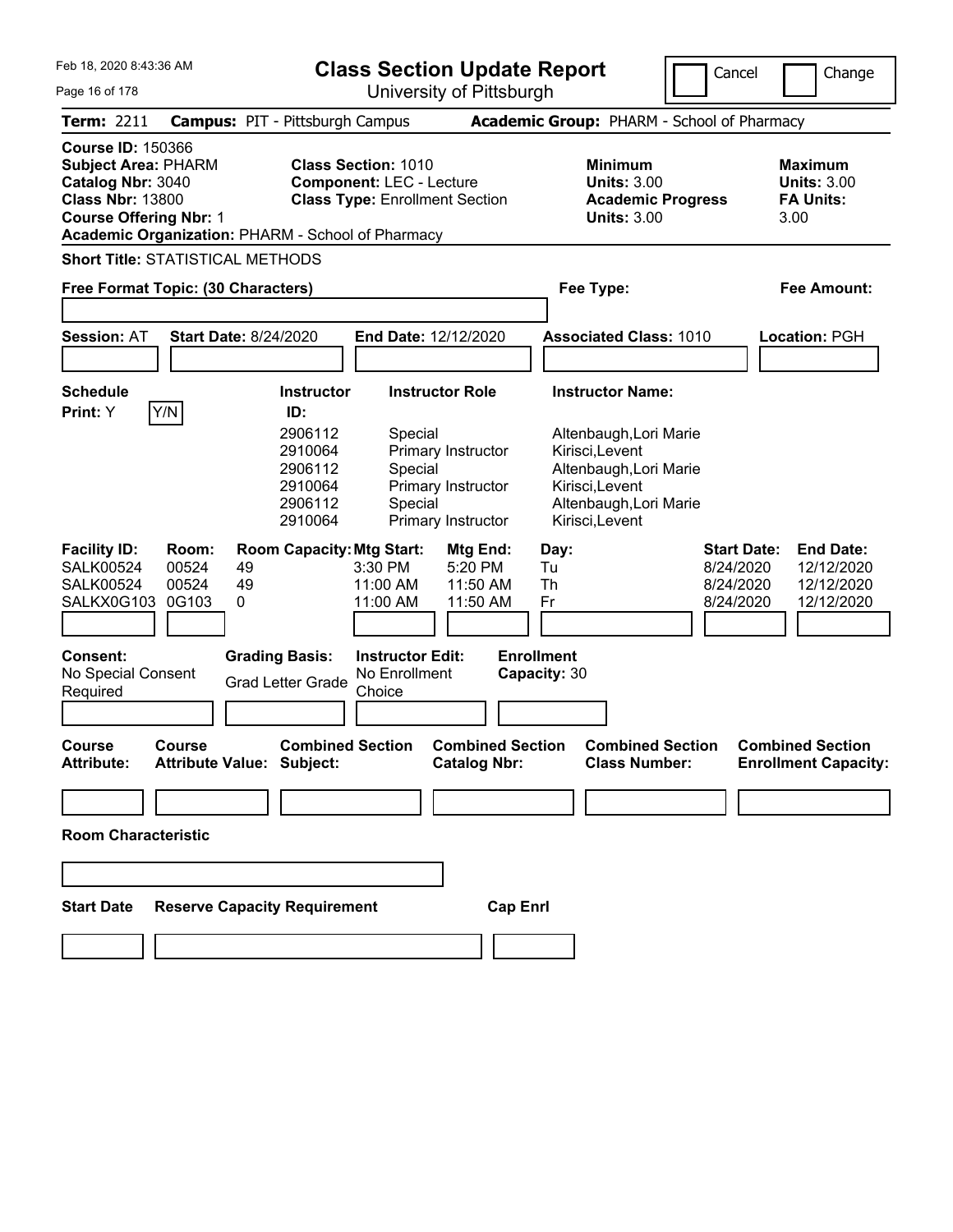| Feb 18, 2020 8:43:36 AM                                                                                                                                                                      | <b>Class Section Update Report</b>                                                                       |                                                |                                                                                        | Cancel<br>Change                                                  |
|----------------------------------------------------------------------------------------------------------------------------------------------------------------------------------------------|----------------------------------------------------------------------------------------------------------|------------------------------------------------|----------------------------------------------------------------------------------------|-------------------------------------------------------------------|
| Page 17 of 178                                                                                                                                                                               |                                                                                                          | University of Pittsburgh                       |                                                                                        |                                                                   |
| Term: 2211                                                                                                                                                                                   | <b>Campus: PIT - Pittsburgh Campus</b>                                                                   |                                                | Academic Group: PHARM - School of Pharmacy                                             |                                                                   |
| <b>Course ID: 150873</b><br><b>Subject Area: PHARM</b><br>Catalog Nbr: 3042<br><b>Class Nbr: 13801</b><br><b>Course Offering Nbr: 1</b><br>Academic Organization: PHARM - School of Pharmacy | <b>Class Section: 1010</b><br><b>Component: PRA - Practicum</b><br><b>Class Type: Enrollment Section</b> |                                                | <b>Minimum</b><br><b>Units: 1.00</b><br><b>Academic Progress</b><br><b>Units: 1.00</b> | <b>Maximum</b><br><b>Units: 12.00</b><br><b>FA Units:</b><br>1.00 |
| <b>Short Title: RESEARCH PRACTICUM</b>                                                                                                                                                       |                                                                                                          |                                                |                                                                                        |                                                                   |
| Free Format Topic: (30 Characters)                                                                                                                                                           |                                                                                                          |                                                | Fee Type:                                                                              | Fee Amount:                                                       |
| <b>Start Date: 8/24/2020</b><br><b>Session: AT</b>                                                                                                                                           | End Date: 12/12/2020                                                                                     |                                                | <b>Associated Class: 1010</b>                                                          | Location: PGH                                                     |
| <b>Schedule</b><br>Y/N<br>Print: Y                                                                                                                                                           | <b>Instructor Role</b><br><b>Instructor</b><br>ID:<br>2902482<br>Primary Instructor                      |                                                | <b>Instructor Name:</b><br>Folan, Maggie M                                             |                                                                   |
| <b>Facility ID:</b><br>Room:<br><b>TBATBA</b><br>TBA<br>0                                                                                                                                    | <b>Room Capacity: Mtg Start:</b>                                                                         | Mtg End:<br>Day:                               |                                                                                        | <b>Start Date:</b><br><b>End Date:</b><br>12/12/2020<br>8/24/2020 |
| Consent:<br>No Special Consent<br>Required                                                                                                                                                   | <b>Grading Basis:</b><br><b>Instructor Edit:</b><br>No Enrollment<br><b>Grad HSU Basis</b><br>Choice     | <b>Enrollment</b><br>Capacity: 100             |                                                                                        |                                                                   |
| Course<br>Course<br><b>Attribute Value: Subject:</b><br>Attribute:                                                                                                                           | <b>Combined Section</b>                                                                                  | <b>Combined Section</b><br><b>Catalog Nbr:</b> | <b>Combined Section</b><br><b>Class Number:</b>                                        | <b>Combined Section</b><br><b>Enrollment Capacity:</b>            |
| <b>Room Characteristic</b>                                                                                                                                                                   |                                                                                                          |                                                |                                                                                        |                                                                   |
| <b>Start Date</b><br><b>Reserve Capacity Requirement</b>                                                                                                                                     |                                                                                                          | <b>Cap Enrl</b>                                |                                                                                        |                                                                   |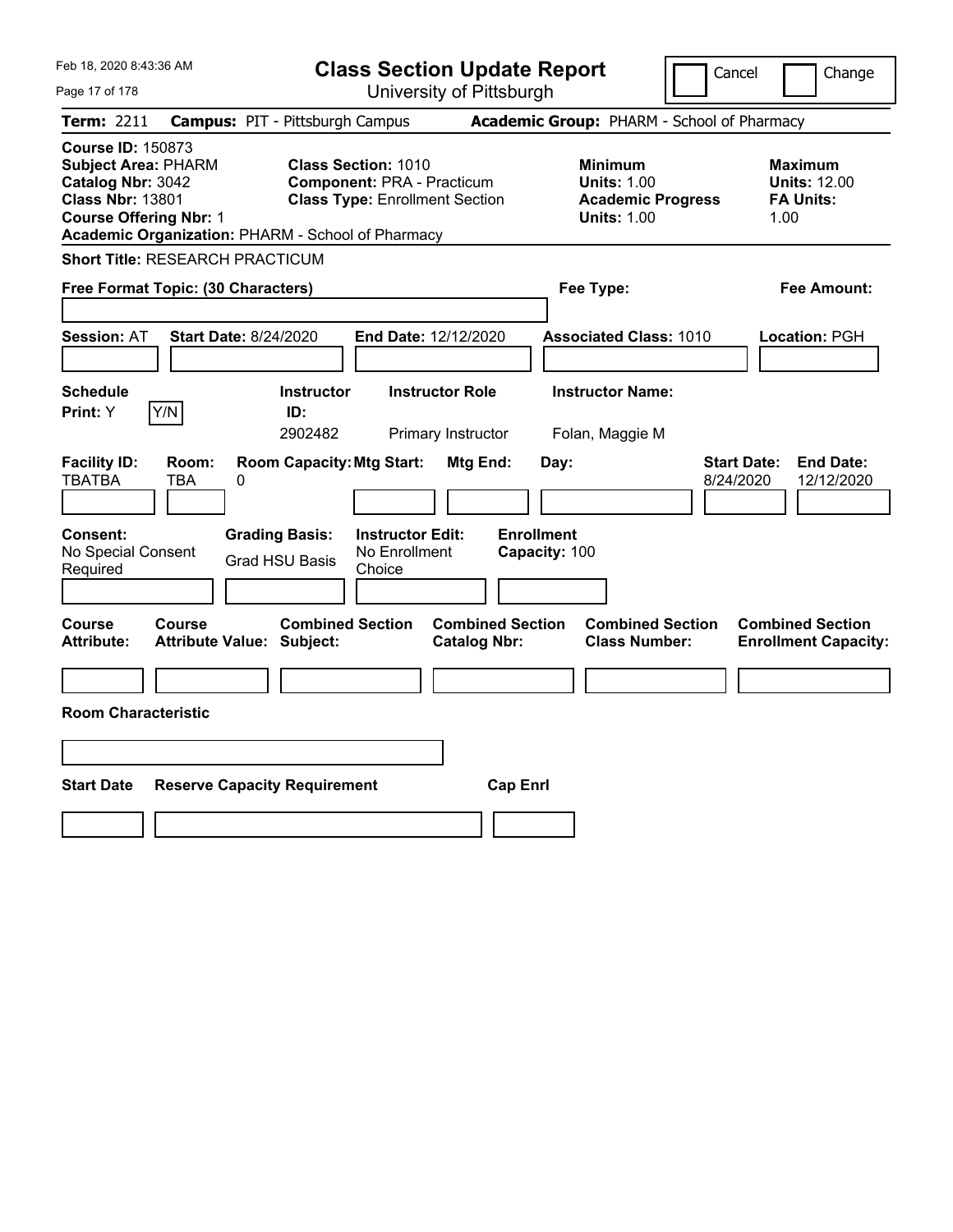| Feb 18, 2020 8:43:36 AM                                                                                                                                                                      | <b>Class Section Update Report</b>                                                                     | Cancel                                                                                 | Change                                                           |
|----------------------------------------------------------------------------------------------------------------------------------------------------------------------------------------------|--------------------------------------------------------------------------------------------------------|----------------------------------------------------------------------------------------|------------------------------------------------------------------|
| Page 18 of 178                                                                                                                                                                               | University of Pittsburgh                                                                               |                                                                                        |                                                                  |
| Term: 2211                                                                                                                                                                                   | <b>Campus: PIT - Pittsburgh Campus</b>                                                                 | Academic Group: PHARM - School of Pharmacy                                             |                                                                  |
| <b>Course ID: 174662</b><br><b>Subject Area: PHARM</b><br>Catalog Nbr: 3045<br><b>Class Nbr: 27014</b><br><b>Course Offering Nbr: 1</b><br>Academic Organization: PHARM - School of Pharmacy | <b>Class Section: 1010</b><br><b>Component: LEC - Lecture</b><br><b>Class Type: Enrollment Section</b> | <b>Minimum</b><br><b>Units: 3.00</b><br><b>Academic Progress</b><br><b>Units: 3.00</b> | <b>Maximum</b><br><b>Units: 3.00</b><br><b>FA Units:</b><br>3.00 |
| Short Title: ADVANCED STATISTICAL METHODS                                                                                                                                                    |                                                                                                        |                                                                                        |                                                                  |
| Free Format Topic: (30 Characters)                                                                                                                                                           |                                                                                                        | Fee Type:                                                                              | Fee Amount:                                                      |
| <b>Session: AT</b><br><b>Start Date: 8/24/2020</b>                                                                                                                                           | <b>End Date: 12/12/2020</b>                                                                            | <b>Associated Class: 1010</b>                                                          | Location: PGH                                                    |
| <b>Schedule</b>                                                                                                                                                                              | <b>Instructor</b><br><b>Instructor Role</b>                                                            | <b>Instructor Name:</b>                                                                |                                                                  |
| Y/N<br>Print: Y                                                                                                                                                                              | ID:<br>2906112<br>Special<br>2910064<br>Primary Instructor                                             | Altenbaugh, Lori Marie<br>Kirisci, Levent                                              |                                                                  |
| <b>Facility ID:</b><br>Room:<br><b>SALK00214</b><br>00214<br>6                                                                                                                               | <b>Room Capacity: Mtg Start:</b><br>Mtg End:<br>2:00 PM<br>4:50 PM                                     | <b>Start Date:</b><br>Day:<br>We<br>8/24/2020                                          | <b>End Date:</b><br>12/12/2020                                   |
| <b>Consent:</b><br><b>Grading Basis:</b><br>No Special Consent<br>Required                                                                                                                   | <b>Instructor Edit:</b><br>No Enrollment<br><b>Grad Letter Grade</b><br>Choice                         | <b>Enrollment</b><br>Capacity: 35                                                      |                                                                  |
| <b>Course</b><br><b>Course</b><br><b>Attribute:</b><br><b>Attribute Value: Subject:</b>                                                                                                      | <b>Combined Section</b><br><b>Combined Section</b><br><b>Catalog Nbr:</b>                              | <b>Combined Section</b><br><b>Class Number:</b>                                        | <b>Combined Section</b><br><b>Enrollment Capacity:</b>           |
|                                                                                                                                                                                              |                                                                                                        |                                                                                        |                                                                  |
| <b>Room Characteristic</b>                                                                                                                                                                   |                                                                                                        |                                                                                        |                                                                  |
|                                                                                                                                                                                              |                                                                                                        |                                                                                        |                                                                  |
| <b>Start Date</b><br><b>Reserve Capacity Requirement</b>                                                                                                                                     | <b>Cap Enri</b>                                                                                        |                                                                                        |                                                                  |
|                                                                                                                                                                                              |                                                                                                        |                                                                                        |                                                                  |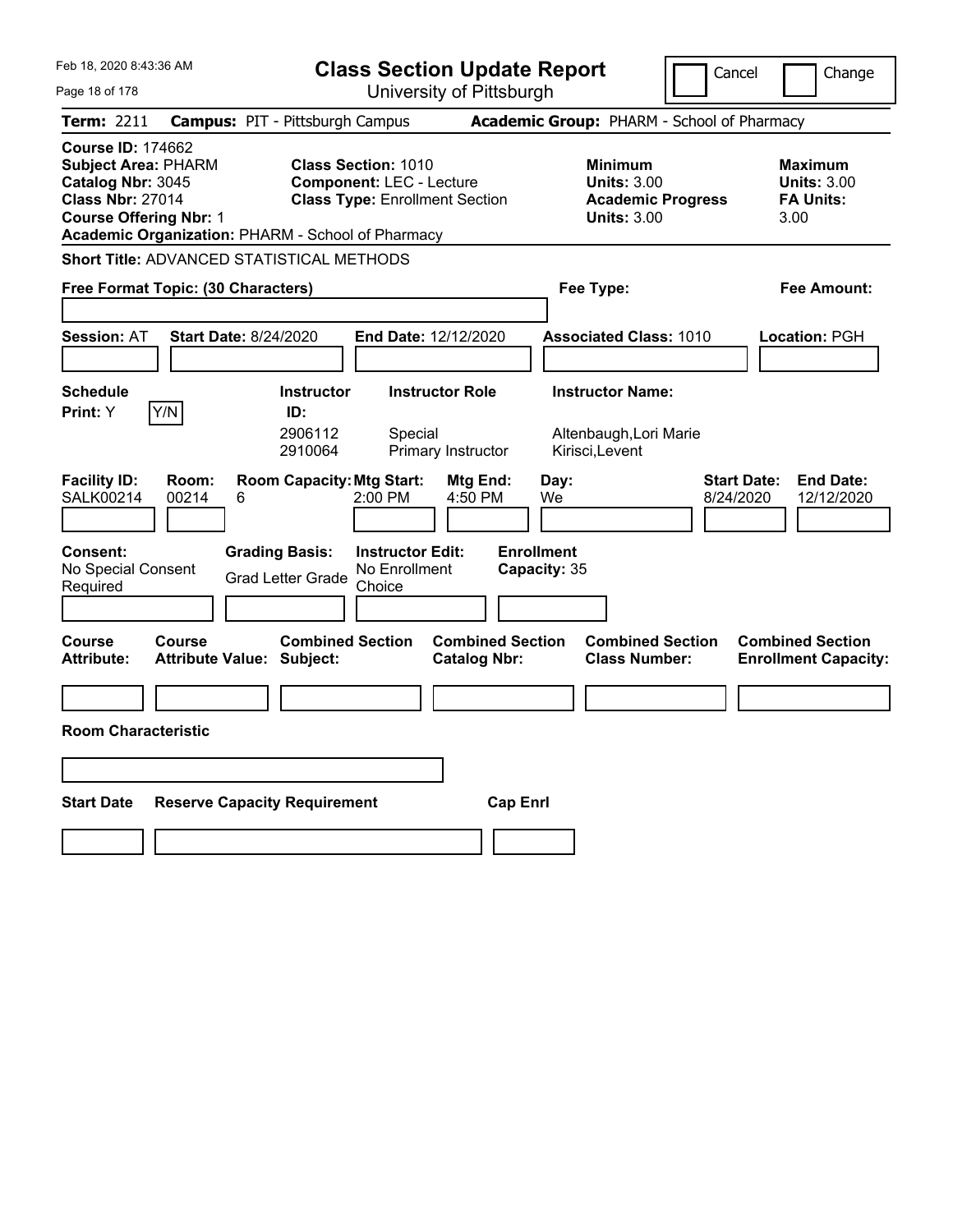| Feb 18, 2020 8:43:36 AM                                                                                                                                                                      | <b>Class Section Update Report</b>                                                                     | Cancel                                                                                 | Change                                                           |
|----------------------------------------------------------------------------------------------------------------------------------------------------------------------------------------------|--------------------------------------------------------------------------------------------------------|----------------------------------------------------------------------------------------|------------------------------------------------------------------|
| Page 19 of 178                                                                                                                                                                               | University of Pittsburgh                                                                               |                                                                                        |                                                                  |
| <b>Term: 2211</b>                                                                                                                                                                            | <b>Campus: PIT - Pittsburgh Campus</b>                                                                 | <b>Academic Group: PHARM - School of Pharmacy</b>                                      |                                                                  |
| <b>Course ID: 183867</b><br><b>Subject Area: PHARM</b><br>Catalog Nbr: 3048<br><b>Class Nbr: 28031</b><br><b>Course Offering Nbr: 1</b><br>Academic Organization: PHARM - School of Pharmacy | <b>Class Section: 1090</b><br><b>Component: SEM - Seminar</b><br><b>Class Type: Enrollment Section</b> | <b>Minimum</b><br><b>Units: 1.00</b><br><b>Academic Progress</b><br><b>Units: 1.00</b> | <b>Maximum</b><br><b>Units: 1.00</b><br><b>FA Units:</b><br>1.00 |
| Short Title: DRUG DSGN & DEVELP JOURN CLUB                                                                                                                                                   |                                                                                                        |                                                                                        |                                                                  |
| Free Format Topic: (30 Characters)                                                                                                                                                           |                                                                                                        | Fee Type:                                                                              | Fee Amount:                                                      |
|                                                                                                                                                                                              |                                                                                                        |                                                                                        |                                                                  |
| <b>Start Date: 8/24/2020</b><br><b>Session: AT</b>                                                                                                                                           | <b>End Date: 12/12/2020</b>                                                                            | <b>Associated Class: 1090</b>                                                          | Location: PGH                                                    |
|                                                                                                                                                                                              |                                                                                                        |                                                                                        |                                                                  |
| <b>Schedule</b><br>Y/N<br>Print: Y                                                                                                                                                           | <b>Instructor Role</b><br><b>Instructor</b><br>ID:                                                     | <b>Instructor Name:</b>                                                                |                                                                  |
|                                                                                                                                                                                              | 2906112<br>Special<br>2929624<br>Primary Instructor<br>2937974<br>Primary Instructor                   | Altenbaugh, Lori Marie<br>Johnston, Paul A<br>Wang, Lirong                             |                                                                  |
| <b>Facility ID:</b><br>Room:<br>0G103<br>SALKX0G103<br>0                                                                                                                                     | <b>Room Capacity: Mtg Start:</b><br>Mtg End:<br>10:30 AM<br>12:00 PM                                   | <b>Start Date:</b><br>Day:<br>8/24/2020<br>Tu                                          | <b>End Date:</b><br>12/12/2020                                   |
| Consent:<br>Grad LG/SU3<br>No Special Consent<br>Required<br><b>Basis</b>                                                                                                                    | <b>Grading Basis:</b><br><b>Instructor Edit:</b><br>No Enrollment<br>Choice                            | <b>Enrollment</b><br>Capacity: 10                                                      |                                                                  |
| <b>Course</b><br>Course<br><b>Attribute:</b><br><b>Attribute Value: Subject:</b>                                                                                                             | <b>Combined Section</b><br><b>Combined Section</b><br><b>Catalog Nbr:</b>                              | <b>Combined Section</b><br><b>Class Number:</b>                                        | <b>Combined Section</b><br><b>Enrollment Capacity:</b>           |
|                                                                                                                                                                                              |                                                                                                        |                                                                                        |                                                                  |
| <b>Room Characteristic</b>                                                                                                                                                                   |                                                                                                        |                                                                                        |                                                                  |
|                                                                                                                                                                                              |                                                                                                        |                                                                                        |                                                                  |
| <b>Reserve Capacity Requirement</b><br><b>Start Date</b>                                                                                                                                     |                                                                                                        | <b>Cap Enrl</b>                                                                        |                                                                  |
|                                                                                                                                                                                              |                                                                                                        |                                                                                        |                                                                  |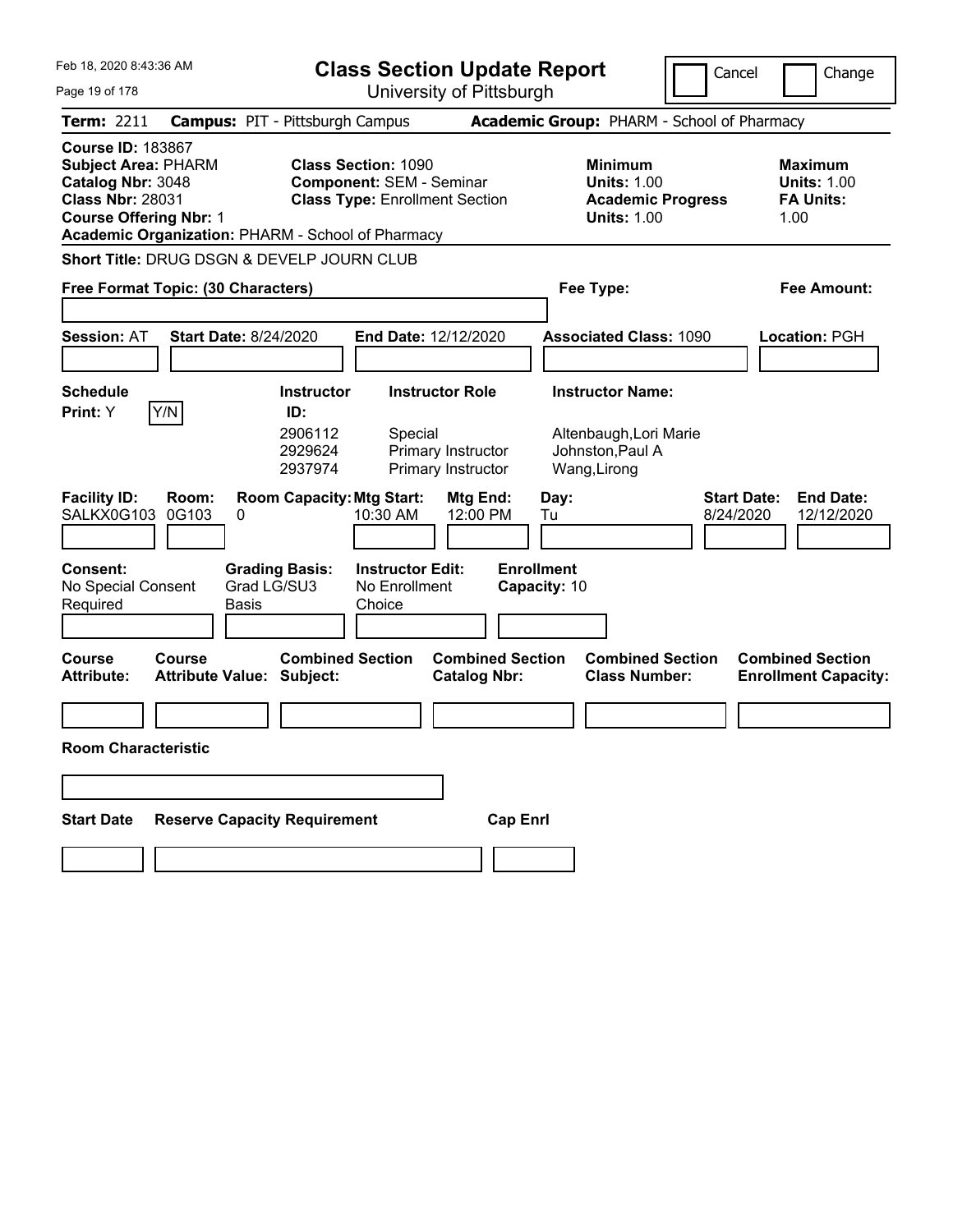| Feb 18, 2020 8:43:36 AM                                                                                                                                                                      | <b>Class Section Update Report</b>                                                                                                                                       | Cancel                                                                                                   | Change                                                    |
|----------------------------------------------------------------------------------------------------------------------------------------------------------------------------------------------|--------------------------------------------------------------------------------------------------------------------------------------------------------------------------|----------------------------------------------------------------------------------------------------------|-----------------------------------------------------------|
| Page 20 of 178                                                                                                                                                                               | University of Pittsburgh                                                                                                                                                 |                                                                                                          |                                                           |
| <b>Term: 2211</b>                                                                                                                                                                            | <b>Campus: PIT - Pittsburgh Campus</b>                                                                                                                                   | Academic Group: PHARM - School of Pharmacy                                                               |                                                           |
| <b>Course ID: 184133</b><br><b>Subject Area: PHARM</b><br>Catalog Nbr: 3049<br><b>Class Nbr: 21724</b><br><b>Course Offering Nbr: 1</b><br>Academic Organization: PHARM - School of Pharmacy | <b>Class Section: 1010</b><br><b>Component: LEC - Lecture</b><br><b>Class Type: Enrollment Section</b>                                                                   | <b>Minimum</b><br><b>Units: 2.00</b><br><b>Academic Progress</b><br><b>Units: 2.00</b>                   | Maximum<br><b>Units: 2.00</b><br><b>FA Units:</b><br>2.00 |
| <b>Short Title: SCIENTIFIC WRITING SKILLS</b>                                                                                                                                                |                                                                                                                                                                          |                                                                                                          |                                                           |
| Free Format Topic: (30 Characters)                                                                                                                                                           |                                                                                                                                                                          | Fee Type:                                                                                                | Fee Amount:                                               |
|                                                                                                                                                                                              |                                                                                                                                                                          |                                                                                                          |                                                           |
| <b>Session: AT</b><br><b>Start Date: 8/24/2020</b>                                                                                                                                           | <b>End Date: 12/12/2020</b>                                                                                                                                              | <b>Associated Class: 1010</b>                                                                            | Location: PGH                                             |
|                                                                                                                                                                                              |                                                                                                                                                                          |                                                                                                          |                                                           |
| Schedule                                                                                                                                                                                     | <b>Instructor Role</b><br><b>Instructor</b>                                                                                                                              | <b>Instructor Name:</b>                                                                                  |                                                           |
| Y/N<br><b>Print:</b> Y<br><b>Facility ID:</b><br>Room:<br>00524<br><b>SALK00524</b><br>49                                                                                                    | ID:<br>2906112<br>Special<br>2950583<br>Primary Instructor<br>Primary Instructor<br>2951135<br><b>Room Capacity: Mtg Start:</b><br><b>Mtg End:</b><br>2:00 PM<br>3:20 PM | Altenbaugh, Lori Marie<br>Sant, Shilpa<br>Sant, Vinayak<br><b>Start Date:</b><br>Day:<br>We<br>8/24/2020 | <b>End Date:</b><br>12/12/2020                            |
|                                                                                                                                                                                              |                                                                                                                                                                          |                                                                                                          |                                                           |
| <b>Consent:</b><br>No Special Consent<br>Required                                                                                                                                            | <b>Grading Basis:</b><br><b>Instructor Edit:</b><br>No Enrollment<br><b>Grad Letter Grade</b><br>Choice                                                                  | <b>Enrollment</b><br>Capacity: 40                                                                        |                                                           |
| <b>Course</b><br>Course<br><b>Attribute:</b><br><b>Attribute Value: Subject:</b>                                                                                                             | <b>Combined Section</b><br><b>Catalog Nbr:</b>                                                                                                                           | <b>Combined Section</b><br><b>Combined Section</b><br><b>Class Number:</b>                               | <b>Combined Section</b><br><b>Enrollment Capacity:</b>    |
|                                                                                                                                                                                              |                                                                                                                                                                          |                                                                                                          |                                                           |
| <b>Room Characteristic</b>                                                                                                                                                                   |                                                                                                                                                                          |                                                                                                          |                                                           |
|                                                                                                                                                                                              |                                                                                                                                                                          |                                                                                                          |                                                           |
| <b>Reserve Capacity Requirement</b><br><b>Start Date</b>                                                                                                                                     |                                                                                                                                                                          | <b>Cap Enrl</b>                                                                                          |                                                           |
|                                                                                                                                                                                              |                                                                                                                                                                          |                                                                                                          |                                                           |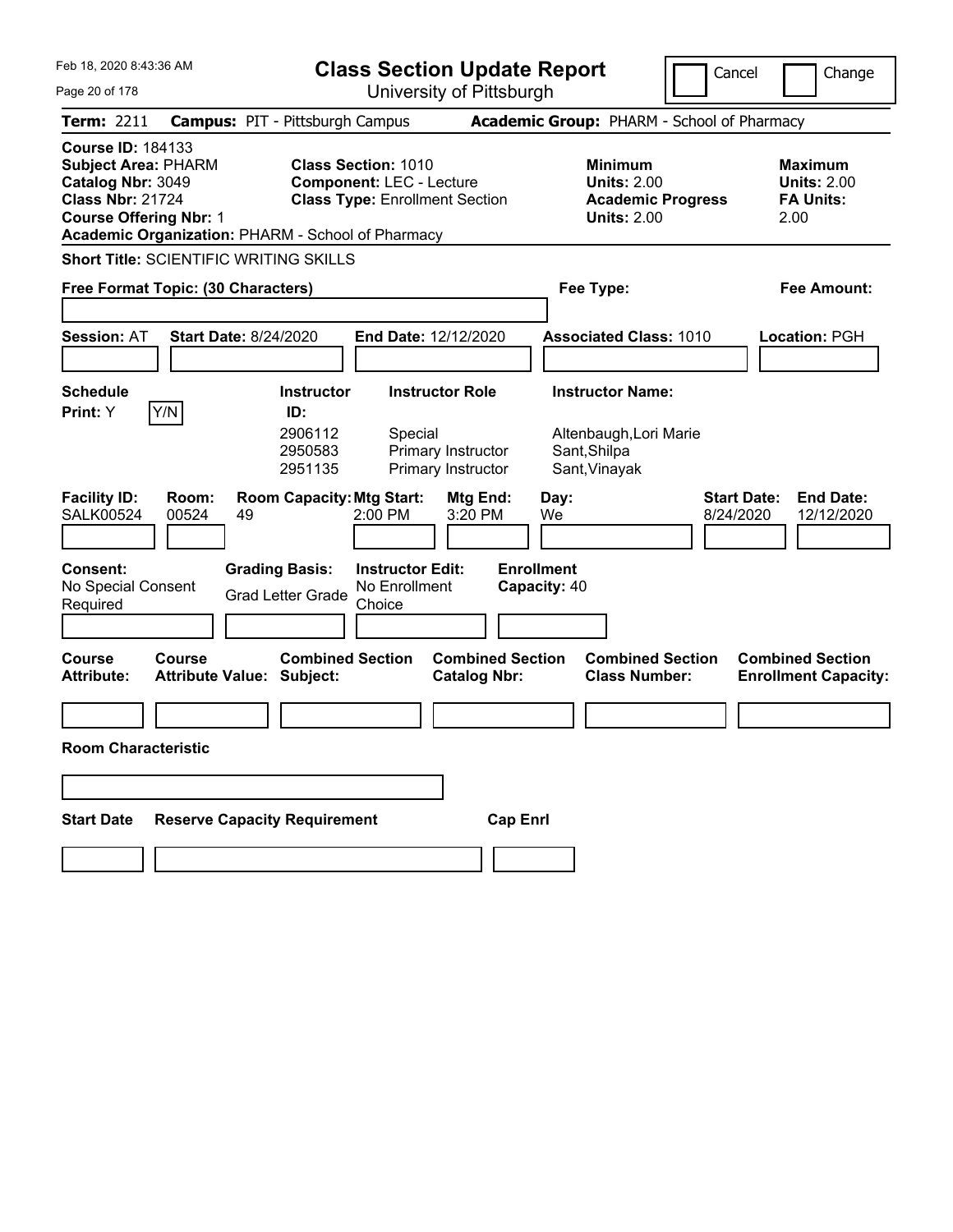| Feb 18, 2020 8:43:36 AM                                                                                                                                                                      |                                                                                                               | <b>Class Section Update Report</b>             |                                                                                        | Cancel                          | Change                                                           |
|----------------------------------------------------------------------------------------------------------------------------------------------------------------------------------------------|---------------------------------------------------------------------------------------------------------------|------------------------------------------------|----------------------------------------------------------------------------------------|---------------------------------|------------------------------------------------------------------|
| Page 21 of 178                                                                                                                                                                               |                                                                                                               | University of Pittsburgh                       |                                                                                        |                                 |                                                                  |
| Term: 2211                                                                                                                                                                                   | <b>Campus: PIT - Pittsburgh Campus</b>                                                                        |                                                | Academic Group: PHARM - School of Pharmacy                                             |                                 |                                                                  |
| <b>Course ID: 187048</b><br><b>Subject Area: PHARM</b><br>Catalog Nbr: 3050<br><b>Class Nbr: 24445</b><br><b>Course Offering Nbr: 1</b><br>Academic Organization: PHARM - School of Pharmacy | <b>Class Section: 1500</b><br><b>Component: LEC - Lecture</b><br><b>Class Type: Enrollment Section</b>        |                                                | <b>Minimum</b><br><b>Units: 1.00</b><br><b>Academic Progress</b><br><b>Units: 1.00</b> |                                 | <b>Maximum</b><br><b>Units: 1.00</b><br><b>FA Units:</b><br>1.00 |
| <b>Short Title: RESEARCH PREPARATION</b>                                                                                                                                                     |                                                                                                               |                                                |                                                                                        |                                 |                                                                  |
| Free Format Topic: (30 Characters)                                                                                                                                                           |                                                                                                               |                                                | Fee Type:                                                                              |                                 | Fee Amount:                                                      |
| <b>Session: AT</b><br>Start Date: 8/24/2020<br><b>Schedule</b>                                                                                                                               | <b>Instructor</b>                                                                                             | End Date: 12/12/2020<br><b>Instructor Role</b> | <b>Associated Class: 1500</b><br><b>Instructor Name:</b>                               |                                 | Location: PGH                                                    |
| Y/N<br>Print: Y                                                                                                                                                                              | ID:<br>2902482                                                                                                | Primary Instructor                             | Folan, Maggie M                                                                        |                                 |                                                                  |
| <b>Facility ID:</b><br>Room:<br><b>TBATBA</b><br>TBA<br>0<br><b>Consent:</b><br>No Special Consent<br>Required                                                                               | <b>Room Capacity: Mtg Start:</b><br><b>Grading Basis:</b><br>No Enrollment<br><b>Grad HSU Basis</b><br>Choice | <b>Mtg End:</b><br><b>Instructor Edit:</b>     | Day:<br><b>Enrollment</b><br>Capacity: 35                                              | <b>Start Date:</b><br>8/24/2020 | <b>End Date:</b><br>12/12/2020                                   |
| <b>Course</b><br>Course<br><b>Attribute Value: Subject:</b><br><b>Attribute:</b><br><b>Room Characteristic</b>                                                                               | <b>Combined Section</b>                                                                                       | <b>Combined Section</b><br><b>Catalog Nbr:</b> | <b>Combined Section</b><br><b>Class Number:</b>                                        |                                 | <b>Combined Section</b><br><b>Enrollment Capacity:</b>           |
| <b>Start Date</b>                                                                                                                                                                            | <b>Reserve Capacity Requirement</b>                                                                           | <b>Cap Enrl</b>                                |                                                                                        |                                 |                                                                  |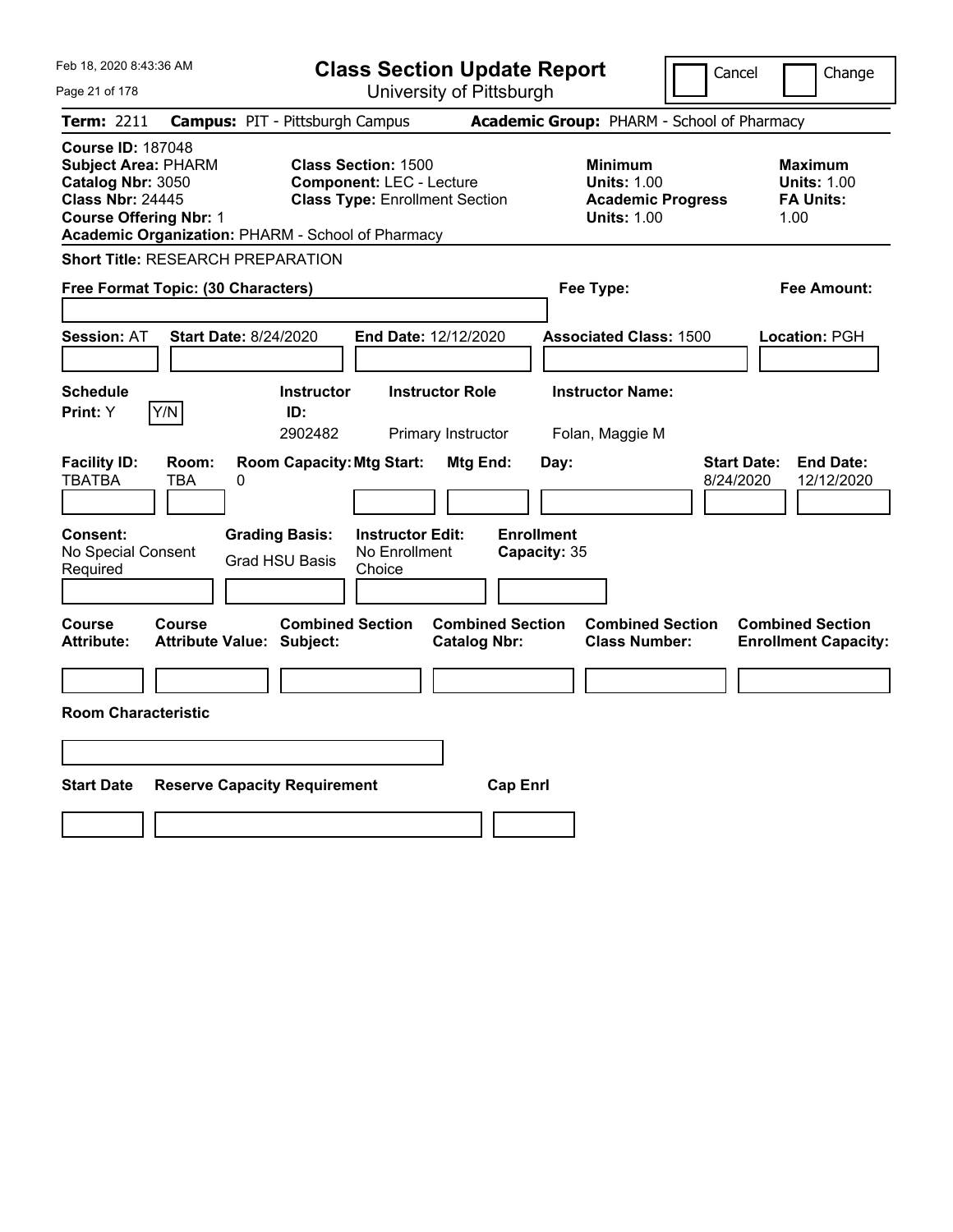| Feb 18, 2020 8:43:36 AM                                                                                                                                                                      |                                                                                                          | <b>Class Section Update Report</b>             |                                                                                        | Cancel<br>Change                                                  |
|----------------------------------------------------------------------------------------------------------------------------------------------------------------------------------------------|----------------------------------------------------------------------------------------------------------|------------------------------------------------|----------------------------------------------------------------------------------------|-------------------------------------------------------------------|
| Page 22 of 178                                                                                                                                                                               |                                                                                                          | University of Pittsburgh                       |                                                                                        |                                                                   |
| Term: 2211                                                                                                                                                                                   | <b>Campus: PIT - Pittsburgh Campus</b>                                                                   |                                                | Academic Group: PHARM - School of Pharmacy                                             |                                                                   |
| <b>Course ID: 119127</b><br><b>Subject Area: PHARM</b><br>Catalog Nbr: 3063<br><b>Class Nbr: 13773</b><br><b>Course Offering Nbr: 1</b><br>Academic Organization: PHARM - School of Pharmacy | <b>Class Section: 1010</b><br><b>Component: PRA - Practicum</b><br><b>Class Type: Enrollment Section</b> |                                                | <b>Minimum</b><br><b>Units: 3.00</b><br><b>Academic Progress</b><br><b>Units: 3.00</b> | <b>Maximum</b><br><b>Units: 3.00</b><br><b>FA Units:</b><br>3.00  |
| <b>Short Title: GRADUATE RESEARCH ROTATION</b>                                                                                                                                               |                                                                                                          |                                                |                                                                                        |                                                                   |
| Free Format Topic: (30 Characters)                                                                                                                                                           |                                                                                                          |                                                | Fee Type:                                                                              | Fee Amount:                                                       |
| <b>Session: AT</b><br><b>Start Date: 8/24/2020</b>                                                                                                                                           | End Date: 12/12/2020                                                                                     |                                                | <b>Associated Class: 1010</b>                                                          | Location: PGH                                                     |
| <b>Schedule</b>                                                                                                                                                                              | <b>Instructor</b>                                                                                        | <b>Instructor Role</b>                         | <b>Instructor Name:</b>                                                                |                                                                   |
| Y/N<br><b>Print:</b> Y                                                                                                                                                                       | ID:<br>2902482                                                                                           | Primary Instructor                             | Folan, Maggie M                                                                        |                                                                   |
| <b>Facility ID:</b><br>Room:<br><b>TBATBA</b><br>TBA<br>0                                                                                                                                    | <b>Room Capacity: Mtg Start:</b>                                                                         | Mtg End:<br>Day:                               |                                                                                        | <b>Start Date:</b><br><b>End Date:</b><br>8/24/2020<br>12/12/2020 |
| <b>Consent:</b><br>No Special Consent<br>Required                                                                                                                                            | <b>Grading Basis:</b><br><b>Instructor Edit:</b><br>No Enrollment<br><b>Grad Letter Grade</b><br>Choice  | <b>Enrollment</b><br>Capacity: 10              |                                                                                        |                                                                   |
| <b>Course</b><br><b>Course</b><br><b>Attribute Value: Subject:</b><br><b>Attribute:</b>                                                                                                      | <b>Combined Section</b>                                                                                  | <b>Combined Section</b><br><b>Catalog Nbr:</b> | <b>Combined Section</b><br><b>Class Number:</b>                                        | <b>Combined Section</b><br><b>Enrollment Capacity:</b>            |
|                                                                                                                                                                                              |                                                                                                          |                                                |                                                                                        |                                                                   |
| <b>Room Characteristic</b>                                                                                                                                                                   |                                                                                                          |                                                |                                                                                        |                                                                   |
|                                                                                                                                                                                              |                                                                                                          |                                                |                                                                                        |                                                                   |
| <b>Start Date</b><br><b>Reserve Capacity Requirement</b>                                                                                                                                     |                                                                                                          | <b>Cap Enrl</b>                                |                                                                                        |                                                                   |
|                                                                                                                                                                                              |                                                                                                          |                                                |                                                                                        |                                                                   |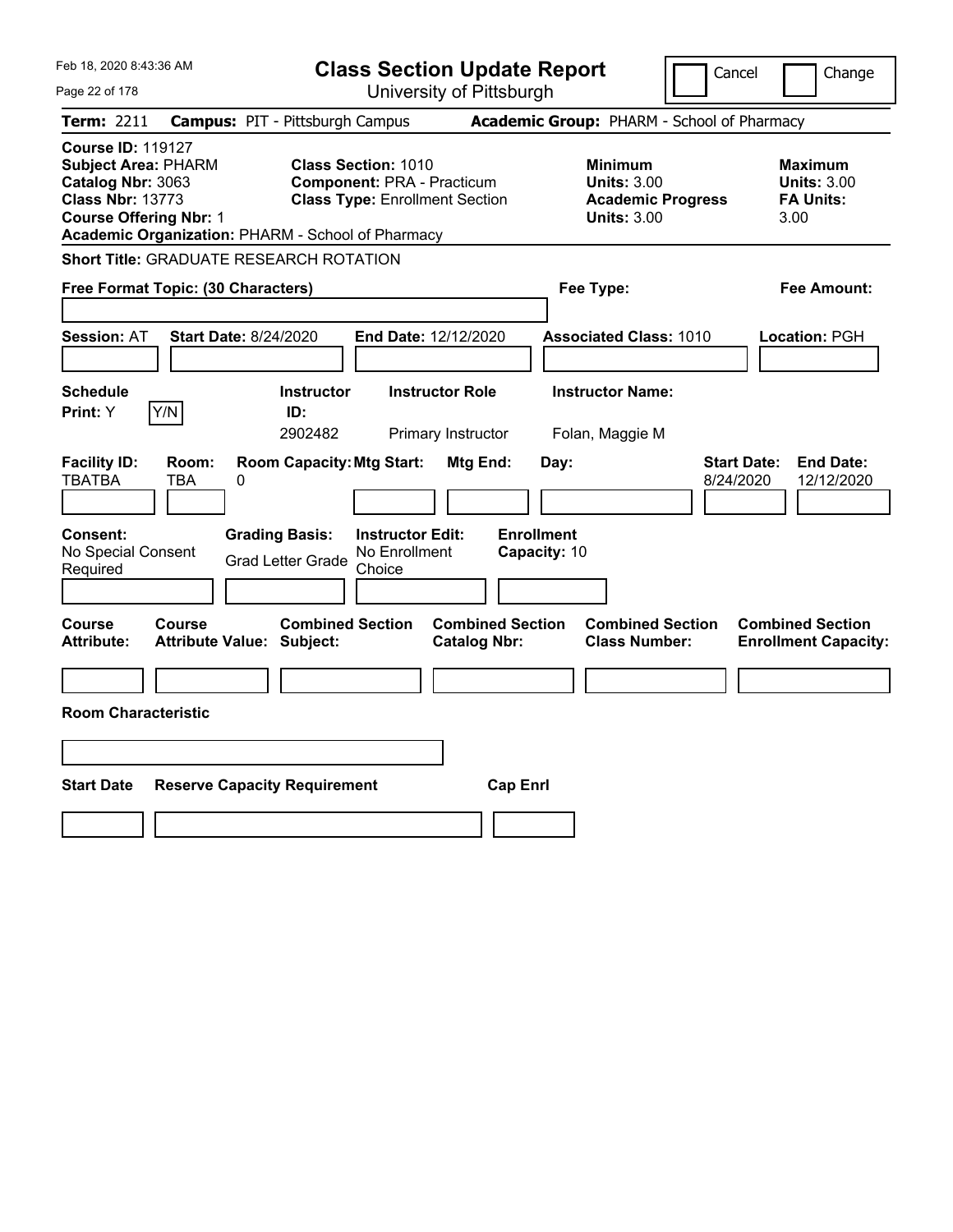| Feb 18, 2020 8:43:36 AM                                                                                                                                                                      | <b>Class Section Update Report</b>                                                                      | Cancel                                                                                 | Change                                                    |
|----------------------------------------------------------------------------------------------------------------------------------------------------------------------------------------------|---------------------------------------------------------------------------------------------------------|----------------------------------------------------------------------------------------|-----------------------------------------------------------|
| Page 23 of 178                                                                                                                                                                               | University of Pittsburgh                                                                                |                                                                                        |                                                           |
| <b>Term: 2211</b>                                                                                                                                                                            | <b>Campus: PIT - Pittsburgh Campus</b>                                                                  | Academic Group: PHARM - School of Pharmacy                                             |                                                           |
| <b>Course ID: 189631</b><br><b>Subject Area: PHARM</b><br>Catalog Nbr: 3069<br><b>Class Nbr: 28032</b><br><b>Course Offering Nbr: 1</b><br>Academic Organization: PHARM - School of Pharmacy | <b>Class Section: 1010</b><br><b>Component: LEC - Lecture</b><br><b>Class Type: Enrollment Section</b>  | <b>Minimum</b><br><b>Units: 3.00</b><br><b>Academic Progress</b><br><b>Units: 3.00</b> | Maximum<br><b>Units: 3.00</b><br><b>FA Units:</b><br>3.00 |
| <b>Short Title: PHARMACOMETRICS</b>                                                                                                                                                          |                                                                                                         |                                                                                        |                                                           |
| Free Format Topic: (30 Characters)                                                                                                                                                           |                                                                                                         | Fee Type:                                                                              | Fee Amount:                                               |
|                                                                                                                                                                                              |                                                                                                         |                                                                                        |                                                           |
| <b>Session: AT</b><br><b>Start Date: 8/24/2020</b>                                                                                                                                           | <b>End Date: 12/12/2020</b>                                                                             | <b>Associated Class: 1010</b>                                                          | Location: PGH                                             |
|                                                                                                                                                                                              |                                                                                                         |                                                                                        |                                                           |
| Schedule<br>Y/N<br><b>Print:</b> Y                                                                                                                                                           | <b>Instructor Role</b><br><b>Instructor</b><br>ID:                                                      | <b>Instructor Name:</b>                                                                |                                                           |
|                                                                                                                                                                                              | 2906112<br>Special<br>2936422<br>Primary Instructor<br>2934316<br>Primary Instructor                    | Altenbaugh, Lori Marie<br>Wang, Junmei<br>Xie, Xiangqun                                |                                                           |
| <b>Facility ID:</b><br>Room:<br><b>SALK00457</b><br>00457<br>40                                                                                                                              | <b>Room Capacity: Mtg Start:</b><br><b>Mtg End:</b><br>4:00 PM<br>5:20 PM                               | Day:<br>MoTh<br>8/24/2020                                                              | <b>Start Date:</b><br><b>End Date:</b><br>12/12/2020      |
| <b>Consent:</b><br>No Special Consent<br>Required                                                                                                                                            | <b>Grading Basis:</b><br><b>Instructor Edit:</b><br>No Enrollment<br><b>Grad Letter Grade</b><br>Choice | <b>Enrollment</b><br>Capacity: 35                                                      |                                                           |
| <b>Course</b><br>Course<br><b>Attribute:</b><br><b>Attribute Value: Subject:</b>                                                                                                             | <b>Combined Section</b><br><b>Combined Section</b><br><b>Catalog Nbr:</b>                               | <b>Combined Section</b><br><b>Class Number:</b>                                        | <b>Combined Section</b><br><b>Enrollment Capacity:</b>    |
|                                                                                                                                                                                              |                                                                                                         |                                                                                        |                                                           |
| <b>Room Characteristic</b><br>PeopleSoft - Scheduled (PS)                                                                                                                                    |                                                                                                         |                                                                                        |                                                           |
|                                                                                                                                                                                              |                                                                                                         |                                                                                        |                                                           |
| <b>Start Date</b>                                                                                                                                                                            | <b>Reserve Capacity Requirement</b>                                                                     | <b>Cap Enrl</b>                                                                        |                                                           |
|                                                                                                                                                                                              |                                                                                                         |                                                                                        |                                                           |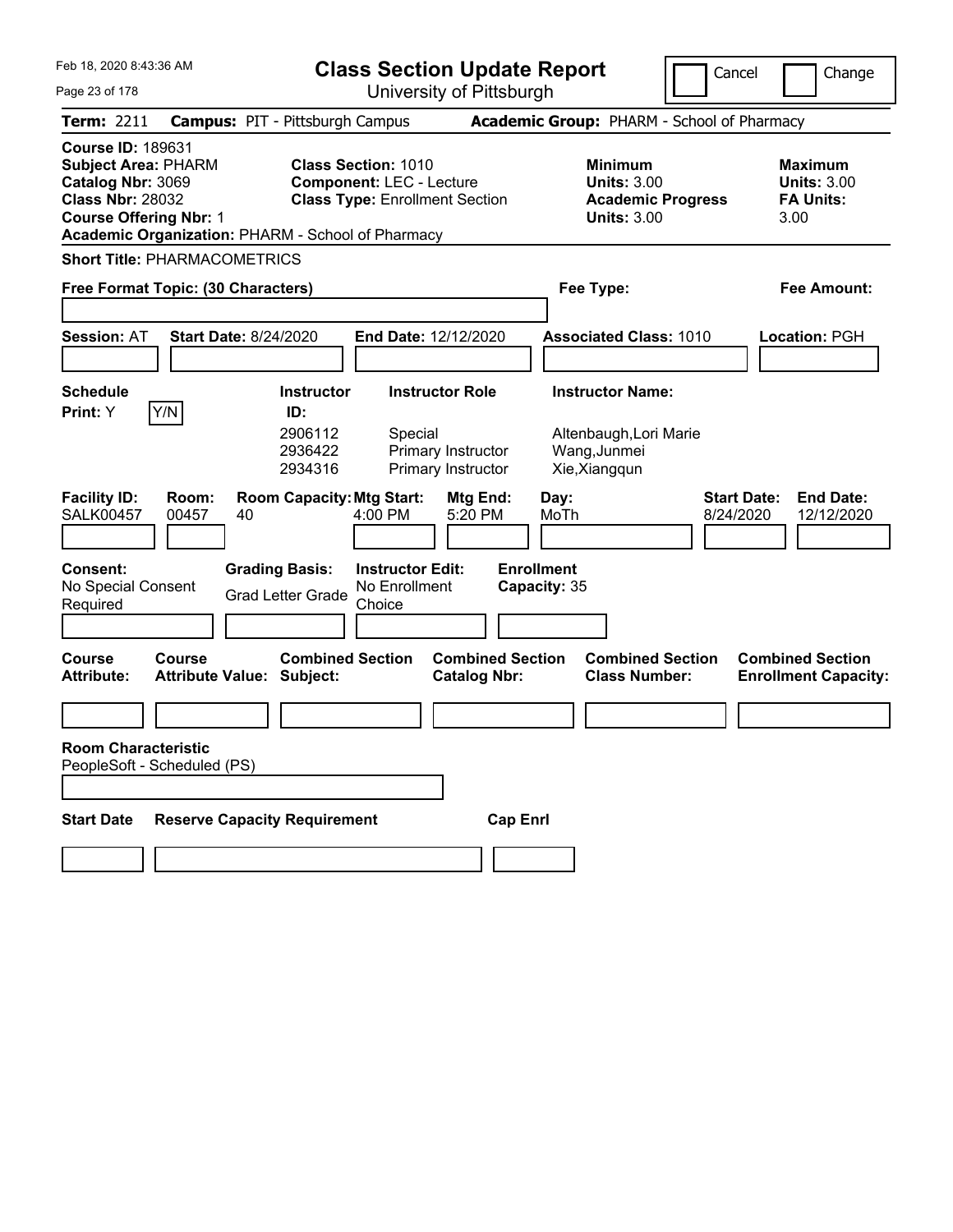| Feb 18, 2020 8:43:36 AM                                                                                                                                                                      |                                            |                                                   | <b>Class Section Update Report</b>                                                                     |                                                |                                   |                                                                                        | Cancel                                     | Change                                                    |
|----------------------------------------------------------------------------------------------------------------------------------------------------------------------------------------------|--------------------------------------------|---------------------------------------------------|--------------------------------------------------------------------------------------------------------|------------------------------------------------|-----------------------------------|----------------------------------------------------------------------------------------|--------------------------------------------|-----------------------------------------------------------|
| Page 24 of 178                                                                                                                                                                               |                                            |                                                   | University of Pittsburgh                                                                               |                                                |                                   |                                                                                        |                                            |                                                           |
| Term: 2211                                                                                                                                                                                   |                                            | <b>Campus: PIT - Pittsburgh Campus</b>            |                                                                                                        |                                                |                                   |                                                                                        | Academic Group: PHARM - School of Pharmacy |                                                           |
| <b>Course ID: 189703</b><br><b>Subject Area: PHARM</b><br>Catalog Nbr: 3070<br><b>Class Nbr: 27187</b><br><b>Course Offering Nbr: 1</b><br>Academic Organization: PHARM - School of Pharmacy |                                            |                                                   | <b>Class Section: 1020</b><br><b>Component: SEM - Seminar</b><br><b>Class Type: Enrollment Section</b> |                                                |                                   | <b>Minimum</b><br><b>Units: 1.00</b><br><b>Academic Progress</b><br><b>Units: 1.00</b> |                                            | Maximum<br><b>Units: 1.00</b><br><b>FA Units:</b><br>1.00 |
| <b>Short Title: GENOMICS &amp; CANCER THERAPEUTICS</b>                                                                                                                                       |                                            |                                                   |                                                                                                        |                                                |                                   |                                                                                        |                                            |                                                           |
| Free Format Topic: (30 Characters)                                                                                                                                                           |                                            |                                                   |                                                                                                        |                                                |                                   | Fee Type:                                                                              |                                            | Fee Amount:                                               |
|                                                                                                                                                                                              |                                            |                                                   |                                                                                                        |                                                |                                   |                                                                                        |                                            |                                                           |
| <b>Session: AT</b>                                                                                                                                                                           | <b>Start Date: 8/24/2020</b>               |                                                   | <b>End Date: 12/12/2020</b>                                                                            |                                                |                                   | <b>Associated Class: 1020</b>                                                          |                                            | Location: PGH                                             |
|                                                                                                                                                                                              |                                            |                                                   |                                                                                                        |                                                |                                   |                                                                                        |                                            |                                                           |
| <b>Schedule</b>                                                                                                                                                                              |                                            | <b>Instructor</b>                                 | <b>Instructor Role</b>                                                                                 |                                                |                                   | <b>Instructor Name:</b>                                                                |                                            |                                                           |
| <b>Print:</b> Y                                                                                                                                                                              | Y/N                                        | ID:<br>2906112<br>2957737<br>2955412              | Special<br>Primary Instructor<br>Primary Instructor                                                    |                                                | Yang,Da                           | Altenbaugh, Lori Marie<br>Fernandez, Christian A                                       |                                            |                                                           |
| <b>Facility ID:</b><br><b>SALK00314</b>                                                                                                                                                      | Room:<br>00314<br>$12 \overline{ }$        | <b>Room Capacity: Mtg Start:</b>                  | 10:30 AM                                                                                               | Mtg End:<br>12:00 PM                           | Day:<br>Tu                        |                                                                                        | <b>Start Date:</b><br>8/24/2020            | <b>End Date:</b><br>12/12/2020                            |
| <b>Consent:</b><br>No Special Consent<br>Required                                                                                                                                            |                                            | <b>Grading Basis:</b><br><b>Grad Letter Grade</b> | <b>Instructor Edit:</b><br>No Enrollment<br>Choice                                                     |                                                | <b>Enrollment</b><br>Capacity: 20 |                                                                                        |                                            |                                                           |
| Course<br><b>Attribute:</b>                                                                                                                                                                  | Course<br><b>Attribute Value: Subject:</b> | <b>Combined Section</b>                           |                                                                                                        | <b>Combined Section</b><br><b>Catalog Nbr:</b> |                                   | <b>Combined Section</b><br><b>Class Number:</b>                                        |                                            | <b>Combined Section</b><br><b>Enrollment Capacity:</b>    |
|                                                                                                                                                                                              |                                            |                                                   |                                                                                                        |                                                |                                   |                                                                                        |                                            |                                                           |
| <b>Room Characteristic</b>                                                                                                                                                                   |                                            |                                                   |                                                                                                        |                                                |                                   |                                                                                        |                                            |                                                           |
|                                                                                                                                                                                              |                                            |                                                   |                                                                                                        |                                                |                                   |                                                                                        |                                            |                                                           |
|                                                                                                                                                                                              |                                            |                                                   |                                                                                                        |                                                |                                   |                                                                                        |                                            |                                                           |
| <b>Start Date</b>                                                                                                                                                                            |                                            | <b>Reserve Capacity Requirement</b>               |                                                                                                        | <b>Cap Enrl</b>                                |                                   |                                                                                        |                                            |                                                           |
|                                                                                                                                                                                              |                                            |                                                   |                                                                                                        |                                                |                                   |                                                                                        |                                            |                                                           |
|                                                                                                                                                                                              |                                            |                                                   |                                                                                                        |                                                |                                   |                                                                                        |                                            |                                                           |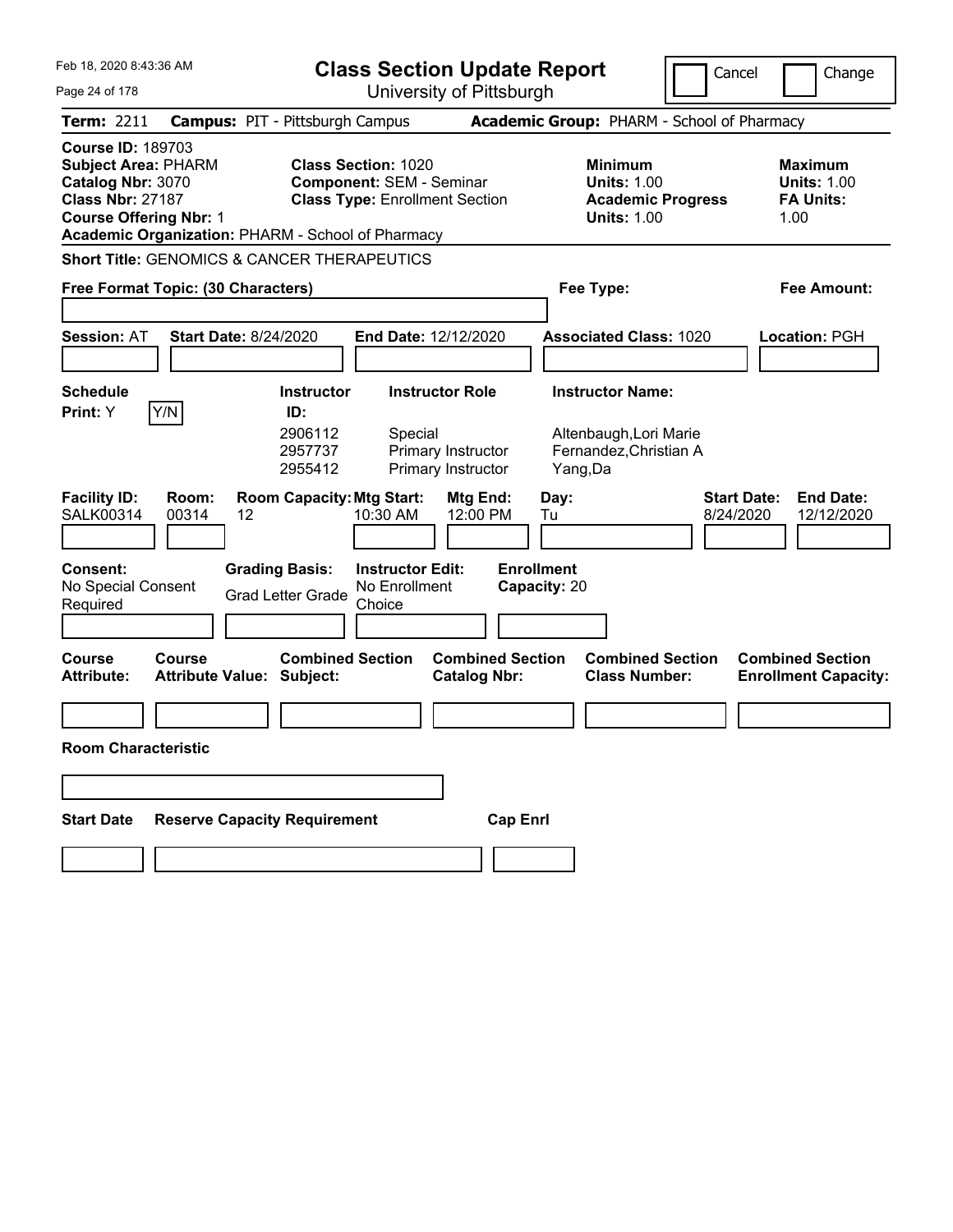| Feb 18, 2020 8:43:36 AM                                                                                                                                                                      | <b>Class Section Update Report</b>                                                                              |                                                            | Cancel                                          | Change                                                           |
|----------------------------------------------------------------------------------------------------------------------------------------------------------------------------------------------|-----------------------------------------------------------------------------------------------------------------|------------------------------------------------------------|-------------------------------------------------|------------------------------------------------------------------|
| Page 25 of 178                                                                                                                                                                               | University of Pittsburgh                                                                                        |                                                            |                                                 |                                                                  |
| Term: 2211                                                                                                                                                                                   | <b>Campus: PIT - Pittsburgh Campus</b>                                                                          | Academic Group: PHARM - School of Pharmacy                 |                                                 |                                                                  |
| <b>Course ID: 176247</b><br><b>Subject Area: PHARM</b><br>Catalog Nbr: 4999<br><b>Class Nbr: 15823</b><br><b>Course Offering Nbr: 1</b><br>Academic Organization: PHARM - School of Pharmacy | <b>Class Section: 1050</b><br><b>Component: CLN - Clinical</b><br><b>Class Type: Enrollment Section</b>         | <b>Minimum</b><br><b>Units: 0.00</b><br><b>Units: 9.00</b> | <b>Academic Progress</b>                        | <b>Maximum</b><br><b>Units: 0.00</b><br><b>FA Units:</b><br>9.00 |
| <b>Short Title: FULL TIME STATUS</b>                                                                                                                                                         |                                                                                                                 |                                                            |                                                 |                                                                  |
| Free Format Topic: (30 Characters)                                                                                                                                                           |                                                                                                                 | Fee Type:                                                  |                                                 | Fee Amount:                                                      |
|                                                                                                                                                                                              |                                                                                                                 |                                                            |                                                 |                                                                  |
| <b>Session: AT</b><br><b>Start Date: 8/24/2020</b>                                                                                                                                           | End Date: 12/12/2020                                                                                            |                                                            | <b>Associated Class: 1050</b>                   | Location: PGH                                                    |
| <b>Schedule</b>                                                                                                                                                                              | <b>Instructor Role</b><br><b>Instructor</b>                                                                     | <b>Instructor Name:</b>                                    |                                                 |                                                                  |
| Y/N<br><b>Print: N</b>                                                                                                                                                                       | ID:                                                                                                             |                                                            |                                                 |                                                                  |
|                                                                                                                                                                                              | 2906891<br>Special<br>2902051<br>Primary Instructor                                                             | Skledar, Susan J                                           | Schmotzer, Anna Grace                           |                                                                  |
| <b>Facility ID:</b><br>Room:<br><b>TBATBA</b><br>TBA<br>0<br>Consent:<br>No Special Consent<br>No Grade<br>Required<br>Required                                                              | <b>Room Capacity: Mtg Start:</b><br><b>Grading Basis:</b><br><b>Instructor Edit:</b><br>No Enrollment<br>Choice | Mtg End:<br>Day:<br><b>Enrollment</b><br>Capacity: 110     | <b>Start Date:</b><br>8/24/2020                 | <b>End Date:</b><br>12/12/2020                                   |
| Course<br>Course<br><b>Attribute:</b><br><b>Attribute Value: Subject:</b>                                                                                                                    | <b>Combined Section</b>                                                                                         | <b>Combined Section</b><br><b>Catalog Nbr:</b>             | <b>Combined Section</b><br><b>Class Number:</b> | <b>Combined Section</b><br><b>Enrollment Capacity:</b>           |
|                                                                                                                                                                                              |                                                                                                                 |                                                            |                                                 |                                                                  |
| <b>Room Characteristic</b>                                                                                                                                                                   |                                                                                                                 |                                                            |                                                 |                                                                  |
|                                                                                                                                                                                              |                                                                                                                 |                                                            |                                                 |                                                                  |
| <b>Start Date</b><br><b>Reserve Capacity Requirement</b>                                                                                                                                     |                                                                                                                 | <b>Cap Enri</b>                                            |                                                 |                                                                  |
|                                                                                                                                                                                              |                                                                                                                 |                                                            |                                                 |                                                                  |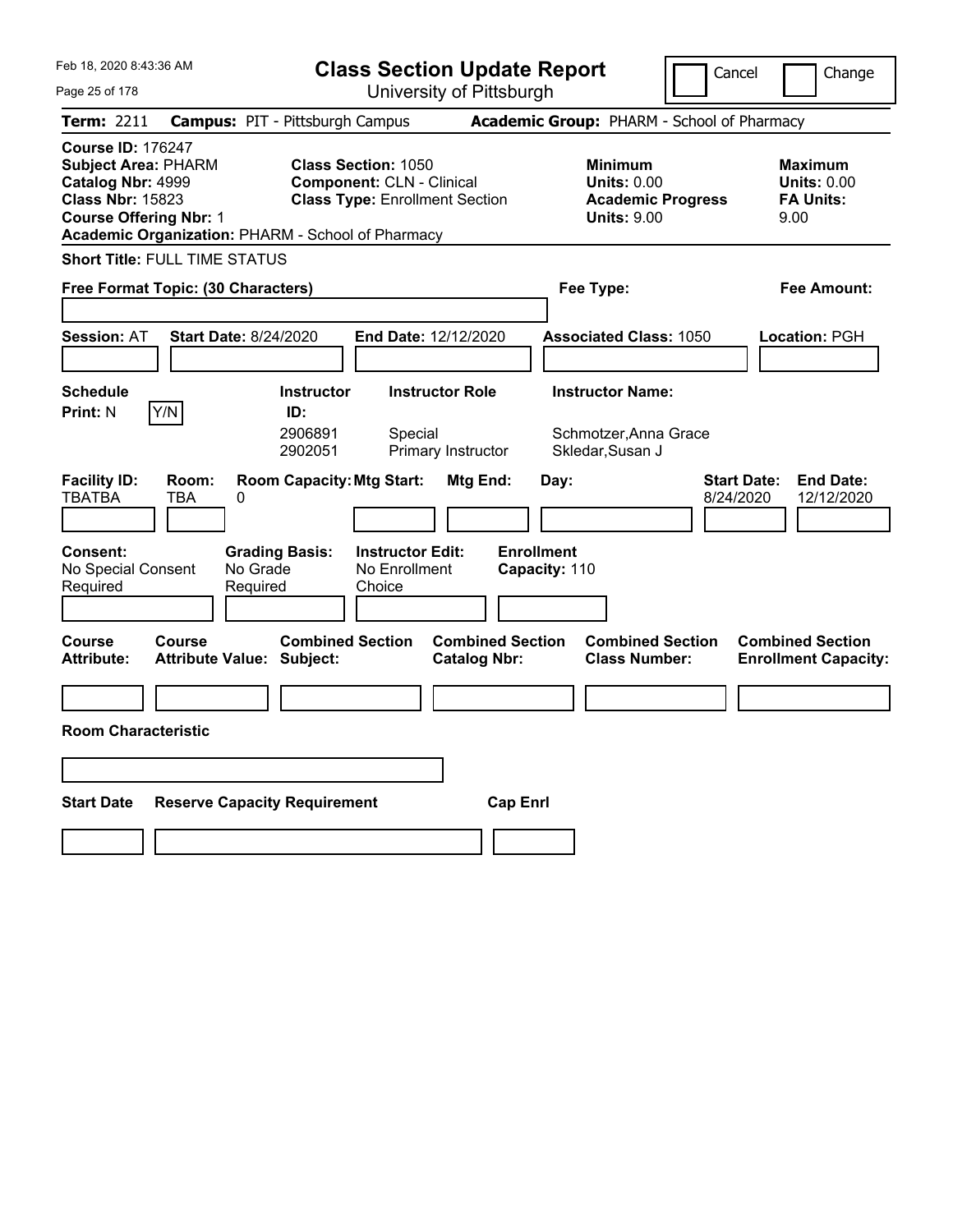| Feb 18, 2020 8:43:36 AM                                                                                                                                                                      |                                                                                                                                                                                                      | <b>Class Section Update Report</b>                                                                                                                                                                                                                                                                                                                       |                                                                                                                                                                                                                                                                                               | Cancel<br>Change                                                                                                                                   |
|----------------------------------------------------------------------------------------------------------------------------------------------------------------------------------------------|------------------------------------------------------------------------------------------------------------------------------------------------------------------------------------------------------|----------------------------------------------------------------------------------------------------------------------------------------------------------------------------------------------------------------------------------------------------------------------------------------------------------------------------------------------------------|-----------------------------------------------------------------------------------------------------------------------------------------------------------------------------------------------------------------------------------------------------------------------------------------------|----------------------------------------------------------------------------------------------------------------------------------------------------|
| Page 26 of 178                                                                                                                                                                               | University of Pittsburgh                                                                                                                                                                             |                                                                                                                                                                                                                                                                                                                                                          |                                                                                                                                                                                                                                                                                               |                                                                                                                                                    |
| <b>Campus: PIT - Pittsburgh Campus</b><br><b>Term: 2211</b>                                                                                                                                  |                                                                                                                                                                                                      |                                                                                                                                                                                                                                                                                                                                                          | Academic Group: PHARM - School of Pharmacy                                                                                                                                                                                                                                                    |                                                                                                                                                    |
| <b>Course ID: 119185</b><br><b>Subject Area: PHARM</b><br>Catalog Nbr: 5110<br><b>Class Nbr: 13777</b><br><b>Course Offering Nbr: 1</b><br>Academic Organization: PHARM - School of Pharmacy | <b>Class Section: 1030</b>                                                                                                                                                                           | <b>Component: LEC - Lecture</b><br><b>Class Type: Enrollment Section</b>                                                                                                                                                                                                                                                                                 | <b>Minimum</b><br><b>Units: 3.00</b><br><b>Academic Progress</b><br><b>Units: 3.00</b>                                                                                                                                                                                                        | <b>Maximum</b><br><b>Units: 3.00</b><br><b>FA Units:</b><br>3.00                                                                                   |
| Short Title: PHRMST PATNT CARE 1:PROC&SKILL                                                                                                                                                  |                                                                                                                                                                                                      |                                                                                                                                                                                                                                                                                                                                                          |                                                                                                                                                                                                                                                                                               |                                                                                                                                                    |
| Free Format Topic: (30 Characters)                                                                                                                                                           |                                                                                                                                                                                                      |                                                                                                                                                                                                                                                                                                                                                          | Fee Type:                                                                                                                                                                                                                                                                                     | <b>Fee Amount:</b>                                                                                                                                 |
| <b>Session: AT</b><br><b>Start Date: 8/24/2020</b>                                                                                                                                           |                                                                                                                                                                                                      | End Date: 12/12/2020                                                                                                                                                                                                                                                                                                                                     | <b>Associated Class: 1030</b>                                                                                                                                                                                                                                                                 | Location: PGH                                                                                                                                      |
|                                                                                                                                                                                              |                                                                                                                                                                                                      |                                                                                                                                                                                                                                                                                                                                                          |                                                                                                                                                                                                                                                                                               |                                                                                                                                                    |
| <b>Schedule</b>                                                                                                                                                                              | <b>Instructor</b>                                                                                                                                                                                    | <b>Instructor Role</b>                                                                                                                                                                                                                                                                                                                                   | <b>Instructor Name:</b>                                                                                                                                                                                                                                                                       |                                                                                                                                                    |
| Y/N<br>Print: Y<br><b>Facility ID:</b><br>Room:<br><b>SALK00402</b><br>00402<br>126<br>00402<br>126<br><b>SALK00402</b><br>126<br><b>SALK00402</b><br>00402<br>NEEDSAROOM<br>Consent:        | ID:<br>2937454<br>2966650<br>2916887<br>2937454<br>2966650<br>2916887<br>2937454<br>2966650<br>2916887<br>2937454<br>2966650<br>2916887<br><b>Room Capacity: Mtg Start:</b><br><b>Grading Basis:</b> | Special<br>Primary Instructor<br>Primary Instructor<br>Special<br>Primary Instructor<br>Primary Instructor<br>Special<br>Primary Instructor<br>Primary Instructor<br>Special<br>Primary Instructor<br>Primary Instructor<br>Mtg End:<br>1:00 PM<br>1:50 PM<br>8:00 AM<br>8:50 AM<br>2:00 PM<br>4:50 PM<br>11:50 AM<br>9:00 AM<br><b>Instructor Edit:</b> | Fry, Renee L<br>Rebitch, Catherine<br>Somma, Melissa A.<br>Fry, Renee L<br>Rebitch, Catherine<br>Somma, Melissa A.<br>Fry, Renee L<br>Rebitch, Catherine<br>Somma, Melissa A.<br>Fry, Renee L<br>Rebitch, Catherine<br>Somma, Melissa A.<br>Day:<br>Mo<br>Fr<br>Mo<br>Fr<br><b>Enrollment</b> | <b>End Date:</b><br><b>Start Date:</b><br>8/24/2020<br>12/12/2020<br>8/24/2020<br>12/12/2020<br>8/24/2020<br>12/12/2020<br>8/24/2020<br>12/12/2020 |
| No Special Consent<br>Required                                                                                                                                                               | <b>Grad Letter Grade</b><br>Choice                                                                                                                                                                   | No Enrollment                                                                                                                                                                                                                                                                                                                                            | Capacity: 120                                                                                                                                                                                                                                                                                 |                                                                                                                                                    |
|                                                                                                                                                                                              |                                                                                                                                                                                                      |                                                                                                                                                                                                                                                                                                                                                          |                                                                                                                                                                                                                                                                                               |                                                                                                                                                    |
| <b>Course</b><br>Course<br>Attribute:<br><b>Attribute Value: Subject:</b>                                                                                                                    | <b>Combined Section</b>                                                                                                                                                                              | <b>Combined Section</b><br><b>Catalog Nbr:</b>                                                                                                                                                                                                                                                                                                           | <b>Combined Section</b><br><b>Class Number:</b>                                                                                                                                                                                                                                               | <b>Combined Section</b><br><b>Enrollment Capacity:</b>                                                                                             |
|                                                                                                                                                                                              |                                                                                                                                                                                                      |                                                                                                                                                                                                                                                                                                                                                          |                                                                                                                                                                                                                                                                                               |                                                                                                                                                    |
| <b>Room Characteristic</b><br>PeopleSoft - Scheduled (PS)                                                                                                                                    |                                                                                                                                                                                                      |                                                                                                                                                                                                                                                                                                                                                          |                                                                                                                                                                                                                                                                                               |                                                                                                                                                    |
| <b>Start Date</b><br><b>Reserve Capacity Requirement</b>                                                                                                                                     |                                                                                                                                                                                                      | <b>Cap Enrl</b>                                                                                                                                                                                                                                                                                                                                          |                                                                                                                                                                                                                                                                                               |                                                                                                                                                    |
|                                                                                                                                                                                              |                                                                                                                                                                                                      |                                                                                                                                                                                                                                                                                                                                                          |                                                                                                                                                                                                                                                                                               |                                                                                                                                                    |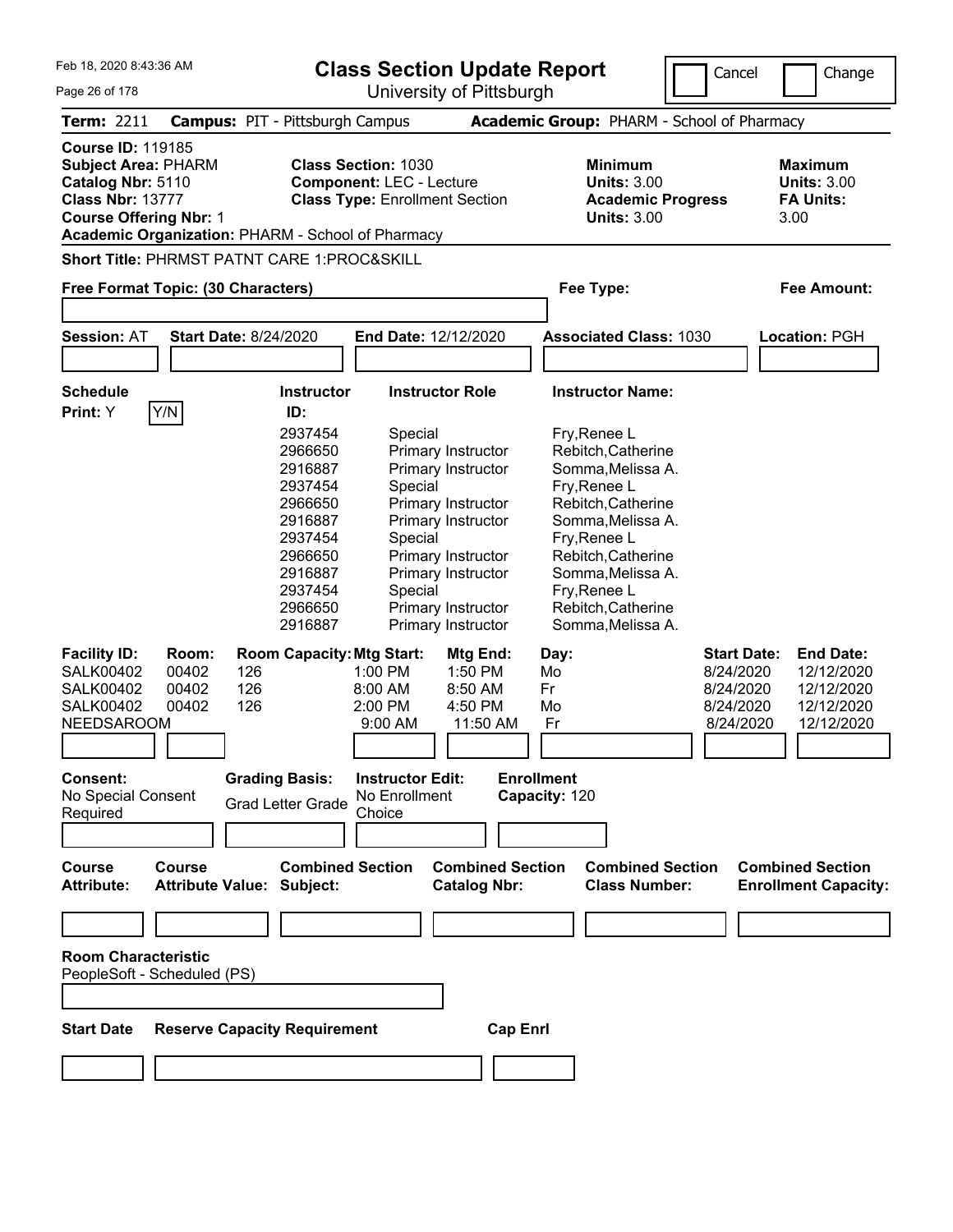| Feb 18, 2020 8:43:36 AM<br><b>Class Section Update Report</b><br>University of Pittsburgh<br>Page 27 of 178                                                                                  |                                                                                            |                                                                                                         |                                                                                                                | Cancel                                                                                                                            | Change                                       |                                                           |
|----------------------------------------------------------------------------------------------------------------------------------------------------------------------------------------------|--------------------------------------------------------------------------------------------|---------------------------------------------------------------------------------------------------------|----------------------------------------------------------------------------------------------------------------|-----------------------------------------------------------------------------------------------------------------------------------|----------------------------------------------|-----------------------------------------------------------|
| <b>Term: 2211</b>                                                                                                                                                                            | <b>Campus: PIT - Pittsburgh Campus</b>                                                     |                                                                                                         |                                                                                                                | Academic Group: PHARM - School of Pharmacy                                                                                        |                                              |                                                           |
| <b>Course ID: 119187</b><br><b>Subject Area: PHARM</b><br>Catalog Nbr: 5112<br><b>Class Nbr: 13778</b><br><b>Course Offering Nbr: 1</b><br>Academic Organization: PHARM - School of Pharmacy |                                                                                            | <b>Class Section: 1010</b><br><b>Component: CLN - Clinical</b><br><b>Class Type: Enrollment Section</b> |                                                                                                                | <b>Minimum</b><br><b>Units: 1.00</b><br><b>Academic Progress</b><br><b>Units: 1.00</b>                                            |                                              | Maximum<br><b>Units: 1.00</b><br><b>FA Units:</b><br>1.00 |
| Short Title: COMMUNITY HEALTH 1                                                                                                                                                              |                                                                                            |                                                                                                         |                                                                                                                |                                                                                                                                   |                                              |                                                           |
| Free Format Topic: (30 Characters)                                                                                                                                                           |                                                                                            |                                                                                                         |                                                                                                                | Fee Type:                                                                                                                         |                                              | Fee Amount:                                               |
| <b>Session: AT</b>                                                                                                                                                                           | <b>Start Date: 8/24/2020</b>                                                               | <b>End Date: 12/12/2020</b>                                                                             |                                                                                                                | <b>Associated Class: 1010</b>                                                                                                     |                                              | Location: PGH                                             |
| <b>Schedule</b><br>Y/N<br><b>Print:</b> Y                                                                                                                                                    | <b>Instructor</b><br>ID:<br>2909504<br>2903739<br>2937454<br>2909504<br>2903739<br>2937454 | Special<br>Special                                                                                      | <b>Instructor Role</b><br>Primary Instructor<br>Primary Instructor<br>Primary Instructor<br>Primary Instructor | <b>Instructor Name:</b><br>Connor, Sharon E<br>Drab, Scott R<br>Fry, Renee L<br>Connor, Sharon E<br>Drab, Scott R<br>Fry, Renee L |                                              |                                                           |
| <b>Facility ID:</b><br>Room:<br><b>SALK00355</b><br>00355<br><b>NEEDSAROOM</b><br>Consent:<br>No Special Consent<br>Required                                                                 | <b>Room Capacity: Mtg Start:</b><br>171<br><b>Grading Basis:</b><br><b>Grad HSU Basis</b>  | 9:00 AM<br>1:00 PM<br><b>Instructor Edit:</b><br>No Enrollment<br>Choice                                | Mtg End:<br>11:50 AM<br>4:50 PM                                                                                | Day:<br>Fr<br>TuTh<br><b>Enrollment</b><br>Capacity: 120                                                                          | <b>Start Date:</b><br>8/24/2020<br>8/24/2020 | <b>End Date:</b><br>12/12/2020<br>12/12/2020              |
| <b>Course</b><br><b>Course</b><br><b>Attribute:</b>                                                                                                                                          | <b>Combined Section</b><br><b>Attribute Value: Subject:</b>                                |                                                                                                         | <b>Combined Section</b><br><b>Catalog Nbr:</b>                                                                 | <b>Combined Section</b><br><b>Class Number:</b>                                                                                   |                                              | <b>Combined Section</b><br><b>Enrollment Capacity:</b>    |
| <b>Room Characteristic</b><br>PeopleSoft - Scheduled (PS)                                                                                                                                    |                                                                                            |                                                                                                         |                                                                                                                |                                                                                                                                   |                                              |                                                           |
| <b>Start Date</b>                                                                                                                                                                            | <b>Reserve Capacity Requirement</b>                                                        |                                                                                                         | <b>Cap Enrl</b>                                                                                                |                                                                                                                                   |                                              |                                                           |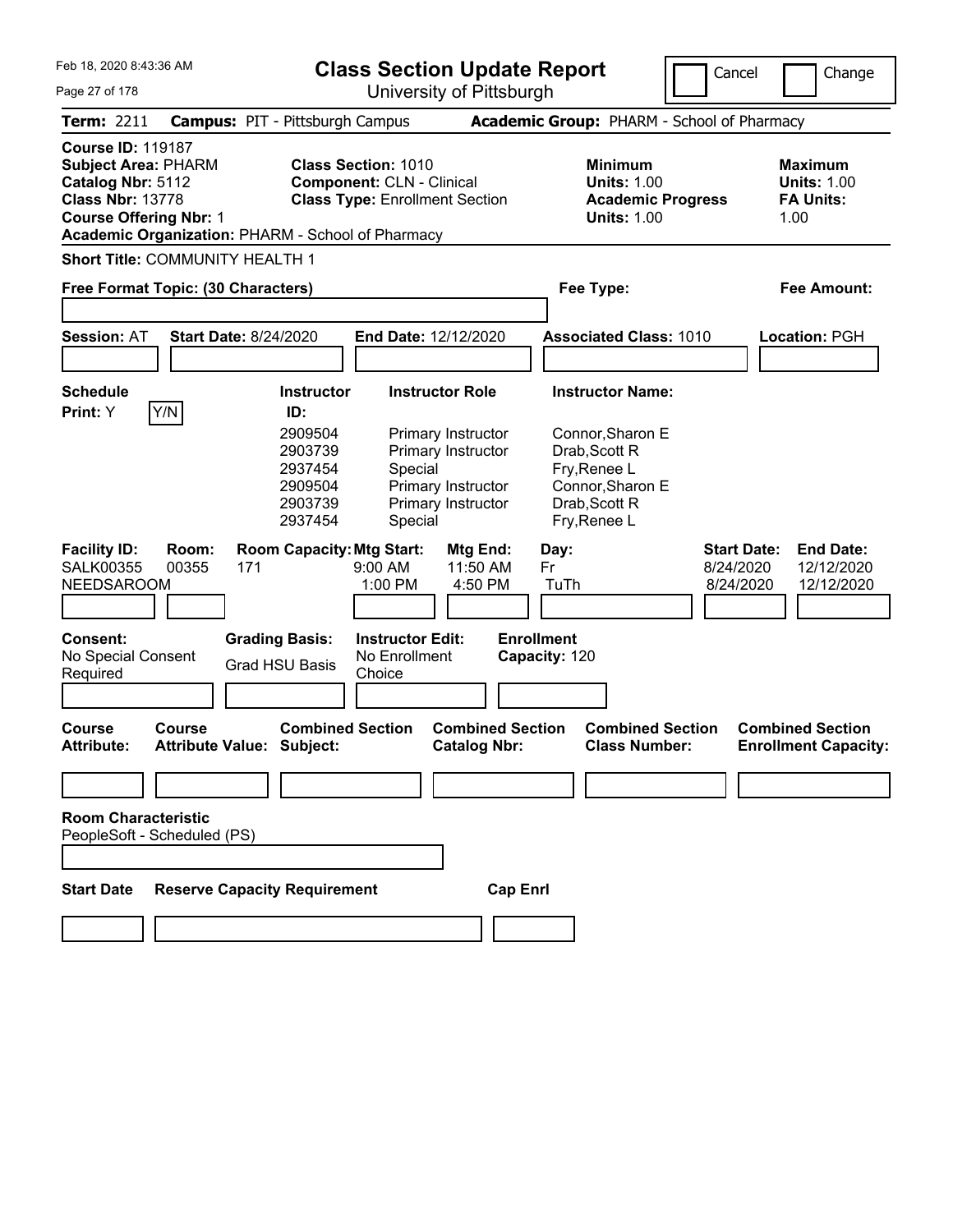| Feb 18, 2020 8:43:36 AM                                                                                                                                                                      | <b>Class Section Update Report</b>                                                                     | Cancel                                                                                 | Change                                                           |
|----------------------------------------------------------------------------------------------------------------------------------------------------------------------------------------------|--------------------------------------------------------------------------------------------------------|----------------------------------------------------------------------------------------|------------------------------------------------------------------|
| Page 28 of 178                                                                                                                                                                               | University of Pittsburgh                                                                               |                                                                                        |                                                                  |
| Term: 2211                                                                                                                                                                                   | <b>Campus: PIT - Pittsburgh Campus</b>                                                                 | <b>Academic Group: PHARM - School of Pharmacy</b>                                      |                                                                  |
| <b>Course ID: 119189</b><br><b>Subject Area: PHARM</b><br>Catalog Nbr: 5114<br><b>Class Nbr: 13779</b><br><b>Course Offering Nbr: 1</b><br>Academic Organization: PHARM - School of Pharmacy | <b>Class Section: 1010</b><br><b>Component: LEC - Lecture</b><br><b>Class Type: Enrollment Section</b> | <b>Minimum</b><br><b>Units: 3.00</b><br><b>Academic Progress</b><br><b>Units: 3.00</b> | <b>Maximum</b><br><b>Units: 3.00</b><br><b>FA Units:</b><br>3.00 |
| <b>Short Title: ANATOMY AND PHYSIOLOGY 1</b>                                                                                                                                                 |                                                                                                        |                                                                                        |                                                                  |
| Free Format Topic: (30 Characters)                                                                                                                                                           |                                                                                                        | Fee Type:                                                                              | Fee Amount:                                                      |
|                                                                                                                                                                                              |                                                                                                        |                                                                                        |                                                                  |
| <b>Session: AT</b><br><b>Start Date: 8/24/2020</b>                                                                                                                                           | <b>End Date: 12/12/2020</b>                                                                            | <b>Associated Class: 1010</b>                                                          | Location: PGH                                                    |
|                                                                                                                                                                                              |                                                                                                        |                                                                                        |                                                                  |
| <b>Schedule</b>                                                                                                                                                                              | <b>Instructor Role</b><br><b>Instructor</b>                                                            | <b>Instructor Name:</b>                                                                |                                                                  |
| Y/N<br>Print: Y                                                                                                                                                                              | ID:<br>2930451<br>Primary Instructor<br>2930451<br>Primary Instructor                                  | Minnigh, Margaret Beth<br>Minnigh, Margaret Beth                                       |                                                                  |
| <b>Facility ID:</b><br>Room:<br><b>SALK00456</b><br>00456<br>130<br>126<br><b>SALK00402</b><br>00402                                                                                         | <b>Room Capacity: Mtg Start:</b><br>Mtg End:<br>10:00 AM<br>10:50 AM<br>10:00 AM<br>10:50 AM           | <b>Start Date:</b><br>Day:<br>MoWe<br>8/24/2020<br>8/24/2020<br>Tu                     | <b>End Date:</b><br>12/12/2020<br>12/12/2020                     |
| Consent:<br><b>Grading Basis:</b><br>Grad LG/SU3<br>No Special Consent<br>Required<br><b>Basis</b>                                                                                           | <b>Instructor Edit:</b><br>No Enrollment<br>Choice                                                     | <b>Enrollment</b><br>Capacity: 120                                                     |                                                                  |
| <b>Course</b><br>Course<br><b>Attribute:</b><br><b>Attribute Value: Subject:</b>                                                                                                             | <b>Combined Section</b><br><b>Catalog Nbr:</b>                                                         | <b>Combined Section</b><br><b>Combined Section</b><br><b>Class Number:</b>             | <b>Combined Section</b><br><b>Enrollment Capacity:</b>           |
|                                                                                                                                                                                              |                                                                                                        |                                                                                        |                                                                  |
| <b>Room Characteristic</b><br>PeopleSoft - Scheduled (PS)                                                                                                                                    |                                                                                                        |                                                                                        |                                                                  |
| <b>Reserve Capacity Requirement</b><br><b>Start Date</b>                                                                                                                                     |                                                                                                        | <b>Cap Enrl</b>                                                                        |                                                                  |
|                                                                                                                                                                                              |                                                                                                        |                                                                                        |                                                                  |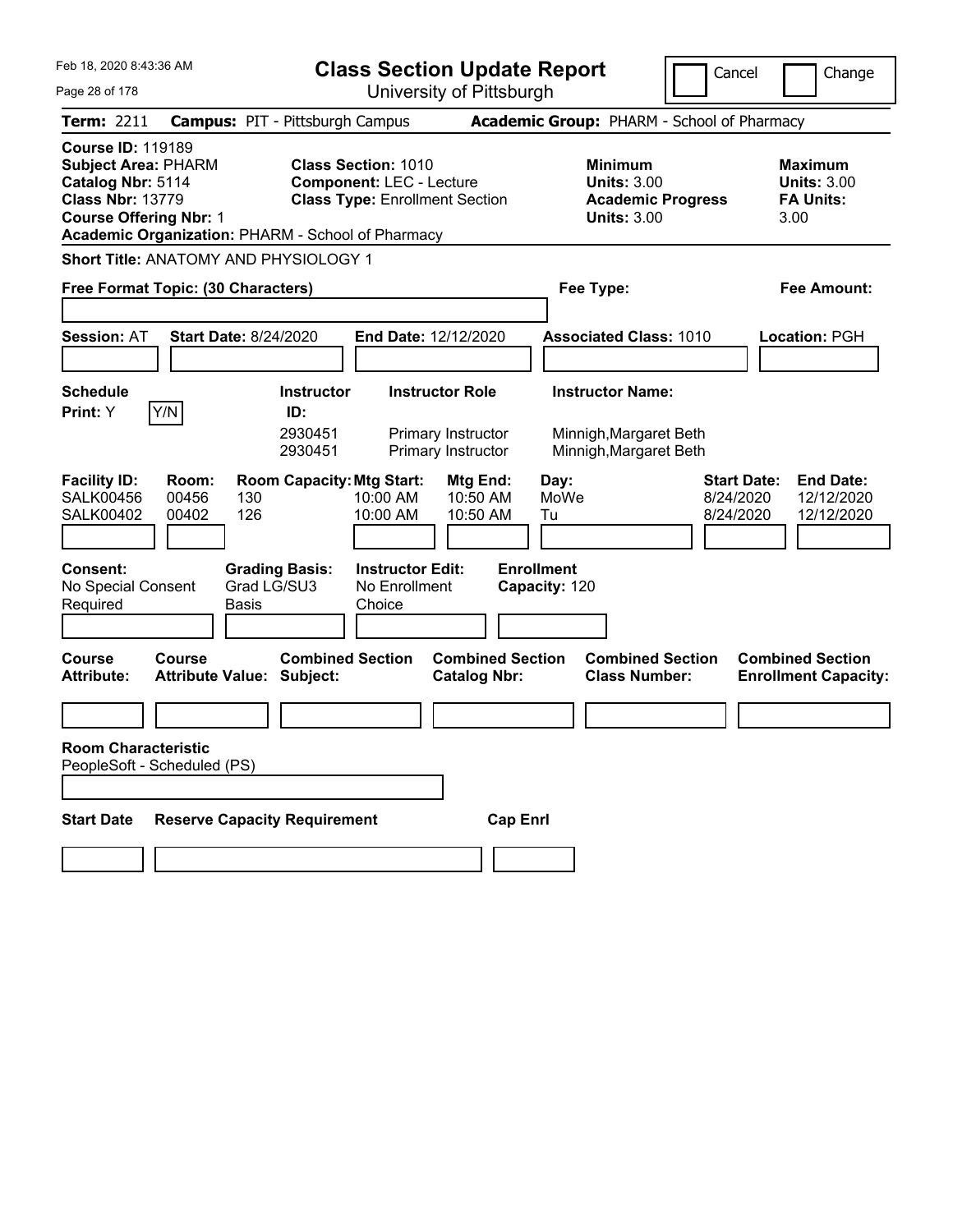| Feb 18, 2020 8:43:36 AM                                                                                                                                                                      | <b>Class Section Update Report</b>                                                                      |                                                                                        | Cancel<br>Change                                                                             |
|----------------------------------------------------------------------------------------------------------------------------------------------------------------------------------------------|---------------------------------------------------------------------------------------------------------|----------------------------------------------------------------------------------------|----------------------------------------------------------------------------------------------|
| Page 29 of 178                                                                                                                                                                               | University of Pittsburgh                                                                                |                                                                                        |                                                                                              |
| <b>Term: 2211</b>                                                                                                                                                                            | <b>Campus: PIT - Pittsburgh Campus</b>                                                                  | Academic Group: PHARM - School of Pharmacy                                             |                                                                                              |
| <b>Course ID: 119191</b><br><b>Subject Area: PHARM</b><br>Catalog Nbr: 5116<br><b>Class Nbr: 13780</b><br><b>Course Offering Nbr: 1</b><br>Academic Organization: PHARM - School of Pharmacy | <b>Class Section: 1010</b><br><b>Component: LEC - Lecture</b><br><b>Class Type: Enrollment Section</b>  | <b>Minimum</b><br><b>Units: 3.00</b><br><b>Academic Progress</b><br><b>Units: 3.00</b> | Maximum<br><b>Units: 3.00</b><br><b>FA Units:</b><br>3.00                                    |
| <b>Short Title: BIOCHEMISTRY 1</b>                                                                                                                                                           |                                                                                                         |                                                                                        |                                                                                              |
| Free Format Topic: (30 Characters)                                                                                                                                                           |                                                                                                         | Fee Type:                                                                              | Fee Amount:                                                                                  |
|                                                                                                                                                                                              |                                                                                                         |                                                                                        |                                                                                              |
| <b>Session: AT</b><br><b>Start Date: 8/24/2020</b>                                                                                                                                           | <b>End Date: 12/12/2020</b>                                                                             | <b>Associated Class: 1010</b>                                                          | Location: PGH                                                                                |
|                                                                                                                                                                                              |                                                                                                         |                                                                                        |                                                                                              |
| <b>Schedule</b>                                                                                                                                                                              | <b>Instructor Role</b><br><b>Instructor</b>                                                             | <b>Instructor Name:</b>                                                                |                                                                                              |
| Y/N<br><b>Print:</b> Y                                                                                                                                                                       | ID:<br>2934391<br>Primary Instructor<br>2934391<br>Primary Instructor                                   | lyer, Prema<br>lyer, Prema                                                             |                                                                                              |
| <b>Facility ID:</b><br>Room:<br><b>SALK00456</b><br>00456<br>130<br>130<br><b>SALK00456</b><br>00456                                                                                         | <b>Room Capacity: Mtg Start:</b><br>Mtg End:<br>11:00 AM<br>11:50 AM<br>8:00 AM<br>8:50 AM              | Day:<br>MoWe<br>Th                                                                     | <b>Start Date:</b><br><b>End Date:</b><br>8/24/2020<br>12/12/2020<br>8/24/2020<br>12/12/2020 |
| <b>Consent:</b><br>No Special Consent<br>Required                                                                                                                                            | <b>Grading Basis:</b><br><b>Instructor Edit:</b><br>No Enrollment<br><b>Grad Letter Grade</b><br>Choice | <b>Enrollment</b><br>Capacity: 120                                                     |                                                                                              |
| <b>Course</b><br>Course<br><b>Attribute:</b><br><b>Attribute Value: Subject:</b>                                                                                                             | <b>Combined Section</b><br><b>Combined Section</b><br><b>Catalog Nbr:</b>                               | <b>Combined Section</b><br><b>Class Number:</b>                                        | <b>Combined Section</b><br><b>Enrollment Capacity:</b>                                       |
|                                                                                                                                                                                              |                                                                                                         |                                                                                        |                                                                                              |
| <b>Room Characteristic</b><br>PeopleSoft - Scheduled (PS)                                                                                                                                    |                                                                                                         |                                                                                        |                                                                                              |
|                                                                                                                                                                                              |                                                                                                         |                                                                                        |                                                                                              |
| <b>Reserve Capacity Requirement</b><br><b>Start Date</b>                                                                                                                                     |                                                                                                         | <b>Cap Enrl</b>                                                                        |                                                                                              |
|                                                                                                                                                                                              |                                                                                                         |                                                                                        |                                                                                              |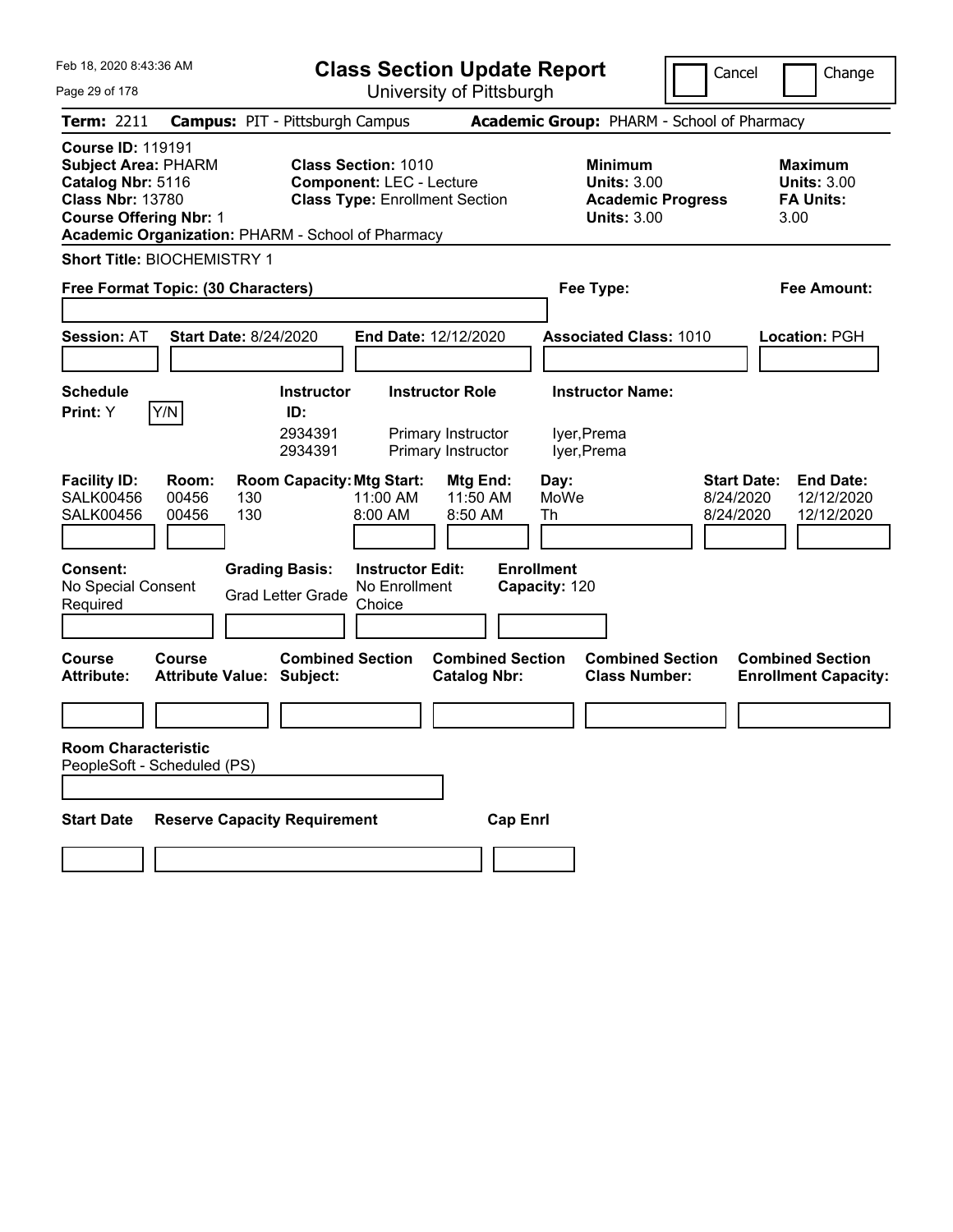| Feb 18, 2020 8:43:36 AM                                                                                                                 |                                    |                                                             | <b>Class Section Update Report</b>                                                                     |                                                                |                                                                                        | Cancel                                                    | Change                                                           |
|-----------------------------------------------------------------------------------------------------------------------------------------|------------------------------------|-------------------------------------------------------------|--------------------------------------------------------------------------------------------------------|----------------------------------------------------------------|----------------------------------------------------------------------------------------|-----------------------------------------------------------|------------------------------------------------------------------|
| Page 30 of 178                                                                                                                          |                                    |                                                             |                                                                                                        | University of Pittsburgh                                       |                                                                                        |                                                           |                                                                  |
| <b>Term: 2211</b>                                                                                                                       |                                    | <b>Campus: PIT - Pittsburgh Campus</b>                      |                                                                                                        |                                                                | Academic Group: PHARM - School of Pharmacy                                             |                                                           |                                                                  |
| <b>Course ID: 119193</b><br><b>Subject Area: PHARM</b><br>Catalog Nbr: 5118<br><b>Class Nbr: 13781</b><br><b>Course Offering Nbr: 1</b> |                                    | Academic Organization: PHARM - School of Pharmacy           | <b>Class Section: 1010</b><br><b>Component: LEC - Lecture</b><br><b>Class Type: Enrollment Section</b> |                                                                | <b>Minimum</b><br><b>Units: 4.00</b><br><b>Academic Progress</b><br><b>Units: 4.00</b> |                                                           | <b>Maximum</b><br><b>Units: 4.00</b><br><b>FA Units:</b><br>4.00 |
|                                                                                                                                         |                                    | <b>Short Title: PRINCIPLES OF DRUG ACTION</b>               |                                                                                                        |                                                                |                                                                                        |                                                           |                                                                  |
|                                                                                                                                         | Free Format Topic: (30 Characters) |                                                             |                                                                                                        |                                                                | Fee Type:                                                                              |                                                           | Fee Amount:                                                      |
|                                                                                                                                         |                                    |                                                             |                                                                                                        |                                                                |                                                                                        |                                                           |                                                                  |
| <b>Session: AT</b>                                                                                                                      |                                    | <b>Start Date: 8/24/2020</b>                                | End Date: 12/12/2020                                                                                   |                                                                | <b>Associated Class: 1010</b>                                                          |                                                           | Location: PGH                                                    |
|                                                                                                                                         |                                    |                                                             |                                                                                                        |                                                                |                                                                                        |                                                           |                                                                  |
| <b>Schedule</b>                                                                                                                         |                                    | <b>Instructor</b>                                           | <b>Instructor Role</b>                                                                                 |                                                                | <b>Instructor Name:</b>                                                                |                                                           |                                                                  |
| Print: Y                                                                                                                                | Y/N                                | ID:<br>2930451<br>2930451<br>2930451                        |                                                                                                        | Primary Instructor<br>Primary Instructor<br>Primary Instructor | Minnigh, Margaret Beth<br>Minnigh, Margaret Beth<br>Minnigh, Margaret Beth             |                                                           |                                                                  |
| <b>Facility ID:</b><br><b>SALK00456</b><br><b>SALK00402</b><br><b>SALK00458</b>                                                         | Room:<br>00456<br>00402<br>00458   | <b>Room Capacity: Mtg Start:</b><br>130<br>126<br>120       | 9:00 AM<br>9:00 AM<br>10:00 AM                                                                         | Mtg End:<br>9:50 AM<br>9:50 AM<br>11:50 AM                     | Day:<br>MoWe<br>Th<br>Th                                                               | <b>Start Date:</b><br>8/24/2020<br>8/24/2020<br>8/24/2020 | <b>End Date:</b><br>12/12/2020<br>12/12/2020<br>12/12/2020       |
| <b>Consent:</b><br>No Special Consent<br>Required                                                                                       |                                    | <b>Grading Basis:</b><br><b>Grad Letter Grade</b>           | <b>Instructor Edit:</b><br>No Enrollment<br>Choice                                                     |                                                                | <b>Enrollment</b><br>Capacity: 120                                                     |                                                           |                                                                  |
|                                                                                                                                         |                                    |                                                             |                                                                                                        |                                                                |                                                                                        |                                                           |                                                                  |
| <b>Course</b><br><b>Attribute:</b>                                                                                                      | Course                             | <b>Combined Section</b><br><b>Attribute Value: Subject:</b> |                                                                                                        | <b>Combined Section</b><br><b>Catalog Nbr:</b>                 | <b>Combined Section</b><br><b>Class Number:</b>                                        |                                                           | <b>Combined Section</b><br><b>Enrollment Capacity:</b>           |
|                                                                                                                                         |                                    |                                                             |                                                                                                        |                                                                |                                                                                        |                                                           |                                                                  |
| <b>Room Characteristic</b>                                                                                                              | PeopleSoft - Scheduled (PS)        |                                                             |                                                                                                        |                                                                |                                                                                        |                                                           |                                                                  |
| <b>Start Date</b>                                                                                                                       |                                    | <b>Reserve Capacity Requirement</b>                         |                                                                                                        | <b>Cap Enrl</b>                                                |                                                                                        |                                                           |                                                                  |
|                                                                                                                                         |                                    |                                                             |                                                                                                        |                                                                |                                                                                        |                                                           |                                                                  |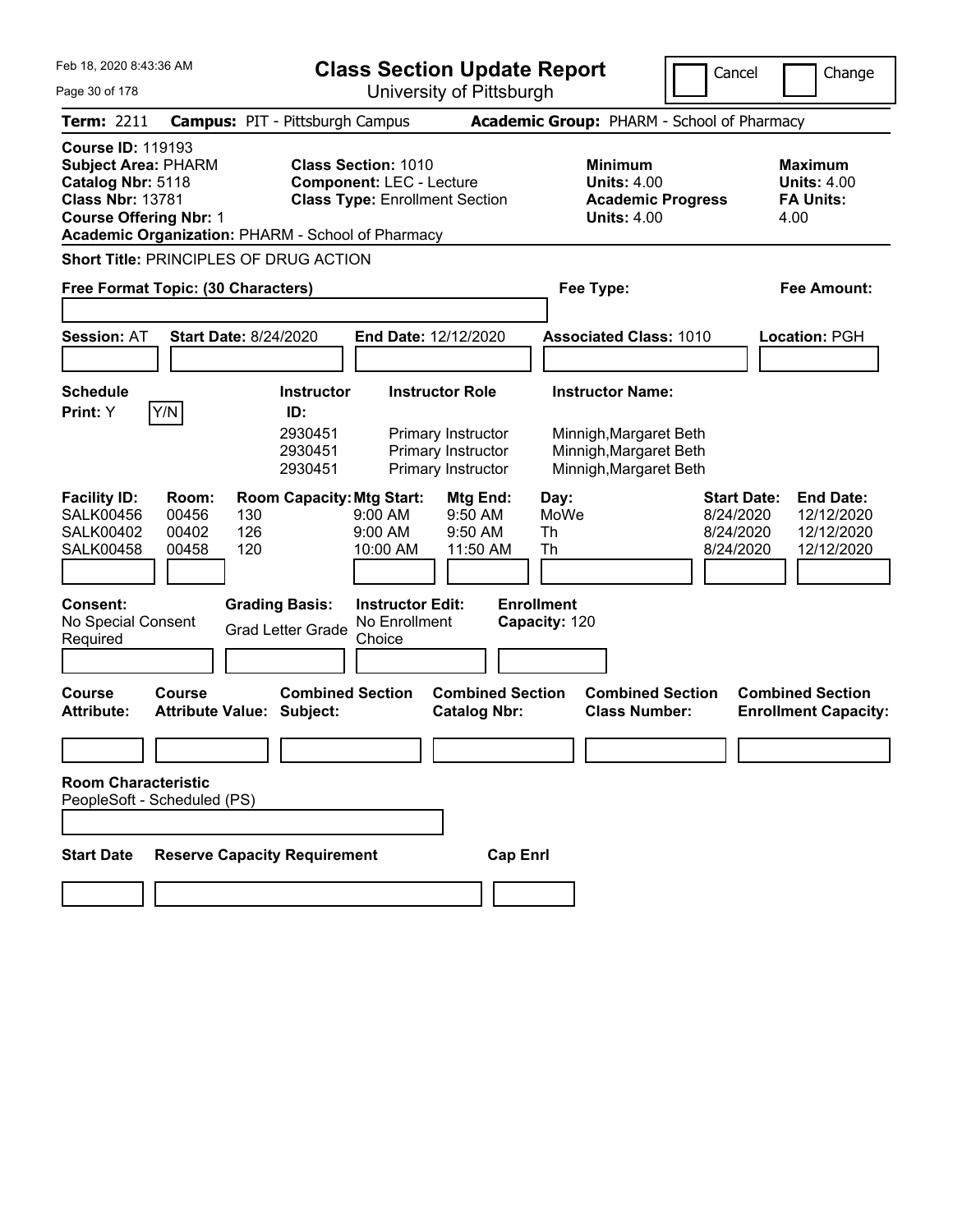| Feb 18, 2020 8:43:36 AM<br><b>Class Section Update Report</b>                                                                           |                              |                                                                                                     |                                                                                                        |                                                                    | Cancel                                                                                                | Change                                          |                                                                    |
|-----------------------------------------------------------------------------------------------------------------------------------------|------------------------------|-----------------------------------------------------------------------------------------------------|--------------------------------------------------------------------------------------------------------|--------------------------------------------------------------------|-------------------------------------------------------------------------------------------------------|-------------------------------------------------|--------------------------------------------------------------------|
| Page 31 of 178                                                                                                                          |                              |                                                                                                     | University of Pittsburgh                                                                               |                                                                    |                                                                                                       |                                                 |                                                                    |
| <b>Term: 2211</b>                                                                                                                       |                              | <b>Campus: PIT - Pittsburgh Campus</b>                                                              |                                                                                                        |                                                                    |                                                                                                       | Academic Group: PHARM - School of Pharmacy      |                                                                    |
| <b>Course ID: 183350</b><br><b>Subject Area: PHARM</b><br>Catalog Nbr: 5120<br><b>Class Nbr: 21175</b><br><b>Course Offering Nbr: 1</b> |                              | Academic Organization: PHARM - School of Pharmacy                                                   | <b>Class Section: 1030</b><br><b>Component: LEC - Lecture</b><br><b>Class Type: Enrollment Section</b> |                                                                    | <b>Minimum</b><br><b>Units: 1.00</b><br><b>Units: 1.00</b>                                            | <b>Academic Progress</b>                        | Maximum<br><b>Units: 1.00</b><br><b>FA Units:</b><br>1.00          |
|                                                                                                                                         |                              | <b>Short Title: THE EMERGING PROFESSIONAL</b>                                                       |                                                                                                        |                                                                    |                                                                                                       |                                                 |                                                                    |
| Free Format Topic: (30 Characters)                                                                                                      |                              |                                                                                                     |                                                                                                        |                                                                    | Fee Type:                                                                                             |                                                 | Fee Amount:                                                        |
| <b>Session: AT</b>                                                                                                                      | <b>Start Date: 8/24/2020</b> |                                                                                                     | End Date: 12/12/2020                                                                                   |                                                                    | <b>Associated Class: 1030</b>                                                                         |                                                 | Location: PGH                                                      |
| <b>Schedule</b><br><b>Print:</b> Y                                                                                                      | Y/N                          | <b>Instructor</b><br>ID:<br>2937454<br>2900933<br>2937454<br>2900933                                | Special<br>Special                                                                                     | <b>Instructor Role</b><br>Primary Instructor<br>Primary Instructor | <b>Instructor Name:</b><br>Fry, Renee L<br>Kroboth, Patricia D<br>Fry, Renee L<br>Kroboth, Patricia D |                                                 |                                                                    |
| <b>Facility ID:</b><br><b>SALK00402</b><br><b>SALK00402</b><br><b>Consent:</b><br>No Special Consent<br>Required                        | Room:<br>00402<br>00402      | <b>Room Capacity: Mtg Start:</b><br>126<br>126<br><b>Grading Basis:</b><br><b>Grad Letter Grade</b> | 11:00 AM<br>9:00 AM<br><b>Instructor Edit:</b><br>No Enrollment<br>Choice                              | Mtg End:<br>11:50 AM<br>11:50 AM                                   | Day:<br>Tu<br>Fr<br><b>Enrollment</b><br>Capacity: 120                                                | 8/24/2020<br>8/24/2020                          | <b>End Date:</b><br><b>Start Date:</b><br>12/12/2020<br>12/12/2020 |
| <b>Course</b><br><b>Attribute:</b>                                                                                                      | Course                       | <b>Combined Section</b><br><b>Attribute Value: Subject:</b>                                         |                                                                                                        | <b>Combined Section</b><br><b>Catalog Nbr:</b>                     |                                                                                                       | <b>Combined Section</b><br><b>Class Number:</b> | <b>Combined Section</b><br><b>Enrollment Capacity:</b>             |
| <b>Room Characteristic</b><br>PeopleSoft - Scheduled (PS)                                                                               |                              |                                                                                                     |                                                                                                        |                                                                    |                                                                                                       |                                                 |                                                                    |
| <b>Start Date</b>                                                                                                                       |                              | <b>Reserve Capacity Requirement</b>                                                                 |                                                                                                        | <b>Cap Enrl</b>                                                    |                                                                                                       |                                                 |                                                                    |
|                                                                                                                                         |                              |                                                                                                     |                                                                                                        |                                                                    |                                                                                                       |                                                 |                                                                    |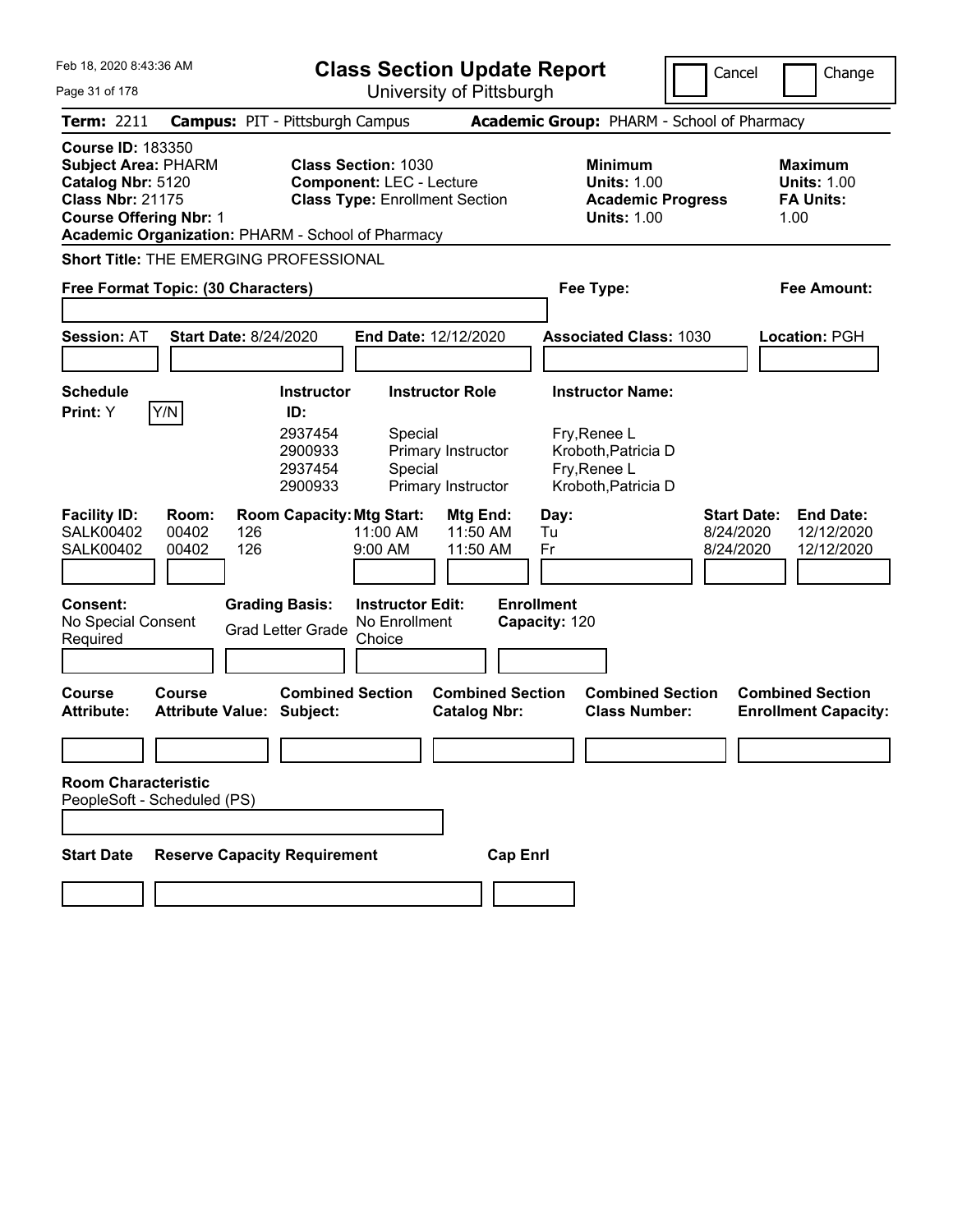| Feb 18, 2020 8:43:36 AM                                                                                                                                                                      | <b>Class Section Update Report</b>                                                                                   | Cancel                                                                                 | Change                                                    |
|----------------------------------------------------------------------------------------------------------------------------------------------------------------------------------------------|----------------------------------------------------------------------------------------------------------------------|----------------------------------------------------------------------------------------|-----------------------------------------------------------|
| Page 32 of 178                                                                                                                                                                               | University of Pittsburgh                                                                                             |                                                                                        |                                                           |
| Term: 2211                                                                                                                                                                                   | <b>Campus: PIT - Pittsburgh Campus</b>                                                                               | Academic Group: PHARM - School of Pharmacy                                             |                                                           |
| <b>Course ID: 188169</b><br><b>Subject Area: PHARM</b><br>Catalog Nbr: 5122<br><b>Class Nbr: 25609</b><br><b>Course Offering Nbr: 1</b><br>Academic Organization: PHARM - School of Pharmacy | <b>Class Section: 1010</b><br><b>Component: SEM - Seminar</b><br><b>Class Type: Enrollment Section</b>               | <b>Minimum</b><br><b>Units: 1.00</b><br><b>Academic Progress</b><br><b>Units: 1.00</b> | Maximum<br><b>Units: 1.00</b><br><b>FA Units:</b><br>1.00 |
| <b>Short Title: CASE CONFERENCE SERIES 1</b>                                                                                                                                                 |                                                                                                                      |                                                                                        |                                                           |
| Free Format Topic: (30 Characters)                                                                                                                                                           |                                                                                                                      | Fee Type:                                                                              | Fee Amount:                                               |
| <b>Session: AT</b><br><b>Start Date: 8/24/2020</b>                                                                                                                                           | End Date: 12/12/2020                                                                                                 | <b>Associated Class: 1010</b>                                                          | Location: PGH                                             |
| <b>Schedule</b><br>Y/N<br>Print: Y                                                                                                                                                           | <b>Instructor Role</b><br><b>Instructor</b><br>ID:<br>2913541<br>Primary Instructor<br>Primary Instructor<br>2913549 | <b>Instructor Name:</b><br>Farrah, Roberta Marie<br>Gimiliano, Deanne L.               |                                                           |
| <b>Facility ID:</b><br>Room:<br><b>SALK00458</b><br>00458<br>120                                                                                                                             | <b>Room Capacity: Mtg Start:</b><br>Mtg End:<br>1:00 PM<br>3:50 PM                                                   | Day:<br>8/24/2020<br>Fr                                                                | <b>Start Date:</b><br><b>End Date:</b><br>12/12/2020      |
| <b>Consent:</b><br>No Special Consent<br>Required                                                                                                                                            | <b>Grading Basis:</b><br><b>Instructor Edit:</b><br>No Enrollment<br><b>Grad HSU Basis</b><br>Choice                 | <b>Enrollment</b><br>Capacity: 120                                                     |                                                           |
| <b>Course</b><br><b>Course</b><br>Attribute:<br><b>Attribute Value: Subject:</b>                                                                                                             | <b>Combined Section</b><br><b>Catalog Nbr:</b>                                                                       | <b>Combined Section</b><br><b>Combined Section</b><br><b>Class Number:</b>             | <b>Combined Section</b><br><b>Enrollment Capacity:</b>    |
|                                                                                                                                                                                              |                                                                                                                      |                                                                                        |                                                           |
| <b>Room Characteristic</b><br>PeopleSoft - Scheduled (PS)                                                                                                                                    |                                                                                                                      |                                                                                        |                                                           |
| <b>Start Date</b><br><b>Reserve Capacity Requirement</b>                                                                                                                                     |                                                                                                                      | <b>Cap Enrl</b>                                                                        |                                                           |
|                                                                                                                                                                                              |                                                                                                                      |                                                                                        |                                                           |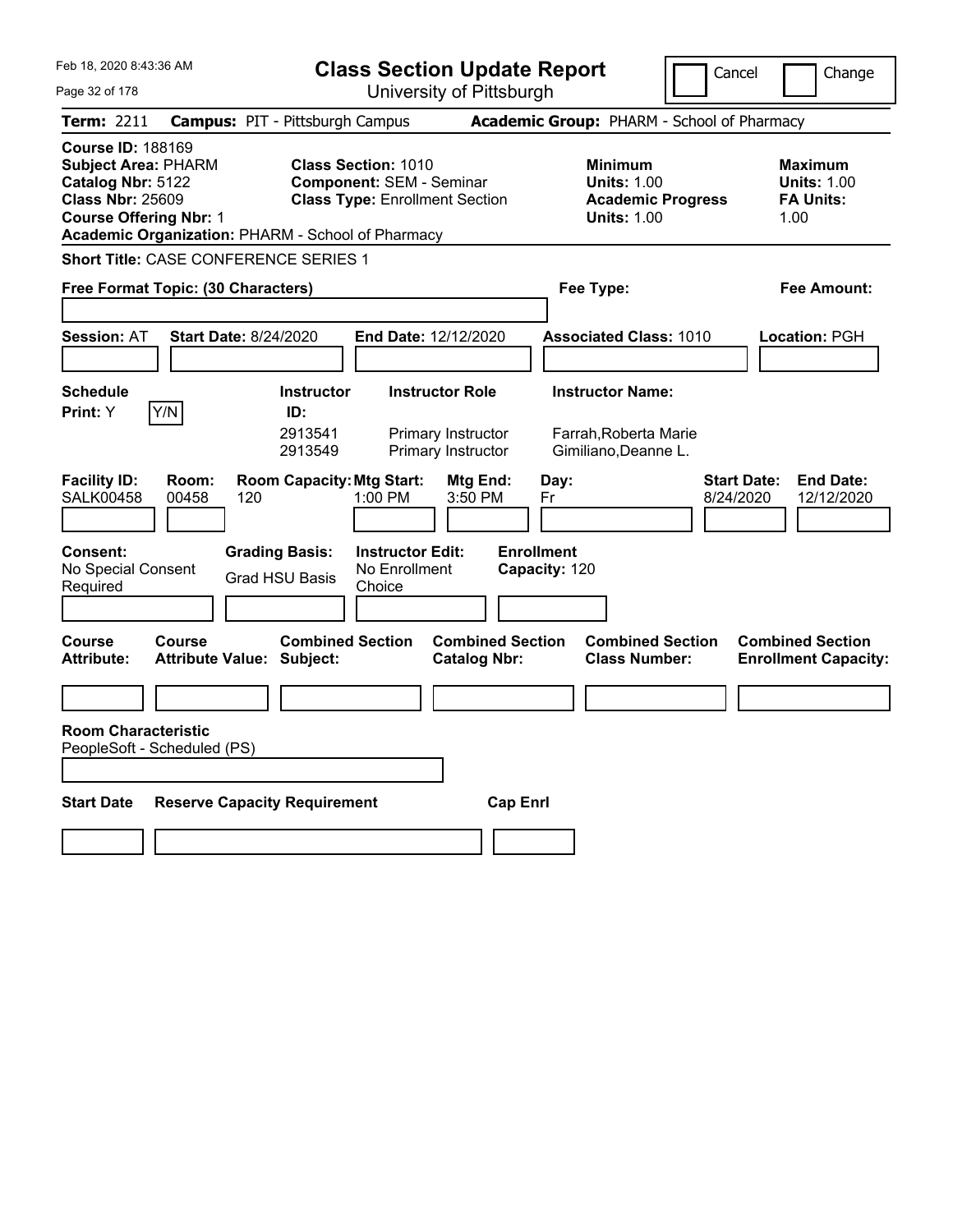Feb 18, 2020 8:43:36 AM Page 33 of 178 **Class Section Update Report** University of Pittsburgh Cancel Change **Term:** 2211 **Campus:** PIT - Pittsburgh Campus **Academic Group:** PHARM - School of Pharmacy **Course ID:** 119197 **Subject Area:** PHARM **Class Section:** 1030 **Minimum Maximum Catalog Nbr:** 5210 **Component:** LEC - Lecture **Units:** 3.00 **Units:** 3.00 **Class Nbr:** 13782 **Class Type:** Enrollment Section **Academic Progress FA Units: Course Offering Nbr: 1 Units: 3.00** 3.00 **Academic Organization:** PHARM - School of Pharmacy **Short Title:** NONPRSCRPT THRPS & SELF-CARE **Free Format Topic: (30 Characters) Fee Type: Fee Amount: Session:** AT **Start Date:** 8/24/2020 **End Date:** 12/12/2020 **Associated Class:** 1030 **Location:** PGH **Schedule Instructor Instructor Role Instructor Name: Print:**  $Y$   $|Y/N|$  **ID:** 2937454 Special Fry, Renee L 2906999 Primary Instructor Pater,Karen Steinmetz 2937454 Special Fry,Renee L 2906999 Primary Instructor Pater,Karen Steinmetz 2937454 Special Fry,Renee L 2906999 Primary Instructor Pater,Karen Steinmetz **Facility ID: Room: Room Capacity:Mtg Start: Mtg End: Day: Start Date: End Date:** SALK00402 00402 126 8:00 AM 8:50 AM Tu 8/24/2020 12/12/2020 SALK00458 00458 120 10:00 AM 11:50 AM We 8/24/2020 12/12/2020 SALK00458 00458 120 9:00 AM 11:50 AM Tu 8/24/2020 12/12/2020 **Consent: Grading Basis: Instructor Edit: Enrollment** No Special Consent No Special Consent<br>Required Grad Letter Grade Choice Choice **Capacity:** 120 **Course Course Combined Section Combined Section Combined Section Combined Section**  Attribute: Attribute Value: Subject: Catalog Nbr: Class Number: Enrollment Capacity: **Room Characteristic** PeopleSoft - Scheduled (PS) **Start Date Reserve Capacity Requirement Cap Enrl**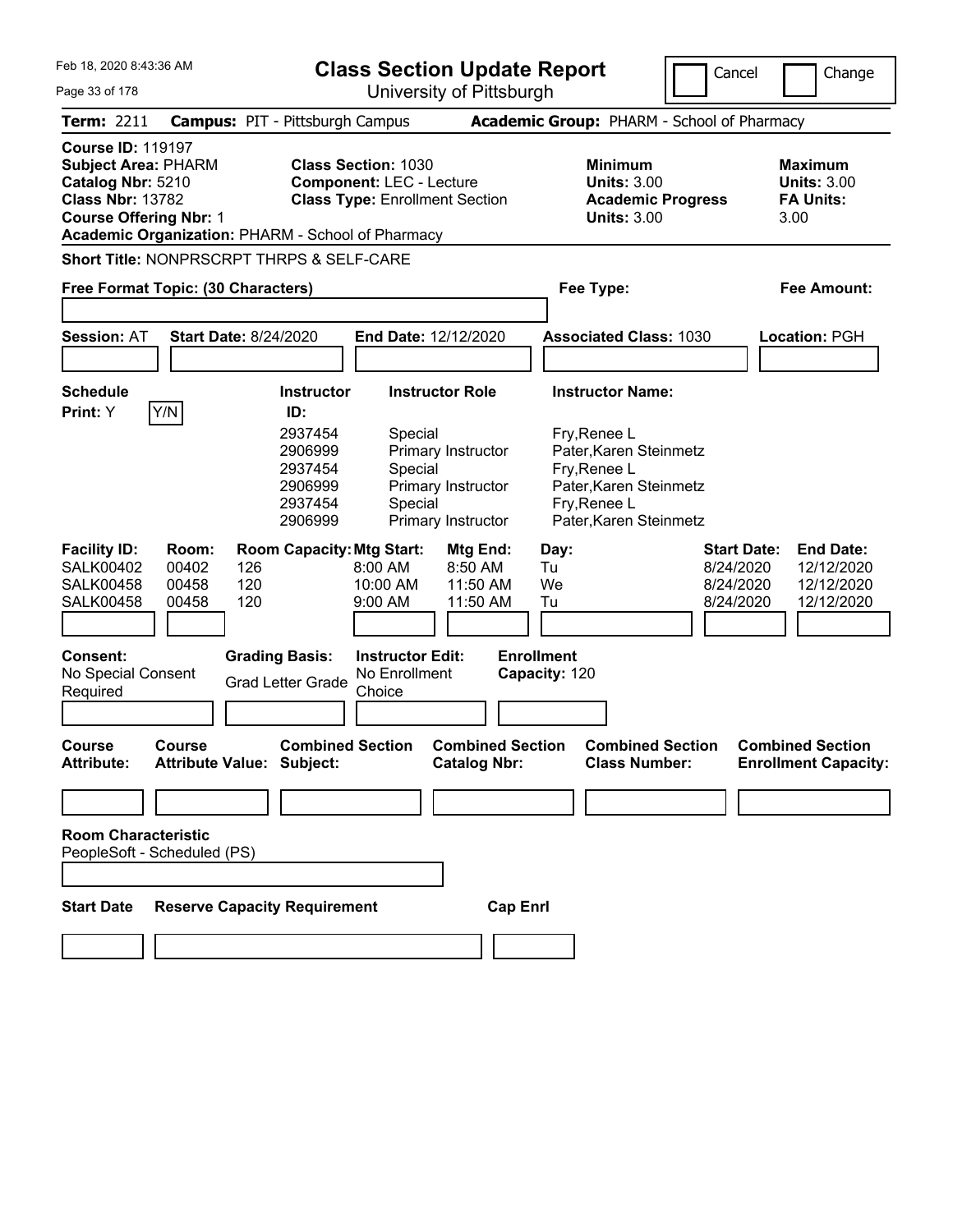| Feb 18, 2020 8:43:36 AM                                                                                                                                                                      | <b>Class Section Update Report</b>                                                                      | Cancel                                                                                 | Change                                                           |  |
|----------------------------------------------------------------------------------------------------------------------------------------------------------------------------------------------|---------------------------------------------------------------------------------------------------------|----------------------------------------------------------------------------------------|------------------------------------------------------------------|--|
| Page 34 of 178                                                                                                                                                                               | University of Pittsburgh                                                                                |                                                                                        |                                                                  |  |
| Term: 2211                                                                                                                                                                                   | <b>Campus: PIT - Pittsburgh Campus</b>                                                                  | Academic Group: PHARM - School of Pharmacy                                             |                                                                  |  |
| <b>Course ID: 119199</b><br><b>Subject Area: PHARM</b><br>Catalog Nbr: 5212<br><b>Class Nbr: 13783</b><br><b>Course Offering Nbr: 1</b><br>Academic Organization: PHARM - School of Pharmacy | <b>Class Section: 1010</b><br><b>Component: CLN - Clinical</b><br><b>Class Type: Enrollment Section</b> | <b>Minimum</b><br><b>Units: 1.00</b><br><b>Academic Progress</b><br><b>Units: 1.00</b> | <b>Maximum</b><br><b>Units: 1.00</b><br><b>FA Units:</b><br>1.00 |  |
| Short Title: COMMUNITY PHARMACIST PRAC 1                                                                                                                                                     |                                                                                                         |                                                                                        |                                                                  |  |
| Free Format Topic: (30 Characters)                                                                                                                                                           |                                                                                                         | Fee Type:                                                                              | Fee Amount:                                                      |  |
| <b>Session: AT</b><br><b>Start Date: 8/24/2020</b>                                                                                                                                           | <b>End Date: 12/12/2020</b>                                                                             | <b>Associated Class: 1010</b>                                                          | Location: PGH                                                    |  |
| <b>Schedule</b>                                                                                                                                                                              | <b>Instructor</b><br><b>Instructor Role</b>                                                             | <b>Instructor Name:</b>                                                                |                                                                  |  |
| Y/N<br>Print: Y                                                                                                                                                                              | ID:<br>2020024<br>Primary Instructor<br>2937454<br>Special                                              | Berenbrok, Lucas Allan<br>Fry, Renee L                                                 |                                                                  |  |
| <b>Facility ID:</b><br>Room:<br><b>TBATBA</b><br>TBA<br>0                                                                                                                                    | <b>Room Capacity: Mtg Start:</b><br>Mtg End:<br>9:00 AM<br>2:50 PM                                      | <b>Start Date:</b><br>Day:<br>Fr<br>8/24/2020                                          | <b>End Date:</b><br>12/12/2020                                   |  |
| <b>Consent:</b><br>No Special Consent<br>Required                                                                                                                                            | <b>Grading Basis:</b><br><b>Instructor Edit:</b><br>No Enrollment<br><b>Grad HSU Basis</b><br>Choice    | <b>Enrollment</b><br>Capacity: 120                                                     |                                                                  |  |
| <b>Course</b><br><b>Course</b><br><b>Attribute:</b><br><b>Attribute Value: Subject:</b>                                                                                                      | <b>Combined Section</b><br><b>Combined Section</b><br><b>Catalog Nbr:</b>                               | <b>Combined Section</b><br><b>Class Number:</b>                                        | <b>Combined Section</b><br><b>Enrollment Capacity:</b>           |  |
|                                                                                                                                                                                              |                                                                                                         |                                                                                        |                                                                  |  |
| <b>Room Characteristic</b>                                                                                                                                                                   |                                                                                                         |                                                                                        |                                                                  |  |
|                                                                                                                                                                                              |                                                                                                         |                                                                                        |                                                                  |  |
| <b>Start Date</b><br><b>Reserve Capacity Requirement</b>                                                                                                                                     |                                                                                                         | <b>Cap Enri</b>                                                                        |                                                                  |  |
|                                                                                                                                                                                              |                                                                                                         |                                                                                        |                                                                  |  |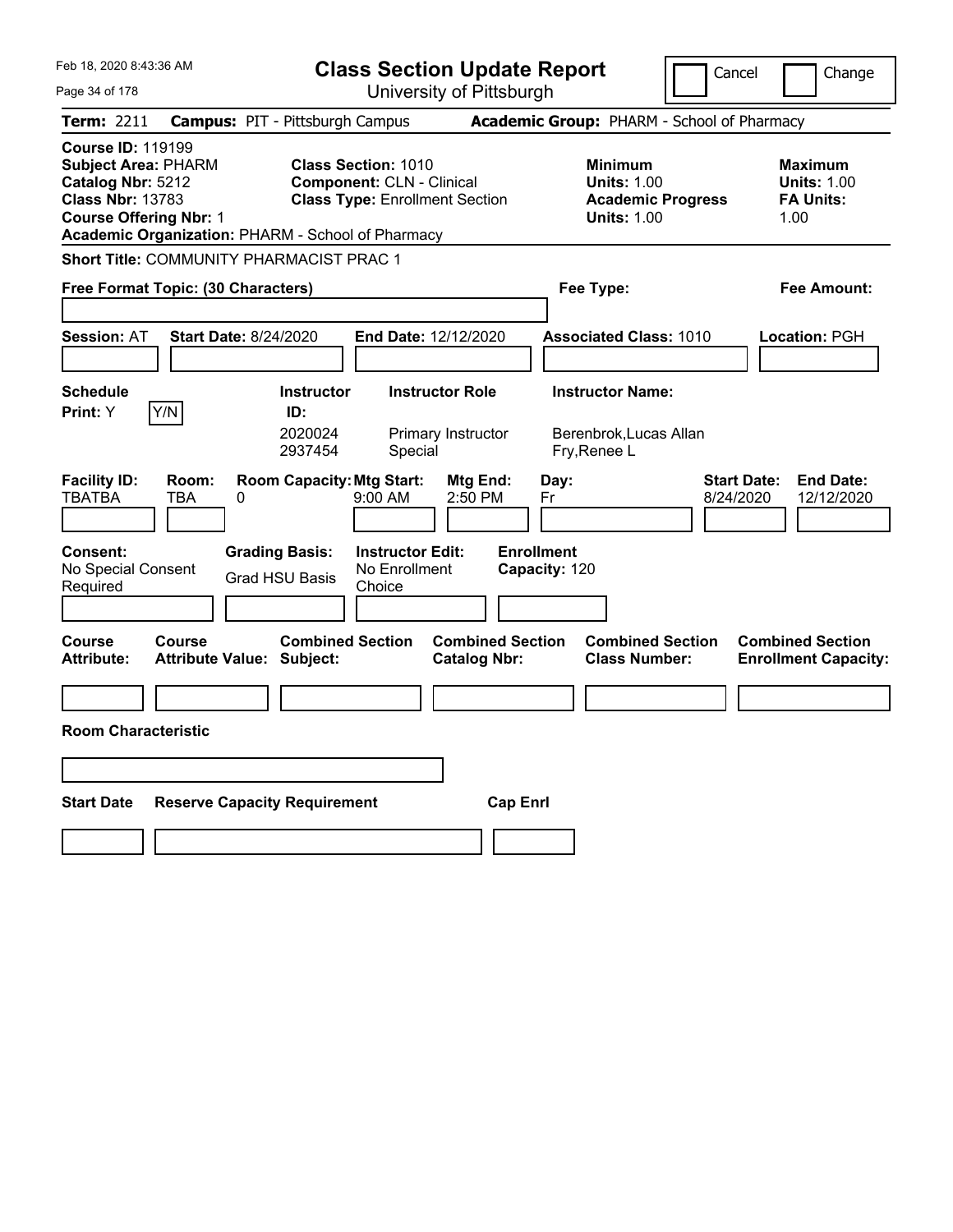Feb 18, 2020 8:43:36 AM Page 35 of 178 **Class Section Update Report** University of Pittsburgh Cancel Change **Term:** 2211 **Campus:** PIT - Pittsburgh Campus **Academic Group:** PHARM - School of Pharmacy **Course ID:** 119201 **Subject Area:** PHARM **Class Section:** 1010 **Minimum Maximum Catalog Nbr:** 5214 **Component:** LEC - Lecture **Units:** 4.00 **Units:** 4.00 **Class Nbr:** 13784 **Class Type:** Enrollment Section **Academic Progress FA Units: Course Offering Nbr:** 1 **Units:** 4.00 4.00 **Academic Organization:** PHARM - School of Pharmacy **Short Title:** PHARMACOTHRAPY OF INFCTUS DS 1 **Free Format Topic: (30 Characters) Fee Type: Fee Amount: Session:** AT **Start Date:** 8/24/2020 **End Date:** 12/12/2020 **Associated Class:** 1010 **Location:** PGH **Schedule Instructor Instructor Role Instructor Name: Print:**  $Y$   $|Y/N|$  **ID:** 2900679 Primary Instructor Schiff,Denise 2908303 Primary Instructor Schiff,Paul L 2900679 Primary Instructor Schiff,Denise 2908303 Primary Instructor Schiff,Paul L 2900679 Primary Instructor Schiff,Denise 2908303 Primary Instructor Schiff,Paul L **Facility ID: Room: Room Capacity:Mtg Start: Mtg End: Day: Start Date: End Date:** SALK00456 00456 130 1:00 PM 2:20 PM Tu 8/24/2020 12/12/2020 SALK00402 00402 126 10:30 AM 11:50 AM Th 8/24/2020 12/12/2020 SALK00402 00402 126 1:00 PM 2:50 PM Th 8/24/2020 12/12/2020 **Consent: Grading Basis: Instructor Edit: Enrollment** No Special Consent No Special Consent<br>Required Grad Letter Grade Choice Choice **Capacity:** 120 **Course Course Combined Section Combined Section Combined Section Combined Section**  Attribute: Attribute Value: Subject: Catalog Nbr: Class Number: Enrollment Capacity: **Room Characteristic** PeopleSoft - Scheduled (PS) **Start Date Reserve Capacity Requirement Cap Enrl**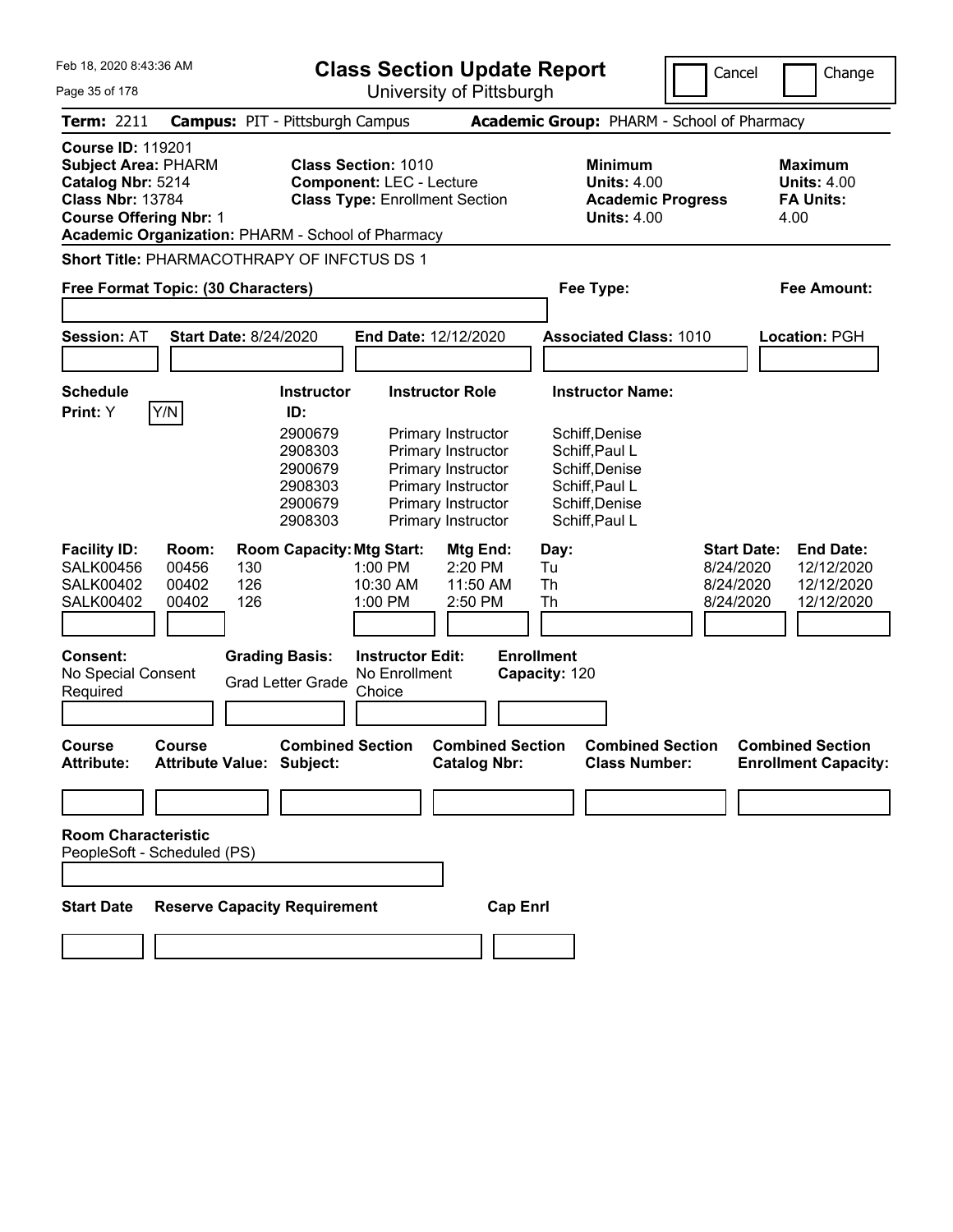Feb 18, 2020 8:43:36 AM Page 36 of 178 **Class Section Update Report** University of Pittsburgh **Term:** 2211 **Campus:** PIT - Pittsburgh Campus **Academic Group:** PHARM - School of Pharmacy **Course ID:** 119203 **Subject Area:** PHARM **Class Section:** 1010 **Minimum Maximum Catalog Nbr:** 5216 **Component:** LEC - Lecture **Units:** 3.50 **Units:** 3.50 **Class Nbr:** 13785 **Class Type:** Enrollment Section **Academic Progress FA Units: Course Offering Nbr: 1** 3.50 3.50 **Academic Organization:** PHARM - School of Pharmacy **Short Title:** PHARMCTHRPY OF CRDVSCLR DISEA **Free Format Topic: (30 Characters) Fee Type: Fee Amount: Session:** AT **Start Date:** 8/24/2020 **End Date:** 12/12/2020 **Associated Class:** 1010 **Location:** PGH **Schedule Instructor Instructor Role Instructor Name: Print:**  $Y$   $|Y/N|$  **ID:** 1274372 Primary Instructor Coons,James C 2936503 Special Freidhoff,Matthew 2907256 Primary Instructor Seybert,Amy L 1274372 Primary Instructor Coons,James C 2936503 Special Freidhoff,Matthew 2907256 Primary Instructor Seybert,Amy L 1274372 Primary Instructor Coons,James C 2936503 Special Freidhoff,Matthew 2907256 Primary Instructor Seybert,Amy L **Facility ID: Room: Room Capacity:Mtg Start: Mtg End: Day: Start Date: End Date:** SALK00456 00456 130 1:00 PM 2:50 PM Mo 8/24/2020 12/12/2020 NEEDSAROOM 10:00 AM 11:50 AM Fr 8/24/2020 12/12/2020<br>SALK00458 00458 120 1:00 PM 3:50 PM We 8/24/2020 12/12/2020 SALK00458 00458 120 1:00 PM 3:50 PM We 8/24/2020 12/12/2020 **Consent: Grading Basis: Instructor Edit: Enrollment** No Special Consent Required Grad Letter Grade No Enrollment **Choice Capacity:** 120 **Course Course Combined Section Combined Section Combined Section Combined Section** 

**Room Characteristic** PeopleSoft - Scheduled (PS)

**Start Date Reserve Capacity Requirement Cap Enrl**

**Attribute: Attribute Value: Subject: Catalog Nbr: Class Number: Enrollment Capacity:** 

Cancel Change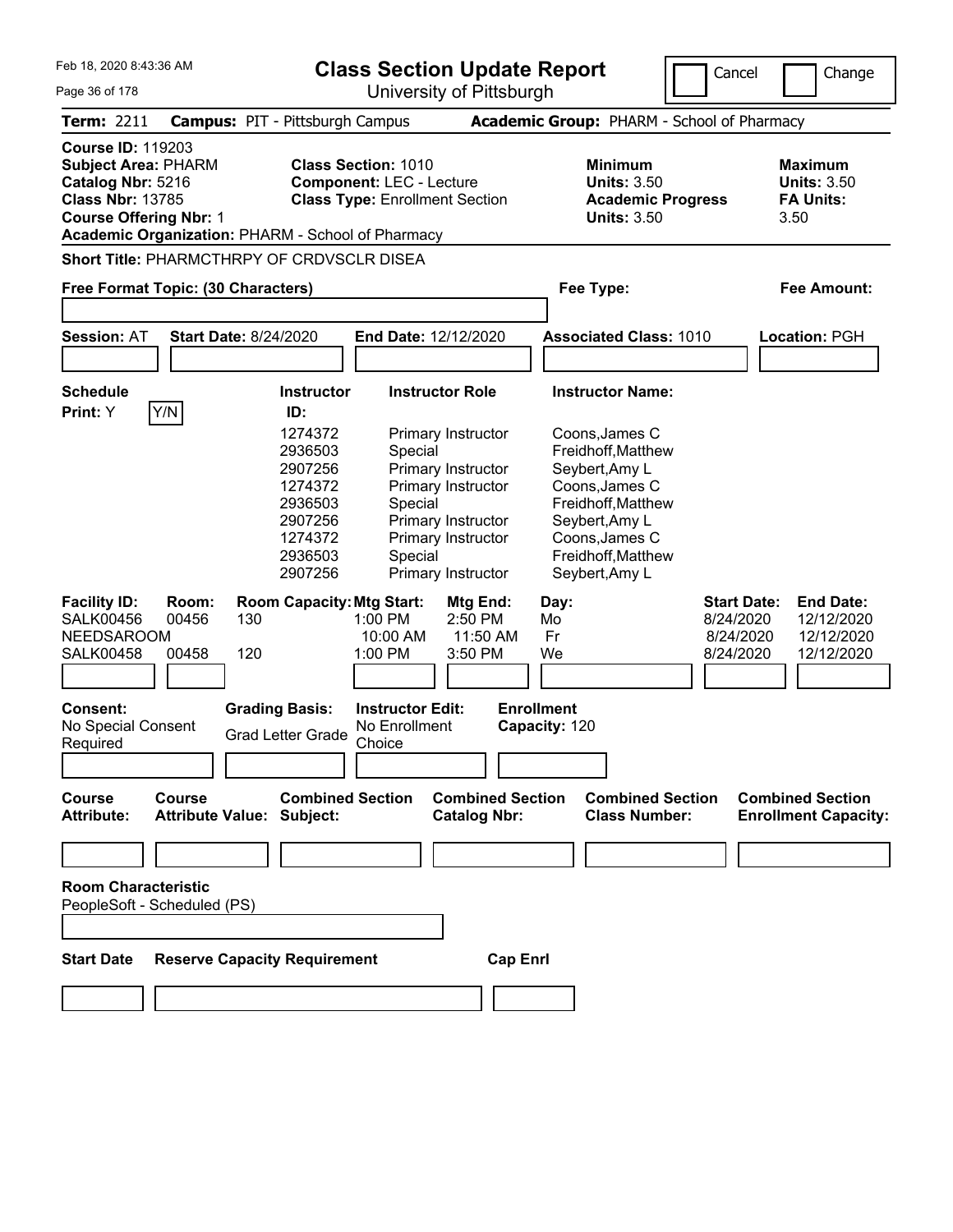| Feb 18, 2020 8:43:36 AM<br>Page 37 of 178                                                                                                                                                             | <b>Class Section Update Report</b>                                                                                                                                                                                   |                                                                                                                |                                                                                                                                                                                                 | Cancel                                                                 | Change                                                                   |
|-------------------------------------------------------------------------------------------------------------------------------------------------------------------------------------------------------|----------------------------------------------------------------------------------------------------------------------------------------------------------------------------------------------------------------------|----------------------------------------------------------------------------------------------------------------|-------------------------------------------------------------------------------------------------------------------------------------------------------------------------------------------------|------------------------------------------------------------------------|--------------------------------------------------------------------------|
| Term: 2211                                                                                                                                                                                            | <b>Campus: PIT - Pittsburgh Campus</b>                                                                                                                                                                               | University of Pittsburgh                                                                                       | Academic Group: PHARM - School of Pharmacy                                                                                                                                                      |                                                                        |                                                                          |
| <b>Course ID: 119205</b><br><b>Subject Area: PHARM</b><br>Catalog Nbr: 5218<br><b>Class Nbr: 13786</b><br><b>Course Offering Nbr: 1</b>                                                               | <b>Class Section: 1010</b><br><b>Component: LEC - Lecture</b><br><b>Class Type: Enrollment Section</b><br>Academic Organization: PHARM - School of Pharmacy                                                          |                                                                                                                | <b>Minimum</b><br><b>Units: 3.50</b><br><b>Academic Progress</b><br><b>Units: 3.50</b>                                                                                                          |                                                                        | <b>Maximum</b><br><b>Units: 3.50</b><br><b>FA Units:</b><br>3.50         |
| <b>Short Title: PHARMCKNTC &amp; DRUG RESPONSE</b>                                                                                                                                                    |                                                                                                                                                                                                                      |                                                                                                                |                                                                                                                                                                                                 |                                                                        |                                                                          |
| Free Format Topic: (30 Characters)                                                                                                                                                                    |                                                                                                                                                                                                                      |                                                                                                                | Fee Type:                                                                                                                                                                                       |                                                                        | <b>Fee Amount:</b>                                                       |
| <b>Session: AT</b>                                                                                                                                                                                    | <b>Start Date: 8/24/2020</b><br>End Date: 12/12/2020                                                                                                                                                                 |                                                                                                                | <b>Associated Class: 1010</b>                                                                                                                                                                   |                                                                        | Location: PGH                                                            |
| <b>Schedule</b><br>Y/N<br>Print: Y                                                                                                                                                                    | <b>Instructor</b><br>ID:<br>2936884<br>3492345<br>Special<br>2936884<br>3492345<br>Special<br>2936884<br>3492345<br>Special<br>2936884<br>3492345<br>Special                                                         | <b>Instructor Role</b><br>Primary Instructor<br>Primary Instructor<br>Primary Instructor<br>Primary Instructor | <b>Instructor Name:</b><br>Empey, Philip<br>Klanica, Marian Marie<br>Empey, Philip<br>Klanica, Marian Marie<br>Empey, Philip<br>Klanica, Marian Marie<br>Empey, Philip<br>Klanica, Marian Marie |                                                                        |                                                                          |
| <b>Facility ID:</b><br>Room:<br><b>SALK00402</b><br>00402<br>00458<br><b>SALK00458</b><br><b>SALK00456</b><br>00456<br>00458<br><b>SALK00458</b><br><b>Consent:</b><br>No Special Consent<br>Required | <b>Room Capacity: Mtg Start:</b><br>3:00 PM<br>126<br>120<br>9:00 AM<br>130<br>2:30 PM<br>120<br>10:00 AM<br><b>Grading Basis:</b><br><b>Instructor Edit:</b><br>No Enrollment<br><b>Grad Letter Grade</b><br>Choice | Mtg End:<br>3:50 PM<br>9:50 AM<br>3:20 PM<br>11:50 AM                                                          | Day:<br>Th<br>Mo<br>Tu<br>Mo<br><b>Enrollment</b><br>Capacity: 120                                                                                                                              | <b>Start Date:</b><br>8/24/2020<br>8/24/2020<br>8/24/2020<br>8/24/2020 | <b>End Date:</b><br>12/12/2020<br>12/12/2020<br>12/12/2020<br>12/12/2020 |
| <b>Course</b><br><b>Course</b><br><b>Attribute:</b>                                                                                                                                                   | <b>Combined Section</b><br><b>Attribute Value: Subject:</b>                                                                                                                                                          | <b>Combined Section</b><br><b>Catalog Nbr:</b>                                                                 | <b>Combined Section</b><br><b>Class Number:</b>                                                                                                                                                 |                                                                        | <b>Combined Section</b><br><b>Enrollment Capacity:</b>                   |
|                                                                                                                                                                                                       |                                                                                                                                                                                                                      |                                                                                                                |                                                                                                                                                                                                 |                                                                        |                                                                          |
| <b>Room Characteristic</b><br>PeopleSoft - Scheduled (PS)                                                                                                                                             |                                                                                                                                                                                                                      |                                                                                                                |                                                                                                                                                                                                 |                                                                        |                                                                          |
| <b>Start Date</b>                                                                                                                                                                                     | <b>Reserve Capacity Requirement</b>                                                                                                                                                                                  | <b>Cap Enrl</b>                                                                                                |                                                                                                                                                                                                 |                                                                        |                                                                          |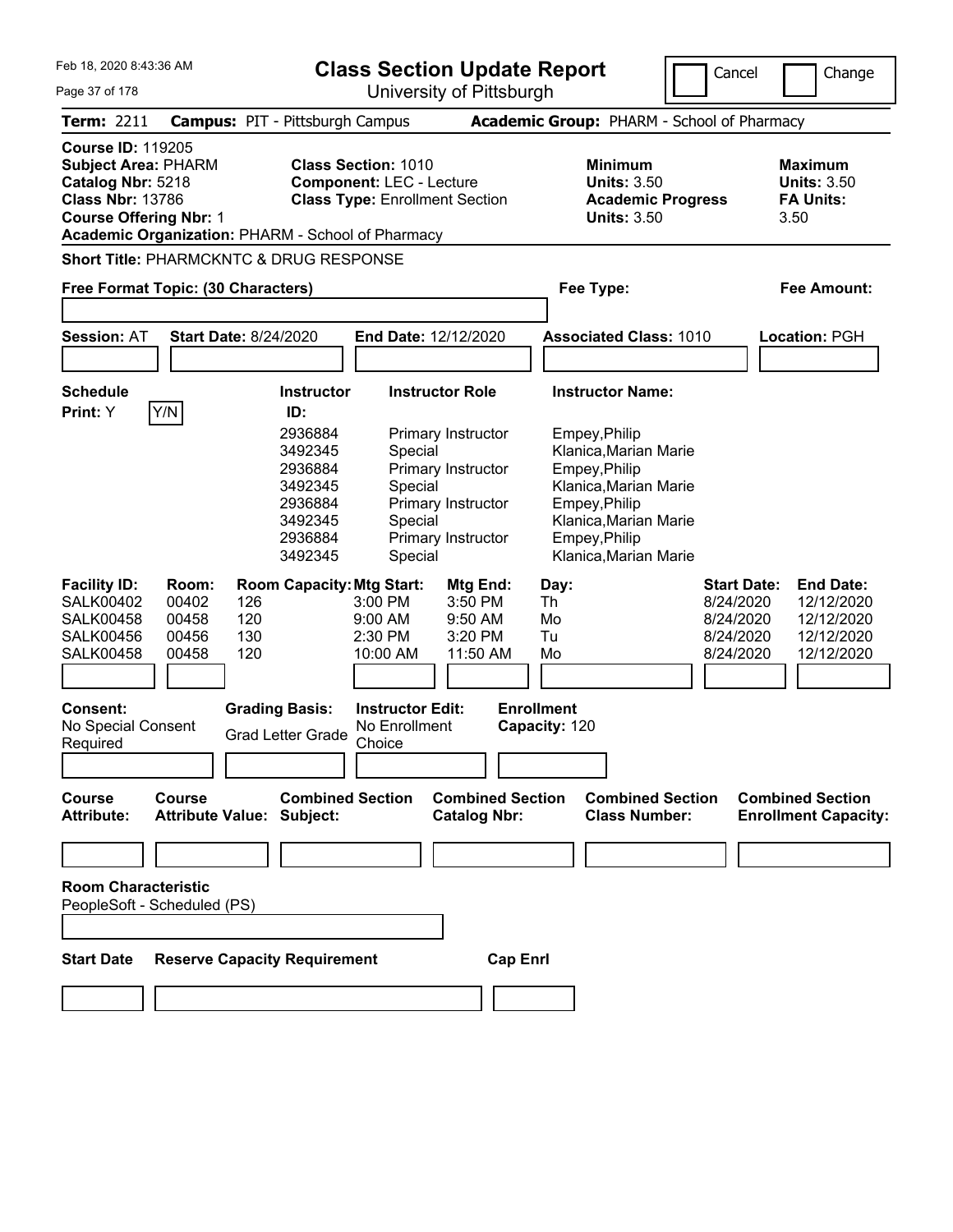| Feb 18, 2020 8:43:36 AM<br>Page 38 of 178                                                                                                                                                    | <b>Class Section Update Report</b>                                                                                   | Cancel                                                                                 | Change                                                           |
|----------------------------------------------------------------------------------------------------------------------------------------------------------------------------------------------|----------------------------------------------------------------------------------------------------------------------|----------------------------------------------------------------------------------------|------------------------------------------------------------------|
|                                                                                                                                                                                              | University of Pittsburgh                                                                                             |                                                                                        |                                                                  |
| <b>Term: 2211</b>                                                                                                                                                                            | <b>Campus: PIT - Pittsburgh Campus</b>                                                                               | Academic Group: PHARM - School of Pharmacy                                             |                                                                  |
| <b>Course ID: 187274</b><br><b>Subject Area: PHARM</b><br>Catalog Nbr: 5220<br><b>Class Nbr: 24739</b><br><b>Course Offering Nbr: 1</b><br>Academic Organization: PHARM - School of Pharmacy | <b>Class Section: 1105</b><br><b>Component: SEM - Seminar</b><br><b>Class Type: Enrollment Section</b>               | <b>Minimum</b><br><b>Units: 1.00</b><br><b>Academic Progress</b><br><b>Units: 1.00</b> | <b>Maximum</b><br><b>Units: 1.00</b><br><b>FA Units:</b><br>1.00 |
| <b>Short Title: CASE CONFERENCE SERIES 3</b>                                                                                                                                                 |                                                                                                                      |                                                                                        |                                                                  |
| Free Format Topic: (30 Characters)                                                                                                                                                           |                                                                                                                      | Fee Type:                                                                              | <b>Fee Amount:</b>                                               |
| <b>Session: AT</b><br><b>Start Date: 8/24/2020</b>                                                                                                                                           | End Date: 12/12/2020                                                                                                 | <b>Associated Class: 1105</b>                                                          | Location: PGH                                                    |
| <b>Schedule</b><br>Y/N<br><b>Print:</b> Y                                                                                                                                                    | <b>Instructor Role</b><br><b>Instructor</b><br>ID:<br>2020024<br>Primary Instructor<br>2913549<br>Primary Instructor | <b>Instructor Name:</b><br>Berenbrok, Lucas Allan<br>Gimiliano, Deanne L.              |                                                                  |
| <b>Facility ID:</b><br>Room:<br><b>SALK00456</b><br>00456<br>130                                                                                                                             | <b>Room Capacity: Mtg Start:</b><br>Mtg End:<br>1:00 PM<br>3:50 PM                                                   | Day:<br>8/24/2020<br>Fr                                                                | <b>Start Date:</b><br><b>End Date:</b><br>12/12/2020             |
| Consent:<br>No Special Consent<br>Required                                                                                                                                                   | <b>Grading Basis:</b><br><b>Instructor Edit:</b><br>No Enrollment<br><b>Grad HSU Basis</b><br>Choice                 | <b>Enrollment</b><br>Capacity: 120                                                     |                                                                  |
| Course<br><b>Course</b><br><b>Attribute:</b><br><b>Attribute Value: Subject:</b>                                                                                                             | <b>Combined Section</b><br><b>Catalog Nbr:</b>                                                                       | <b>Combined Section</b><br><b>Combined Section</b><br><b>Class Number:</b>             | <b>Combined Section</b><br><b>Enrollment Capacity:</b>           |
|                                                                                                                                                                                              |                                                                                                                      |                                                                                        |                                                                  |
| <b>Room Characteristic</b><br>PeopleSoft - Scheduled (PS)                                                                                                                                    |                                                                                                                      |                                                                                        |                                                                  |
| <b>Reserve Capacity Requirement</b><br><b>Start Date</b>                                                                                                                                     |                                                                                                                      | <b>Cap Enrl</b>                                                                        |                                                                  |
|                                                                                                                                                                                              |                                                                                                                      |                                                                                        |                                                                  |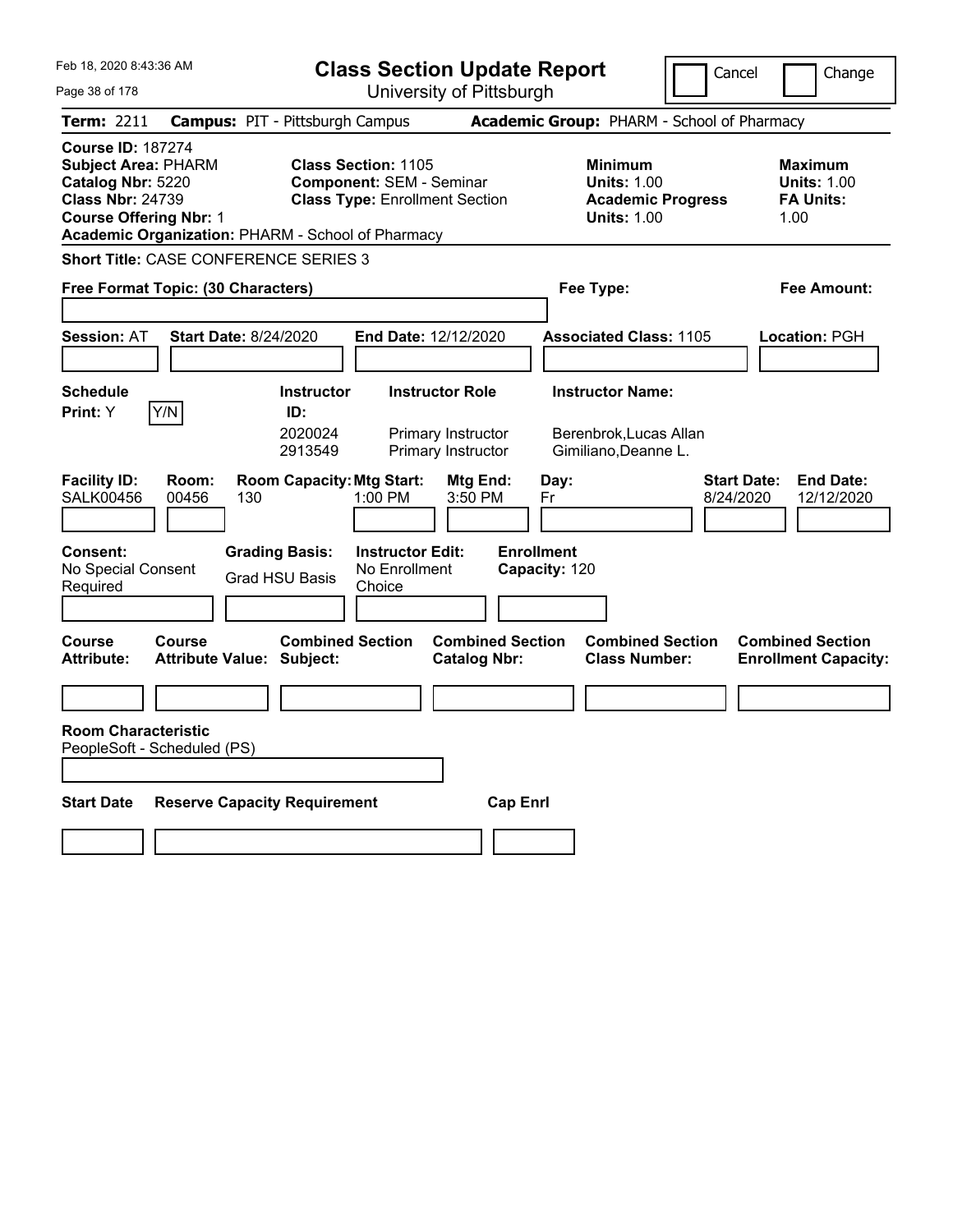| Feb 18, 2020 8:43:36 AM                                                                                                                 |                                                   |                                                | <b>Class Section Update Report</b>                                                                      |                                                |                                                            | Cancel                                          | Change                                                           |
|-----------------------------------------------------------------------------------------------------------------------------------------|---------------------------------------------------|------------------------------------------------|---------------------------------------------------------------------------------------------------------|------------------------------------------------|------------------------------------------------------------|-------------------------------------------------|------------------------------------------------------------------|
| Page 39 of 178                                                                                                                          |                                                   |                                                | University of Pittsburgh                                                                                |                                                |                                                            |                                                 |                                                                  |
| <b>Term: 2211</b>                                                                                                                       |                                                   | <b>Campus: PIT - Pittsburgh Campus</b>         |                                                                                                         |                                                |                                                            | Academic Group: PHARM - School of Pharmacy      |                                                                  |
| <b>Course ID: 119210</b><br><b>Subject Area: PHARM</b><br>Catalog Nbr: 5312<br><b>Class Nbr: 13787</b><br><b>Course Offering Nbr: 1</b> | Academic Organization: PHARM - School of Pharmacy |                                                | <b>Class Section: 1010</b><br><b>Component: CLN - Clinical</b><br><b>Class Type: Enrollment Section</b> |                                                | <b>Minimum</b><br><b>Units: 1.00</b><br><b>Units: 1.00</b> | <b>Academic Progress</b>                        | <b>Maximum</b><br><b>Units: 1.00</b><br><b>FA Units:</b><br>1.00 |
|                                                                                                                                         | Short Title: HEALTH SYSTEM PHARMACY 1             |                                                |                                                                                                         |                                                |                                                            |                                                 |                                                                  |
|                                                                                                                                         | Free Format Topic: (30 Characters)                |                                                |                                                                                                         |                                                | Fee Type:                                                  |                                                 | Fee Amount:                                                      |
|                                                                                                                                         |                                                   |                                                |                                                                                                         |                                                |                                                            |                                                 |                                                                  |
| <b>Session: AT</b>                                                                                                                      | <b>Start Date: 8/24/2020</b>                      |                                                | <b>End Date: 12/12/2020</b>                                                                             |                                                | <b>Associated Class: 1010</b>                              |                                                 | Location: PGH                                                    |
|                                                                                                                                         |                                                   |                                                |                                                                                                         |                                                |                                                            |                                                 |                                                                  |
| <b>Schedule</b>                                                                                                                         |                                                   | <b>Instructor</b>                              | <b>Instructor Role</b>                                                                                  |                                                | <b>Instructor Name:</b>                                    |                                                 |                                                                  |
| Print: Y                                                                                                                                | Y/N                                               | ID:<br>2920328<br>2900679<br>2902051           | Special<br>Primary Instructor<br>Primary Instructor                                                     |                                                | Parnell, Susan M<br>Schiff, Denise<br>Skledar, Susan J     |                                                 |                                                                  |
| <b>Facility ID:</b><br><b>SALK00456</b>                                                                                                 | Room:<br>00456<br>130                             | <b>Room Capacity: Mtg Start:</b>               | 9:00 AM                                                                                                 | Mtg End:<br>11:50 AM                           | Day:<br>Fr                                                 | <b>Start Date:</b><br>8/24/2020                 | <b>End Date:</b><br>12/12/2020                                   |
| <b>Consent:</b><br>No Special Consent<br>Required                                                                                       |                                                   | <b>Grading Basis:</b><br><b>Grad HSU Basis</b> | <b>Instructor Edit:</b><br>No Enrollment<br>Choice                                                      |                                                | <b>Enrollment</b><br>Capacity: 120                         |                                                 |                                                                  |
| <b>Course</b><br><b>Attribute:</b>                                                                                                      | Course<br><b>Attribute Value: Subject:</b>        | <b>Combined Section</b>                        |                                                                                                         | <b>Combined Section</b><br><b>Catalog Nbr:</b> |                                                            | <b>Combined Section</b><br><b>Class Number:</b> | <b>Combined Section</b><br><b>Enrollment Capacity:</b>           |
|                                                                                                                                         |                                                   |                                                |                                                                                                         |                                                |                                                            |                                                 |                                                                  |
| <b>Room Characteristic</b>                                                                                                              | PeopleSoft - Scheduled (PS)                       |                                                |                                                                                                         |                                                |                                                            |                                                 |                                                                  |
|                                                                                                                                         |                                                   |                                                |                                                                                                         |                                                |                                                            |                                                 |                                                                  |
| <b>Start Date</b>                                                                                                                       | <b>Reserve Capacity Requirement</b>               |                                                |                                                                                                         | <b>Cap Enrl</b>                                |                                                            |                                                 |                                                                  |
|                                                                                                                                         |                                                   |                                                |                                                                                                         |                                                |                                                            |                                                 |                                                                  |
|                                                                                                                                         |                                                   |                                                |                                                                                                         |                                                |                                                            |                                                 |                                                                  |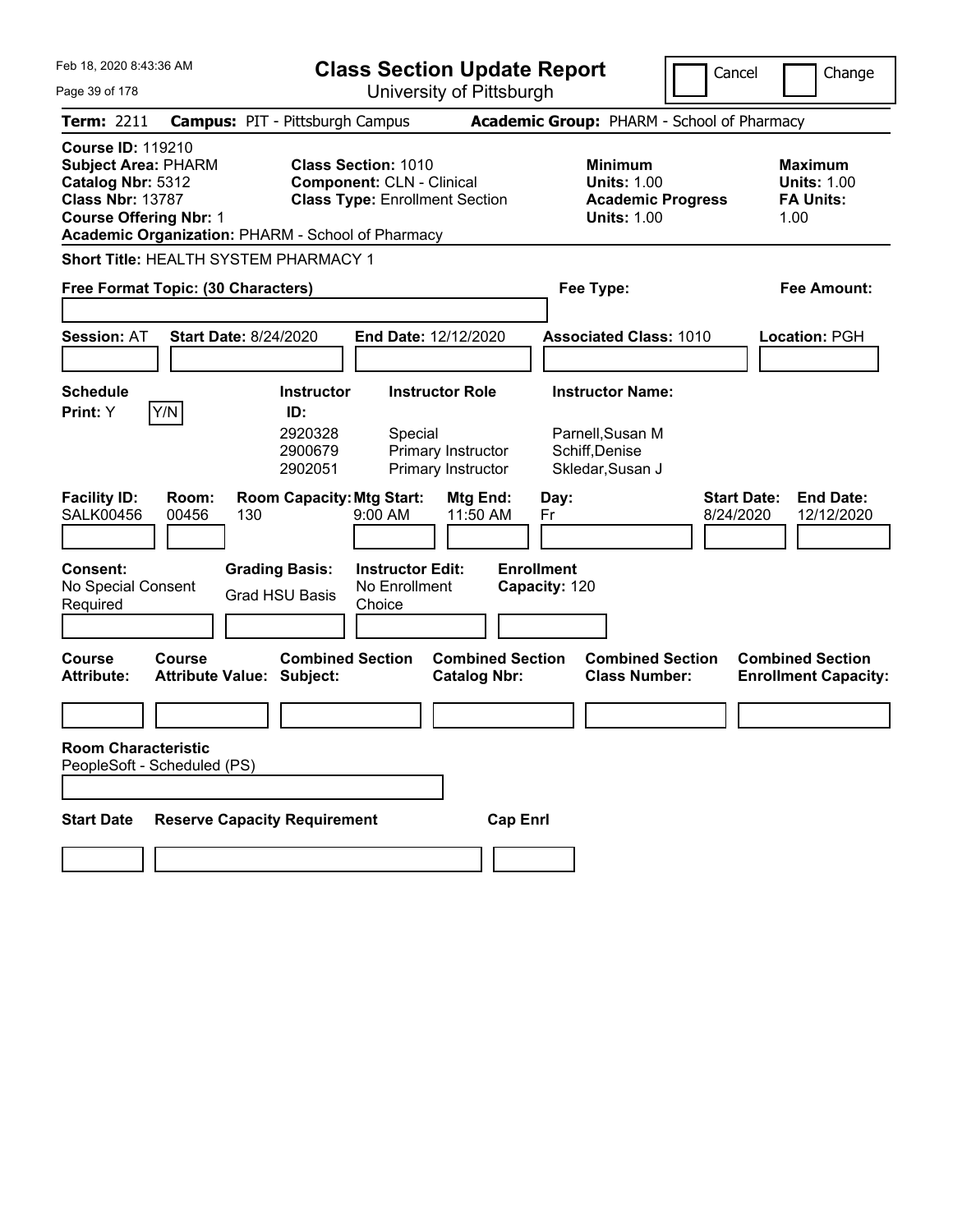Feb 18, 2020 8:43:36 AM

**Class Section Update Report**

University of Pittsburgh

Cancel | Change

Page 40 of 178

|                                                                                                                                         |                         |                                                                                                     |                                                                                                        | UNIVUJJIY UN NIJIJUNGI                                                                                                                                            |                                                              |                                                                                                                                                 |                                                           |                                                                  |
|-----------------------------------------------------------------------------------------------------------------------------------------|-------------------------|-----------------------------------------------------------------------------------------------------|--------------------------------------------------------------------------------------------------------|-------------------------------------------------------------------------------------------------------------------------------------------------------------------|--------------------------------------------------------------|-------------------------------------------------------------------------------------------------------------------------------------------------|-----------------------------------------------------------|------------------------------------------------------------------|
| <b>Term: 2211</b>                                                                                                                       |                         | <b>Campus: PIT - Pittsburgh Campus</b>                                                              |                                                                                                        |                                                                                                                                                                   |                                                              | Academic Group: PHARM - School of Pharmacy                                                                                                      |                                                           |                                                                  |
| <b>Course ID: 119212</b><br><b>Subject Area: PHARM</b><br>Catalog Nbr: 5314<br><b>Class Nbr: 13788</b><br><b>Course Offering Nbr: 1</b> |                         | Academic Organization: PHARM - School of Pharmacy                                                   | <b>Class Section: 1010</b><br><b>Component: LEC - Lecture</b><br><b>Class Type: Enrollment Section</b> |                                                                                                                                                                   |                                                              | <b>Minimum</b><br><b>Units: 2.50</b><br><b>Academic Progress</b><br><b>Units: 2.50</b>                                                          |                                                           | <b>Maximum</b><br><b>Units: 2.50</b><br><b>FA Units:</b><br>2.50 |
| <b>Short Title: IMMUNOLOGY</b>                                                                                                          |                         |                                                                                                     |                                                                                                        |                                                                                                                                                                   |                                                              |                                                                                                                                                 |                                                           |                                                                  |
| Free Format Topic: (30 Characters)                                                                                                      |                         |                                                                                                     |                                                                                                        |                                                                                                                                                                   |                                                              | Fee Type:                                                                                                                                       |                                                           | <b>Fee Amount:</b>                                               |
| <b>Session: AT</b>                                                                                                                      |                         | <b>Start Date: 8/24/2020</b>                                                                        | <b>End Date: 12/12/2020</b>                                                                            |                                                                                                                                                                   |                                                              | <b>Associated Class: 1010</b>                                                                                                                   |                                                           | <b>Location: PGH</b>                                             |
| <b>Schedule</b><br>Print: Y                                                                                                             | Y/N                     | <b>Instructor</b><br>ID:<br>2906478<br>2913280<br>2906478<br>2913280<br>2906478<br>2913280          |                                                                                                        | <b>Instructor Role</b><br>Primary Instructor<br>Primary Instructor<br>Primary Instructor<br>Primary Instructor<br>Primary Instructor<br><b>Primary Instructor</b> |                                                              | <b>Instructor Name:</b><br>Li,Song<br>Schonder, Kristine Santus<br>Li,Song<br>Schonder, Kristine Santus<br>Li,Song<br>Schonder, Kristine Santus |                                                           |                                                                  |
| <b>Facility ID:</b><br><b>SALK00456</b><br><b>SALK00456</b><br><b>NEEDSAROOM</b><br><b>Consent:</b><br>No Special Consent<br>Required   | Room:<br>00456<br>00456 | <b>Room Capacity: Mtg Start:</b><br>130<br>130<br><b>Grading Basis:</b><br><b>Grad Letter Grade</b> | 11:00 AM<br>9:00 AM<br>1:00 PM<br><b>Instructor Edit:</b><br>No Enrollment<br>Choice                   | Mtg End:<br>11:50 AM<br>11:50 AM<br>3:50 PM                                                                                                                       | Day:<br>Tu<br>Th<br>Fr<br><b>Enrollment</b><br>Capacity: 120 |                                                                                                                                                 | <b>Start Date:</b><br>8/24/2020<br>8/24/2020<br>8/24/2020 | <b>End Date:</b><br>12/12/2020<br>12/12/2020<br>12/12/2020       |
| Course<br><b>Attribute:</b>                                                                                                             | <b>Course</b>           | <b>Combined Section</b><br><b>Attribute Value: Subject:</b>                                         |                                                                                                        | <b>Combined Section</b><br><b>Catalog Nbr:</b>                                                                                                                    |                                                              | <b>Combined Section</b><br><b>Class Number:</b>                                                                                                 |                                                           | <b>Combined Section</b><br><b>Enrollment Capacity:</b>           |
| <b>Room Characteristic</b><br>PeopleSoft - Scheduled (PS)                                                                               |                         |                                                                                                     |                                                                                                        |                                                                                                                                                                   |                                                              |                                                                                                                                                 |                                                           |                                                                  |
| <b>Start Date</b>                                                                                                                       |                         | <b>Reserve Capacity Requirement</b>                                                                 |                                                                                                        | <b>Cap Enrl</b>                                                                                                                                                   |                                                              |                                                                                                                                                 |                                                           |                                                                  |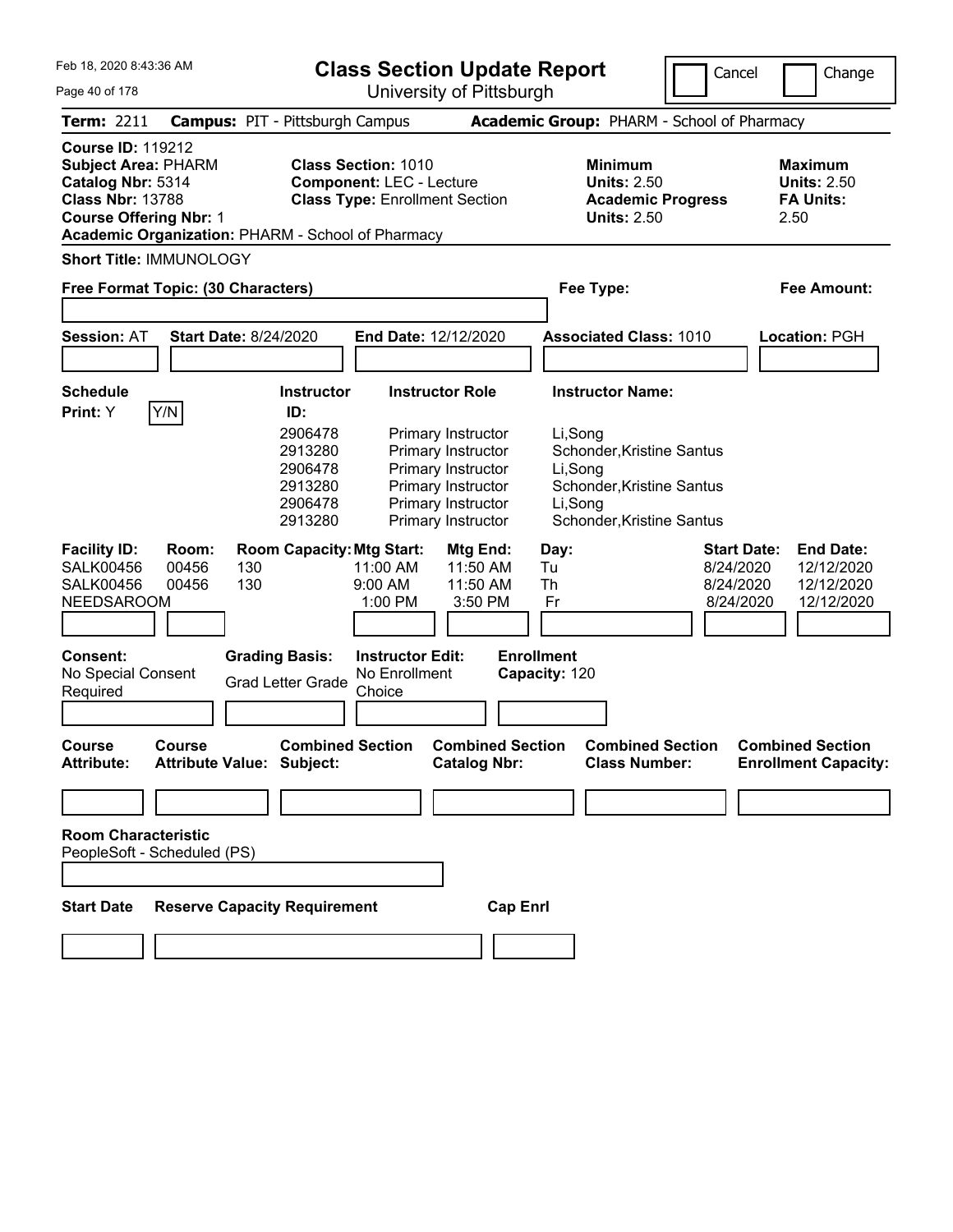| Feb 18. 2020 8:43:36 AM                                                                                                                 |                                                             | <b>Class Section Update Report</b>                                                                     |                                                                                              | Cancel<br>Change                                                                             |
|-----------------------------------------------------------------------------------------------------------------------------------------|-------------------------------------------------------------|--------------------------------------------------------------------------------------------------------|----------------------------------------------------------------------------------------------|----------------------------------------------------------------------------------------------|
| Page 41 of 178                                                                                                                          |                                                             | University of Pittsburgh                                                                               |                                                                                              |                                                                                              |
| <b>Term: 2211</b>                                                                                                                       | <b>Campus: PIT - Pittsburgh Campus</b>                      |                                                                                                        | Academic Group: PHARM - School of Pharmacy                                                   |                                                                                              |
| <b>Course ID: 119214</b><br><b>Subject Area: PHARM</b><br>Catalog Nbr: 5316<br><b>Class Nbr: 13789</b><br><b>Course Offering Nbr: 1</b> | Academic Organization: PHARM - School of Pharmacy           | <b>Class Section: 1010</b><br><b>Component: LEC - Lecture</b><br><b>Class Type: Enrollment Section</b> | <b>Minimum</b><br><b>Units: 2.00</b><br><b>Academic Progress</b><br><b>Units: 2.00</b>       | Maximum<br><b>Units: 2.00</b><br><b>FA Units:</b><br>2.00                                    |
|                                                                                                                                         | Short Title: PULMONOLOGY/RHEUMATOLOGY                       |                                                                                                        |                                                                                              |                                                                                              |
| Free Format Topic: (30 Characters)                                                                                                      |                                                             |                                                                                                        | Fee Type:                                                                                    | Fee Amount:                                                                                  |
|                                                                                                                                         |                                                             |                                                                                                        |                                                                                              |                                                                                              |
| <b>Session: AT</b>                                                                                                                      | <b>Start Date: 8/24/2020</b>                                | End Date: 12/12/2020                                                                                   | <b>Associated Class: 1010</b>                                                                | Location: PGH                                                                                |
|                                                                                                                                         |                                                             |                                                                                                        |                                                                                              |                                                                                              |
| <b>Schedule</b>                                                                                                                         | <b>Instructor</b>                                           | <b>Instructor Role</b>                                                                                 | <b>Instructor Name:</b>                                                                      |                                                                                              |
| Y/N<br><b>Print:</b> Y                                                                                                                  | ID:<br>2920328<br>1701396<br>2920328<br>1701396             | Special<br>Primary Instructor<br>Special<br><b>Primary Instructor</b>                                  | Parnell, Susan M<br>Smithburger, Pamela Lynn<br>Parnell, Susan M<br>Smithburger, Pamela Lynn |                                                                                              |
| <b>Facility ID:</b><br>Room:<br><b>SALK00402</b><br>00402<br><b>SALK00402</b><br>00402                                                  | <b>Room Capacity: Mtg Start:</b><br>126<br>126              | Mtg End:<br>10:00 AM<br>11:50 AM<br>1:00 PM<br>3:50 PM                                                 | Day:<br>Mo<br>Fr                                                                             | <b>End Date:</b><br><b>Start Date:</b><br>8/24/2020<br>12/12/2020<br>8/24/2020<br>12/12/2020 |
| <b>Consent:</b><br>No Special Consent<br>Required                                                                                       | <b>Grading Basis:</b><br><b>Grad Letter Grade</b>           | <b>Instructor Edit:</b><br>No Enrollment<br>Choice                                                     | <b>Enrollment</b><br>Capacity: 120                                                           |                                                                                              |
| Course<br>Course<br><b>Attribute:</b>                                                                                                   | <b>Combined Section</b><br><b>Attribute Value: Subject:</b> | <b>Combined Section</b><br><b>Catalog Nbr:</b>                                                         | <b>Combined Section</b><br><b>Class Number:</b>                                              | <b>Combined Section</b><br><b>Enrollment Capacity:</b>                                       |
|                                                                                                                                         |                                                             |                                                                                                        |                                                                                              |                                                                                              |
| <b>Room Characteristic</b><br>PeopleSoft - Scheduled (PS)                                                                               |                                                             |                                                                                                        |                                                                                              |                                                                                              |
| <b>Start Date</b>                                                                                                                       | <b>Reserve Capacity Requirement</b>                         | <b>Cap Enrl</b>                                                                                        |                                                                                              |                                                                                              |
|                                                                                                                                         |                                                             |                                                                                                        |                                                                                              |                                                                                              |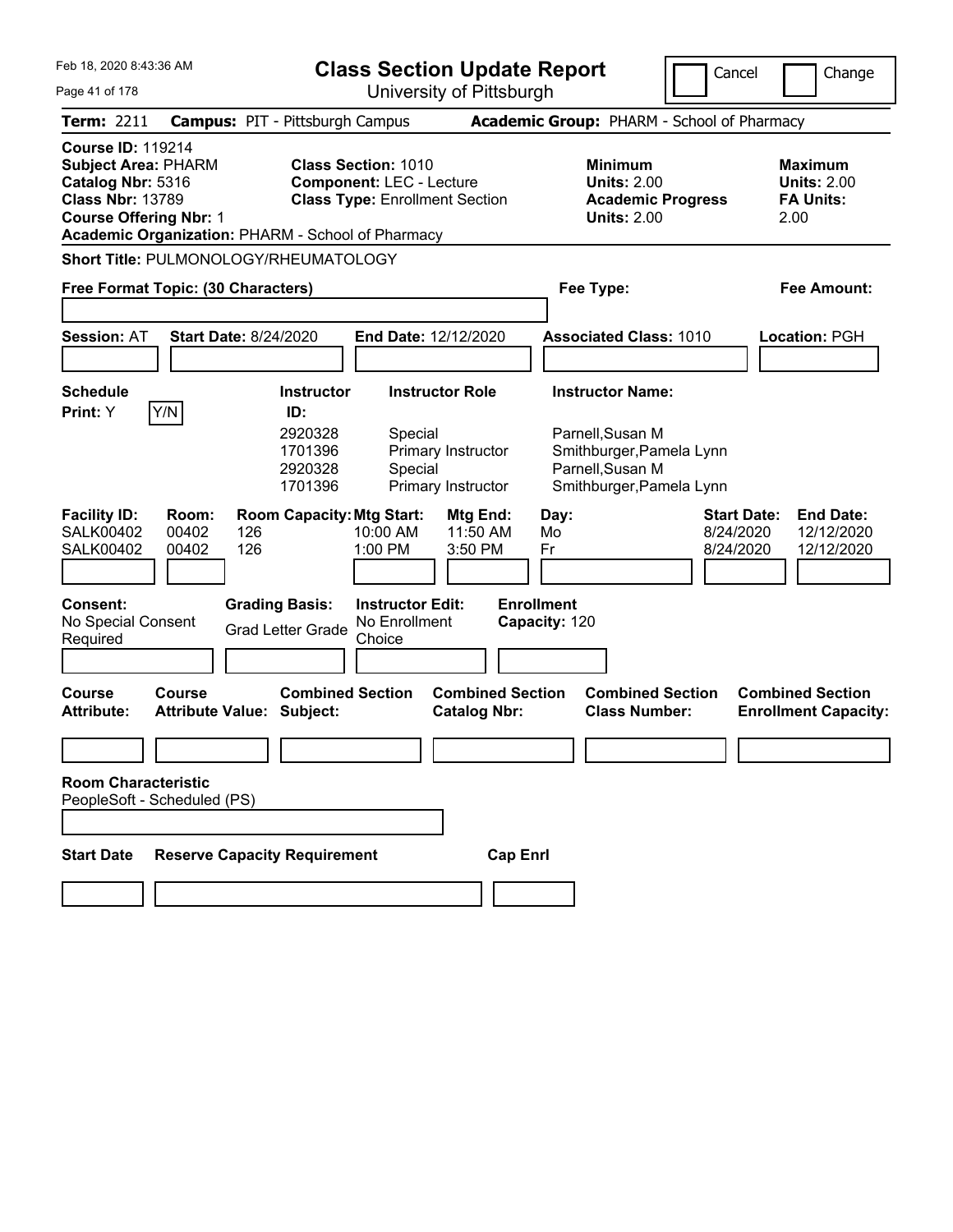Feb 18, 2020 8:43:36 AM

**Class Section Update Report**

Page 42 of 178 University of Pittsburgh Cancel Change **Term:** 2211 **Campus:** PIT - Pittsburgh Campus **Academic Group:** PHARM - School of Pharmacy **Course ID:** 119216 **Subject Area:** PHARM **Class Section:** 1010 **Minimum Maximum Catalog Nbr:** 5318 **Component:** LEC - Lecture **Units:** 3.00 **Units:** 3.00 **Class Nbr:** 13790 **Class Type:** Enrollment Section **Academic Progress FA Units: Course Offering Nbr: 1 Units: 3.00** 3.00 **Academic Organization:** PHARM - School of Pharmacy **Short Title:** ENDOCRINOLOGY **Free Format Topic: (30 Characters) Fee Type: Fee Amount: Session:** AT **Start Date:** 8/24/2020 **End Date:** 12/12/2020 **Associated Class:** 1010 **Location:** PGH **Schedule Instructor Instructor Role Instructor Name: Print:**  $Y$   $|Y/N|$  **ID:** 2901646 Primary Instructor Donihi,Amy Calabrese 2903739 Primary Instructor Drab,Scott R 2920328 Special Parnell,Susan M 2901646 Primary Instructor Donihi,Amy Calabrese 2903739 Primary Instructor Drab,Scott R 2920328 Special Parnell,Susan M 2901646 Primary Instructor Donihi, Amy Calabrese<br>2903739 Primary Instructor Drab, Scott R 2903739 Primary Instructor 2920328 Special Parnell,Susan M **Facility ID: Room: Room Capacity:Mtg Start: Mtg End: Day: Start Date: End Date:** SALK00402 00402 126 9:00 AM 9:50 AM Mo 8/24/2020 12/12/2020 SALK00402 00402 126 10:00 AM 11:50 AM We 8/24/2020 12/12/2020 SALK00355 00355 171 1:00 PM 3:50 PM Fr 8/24/2020 12/12/2020 **Consent: Grading Basis: Instructor Edit: Enrollment** No Special Consent Required Grad Letter Grade No Enrollment **Choice Capacity:** 120 **Course Course Combined Section Combined Section Combined Section Combined Section Attribute: Attribute Value: Subject: Catalog Nbr: Class Number: Enrollment Capacity: Room Characteristic** PeopleSoft - Scheduled (PS) **Start Date Reserve Capacity Requirement Cap Enrl**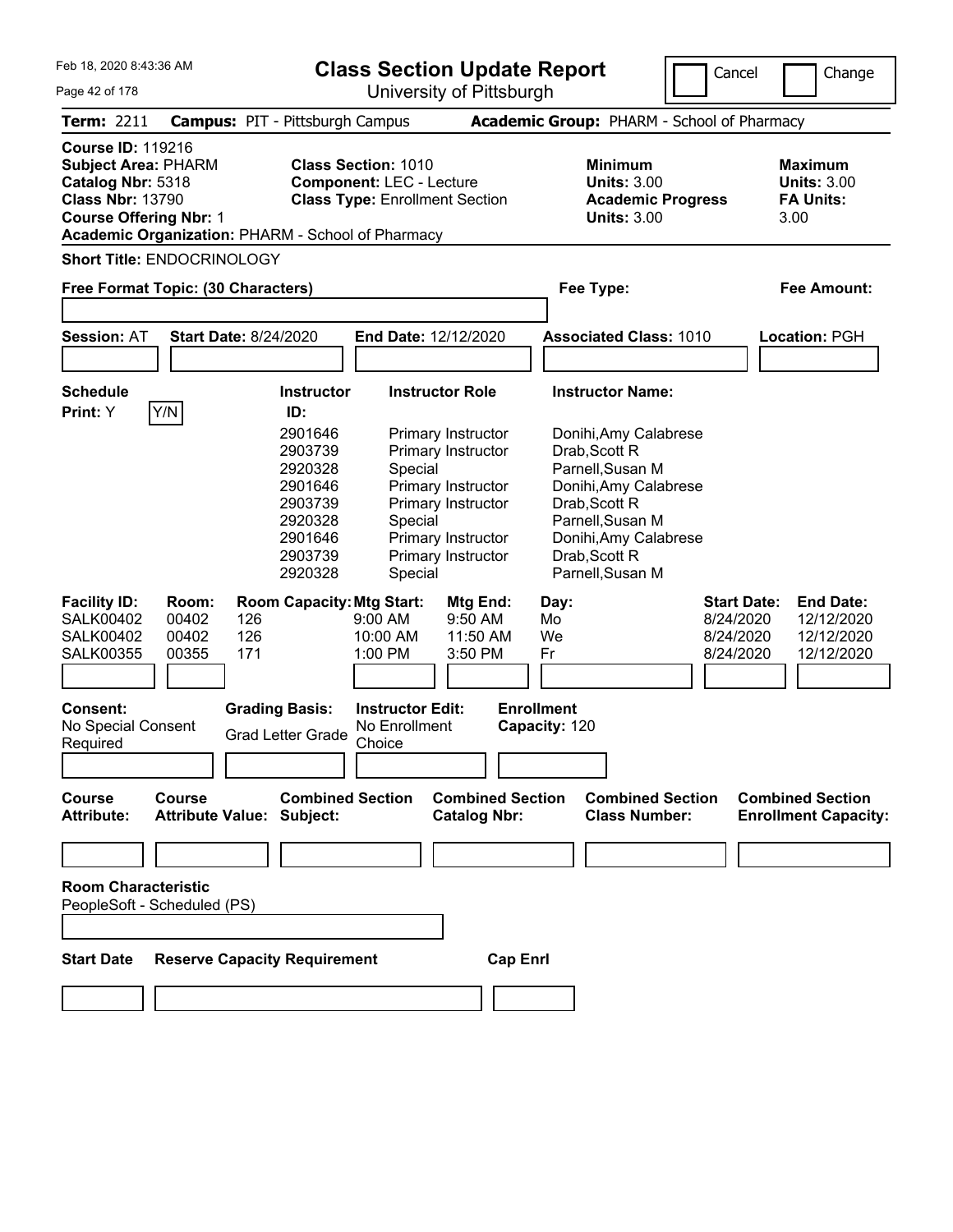| Feb 18, 2020 8:43:36 AM                                                                                                                                                                      | <b>Class Section Update Report</b>                                                                                                      | Cancel                                                                                                         | Change                                                    |
|----------------------------------------------------------------------------------------------------------------------------------------------------------------------------------------------|-----------------------------------------------------------------------------------------------------------------------------------------|----------------------------------------------------------------------------------------------------------------|-----------------------------------------------------------|
| Page 43 of 178                                                                                                                                                                               | University of Pittsburgh                                                                                                                |                                                                                                                |                                                           |
| <b>Term: 2211</b>                                                                                                                                                                            | <b>Campus: PIT - Pittsburgh Campus</b>                                                                                                  | Academic Group: PHARM - School of Pharmacy                                                                     |                                                           |
| <b>Course ID: 186934</b><br><b>Subject Area: PHARM</b><br>Catalog Nbr: 5320<br><b>Class Nbr: 24330</b><br><b>Course Offering Nbr: 1</b><br>Academic Organization: PHARM - School of Pharmacy | <b>Class Section: 1010</b><br><b>Component: LEC - Lecture</b><br><b>Class Type: Enrollment Section</b>                                  | <b>Minimum</b><br><b>Units: 2.00</b><br><b>Academic Progress</b><br><b>Units: 2.00</b>                         | Maximum<br><b>Units: 2.00</b><br><b>FA Units:</b><br>2.00 |
| <b>Short Title: POPLTN HEALTH &amp; MANAGEMENT</b>                                                                                                                                           |                                                                                                                                         |                                                                                                                |                                                           |
| Free Format Topic: (30 Characters)                                                                                                                                                           |                                                                                                                                         | Fee Type:                                                                                                      | Fee Amount:                                               |
|                                                                                                                                                                                              |                                                                                                                                         |                                                                                                                |                                                           |
| <b>Session: AT</b><br><b>Start Date: 8/24/2020</b>                                                                                                                                           | End Date: 12/12/2020                                                                                                                    | <b>Associated Class: 1010</b>                                                                                  | Location: PGH                                             |
|                                                                                                                                                                                              |                                                                                                                                         |                                                                                                                |                                                           |
| <b>Schedule</b>                                                                                                                                                                              | <b>Instructor Role</b><br><b>Instructor</b>                                                                                             | <b>Instructor Name:</b>                                                                                        |                                                           |
| Y/N<br><b>Print:</b> Y                                                                                                                                                                       | ID:<br>1608889<br>Primary Instructor<br>Primary Instructor<br>3368596<br>1608889<br>Primary Instructor<br>3368596<br>Primary Instructor | Jonkman, Lauren Jennifer<br>Korenoski, Amanda Suzanne<br>Jonkman, Lauren Jennifer<br>Korenoski, Amanda Suzanne |                                                           |
| <b>Facility ID:</b><br>Room:<br><b>SALK00402</b><br>00402<br>126<br>171<br><b>SALK00355</b><br>00355                                                                                         | <b>Room Capacity: Mtg Start:</b><br>Mtg End:<br>$8:00$ AM<br>$9:50$ AM<br>1:00 PM<br>3:50 PM                                            | <b>Start Date:</b><br>Day:<br>8/24/2020<br>We<br>8/24/2020<br>Tu                                               | <b>End Date:</b><br>12/12/2020<br>12/12/2020              |
| <b>Consent:</b><br>No Special Consent<br>Required                                                                                                                                            | <b>Grading Basis:</b><br><b>Instructor Edit:</b><br>No Enrollment<br><b>Grad Letter Grade</b><br>Choice                                 | <b>Enrollment</b><br>Capacity: 120                                                                             |                                                           |
| Course<br>Course<br><b>Attribute Value: Subject:</b><br><b>Attribute:</b>                                                                                                                    | <b>Combined Section</b><br><b>Combined Section</b><br><b>Catalog Nbr:</b>                                                               | <b>Combined Section</b><br><b>Class Number:</b>                                                                | <b>Combined Section</b><br><b>Enrollment Capacity:</b>    |
|                                                                                                                                                                                              |                                                                                                                                         |                                                                                                                |                                                           |
| <b>Room Characteristic</b><br>PeopleSoft - Scheduled (PS)                                                                                                                                    |                                                                                                                                         |                                                                                                                |                                                           |
| <b>Start Date</b>                                                                                                                                                                            | <b>Reserve Capacity Requirement</b>                                                                                                     | <b>Cap Enrl</b>                                                                                                |                                                           |
|                                                                                                                                                                                              |                                                                                                                                         |                                                                                                                |                                                           |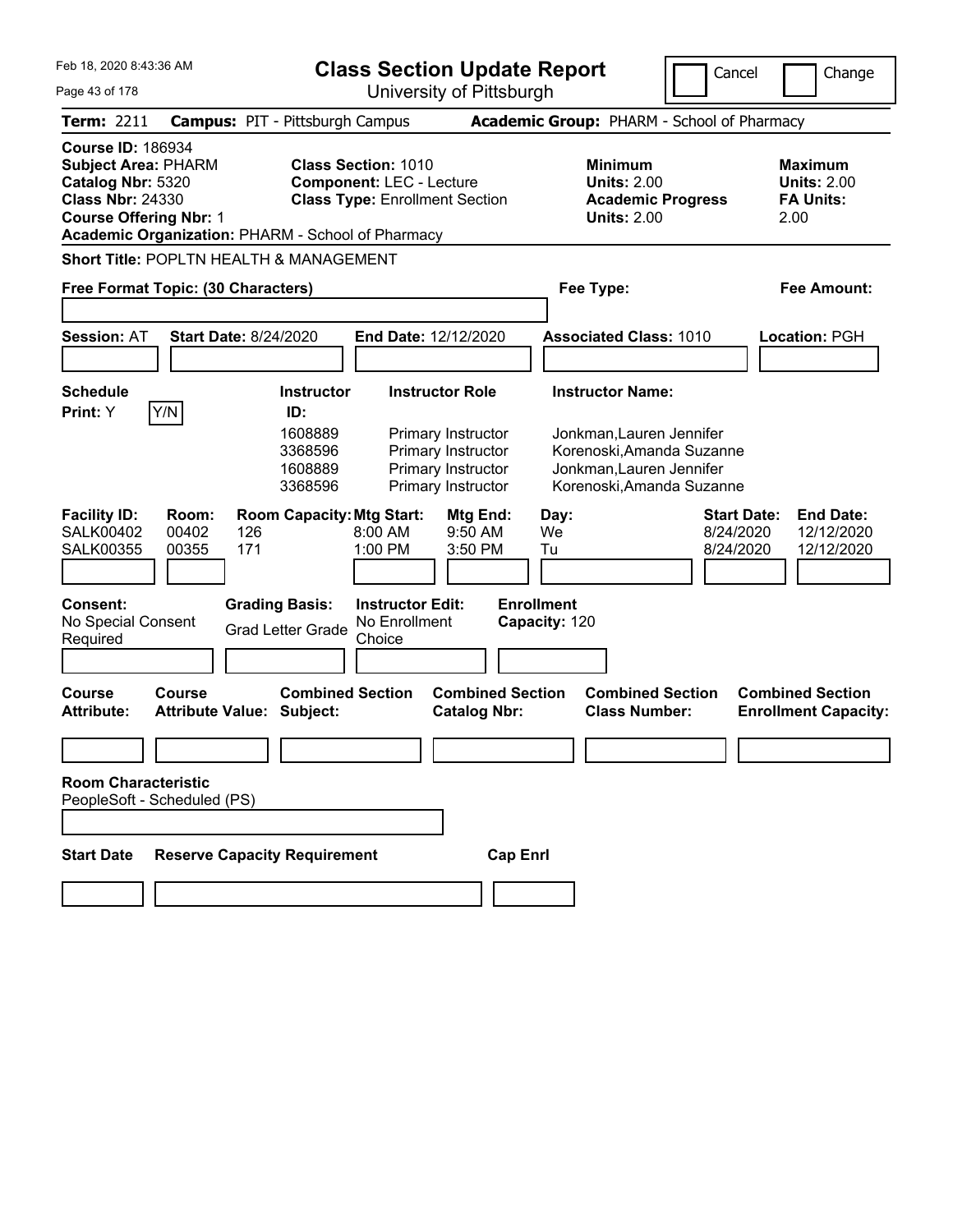Feb 18, 2020 8:43:36 AM Page 44 of 178 **Class Section Update Report** University of Pittsburgh Cancel Change **Term:** 2211 **Campus:** PIT - Pittsburgh Campus **Academic Group:** PHARM - School of Pharmacy **Course ID:** 186936 **Subject Area:** PHARM **Class Section:** 1010 **Minimum Maximum Catalog Nbr:** 5322 **Component:** LEC - Lecture **Units:** 2.00 **Units:** 2.00 **Class Nbr:** 24331 **Class Type:** Enrollment Section **Academic Progress FA Units: Course Offering Nbr:** 1 **Units:** 2.00 2.00 **Academic Organization:** PHARM - School of Pharmacy **Short Title:** PHARMACY LAW **Free Format Topic: (30 Characters) Fee Type: Fee Amount: Session:** AT **Start Date:** 8/24/2020 **End Date:** 12/12/2020 **Associated Class:** 1010 **Location:** PGH **Schedule Instructor Instructor Role Instructor Name: Print:**  $Y$   $|Y/N|$  **ID:** 2906383 Primary Instructor Gainor,Carl 2936853 Special Gilchrist,Janie M 2933099 Primary Instructor Meyer,Susan Marie **Facility ID: Room: Room Capacity:Mtg Start: Mtg End: Day: Start Date: End Date:** SALK00456 00456 130 8:00 AM 10:50 AM Tu 8/24/2020 12/12/2020 **Consent: Grading Basis: Instructor Edit: Enrollment** No Special Consent Required Grad Letter Grade No Enrollment **Choice Capacity:** 120 **Course Course Combined Section Combined Section Combined Section Combined Section**  Attribute Value: Subject: Catalog Nbr: Class Number: Enrollment Capacity: **Room Characteristic** PeopleSoft - Scheduled (PS) **Start Date Reserve Capacity Requirement Cap Enrl**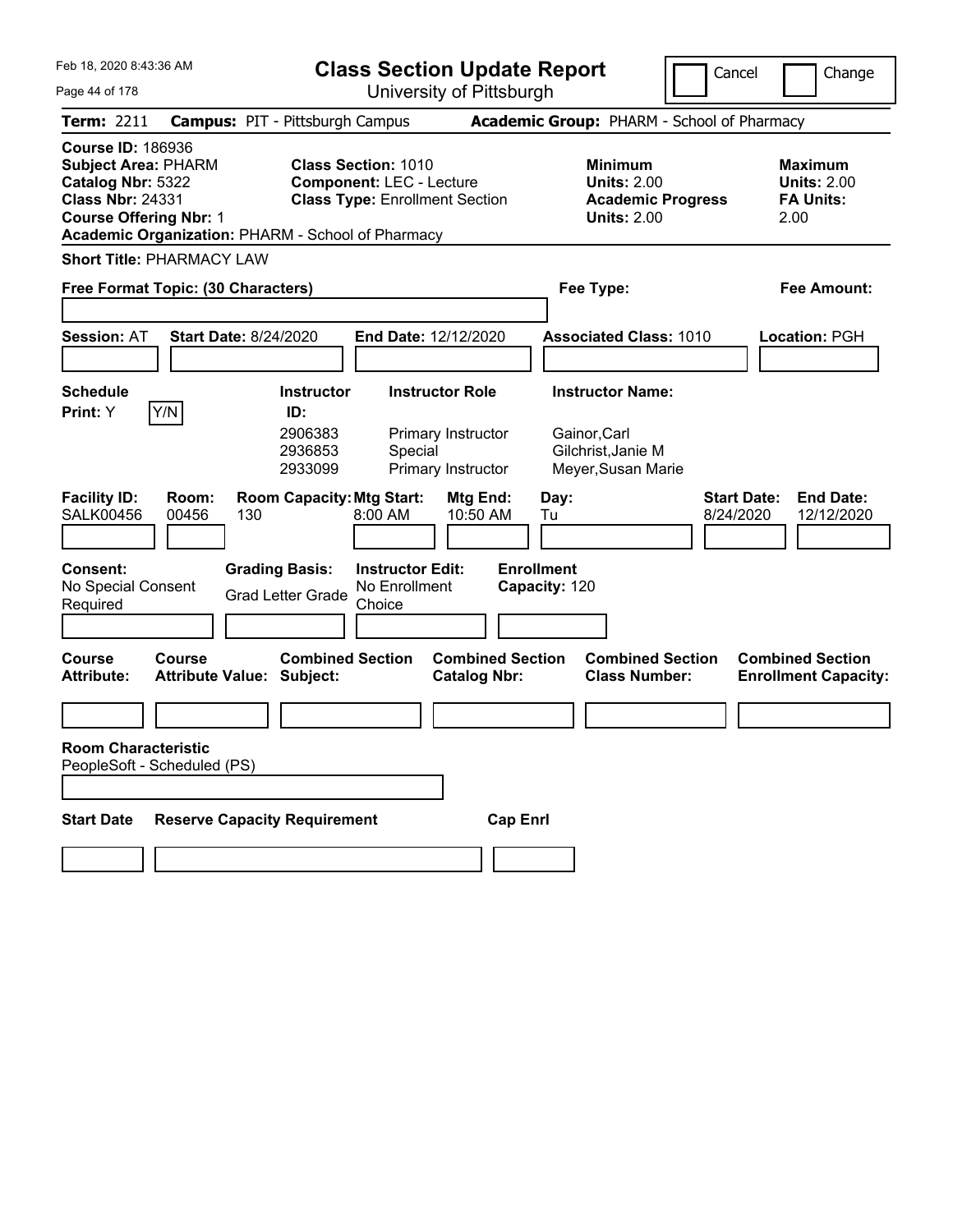| Feb 18, 2020 8:43:36 AM                                                                                                                                                                      | <b>Class Section Update Report</b>                                                                     |                                                                                                   | Cancel<br>Change                                                  |
|----------------------------------------------------------------------------------------------------------------------------------------------------------------------------------------------|--------------------------------------------------------------------------------------------------------|---------------------------------------------------------------------------------------------------|-------------------------------------------------------------------|
| Page 45 of 178                                                                                                                                                                               | University of Pittsburgh                                                                               |                                                                                                   |                                                                   |
| <b>Term: 2211</b>                                                                                                                                                                            | <b>Campus: PIT - Pittsburgh Campus</b>                                                                 | Academic Group: PHARM - School of Pharmacy                                                        |                                                                   |
| <b>Course ID: 187275</b><br><b>Subject Area: PHARM</b><br>Catalog Nbr: 5324<br><b>Class Nbr: 24738</b><br><b>Course Offering Nbr: 1</b><br>Academic Organization: PHARM - School of Pharmacy | <b>Class Section: 1100</b><br><b>Component: SEM - Seminar</b><br><b>Class Type: Enrollment Section</b> | <b>Minimum</b><br><b>Units: 1.00</b><br><b>Academic Progress</b><br><b>Units: 1.00</b>            | <b>Maximum</b><br><b>Units: 1.00</b><br><b>FA Units:</b><br>1.00  |
| <b>Short Title: CASE CONFERENCE SERIES 5</b>                                                                                                                                                 |                                                                                                        |                                                                                                   |                                                                   |
| Free Format Topic: (30 Characters)                                                                                                                                                           |                                                                                                        | Fee Type:                                                                                         | <b>Fee Amount:</b>                                                |
| <b>Session: AT</b><br><b>Start Date: 8/24/2020</b>                                                                                                                                           | End Date: 12/12/2020                                                                                   | <b>Associated Class: 1100</b>                                                                     | Location: PGH                                                     |
| <b>Schedule</b>                                                                                                                                                                              | <b>Instructor Role</b><br><b>Instructor</b>                                                            | <b>Instructor Name:</b>                                                                           |                                                                   |
| Y/N<br><b>Print:</b> Y                                                                                                                                                                       | ID:<br>2922879<br>Primary Instructor<br>2913280<br>Primary Instructor                                  | Falcione, Bonnie<br>Schonder, Kristine Santus                                                     |                                                                   |
| <b>Facility ID:</b><br>Room:<br><b>SALK00402</b><br>00402<br>126                                                                                                                             | <b>Room Capacity: Mtg Start:</b><br>1:00 PM<br>3:50 PM                                                 | Mtg End:<br>Day:<br>Tu                                                                            | <b>Start Date:</b><br><b>End Date:</b><br>8/24/2020<br>12/12/2020 |
| Consent:<br>No Special Consent<br>Required                                                                                                                                                   | <b>Grading Basis:</b><br><b>Instructor Edit:</b><br>No Enrollment<br><b>Grad HSU Basis</b><br>Choice   | <b>Enrollment</b><br>Capacity: 120                                                                |                                                                   |
| Course<br><b>Course</b><br><b>Attribute:</b><br><b>Attribute Value: Subject:</b>                                                                                                             | <b>Combined Section</b>                                                                                | <b>Combined Section</b><br><b>Combined Section</b><br><b>Catalog Nbr:</b><br><b>Class Number:</b> | <b>Combined Section</b><br><b>Enrollment Capacity:</b>            |
|                                                                                                                                                                                              |                                                                                                        |                                                                                                   |                                                                   |
| <b>Room Characteristic</b><br>PeopleSoft - Scheduled (PS)                                                                                                                                    |                                                                                                        |                                                                                                   |                                                                   |
| <b>Reserve Capacity Requirement</b><br><b>Start Date</b>                                                                                                                                     |                                                                                                        | <b>Cap Enrl</b>                                                                                   |                                                                   |
|                                                                                                                                                                                              |                                                                                                        |                                                                                                   |                                                                   |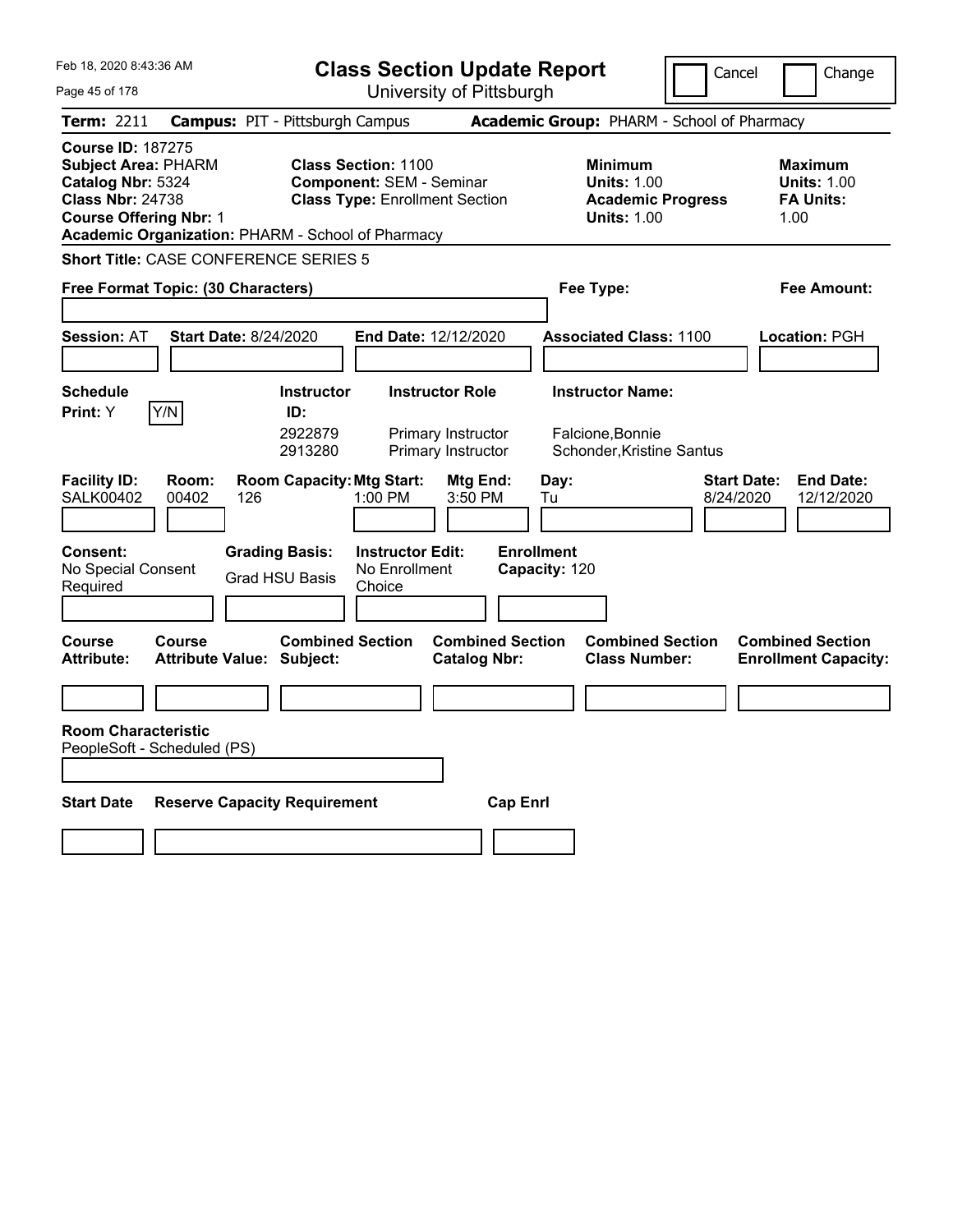| Feb 18, 2020 8:43:36 AM                                                                                                                                                                      | <b>Class Section Update Report</b>                                                                      |                                                                                        | Cancel<br>Change                                                  |
|----------------------------------------------------------------------------------------------------------------------------------------------------------------------------------------------|---------------------------------------------------------------------------------------------------------|----------------------------------------------------------------------------------------|-------------------------------------------------------------------|
| Page 46 of 178                                                                                                                                                                               | University of Pittsburgh                                                                                |                                                                                        |                                                                   |
| <b>Term: 2211</b>                                                                                                                                                                            | <b>Campus: PIT - Pittsburgh Campus</b>                                                                  | Academic Group: PHARM - School of Pharmacy                                             |                                                                   |
| <b>Course ID: 119219</b><br><b>Subject Area: PHARM</b><br>Catalog Nbr: 5401<br><b>Class Nbr: 13791</b><br><b>Course Offering Nbr: 1</b><br>Academic Organization: PHARM - School of Pharmacy | <b>Class Section: 1010</b><br><b>Component: CLN - Clinical</b><br><b>Class Type: Enrollment Section</b> | <b>Minimum</b><br><b>Units: 5.00</b><br><b>Academic Progress</b><br><b>Units: 5.00</b> | Maximum<br><b>Units: 5.00</b><br><b>FA Units:</b><br>5.00         |
| <b>Short Title: PHARMD ADV PHARM PRACT EXPRN 1</b>                                                                                                                                           |                                                                                                         |                                                                                        |                                                                   |
| Free Format Topic: (30 Characters)                                                                                                                                                           |                                                                                                         | Fee Type:                                                                              | Fee Amount:                                                       |
| <b>Session: AT</b><br><b>Start Date: 8/24/2020</b>                                                                                                                                           | End Date: 12/12/2020                                                                                    | <b>Associated Class: 1010</b>                                                          | Location: PGH                                                     |
| <b>Schedule</b>                                                                                                                                                                              | <b>Instructor</b><br><b>Instructor Role</b>                                                             | <b>Instructor Name:</b>                                                                |                                                                   |
| Y/N<br>Print: Y                                                                                                                                                                              | ID:<br>2906891<br>Special<br>2902051<br>Primary Instructor                                              | Schmotzer, Anna Grace<br>Skledar, Susan J                                              |                                                                   |
| <b>Facility ID:</b><br>Room:<br><b>TBATBA</b><br>TBA<br>0                                                                                                                                    | <b>Room Capacity: Mtg Start:</b><br>Mtg End:                                                            | Day:                                                                                   | <b>Start Date:</b><br><b>End Date:</b><br>8/24/2020<br>12/12/2020 |
| <b>Consent:</b><br>No Special Consent<br>Required                                                                                                                                            | <b>Grading Basis:</b><br><b>Instructor Edit:</b><br>No Enrollment<br><b>Grad HSU Basis</b><br>Choice    | <b>Enrollment</b><br>Capacity: 110                                                     |                                                                   |
| Course<br>Course<br><b>Attribute:</b><br>Attribute Value: Subject:                                                                                                                           | <b>Combined Section</b><br><b>Catalog Nbr:</b>                                                          | <b>Combined Section</b><br><b>Combined Section</b><br><b>Class Number:</b>             | <b>Combined Section</b><br><b>Enrollment Capacity:</b>            |
|                                                                                                                                                                                              |                                                                                                         |                                                                                        |                                                                   |
| <b>Room Characteristic</b>                                                                                                                                                                   |                                                                                                         |                                                                                        |                                                                   |
|                                                                                                                                                                                              |                                                                                                         |                                                                                        |                                                                   |
| <b>Start Date</b><br><b>Reserve Capacity Requirement</b>                                                                                                                                     |                                                                                                         | <b>Cap Enrl</b>                                                                        |                                                                   |
|                                                                                                                                                                                              |                                                                                                         |                                                                                        |                                                                   |
|                                                                                                                                                                                              |                                                                                                         |                                                                                        |                                                                   |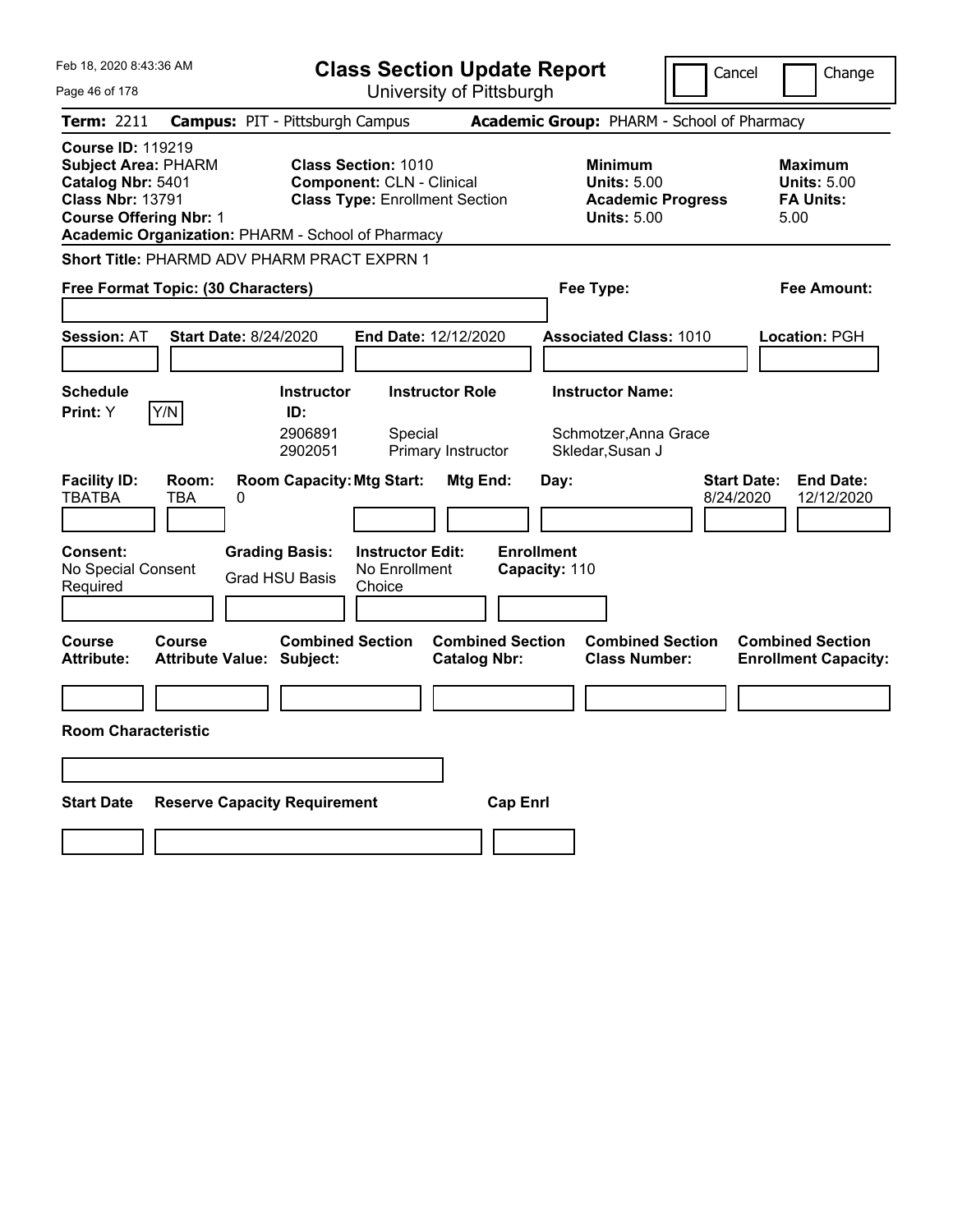| Feb 18, 2020 8:43:36 AM                                                                                                                                                                      | <b>Class Section Update Report</b>                                                                      | Cancel                                                                                 | Change                                                           |
|----------------------------------------------------------------------------------------------------------------------------------------------------------------------------------------------|---------------------------------------------------------------------------------------------------------|----------------------------------------------------------------------------------------|------------------------------------------------------------------|
| Page 47 of 178                                                                                                                                                                               | University of Pittsburgh                                                                                |                                                                                        |                                                                  |
| Term: 2211                                                                                                                                                                                   | <b>Campus: PIT - Pittsburgh Campus</b>                                                                  | Academic Group: PHARM - School of Pharmacy                                             |                                                                  |
| <b>Course ID: 119220</b><br><b>Subject Area: PHARM</b><br>Catalog Nbr: 5402<br><b>Class Nbr: 13792</b><br><b>Course Offering Nbr: 1</b><br>Academic Organization: PHARM - School of Pharmacy | <b>Class Section: 1010</b><br><b>Component: CLN - Clinical</b><br><b>Class Type: Enrollment Section</b> | <b>Minimum</b><br><b>Units: 5.00</b><br><b>Academic Progress</b><br><b>Units: 5.00</b> | <b>Maximum</b><br><b>Units: 5.00</b><br><b>FA Units:</b><br>5.00 |
| Short Title: PHARMD ADV PHARM PRACT EXPRN 2                                                                                                                                                  |                                                                                                         |                                                                                        |                                                                  |
| Free Format Topic: (30 Characters)                                                                                                                                                           |                                                                                                         | Fee Type:                                                                              | Fee Amount:                                                      |
| <b>Session: AT</b><br><b>Start Date: 8/24/2020</b>                                                                                                                                           | <b>End Date: 12/12/2020</b>                                                                             | <b>Associated Class: 1010</b>                                                          | Location: PGH                                                    |
| <b>Schedule</b>                                                                                                                                                                              | <b>Instructor</b><br><b>Instructor Role</b>                                                             | <b>Instructor Name:</b>                                                                |                                                                  |
| Y/N<br>Print: Y                                                                                                                                                                              | ID:<br>2906891<br>Special<br>2902051<br>Primary Instructor                                              | Schmotzer, Anna Grace<br>Skledar, Susan J                                              |                                                                  |
| <b>Facility ID:</b><br>Room:<br><b>TBATBA</b><br>TBA<br>0                                                                                                                                    | <b>Room Capacity: Mtg Start:</b><br>Mtg End:                                                            | <b>Start Date:</b><br>Day:<br>8/24/2020                                                | <b>End Date:</b><br>12/12/2020                                   |
| <b>Consent:</b><br><b>Grading Basis:</b><br>No Special Consent<br>Required                                                                                                                   | <b>Instructor Edit:</b><br>No Enrollment<br><b>Grad HSU Basis</b><br>Choice                             | <b>Enrollment</b><br>Capacity: 110                                                     |                                                                  |
| <b>Course</b><br><b>Course</b><br><b>Attribute:</b><br><b>Attribute Value: Subject:</b>                                                                                                      | <b>Combined Section</b><br><b>Combined Section</b><br><b>Catalog Nbr:</b>                               | <b>Combined Section</b><br><b>Class Number:</b>                                        | <b>Combined Section</b><br><b>Enrollment Capacity:</b>           |
|                                                                                                                                                                                              |                                                                                                         |                                                                                        |                                                                  |
| <b>Room Characteristic</b>                                                                                                                                                                   |                                                                                                         |                                                                                        |                                                                  |
|                                                                                                                                                                                              |                                                                                                         |                                                                                        |                                                                  |
| <b>Start Date</b><br><b>Reserve Capacity Requirement</b>                                                                                                                                     |                                                                                                         | <b>Cap Enri</b>                                                                        |                                                                  |
|                                                                                                                                                                                              |                                                                                                         |                                                                                        |                                                                  |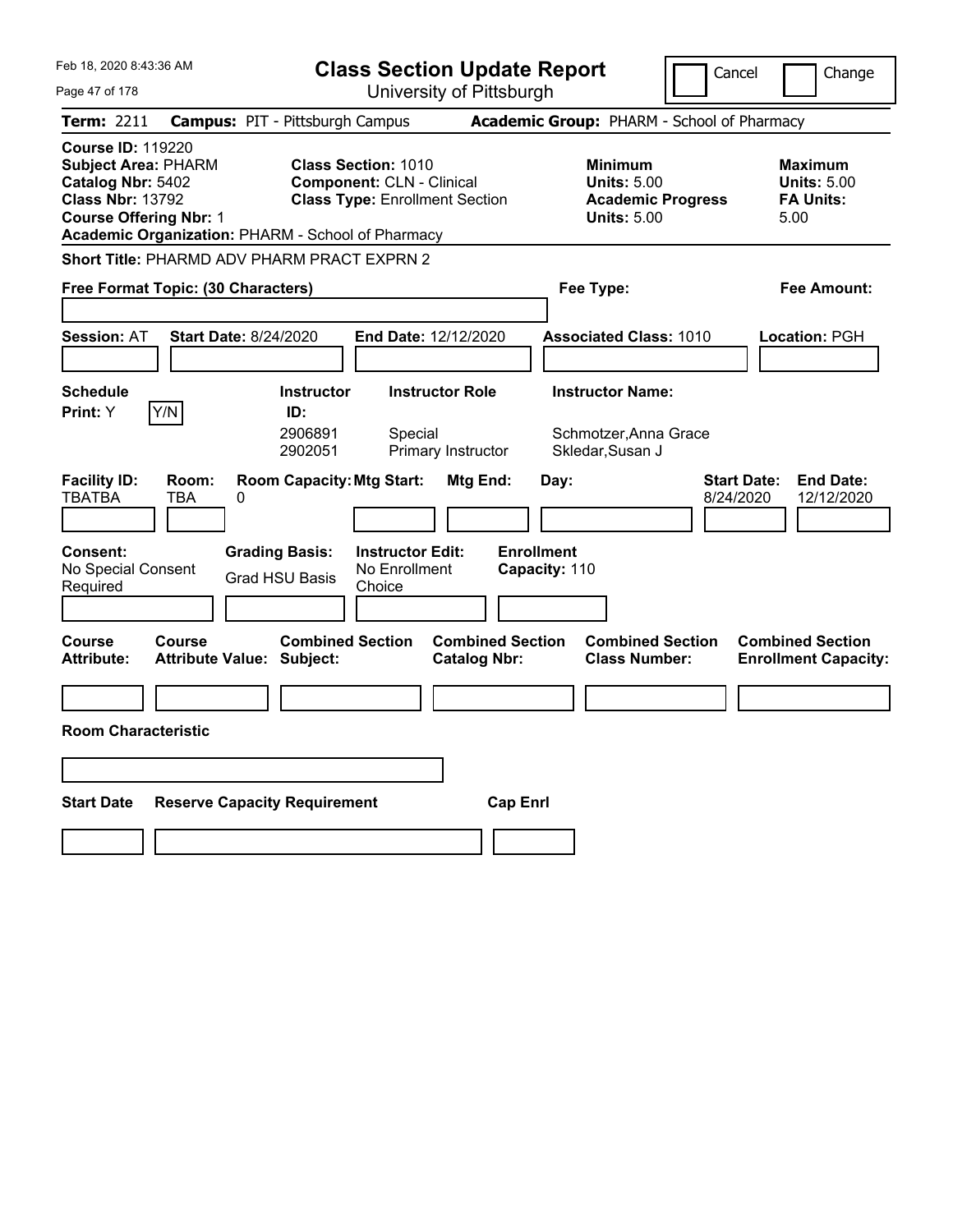| Feb 18, 2020 8:43:36 AM                                                                                                                 | <b>Class Section Update Report</b>                                                                                                                           |                                                | Cancel                                                                                 | Change                                                    |
|-----------------------------------------------------------------------------------------------------------------------------------------|--------------------------------------------------------------------------------------------------------------------------------------------------------------|------------------------------------------------|----------------------------------------------------------------------------------------|-----------------------------------------------------------|
| Page 48 of 178                                                                                                                          |                                                                                                                                                              | University of Pittsburgh                       |                                                                                        |                                                           |
| <b>Term: 2211</b>                                                                                                                       | <b>Campus: PIT - Pittsburgh Campus</b>                                                                                                                       |                                                | Academic Group: PHARM - School of Pharmacy                                             |                                                           |
| <b>Course ID: 119221</b><br><b>Subject Area: PHARM</b><br>Catalog Nbr: 5403<br><b>Class Nbr: 13793</b><br><b>Course Offering Nbr: 1</b> | <b>Class Section: 1010</b><br><b>Component: CLN - Clinical</b><br><b>Class Type: Enrollment Section</b><br>Academic Organization: PHARM - School of Pharmacy |                                                | <b>Minimum</b><br><b>Units: 5.00</b><br><b>Academic Progress</b><br><b>Units: 5.00</b> | Maximum<br><b>Units: 5.00</b><br><b>FA Units:</b><br>5.00 |
| <b>Short Title: PHARMD ADV PHARM PRACT EXPRN 3</b>                                                                                      |                                                                                                                                                              |                                                |                                                                                        |                                                           |
| Free Format Topic: (30 Characters)                                                                                                      |                                                                                                                                                              | Fee Type:                                      |                                                                                        | Fee Amount:                                               |
| <b>Session: AT</b><br><b>Start Date: 8/24/2020</b>                                                                                      | End Date: 12/12/2020                                                                                                                                         |                                                | <b>Associated Class: 1010</b>                                                          | Location: PGH                                             |
| <b>Schedule</b>                                                                                                                         | <b>Instructor</b><br><b>Instructor Role</b>                                                                                                                  |                                                | <b>Instructor Name:</b>                                                                |                                                           |
| Y/N<br>Print: Y                                                                                                                         | ID:<br>2906891<br>Special<br>2902051<br>Primary Instructor                                                                                                   |                                                | Schmotzer, Anna Grace<br>Skledar, Susan J                                              |                                                           |
| <b>Facility ID:</b><br>Room:<br><b>TBATBA</b><br>TBA<br>0                                                                               | <b>Room Capacity: Mtg Start:</b>                                                                                                                             | Mtg End:<br>Day:                               | <b>Start Date:</b><br>8/24/2020                                                        | <b>End Date:</b><br>12/12/2020                            |
| <b>Consent:</b><br>No Special Consent<br>Required                                                                                       | <b>Grading Basis:</b><br><b>Instructor Edit:</b><br>No Enrollment<br><b>Grad HSU Basis</b><br>Choice                                                         | <b>Enrollment</b><br>Capacity: 110             |                                                                                        |                                                           |
| Course<br>Course<br><b>Attribute:</b>                                                                                                   | <b>Combined Section</b><br>Attribute Value: Subject:                                                                                                         | <b>Combined Section</b><br><b>Catalog Nbr:</b> | <b>Combined Section</b><br><b>Class Number:</b>                                        | <b>Combined Section</b><br><b>Enrollment Capacity:</b>    |
|                                                                                                                                         |                                                                                                                                                              |                                                |                                                                                        |                                                           |
| <b>Room Characteristic</b>                                                                                                              |                                                                                                                                                              |                                                |                                                                                        |                                                           |
|                                                                                                                                         |                                                                                                                                                              |                                                |                                                                                        |                                                           |
|                                                                                                                                         |                                                                                                                                                              |                                                |                                                                                        |                                                           |
| <b>Start Date</b>                                                                                                                       | <b>Reserve Capacity Requirement</b>                                                                                                                          | <b>Cap Enrl</b>                                |                                                                                        |                                                           |
|                                                                                                                                         |                                                                                                                                                              |                                                |                                                                                        |                                                           |
|                                                                                                                                         |                                                                                                                                                              |                                                |                                                                                        |                                                           |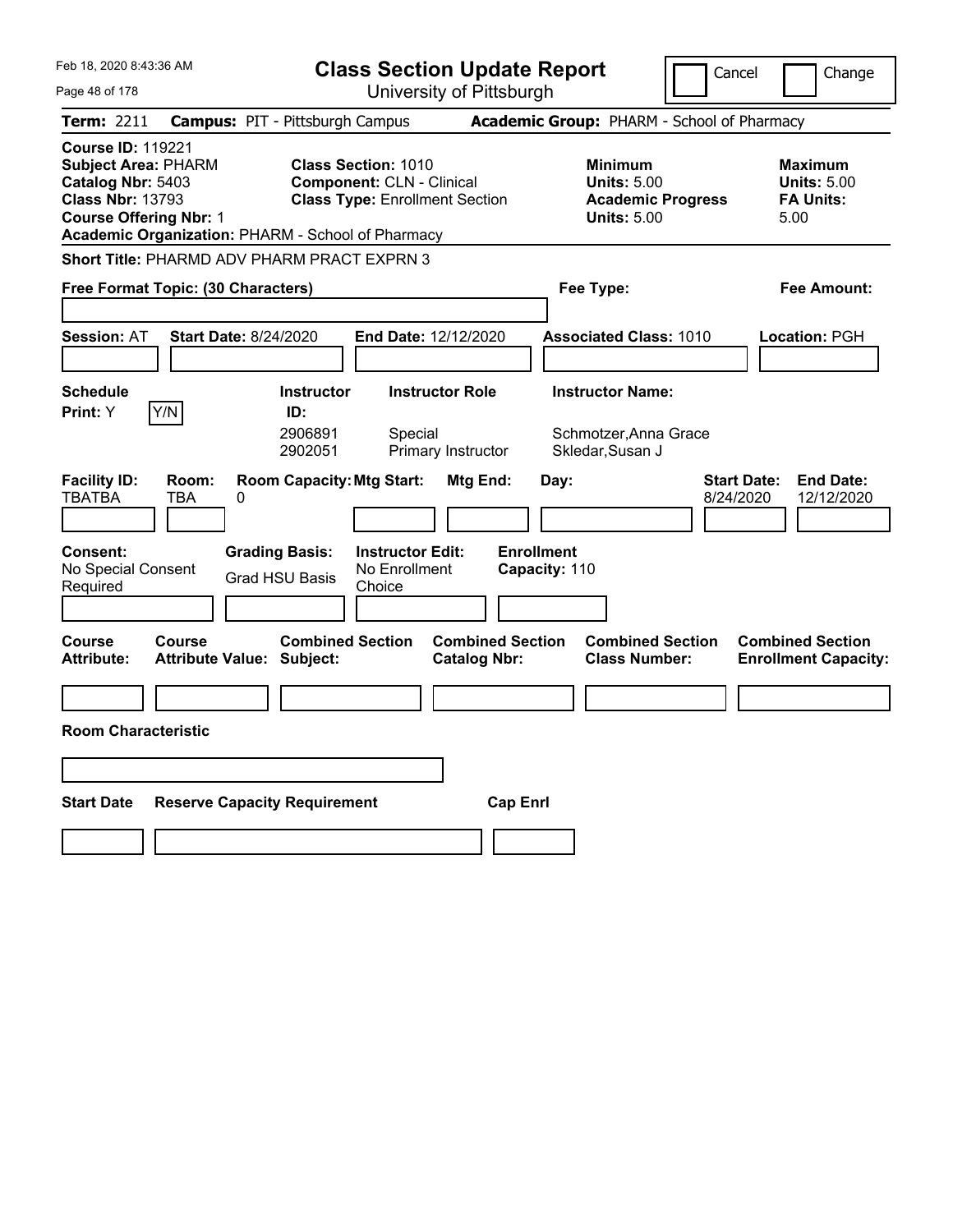| Feb 18, 2020 8:43:36 AM                                                                                                                                                                      | <b>Class Section Update Report</b>                                                                      | Cancel                                                                                 | Change                                                    |
|----------------------------------------------------------------------------------------------------------------------------------------------------------------------------------------------|---------------------------------------------------------------------------------------------------------|----------------------------------------------------------------------------------------|-----------------------------------------------------------|
| Page 49 of 178                                                                                                                                                                               | University of Pittsburgh                                                                                |                                                                                        |                                                           |
| <b>Term: 2211</b>                                                                                                                                                                            | <b>Campus: PIT - Pittsburgh Campus</b>                                                                  | Academic Group: PHARM - School of Pharmacy                                             |                                                           |
| <b>Course ID: 119222</b><br><b>Subject Area: PHARM</b><br>Catalog Nbr: 5404<br><b>Class Nbr: 13794</b><br><b>Course Offering Nbr: 1</b><br>Academic Organization: PHARM - School of Pharmacy | <b>Class Section: 1010</b><br><b>Component: CLN - Clinical</b><br><b>Class Type: Enrollment Section</b> | <b>Minimum</b><br><b>Units: 5.00</b><br><b>Academic Progress</b><br><b>Units: 5.00</b> | Maximum<br><b>Units: 5.00</b><br><b>FA Units:</b><br>5.00 |
| Short Title: PHARMD ADV PHARM PRACT EXPRN 4                                                                                                                                                  |                                                                                                         |                                                                                        |                                                           |
| Free Format Topic: (30 Characters)                                                                                                                                                           |                                                                                                         | Fee Type:                                                                              | Fee Amount:                                               |
| <b>Session: AT</b><br><b>Start Date: 8/24/2020</b>                                                                                                                                           | End Date: 12/12/2020                                                                                    | <b>Associated Class: 1010</b>                                                          | Location: PGH                                             |
| <b>Schedule</b>                                                                                                                                                                              | <b>Instructor</b><br><b>Instructor Role</b>                                                             | <b>Instructor Name:</b>                                                                |                                                           |
| Y/N<br>Print: Y                                                                                                                                                                              | ID:<br>2906891<br>Special<br>2902051<br>Primary Instructor                                              | Schmotzer, Anna Grace<br>Skledar, Susan J                                              |                                                           |
| <b>Facility ID:</b><br>Room:<br><b>TBATBA</b><br>TBA<br>0                                                                                                                                    | <b>Room Capacity: Mtg Start:</b><br>Mtg End:                                                            | <b>Start Date:</b><br>Day:<br>8/24/2020                                                | <b>End Date:</b><br>12/12/2020                            |
| <b>Grading Basis:</b><br><b>Consent:</b><br>No Special Consent<br><b>Grad HSU Basis</b><br>Required                                                                                          | <b>Instructor Edit:</b><br>No Enrollment<br>Choice                                                      | <b>Enrollment</b><br>Capacity: 110                                                     |                                                           |
| Course<br>Course<br><b>Attribute:</b><br><b>Attribute Value: Subject:</b>                                                                                                                    | <b>Combined Section</b><br><b>Combined Section</b><br><b>Catalog Nbr:</b>                               | <b>Combined Section</b><br><b>Class Number:</b>                                        | <b>Combined Section</b><br><b>Enrollment Capacity:</b>    |
|                                                                                                                                                                                              |                                                                                                         |                                                                                        |                                                           |
| <b>Room Characteristic</b>                                                                                                                                                                   |                                                                                                         |                                                                                        |                                                           |
|                                                                                                                                                                                              |                                                                                                         |                                                                                        |                                                           |
| <b>Start Date</b><br><b>Reserve Capacity Requirement</b>                                                                                                                                     |                                                                                                         | <b>Cap Enrl</b>                                                                        |                                                           |
|                                                                                                                                                                                              |                                                                                                         |                                                                                        |                                                           |
|                                                                                                                                                                                              |                                                                                                         |                                                                                        |                                                           |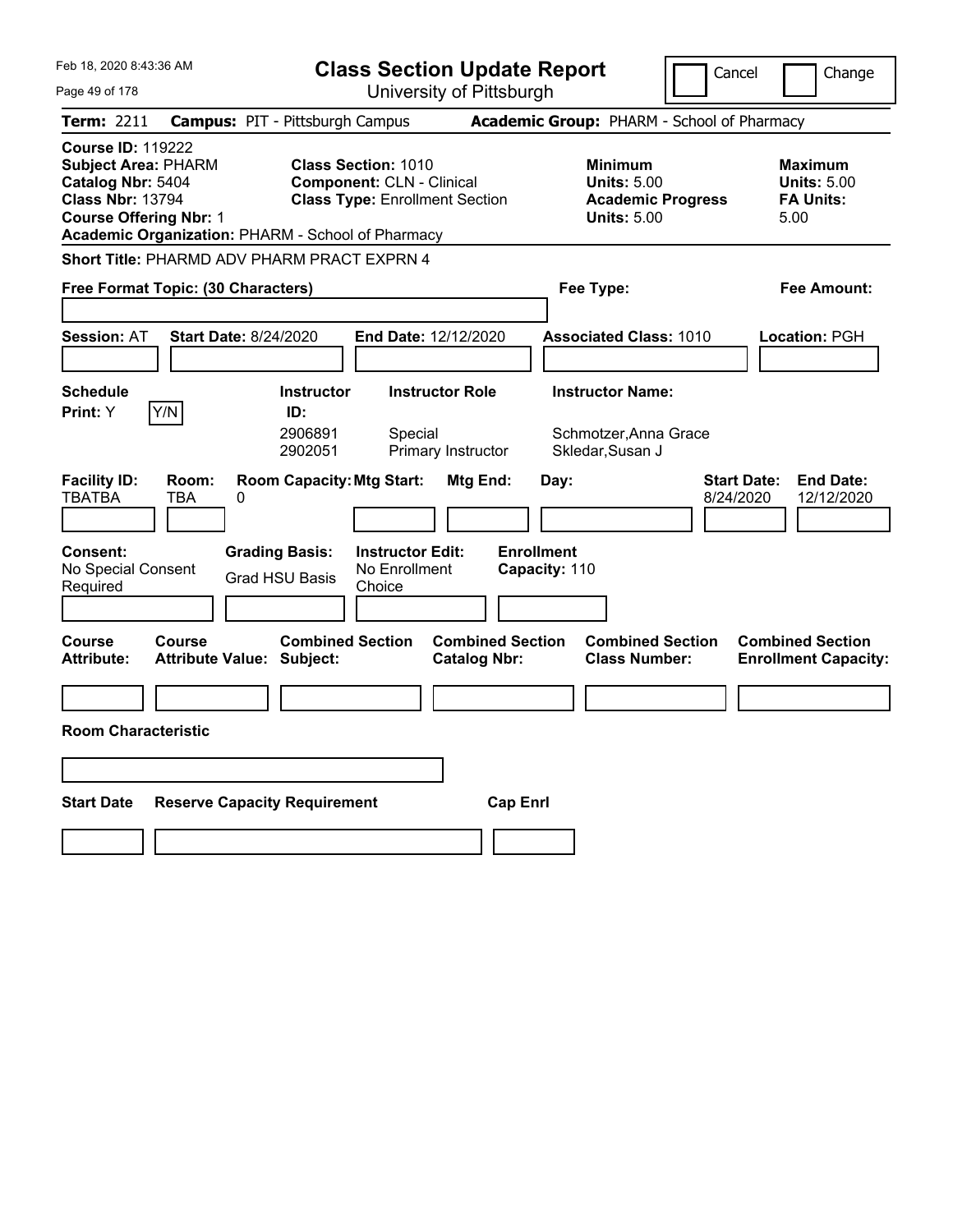| Feb 18, 2020 8:43:36 AM                                                                                                                                                                      | <b>Class Section Update Report</b>                                                                      | Cancel                                                                                 | Change                                                    |
|----------------------------------------------------------------------------------------------------------------------------------------------------------------------------------------------|---------------------------------------------------------------------------------------------------------|----------------------------------------------------------------------------------------|-----------------------------------------------------------|
| Page 50 of 178                                                                                                                                                                               | University of Pittsburgh                                                                                |                                                                                        |                                                           |
| <b>Term: 2211</b>                                                                                                                                                                            | <b>Campus: PIT - Pittsburgh Campus</b>                                                                  | Academic Group: PHARM - School of Pharmacy                                             |                                                           |
| <b>Course ID: 119223</b><br><b>Subject Area: PHARM</b><br>Catalog Nbr: 5405<br><b>Class Nbr: 13795</b><br><b>Course Offering Nbr: 1</b><br>Academic Organization: PHARM - School of Pharmacy | <b>Class Section: 1010</b><br><b>Component: CLN - Clinical</b><br><b>Class Type: Enrollment Section</b> | <b>Minimum</b><br><b>Units: 5.00</b><br><b>Academic Progress</b><br><b>Units: 5.00</b> | Maximum<br><b>Units: 5.00</b><br><b>FA Units:</b><br>5.00 |
| <b>Short Title: PHARMD ADV PHARM PRACT EXPRN 5</b>                                                                                                                                           |                                                                                                         |                                                                                        |                                                           |
| Free Format Topic: (30 Characters)                                                                                                                                                           |                                                                                                         | Fee Type:                                                                              | Fee Amount:                                               |
| <b>Session: AT</b><br><b>Start Date: 8/24/2020</b>                                                                                                                                           | End Date: 12/12/2020                                                                                    | <b>Associated Class: 1010</b>                                                          | Location: PGH                                             |
| <b>Schedule</b>                                                                                                                                                                              | <b>Instructor</b><br><b>Instructor Role</b>                                                             | <b>Instructor Name:</b>                                                                |                                                           |
| Y/N<br>Print: Y                                                                                                                                                                              | ID:<br>2906891<br>Special<br>2902051<br>Primary Instructor                                              | Schmotzer, Anna Grace<br>Skledar, Susan J                                              |                                                           |
| <b>Facility ID:</b><br>Room:<br><b>TBATBA</b><br>TBA<br>0                                                                                                                                    | <b>Room Capacity: Mtg Start:</b><br>Mtg End:                                                            | Day:<br>8/24/2020                                                                      | <b>Start Date:</b><br><b>End Date:</b><br>12/12/2020      |
| <b>Grading Basis:</b><br><b>Consent:</b><br>No Special Consent<br>Required                                                                                                                   | <b>Instructor Edit:</b><br>No Enrollment<br><b>Grad HSU Basis</b><br>Choice                             | <b>Enrollment</b><br>Capacity: 110                                                     |                                                           |
| Course<br>Course<br><b>Attribute:</b><br><b>Attribute Value: Subject:</b>                                                                                                                    | <b>Combined Section</b><br><b>Catalog Nbr:</b>                                                          | <b>Combined Section</b><br><b>Combined Section</b><br><b>Class Number:</b>             | <b>Combined Section</b><br><b>Enrollment Capacity:</b>    |
|                                                                                                                                                                                              |                                                                                                         |                                                                                        |                                                           |
| <b>Room Characteristic</b>                                                                                                                                                                   |                                                                                                         |                                                                                        |                                                           |
|                                                                                                                                                                                              |                                                                                                         |                                                                                        |                                                           |
| <b>Start Date</b><br><b>Reserve Capacity Requirement</b>                                                                                                                                     |                                                                                                         | <b>Cap Enrl</b>                                                                        |                                                           |
|                                                                                                                                                                                              |                                                                                                         |                                                                                        |                                                           |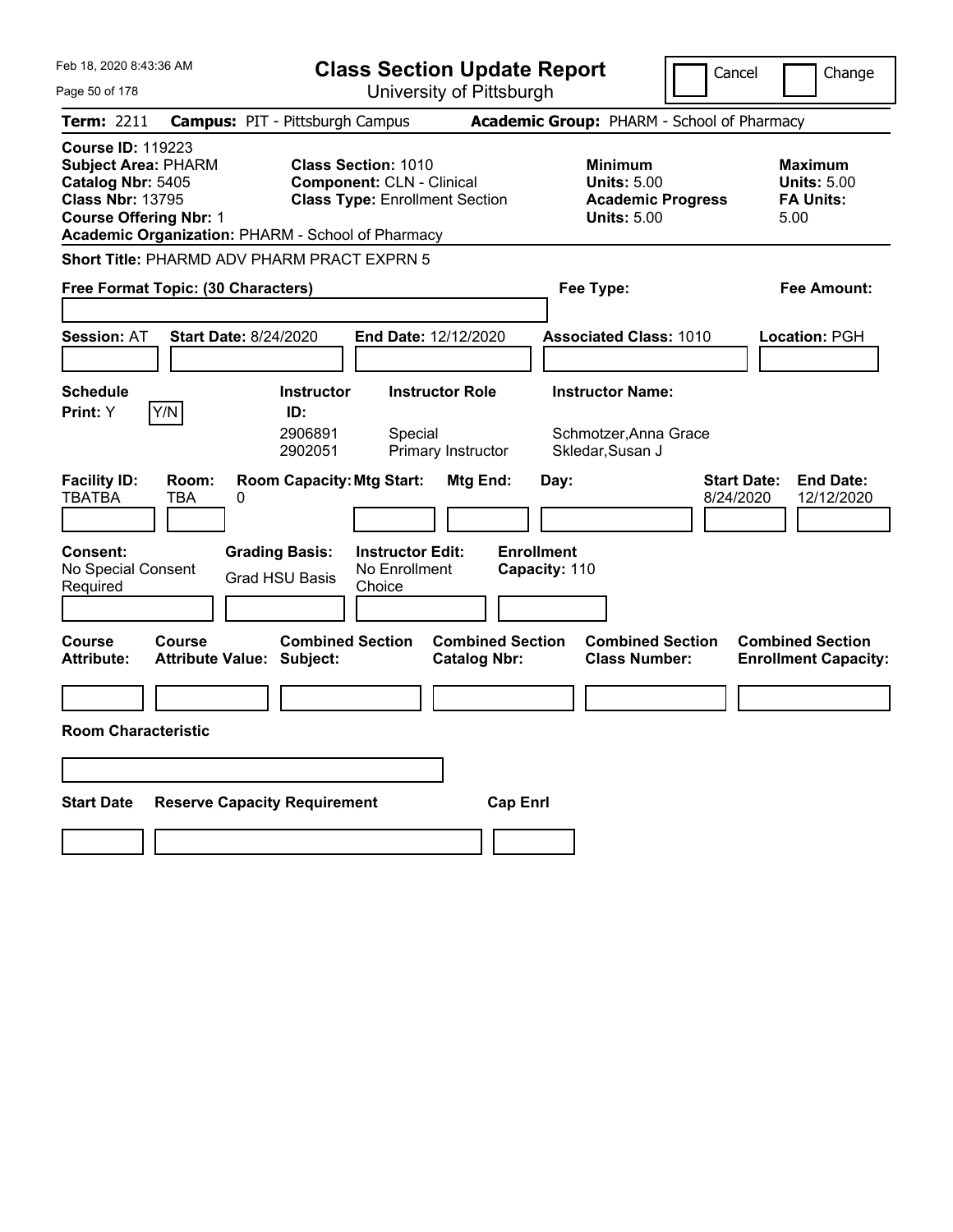| Feb 18, 2020 8:43:36 AM                                                                                                                                                                      | <b>Class Section Update Report</b>                                                                      | Cancel                                                                                 | Change                                                           |
|----------------------------------------------------------------------------------------------------------------------------------------------------------------------------------------------|---------------------------------------------------------------------------------------------------------|----------------------------------------------------------------------------------------|------------------------------------------------------------------|
| Page 51 of 178                                                                                                                                                                               | University of Pittsburgh                                                                                |                                                                                        |                                                                  |
| Term: 2211                                                                                                                                                                                   | <b>Campus: PIT - Pittsburgh Campus</b>                                                                  | Academic Group: PHARM - School of Pharmacy                                             |                                                                  |
| <b>Course ID: 119224</b><br><b>Subject Area: PHARM</b><br>Catalog Nbr: 5406<br><b>Class Nbr: 13796</b><br><b>Course Offering Nbr: 1</b><br>Academic Organization: PHARM - School of Pharmacy | <b>Class Section: 1010</b><br><b>Component: CLN - Clinical</b><br><b>Class Type: Enrollment Section</b> | <b>Minimum</b><br><b>Units: 5.00</b><br><b>Academic Progress</b><br><b>Units: 5.00</b> | <b>Maximum</b><br><b>Units: 5.00</b><br><b>FA Units:</b><br>5.00 |
| <b>Short Title: PHARMD ADV PHARM PRACT EXPRN 6</b>                                                                                                                                           |                                                                                                         |                                                                                        |                                                                  |
| Free Format Topic: (30 Characters)                                                                                                                                                           |                                                                                                         | Fee Type:                                                                              | Fee Amount:                                                      |
| <b>Session: AT</b><br><b>Start Date: 8/24/2020</b>                                                                                                                                           | End Date: 12/12/2020                                                                                    | <b>Associated Class: 1010</b>                                                          | <b>Location: PGH</b>                                             |
| <b>Schedule</b>                                                                                                                                                                              | <b>Instructor Role</b><br><b>Instructor</b>                                                             | <b>Instructor Name:</b>                                                                |                                                                  |
| Y/N<br>Print: Y                                                                                                                                                                              | ID:<br>2906891<br>Special<br>2902051<br>Primary Instructor                                              | Schmotzer, Anna Grace<br>Skledar, Susan J                                              |                                                                  |
| <b>Facility ID:</b><br>Room:<br><b>TBATBA</b><br>TBA<br>0                                                                                                                                    | <b>Room Capacity: Mtg Start:</b><br>Mtg End:                                                            | <b>Start Date:</b><br>Day:<br>8/24/2020                                                | <b>End Date:</b><br>12/12/2020                                   |
| <b>Consent:</b><br>No Special Consent<br>Required                                                                                                                                            | <b>Grading Basis:</b><br><b>Instructor Edit:</b><br>No Enrollment<br><b>Grad HSU Basis</b><br>Choice    | <b>Enrollment</b><br>Capacity: 110                                                     |                                                                  |
| <b>Course</b><br>Course<br><b>Attribute:</b><br><b>Attribute Value: Subject:</b>                                                                                                             | <b>Combined Section</b><br><b>Combined Section</b><br><b>Catalog Nbr:</b>                               | <b>Combined Section</b><br><b>Class Number:</b>                                        | <b>Combined Section</b><br><b>Enrollment Capacity:</b>           |
|                                                                                                                                                                                              |                                                                                                         |                                                                                        |                                                                  |
| <b>Room Characteristic</b>                                                                                                                                                                   |                                                                                                         |                                                                                        |                                                                  |
|                                                                                                                                                                                              |                                                                                                         |                                                                                        |                                                                  |
| <b>Start Date</b><br><b>Reserve Capacity Requirement</b>                                                                                                                                     |                                                                                                         | <b>Cap Enri</b>                                                                        |                                                                  |
|                                                                                                                                                                                              |                                                                                                         |                                                                                        |                                                                  |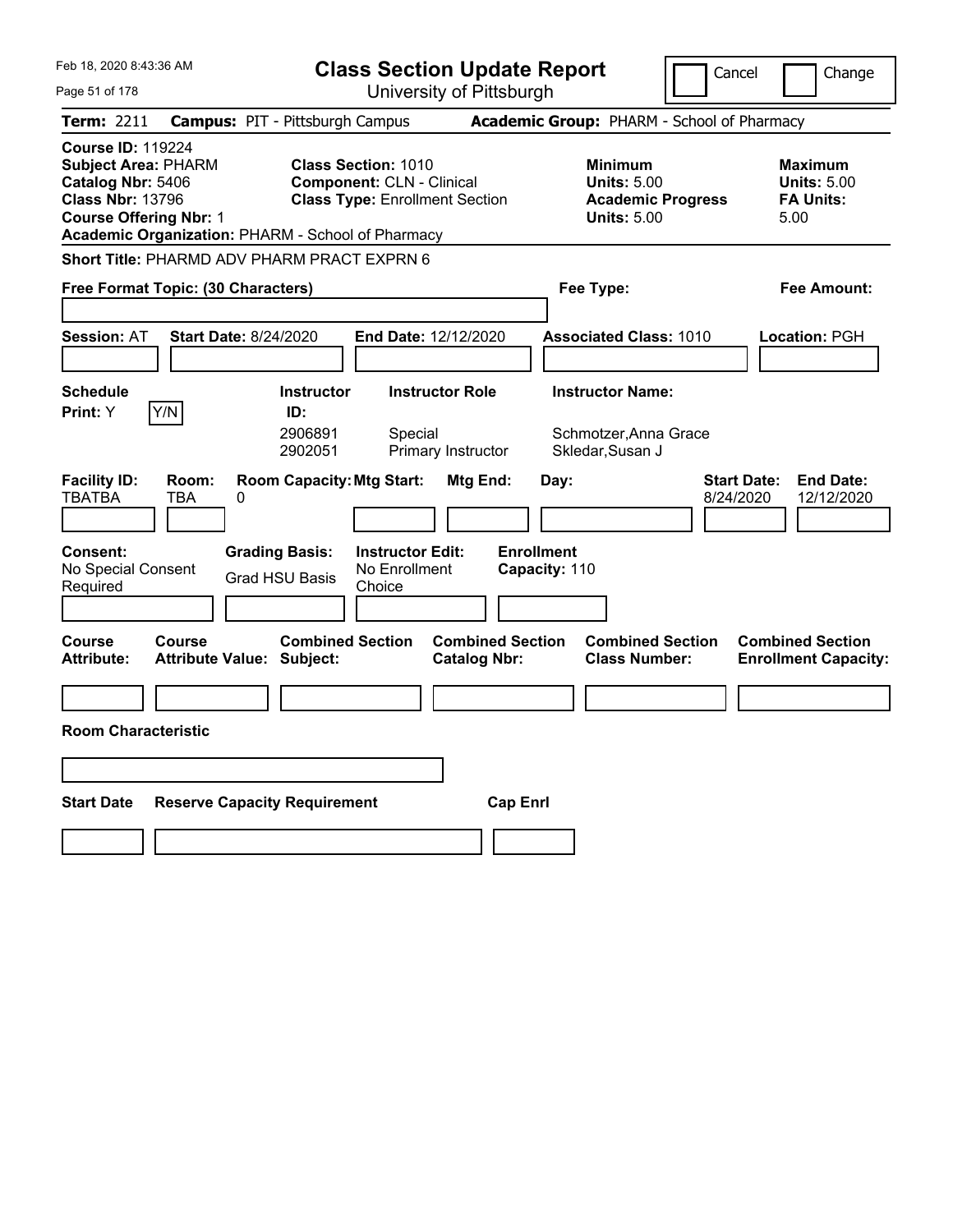| Feb 18, 2020 8:43:36 AM                                                                                                                                                                      | <b>Class Section Update Report</b>                                                                      | Cancel                                                                                 | Change                                                           |
|----------------------------------------------------------------------------------------------------------------------------------------------------------------------------------------------|---------------------------------------------------------------------------------------------------------|----------------------------------------------------------------------------------------|------------------------------------------------------------------|
| Page 52 of 178                                                                                                                                                                               | University of Pittsburgh                                                                                |                                                                                        |                                                                  |
| Term: 2211                                                                                                                                                                                   | <b>Campus: PIT - Pittsburgh Campus</b>                                                                  | Academic Group: PHARM - School of Pharmacy                                             |                                                                  |
| <b>Course ID: 119225</b><br><b>Subject Area: PHARM</b><br>Catalog Nbr: 5407<br><b>Class Nbr: 13797</b><br><b>Course Offering Nbr: 1</b><br>Academic Organization: PHARM - School of Pharmacy | <b>Class Section: 1010</b><br><b>Component: CLN - Clinical</b><br><b>Class Type: Enrollment Section</b> | <b>Minimum</b><br><b>Units: 5.00</b><br><b>Academic Progress</b><br><b>Units: 5.00</b> | <b>Maximum</b><br><b>Units: 5.00</b><br><b>FA Units:</b><br>5.00 |
| <b>Short Title: PHARMD ADV PHARM PRACT EXPRN 7</b>                                                                                                                                           |                                                                                                         |                                                                                        |                                                                  |
| Free Format Topic: (30 Characters)                                                                                                                                                           |                                                                                                         | Fee Type:                                                                              | Fee Amount:                                                      |
| <b>Session: AT</b><br><b>Start Date: 8/24/2020</b>                                                                                                                                           | End Date: 12/12/2020                                                                                    | <b>Associated Class: 1010</b>                                                          | <b>Location: PGH</b>                                             |
| <b>Schedule</b>                                                                                                                                                                              | <b>Instructor Role</b><br><b>Instructor</b>                                                             | <b>Instructor Name:</b>                                                                |                                                                  |
| Y/N<br>Print: Y                                                                                                                                                                              | ID:<br>2906891<br>Special<br>2902051<br>Primary Instructor                                              | Schmotzer, Anna Grace<br>Skledar, Susan J                                              |                                                                  |
| <b>Facility ID:</b><br>Room:<br><b>TBATBA</b><br>TBA<br>0                                                                                                                                    | <b>Room Capacity: Mtg Start:</b><br>Mtg End:                                                            | Day:<br>8/24/2020                                                                      | <b>End Date:</b><br><b>Start Date:</b><br>12/12/2020             |
| <b>Consent:</b><br>No Special Consent<br>Required                                                                                                                                            | <b>Grading Basis:</b><br><b>Instructor Edit:</b><br>No Enrollment<br><b>Grad HSU Basis</b><br>Choice    | <b>Enrollment</b><br>Capacity: 110                                                     |                                                                  |
| <b>Course</b><br>Course<br><b>Attribute:</b><br><b>Attribute Value: Subject:</b>                                                                                                             | <b>Combined Section</b><br><b>Catalog Nbr:</b>                                                          | <b>Combined Section</b><br><b>Combined Section</b><br><b>Class Number:</b>             | <b>Combined Section</b><br><b>Enrollment Capacity:</b>           |
|                                                                                                                                                                                              |                                                                                                         |                                                                                        |                                                                  |
| <b>Room Characteristic</b>                                                                                                                                                                   |                                                                                                         |                                                                                        |                                                                  |
|                                                                                                                                                                                              |                                                                                                         |                                                                                        |                                                                  |
| <b>Start Date</b><br><b>Reserve Capacity Requirement</b>                                                                                                                                     |                                                                                                         | <b>Cap Enri</b>                                                                        |                                                                  |
|                                                                                                                                                                                              |                                                                                                         |                                                                                        |                                                                  |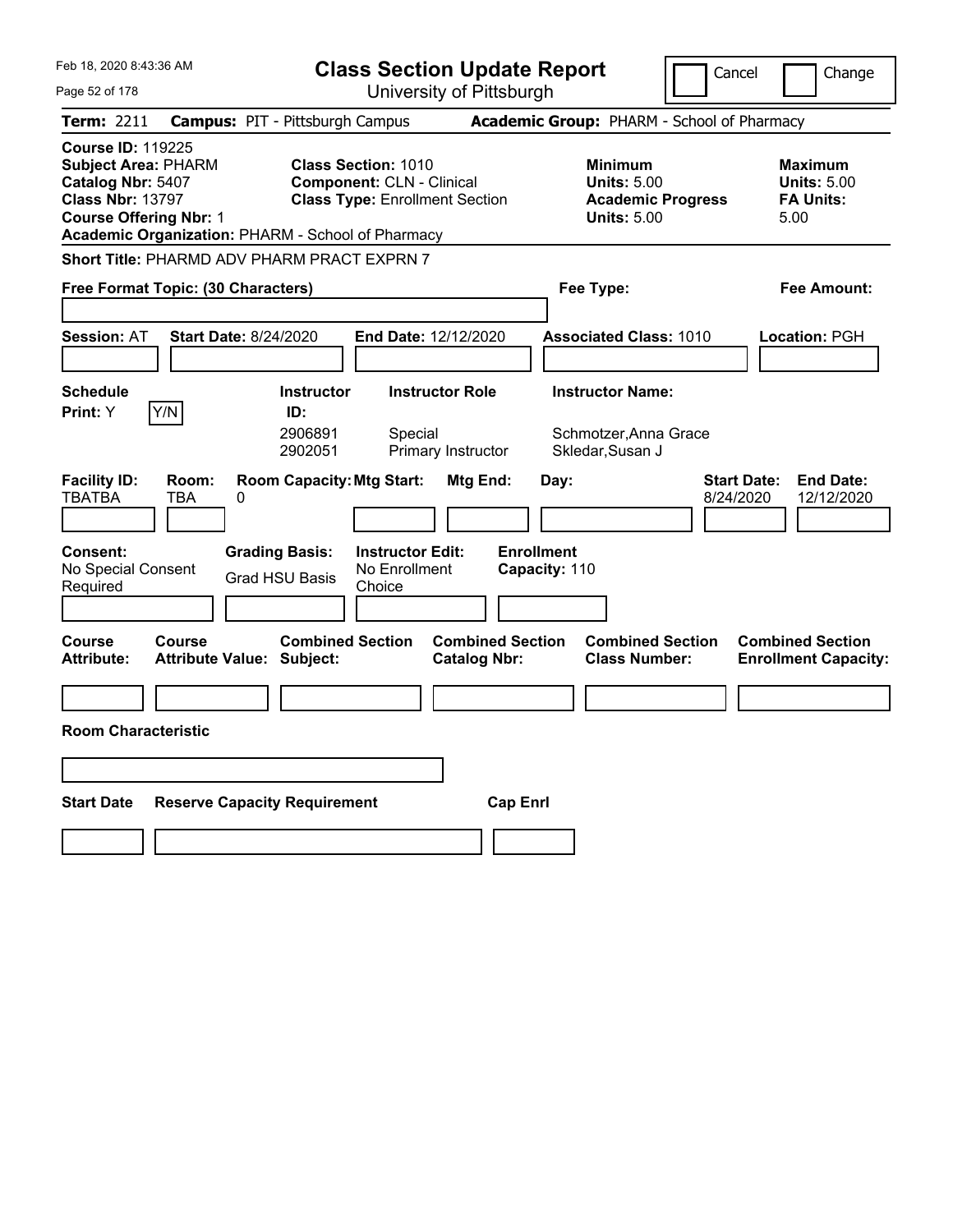| Feb 18, 2020 8:43:36 AM                                                                                                                                                                      | <b>Class Section Update Report</b>                                                                      | Cancel                                                                                 | Change                                                    |
|----------------------------------------------------------------------------------------------------------------------------------------------------------------------------------------------|---------------------------------------------------------------------------------------------------------|----------------------------------------------------------------------------------------|-----------------------------------------------------------|
| Page 53 of 178                                                                                                                                                                               | University of Pittsburgh                                                                                |                                                                                        |                                                           |
| <b>Term: 2211</b>                                                                                                                                                                            | <b>Campus: PIT - Pittsburgh Campus</b>                                                                  | Academic Group: PHARM - School of Pharmacy                                             |                                                           |
| <b>Course ID: 176622</b><br><b>Subject Area: PHARM</b><br>Catalog Nbr: 5408<br><b>Class Nbr: 21481</b><br><b>Course Offering Nbr: 1</b><br>Academic Organization: PHARM - School of Pharmacy | <b>Class Section: 1010</b><br><b>Component: CLN - Clinical</b><br><b>Class Type: Enrollment Section</b> | <b>Minimum</b><br><b>Units: 5.00</b><br><b>Academic Progress</b><br><b>Units: 5.00</b> | Maximum<br><b>Units: 5.00</b><br><b>FA Units:</b><br>5.00 |
| <b>Short Title: PHARMD ADV PHARM PRACT EXPRN 8</b>                                                                                                                                           |                                                                                                         |                                                                                        |                                                           |
| Free Format Topic: (30 Characters)                                                                                                                                                           |                                                                                                         | Fee Type:                                                                              | Fee Amount:                                               |
| <b>Session: AT</b><br><b>Start Date: 8/24/2020</b>                                                                                                                                           | End Date: 12/12/2020                                                                                    | <b>Associated Class: 1010</b>                                                          | Location: PGH                                             |
| <b>Schedule</b>                                                                                                                                                                              | <b>Instructor</b><br><b>Instructor Role</b>                                                             | <b>Instructor Name:</b>                                                                |                                                           |
| Y/N<br><b>Print: N</b>                                                                                                                                                                       | ID:<br>2906891<br>Special<br>2902051<br>Primary Instructor                                              | Schmotzer, Anna Grace<br>Skledar, Susan J                                              |                                                           |
| <b>Facility ID:</b><br>Room:<br><b>TBATBA</b><br>TBA<br>0                                                                                                                                    | <b>Room Capacity: Mtg Start:</b><br>Mtg End:                                                            | <b>Start Date:</b><br>Day:<br>8/24/2020                                                | <b>End Date:</b><br>12/12/2020                            |
| <b>Grading Basis:</b><br><b>Consent:</b><br>No Special Consent<br>Required                                                                                                                   | <b>Instructor Edit:</b><br>No Enrollment<br><b>Grad HSU Basis</b><br>Choice                             | <b>Enrollment</b><br>Capacity: 110                                                     |                                                           |
| Course<br>Course<br><b>Attribute:</b><br><b>Attribute Value: Subject:</b>                                                                                                                    | <b>Combined Section</b><br><b>Catalog Nbr:</b>                                                          | <b>Combined Section</b><br><b>Combined Section</b><br><b>Class Number:</b>             | <b>Combined Section</b><br><b>Enrollment Capacity:</b>    |
|                                                                                                                                                                                              |                                                                                                         |                                                                                        |                                                           |
| <b>Room Characteristic</b>                                                                                                                                                                   |                                                                                                         |                                                                                        |                                                           |
|                                                                                                                                                                                              |                                                                                                         |                                                                                        |                                                           |
| <b>Start Date</b><br><b>Reserve Capacity Requirement</b>                                                                                                                                     |                                                                                                         | <b>Cap Enrl</b>                                                                        |                                                           |
|                                                                                                                                                                                              |                                                                                                         |                                                                                        |                                                           |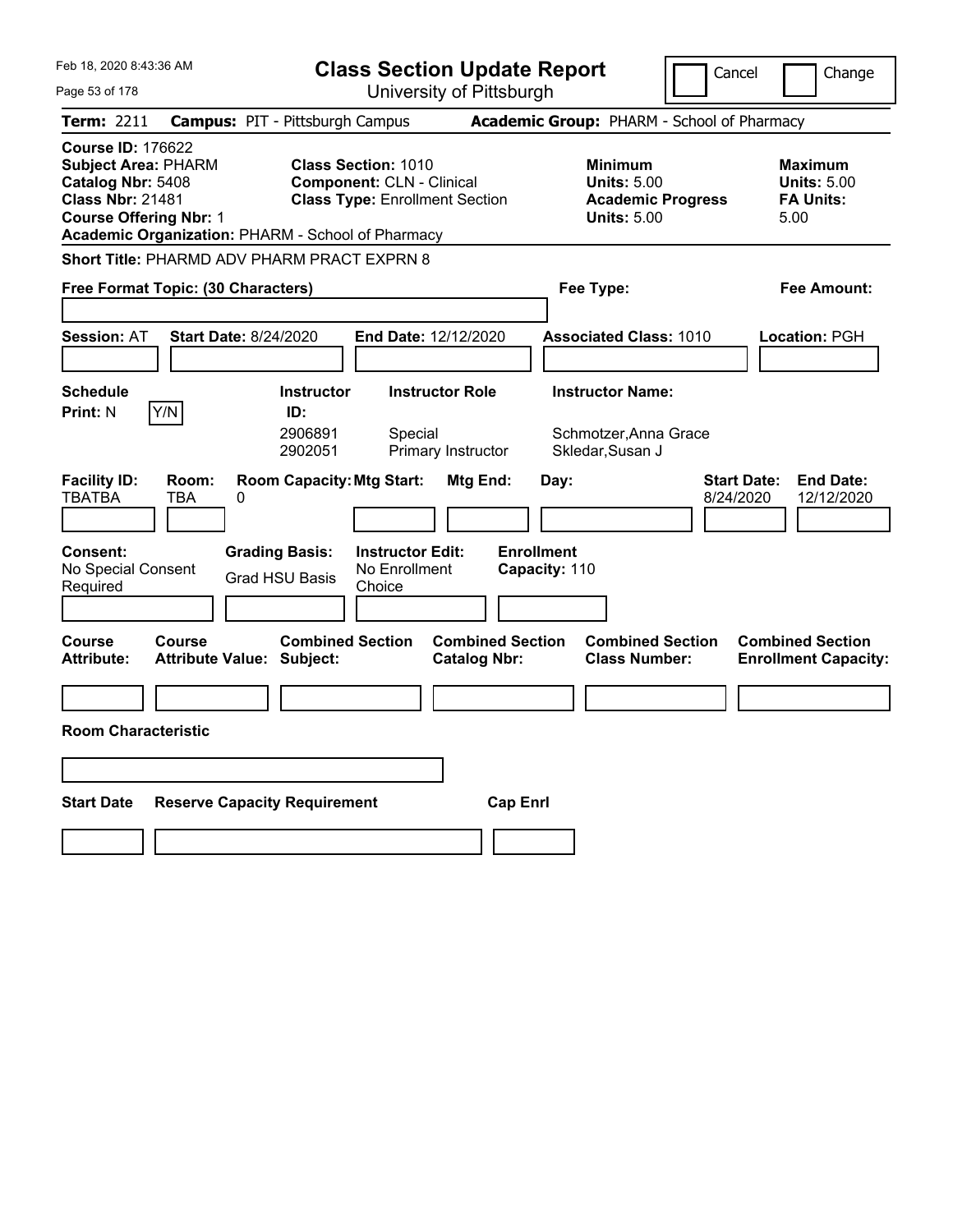| Feb 18, 2020 8:43:36 AM                                                                                                                                                                      | <b>Class Section Update Report</b>                                                                      | Cancel                                                                                 | Change                                                           |
|----------------------------------------------------------------------------------------------------------------------------------------------------------------------------------------------|---------------------------------------------------------------------------------------------------------|----------------------------------------------------------------------------------------|------------------------------------------------------------------|
| Page 54 of 178                                                                                                                                                                               | University of Pittsburgh                                                                                |                                                                                        |                                                                  |
| Term: 2211                                                                                                                                                                                   | <b>Campus: PIT - Pittsburgh Campus</b>                                                                  | Academic Group: PHARM - School of Pharmacy                                             |                                                                  |
| <b>Course ID: 184370</b><br><b>Subject Area: PHARM</b><br>Catalog Nbr: 5409<br><b>Class Nbr: 22553</b><br><b>Course Offering Nbr: 1</b><br>Academic Organization: PHARM - School of Pharmacy | <b>Class Section: 1010</b><br><b>Component: CLN - Clinical</b><br><b>Class Type: Enrollment Section</b> | <b>Minimum</b><br><b>Units: 5.00</b><br><b>Academic Progress</b><br><b>Units: 5.00</b> | <b>Maximum</b><br><b>Units: 5.00</b><br><b>FA Units:</b><br>5.00 |
| <b>Short Title: PHARMD ADV PHARM PRAC EXPRN 9</b>                                                                                                                                            |                                                                                                         |                                                                                        |                                                                  |
| Free Format Topic: (30 Characters)                                                                                                                                                           |                                                                                                         | Fee Type:                                                                              | Fee Amount:                                                      |
| <b>Session: AT</b><br><b>Start Date: 8/24/2020</b>                                                                                                                                           | End Date: 12/12/2020                                                                                    | <b>Associated Class: 1010</b>                                                          | <b>Location: PGH</b>                                             |
| <b>Schedule</b>                                                                                                                                                                              | <b>Instructor Role</b><br><b>Instructor</b>                                                             | <b>Instructor Name:</b>                                                                |                                                                  |
| Y/N<br>Print: Y                                                                                                                                                                              | ID:<br>2906891<br>Special<br>2902051<br>Primary Instructor                                              | Schmotzer, Anna Grace<br>Skledar, Susan J                                              |                                                                  |
| <b>Facility ID:</b><br>Room:<br><b>TBATBA</b><br>TBA<br>0                                                                                                                                    | <b>Room Capacity: Mtg Start:</b><br>Mtg End:                                                            | <b>Start Date:</b><br>Day:<br>8/24/2020                                                | <b>End Date:</b><br>12/12/2020                                   |
| <b>Consent:</b><br>No Special Consent<br>Required                                                                                                                                            | <b>Grading Basis:</b><br><b>Instructor Edit:</b><br>No Enrollment<br><b>Grad HSU Basis</b><br>Choice    | <b>Enrollment</b><br>Capacity: 35                                                      |                                                                  |
| <b>Course</b><br>Course<br><b>Attribute:</b><br><b>Attribute Value: Subject:</b>                                                                                                             | <b>Combined Section</b><br><b>Combined Section</b><br><b>Catalog Nbr:</b>                               | <b>Combined Section</b><br><b>Class Number:</b>                                        | <b>Combined Section</b><br><b>Enrollment Capacity:</b>           |
|                                                                                                                                                                                              |                                                                                                         |                                                                                        |                                                                  |
| <b>Room Characteristic</b>                                                                                                                                                                   |                                                                                                         |                                                                                        |                                                                  |
|                                                                                                                                                                                              |                                                                                                         |                                                                                        |                                                                  |
| <b>Start Date</b><br><b>Reserve Capacity Requirement</b>                                                                                                                                     |                                                                                                         | <b>Cap Enri</b>                                                                        |                                                                  |
|                                                                                                                                                                                              |                                                                                                         |                                                                                        |                                                                  |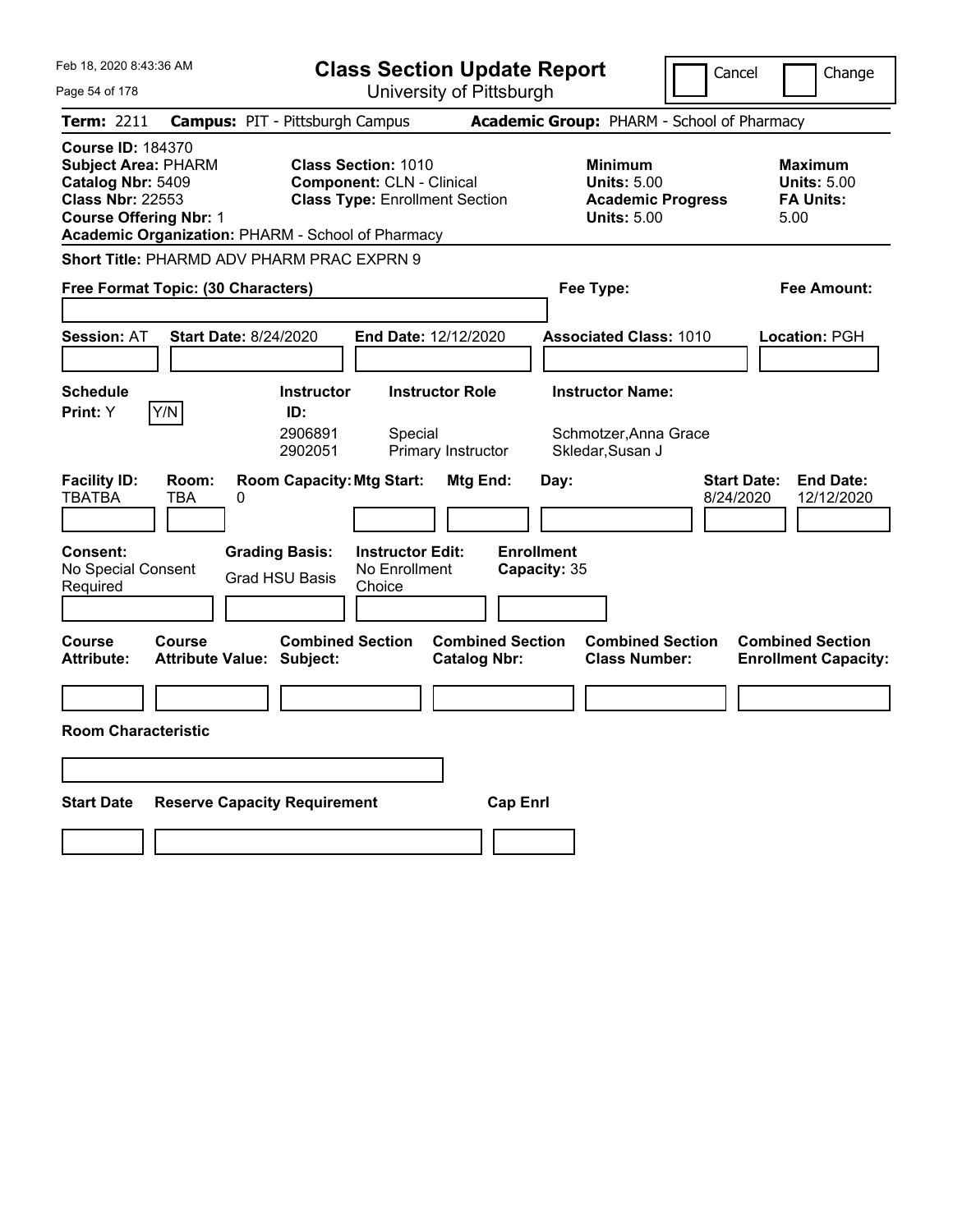| Feb 18, 2020 8:43:36 AM                                                                                                                                                                      | <b>Class Section Update Report</b>                                                                                                                                                                                                | Cancel                                                                                                    | Change                                                                                                         |
|----------------------------------------------------------------------------------------------------------------------------------------------------------------------------------------------|-----------------------------------------------------------------------------------------------------------------------------------------------------------------------------------------------------------------------------------|-----------------------------------------------------------------------------------------------------------|----------------------------------------------------------------------------------------------------------------|
| Page 55 of 178                                                                                                                                                                               | University of Pittsburgh                                                                                                                                                                                                          |                                                                                                           |                                                                                                                |
| <b>Term: 2211</b>                                                                                                                                                                            | <b>Campus: PIT - Pittsburgh Campus</b>                                                                                                                                                                                            | Academic Group: PHARM - School of Pharmacy                                                                |                                                                                                                |
| <b>Course ID: 175974</b><br><b>Subject Area: PHARM</b><br>Catalog Nbr: 5410<br><b>Class Nbr: 22244</b><br><b>Course Offering Nbr: 1</b><br>Academic Organization: PHARM - School of Pharmacy | <b>Class Section: 1030</b><br><b>Component: CLN - Clinical</b><br><b>Class Type: Enrollment Section</b>                                                                                                                           | <b>Minimum</b><br><b>Units: 5.00</b><br><b>Academic Progress</b><br><b>Units: 5.00</b>                    | <b>Maximum</b><br><b>Units: 5.00</b><br><b>FA Units:</b><br>5.00                                               |
| <b>Short Title: ADV PHAR PRACT EXPRN 1 - INT'L</b>                                                                                                                                           |                                                                                                                                                                                                                                   |                                                                                                           |                                                                                                                |
| Free Format Topic: (30 Characters)                                                                                                                                                           |                                                                                                                                                                                                                                   | Fee Type:                                                                                                 | Fee Amount:                                                                                                    |
|                                                                                                                                                                                              |                                                                                                                                                                                                                                   |                                                                                                           |                                                                                                                |
| <b>Session: AT</b><br><b>Start Date: 8/24/2020</b>                                                                                                                                           | End Date: 12/12/2020                                                                                                                                                                                                              | <b>Associated Class: 1030</b>                                                                             | <b>Location: PGH</b>                                                                                           |
|                                                                                                                                                                                              |                                                                                                                                                                                                                                   |                                                                                                           |                                                                                                                |
| <b>Schedule</b>                                                                                                                                                                              | <b>Instructor Role</b><br><b>Instructor</b>                                                                                                                                                                                       | <b>Instructor Name:</b>                                                                                   |                                                                                                                |
| Y/N<br><b>Print:</b> Y                                                                                                                                                                       | ID:                                                                                                                                                                                                                               |                                                                                                           |                                                                                                                |
|                                                                                                                                                                                              | 2906891<br>Special<br>2902051<br>Primary Instructor                                                                                                                                                                               | Schmotzer, Anna Grace<br>Skledar, Susan J                                                                 |                                                                                                                |
| <b>Facility ID:</b><br>Room:<br>TBATBA<br>TBA<br>0<br><b>Consent:</b><br>No Special Consent<br>Required<br>Course<br>Course<br><b>Attribute:</b><br><b>Attribute Value: Subject:</b>         | <b>Room Capacity: Mtg Start:</b><br>Mtg End:<br><b>Grading Basis:</b><br><b>Instructor Edit:</b><br>No Enrollment<br><b>Grad HSU Basis</b><br>Choice<br><b>Combined Section</b><br><b>Combined Section</b><br><b>Catalog Nbr:</b> | Day:<br>8/24/2020<br><b>Enrollment</b><br>Capacity: 35<br><b>Combined Section</b><br><b>Class Number:</b> | <b>Start Date:</b><br><b>End Date:</b><br>12/12/2020<br><b>Combined Section</b><br><b>Enrollment Capacity:</b> |
|                                                                                                                                                                                              |                                                                                                                                                                                                                                   |                                                                                                           |                                                                                                                |
| <b>Room Characteristic</b>                                                                                                                                                                   |                                                                                                                                                                                                                                   |                                                                                                           |                                                                                                                |
|                                                                                                                                                                                              |                                                                                                                                                                                                                                   |                                                                                                           |                                                                                                                |
|                                                                                                                                                                                              |                                                                                                                                                                                                                                   |                                                                                                           |                                                                                                                |
| <b>Start Date</b><br><b>Reserve Capacity Requirement</b>                                                                                                                                     |                                                                                                                                                                                                                                   | <b>Cap Enrl</b>                                                                                           |                                                                                                                |
|                                                                                                                                                                                              |                                                                                                                                                                                                                                   |                                                                                                           |                                                                                                                |
|                                                                                                                                                                                              |                                                                                                                                                                                                                                   |                                                                                                           |                                                                                                                |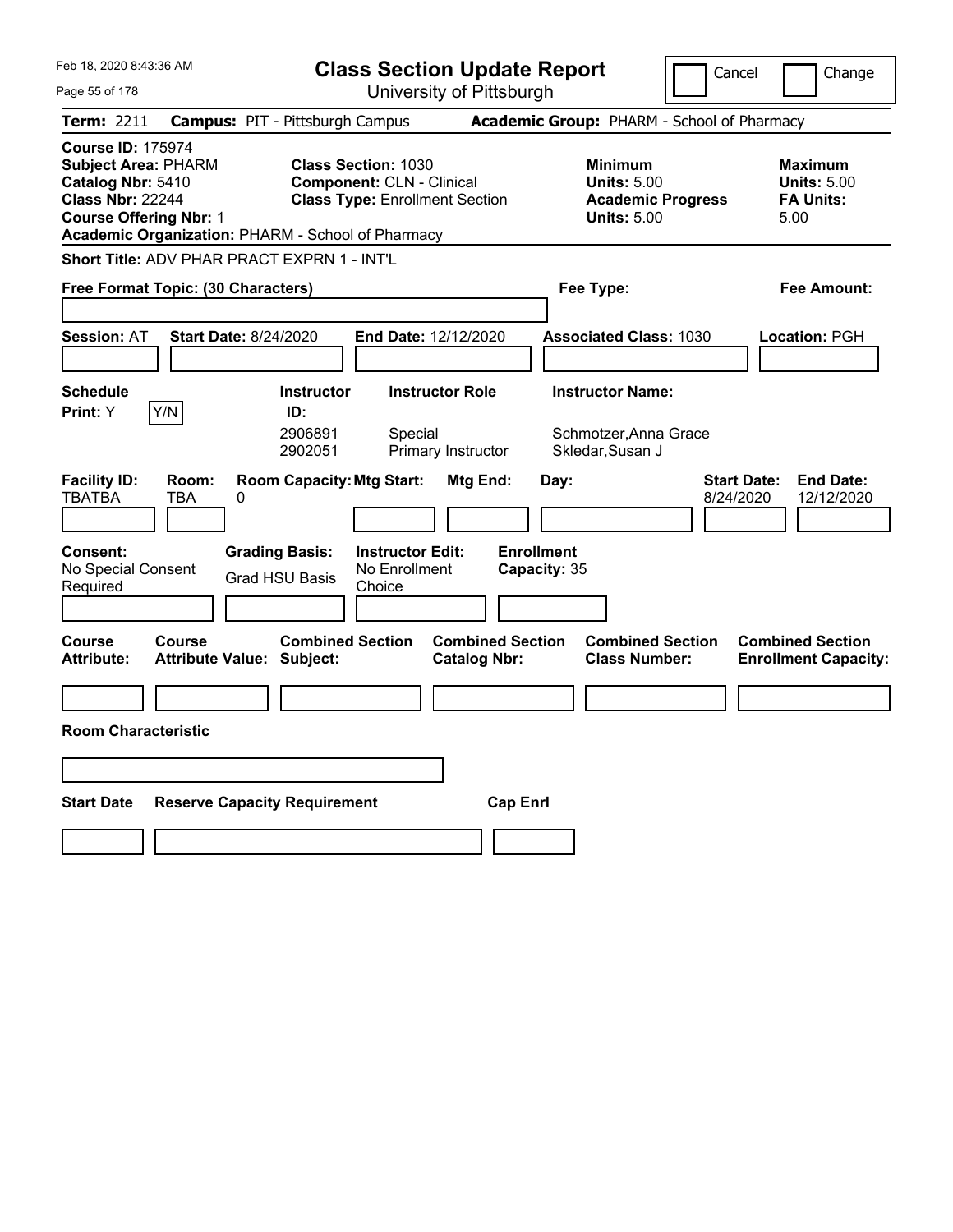| Feb 18, 2020 8:43:36 AM                                                                                                                                                                      | <b>Class Section Update Report</b>                                                                      | Cancel                                                                                 | Change                                                           |
|----------------------------------------------------------------------------------------------------------------------------------------------------------------------------------------------|---------------------------------------------------------------------------------------------------------|----------------------------------------------------------------------------------------|------------------------------------------------------------------|
| Page 56 of 178                                                                                                                                                                               | University of Pittsburgh                                                                                |                                                                                        |                                                                  |
| Term: 2211                                                                                                                                                                                   | <b>Campus: PIT - Pittsburgh Campus</b>                                                                  | Academic Group: PHARM - School of Pharmacy                                             |                                                                  |
| <b>Course ID: 184555</b><br><b>Subject Area: PHARM</b><br>Catalog Nbr: 5411<br><b>Class Nbr: 22245</b><br><b>Course Offering Nbr: 1</b><br>Academic Organization: PHARM - School of Pharmacy | <b>Class Section: 1030</b><br><b>Component: CLN - Clinical</b><br><b>Class Type: Enrollment Section</b> | <b>Minimum</b><br><b>Units: 5.00</b><br><b>Academic Progress</b><br><b>Units: 5.00</b> | <b>Maximum</b><br><b>Units: 5.00</b><br><b>FA Units:</b><br>5.00 |
| Short Title: ADV PHAR PRACT EXPRN 2 - INT'L                                                                                                                                                  |                                                                                                         |                                                                                        |                                                                  |
| Free Format Topic: (30 Characters)                                                                                                                                                           |                                                                                                         | Fee Type:                                                                              | Fee Amount:                                                      |
| <b>Session: AT</b><br><b>Start Date: 8/24/2020</b>                                                                                                                                           | <b>End Date: 12/12/2020</b>                                                                             | <b>Associated Class: 1030</b>                                                          | <b>Location: PGH</b>                                             |
| <b>Schedule</b>                                                                                                                                                                              | <b>Instructor</b><br><b>Instructor Role</b>                                                             | <b>Instructor Name:</b>                                                                |                                                                  |
| Y/N<br>Print: Y                                                                                                                                                                              | ID:<br>2906891<br>Special<br>2902051<br>Primary Instructor                                              | Schmotzer, Anna Grace<br>Skledar, Susan J                                              |                                                                  |
| <b>Facility ID:</b><br>Room:<br><b>TBATBA</b><br>TBA<br>0                                                                                                                                    | <b>Room Capacity: Mtg Start:</b><br>Mtg End:                                                            | <b>Start Date:</b><br>Day:<br>8/24/2020                                                | <b>End Date:</b><br>12/12/2020                                   |
| Consent:<br>No Special Consent<br>Required                                                                                                                                                   | <b>Grading Basis:</b><br><b>Instructor Edit:</b><br>No Enrollment<br><b>Grad HSU Basis</b><br>Choice    | <b>Enrollment</b><br>Capacity: 35                                                      |                                                                  |
| <b>Course</b><br>Course<br><b>Attribute:</b><br><b>Attribute Value: Subject:</b>                                                                                                             | <b>Combined Section</b><br><b>Combined Section</b><br><b>Catalog Nbr:</b>                               | <b>Combined Section</b><br><b>Class Number:</b>                                        | <b>Combined Section</b><br><b>Enrollment Capacity:</b>           |
|                                                                                                                                                                                              |                                                                                                         |                                                                                        |                                                                  |
| <b>Room Characteristic</b>                                                                                                                                                                   |                                                                                                         |                                                                                        |                                                                  |
|                                                                                                                                                                                              |                                                                                                         |                                                                                        |                                                                  |
| <b>Start Date</b><br><b>Reserve Capacity Requirement</b>                                                                                                                                     |                                                                                                         | <b>Cap Enrl</b>                                                                        |                                                                  |
|                                                                                                                                                                                              |                                                                                                         |                                                                                        |                                                                  |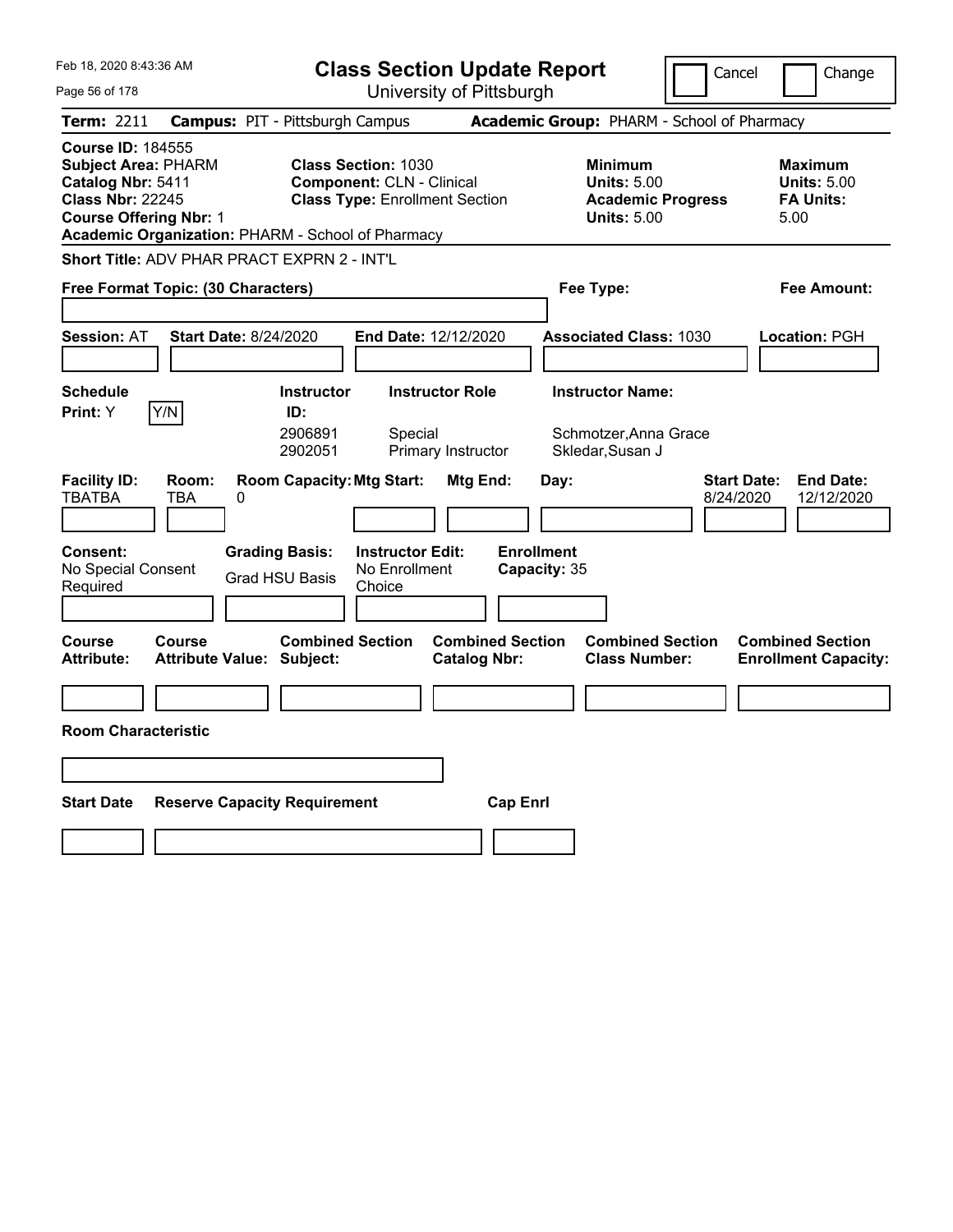| Feb 18, 2020 8:43:36 AM                                                                                                                                                                      |                                                   | <b>Class Section Update Report</b>                                                                       |                                                |                                                                                        | Cancel                          | Change                                                           |
|----------------------------------------------------------------------------------------------------------------------------------------------------------------------------------------------|---------------------------------------------------|----------------------------------------------------------------------------------------------------------|------------------------------------------------|----------------------------------------------------------------------------------------|---------------------------------|------------------------------------------------------------------|
| Page 57 of 178                                                                                                                                                                               |                                                   | University of Pittsburgh                                                                                 |                                                |                                                                                        |                                 |                                                                  |
| <b>Term: 2211</b>                                                                                                                                                                            | <b>Campus: PIT - Pittsburgh Campus</b>            |                                                                                                          |                                                | Academic Group: PHARM - School of Pharmacy                                             |                                 |                                                                  |
| <b>Course ID: 119228</b><br><b>Subject Area: PHARM</b><br>Catalog Nbr: 5801<br><b>Class Nbr: 13798</b><br><b>Course Offering Nbr: 1</b><br>Academic Organization: PHARM - School of Pharmacy |                                                   | <b>Class Section: 1010</b><br><b>Component: PRA - Practicum</b><br><b>Class Type: Enrollment Section</b> |                                                | <b>Minimum</b><br><b>Units: 1.00</b><br><b>Academic Progress</b><br><b>Units: 1.00</b> |                                 | <b>Maximum</b><br><b>Units: 6.00</b><br><b>FA Units:</b><br>1.00 |
| Short Title: PHARMCTCL CRE TO UNDSV POPLTNS                                                                                                                                                  |                                                   |                                                                                                          |                                                |                                                                                        |                                 |                                                                  |
| Free Format Topic: (30 Characters)                                                                                                                                                           |                                                   |                                                                                                          |                                                | Fee Type:                                                                              |                                 | Fee Amount:                                                      |
|                                                                                                                                                                                              |                                                   |                                                                                                          |                                                |                                                                                        |                                 |                                                                  |
| <b>Session: AT</b>                                                                                                                                                                           | <b>Start Date: 8/24/2020</b>                      | End Date: 12/12/2020                                                                                     |                                                | <b>Associated Class: 1010</b>                                                          |                                 | <b>Location: PGH</b>                                             |
|                                                                                                                                                                                              |                                                   |                                                                                                          |                                                |                                                                                        |                                 |                                                                  |
| <b>Schedule</b>                                                                                                                                                                              | <b>Instructor</b>                                 | <b>Instructor Role</b>                                                                                   |                                                | <b>Instructor Name:</b>                                                                |                                 |                                                                  |
| Y/N<br>Print: Y                                                                                                                                                                              | ID:<br>2909504<br>2937454                         | Primary Instructor<br>Special                                                                            |                                                | Connor, Sharon E<br>Fry, Renee L                                                       |                                 |                                                                  |
| <b>Facility ID:</b><br>Room:<br><b>SALK00214</b><br>00214                                                                                                                                    | <b>Room Capacity: Mtg Start:</b><br>6             | 1:00 PM                                                                                                  | Mtg End:<br>Day:<br>1:50 PM<br>Mo              |                                                                                        | <b>Start Date:</b><br>8/24/2020 | <b>End Date:</b><br>12/12/2020                                   |
| <b>Consent:</b><br>No Special Consent<br>Required                                                                                                                                            | <b>Grading Basis:</b><br><b>Grad Letter Grade</b> | <b>Instructor Edit:</b><br>No Enrollment<br>Choice                                                       | <b>Enrollment</b><br>Capacity: 8               |                                                                                        |                                 |                                                                  |
| Course<br>Course<br><b>Attribute:</b>                                                                                                                                                        | <b>Attribute Value: Subject:</b>                  | <b>Combined Section</b>                                                                                  | <b>Combined Section</b><br><b>Catalog Nbr:</b> | <b>Combined Section</b><br><b>Class Number:</b>                                        |                                 | <b>Combined Section</b><br><b>Enrollment Capacity:</b>           |
|                                                                                                                                                                                              |                                                   |                                                                                                          |                                                |                                                                                        |                                 |                                                                  |
| <b>Room Characteristic</b>                                                                                                                                                                   |                                                   |                                                                                                          |                                                |                                                                                        |                                 |                                                                  |
|                                                                                                                                                                                              |                                                   |                                                                                                          |                                                |                                                                                        |                                 |                                                                  |
| <b>Start Date</b>                                                                                                                                                                            | <b>Reserve Capacity Requirement</b>               |                                                                                                          | <b>Cap Enrl</b>                                |                                                                                        |                                 |                                                                  |
|                                                                                                                                                                                              |                                                   |                                                                                                          |                                                |                                                                                        |                                 |                                                                  |
|                                                                                                                                                                                              |                                                   |                                                                                                          |                                                |                                                                                        |                                 |                                                                  |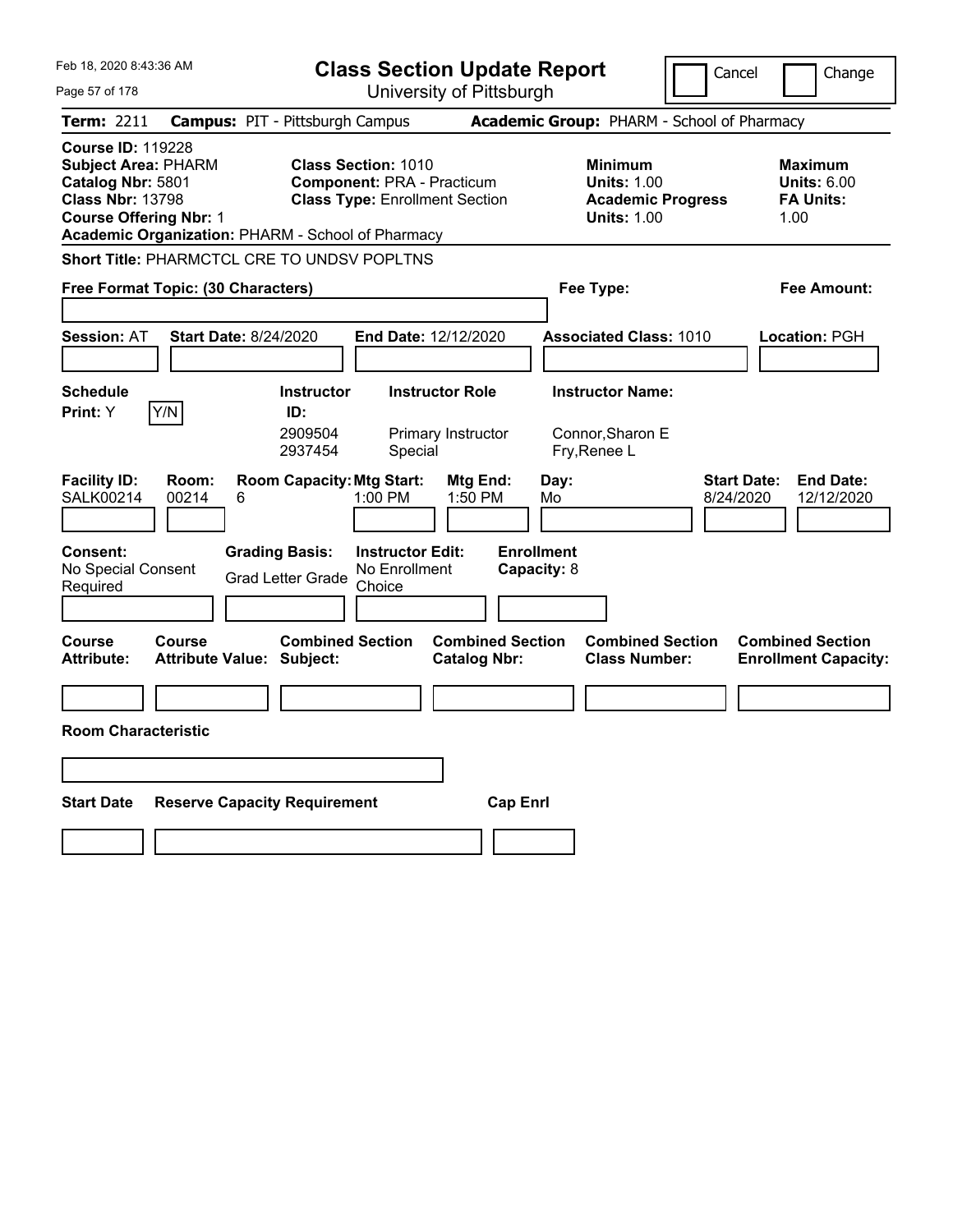| Feb 18, 2020 8:43:36 AM                                                                                                                                                                      | <b>Class Section Update Report</b>                                                                      |                                                                                        | Cancel<br>Change                                                  |
|----------------------------------------------------------------------------------------------------------------------------------------------------------------------------------------------|---------------------------------------------------------------------------------------------------------|----------------------------------------------------------------------------------------|-------------------------------------------------------------------|
| Page 58 of 178                                                                                                                                                                               | University of Pittsburgh                                                                                |                                                                                        |                                                                   |
| Term: 2211                                                                                                                                                                                   | <b>Campus: PIT - Pittsburgh Campus</b>                                                                  | Academic Group: PHARM - School of Pharmacy                                             |                                                                   |
| <b>Course ID: 119233</b><br><b>Subject Area: PHARM</b><br>Catalog Nbr: 5806<br><b>Class Nbr: 22540</b><br><b>Course Offering Nbr: 1</b><br>Academic Organization: PHARM - School of Pharmacy | <b>Class Section: 1010</b><br><b>Component: LEC - Lecture</b><br><b>Class Type: Enrollment Section</b>  | <b>Minimum</b><br><b>Units: 2.00</b><br><b>Academic Progress</b><br><b>Units: 2.00</b> | <b>Maximum</b><br><b>Units: 2.00</b><br><b>FA Units:</b><br>2.00  |
| Short Title: PEDIATRIC PHARMACEUTICAL CARE                                                                                                                                                   |                                                                                                         |                                                                                        |                                                                   |
| Free Format Topic: (30 Characters)                                                                                                                                                           |                                                                                                         | Fee Type:                                                                              | Fee Amount:                                                       |
| <b>Session: AT</b><br>Start Date: 8/24/2020<br><b>Schedule</b><br>Y/N<br>Print: Y                                                                                                            | End Date: 12/12/2020<br><b>Instructor Role</b><br><b>Instructor</b><br>ID:                              | <b>Associated Class: 1010</b><br><b>Instructor Name:</b>                               | Location: PGH                                                     |
|                                                                                                                                                                                              | 2900679<br>Primary Instructor                                                                           | Schiff, Denise                                                                         |                                                                   |
| <b>Facility ID:</b><br>Room:<br>SALKX0G103<br>0G103<br>0                                                                                                                                     | <b>Room Capacity: Mtg Start:</b><br>Mtg End:<br>2:00 PM<br>3:50 PM                                      | Day:<br>We                                                                             | <b>Start Date:</b><br><b>End Date:</b><br>8/24/2020<br>12/12/2020 |
| Consent:<br>No Special Consent<br>Required                                                                                                                                                   | <b>Instructor Edit:</b><br><b>Grading Basis:</b><br>No Enrollment<br><b>Grad Letter Grade</b><br>Choice | <b>Enrollment</b><br>Capacity: 15                                                      |                                                                   |
| <b>Course</b><br>Course<br><b>Attribute Value: Subject:</b><br><b>Attribute:</b>                                                                                                             | <b>Combined Section</b><br><b>Catalog Nbr:</b>                                                          | <b>Combined Section</b><br><b>Combined Section</b><br><b>Class Number:</b>             | <b>Combined Section</b><br><b>Enrollment Capacity:</b>            |
|                                                                                                                                                                                              |                                                                                                         |                                                                                        |                                                                   |
| <b>Room Characteristic</b>                                                                                                                                                                   |                                                                                                         |                                                                                        |                                                                   |
|                                                                                                                                                                                              |                                                                                                         |                                                                                        |                                                                   |
| <b>Start Date</b><br><b>Reserve Capacity Requirement</b>                                                                                                                                     |                                                                                                         | <b>Cap Enrl</b>                                                                        |                                                                   |
|                                                                                                                                                                                              |                                                                                                         |                                                                                        |                                                                   |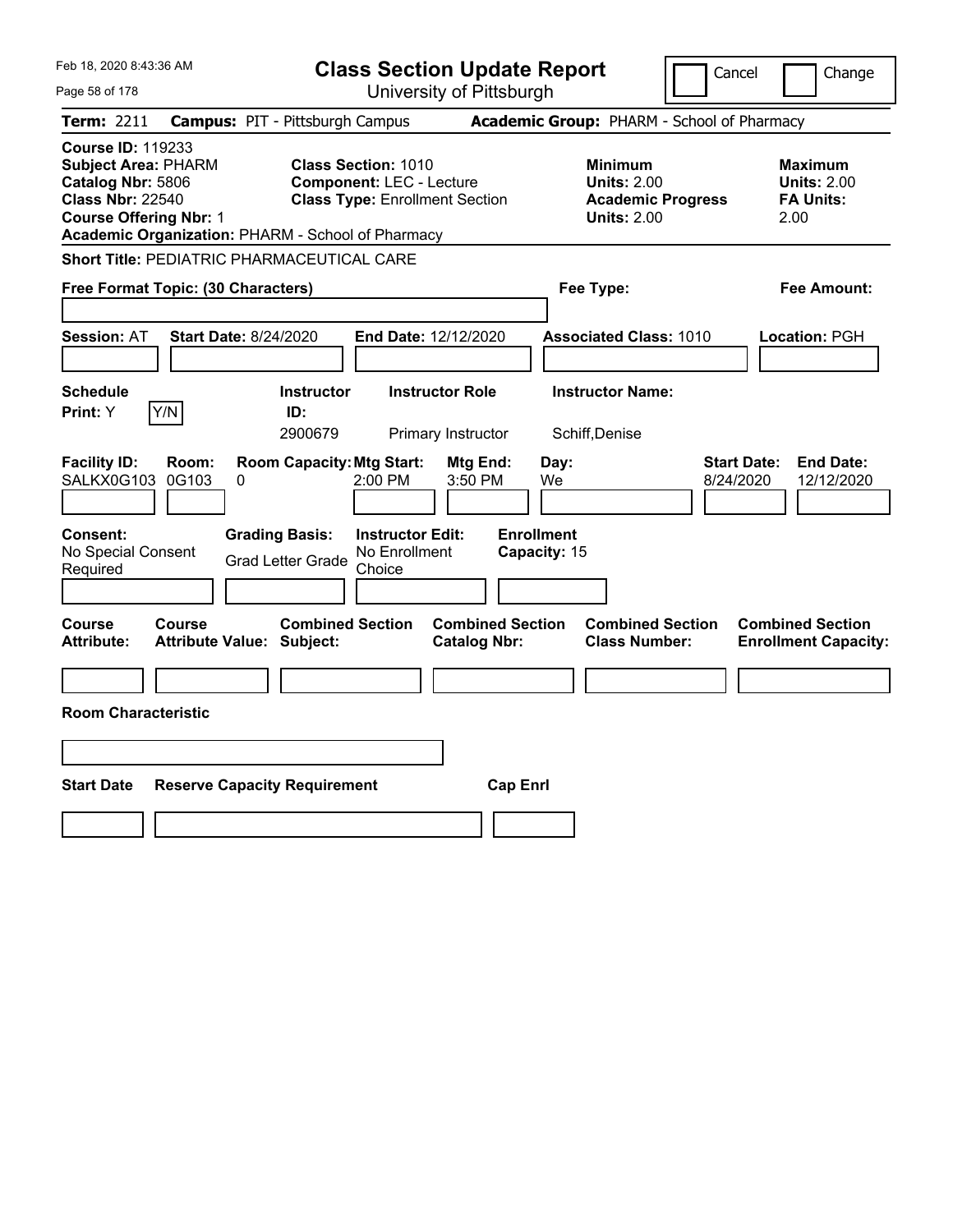| Feb 18, 2020 8:43:36 AM                                                                                                                                                                      |                                                                                                         | <b>Class Section Update Report</b>             |                                                                                        | Cancel<br>Change                                                  |
|----------------------------------------------------------------------------------------------------------------------------------------------------------------------------------------------|---------------------------------------------------------------------------------------------------------|------------------------------------------------|----------------------------------------------------------------------------------------|-------------------------------------------------------------------|
| Page 59 of 178                                                                                                                                                                               |                                                                                                         | University of Pittsburgh                       |                                                                                        |                                                                   |
| Term: 2211                                                                                                                                                                                   | <b>Campus: PIT - Pittsburgh Campus</b>                                                                  |                                                | Academic Group: PHARM - School of Pharmacy                                             |                                                                   |
| <b>Course ID: 174206</b><br><b>Subject Area: PHARM</b><br>Catalog Nbr: 5811<br><b>Class Nbr: 22246</b><br><b>Course Offering Nbr: 1</b><br>Academic Organization: PHARM - School of Pharmacy | <b>Class Section: 1060</b><br><b>Component: LEC - Lecture</b><br><b>Class Type: Enrollment Section</b>  |                                                | <b>Minimum</b><br><b>Units: 1.00</b><br><b>Academic Progress</b><br><b>Units: 1.00</b> | Maximum<br><b>Units: 1.00</b><br><b>FA Units:</b><br>1.00         |
| <b>Short Title: CLINICAL NUTRITION</b>                                                                                                                                                       |                                                                                                         |                                                |                                                                                        |                                                                   |
| Free Format Topic: (30 Characters)                                                                                                                                                           |                                                                                                         |                                                | Fee Type:                                                                              | Fee Amount:                                                       |
| <b>Session: AT</b><br><b>Start Date: 8/24/2020</b>                                                                                                                                           | End Date: 12/12/2020                                                                                    |                                                | <b>Associated Class: 1060</b>                                                          | Location: PGH                                                     |
| <b>Schedule</b><br>Y/N<br>Print: Y                                                                                                                                                           | <b>Instructor</b><br>ID:<br>2909498                                                                     | <b>Instructor Role</b><br>Primary Instructor   | <b>Instructor Name:</b><br>Johnson, Heather J                                          |                                                                   |
| <b>Facility ID:</b><br>Room:<br>SALKX0G103<br>0G103<br>0                                                                                                                                     | <b>Room Capacity: Mtg Start:</b><br>1:00 PM                                                             | Mtg End:<br>Day:<br>2:20 PM<br>MoWe            |                                                                                        | <b>Start Date:</b><br><b>End Date:</b><br>8/24/2020<br>12/12/2020 |
| Consent:<br>No Special Consent<br>Required                                                                                                                                                   | <b>Grading Basis:</b><br><b>Instructor Edit:</b><br>No Enrollment<br><b>Grad Letter Grade</b><br>Choice | <b>Enrollment</b><br>Capacity: 16              |                                                                                        |                                                                   |
| Course<br>Course<br><b>Attribute Value: Subject:</b><br>Attribute:                                                                                                                           | <b>Combined Section</b>                                                                                 | <b>Combined Section</b><br><b>Catalog Nbr:</b> | <b>Combined Section</b><br><b>Class Number:</b>                                        | <b>Combined Section</b><br><b>Enrollment Capacity:</b>            |
|                                                                                                                                                                                              |                                                                                                         |                                                |                                                                                        |                                                                   |
| <b>Room Characteristic</b>                                                                                                                                                                   |                                                                                                         |                                                |                                                                                        |                                                                   |
|                                                                                                                                                                                              |                                                                                                         |                                                |                                                                                        |                                                                   |
| <b>Start Date</b><br><b>Reserve Capacity Requirement</b>                                                                                                                                     |                                                                                                         | <b>Cap Enrl</b>                                |                                                                                        |                                                                   |
|                                                                                                                                                                                              |                                                                                                         |                                                |                                                                                        |                                                                   |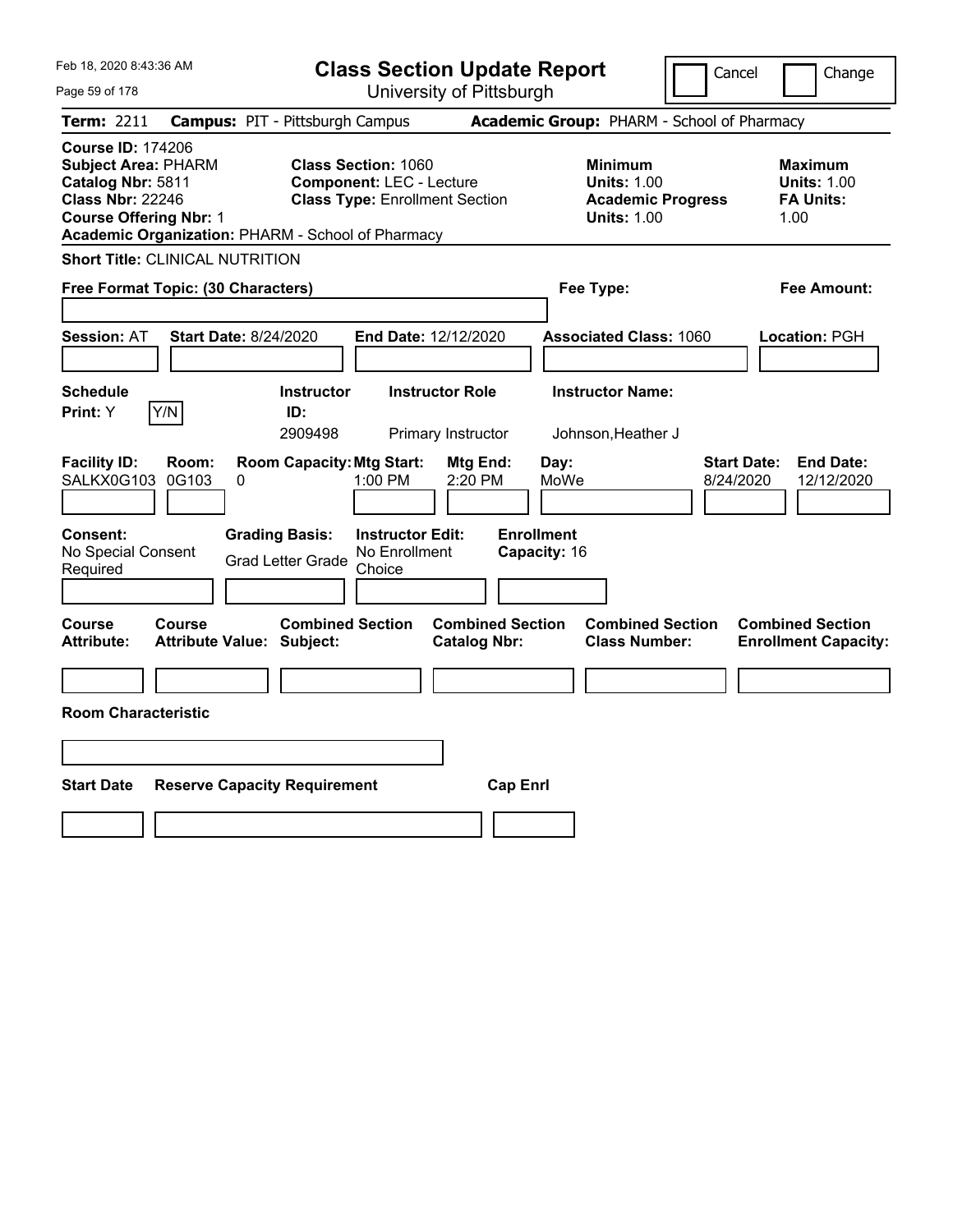| Feb 18, 2020 8:43:36 AM                                                                                                                                                                      | <b>Class Section Update Report</b>                                                                                                                                              |                                                                                        | Cancel<br>Change                                                  |
|----------------------------------------------------------------------------------------------------------------------------------------------------------------------------------------------|---------------------------------------------------------------------------------------------------------------------------------------------------------------------------------|----------------------------------------------------------------------------------------|-------------------------------------------------------------------|
| Page 60 of 178                                                                                                                                                                               | University of Pittsburgh                                                                                                                                                        |                                                                                        |                                                                   |
| Term: 2211                                                                                                                                                                                   | <b>Campus: PIT - Pittsburgh Campus</b>                                                                                                                                          | Academic Group: PHARM - School of Pharmacy                                             |                                                                   |
| <b>Course ID: 175601</b><br><b>Subject Area: PHARM</b><br>Catalog Nbr: 5812<br><b>Class Nbr: 13802</b><br><b>Course Offering Nbr: 1</b><br>Academic Organization: PHARM - School of Pharmacy | <b>Class Section: 1070</b><br><b>Component: LEC - Lecture</b><br><b>Class Type: Enrollment Section</b>                                                                          | <b>Minimum</b><br><b>Units: 1.50</b><br><b>Academic Progress</b><br><b>Units: 1.50</b> | <b>Maximum</b><br><b>Units: 1.50</b><br><b>FA Units:</b><br>1.50  |
| <b>Short Title: HEALTHCARE INNOVATIONS 1</b>                                                                                                                                                 |                                                                                                                                                                                 |                                                                                        |                                                                   |
| Free Format Topic: (30 Characters)                                                                                                                                                           |                                                                                                                                                                                 | Fee Type:                                                                              | Fee Amount:                                                       |
| <b>Session: AT</b><br>Start Date: 8/24/2020<br><b>Schedule</b><br>Y/N<br>Print: Y                                                                                                            | End Date: 12/12/2020<br><b>Instructor Role</b><br><b>Instructor</b><br>ID:<br>2904836<br>Primary Instructor                                                                     | <b>Associated Class: 1070</b><br><b>Instructor Name:</b><br>Pringle, Janice Lee        | Location: PGH                                                     |
| <b>Facility ID:</b><br>Room:<br>SALKX0G103<br>0G103<br>0<br><b>Consent:</b><br>No Special Consent<br>Required                                                                                | <b>Room Capacity: Mtg Start:</b><br>Mtg End:<br>$1:00$ PM<br>2:50 PM<br><b>Grading Basis:</b><br><b>Instructor Edit:</b><br>No Enrollment<br><b>Grad Letter Grade</b><br>Choice | Day:<br>Th<br><b>Enrollment</b><br>Capacity: 12                                        | <b>Start Date:</b><br><b>End Date:</b><br>8/24/2020<br>12/12/2020 |
| Course<br><b>Course</b><br><b>Attribute Value: Subject:</b><br><b>Attribute:</b><br><b>Room Characteristic</b>                                                                               | <b>Combined Section</b><br><b>Catalog Nbr:</b>                                                                                                                                  | <b>Combined Section</b><br><b>Combined Section</b><br><b>Class Number:</b>             | <b>Combined Section</b><br><b>Enrollment Capacity:</b>            |
| <b>Start Date</b><br><b>Reserve Capacity Requirement</b>                                                                                                                                     |                                                                                                                                                                                 | <b>Cap Enrl</b>                                                                        |                                                                   |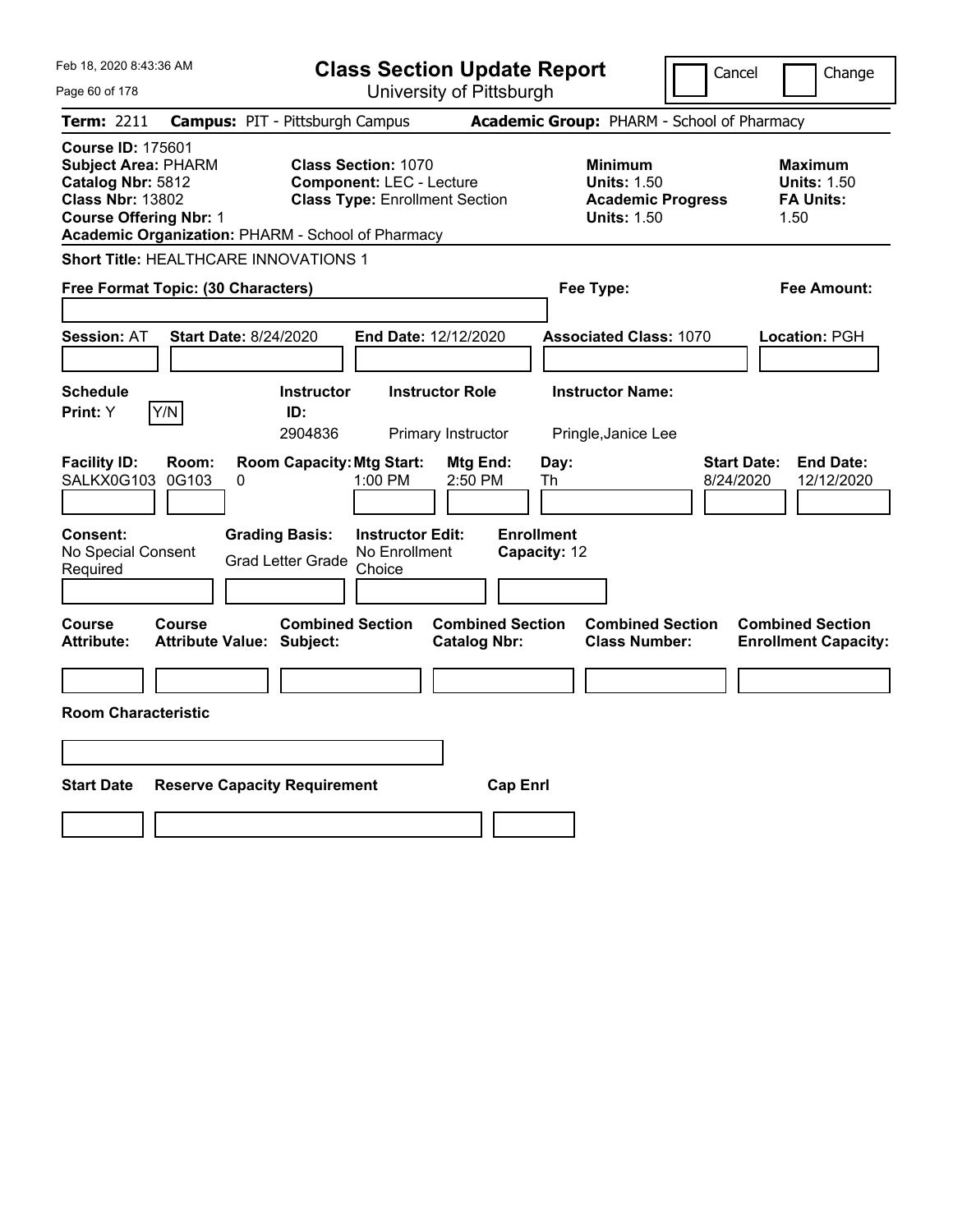| Feb 18, 2020 8:43:36 AM                                                                                                                                                                      | <b>Class Section Update Report</b>                                                                                   | Cancel                                                                                 | Change                                                    |
|----------------------------------------------------------------------------------------------------------------------------------------------------------------------------------------------|----------------------------------------------------------------------------------------------------------------------|----------------------------------------------------------------------------------------|-----------------------------------------------------------|
| Page 61 of 178                                                                                                                                                                               | University of Pittsburgh                                                                                             |                                                                                        |                                                           |
| Term: 2211                                                                                                                                                                                   | <b>Campus: PIT - Pittsburgh Campus</b>                                                                               | Academic Group: PHARM - School of Pharmacy                                             |                                                           |
| <b>Course ID: 178012</b><br><b>Subject Area: PHARM</b><br>Catalog Nbr: 5815<br><b>Class Nbr: 17769</b><br><b>Course Offering Nbr: 1</b><br>Academic Organization: PHARM - School of Pharmacy | <b>Class Section: 1050</b><br><b>Component: LEC - Lecture</b><br><b>Class Type: Enrollment Section</b>               | <b>Minimum</b><br><b>Units: 2.00</b><br><b>Academic Progress</b><br><b>Units: 2.00</b> | Maximum<br><b>Units: 2.00</b><br><b>FA Units:</b><br>2.00 |
| <b>Short Title: CONCEPTS MANAGED CARE PHARM</b>                                                                                                                                              |                                                                                                                      |                                                                                        |                                                           |
| Free Format Topic: (30 Characters)                                                                                                                                                           |                                                                                                                      | Fee Type:                                                                              | Fee Amount:                                               |
| <b>Session: AT</b><br><b>Start Date: 8/24/2020</b>                                                                                                                                           | End Date: 12/12/2020                                                                                                 | <b>Associated Class: 1050</b>                                                          | Location: PGH                                             |
| <b>Schedule</b><br>Y/N<br>Print: Y                                                                                                                                                           | <b>Instructor Role</b><br><b>Instructor</b><br>ID:<br>1748165<br>Primary Instructor<br>Primary Instructor<br>3173561 | <b>Instructor Name:</b><br>Lopata, Erin Marie<br>Mancini, Daniel Joseph                |                                                           |
| <b>Facility ID:</b><br>Room:<br>SALKX00G33<br>00G33<br>20                                                                                                                                    | <b>Room Capacity: Mtg Start:</b><br>Mtg End:<br>5:30 PM<br>7:20 PM                                                   | <b>Start Date:</b><br>Day:<br>8/24/2020<br>Mo                                          | <b>End Date:</b><br>12/12/2020                            |
| <b>Consent:</b><br>No Special Consent<br>Required                                                                                                                                            | <b>Grading Basis:</b><br><b>Instructor Edit:</b><br>No Enrollment<br><b>Grad Letter Grade</b><br>Choice              | <b>Enrollment</b><br>Capacity: 20                                                      |                                                           |
| <b>Course</b><br><b>Course</b><br>Attribute:<br><b>Attribute Value: Subject:</b>                                                                                                             | <b>Combined Section</b><br><b>Combined Section</b><br><b>Catalog Nbr:</b>                                            | <b>Combined Section</b><br><b>Class Number:</b>                                        | <b>Combined Section</b><br><b>Enrollment Capacity:</b>    |
|                                                                                                                                                                                              |                                                                                                                      |                                                                                        |                                                           |
| <b>Room Characteristic</b><br>PeopleSoft - Scheduled (PS)                                                                                                                                    |                                                                                                                      |                                                                                        |                                                           |
| <b>Start Date</b><br><b>Reserve Capacity Requirement</b>                                                                                                                                     |                                                                                                                      | <b>Cap Enrl</b>                                                                        |                                                           |
|                                                                                                                                                                                              |                                                                                                                      |                                                                                        |                                                           |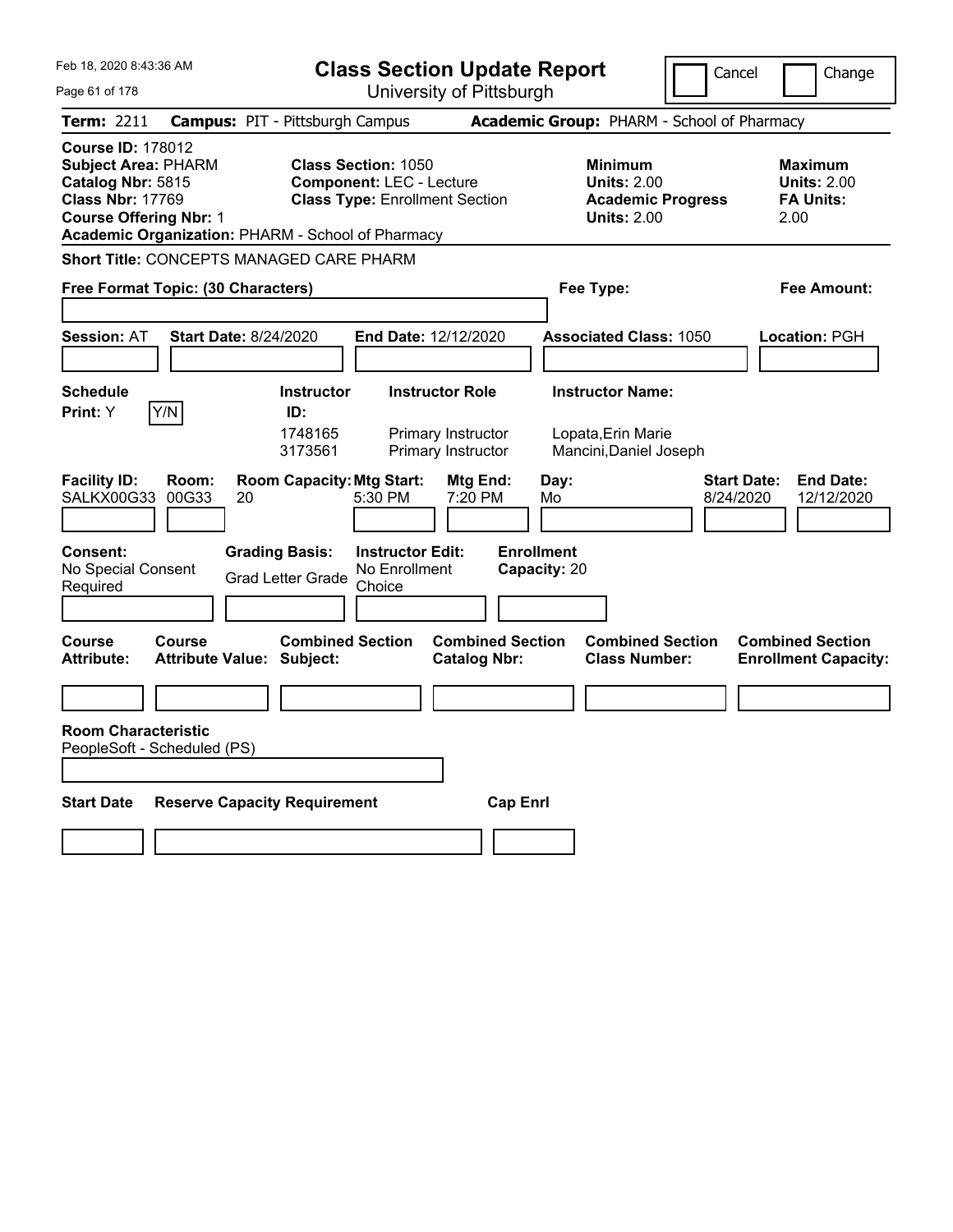| Feb 18. 2020 8:43:36 AM                                                                                                                                                                      | <b>Class Section Update Report</b>                                                                                |                                                                                        | Cancel<br>Change                                                                             |
|----------------------------------------------------------------------------------------------------------------------------------------------------------------------------------------------|-------------------------------------------------------------------------------------------------------------------|----------------------------------------------------------------------------------------|----------------------------------------------------------------------------------------------|
| Page 62 of 178                                                                                                                                                                               | University of Pittsburgh                                                                                          |                                                                                        |                                                                                              |
| <b>Term: 2211</b>                                                                                                                                                                            | <b>Campus: PIT - Pittsburgh Campus</b>                                                                            | Academic Group: PHARM - School of Pharmacy                                             |                                                                                              |
| <b>Course ID: 179954</b><br><b>Subject Area: PHARM</b><br>Catalog Nbr: 5817<br><b>Class Nbr: 17765</b><br><b>Course Offering Nbr: 1</b><br>Academic Organization: PHARM - School of Pharmacy | <b>Class Section: 1050</b><br><b>Component: LEC - Lecture</b><br><b>Class Type: Enrollment Section</b>            | <b>Minimum</b><br><b>Units: 1.00</b><br><b>Academic Progress</b><br><b>Units: 1.00</b> | <b>Maximum</b><br><b>Units: 1.00</b><br><b>FA Units:</b><br>1.00                             |
| Short Title: ADVANCED INFECTIOUS DISEASES                                                                                                                                                    |                                                                                                                   |                                                                                        |                                                                                              |
| Free Format Topic: (30 Characters)                                                                                                                                                           |                                                                                                                   | Fee Type:                                                                              | Fee Amount:                                                                                  |
|                                                                                                                                                                                              |                                                                                                                   |                                                                                        |                                                                                              |
| <b>Session: AT</b><br><b>Start Date: 8/24/2020</b>                                                                                                                                           | End Date: 12/12/2020                                                                                              | <b>Associated Class: 1050</b>                                                          | Location: PGH                                                                                |
|                                                                                                                                                                                              |                                                                                                                   |                                                                                        |                                                                                              |
| Schedule                                                                                                                                                                                     | <b>Instructor Role</b><br><b>Instructor</b>                                                                       | <b>Instructor Name:</b>                                                                |                                                                                              |
| Y/N<br><b>Print:</b> Y                                                                                                                                                                       | ID:<br>2922879<br>Primary Instructor<br>2936503<br>Special<br>2922879<br>Primary Instructor<br>2936503<br>Special | Falcione, Bonnie<br>Freidhoff, Matthew<br>Falcione, Bonnie<br>Freidhoff, Matthew       |                                                                                              |
| <b>Facility ID:</b><br>Room:<br><b>NEEDSAROOM</b><br><b>NEEDSAROOM</b>                                                                                                                       | <b>Room Capacity: Mtg Start:</b><br>Mtg End:<br>1:00 PM<br>2:20 PM<br>1:00 PM<br>2:20 PM                          | Day:<br>Mo<br>We                                                                       | <b>Start Date:</b><br><b>End Date:</b><br>8/24/2020<br>12/12/2020<br>8/24/2020<br>12/12/2020 |
| <b>Consent:</b><br>No Special Consent<br>Required                                                                                                                                            | <b>Grading Basis:</b><br><b>Instructor Edit:</b><br>No Enrollment<br><b>Grad Letter Grade</b><br>Choice           | <b>Enrollment</b><br>Capacity: 10                                                      |                                                                                              |
| <b>Course</b><br>Course<br><b>Attribute Value: Subject:</b><br><b>Attribute:</b>                                                                                                             | <b>Combined Section</b><br><b>Catalog Nbr:</b>                                                                    | <b>Combined Section</b><br><b>Combined Section</b><br><b>Class Number:</b>             | <b>Combined Section</b><br><b>Enrollment Capacity:</b>                                       |
|                                                                                                                                                                                              |                                                                                                                   |                                                                                        |                                                                                              |
| <b>Room Characteristic</b><br>PeopleSoft - Scheduled (PS)                                                                                                                                    |                                                                                                                   |                                                                                        |                                                                                              |
| <b>Reserve Capacity Requirement</b><br><b>Start Date</b>                                                                                                                                     |                                                                                                                   | <b>Cap Enrl</b>                                                                        |                                                                                              |
|                                                                                                                                                                                              |                                                                                                                   |                                                                                        |                                                                                              |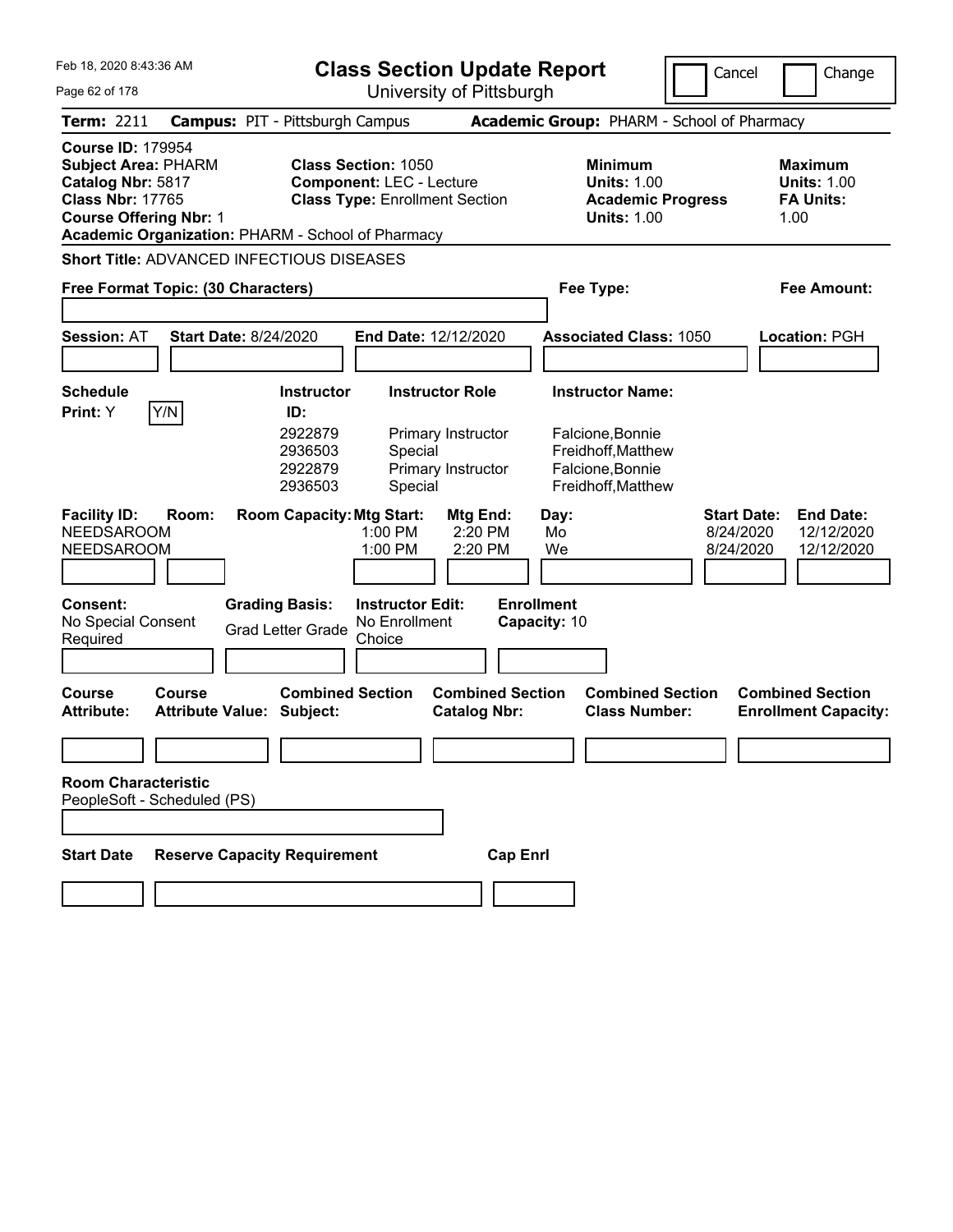| Feb 18, 2020 8:43:36 AM                                                                                                                 |                                          |                                                             | <b>Class Section Update Report</b><br>University of Pittsburgh                                         |                                                |                                   | Cancel                                                                                 | Change                                       |                                                           |
|-----------------------------------------------------------------------------------------------------------------------------------------|------------------------------------------|-------------------------------------------------------------|--------------------------------------------------------------------------------------------------------|------------------------------------------------|-----------------------------------|----------------------------------------------------------------------------------------|----------------------------------------------|-----------------------------------------------------------|
| Page 63 of 178                                                                                                                          |                                          |                                                             |                                                                                                        |                                                |                                   |                                                                                        |                                              |                                                           |
| Term: 2211                                                                                                                              |                                          | <b>Campus: PIT - Pittsburgh Campus</b>                      |                                                                                                        |                                                |                                   | Academic Group: PHARM - School of Pharmacy                                             |                                              |                                                           |
| <b>Course ID: 181990</b><br><b>Subject Area: PHARM</b><br>Catalog Nbr: 5818<br><b>Class Nbr: 22861</b><br><b>Course Offering Nbr: 1</b> |                                          | Academic Organization: PHARM - School of Pharmacy           | <b>Class Section: 1010</b><br><b>Component: LEC - Lecture</b><br><b>Class Type: Enrollment Section</b> |                                                |                                   | <b>Minimum</b><br><b>Units: 1.00</b><br><b>Academic Progress</b><br><b>Units: 1.00</b> |                                              | Maximum<br><b>Units: 1.00</b><br><b>FA Units:</b><br>1.00 |
|                                                                                                                                         | <b>Short Title: MEDICAL PARASITOLOGY</b> |                                                             |                                                                                                        |                                                |                                   |                                                                                        |                                              |                                                           |
|                                                                                                                                         | Free Format Topic: (30 Characters)       |                                                             |                                                                                                        |                                                | Fee Type:                         |                                                                                        |                                              | Fee Amount:                                               |
|                                                                                                                                         |                                          |                                                             |                                                                                                        |                                                |                                   |                                                                                        |                                              |                                                           |
| <b>Session: AT</b>                                                                                                                      |                                          | <b>Start Date: 8/24/2020</b>                                | End Date: 12/12/2020                                                                                   |                                                |                                   | <b>Associated Class: 1010</b>                                                          |                                              | Location: PGH                                             |
| <b>Schedule</b>                                                                                                                         |                                          | <b>Instructor</b>                                           | <b>Instructor Role</b>                                                                                 |                                                |                                   | <b>Instructor Name:</b>                                                                |                                              |                                                           |
| <b>Print:</b> Y                                                                                                                         | Y/N                                      | ID:                                                         |                                                                                                        |                                                |                                   |                                                                                        |                                              |                                                           |
|                                                                                                                                         |                                          | 2908303<br>2908303                                          |                                                                                                        | Primary Instructor<br>Primary Instructor       | Schiff, Paul L<br>Schiff, Paul L  |                                                                                        |                                              |                                                           |
| <b>Facility ID:</b><br><b>SALK00532</b><br><b>SALK00532</b>                                                                             | Room:<br>00532<br>00532                  | <b>Room Capacity: Mtg Start:</b><br>24<br>24                | $2:30$ PM<br>2:30 PM                                                                                   | Mtg End:<br>3:50 PM<br>3:50 PM                 | Day:<br>Mo.<br>We                 |                                                                                        | <b>Start Date:</b><br>8/24/2020<br>8/24/2020 | <b>End Date:</b><br>12/12/2020<br>12/12/2020              |
| <b>Consent:</b><br>No Special Consent<br>Required                                                                                       |                                          | <b>Grading Basis:</b><br><b>Grad Letter Grade</b>           | <b>Instructor Edit:</b><br>No Enrollment<br>Choice                                                     |                                                | <b>Enrollment</b><br>Capacity: 24 |                                                                                        |                                              |                                                           |
| Course<br><b>Attribute:</b>                                                                                                             | Course                                   | <b>Combined Section</b><br><b>Attribute Value: Subject:</b> |                                                                                                        | <b>Combined Section</b><br><b>Catalog Nbr:</b> |                                   | <b>Combined Section</b><br><b>Class Number:</b>                                        |                                              | <b>Combined Section</b><br><b>Enrollment Capacity:</b>    |
|                                                                                                                                         |                                          |                                                             |                                                                                                        |                                                |                                   |                                                                                        |                                              |                                                           |
| <b>Room Characteristic</b>                                                                                                              | PeopleSoft - Scheduled (PS)              |                                                             |                                                                                                        |                                                |                                   |                                                                                        |                                              |                                                           |
|                                                                                                                                         |                                          |                                                             |                                                                                                        |                                                |                                   |                                                                                        |                                              |                                                           |
| <b>Start Date</b>                                                                                                                       |                                          | <b>Reserve Capacity Requirement</b>                         |                                                                                                        | <b>Cap Enrl</b>                                |                                   |                                                                                        |                                              |                                                           |
|                                                                                                                                         |                                          |                                                             |                                                                                                        |                                                |                                   |                                                                                        |                                              |                                                           |
|                                                                                                                                         |                                          |                                                             |                                                                                                        |                                                |                                   |                                                                                        |                                              |                                                           |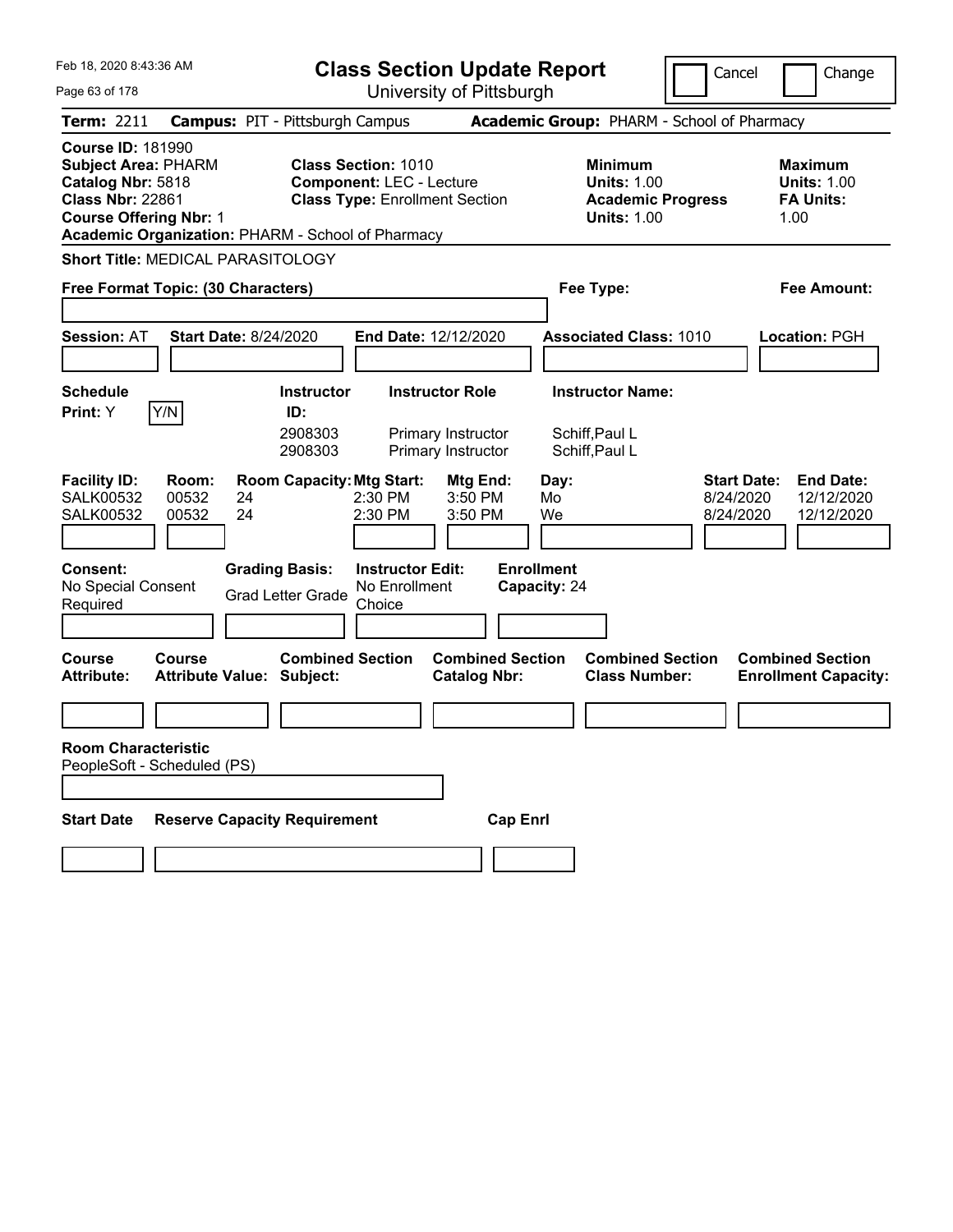| Feb 18, 2020 8:43:36 AM                                                                                                                                                                      | <b>Class Section Update Report</b>                                                                      | Cancel                                                                                 | Change                                                           |  |
|----------------------------------------------------------------------------------------------------------------------------------------------------------------------------------------------|---------------------------------------------------------------------------------------------------------|----------------------------------------------------------------------------------------|------------------------------------------------------------------|--|
| Page 64 of 178                                                                                                                                                                               | University of Pittsburgh                                                                                |                                                                                        |                                                                  |  |
| <b>Term: 2211</b>                                                                                                                                                                            | <b>Campus: PIT - Pittsburgh Campus</b>                                                                  | Academic Group: PHARM - School of Pharmacy                                             |                                                                  |  |
| <b>Course ID: 183349</b><br><b>Subject Area: PHARM</b><br>Catalog Nbr: 5820<br><b>Class Nbr: 21174</b><br><b>Course Offering Nbr: 1</b><br>Academic Organization: PHARM - School of Pharmacy | <b>Class Section: 1030</b><br><b>Component: SEM - Seminar</b><br><b>Class Type: Enrollment Section</b>  | <b>Minimum</b><br><b>Units: 1.00</b><br><b>Academic Progress</b><br><b>Units: 1.00</b> | <b>Maximum</b><br><b>Units: 1.00</b><br><b>FA Units:</b><br>1.00 |  |
| <b>Short Title: PHARMACY INNOVATION 1</b>                                                                                                                                                    |                                                                                                         |                                                                                        |                                                                  |  |
| Free Format Topic: (30 Characters)                                                                                                                                                           |                                                                                                         | Fee Type:                                                                              | Fee Amount:                                                      |  |
|                                                                                                                                                                                              |                                                                                                         |                                                                                        |                                                                  |  |
| <b>Session: AT</b><br><b>Start Date: 8/24/2020</b>                                                                                                                                           | End Date: 12/12/2020                                                                                    | <b>Associated Class: 1030</b>                                                          | Location: PGH                                                    |  |
|                                                                                                                                                                                              |                                                                                                         |                                                                                        |                                                                  |  |
| <b>Schedule</b><br>Y/N<br>Print: Y                                                                                                                                                           | <b>Instructor Role</b><br><b>Instructor</b><br>ID:                                                      | <b>Instructor Name:</b>                                                                |                                                                  |  |
| <b>Facility ID:</b><br>Room:                                                                                                                                                                 | 2920624<br>Primary Instructor<br>2936503<br>Special<br>3517618<br>Primary Instructor<br><b>Mtg End:</b> | Ali, Ameer S<br>Freidhoff, Matthew<br>Patel, Ravi<br><b>Start Date:</b>                | <b>End Date:</b>                                                 |  |
| SALKX0G103<br>0G103<br>0                                                                                                                                                                     | <b>Room Capacity: Mtg Start:</b><br>4:00 PM<br>4:50 PM                                                  | Day:<br>8/24/2020<br>We                                                                | 12/12/2020                                                       |  |
| Consent:<br>No Special Consent<br>Required                                                                                                                                                   | <b>Grading Basis:</b><br><b>Instructor Edit:</b><br>No Enrollment<br><b>Grad Letter Grade</b><br>Choice | <b>Enrollment</b><br>Capacity: 15                                                      |                                                                  |  |
| <b>Course</b><br>Course<br><b>Attribute:</b><br><b>Attribute Value: Subject:</b>                                                                                                             | <b>Combined Section</b><br><b>Combined Section</b><br><b>Catalog Nbr:</b>                               | <b>Combined Section</b><br><b>Class Number:</b>                                        | <b>Combined Section</b><br><b>Enrollment Capacity:</b>           |  |
|                                                                                                                                                                                              |                                                                                                         |                                                                                        |                                                                  |  |
| <b>Room Characteristic</b>                                                                                                                                                                   |                                                                                                         |                                                                                        |                                                                  |  |
|                                                                                                                                                                                              |                                                                                                         |                                                                                        |                                                                  |  |
| <b>Reserve Capacity Requirement</b><br><b>Start Date</b>                                                                                                                                     |                                                                                                         | <b>Cap Enrl</b>                                                                        |                                                                  |  |
|                                                                                                                                                                                              |                                                                                                         |                                                                                        |                                                                  |  |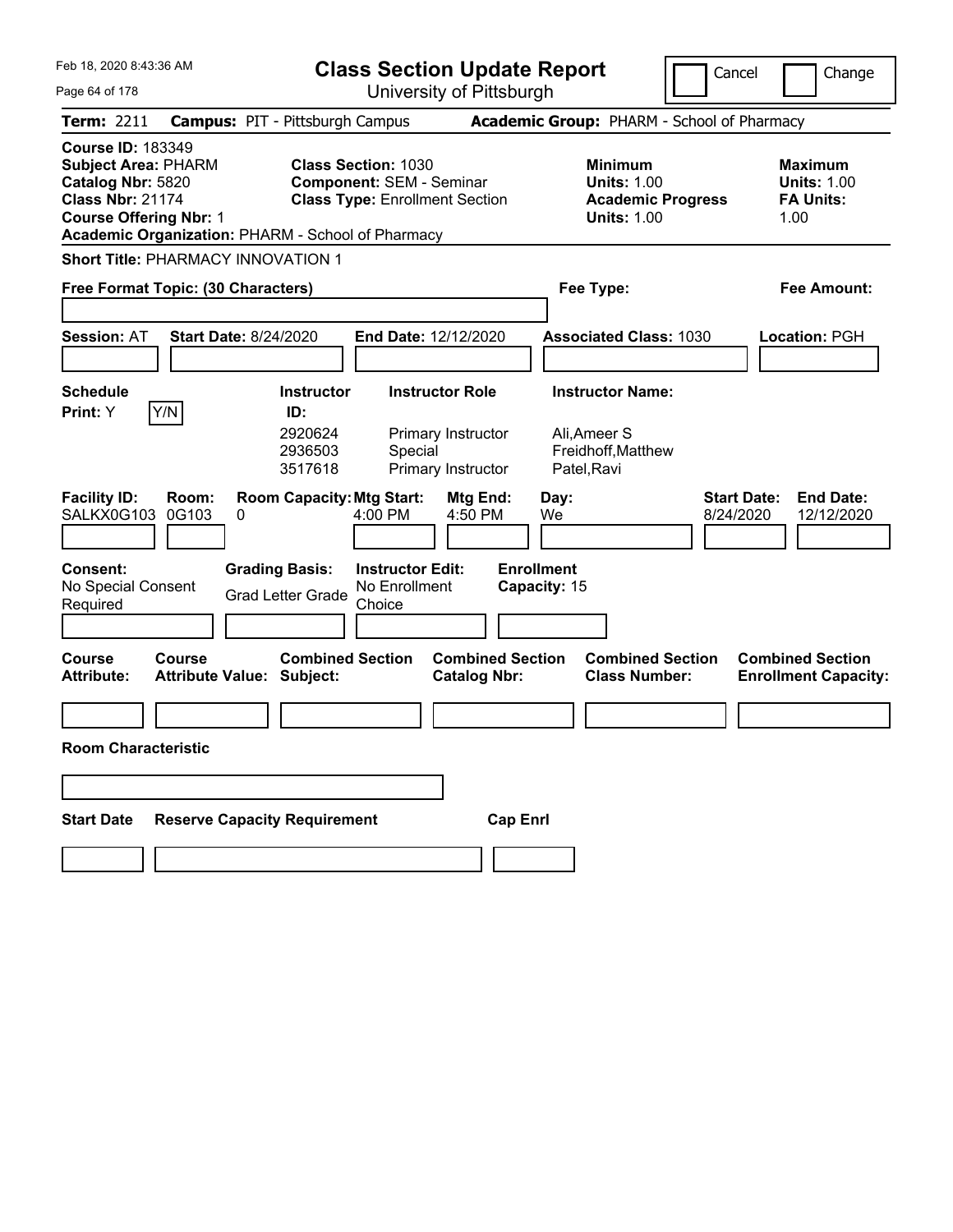| Feb 18, 2020 8:43:36 AM                                                                                                                                                                      | <b>Class Section Update Report</b>                                                                              |                                                |                                                                                        | Cancel<br>Change                                                  |
|----------------------------------------------------------------------------------------------------------------------------------------------------------------------------------------------|-----------------------------------------------------------------------------------------------------------------|------------------------------------------------|----------------------------------------------------------------------------------------|-------------------------------------------------------------------|
| Page 65 of 178                                                                                                                                                                               |                                                                                                                 | University of Pittsburgh                       |                                                                                        |                                                                   |
| Term: 2211                                                                                                                                                                                   | <b>Campus: PIT - Pittsburgh Campus</b>                                                                          |                                                | Academic Group: PHARM - School of Pharmacy                                             |                                                                   |
| <b>Course ID: 185482</b><br><b>Subject Area: PHARM</b><br>Catalog Nbr: 5824<br><b>Class Nbr: 23272</b><br><b>Course Offering Nbr: 1</b><br>Academic Organization: PHARM - School of Pharmacy | <b>Class Section: 1200</b><br><b>Component: DIR - Directed Studies</b><br><b>Class Type: Enrollment Section</b> |                                                | <b>Minimum</b><br><b>Units: 1.00</b><br><b>Academic Progress</b><br><b>Units: 1.00</b> | <b>Maximum</b><br><b>Units: 3.00</b><br><b>FA Units:</b><br>1.00  |
| Short Title: MENTORED RESEARCH                                                                                                                                                               |                                                                                                                 |                                                |                                                                                        |                                                                   |
| Free Format Topic: (30 Characters)                                                                                                                                                           |                                                                                                                 |                                                | Fee Type:                                                                              | Fee Amount:                                                       |
| <b>Start Date: 8/24/2020</b><br><b>Session: AT</b>                                                                                                                                           | End Date: 12/12/2020                                                                                            |                                                | <b>Associated Class: 1200</b>                                                          | Location: PGH                                                     |
| <b>Schedule</b><br>Y/N<br>Print: Y                                                                                                                                                           | <b>Instructor</b><br>ID:<br>2956343                                                                             | <b>Instructor Role</b><br>Primary Instructor   | <b>Instructor Name:</b><br>Stevenson, James Michael                                    |                                                                   |
| <b>Facility ID:</b><br>Room:<br><b>TBATBA</b><br>TBA<br>0                                                                                                                                    | <b>Room Capacity: Mtg Start:</b>                                                                                | Mtg End:<br>Day:                               |                                                                                        | <b>Start Date:</b><br><b>End Date:</b><br>8/24/2020<br>12/12/2020 |
| <b>Consent:</b><br>Department Consent<br>Required                                                                                                                                            | <b>Grading Basis:</b><br><b>Instructor Edit:</b><br>No Enrollment<br><b>Grad Letter Grade</b><br>Choice         | <b>Enrollment</b><br>Capacity: 35              |                                                                                        |                                                                   |
| Course<br>Course<br><b>Attribute Value: Subject:</b><br>Attribute:                                                                                                                           | <b>Combined Section</b>                                                                                         | <b>Combined Section</b><br><b>Catalog Nbr:</b> | <b>Combined Section</b><br><b>Class Number:</b>                                        | <b>Combined Section</b><br><b>Enrollment Capacity:</b>            |
| <b>Room Characteristic</b>                                                                                                                                                                   |                                                                                                                 |                                                |                                                                                        |                                                                   |
|                                                                                                                                                                                              |                                                                                                                 |                                                |                                                                                        |                                                                   |
| <b>Start Date</b><br><b>Reserve Capacity Requirement</b>                                                                                                                                     |                                                                                                                 | <b>Cap Enrl</b>                                |                                                                                        |                                                                   |
|                                                                                                                                                                                              |                                                                                                                 |                                                |                                                                                        |                                                                   |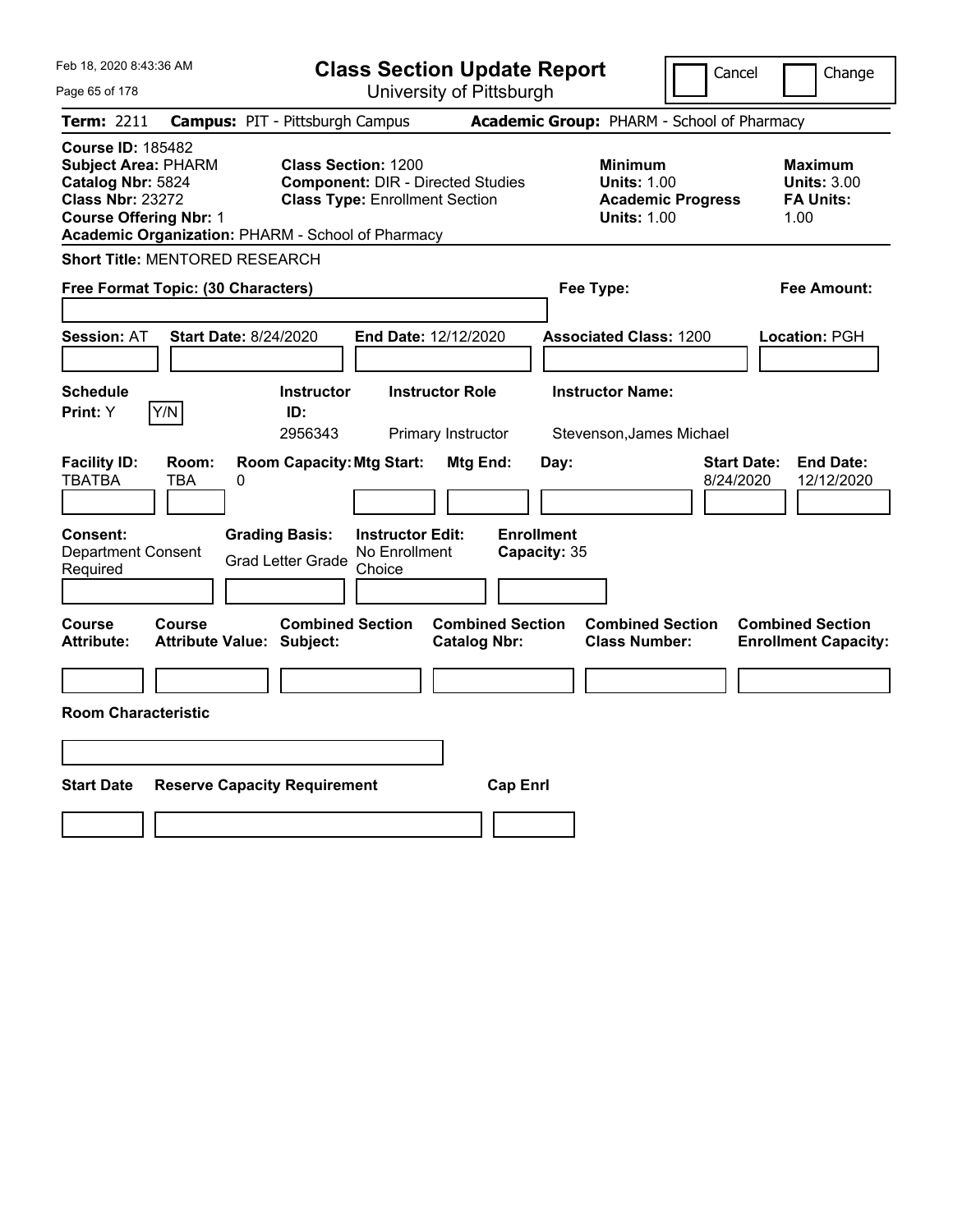| Feb 18, 2020 8:43:36 AM                                                                                                                                                                      | <b>Class Section Update Report</b>                                                                                                                                                       | Cancel                                                                                            | Change                                                           |
|----------------------------------------------------------------------------------------------------------------------------------------------------------------------------------------------|------------------------------------------------------------------------------------------------------------------------------------------------------------------------------------------|---------------------------------------------------------------------------------------------------|------------------------------------------------------------------|
| Page 66 of 178                                                                                                                                                                               | University of Pittsburgh                                                                                                                                                                 |                                                                                                   |                                                                  |
| Term: 2211                                                                                                                                                                                   | <b>Campus: PIT - Pittsburgh Campus</b>                                                                                                                                                   | Academic Group: PHARM - School of Pharmacy                                                        |                                                                  |
| <b>Course ID: 185482</b><br><b>Subject Area: PHARM</b><br>Catalog Nbr: 5824<br><b>Class Nbr: 23581</b><br><b>Course Offering Nbr: 1</b><br>Academic Organization: PHARM - School of Pharmacy | <b>Class Section: 1205</b><br><b>Component: DIR - Directed Studies</b><br><b>Class Type: Enrollment Section</b>                                                                          | <b>Minimum</b><br><b>Units: 1.00</b><br><b>Academic Progress</b><br><b>Units: 1.00</b>            | <b>Maximum</b><br><b>Units: 3.00</b><br><b>FA Units:</b><br>1.00 |
| Short Title: MENTORED RESEARCH                                                                                                                                                               |                                                                                                                                                                                          |                                                                                                   |                                                                  |
| Free Format Topic: (30 Characters)                                                                                                                                                           |                                                                                                                                                                                          | Fee Type:                                                                                         | Fee Amount:                                                      |
| <b>Start Date: 8/24/2020</b><br><b>Session: AT</b>                                                                                                                                           | End Date: 12/12/2020                                                                                                                                                                     | <b>Associated Class: 1205</b>                                                                     | Location: PGH                                                    |
| <b>Schedule</b><br>Y/N<br><b>Print:</b> Y                                                                                                                                                    | <b>Instructor Role</b><br><b>Instructor</b><br>ID:                                                                                                                                       | <b>Instructor Name:</b>                                                                           |                                                                  |
| <b>Facility ID:</b><br>Room:<br><b>TBATBA</b><br>TBA<br>0<br>Consent:<br><b>Instructor Consent</b><br>Required                                                                               | 2903894<br>Primary Instructor<br><b>Room Capacity: Mtg Start:</b><br>Mtg End:<br><b>Grading Basis:</b><br><b>Instructor Edit:</b><br>No Enrollment<br><b>Grad Letter Grade</b><br>Choice | Poloyac, Samuel M<br><b>Start Date:</b><br>Day:<br>8/24/2020<br><b>Enrollment</b><br>Capacity: 10 | <b>End Date:</b><br>12/12/2020                                   |
| <b>Course</b><br>Course<br><b>Attribute:</b><br><b>Attribute Value: Subject:</b><br><b>Room Characteristic</b>                                                                               | <b>Combined Section</b><br><b>Combined Section</b><br><b>Catalog Nbr:</b>                                                                                                                | <b>Combined Section</b><br><b>Class Number:</b>                                                   | <b>Combined Section</b><br><b>Enrollment Capacity:</b>           |
| <b>Start Date</b><br><b>Reserve Capacity Requirement</b>                                                                                                                                     | <b>Cap Enrl</b>                                                                                                                                                                          |                                                                                                   |                                                                  |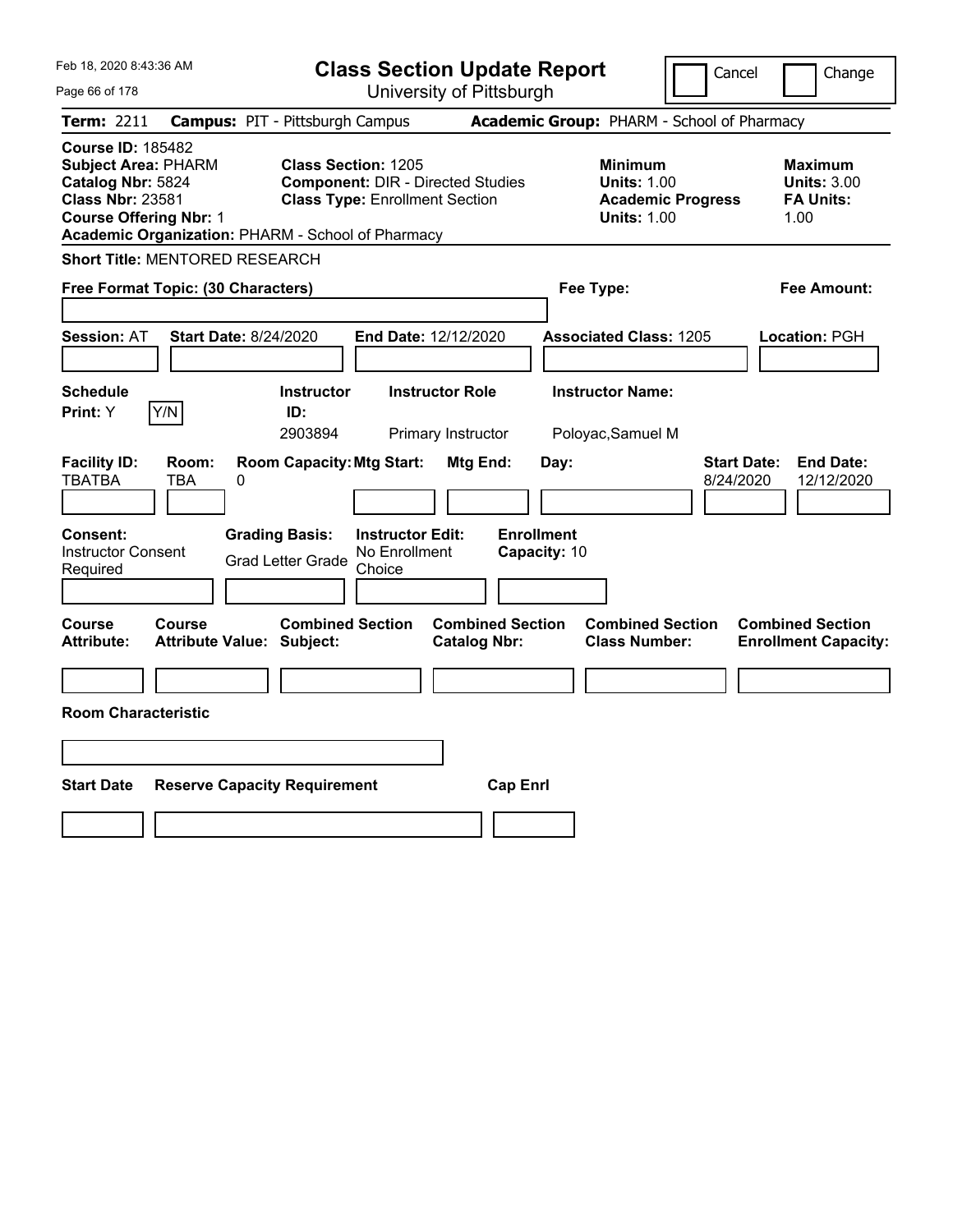| Feb 18, 2020 8:43:36 AM<br>Page 67 of 178                                                                                                                                                    | <b>Class Section Update Report</b><br>University of Pittsburgh                                                  |                                                |                                                                                        | Cancel<br>Change                                                  |
|----------------------------------------------------------------------------------------------------------------------------------------------------------------------------------------------|-----------------------------------------------------------------------------------------------------------------|------------------------------------------------|----------------------------------------------------------------------------------------|-------------------------------------------------------------------|
| <b>Term: 2211</b>                                                                                                                                                                            | <b>Campus: PIT - Pittsburgh Campus</b>                                                                          |                                                | Academic Group: PHARM - School of Pharmacy                                             |                                                                   |
| <b>Course ID: 185482</b><br><b>Subject Area: PHARM</b><br>Catalog Nbr: 5824<br><b>Class Nbr: 23582</b><br><b>Course Offering Nbr: 1</b><br>Academic Organization: PHARM - School of Pharmacy | <b>Class Section: 1210</b><br><b>Component: DIR - Directed Studies</b><br><b>Class Type: Enrollment Section</b> |                                                | <b>Minimum</b><br><b>Units: 1.00</b><br><b>Academic Progress</b><br><b>Units: 1.00</b> | Maximum<br><b>Units: 3.00</b><br><b>FA Units:</b><br>1.00         |
| Short Title: MENTORED RESEARCH                                                                                                                                                               |                                                                                                                 |                                                |                                                                                        |                                                                   |
| Free Format Topic: (30 Characters)                                                                                                                                                           |                                                                                                                 |                                                | Fee Type:                                                                              | Fee Amount:                                                       |
| <b>Session: AT</b><br><b>Start Date: 8/24/2020</b>                                                                                                                                           | End Date: 12/12/2020                                                                                            |                                                | <b>Associated Class: 1210</b>                                                          | Location: PGH                                                     |
| <b>Schedule</b><br>Y/N<br><b>Print:</b> Y                                                                                                                                                    | <b>Instructor</b><br>ID:<br>2936884                                                                             | <b>Instructor Role</b><br>Primary Instructor   | <b>Instructor Name:</b><br>Empey, Philip                                               |                                                                   |
| <b>Facility ID:</b><br>Room:<br><b>TBATBA</b><br>0<br>TBA                                                                                                                                    | <b>Room Capacity: Mtg Start:</b>                                                                                | Mtg End:<br>Day:                               |                                                                                        | <b>Start Date:</b><br><b>End Date:</b><br>8/24/2020<br>12/12/2020 |
| <b>Consent:</b><br><b>Instructor Consent</b><br>Required                                                                                                                                     | <b>Grading Basis:</b><br><b>Instructor Edit:</b><br>No Enrollment<br><b>Grad Letter Grade</b><br>Choice         | <b>Enrollment</b><br>Capacity: 10              |                                                                                        |                                                                   |
| Course<br>Course<br><b>Attribute:</b><br><b>Attribute Value: Subject:</b>                                                                                                                    | <b>Combined Section</b>                                                                                         | <b>Combined Section</b><br><b>Catalog Nbr:</b> | <b>Combined Section</b><br><b>Class Number:</b>                                        | <b>Combined Section</b><br><b>Enrollment Capacity:</b>            |
| <b>Room Characteristic</b>                                                                                                                                                                   |                                                                                                                 |                                                |                                                                                        |                                                                   |
|                                                                                                                                                                                              |                                                                                                                 |                                                |                                                                                        |                                                                   |
| <b>Start Date</b><br><b>Reserve Capacity Requirement</b>                                                                                                                                     |                                                                                                                 | <b>Cap Enrl</b>                                |                                                                                        |                                                                   |
|                                                                                                                                                                                              |                                                                                                                 |                                                |                                                                                        |                                                                   |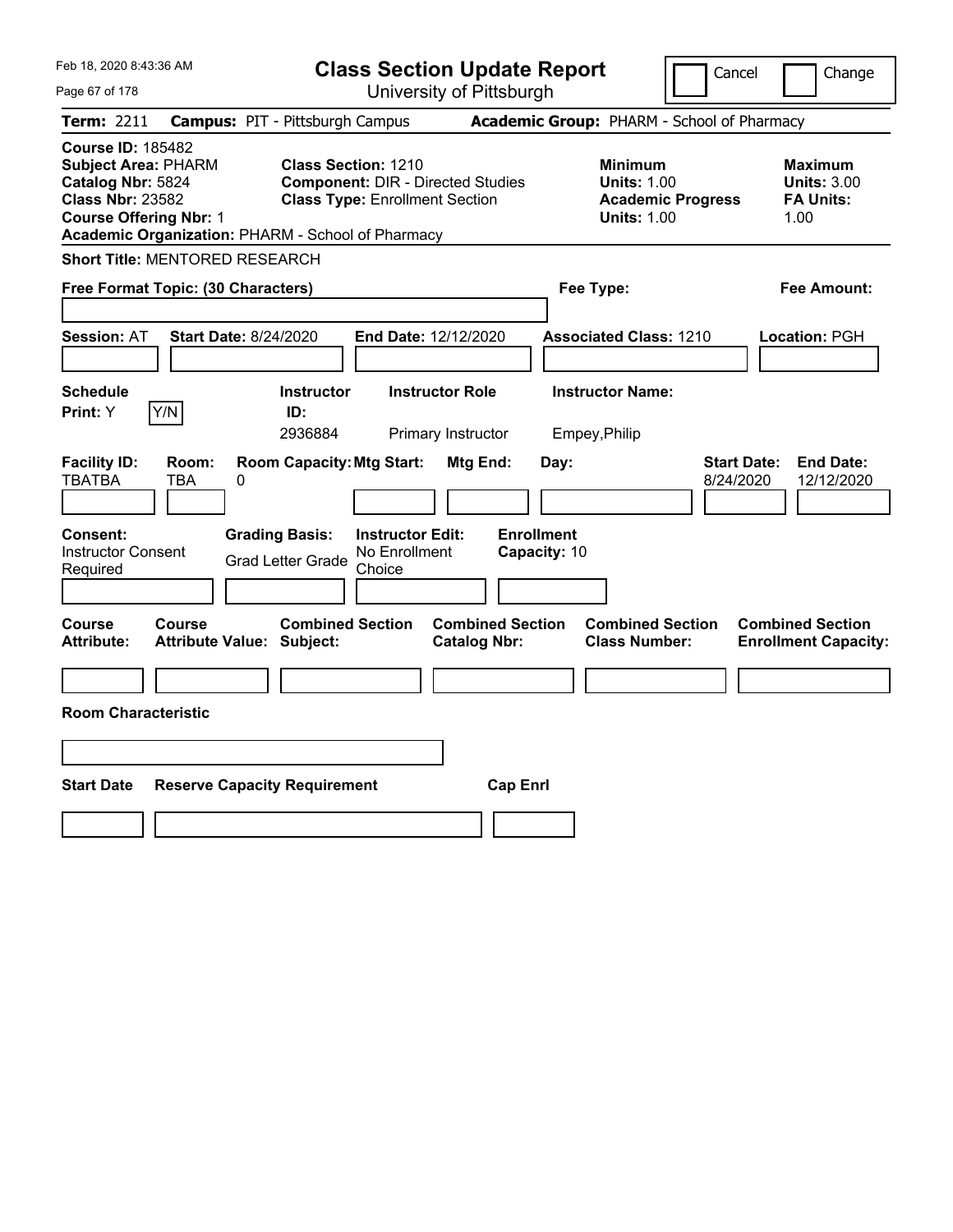| Feb 18, 2020 8:43:36 AM                                                                                                                                                                      | <b>Class Section Update Report</b>                                                                              |                                                                            | Cancel                          | Change                                                           |
|----------------------------------------------------------------------------------------------------------------------------------------------------------------------------------------------|-----------------------------------------------------------------------------------------------------------------|----------------------------------------------------------------------------|---------------------------------|------------------------------------------------------------------|
| Page 68 of 178                                                                                                                                                                               | University of Pittsburgh                                                                                        |                                                                            |                                 |                                                                  |
| Term: 2211                                                                                                                                                                                   | <b>Campus: PIT - Pittsburgh Campus</b>                                                                          | Academic Group: PHARM - School of Pharmacy                                 |                                 |                                                                  |
| <b>Course ID: 185482</b><br><b>Subject Area: PHARM</b><br>Catalog Nbr: 5824<br><b>Class Nbr: 23583</b><br><b>Course Offering Nbr: 1</b><br>Academic Organization: PHARM - School of Pharmacy | <b>Class Section: 1215</b><br><b>Component: DIR - Directed Studies</b><br><b>Class Type: Enrollment Section</b> | <b>Minimum</b><br><b>Units: 1.00</b><br><b>Units: 1.00</b>                 | <b>Academic Progress</b>        | <b>Maximum</b><br><b>Units: 3.00</b><br><b>FA Units:</b><br>1.00 |
| Short Title: MENTORED RESEARCH                                                                                                                                                               |                                                                                                                 |                                                                            |                                 |                                                                  |
| Free Format Topic: (30 Characters)                                                                                                                                                           |                                                                                                                 | Fee Type:                                                                  |                                 | Fee Amount:                                                      |
| Start Date: 8/24/2020<br><b>Session: AT</b>                                                                                                                                                  | End Date: 12/12/2020                                                                                            | <b>Associated Class: 1215</b>                                              |                                 | Location: PGH                                                    |
| <b>Schedule</b><br>Y/N<br><b>Print:</b> Y                                                                                                                                                    | <b>Instructor Role</b><br><b>Instructor</b><br>ID:<br>2902408<br>Primary Instructor                             | <b>Instructor Name:</b><br>Rohan, Lisa C.                                  |                                 |                                                                  |
| <b>Facility ID:</b><br>Room:<br><b>TBATBA</b><br>TBA<br>0                                                                                                                                    | <b>Room Capacity: Mtg Start:</b><br>Mtg End:                                                                    | Day:                                                                       | <b>Start Date:</b><br>8/24/2020 | <b>End Date:</b><br>12/12/2020                                   |
| Consent:<br><b>Instructor Consent</b><br>Required                                                                                                                                            | <b>Instructor Edit:</b><br><b>Grading Basis:</b><br>No Enrollment<br><b>Grad Letter Grade</b><br>Choice         | <b>Enrollment</b><br>Capacity: 10                                          |                                 |                                                                  |
| <b>Course</b><br>Course<br>Attribute Value: Subject:<br>Attribute:                                                                                                                           | <b>Combined Section</b><br><b>Catalog Nbr:</b>                                                                  | <b>Combined Section</b><br><b>Combined Section</b><br><b>Class Number:</b> |                                 | <b>Combined Section</b><br><b>Enrollment Capacity:</b>           |
| <b>Room Characteristic</b>                                                                                                                                                                   |                                                                                                                 |                                                                            |                                 |                                                                  |
| <b>Start Date</b><br><b>Reserve Capacity Requirement</b>                                                                                                                                     |                                                                                                                 | <b>Cap Enrl</b>                                                            |                                 |                                                                  |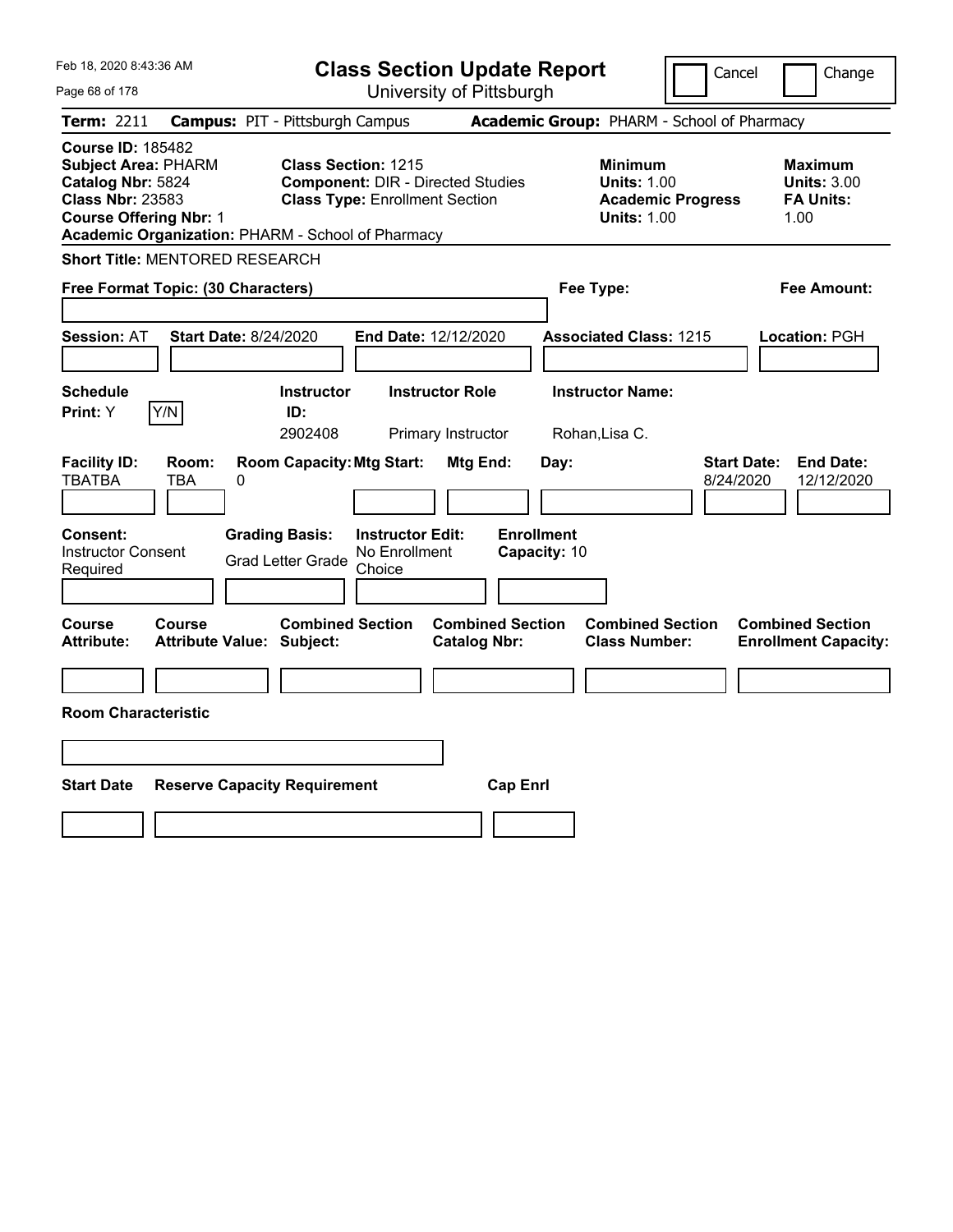| Feb 18, 2020 8:43:36 AM                                                                                                                                                                      | <b>Class Section Update Report</b>                                                                              |                                                |                                                                                        | Cancel<br>Change                                                  |
|----------------------------------------------------------------------------------------------------------------------------------------------------------------------------------------------|-----------------------------------------------------------------------------------------------------------------|------------------------------------------------|----------------------------------------------------------------------------------------|-------------------------------------------------------------------|
| Page 69 of 178                                                                                                                                                                               |                                                                                                                 | University of Pittsburgh                       |                                                                                        |                                                                   |
| Term: 2211                                                                                                                                                                                   | <b>Campus: PIT - Pittsburgh Campus</b>                                                                          |                                                | Academic Group: PHARM - School of Pharmacy                                             |                                                                   |
| <b>Course ID: 185482</b><br><b>Subject Area: PHARM</b><br>Catalog Nbr: 5824<br><b>Class Nbr: 23584</b><br><b>Course Offering Nbr: 1</b><br>Academic Organization: PHARM - School of Pharmacy | <b>Class Section: 1220</b><br><b>Component: DIR - Directed Studies</b><br><b>Class Type: Enrollment Section</b> |                                                | <b>Minimum</b><br><b>Units: 1.00</b><br><b>Academic Progress</b><br><b>Units: 1.00</b> | <b>Maximum</b><br><b>Units: 3.00</b><br><b>FA Units:</b><br>1.00  |
| Short Title: MENTORED RESEARCH                                                                                                                                                               |                                                                                                                 |                                                |                                                                                        |                                                                   |
| Free Format Topic: (30 Characters)                                                                                                                                                           |                                                                                                                 |                                                | Fee Type:                                                                              | Fee Amount:                                                       |
| <b>Start Date: 8/24/2020</b><br><b>Session: AT</b>                                                                                                                                           | End Date: 12/12/2020                                                                                            |                                                | <b>Associated Class: 1220</b>                                                          | Location: PGH                                                     |
| <b>Schedule</b><br>Y/N<br>Print: Y                                                                                                                                                           | <b>Instructor</b><br>ID:<br>2909650                                                                             | <b>Instructor Role</b><br>Primary Instructor   | <b>Instructor Name:</b><br>Venkataramanan, Raman                                       |                                                                   |
| <b>Facility ID:</b><br>Room:<br><b>TBATBA</b><br>TBA<br>0                                                                                                                                    | <b>Room Capacity: Mtg Start:</b>                                                                                | Mtg End:<br>Day:                               |                                                                                        | <b>Start Date:</b><br><b>End Date:</b><br>8/24/2020<br>12/12/2020 |
| <b>Consent:</b><br><b>Instructor Consent</b><br>Required                                                                                                                                     | <b>Grading Basis:</b><br><b>Instructor Edit:</b><br>No Enrollment<br><b>Grad Letter Grade</b><br>Choice         | <b>Enrollment</b><br>Capacity: 10              |                                                                                        |                                                                   |
| Course<br>Course<br><b>Attribute Value: Subject:</b><br>Attribute:                                                                                                                           | <b>Combined Section</b>                                                                                         | <b>Combined Section</b><br><b>Catalog Nbr:</b> | <b>Combined Section</b><br><b>Class Number:</b>                                        | <b>Combined Section</b><br><b>Enrollment Capacity:</b>            |
| <b>Room Characteristic</b>                                                                                                                                                                   |                                                                                                                 |                                                |                                                                                        |                                                                   |
|                                                                                                                                                                                              |                                                                                                                 |                                                |                                                                                        |                                                                   |
| <b>Start Date</b><br><b>Reserve Capacity Requirement</b>                                                                                                                                     |                                                                                                                 | <b>Cap Enrl</b>                                |                                                                                        |                                                                   |
|                                                                                                                                                                                              |                                                                                                                 |                                                |                                                                                        |                                                                   |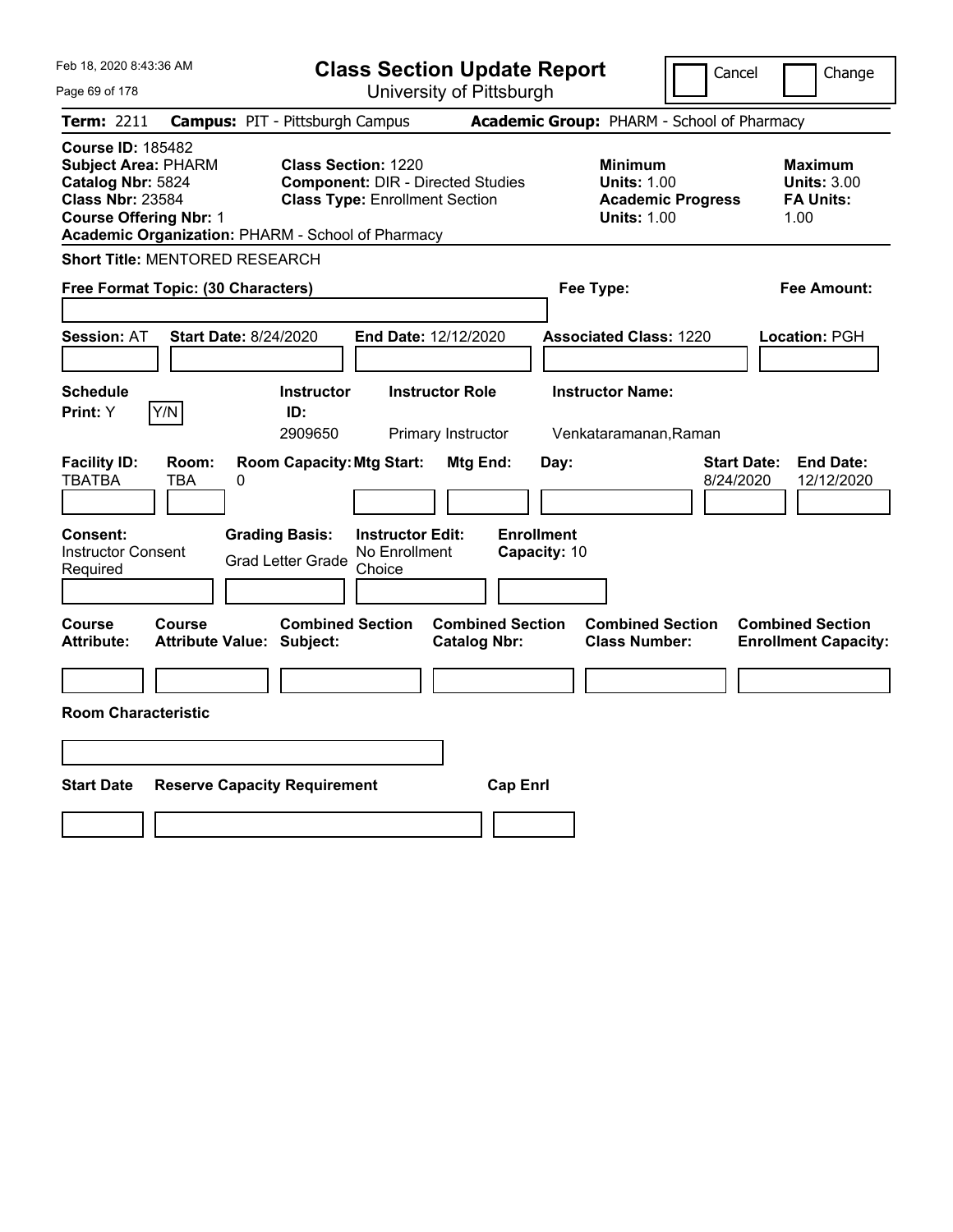| Feb 18, 2020 8:43:36 AM                                                                                                                                                                      | <b>Class Section Update Report</b>                                                                              |                                                |                                                                                        | Cancel<br>Change                                                  |
|----------------------------------------------------------------------------------------------------------------------------------------------------------------------------------------------|-----------------------------------------------------------------------------------------------------------------|------------------------------------------------|----------------------------------------------------------------------------------------|-------------------------------------------------------------------|
| Page 70 of 178                                                                                                                                                                               |                                                                                                                 | University of Pittsburgh                       |                                                                                        |                                                                   |
| Term: 2211                                                                                                                                                                                   | <b>Campus: PIT - Pittsburgh Campus</b>                                                                          |                                                | Academic Group: PHARM - School of Pharmacy                                             |                                                                   |
| <b>Course ID: 185482</b><br><b>Subject Area: PHARM</b><br>Catalog Nbr: 5824<br><b>Class Nbr: 23585</b><br><b>Course Offering Nbr: 1</b><br>Academic Organization: PHARM - School of Pharmacy | <b>Class Section: 1225</b><br><b>Component: DIR - Directed Studies</b><br><b>Class Type: Enrollment Section</b> |                                                | <b>Minimum</b><br><b>Units: 1.00</b><br><b>Academic Progress</b><br><b>Units: 1.00</b> | <b>Maximum</b><br><b>Units: 3.00</b><br><b>FA Units:</b><br>1.00  |
| <b>Short Title: MENTORED RESEARCH</b>                                                                                                                                                        |                                                                                                                 |                                                |                                                                                        |                                                                   |
| Free Format Topic: (30 Characters)                                                                                                                                                           |                                                                                                                 |                                                | Fee Type:                                                                              | Fee Amount:                                                       |
| Start Date: 8/24/2020<br><b>Session: AT</b>                                                                                                                                                  | End Date: 12/12/2020                                                                                            |                                                | <b>Associated Class: 1225</b>                                                          | Location: PGH                                                     |
| <b>Schedule</b><br>Y/N<br>Print: Y                                                                                                                                                           | <b>Instructor</b><br>ID:<br>0                                                                                   | <b>Instructor Role</b>                         | <b>Instructor Name:</b><br>No Instructor Assigned                                      |                                                                   |
| <b>Facility ID:</b><br>Room:<br><b>TBATBA</b><br>TBA<br>0                                                                                                                                    | <b>Room Capacity: Mtg Start:</b>                                                                                | Mtg End:<br>Day:                               |                                                                                        | <b>End Date:</b><br><b>Start Date:</b><br>8/24/2020<br>12/12/2020 |
| Consent:<br><b>Instructor Consent</b><br>Required                                                                                                                                            | <b>Grading Basis:</b><br><b>Instructor Edit:</b><br>No Enrollment<br><b>Grad Letter Grade</b><br>Choice         | <b>Enrollment</b><br>Capacity: 10              |                                                                                        |                                                                   |
| Course<br><b>Course</b><br><b>Attribute:</b><br><b>Attribute Value: Subject:</b>                                                                                                             | <b>Combined Section</b>                                                                                         | <b>Combined Section</b><br><b>Catalog Nbr:</b> | <b>Combined Section</b><br><b>Class Number:</b>                                        | <b>Combined Section</b><br><b>Enrollment Capacity:</b>            |
| <b>Room Characteristic</b>                                                                                                                                                                   |                                                                                                                 |                                                |                                                                                        |                                                                   |
| <b>Start Date</b><br><b>Reserve Capacity Requirement</b>                                                                                                                                     |                                                                                                                 | <b>Cap Enrl</b>                                |                                                                                        |                                                                   |
|                                                                                                                                                                                              |                                                                                                                 |                                                |                                                                                        |                                                                   |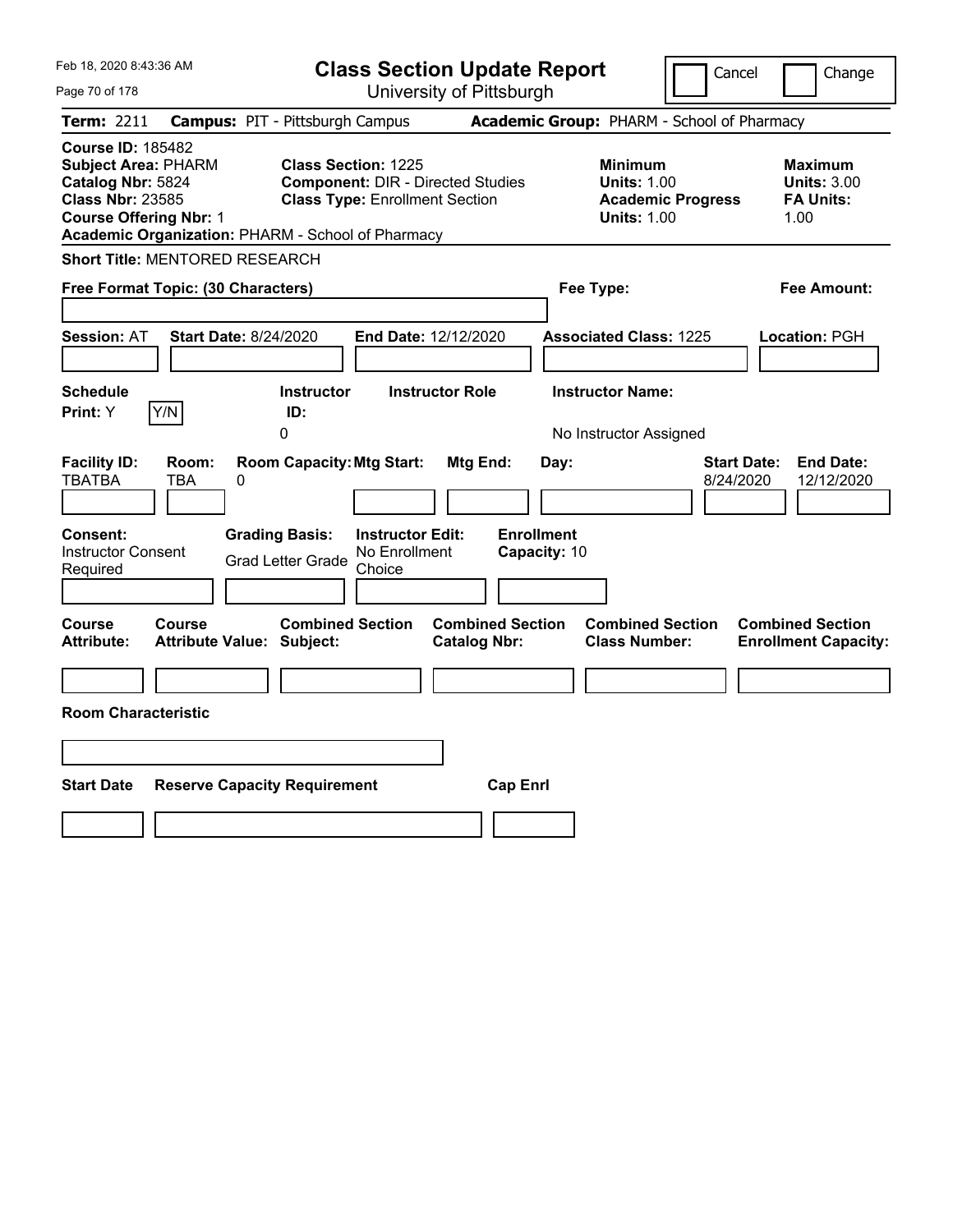| Feb 18, 2020 8:43:36 AM                                                                                                                                                                      | <b>Class Section Update Report</b>                                                                      |                                                                                                   | Cancel<br>Change                                                  |
|----------------------------------------------------------------------------------------------------------------------------------------------------------------------------------------------|---------------------------------------------------------------------------------------------------------|---------------------------------------------------------------------------------------------------|-------------------------------------------------------------------|
| Page 71 of 178                                                                                                                                                                               | University of Pittsburgh                                                                                |                                                                                                   |                                                                   |
| Term: 2211                                                                                                                                                                                   | <b>Campus: PIT - Pittsburgh Campus</b>                                                                  | Academic Group: PHARM - School of Pharmacy                                                        |                                                                   |
| <b>Course ID: 187851</b><br><b>Subject Area: PHARM</b><br>Catalog Nbr: 5831<br><b>Class Nbr: 25775</b><br><b>Course Offering Nbr: 1</b><br>Academic Organization: PHARM - School of Pharmacy | <b>Class Section: 1010</b><br><b>Component: SEM - Seminar</b><br><b>Class Type: Enrollment Section</b>  | <b>Minimum</b><br><b>Units: 2.00</b><br><b>Academic Progress</b><br><b>Units: 2.00</b>            | <b>Maximum</b><br><b>Units: 2.00</b><br><b>FA Units:</b><br>2.00  |
| Short Title: HEALTHCARE LGBTQIA COMMUNITY                                                                                                                                                    |                                                                                                         |                                                                                                   |                                                                   |
| Free Format Topic: (30 Characters)                                                                                                                                                           |                                                                                                         | Fee Type:                                                                                         | Fee Amount:                                                       |
| <b>Session: AT</b><br><b>Start Date: 8/24/2020</b>                                                                                                                                           | End Date: 12/12/2020                                                                                    | <b>Associated Class: 1010</b>                                                                     | Location: PGH                                                     |
| <b>Schedule</b><br>Y/N<br>Print: Y                                                                                                                                                           | <b>Instructor</b><br><b>Instructor Role</b><br>ID:<br>1918824<br>Primary Instructor                     | <b>Instructor Name:</b><br>Grieve, Victoria Luna Brennan                                          |                                                                   |
| <b>Facility ID:</b><br>Room:<br>SALK0417C<br>0417C<br>15                                                                                                                                     | <b>Room Capacity: Mtg Start:</b><br>6:00 PM                                                             | Mtg End:<br>Day:<br>7:50 PM<br>Tu                                                                 | <b>Start Date:</b><br><b>End Date:</b><br>8/24/2020<br>12/12/2020 |
| Consent:<br>No Special Consent<br>Required                                                                                                                                                   | <b>Grading Basis:</b><br><b>Instructor Edit:</b><br>No Enrollment<br><b>Grad Letter Grade</b><br>Choice | <b>Enrollment</b><br>Capacity: 15                                                                 |                                                                   |
| Course<br><b>Course</b><br><b>Attribute Value: Subject:</b><br><b>Attribute:</b>                                                                                                             | <b>Combined Section</b>                                                                                 | <b>Combined Section</b><br><b>Combined Section</b><br><b>Class Number:</b><br><b>Catalog Nbr:</b> | <b>Combined Section</b><br><b>Enrollment Capacity:</b>            |
| <b>Room Characteristic</b><br>PeopleSoft - Scheduled (PS)                                                                                                                                    |                                                                                                         |                                                                                                   |                                                                   |
| <b>Start Date</b><br><b>Reserve Capacity Requirement</b>                                                                                                                                     |                                                                                                         | <b>Cap Enrl</b>                                                                                   |                                                                   |
|                                                                                                                                                                                              |                                                                                                         |                                                                                                   |                                                                   |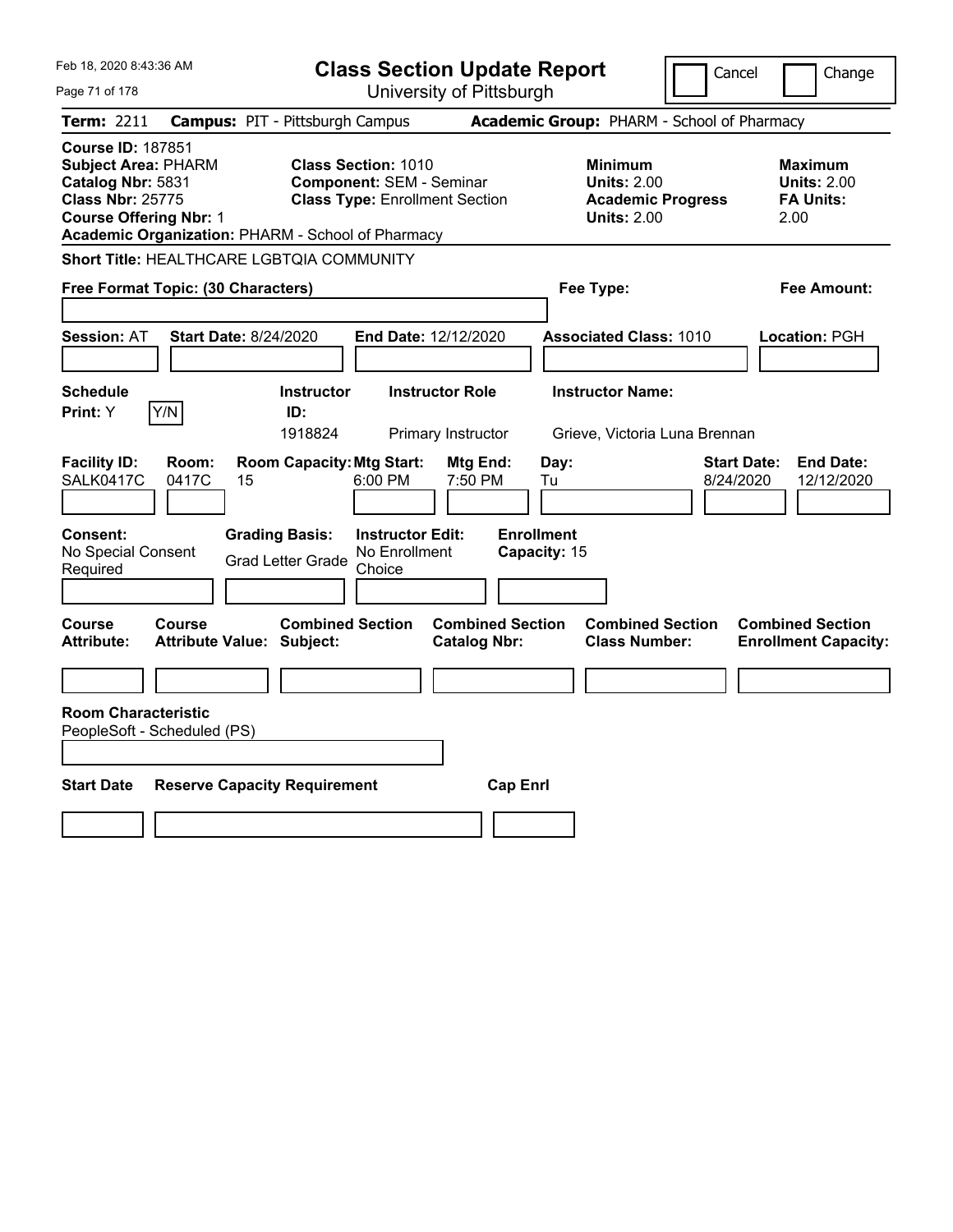| Feb 18, 2020 8:43:36 AM                                                                                                                                                                      | <b>Class Section Update Report</b>                                                                      | Cancel                                                                                 | Change                                                           |  |  |  |
|----------------------------------------------------------------------------------------------------------------------------------------------------------------------------------------------|---------------------------------------------------------------------------------------------------------|----------------------------------------------------------------------------------------|------------------------------------------------------------------|--|--|--|
| Page 72 of 178                                                                                                                                                                               | University of Pittsburgh                                                                                |                                                                                        |                                                                  |  |  |  |
| <b>Term: 2211</b>                                                                                                                                                                            | <b>Campus: PIT - Pittsburgh Campus</b>                                                                  | Academic Group: PHARM - School of Pharmacy                                             |                                                                  |  |  |  |
| <b>Course ID: 188711</b><br><b>Subject Area: PHARM</b><br>Catalog Nbr: 5835<br><b>Class Nbr: 26889</b><br><b>Course Offering Nbr: 1</b><br>Academic Organization: PHARM - School of Pharmacy | <b>Class Section: 1010</b><br><b>Component: LEC - Lecture</b><br><b>Class Type: Enrollment Section</b>  | <b>Minimum</b><br><b>Units: 1.00</b><br><b>Academic Progress</b><br><b>Units: 1.00</b> | <b>Maximum</b><br><b>Units: 1.00</b><br><b>FA Units:</b><br>1.00 |  |  |  |
| <b>Short Title: INTRAPRENEURSHIP STRATEGY</b>                                                                                                                                                |                                                                                                         |                                                                                        |                                                                  |  |  |  |
| Free Format Topic: (30 Characters)                                                                                                                                                           |                                                                                                         | Fee Type:<br>Fee Amount:                                                               |                                                                  |  |  |  |
|                                                                                                                                                                                              |                                                                                                         |                                                                                        |                                                                  |  |  |  |
| <b>Session: AT</b><br><b>Start Date: 8/24/2020</b>                                                                                                                                           | End Date: 12/12/2020                                                                                    | <b>Associated Class: 1010</b>                                                          | Location: PGH                                                    |  |  |  |
|                                                                                                                                                                                              |                                                                                                         |                                                                                        |                                                                  |  |  |  |
| Schedule                                                                                                                                                                                     | <b>Instructor</b><br><b>Instructor Role</b>                                                             | <b>Instructor Name:</b>                                                                |                                                                  |  |  |  |
| Y/N<br><b>Print:</b> Y                                                                                                                                                                       | ID:<br>2920624<br>Primary Instructor<br>2936503<br>Special<br>3517618<br>Primary Instructor             | Ali, Ameer S<br>Freidhoff, Matthew<br>Patel, Ravi                                      |                                                                  |  |  |  |
| <b>Facility ID:</b><br>Room:<br>SALKX0G103<br>0G103<br>0                                                                                                                                     | <b>Room Capacity: Mtg Start:</b><br><b>Mtg End:</b><br>5:00 PM<br>5:50 PM                               | <b>Start Date:</b><br>Day:<br>We<br>8/24/2020                                          | <b>End Date:</b><br>12/12/2020                                   |  |  |  |
| <b>Consent:</b><br>No Special Consent<br>Required                                                                                                                                            | <b>Instructor Edit:</b><br><b>Grading Basis:</b><br>No Enrollment<br><b>Grad Letter Grade</b><br>Choice | <b>Enrollment</b><br>Capacity: 6                                                       |                                                                  |  |  |  |
| <b>Course</b><br>Course<br><b>Attribute:</b><br><b>Attribute Value: Subject:</b>                                                                                                             | <b>Combined Section</b><br><b>Combined Section</b><br><b>Catalog Nbr:</b>                               | <b>Combined Section</b><br><b>Class Number:</b>                                        | <b>Combined Section</b><br><b>Enrollment Capacity:</b>           |  |  |  |
|                                                                                                                                                                                              |                                                                                                         |                                                                                        |                                                                  |  |  |  |
| <b>Room Characteristic</b>                                                                                                                                                                   |                                                                                                         |                                                                                        |                                                                  |  |  |  |
|                                                                                                                                                                                              |                                                                                                         |                                                                                        |                                                                  |  |  |  |
| <b>Reserve Capacity Requirement</b><br><b>Start Date</b>                                                                                                                                     | <b>Cap Enrl</b>                                                                                         |                                                                                        |                                                                  |  |  |  |
|                                                                                                                                                                                              |                                                                                                         |                                                                                        |                                                                  |  |  |  |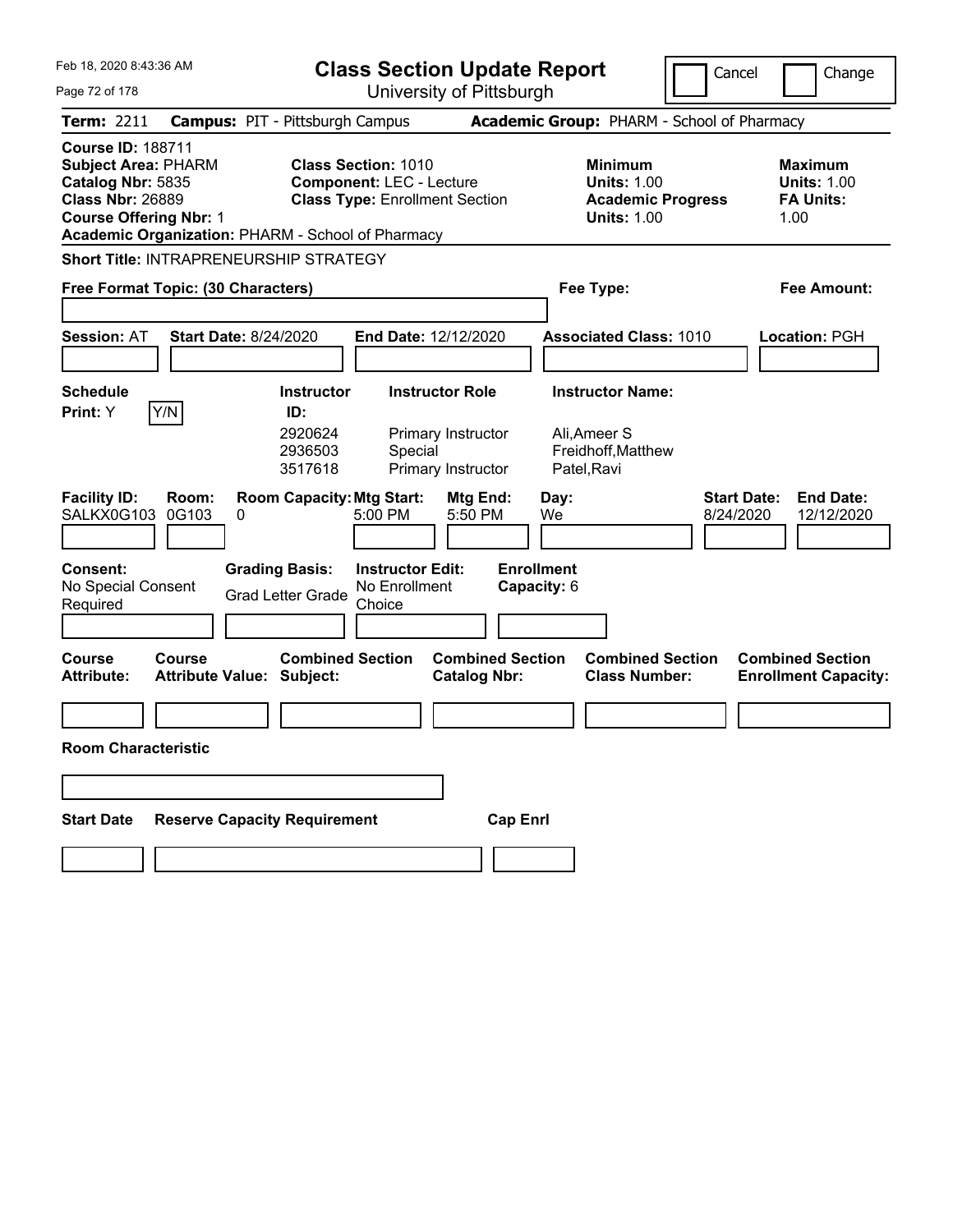| Feb 18, 2020 8:43:36 AM                                                                                                                                                                      |                                            |                                        | <b>Class Section Update Report</b>                                                                     |                                                |                                                            | Cancel                                          | Change                                                    |
|----------------------------------------------------------------------------------------------------------------------------------------------------------------------------------------------|--------------------------------------------|----------------------------------------|--------------------------------------------------------------------------------------------------------|------------------------------------------------|------------------------------------------------------------|-------------------------------------------------|-----------------------------------------------------------|
| Page 73 of 178                                                                                                                                                                               |                                            |                                        |                                                                                                        | University of Pittsburgh                       |                                                            |                                                 |                                                           |
| <b>Term: 2211</b>                                                                                                                                                                            |                                            | <b>Campus: PIT - Pittsburgh Campus</b> |                                                                                                        |                                                |                                                            | Academic Group: PHARM - School of Pharmacy      |                                                           |
| <b>Course ID: 191147</b><br><b>Subject Area: PHARM</b><br>Catalog Nbr: 5837<br><b>Class Nbr: 29965</b><br><b>Course Offering Nbr: 1</b><br>Academic Organization: PHARM - School of Pharmacy |                                            |                                        | <b>Class Section: 1250</b><br><b>Component: LEC - Lecture</b><br><b>Class Type: Enrollment Section</b> |                                                | <b>Minimum</b><br><b>Units: 3.00</b><br><b>Units: 3.00</b> | <b>Academic Progress</b>                        | Maximum<br><b>Units: 3.00</b><br><b>FA Units:</b><br>3.00 |
| Short Title: INTRO TO PSYCHOPHARMACOLOGY                                                                                                                                                     |                                            |                                        |                                                                                                        |                                                |                                                            |                                                 |                                                           |
| Free Format Topic: (30 Characters)                                                                                                                                                           |                                            |                                        |                                                                                                        |                                                | Fee Type:                                                  |                                                 | Fee Amount:                                               |
| <b>Session: AT</b>                                                                                                                                                                           | <b>Start Date: 8/24/2020</b>               |                                        | End Date: 12/12/2020                                                                                   |                                                | <b>Associated Class: 1250</b>                              |                                                 | <b>Location: PGH</b>                                      |
| <b>Schedule</b>                                                                                                                                                                              |                                            | <b>Instructor</b>                      | <b>Instructor Role</b>                                                                                 |                                                | <b>Instructor Name:</b>                                    |                                                 |                                                           |
| Y/N<br>Print: Y                                                                                                                                                                              |                                            | ID:                                    |                                                                                                        |                                                |                                                            |                                                 |                                                           |
|                                                                                                                                                                                              |                                            | 2904406<br>2909255                     |                                                                                                        | Primary Instructor<br>Primary Instructor       | Fabian, Tanya J.<br>Tarter, Ralph E                        |                                                 |                                                           |
| <b>Facility ID:</b><br>CL02017                                                                                                                                                               | Room:<br>02017<br>30                       | <b>Room Capacity: Mtg Start:</b>       | 4:00 PM                                                                                                | Mtg End:<br>6:50 PM                            | Day:<br>Mo                                                 | <b>Start Date:</b><br>8/24/2020                 | <b>End Date:</b><br>12/12/2020                            |
| <b>Consent:</b><br>No Special Consent                                                                                                                                                        |                                            | <b>Grading Basis:</b><br>Grad LG/SU3   | <b>Instructor Edit:</b><br>No Enrollment                                                               |                                                | <b>Enrollment</b><br>Capacity: 8                           |                                                 |                                                           |
| Required                                                                                                                                                                                     | <b>Basis</b>                               |                                        | Choice                                                                                                 |                                                |                                                            |                                                 |                                                           |
|                                                                                                                                                                                              |                                            |                                        |                                                                                                        |                                                |                                                            |                                                 |                                                           |
| <b>Course</b><br><b>Attribute:</b>                                                                                                                                                           | Course<br><b>Attribute Value: Subject:</b> | <b>Combined Section</b>                |                                                                                                        | <b>Combined Section</b><br><b>Catalog Nbr:</b> |                                                            | <b>Combined Section</b><br><b>Class Number:</b> | <b>Combined Section</b><br><b>Enrollment Capacity:</b>    |
|                                                                                                                                                                                              |                                            |                                        |                                                                                                        |                                                |                                                            |                                                 |                                                           |
| <b>Room Characteristic</b>                                                                                                                                                                   |                                            |                                        |                                                                                                        |                                                |                                                            |                                                 |                                                           |
|                                                                                                                                                                                              |                                            |                                        |                                                                                                        |                                                |                                                            |                                                 |                                                           |
|                                                                                                                                                                                              |                                            |                                        |                                                                                                        |                                                |                                                            |                                                 |                                                           |
| <b>Start Date</b>                                                                                                                                                                            |                                            | <b>Reserve Capacity Requirement</b>    |                                                                                                        | <b>Cap Enrl</b>                                |                                                            |                                                 |                                                           |
|                                                                                                                                                                                              |                                            |                                        |                                                                                                        |                                                |                                                            |                                                 |                                                           |
|                                                                                                                                                                                              |                                            |                                        |                                                                                                        |                                                |                                                            |                                                 |                                                           |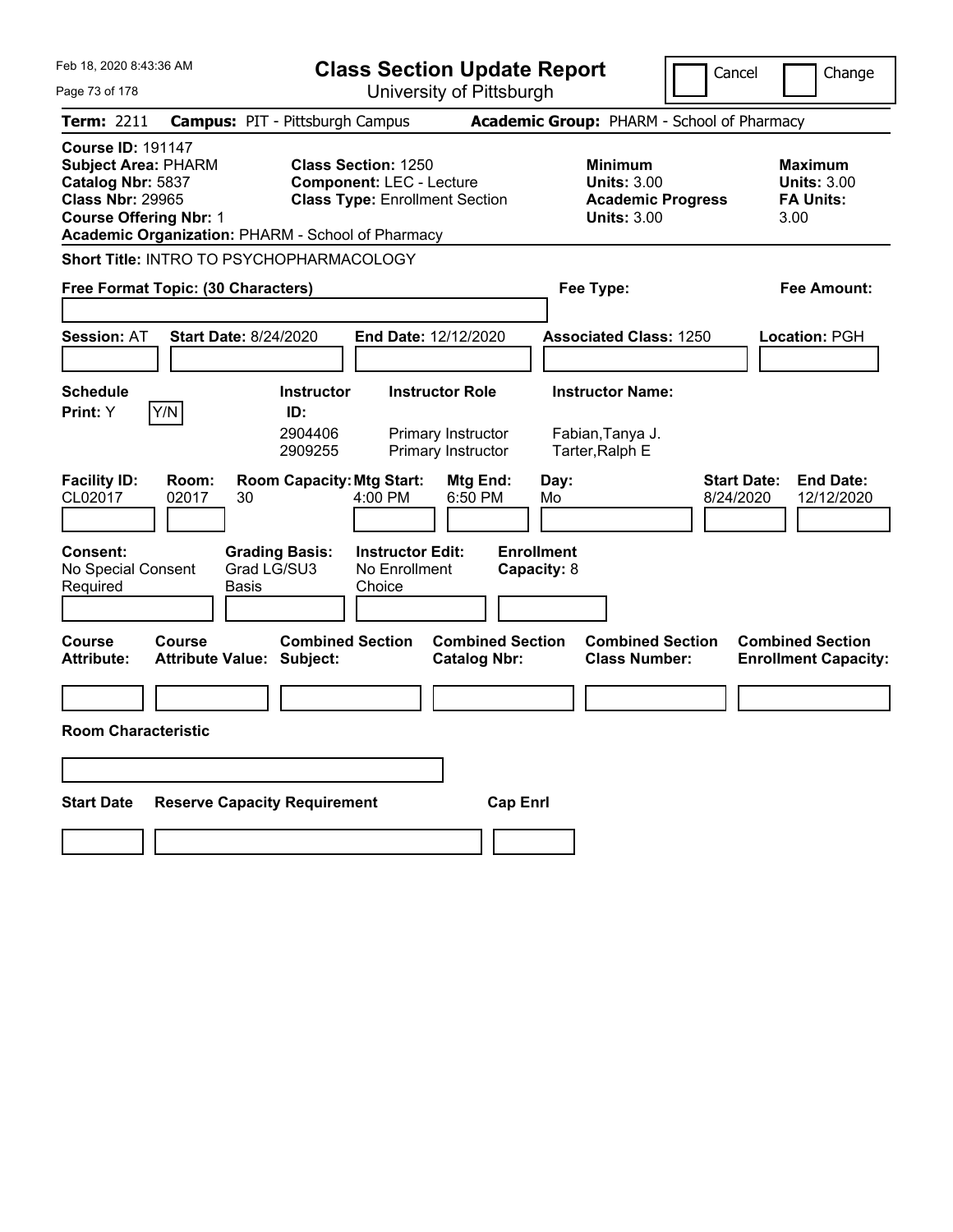| Feb 18, 2020 8:43:36 AM                                                                                                                                                                      |                                        |                                                                                                           |                                                    |                                              | <b>Class Section Update Report</b> |                                                            | Cancel                          | Change                                                           |
|----------------------------------------------------------------------------------------------------------------------------------------------------------------------------------------------|----------------------------------------|-----------------------------------------------------------------------------------------------------------|----------------------------------------------------|----------------------------------------------|------------------------------------|------------------------------------------------------------|---------------------------------|------------------------------------------------------------------|
| Page 74 of 178                                                                                                                                                                               |                                        |                                                                                                           |                                                    | University of Pittsburgh                     |                                    |                                                            |                                 |                                                                  |
| Term: 2211                                                                                                                                                                                   | <b>Campus: PIT - Pittsburgh Campus</b> |                                                                                                           |                                                    |                                              |                                    | Academic Group: PHARM - School of Pharmacy                 |                                 |                                                                  |
| <b>Course ID: 185305</b><br><b>Subject Area: PHARM</b><br>Catalog Nbr: 5851<br><b>Class Nbr: 22594</b><br><b>Course Offering Nbr: 1</b><br>Academic Organization: PHARM - School of Pharmacy |                                        | <b>Class Section: 1010</b><br>Component: IND - Independent Study<br><b>Class Type: Enrollment Section</b> |                                                    |                                              |                                    | <b>Minimum</b><br><b>Units: 1.00</b><br><b>Units: 1.00</b> | <b>Academic Progress</b>        | <b>Maximum</b><br><b>Units: 3.00</b><br><b>FA Units:</b><br>1.00 |
| Short Title: SPECIAL TOPICS 1                                                                                                                                                                |                                        |                                                                                                           |                                                    |                                              |                                    |                                                            |                                 |                                                                  |
| Free Format Topic: (30 Characters)                                                                                                                                                           |                                        |                                                                                                           |                                                    |                                              |                                    | Fee Type:                                                  |                                 | Fee Amount:                                                      |
| Session: AT                                                                                                                                                                                  | <b>Start Date: 8/24/2020</b>           |                                                                                                           | End Date: 12/12/2020                               |                                              |                                    | <b>Associated Class: 1010</b>                              |                                 | Location: PGH                                                    |
| <b>Schedule</b><br>Y/N<br>Print: Y                                                                                                                                                           |                                        | <b>Instructor</b><br>ID:<br>2953142                                                                       |                                                    | <b>Instructor Role</b><br>Primary Instructor |                                    | <b>Instructor Name:</b><br>Ma, Xiaochao                    |                                 |                                                                  |
| <b>Facility ID:</b><br><b>TBATBA</b><br>TBA                                                                                                                                                  | Room:<br>0                             | <b>Room Capacity: Mtg Start:</b>                                                                          |                                                    | Mtg End:                                     | Day:                               |                                                            | <b>Start Date:</b><br>8/24/2020 | <b>End Date:</b><br>12/12/2020                                   |
| Consent:<br>No Special Consent<br>Required                                                                                                                                                   |                                        | <b>Grading Basis:</b><br><b>Grad Letter Grade</b>                                                         | <b>Instructor Edit:</b><br>No Enrollment<br>Choice |                                              | <b>Enrollment</b><br>Capacity: 35  |                                                            |                                 |                                                                  |
| Course<br>Course<br><b>Attribute:</b>                                                                                                                                                        | <b>Attribute Value: Subject:</b>       | <b>Combined Section</b>                                                                                   |                                                    | <b>Catalog Nbr:</b>                          | <b>Combined Section</b>            | <b>Combined Section</b><br><b>Class Number:</b>            |                                 | <b>Combined Section</b><br><b>Enrollment Capacity:</b>           |
| <b>Room Characteristic</b>                                                                                                                                                                   |                                        |                                                                                                           |                                                    |                                              |                                    |                                                            |                                 |                                                                  |
|                                                                                                                                                                                              |                                        |                                                                                                           |                                                    |                                              |                                    |                                                            |                                 |                                                                  |
| <b>Start Date</b>                                                                                                                                                                            | <b>Reserve Capacity Requirement</b>    |                                                                                                           |                                                    |                                              | <b>Cap Enrl</b>                    |                                                            |                                 |                                                                  |
|                                                                                                                                                                                              |                                        |                                                                                                           |                                                    |                                              |                                    |                                                            |                                 |                                                                  |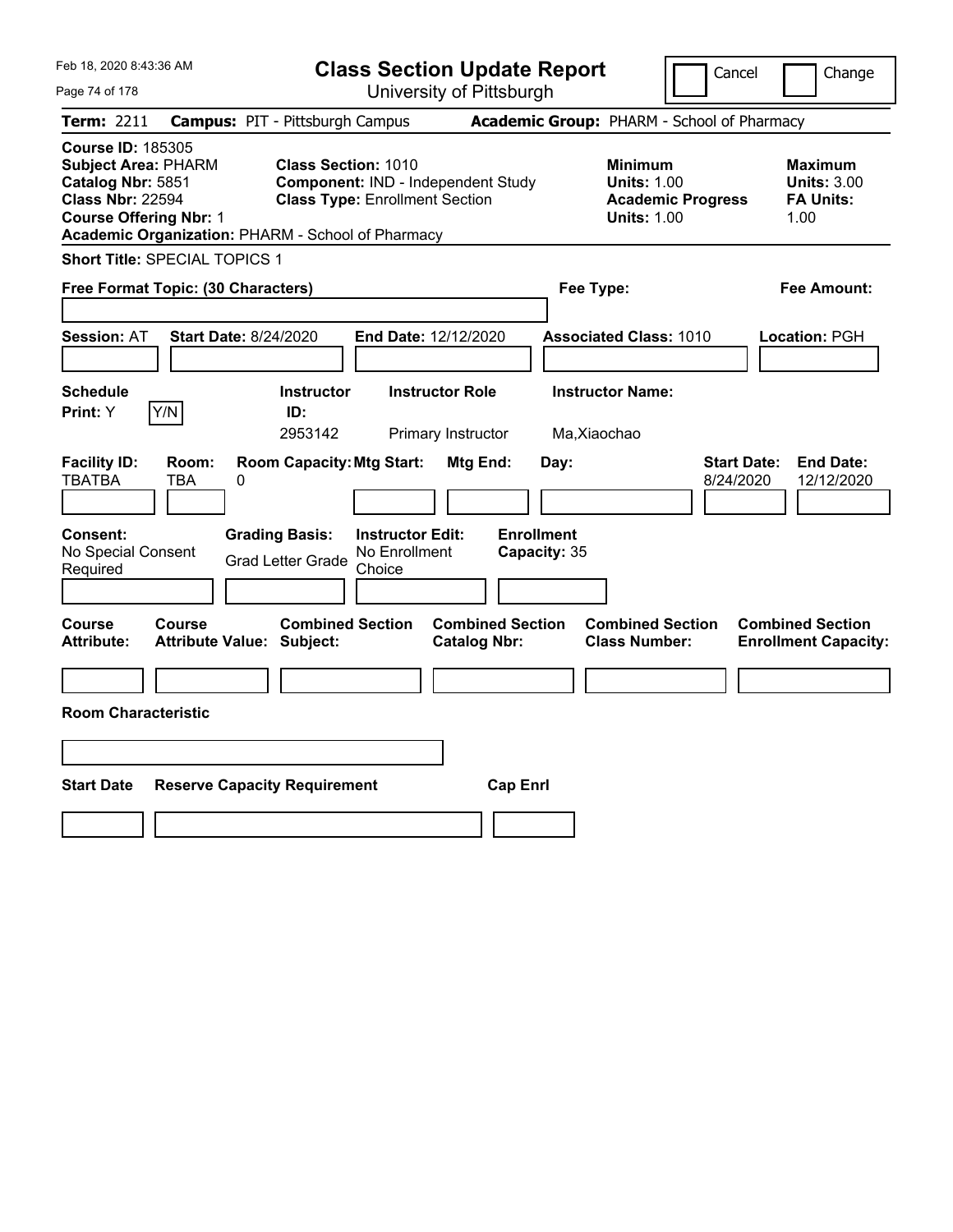| Feb 18, 2020 8:43:36 AM                                                                                                                                                                      |                                                                                   |                                                                                                           | <b>Class Section Update Report</b>                 |                                |                                            |                         |                                                                                        | Cancel                          | Change                                                           |
|----------------------------------------------------------------------------------------------------------------------------------------------------------------------------------------------|-----------------------------------------------------------------------------------|-----------------------------------------------------------------------------------------------------------|----------------------------------------------------|--------------------------------|--------------------------------------------|-------------------------|----------------------------------------------------------------------------------------|---------------------------------|------------------------------------------------------------------|
| Page 75 of 178                                                                                                                                                                               |                                                                                   |                                                                                                           |                                                    | University of Pittsburgh       |                                            |                         |                                                                                        |                                 |                                                                  |
| Term: 2211                                                                                                                                                                                   | <b>Campus: PIT - Pittsburgh Campus</b>                                            |                                                                                                           |                                                    |                                | Academic Group: PHARM - School of Pharmacy |                         |                                                                                        |                                 |                                                                  |
| <b>Course ID: 185305</b><br><b>Subject Area: PHARM</b><br>Catalog Nbr: 5851<br><b>Class Nbr: 22595</b><br><b>Course Offering Nbr: 1</b><br>Academic Organization: PHARM - School of Pharmacy |                                                                                   | <b>Class Section: 1015</b><br>Component: IND - Independent Study<br><b>Class Type: Enrollment Section</b> |                                                    |                                |                                            |                         | <b>Minimum</b><br><b>Units: 1.00</b><br><b>Academic Progress</b><br><b>Units: 1.00</b> |                                 | <b>Maximum</b><br><b>Units: 3.00</b><br><b>FA Units:</b><br>1.00 |
| Short Title: SPECIAL TOPICS 1                                                                                                                                                                |                                                                                   |                                                                                                           |                                                    |                                |                                            |                         |                                                                                        |                                 |                                                                  |
| Free Format Topic: (30 Characters)                                                                                                                                                           |                                                                                   |                                                                                                           |                                                    |                                |                                            | Fee Type:               |                                                                                        |                                 | Fee Amount:                                                      |
| <b>Session: AT</b><br><b>Schedule</b><br>Y/N<br>Print: Y                                                                                                                                     | <b>Start Date: 8/24/2020</b>                                                      | <b>Instructor</b><br>ID:                                                                                  | End Date: 12/12/2020                               | <b>Instructor Role</b>         |                                            | <b>Instructor Name:</b> | <b>Associated Class: 1015</b>                                                          |                                 | Location: PGH                                                    |
| <b>Facility ID:</b><br><b>TBATBA</b><br>Consent:<br>No Special Consent<br>Required                                                                                                           | Room:<br>TBA<br>0                                                                 | 1033502<br><b>Room Capacity: Mtg Start:</b><br><b>Grading Basis:</b><br><b>Grad Letter Grade</b>          | <b>Instructor Edit:</b><br>No Enrollment<br>Choice | Primary Instructor<br>Mtg End: | Day:<br><b>Enrollment</b><br>Capacity: 35  | Ruby, Christine M       |                                                                                        | <b>Start Date:</b><br>8/24/2020 | <b>End Date:</b><br>12/12/2020                                   |
| Course<br>Attribute:<br><b>Room Characteristic</b><br><b>Start Date</b>                                                                                                                      | Course<br><b>Attribute Value: Subject:</b><br><b>Reserve Capacity Requirement</b> | <b>Combined Section</b>                                                                                   |                                                    | <b>Catalog Nbr:</b>            | <b>Combined Section</b><br><b>Cap Enrl</b> |                         | <b>Combined Section</b><br><b>Class Number:</b>                                        |                                 | <b>Combined Section</b><br><b>Enrollment Capacity:</b>           |
|                                                                                                                                                                                              |                                                                                   |                                                                                                           |                                                    |                                |                                            |                         |                                                                                        |                                 |                                                                  |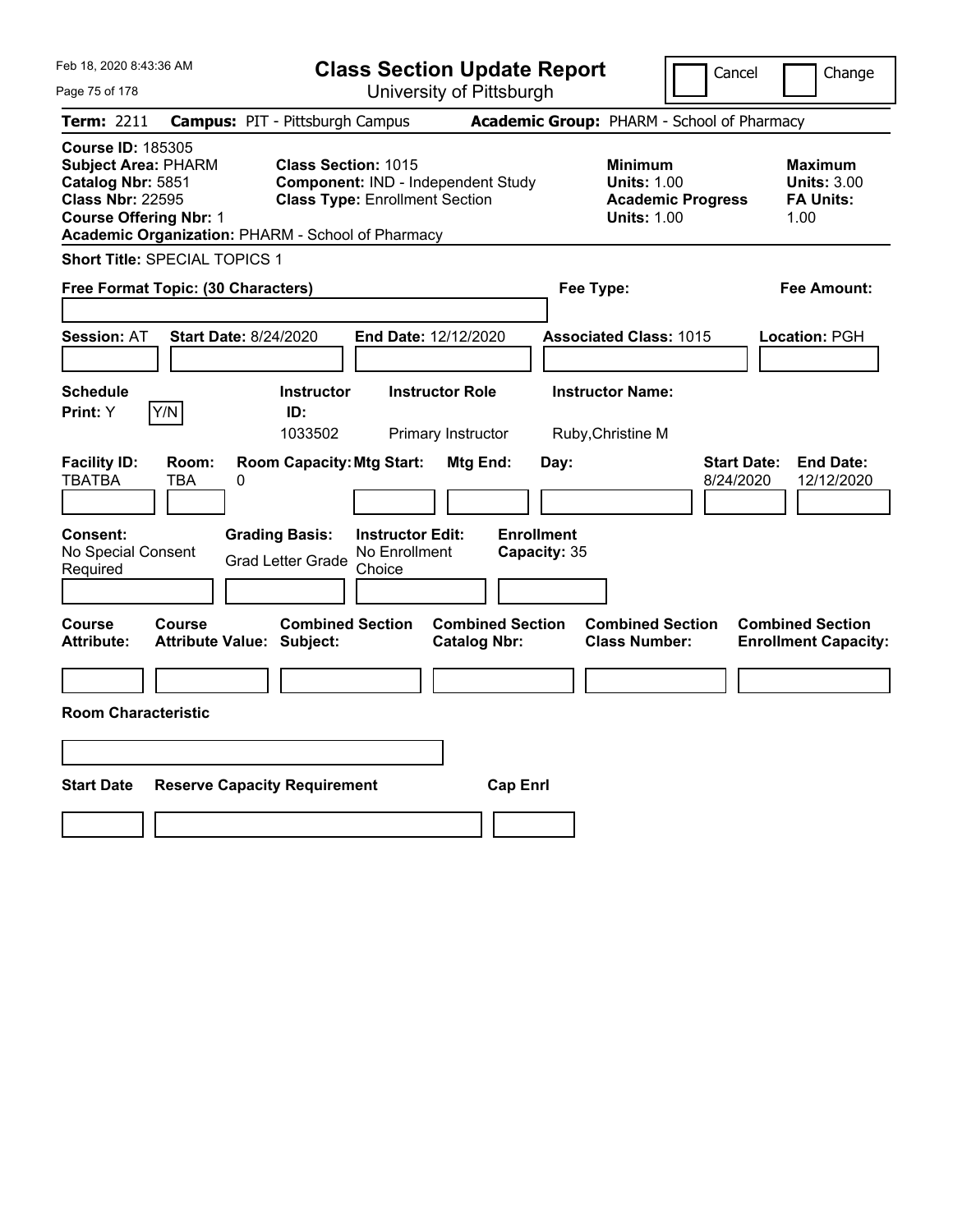| Feb 18, 2020 8:43:36 AM                                                                                                                                                                      |                                            |   |                                                                                                                  | <b>Class Section Update Report</b>                 |                                                |                 |                                   |                                                                                        | Cancel                          | Change                                                           |
|----------------------------------------------------------------------------------------------------------------------------------------------------------------------------------------------|--------------------------------------------|---|------------------------------------------------------------------------------------------------------------------|----------------------------------------------------|------------------------------------------------|-----------------|-----------------------------------|----------------------------------------------------------------------------------------|---------------------------------|------------------------------------------------------------------|
| Page 76 of 178                                                                                                                                                                               |                                            |   |                                                                                                                  | University of Pittsburgh                           |                                                |                 |                                   |                                                                                        |                                 |                                                                  |
| Term: 2211                                                                                                                                                                                   |                                            |   | <b>Campus: PIT - Pittsburgh Campus</b>                                                                           |                                                    |                                                |                 |                                   | Academic Group: PHARM - School of Pharmacy                                             |                                 |                                                                  |
| <b>Course ID: 185305</b><br><b>Subject Area: PHARM</b><br>Catalog Nbr: 5851<br><b>Class Nbr: 22596</b><br><b>Course Offering Nbr: 1</b><br>Academic Organization: PHARM - School of Pharmacy |                                            |   | <b>Class Section: 1020</b><br><b>Component: IND - Independent Study</b><br><b>Class Type: Enrollment Section</b> |                                                    |                                                |                 |                                   | <b>Minimum</b><br><b>Units: 1.00</b><br><b>Academic Progress</b><br><b>Units: 1.00</b> |                                 | <b>Maximum</b><br><b>Units: 3.00</b><br><b>FA Units:</b><br>1.00 |
| <b>Short Title: SPECIAL TOPICS 1</b>                                                                                                                                                         |                                            |   |                                                                                                                  |                                                    |                                                |                 |                                   |                                                                                        |                                 |                                                                  |
| Free Format Topic: (30 Characters)                                                                                                                                                           |                                            |   |                                                                                                                  |                                                    |                                                |                 | Fee Type:                         |                                                                                        |                                 | Fee Amount:                                                      |
| <b>Session: AT</b>                                                                                                                                                                           | <b>Start Date: 8/24/2020</b>               |   |                                                                                                                  | End Date: 12/12/2020                               |                                                |                 |                                   | <b>Associated Class: 1020</b>                                                          |                                 | Location: PGH                                                    |
| <b>Schedule</b><br>Print: Y                                                                                                                                                                  | Y/N                                        |   | <b>Instructor</b><br>ID:                                                                                         |                                                    | <b>Instructor Role</b>                         |                 |                                   | <b>Instructor Name:</b>                                                                |                                 |                                                                  |
|                                                                                                                                                                                              |                                            |   | 3745542                                                                                                          |                                                    | Primary Instructor                             |                 |                                   | Carroll, Joni Colleen                                                                  |                                 |                                                                  |
| <b>Facility ID:</b><br><b>TBATBA</b>                                                                                                                                                         | Room:<br>TBA                               | 0 | <b>Room Capacity: Mtg Start:</b>                                                                                 |                                                    | Mtg End:                                       |                 | Day:                              |                                                                                        | <b>Start Date:</b><br>8/24/2020 | <b>End Date:</b><br>12/12/2020                                   |
| Consent:<br>No Special Consent<br>Required                                                                                                                                                   |                                            |   | <b>Grading Basis:</b><br><b>Grad Letter Grade</b>                                                                | <b>Instructor Edit:</b><br>No Enrollment<br>Choice |                                                |                 | <b>Enrollment</b><br>Capacity: 35 |                                                                                        |                                 |                                                                  |
|                                                                                                                                                                                              |                                            |   |                                                                                                                  |                                                    |                                                |                 |                                   |                                                                                        |                                 |                                                                  |
| Course<br><b>Attribute:</b>                                                                                                                                                                  | Course<br><b>Attribute Value: Subject:</b> |   | <b>Combined Section</b>                                                                                          |                                                    | <b>Combined Section</b><br><b>Catalog Nbr:</b> |                 |                                   | <b>Combined Section</b><br><b>Class Number:</b>                                        |                                 | <b>Combined Section</b><br><b>Enrollment Capacity:</b>           |
|                                                                                                                                                                                              |                                            |   |                                                                                                                  |                                                    |                                                |                 |                                   |                                                                                        |                                 |                                                                  |
| <b>Room Characteristic</b>                                                                                                                                                                   |                                            |   |                                                                                                                  |                                                    |                                                |                 |                                   |                                                                                        |                                 |                                                                  |
|                                                                                                                                                                                              |                                            |   |                                                                                                                  |                                                    |                                                |                 |                                   |                                                                                        |                                 |                                                                  |
| <b>Start Date</b>                                                                                                                                                                            |                                            |   | <b>Reserve Capacity Requirement</b>                                                                              |                                                    |                                                | <b>Cap Enrl</b> |                                   |                                                                                        |                                 |                                                                  |
|                                                                                                                                                                                              |                                            |   |                                                                                                                  |                                                    |                                                |                 |                                   |                                                                                        |                                 |                                                                  |
|                                                                                                                                                                                              |                                            |   |                                                                                                                  |                                                    |                                                |                 |                                   |                                                                                        |                                 |                                                                  |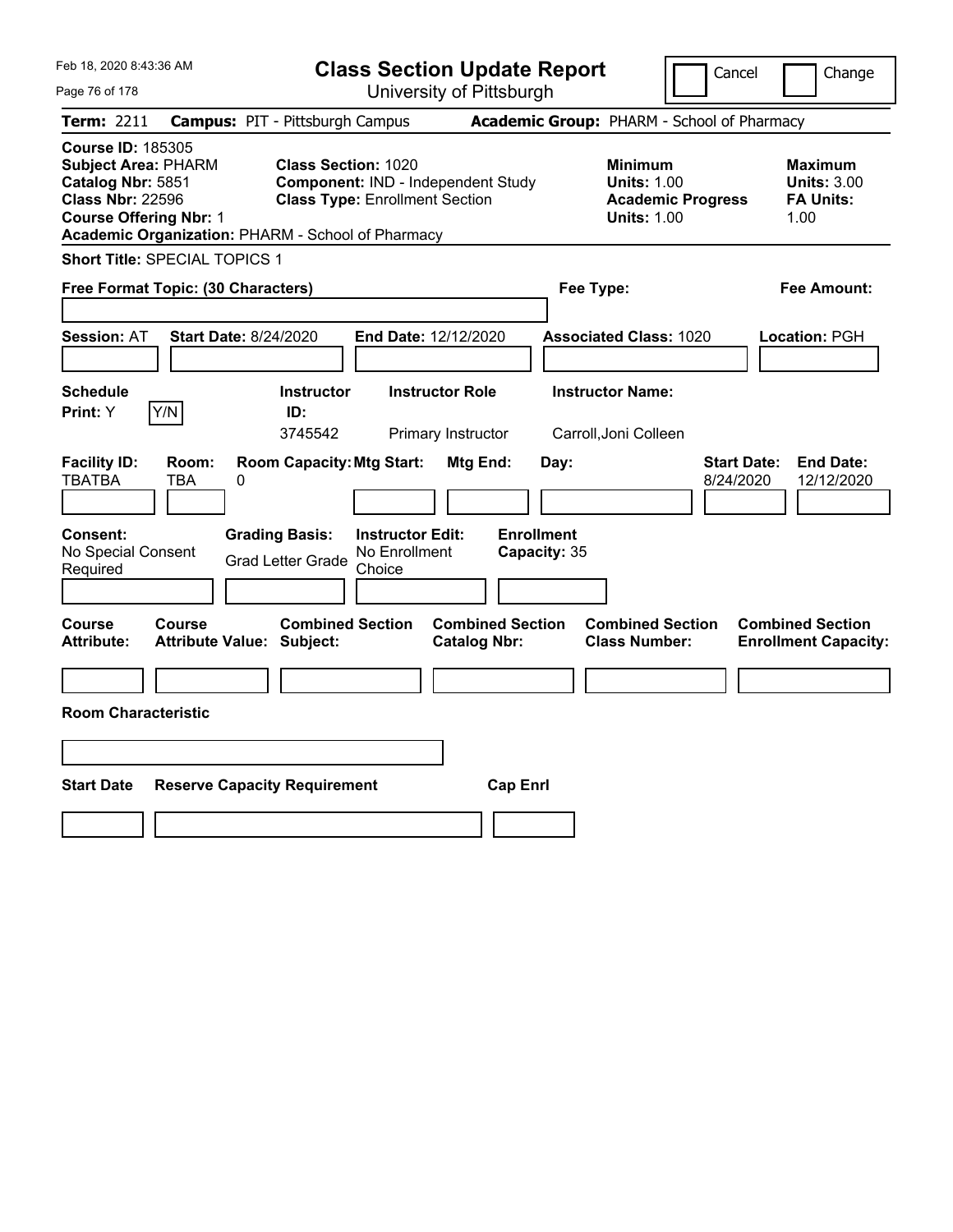| Feb 18, 2020 8:43:36 AM                                                                                                                                                                      |                                                   |                                                                                                    | <b>Class Section Update Report</b>                 |                        |                                            |           |                                                                                        | Cancel                          | Change                                                           |  |
|----------------------------------------------------------------------------------------------------------------------------------------------------------------------------------------------|---------------------------------------------------|----------------------------------------------------------------------------------------------------|----------------------------------------------------|------------------------|--------------------------------------------|-----------|----------------------------------------------------------------------------------------|---------------------------------|------------------------------------------------------------------|--|
| Page 77 of 178                                                                                                                                                                               |                                                   |                                                                                                    |                                                    |                        | University of Pittsburgh                   |           |                                                                                        |                                 |                                                                  |  |
| Term: 2211                                                                                                                                                                                   | <b>Campus: PIT - Pittsburgh Campus</b>            |                                                                                                    |                                                    |                        | Academic Group: PHARM - School of Pharmacy |           |                                                                                        |                                 |                                                                  |  |
| <b>Course ID: 185305</b><br><b>Subject Area: PHARM</b><br>Catalog Nbr: 5851<br><b>Class Nbr: 22597</b><br><b>Course Offering Nbr: 1</b><br>Academic Organization: PHARM - School of Pharmacy |                                                   | Class Section: 1025<br>Component: IND - Independent Study<br><b>Class Type: Enrollment Section</b> |                                                    |                        |                                            |           | <b>Minimum</b><br><b>Units: 1.00</b><br><b>Academic Progress</b><br><b>Units: 1.00</b> |                                 | <b>Maximum</b><br><b>Units: 3.00</b><br><b>FA Units:</b><br>1.00 |  |
| Short Title: SPECIAL TOPICS 1                                                                                                                                                                |                                                   |                                                                                                    |                                                    |                        |                                            |           |                                                                                        |                                 |                                                                  |  |
| Free Format Topic: (30 Characters)                                                                                                                                                           |                                                   |                                                                                                    |                                                    |                        |                                            | Fee Type: |                                                                                        |                                 | Fee Amount:                                                      |  |
| <b>Session: AT</b>                                                                                                                                                                           | <b>Start Date: 8/24/2020</b>                      |                                                                                                    | End Date: 12/12/2020                               |                        |                                            |           | <b>Associated Class: 1025</b>                                                          |                                 | Location: PGH                                                    |  |
| <b>Schedule</b><br>Y/N<br>Print: Y                                                                                                                                                           |                                                   | <b>Instructor</b><br>ID:                                                                           |                                                    | <b>Instructor Role</b> |                                            |           | <b>Instructor Name:</b>                                                                |                                 |                                                                  |  |
|                                                                                                                                                                                              |                                                   | 3885964                                                                                            |                                                    | Primary Instructor     |                                            |           | Hernandez Delso, Inmaculada                                                            |                                 |                                                                  |  |
| <b>Facility ID:</b><br><b>TBATBA</b><br><b>Consent:</b><br>No Special Consent<br>Required                                                                                                    | Room:<br>TBA<br>0                                 | <b>Room Capacity: Mtg Start:</b><br><b>Grading Basis:</b><br><b>Grad Letter Grade</b>              | <b>Instructor Edit:</b><br>No Enrollment<br>Choice | Mtg End:               | <b>Enrollment</b><br>Capacity: 35          | Day:      |                                                                                        | <b>Start Date:</b><br>8/24/2020 | <b>End Date:</b><br>12/12/2020                                   |  |
|                                                                                                                                                                                              |                                                   |                                                                                                    |                                                    |                        |                                            |           |                                                                                        |                                 |                                                                  |  |
| Course<br><b>Attribute:</b><br><b>Room Characteristic</b>                                                                                                                                    | <b>Course</b><br><b>Attribute Value: Subject:</b> | <b>Combined Section</b>                                                                            |                                                    | <b>Catalog Nbr:</b>    | <b>Combined Section</b>                    |           | <b>Combined Section</b><br><b>Class Number:</b>                                        |                                 | <b>Combined Section</b><br><b>Enrollment Capacity:</b>           |  |
|                                                                                                                                                                                              |                                                   |                                                                                                    |                                                    |                        |                                            |           |                                                                                        |                                 |                                                                  |  |
| <b>Start Date</b>                                                                                                                                                                            | <b>Reserve Capacity Requirement</b>               |                                                                                                    |                                                    |                        | <b>Cap Enrl</b>                            |           |                                                                                        |                                 |                                                                  |  |
|                                                                                                                                                                                              |                                                   |                                                                                                    |                                                    |                        |                                            |           |                                                                                        |                                 |                                                                  |  |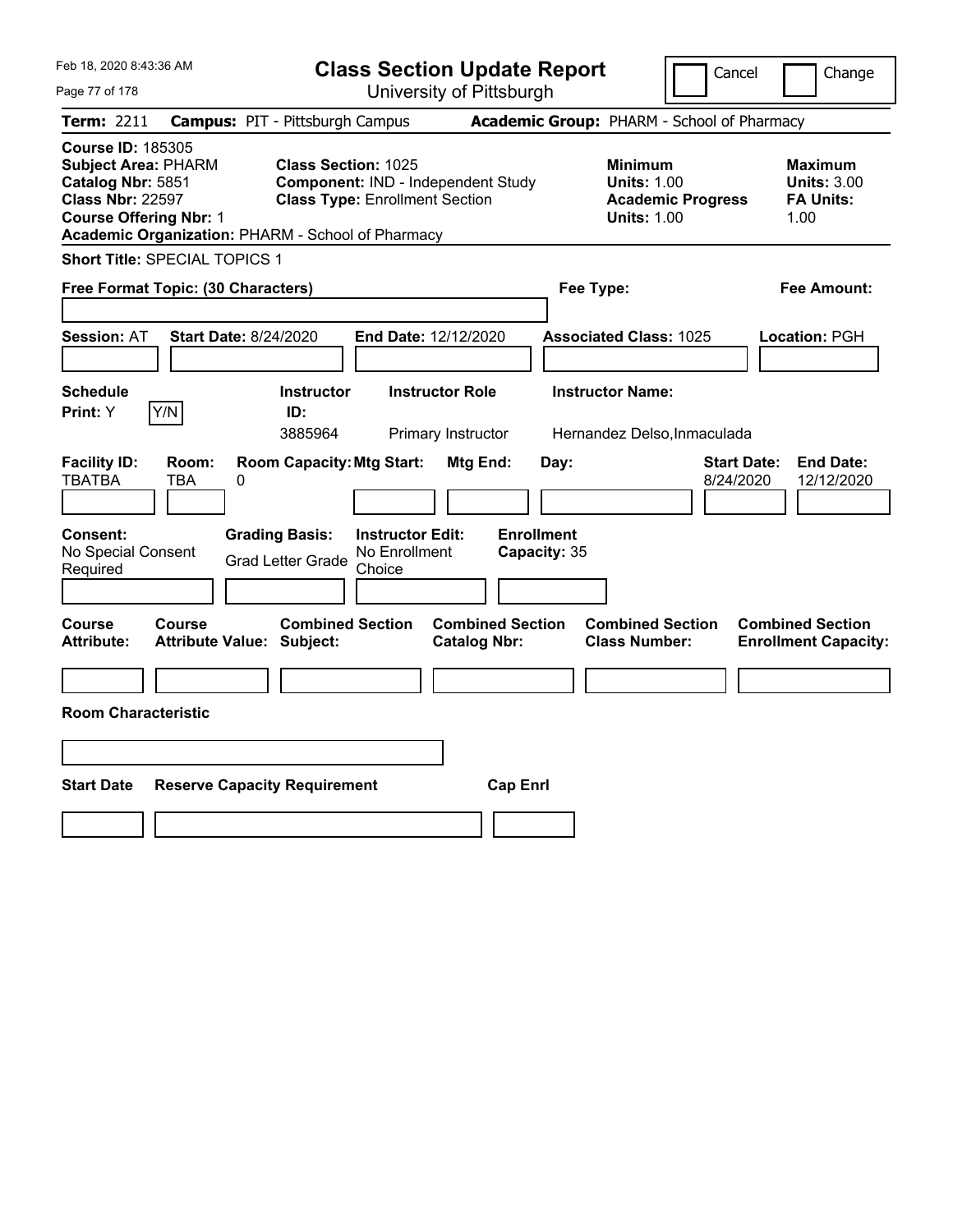| Feb 18, 2020 8:43:36 AM                                                                                                                                                                      |                                        |                                                                                                           |                                                    |                                              | <b>Class Section Update Report</b> |                                                            | Cancel                          | Change                                                           |
|----------------------------------------------------------------------------------------------------------------------------------------------------------------------------------------------|----------------------------------------|-----------------------------------------------------------------------------------------------------------|----------------------------------------------------|----------------------------------------------|------------------------------------|------------------------------------------------------------|---------------------------------|------------------------------------------------------------------|
| Page 78 of 178                                                                                                                                                                               |                                        |                                                                                                           |                                                    | University of Pittsburgh                     |                                    |                                                            |                                 |                                                                  |
| Term: 2211                                                                                                                                                                                   | <b>Campus: PIT - Pittsburgh Campus</b> |                                                                                                           |                                                    |                                              |                                    | Academic Group: PHARM - School of Pharmacy                 |                                 |                                                                  |
| <b>Course ID: 185305</b><br><b>Subject Area: PHARM</b><br>Catalog Nbr: 5851<br><b>Class Nbr: 22598</b><br><b>Course Offering Nbr: 1</b><br>Academic Organization: PHARM - School of Pharmacy |                                        | <b>Class Section: 1030</b><br>Component: IND - Independent Study<br><b>Class Type: Enrollment Section</b> |                                                    |                                              |                                    | <b>Minimum</b><br><b>Units: 1.00</b><br><b>Units: 1.00</b> | <b>Academic Progress</b>        | <b>Maximum</b><br><b>Units: 3.00</b><br><b>FA Units:</b><br>1.00 |
| Short Title: SPECIAL TOPICS 1                                                                                                                                                                |                                        |                                                                                                           |                                                    |                                              |                                    |                                                            |                                 |                                                                  |
| Free Format Topic: (30 Characters)                                                                                                                                                           |                                        |                                                                                                           |                                                    |                                              |                                    | Fee Type:                                                  |                                 | Fee Amount:                                                      |
| Session: AT                                                                                                                                                                                  | <b>Start Date: 8/24/2020</b>           |                                                                                                           | End Date: 12/12/2020                               |                                              |                                    | <b>Associated Class: 1030</b>                              |                                 | Location: PGH                                                    |
| <b>Schedule</b><br>Y/N<br>Print: Y                                                                                                                                                           |                                        | <b>Instructor</b><br>ID:<br>2907256                                                                       |                                                    | <b>Instructor Role</b><br>Primary Instructor |                                    | <b>Instructor Name:</b><br>Seybert, Amy L                  |                                 |                                                                  |
| <b>Facility ID:</b><br><b>TBATBA</b><br>TBA                                                                                                                                                  | Room:<br>0                             | <b>Room Capacity: Mtg Start:</b>                                                                          |                                                    | Mtg End:                                     | Day:                               |                                                            | <b>Start Date:</b><br>8/24/2020 | <b>End Date:</b><br>12/12/2020                                   |
| Consent:<br>No Special Consent<br>Required                                                                                                                                                   |                                        | <b>Grading Basis:</b><br><b>Grad Letter Grade</b>                                                         | <b>Instructor Edit:</b><br>No Enrollment<br>Choice |                                              | <b>Enrollment</b><br>Capacity: 35  |                                                            |                                 |                                                                  |
| Course<br>Course<br><b>Attribute:</b>                                                                                                                                                        | <b>Attribute Value: Subject:</b>       | <b>Combined Section</b>                                                                                   |                                                    | <b>Catalog Nbr:</b>                          | <b>Combined Section</b>            | <b>Combined Section</b><br><b>Class Number:</b>            |                                 | <b>Combined Section</b><br><b>Enrollment Capacity:</b>           |
| <b>Room Characteristic</b>                                                                                                                                                                   |                                        |                                                                                                           |                                                    |                                              |                                    |                                                            |                                 |                                                                  |
|                                                                                                                                                                                              |                                        |                                                                                                           |                                                    |                                              |                                    |                                                            |                                 |                                                                  |
| <b>Start Date</b>                                                                                                                                                                            | <b>Reserve Capacity Requirement</b>    |                                                                                                           |                                                    |                                              | <b>Cap Enrl</b>                    |                                                            |                                 |                                                                  |
|                                                                                                                                                                                              |                                        |                                                                                                           |                                                    |                                              |                                    |                                                            |                                 |                                                                  |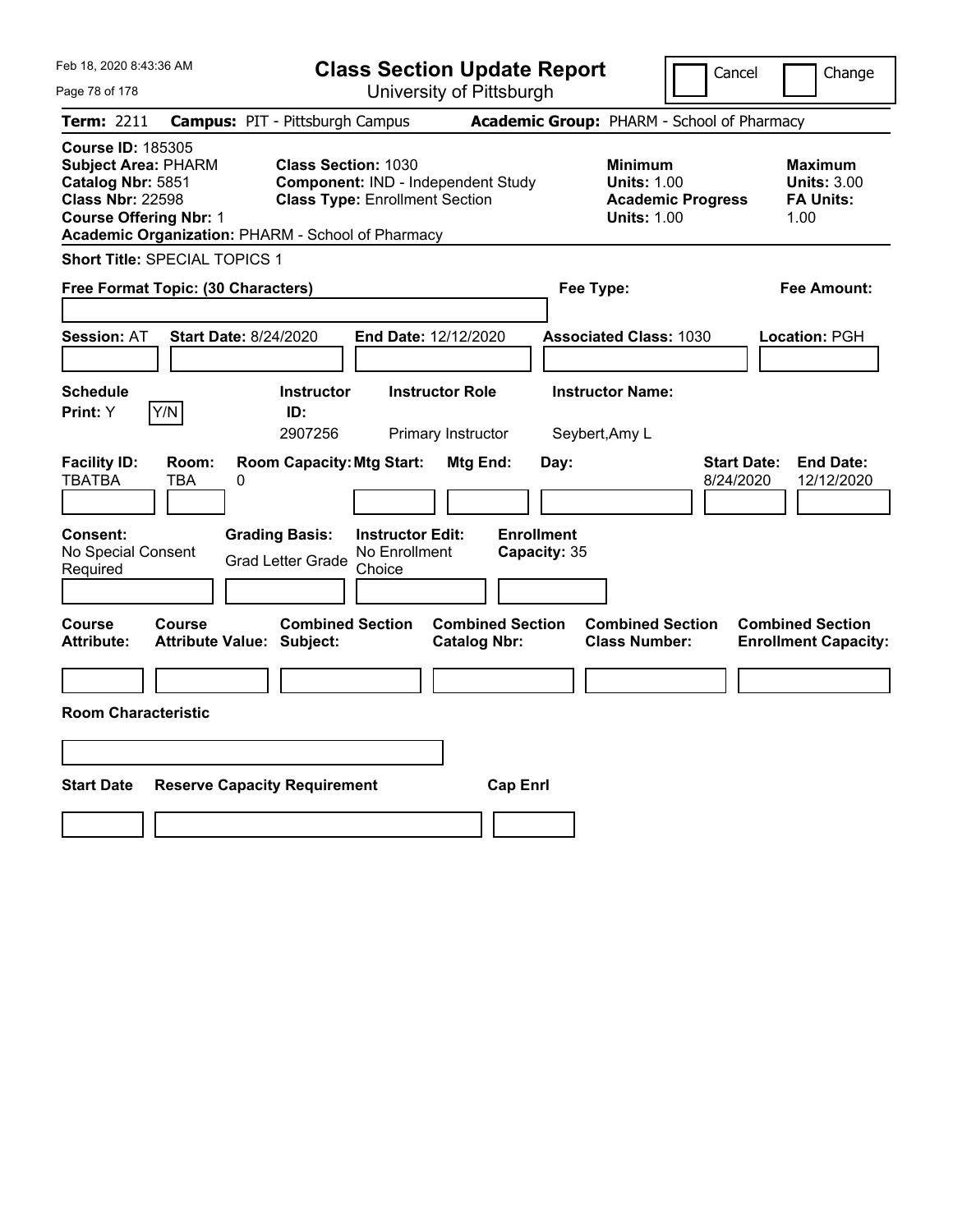| Feb 18, 2020 8:43:36 AM                                                                                                                                                                      |                                                                                            |                                                                             | <b>Class Section Update Report</b>             |                                                            | Cancel                          | Change                                                           |
|----------------------------------------------------------------------------------------------------------------------------------------------------------------------------------------------|--------------------------------------------------------------------------------------------|-----------------------------------------------------------------------------|------------------------------------------------|------------------------------------------------------------|---------------------------------|------------------------------------------------------------------|
| Page 79 of 178                                                                                                                                                                               |                                                                                            |                                                                             | University of Pittsburgh                       |                                                            |                                 |                                                                  |
| <b>Term: 2211</b>                                                                                                                                                                            | <b>Campus: PIT - Pittsburgh Campus</b>                                                     |                                                                             |                                                | Academic Group: PHARM - School of Pharmacy                 |                                 |                                                                  |
| <b>Course ID: 185305</b><br><b>Subject Area: PHARM</b><br>Catalog Nbr: 5851<br><b>Class Nbr: 22599</b><br><b>Course Offering Nbr: 1</b><br>Academic Organization: PHARM - School of Pharmacy | <b>Class Section: 1035</b>                                                                 | Component: IND - Independent Study<br><b>Class Type: Enrollment Section</b> |                                                | <b>Minimum</b><br><b>Units: 1.00</b><br><b>Units: 1.00</b> | <b>Academic Progress</b>        | <b>Maximum</b><br><b>Units: 3.00</b><br><b>FA Units:</b><br>1.00 |
| <b>Short Title: SPECIAL TOPICS 1</b>                                                                                                                                                         |                                                                                            |                                                                             |                                                |                                                            |                                 |                                                                  |
| Free Format Topic: (30 Characters)                                                                                                                                                           |                                                                                            |                                                                             |                                                | Fee Type:                                                  |                                 | Fee Amount:                                                      |
| <b>Session: AT</b><br><b>Schedule</b>                                                                                                                                                        | <b>Start Date: 8/24/2020</b><br><b>Instructor</b>                                          | End Date: 12/12/2020<br><b>Instructor Role</b>                              |                                                | <b>Associated Class: 1035</b><br><b>Instructor Name:</b>   |                                 | Location: PGH                                                    |
| Y/N<br>Print: Y                                                                                                                                                                              | ID:                                                                                        |                                                                             |                                                |                                                            |                                 |                                                                  |
|                                                                                                                                                                                              | 2913280                                                                                    | Primary Instructor                                                          |                                                | Schonder, Kristine Santus                                  |                                 |                                                                  |
| <b>Facility ID:</b><br>Room:<br><b>TBATBA</b><br>TBA<br><b>Consent:</b><br>No Special Consent<br>Required                                                                                    | <b>Room Capacity: Mtg Start:</b><br>0<br><b>Grading Basis:</b><br><b>Grad Letter Grade</b> | <b>Instructor Edit:</b><br>No Enrollment<br>Choice                          | Mtg End:<br><b>Enrollment</b><br>Capacity: 35  | Day:                                                       | <b>Start Date:</b><br>8/24/2020 | <b>End Date:</b><br>12/12/2020                                   |
| Course<br><b>Course</b><br><b>Attribute:</b><br><b>Room Characteristic</b>                                                                                                                   | <b>Combined Section</b><br><b>Attribute Value: Subject:</b>                                |                                                                             | <b>Combined Section</b><br><b>Catalog Nbr:</b> | <b>Combined Section</b><br><b>Class Number:</b>            |                                 | <b>Combined Section</b><br><b>Enrollment Capacity:</b>           |
|                                                                                                                                                                                              |                                                                                            |                                                                             |                                                |                                                            |                                 |                                                                  |
|                                                                                                                                                                                              |                                                                                            |                                                                             |                                                |                                                            |                                 |                                                                  |
| <b>Start Date</b>                                                                                                                                                                            | <b>Reserve Capacity Requirement</b>                                                        |                                                                             | <b>Cap Enrl</b>                                |                                                            |                                 |                                                                  |
|                                                                                                                                                                                              |                                                                                            |                                                                             |                                                |                                                            |                                 |                                                                  |
|                                                                                                                                                                                              |                                                                                            |                                                                             |                                                |                                                            |                                 |                                                                  |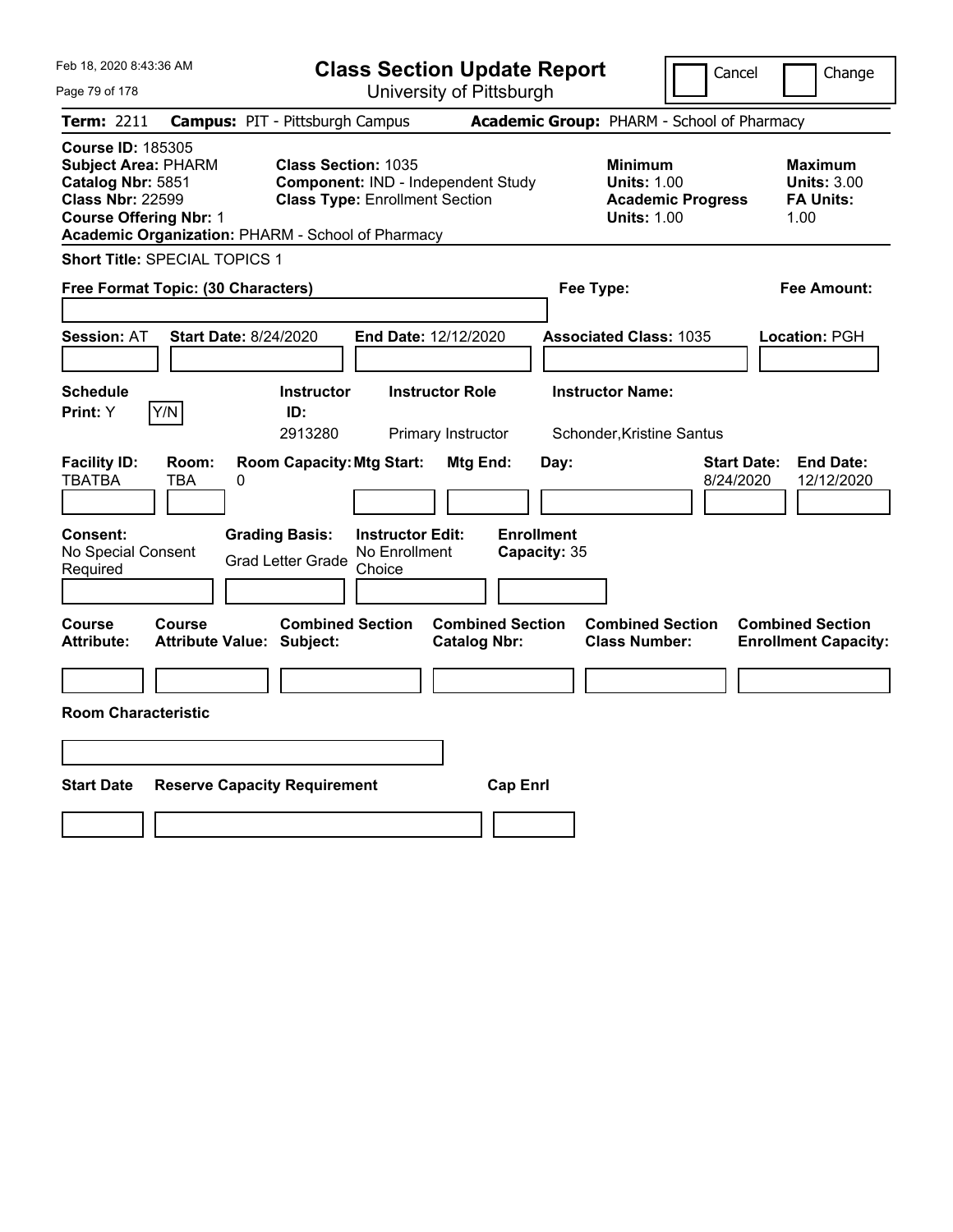| Feb 18, 2020 8:43:36 AM                                                                                                                                                                      |                                            |                                                                                                           | <b>Class Section Update Report</b>       |                                                |                                   |           |                                                            |                                            | Cancel                          | Change                                                           |
|----------------------------------------------------------------------------------------------------------------------------------------------------------------------------------------------|--------------------------------------------|-----------------------------------------------------------------------------------------------------------|------------------------------------------|------------------------------------------------|-----------------------------------|-----------|------------------------------------------------------------|--------------------------------------------|---------------------------------|------------------------------------------------------------------|
| Page 80 of 178                                                                                                                                                                               |                                            |                                                                                                           |                                          | University of Pittsburgh                       |                                   |           |                                                            |                                            |                                 |                                                                  |
| Term: 2211                                                                                                                                                                                   | <b>Campus: PIT - Pittsburgh Campus</b>     |                                                                                                           |                                          |                                                |                                   |           |                                                            | Academic Group: PHARM - School of Pharmacy |                                 |                                                                  |
| <b>Course ID: 185305</b><br><b>Subject Area: PHARM</b><br>Catalog Nbr: 5851<br><b>Class Nbr: 22600</b><br><b>Course Offering Nbr: 1</b><br>Academic Organization: PHARM - School of Pharmacy |                                            | <b>Class Section: 1040</b><br>Component: IND - Independent Study<br><b>Class Type: Enrollment Section</b> |                                          |                                                |                                   |           | <b>Minimum</b><br><b>Units: 1.00</b><br><b>Units: 1.00</b> | <b>Academic Progress</b>                   |                                 | <b>Maximum</b><br><b>Units: 3.00</b><br><b>FA Units:</b><br>1.00 |
| <b>Short Title: SPECIAL TOPICS 1</b>                                                                                                                                                         |                                            |                                                                                                           |                                          |                                                |                                   |           |                                                            |                                            |                                 |                                                                  |
| Free Format Topic: (30 Characters)                                                                                                                                                           |                                            |                                                                                                           |                                          |                                                |                                   | Fee Type: |                                                            |                                            |                                 | Fee Amount:                                                      |
| <b>Session: AT</b>                                                                                                                                                                           | <b>Start Date: 8/24/2020</b>               |                                                                                                           | End Date: 12/12/2020                     |                                                |                                   |           | <b>Associated Class: 1040</b>                              |                                            |                                 | Location: PGH                                                    |
| <b>Schedule</b><br>Y/N<br>Print: Y                                                                                                                                                           |                                            | <b>Instructor</b><br>ID:                                                                                  |                                          | <b>Instructor Role</b>                         |                                   |           | <b>Instructor Name:</b>                                    |                                            |                                 |                                                                  |
|                                                                                                                                                                                              |                                            | 2901646                                                                                                   |                                          | Primary Instructor                             |                                   |           | Donihi, Amy Calabrese                                      |                                            |                                 |                                                                  |
| <b>Facility ID:</b><br><b>TBATBA</b><br>Consent:<br>No Special Consent                                                                                                                       | Room:<br>TBA<br>0                          | <b>Room Capacity: Mtg Start:</b><br><b>Grading Basis:</b><br><b>Grad Letter Grade</b>                     | <b>Instructor Edit:</b><br>No Enrollment | Mtg End:                                       | <b>Enrollment</b><br>Capacity: 35 | Day:      |                                                            |                                            | <b>Start Date:</b><br>8/24/2020 | <b>End Date:</b><br>12/12/2020                                   |
| Required                                                                                                                                                                                     |                                            |                                                                                                           | Choice                                   |                                                |                                   |           |                                                            |                                            |                                 |                                                                  |
| Course<br><b>Attribute:</b><br><b>Room Characteristic</b>                                                                                                                                    | Course<br><b>Attribute Value: Subject:</b> | <b>Combined Section</b>                                                                                   |                                          | <b>Combined Section</b><br><b>Catalog Nbr:</b> |                                   |           | <b>Combined Section</b><br><b>Class Number:</b>            |                                            |                                 | <b>Combined Section</b><br><b>Enrollment Capacity:</b>           |
|                                                                                                                                                                                              |                                            |                                                                                                           |                                          |                                                |                                   |           |                                                            |                                            |                                 |                                                                  |
|                                                                                                                                                                                              |                                            |                                                                                                           |                                          |                                                |                                   |           |                                                            |                                            |                                 |                                                                  |
| <b>Start Date</b>                                                                                                                                                                            | <b>Reserve Capacity Requirement</b>        |                                                                                                           |                                          |                                                | <b>Cap Enrl</b>                   |           |                                                            |                                            |                                 |                                                                  |
|                                                                                                                                                                                              |                                            |                                                                                                           |                                          |                                                |                                   |           |                                                            |                                            |                                 |                                                                  |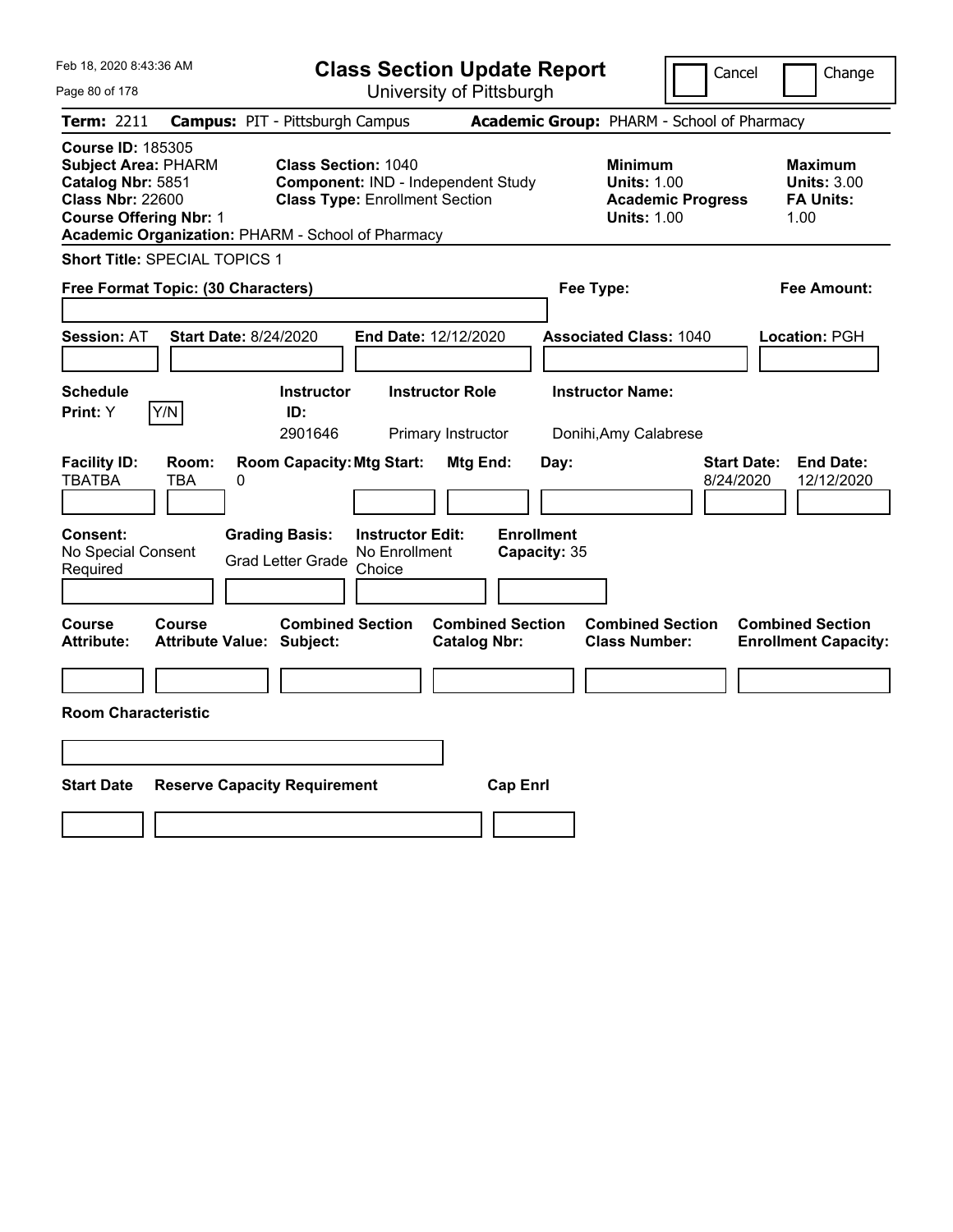| Feb 18, 2020 8:43:36 AM                                                                                                                                                                      |                              |                                                                                                           |                                                    | <b>Class Section Update Report</b>             |                                   |                                                            | Cancel                          | Change                                                           |
|----------------------------------------------------------------------------------------------------------------------------------------------------------------------------------------------|------------------------------|-----------------------------------------------------------------------------------------------------------|----------------------------------------------------|------------------------------------------------|-----------------------------------|------------------------------------------------------------|---------------------------------|------------------------------------------------------------------|
| Page 81 of 178                                                                                                                                                                               |                              |                                                                                                           |                                                    | University of Pittsburgh                       |                                   |                                                            |                                 |                                                                  |
| Term: 2211                                                                                                                                                                                   |                              | <b>Campus: PIT - Pittsburgh Campus</b>                                                                    |                                                    |                                                |                                   | Academic Group: PHARM - School of Pharmacy                 |                                 |                                                                  |
| <b>Course ID: 185305</b><br><b>Subject Area: PHARM</b><br>Catalog Nbr: 5851<br><b>Class Nbr: 22601</b><br><b>Course Offering Nbr: 1</b><br>Academic Organization: PHARM - School of Pharmacy |                              | <b>Class Section: 1045</b><br>Component: IND - Independent Study<br><b>Class Type: Enrollment Section</b> |                                                    |                                                |                                   | <b>Minimum</b><br><b>Units: 1.00</b><br><b>Units: 1.00</b> | <b>Academic Progress</b>        | <b>Maximum</b><br><b>Units: 3.00</b><br><b>FA Units:</b><br>1.00 |
| <b>Short Title: SPECIAL TOPICS 1</b>                                                                                                                                                         |                              |                                                                                                           |                                                    |                                                |                                   |                                                            |                                 |                                                                  |
| Free Format Topic: (30 Characters)                                                                                                                                                           |                              |                                                                                                           |                                                    |                                                |                                   | Fee Type:                                                  |                                 | Fee Amount:                                                      |
| <b>Session: AT</b>                                                                                                                                                                           | <b>Start Date: 8/24/2020</b> |                                                                                                           |                                                    | End Date: 12/12/2020                           |                                   | <b>Associated Class: 1045</b>                              |                                 | Location: PGH                                                    |
| <b>Schedule</b><br>Y/N<br>Print: Y                                                                                                                                                           |                              | <b>Instructor</b><br>ID:<br>3517618                                                                       |                                                    | <b>Instructor Role</b><br>Primary Instructor   |                                   | <b>Instructor Name:</b><br>Patel, Ravi                     |                                 |                                                                  |
| <b>Facility ID:</b><br><b>TBATBA</b>                                                                                                                                                         | Room:<br>TBA<br>0            | <b>Room Capacity: Mtg Start:</b>                                                                          |                                                    | Mtg End:                                       | Day:                              |                                                            | <b>Start Date:</b><br>8/24/2020 | <b>End Date:</b><br>12/12/2020                                   |
| Consent:<br>No Special Consent<br>Required                                                                                                                                                   |                              | <b>Grading Basis:</b><br><b>Grad Letter Grade</b>                                                         | <b>Instructor Edit:</b><br>No Enrollment<br>Choice |                                                | <b>Enrollment</b><br>Capacity: 35 |                                                            |                                 |                                                                  |
| Course<br>Attribute:                                                                                                                                                                         | Course                       | <b>Combined Section</b><br><b>Attribute Value: Subject:</b>                                               |                                                    | <b>Combined Section</b><br><b>Catalog Nbr:</b> |                                   | <b>Combined Section</b><br><b>Class Number:</b>            |                                 | <b>Combined Section</b><br><b>Enrollment Capacity:</b>           |
| <b>Room Characteristic</b>                                                                                                                                                                   |                              |                                                                                                           |                                                    |                                                |                                   |                                                            |                                 |                                                                  |
|                                                                                                                                                                                              |                              |                                                                                                           |                                                    |                                                |                                   |                                                            |                                 |                                                                  |
| <b>Start Date</b>                                                                                                                                                                            |                              | <b>Reserve Capacity Requirement</b>                                                                       |                                                    |                                                | <b>Cap Enrl</b>                   |                                                            |                                 |                                                                  |
|                                                                                                                                                                                              |                              |                                                                                                           |                                                    |                                                |                                   |                                                            |                                 |                                                                  |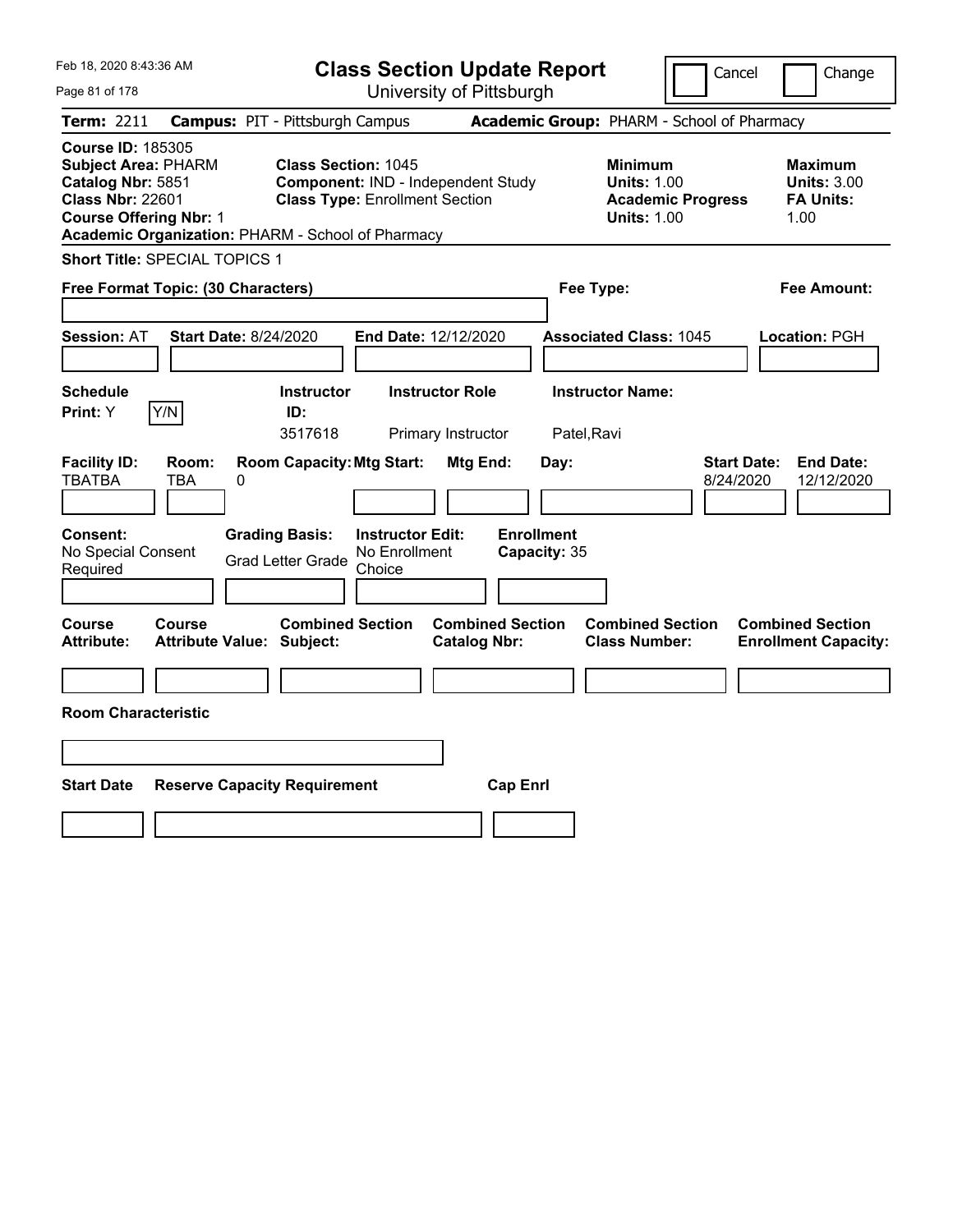| Feb 18, 2020 8:43:36 AM                                                                                                                                                                      |                                                                                            | <b>Class Section Update Report</b>                                          |                                                |                      |                                                            | Cancel                                     | Change                                                           |
|----------------------------------------------------------------------------------------------------------------------------------------------------------------------------------------------|--------------------------------------------------------------------------------------------|-----------------------------------------------------------------------------|------------------------------------------------|----------------------|------------------------------------------------------------|--------------------------------------------|------------------------------------------------------------------|
| Page 82 of 178                                                                                                                                                                               |                                                                                            |                                                                             | University of Pittsburgh                       |                      |                                                            |                                            |                                                                  |
| Term: 2211                                                                                                                                                                                   | <b>Campus: PIT - Pittsburgh Campus</b>                                                     |                                                                             |                                                |                      |                                                            | Academic Group: PHARM - School of Pharmacy |                                                                  |
| <b>Course ID: 185305</b><br><b>Subject Area: PHARM</b><br>Catalog Nbr: 5851<br><b>Class Nbr: 22602</b><br><b>Course Offering Nbr: 1</b><br>Academic Organization: PHARM - School of Pharmacy | <b>Class Section: 1050</b>                                                                 | Component: IND - Independent Study<br><b>Class Type: Enrollment Section</b> |                                                |                      | <b>Minimum</b><br><b>Units: 1.00</b><br><b>Units: 1.00</b> | <b>Academic Progress</b>                   | <b>Maximum</b><br><b>Units: 3.00</b><br><b>FA Units:</b><br>1.00 |
| Short Title: SPECIAL TOPICS 1                                                                                                                                                                |                                                                                            |                                                                             |                                                |                      |                                                            |                                            |                                                                  |
| Free Format Topic: (30 Characters)                                                                                                                                                           |                                                                                            |                                                                             |                                                | Fee Type:            |                                                            |                                            | Fee Amount:                                                      |
| <b>Session: AT</b><br><b>Schedule</b>                                                                                                                                                        | <b>Start Date: 8/24/2020</b><br><b>Instructor</b>                                          | End Date: 12/12/2020<br><b>Instructor Role</b>                              |                                                |                      | <b>Associated Class: 1050</b><br><b>Instructor Name:</b>   |                                            | Location: PGH                                                    |
| Y/N<br>Print: Y                                                                                                                                                                              | ID:<br>2915877                                                                             |                                                                             | Primary Instructor                             |                      | Gill, Sandra Lucille                                       |                                            |                                                                  |
| <b>Facility ID:</b><br>Room:<br><b>TBATBA</b><br>TBA<br><b>Consent:</b><br>No Special Consent<br>Required                                                                                    | <b>Room Capacity: Mtg Start:</b><br>0<br><b>Grading Basis:</b><br><b>Grad Letter Grade</b> | <b>Instructor Edit:</b><br>No Enrollment<br>Choice                          | Mtg End:<br><b>Enrollment</b>                  | Day:<br>Capacity: 35 |                                                            | 8/24/2020                                  | <b>Start Date:</b><br><b>End Date:</b><br>12/12/2020             |
| <b>Course</b><br><b>Course</b><br><b>Attribute:</b>                                                                                                                                          | <b>Combined Section</b><br><b>Attribute Value: Subject:</b>                                |                                                                             | <b>Combined Section</b><br><b>Catalog Nbr:</b> |                      | <b>Combined Section</b><br><b>Class Number:</b>            |                                            | <b>Combined Section</b><br><b>Enrollment Capacity:</b>           |
| <b>Room Characteristic</b>                                                                                                                                                                   |                                                                                            |                                                                             |                                                |                      |                                                            |                                            |                                                                  |
| <b>Start Date</b>                                                                                                                                                                            | <b>Reserve Capacity Requirement</b>                                                        |                                                                             | <b>Cap Enrl</b>                                |                      |                                                            |                                            |                                                                  |
|                                                                                                                                                                                              |                                                                                            |                                                                             |                                                |                      |                                                            |                                            |                                                                  |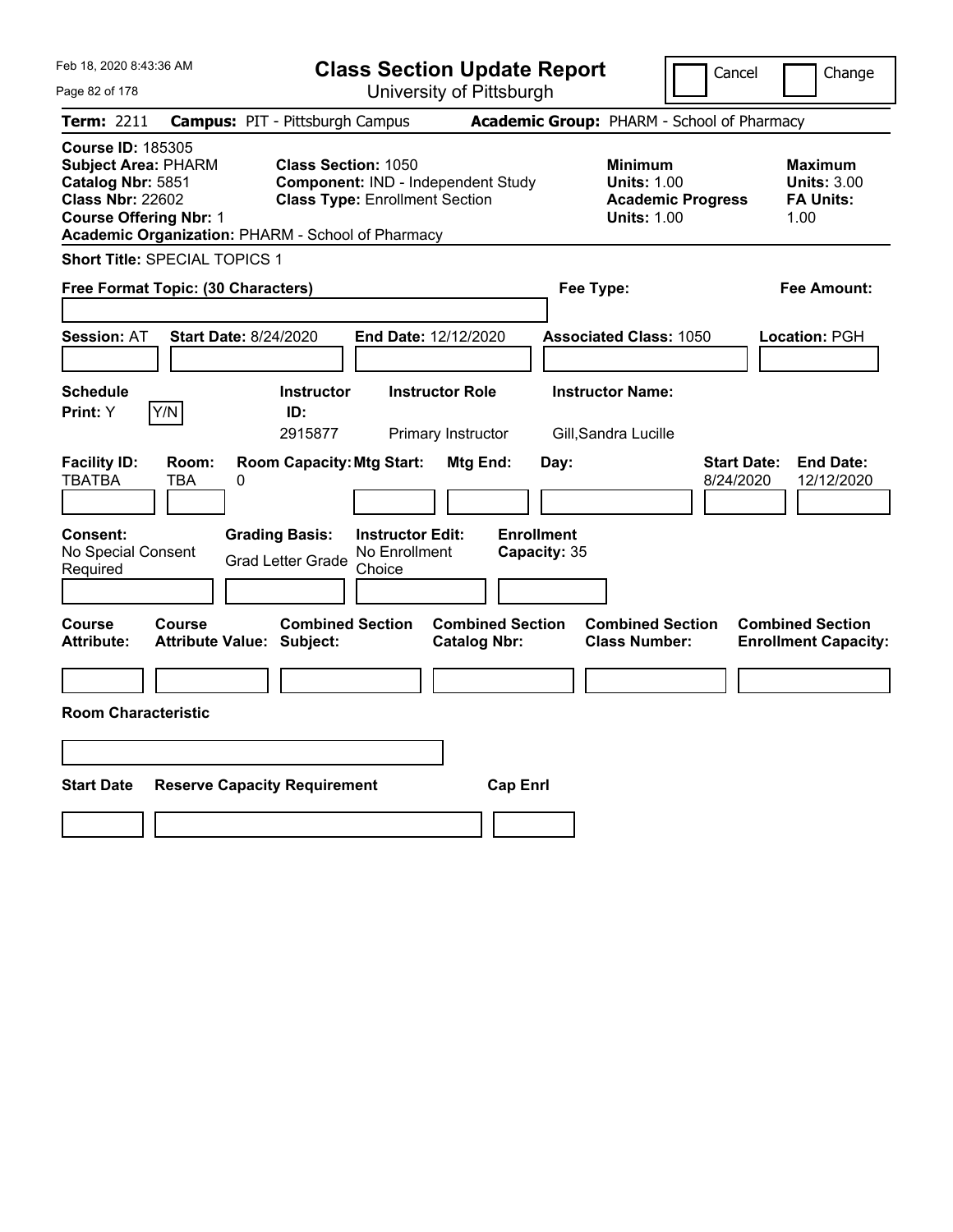| Feb 18, 2020 8:43:36 AM                                                                                                                                                                      |                                                             |                                                                                                           | <b>Class Section Update Report</b>             |                                                                                        | Cancel<br>Change                                                  |
|----------------------------------------------------------------------------------------------------------------------------------------------------------------------------------------------|-------------------------------------------------------------|-----------------------------------------------------------------------------------------------------------|------------------------------------------------|----------------------------------------------------------------------------------------|-------------------------------------------------------------------|
| Page 83 of 178                                                                                                                                                                               |                                                             |                                                                                                           | University of Pittsburgh                       |                                                                                        |                                                                   |
| Term: 2211                                                                                                                                                                                   | <b>Campus: PIT - Pittsburgh Campus</b>                      |                                                                                                           |                                                | Academic Group: PHARM - School of Pharmacy                                             |                                                                   |
| <b>Course ID: 185305</b><br><b>Subject Area: PHARM</b><br>Catalog Nbr: 5851<br><b>Class Nbr: 22603</b><br><b>Course Offering Nbr: 1</b><br>Academic Organization: PHARM - School of Pharmacy |                                                             | <b>Class Section: 1055</b><br>Component: IND - Independent Study<br><b>Class Type: Enrollment Section</b> |                                                | <b>Minimum</b><br><b>Units: 1.00</b><br><b>Academic Progress</b><br><b>Units: 1.00</b> | <b>Maximum</b><br><b>Units: 3.00</b><br><b>FA Units:</b><br>1.00  |
| <b>Short Title: SPECIAL TOPICS 1</b>                                                                                                                                                         |                                                             |                                                                                                           |                                                |                                                                                        |                                                                   |
| Free Format Topic: (30 Characters)                                                                                                                                                           |                                                             |                                                                                                           |                                                | Fee Type:                                                                              | Fee Amount:                                                       |
| <b>Session: AT</b><br><b>Schedule</b>                                                                                                                                                        | <b>Start Date: 8/24/2020</b><br><b>Instructor</b>           | End Date: 12/12/2020<br><b>Instructor Role</b>                                                            |                                                | <b>Associated Class: 1055</b><br><b>Instructor Name:</b>                               | Location: PGH                                                     |
| Y/N<br>Print: Y                                                                                                                                                                              | ID:                                                         |                                                                                                           |                                                |                                                                                        |                                                                   |
|                                                                                                                                                                                              | 2904587                                                     | Primary Instructor                                                                                        |                                                | Coley, Kim Coccodrilli                                                                 |                                                                   |
| <b>Facility ID:</b><br>Room:<br><b>TBATBA</b><br>TBA                                                                                                                                         | <b>Room Capacity: Mtg Start:</b><br>0                       |                                                                                                           | Mtg End:<br>Day:                               |                                                                                        | <b>End Date:</b><br><b>Start Date:</b><br>8/24/2020<br>12/12/2020 |
| Consent:<br>No Special Consent<br>Required                                                                                                                                                   | <b>Grading Basis:</b><br><b>Grad Letter Grade</b>           | <b>Instructor Edit:</b><br>No Enrollment<br>Choice                                                        | <b>Enrollment</b><br>Capacity: 35              |                                                                                        |                                                                   |
| Course<br>Course<br><b>Attribute:</b>                                                                                                                                                        | <b>Combined Section</b><br><b>Attribute Value: Subject:</b> |                                                                                                           | <b>Combined Section</b><br><b>Catalog Nbr:</b> | <b>Combined Section</b><br><b>Class Number:</b>                                        | <b>Combined Section</b><br><b>Enrollment Capacity:</b>            |
|                                                                                                                                                                                              |                                                             |                                                                                                           |                                                |                                                                                        |                                                                   |
| <b>Room Characteristic</b>                                                                                                                                                                   |                                                             |                                                                                                           |                                                |                                                                                        |                                                                   |
|                                                                                                                                                                                              |                                                             |                                                                                                           |                                                |                                                                                        |                                                                   |
| <b>Start Date</b>                                                                                                                                                                            | <b>Reserve Capacity Requirement</b>                         |                                                                                                           | <b>Cap Enrl</b>                                |                                                                                        |                                                                   |
|                                                                                                                                                                                              |                                                             |                                                                                                           |                                                |                                                                                        |                                                                   |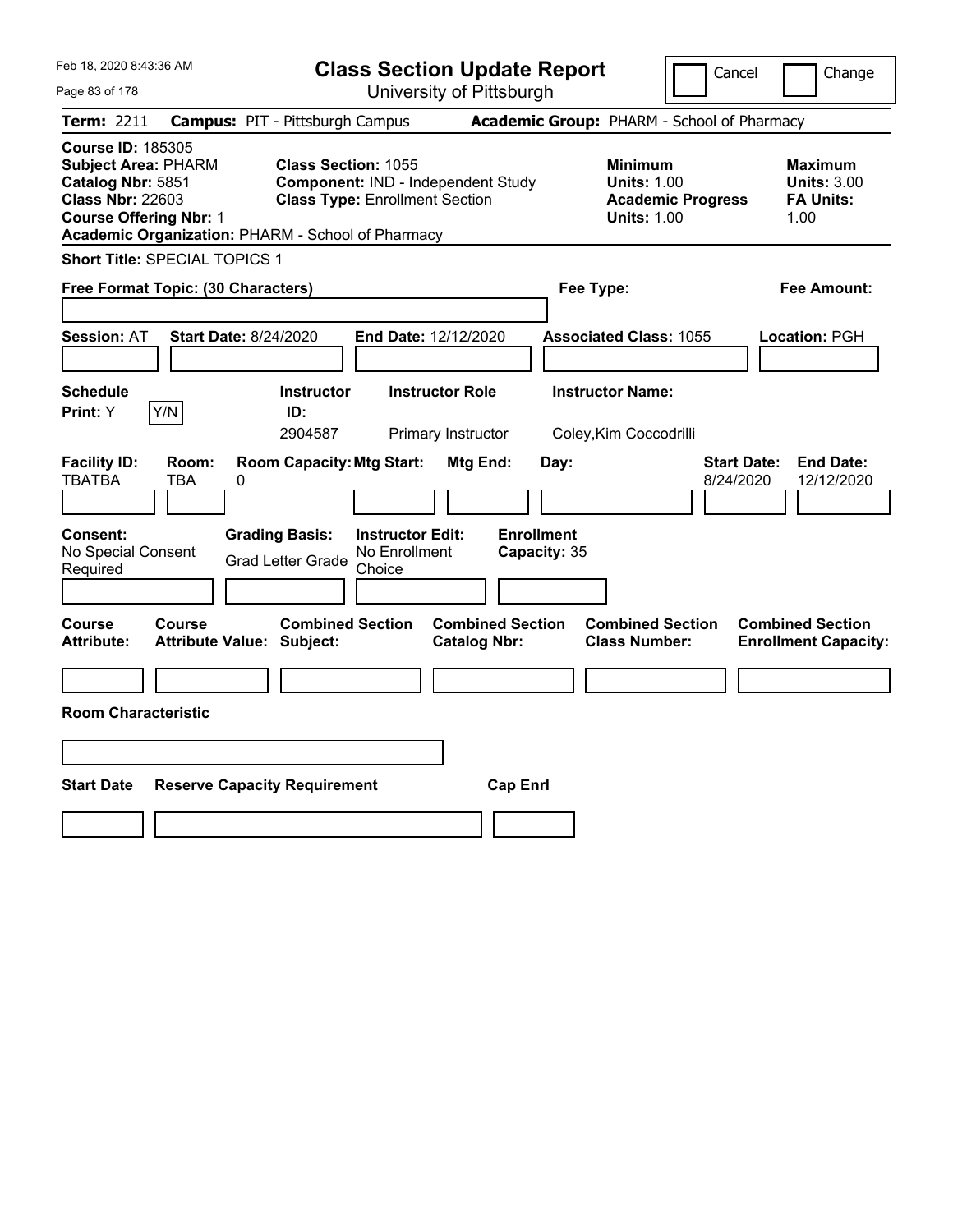| Feb 18, 2020 8:43:36 AM                                                                                                                                                                      |                                                   |                                                                                                           | <b>Class Section Update Report</b>                 |                                |                                   |                      |                                                            |                          | Cancel                          | Change                                                           |
|----------------------------------------------------------------------------------------------------------------------------------------------------------------------------------------------|---------------------------------------------------|-----------------------------------------------------------------------------------------------------------|----------------------------------------------------|--------------------------------|-----------------------------------|----------------------|------------------------------------------------------------|--------------------------|---------------------------------|------------------------------------------------------------------|
| Page 84 of 178                                                                                                                                                                               |                                                   |                                                                                                           |                                                    | University of Pittsburgh       |                                   |                      |                                                            |                          |                                 |                                                                  |
| Term: 2211                                                                                                                                                                                   | <b>Campus: PIT - Pittsburgh Campus</b>            |                                                                                                           |                                                    |                                |                                   |                      | Academic Group: PHARM - School of Pharmacy                 |                          |                                 |                                                                  |
| <b>Course ID: 185305</b><br><b>Subject Area: PHARM</b><br>Catalog Nbr: 5851<br><b>Class Nbr: 23018</b><br><b>Course Offering Nbr: 1</b><br>Academic Organization: PHARM - School of Pharmacy |                                                   | <b>Class Section: 1060</b><br>Component: IND - Independent Study<br><b>Class Type: Enrollment Section</b> |                                                    |                                |                                   |                      | <b>Minimum</b><br><b>Units: 1.00</b><br><b>Units: 1.00</b> | <b>Academic Progress</b> |                                 | <b>Maximum</b><br><b>Units: 3.00</b><br><b>FA Units:</b><br>1.00 |
| Short Title: SPECIAL TOPICS 1                                                                                                                                                                |                                                   |                                                                                                           |                                                    |                                |                                   |                      |                                                            |                          |                                 |                                                                  |
| Free Format Topic: (30 Characters)                                                                                                                                                           |                                                   |                                                                                                           |                                                    |                                |                                   | Fee Type:            |                                                            |                          |                                 | Fee Amount:                                                      |
| <b>Session: AT</b><br><b>Schedule</b>                                                                                                                                                        | <b>Start Date: 8/24/2020</b>                      | <b>Instructor</b>                                                                                         | End Date: 12/12/2020                               | <b>Instructor Role</b>         |                                   |                      | <b>Associated Class: 1060</b><br><b>Instructor Name:</b>   |                          |                                 | Location: PGH                                                    |
| Y/N<br>Print: Y                                                                                                                                                                              |                                                   | ID:<br>2920624                                                                                            |                                                    |                                |                                   |                      |                                                            |                          |                                 |                                                                  |
| <b>Facility ID:</b><br><b>TBATBA</b><br><b>Consent:</b><br>No Special Consent<br>Required                                                                                                    | Room:<br>TBA<br>0                                 | <b>Room Capacity: Mtg Start:</b><br><b>Grading Basis:</b><br><b>Grad Letter Grade</b>                     | <b>Instructor Edit:</b><br>No Enrollment<br>Choice | Primary Instructor<br>Mtg End: | <b>Enrollment</b><br>Capacity: 35 | Ali, Ameer S<br>Day: |                                                            |                          | <b>Start Date:</b><br>8/24/2020 | <b>End Date:</b><br>12/12/2020                                   |
|                                                                                                                                                                                              |                                                   |                                                                                                           |                                                    |                                |                                   |                      |                                                            |                          |                                 |                                                                  |
| Course<br><b>Attribute:</b><br><b>Room Characteristic</b>                                                                                                                                    | <b>Course</b><br><b>Attribute Value: Subject:</b> | <b>Combined Section</b>                                                                                   |                                                    | <b>Catalog Nbr:</b>            | <b>Combined Section</b>           |                      | <b>Combined Section</b><br><b>Class Number:</b>            |                          |                                 | <b>Combined Section</b><br><b>Enrollment Capacity:</b>           |
|                                                                                                                                                                                              |                                                   |                                                                                                           |                                                    |                                |                                   |                      |                                                            |                          |                                 |                                                                  |
| <b>Start Date</b>                                                                                                                                                                            | <b>Reserve Capacity Requirement</b>               |                                                                                                           |                                                    |                                | <b>Cap Enrl</b>                   |                      |                                                            |                          |                                 |                                                                  |
|                                                                                                                                                                                              |                                                   |                                                                                                           |                                                    |                                |                                   |                      |                                                            |                          |                                 |                                                                  |
|                                                                                                                                                                                              |                                                   |                                                                                                           |                                                    |                                |                                   |                      |                                                            |                          |                                 |                                                                  |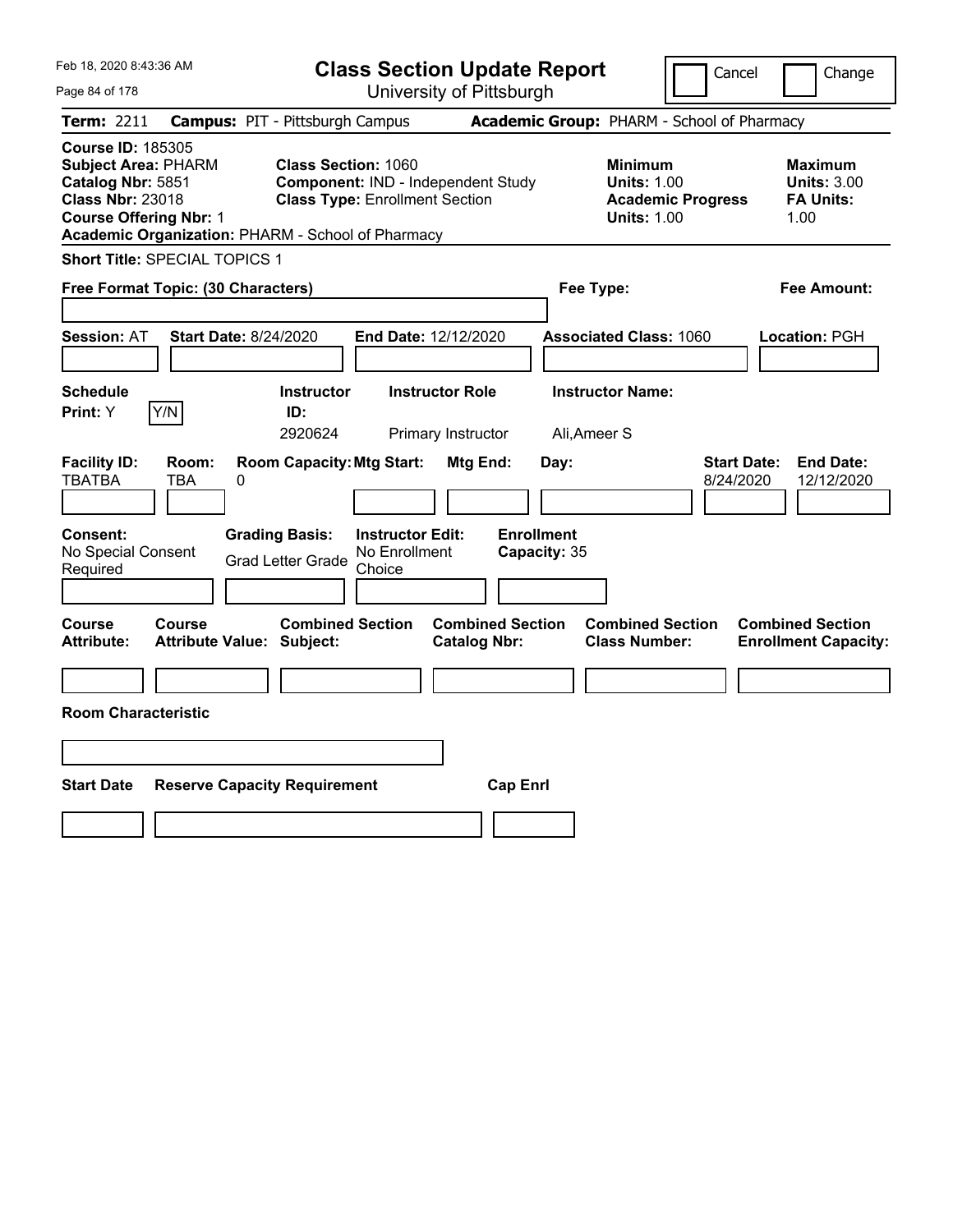| Feb 18, 2020 8:43:36 AM                                                                                                                                                                      |                                                                                       |                                                    | <b>Class Section Update Report</b>             |                                           |                                                                                        | Cancel                          | Change                                                           |
|----------------------------------------------------------------------------------------------------------------------------------------------------------------------------------------------|---------------------------------------------------------------------------------------|----------------------------------------------------|------------------------------------------------|-------------------------------------------|----------------------------------------------------------------------------------------|---------------------------------|------------------------------------------------------------------|
| Page 85 of 178                                                                                                                                                                               |                                                                                       |                                                    | University of Pittsburgh                       |                                           |                                                                                        |                                 |                                                                  |
| Term: 2211                                                                                                                                                                                   | <b>Campus: PIT - Pittsburgh Campus</b>                                                |                                                    |                                                |                                           | Academic Group: PHARM - School of Pharmacy                                             |                                 |                                                                  |
| <b>Course ID: 185305</b><br><b>Subject Area: PHARM</b><br>Catalog Nbr: 5851<br><b>Class Nbr: 23019</b><br><b>Course Offering Nbr: 1</b><br>Academic Organization: PHARM - School of Pharmacy | <b>Class Section: 1065</b><br><b>Class Type: Enrollment Section</b>                   |                                                    | Component: IND - Independent Study             |                                           | <b>Minimum</b><br><b>Units: 1.00</b><br><b>Academic Progress</b><br><b>Units: 1.00</b> |                                 | <b>Maximum</b><br><b>Units: 3.00</b><br><b>FA Units:</b><br>1.00 |
| <b>Short Title: SPECIAL TOPICS 1</b>                                                                                                                                                         |                                                                                       |                                                    |                                                |                                           |                                                                                        |                                 |                                                                  |
| Free Format Topic: (30 Characters)                                                                                                                                                           |                                                                                       |                                                    |                                                | Fee Type:                                 |                                                                                        |                                 | Fee Amount:                                                      |
| <b>Start Date: 8/24/2020</b><br><b>Session: AT</b>                                                                                                                                           |                                                                                       | End Date: 12/12/2020                               |                                                |                                           | <b>Associated Class: 1065</b>                                                          |                                 | Location: PGH                                                    |
| <b>Schedule</b><br>Y/N<br>Print: Y                                                                                                                                                           | <b>Instructor</b><br>ID:                                                              | <b>Instructor Role</b>                             |                                                |                                           | <b>Instructor Name:</b>                                                                |                                 |                                                                  |
|                                                                                                                                                                                              | 2936884                                                                               |                                                    | Primary Instructor                             | Empey, Philip                             |                                                                                        |                                 |                                                                  |
| <b>Facility ID:</b><br>Room:<br><b>TBATBA</b><br>TBA<br>0<br>Consent:<br>No Special Consent<br>Required                                                                                      | <b>Room Capacity: Mtg Start:</b><br><b>Grading Basis:</b><br><b>Grad Letter Grade</b> | <b>Instructor Edit:</b><br>No Enrollment<br>Choice | Mtg End:                                       | Day:<br><b>Enrollment</b><br>Capacity: 35 |                                                                                        | <b>Start Date:</b><br>8/24/2020 | <b>End Date:</b><br>12/12/2020                                   |
| Course<br>Course<br><b>Attribute Value: Subject:</b><br><b>Attribute:</b><br><b>Room Characteristic</b>                                                                                      | <b>Combined Section</b>                                                               |                                                    | <b>Combined Section</b><br><b>Catalog Nbr:</b> |                                           | <b>Combined Section</b><br><b>Class Number:</b>                                        |                                 | <b>Combined Section</b><br><b>Enrollment Capacity:</b>           |
|                                                                                                                                                                                              |                                                                                       |                                                    |                                                |                                           |                                                                                        |                                 |                                                                  |
| <b>Start Date</b>                                                                                                                                                                            | <b>Reserve Capacity Requirement</b>                                                   |                                                    | <b>Cap Enrl</b>                                |                                           |                                                                                        |                                 |                                                                  |
|                                                                                                                                                                                              |                                                                                       |                                                    |                                                |                                           |                                                                                        |                                 |                                                                  |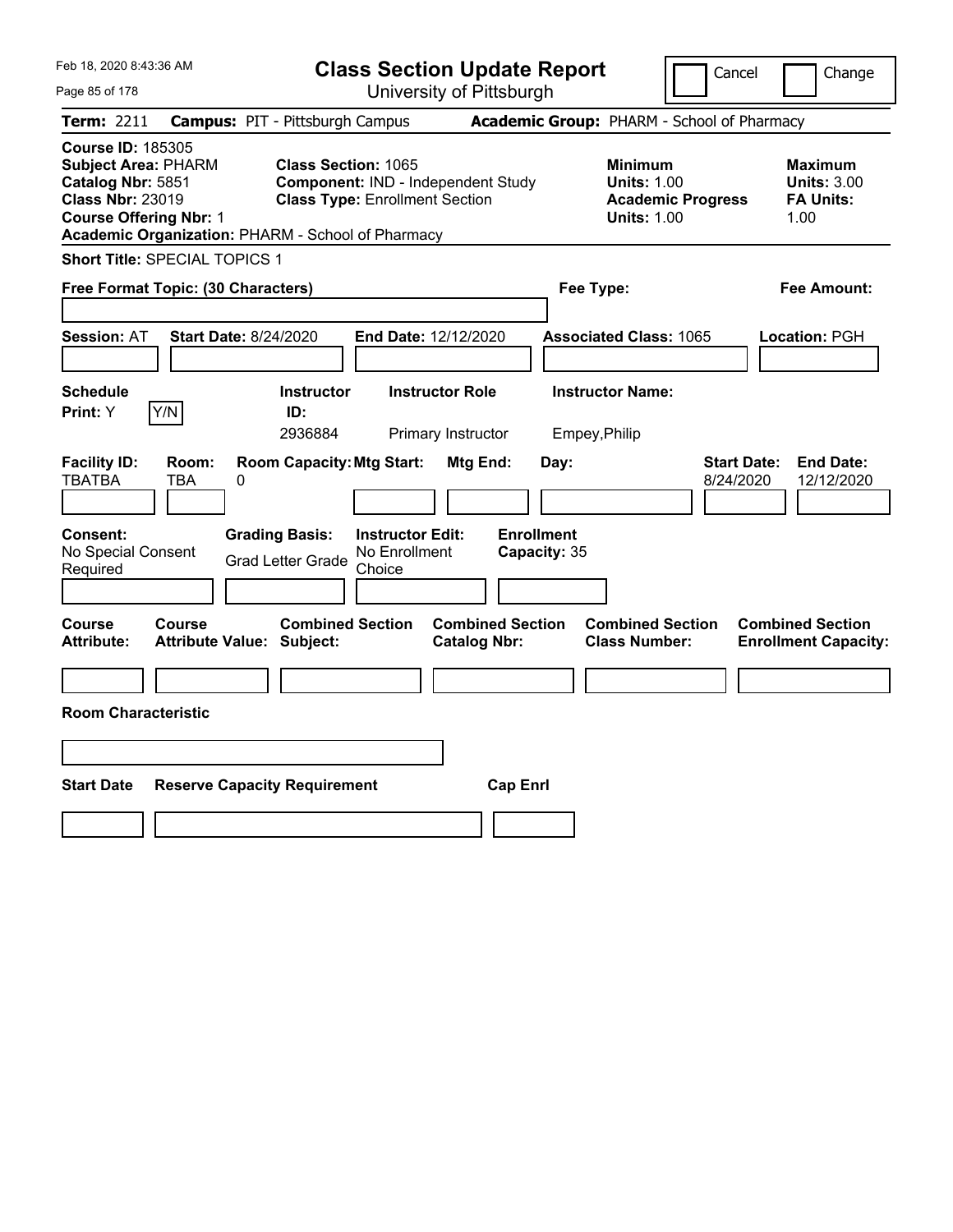| Feb 18, 2020 8:43:36 AM                                                                                                                                                                      |                                            |                                                                                                           |                                                    |                                              | <b>Class Section Update Report</b>        |                                                 |                                                                                        | Cancel                          | Change                                                           |
|----------------------------------------------------------------------------------------------------------------------------------------------------------------------------------------------|--------------------------------------------|-----------------------------------------------------------------------------------------------------------|----------------------------------------------------|----------------------------------------------|-------------------------------------------|-------------------------------------------------|----------------------------------------------------------------------------------------|---------------------------------|------------------------------------------------------------------|
| Page 86 of 178                                                                                                                                                                               |                                            |                                                                                                           |                                                    |                                              | University of Pittsburgh                  |                                                 |                                                                                        |                                 |                                                                  |
| Term: 2211                                                                                                                                                                                   | <b>Campus: PIT - Pittsburgh Campus</b>     |                                                                                                           |                                                    |                                              |                                           |                                                 | Academic Group: PHARM - School of Pharmacy                                             |                                 |                                                                  |
| <b>Course ID: 185305</b><br><b>Subject Area: PHARM</b><br>Catalog Nbr: 5851<br><b>Class Nbr: 23020</b><br><b>Course Offering Nbr: 1</b><br>Academic Organization: PHARM - School of Pharmacy |                                            | <b>Class Section: 1070</b><br>Component: IND - Independent Study<br><b>Class Type: Enrollment Section</b> |                                                    |                                              |                                           |                                                 | <b>Minimum</b><br><b>Units: 1.00</b><br><b>Academic Progress</b><br><b>Units: 1.00</b> |                                 | <b>Maximum</b><br><b>Units: 3.00</b><br><b>FA Units:</b><br>1.00 |
| <b>Short Title: SPECIAL TOPICS 1</b>                                                                                                                                                         |                                            |                                                                                                           |                                                    |                                              |                                           |                                                 |                                                                                        |                                 |                                                                  |
| Free Format Topic: (30 Characters)                                                                                                                                                           |                                            |                                                                                                           |                                                    |                                              |                                           | Fee Type:                                       |                                                                                        |                                 | Fee Amount:                                                      |
| <b>Session: AT</b><br><b>Schedule</b><br>Y/N<br>Print: Y                                                                                                                                     | <b>Start Date: 8/24/2020</b>               | <b>Instructor</b><br>ID:<br>2922931                                                                       | End Date: 12/12/2020                               | <b>Instructor Role</b><br>Primary Instructor |                                           | <b>Instructor Name:</b><br>Benedict, Neal Jaret | <b>Associated Class: 1070</b>                                                          |                                 | Location: PGH                                                    |
| <b>Facility ID:</b><br><b>TBATBA</b><br>Consent:<br>No Special Consent<br>Required                                                                                                           | Room:<br>TBA<br>0                          | <b>Room Capacity: Mtg Start:</b><br><b>Grading Basis:</b><br><b>Grad Letter Grade</b>                     | <b>Instructor Edit:</b><br>No Enrollment<br>Choice | Mtg End:                                     | Day:<br><b>Enrollment</b><br>Capacity: 35 |                                                 |                                                                                        | <b>Start Date:</b><br>8/24/2020 | <b>End Date:</b><br>12/12/2020                                   |
| Course<br><b>Attribute:</b><br><b>Room Characteristic</b>                                                                                                                                    | Course<br><b>Attribute Value: Subject:</b> | <b>Combined Section</b>                                                                                   |                                                    | <b>Catalog Nbr:</b>                          | <b>Combined Section</b>                   |                                                 | <b>Combined Section</b><br><b>Class Number:</b>                                        |                                 | <b>Combined Section</b><br><b>Enrollment Capacity:</b>           |
| <b>Start Date</b>                                                                                                                                                                            | <b>Reserve Capacity Requirement</b>        |                                                                                                           |                                                    |                                              | <b>Cap Enrl</b>                           |                                                 |                                                                                        |                                 |                                                                  |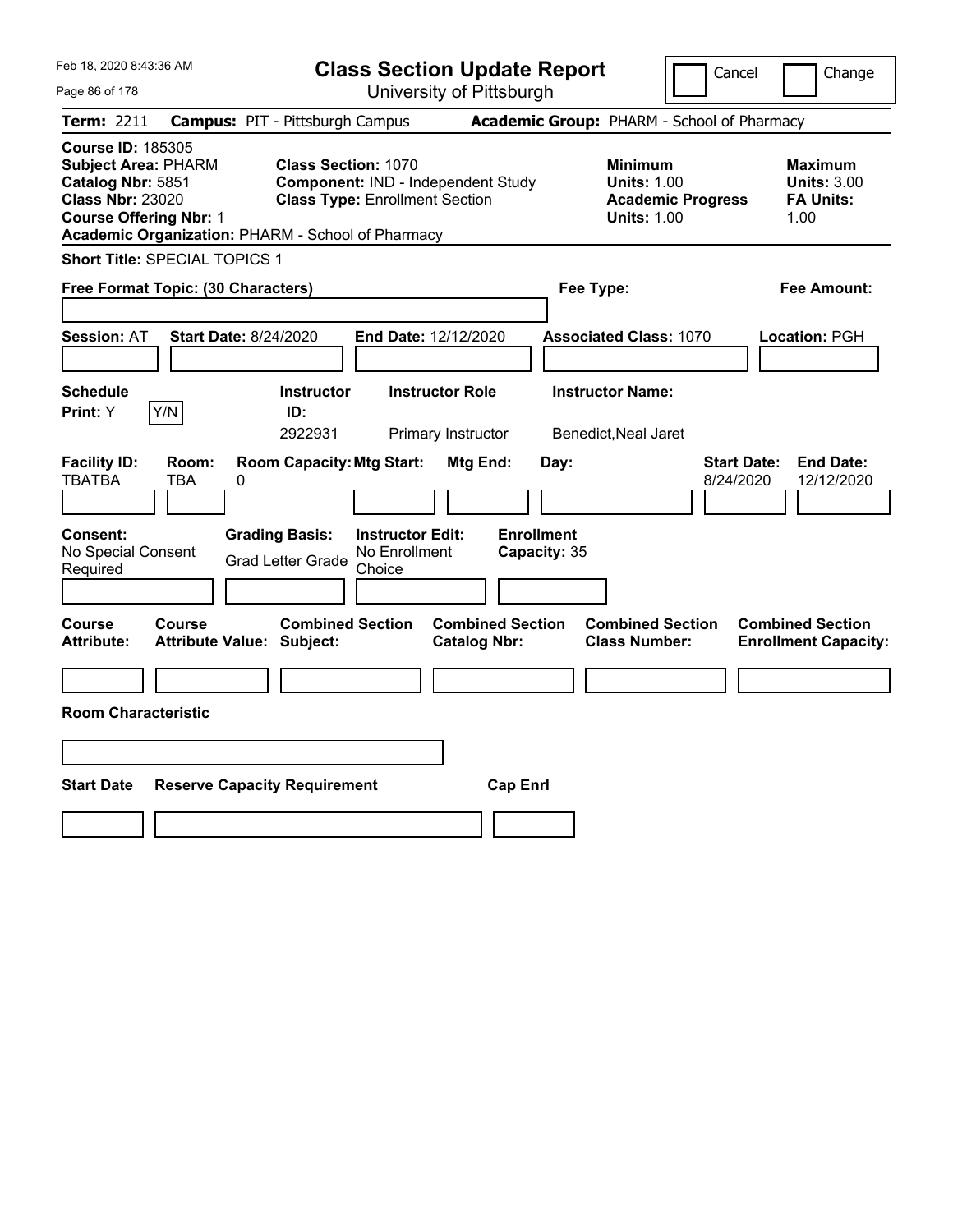| Feb 18, 2020 8:43:36 AM                                                                                                                                                                      |                                            |                                                                                                           | <b>Class Section Update Report</b>       |                                |                                            |                                                          |                                                            |                          | Cancel                          | Change                                                           |
|----------------------------------------------------------------------------------------------------------------------------------------------------------------------------------------------|--------------------------------------------|-----------------------------------------------------------------------------------------------------------|------------------------------------------|--------------------------------|--------------------------------------------|----------------------------------------------------------|------------------------------------------------------------|--------------------------|---------------------------------|------------------------------------------------------------------|
| Page 87 of 178                                                                                                                                                                               |                                            |                                                                                                           |                                          |                                | University of Pittsburgh                   |                                                          |                                                            |                          |                                 |                                                                  |
| Term: 2211                                                                                                                                                                                   | <b>Campus: PIT - Pittsburgh Campus</b>     |                                                                                                           |                                          |                                | Academic Group: PHARM - School of Pharmacy |                                                          |                                                            |                          |                                 |                                                                  |
| <b>Course ID: 185305</b><br><b>Subject Area: PHARM</b><br>Catalog Nbr: 5851<br><b>Class Nbr: 23021</b><br><b>Course Offering Nbr: 1</b><br>Academic Organization: PHARM - School of Pharmacy |                                            | <b>Class Section: 1075</b><br>Component: IND - Independent Study<br><b>Class Type: Enrollment Section</b> |                                          |                                |                                            |                                                          | <b>Minimum</b><br><b>Units: 1.00</b><br><b>Units: 1.00</b> | <b>Academic Progress</b> |                                 | <b>Maximum</b><br><b>Units: 3.00</b><br><b>FA Units:</b><br>1.00 |
| Short Title: SPECIAL TOPICS 1                                                                                                                                                                |                                            |                                                                                                           |                                          |                                |                                            |                                                          |                                                            |                          |                                 |                                                                  |
| Free Format Topic: (30 Characters)                                                                                                                                                           |                                            |                                                                                                           |                                          |                                |                                            | Fee Type:                                                |                                                            |                          |                                 | Fee Amount:                                                      |
| <b>Session: AT</b><br><b>Schedule</b><br>Y/N<br>Print: Y                                                                                                                                     | <b>Start Date: 8/24/2020</b>               | <b>Instructor</b><br>ID:                                                                                  | End Date: 12/12/2020                     | <b>Instructor Role</b>         |                                            | <b>Associated Class: 1075</b><br><b>Instructor Name:</b> |                                                            |                          |                                 | Location: PGH                                                    |
| <b>Facility ID:</b><br><b>TBATBA</b><br>Consent:<br>No Special Consent                                                                                                                       | Room:<br>TBA<br>0                          | 2904406<br><b>Room Capacity: Mtg Start:</b><br><b>Grading Basis:</b><br><b>Grad Letter Grade</b>          | <b>Instructor Edit:</b><br>No Enrollment | Primary Instructor<br>Mtg End: | Day:<br><b>Enrollment</b><br>Capacity: 35  | Fabian, Tanya J.                                         |                                                            |                          | <b>Start Date:</b><br>8/24/2020 | <b>End Date:</b><br>12/12/2020                                   |
| Required                                                                                                                                                                                     |                                            |                                                                                                           | Choice                                   |                                |                                            |                                                          |                                                            |                          |                                 |                                                                  |
| Course<br>Attribute:<br><b>Room Characteristic</b>                                                                                                                                           | Course<br><b>Attribute Value: Subject:</b> | <b>Combined Section</b>                                                                                   |                                          | <b>Catalog Nbr:</b>            | <b>Combined Section</b>                    |                                                          | <b>Combined Section</b><br><b>Class Number:</b>            |                          |                                 | <b>Combined Section</b><br><b>Enrollment Capacity:</b>           |
|                                                                                                                                                                                              |                                            |                                                                                                           |                                          |                                |                                            |                                                          |                                                            |                          |                                 |                                                                  |
| <b>Start Date</b>                                                                                                                                                                            | <b>Reserve Capacity Requirement</b>        |                                                                                                           |                                          |                                | <b>Cap Enrl</b>                            |                                                          |                                                            |                          |                                 |                                                                  |
|                                                                                                                                                                                              |                                            |                                                                                                           |                                          |                                |                                            |                                                          |                                                            |                          |                                 |                                                                  |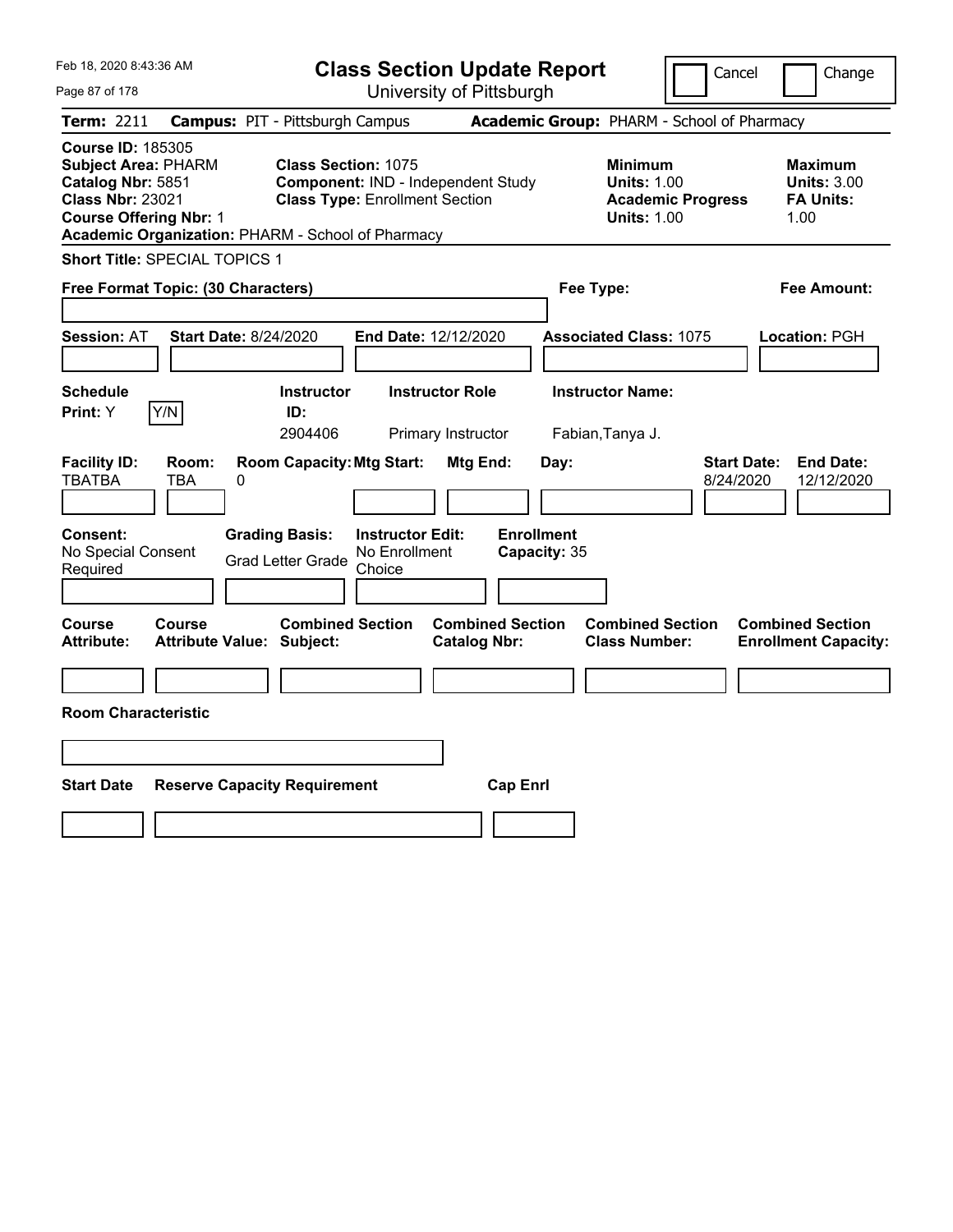| Feb 18, 2020 8:43:36 AM                                                                                                                                                                      |                                                                                            | <b>Class Section Update Report</b>                                          |                                                |                                           |                                                                                        | Cancel                          | Change                                                           |
|----------------------------------------------------------------------------------------------------------------------------------------------------------------------------------------------|--------------------------------------------------------------------------------------------|-----------------------------------------------------------------------------|------------------------------------------------|-------------------------------------------|----------------------------------------------------------------------------------------|---------------------------------|------------------------------------------------------------------|
| Page 88 of 178                                                                                                                                                                               |                                                                                            |                                                                             | University of Pittsburgh                       |                                           |                                                                                        |                                 |                                                                  |
| <b>Term: 2211</b>                                                                                                                                                                            | <b>Campus: PIT - Pittsburgh Campus</b>                                                     |                                                                             |                                                |                                           | Academic Group: PHARM - School of Pharmacy                                             |                                 |                                                                  |
| <b>Course ID: 185305</b><br><b>Subject Area: PHARM</b><br>Catalog Nbr: 5851<br><b>Class Nbr: 23022</b><br><b>Course Offering Nbr: 1</b><br>Academic Organization: PHARM - School of Pharmacy | <b>Class Section: 1080</b>                                                                 | Component: IND - Independent Study<br><b>Class Type: Enrollment Section</b> |                                                |                                           | <b>Minimum</b><br><b>Units: 1.00</b><br><b>Academic Progress</b><br><b>Units: 1.00</b> |                                 | <b>Maximum</b><br><b>Units: 3.00</b><br><b>FA Units:</b><br>1.00 |
| <b>Short Title: SPECIAL TOPICS 1</b>                                                                                                                                                         |                                                                                            |                                                                             |                                                |                                           |                                                                                        |                                 |                                                                  |
| Free Format Topic: (30 Characters)                                                                                                                                                           |                                                                                            |                                                                             |                                                | Fee Type:                                 |                                                                                        |                                 | Fee Amount:                                                      |
| <b>Session: AT</b><br><b>Schedule</b><br>Y/N<br><b>Print: Y</b>                                                                                                                              | <b>Start Date: 8/24/2020</b><br><b>Instructor</b><br>ID:<br>2908075                        | End Date: 12/12/2020                                                        | <b>Instructor Role</b><br>Primary Instructor   |                                           | <b>Associated Class: 1080</b><br><b>Instructor Name:</b><br>Reynolds, Maureen D        |                                 | Location: PGH                                                    |
| <b>Facility ID:</b><br>Room:<br><b>TBATBA</b><br>TBA<br>Consent:<br>No Special Consent<br>Required                                                                                           | <b>Room Capacity: Mtg Start:</b><br>0<br><b>Grading Basis:</b><br><b>Grad Letter Grade</b> | <b>Instructor Edit:</b><br>No Enrollment<br>Choice                          | Mtg End:                                       | Day:<br><b>Enrollment</b><br>Capacity: 35 |                                                                                        | <b>Start Date:</b><br>8/24/2020 | <b>End Date:</b><br>12/12/2020                                   |
| Course<br>Course<br><b>Attribute:</b><br><b>Room Characteristic</b>                                                                                                                          | <b>Combined Section</b><br><b>Attribute Value: Subject:</b>                                |                                                                             | <b>Combined Section</b><br><b>Catalog Nbr:</b> |                                           | <b>Combined Section</b><br><b>Class Number:</b>                                        |                                 | <b>Combined Section</b><br><b>Enrollment Capacity:</b>           |
| <b>Start Date</b>                                                                                                                                                                            | <b>Reserve Capacity Requirement</b>                                                        |                                                                             | <b>Cap Enrl</b>                                |                                           |                                                                                        |                                 |                                                                  |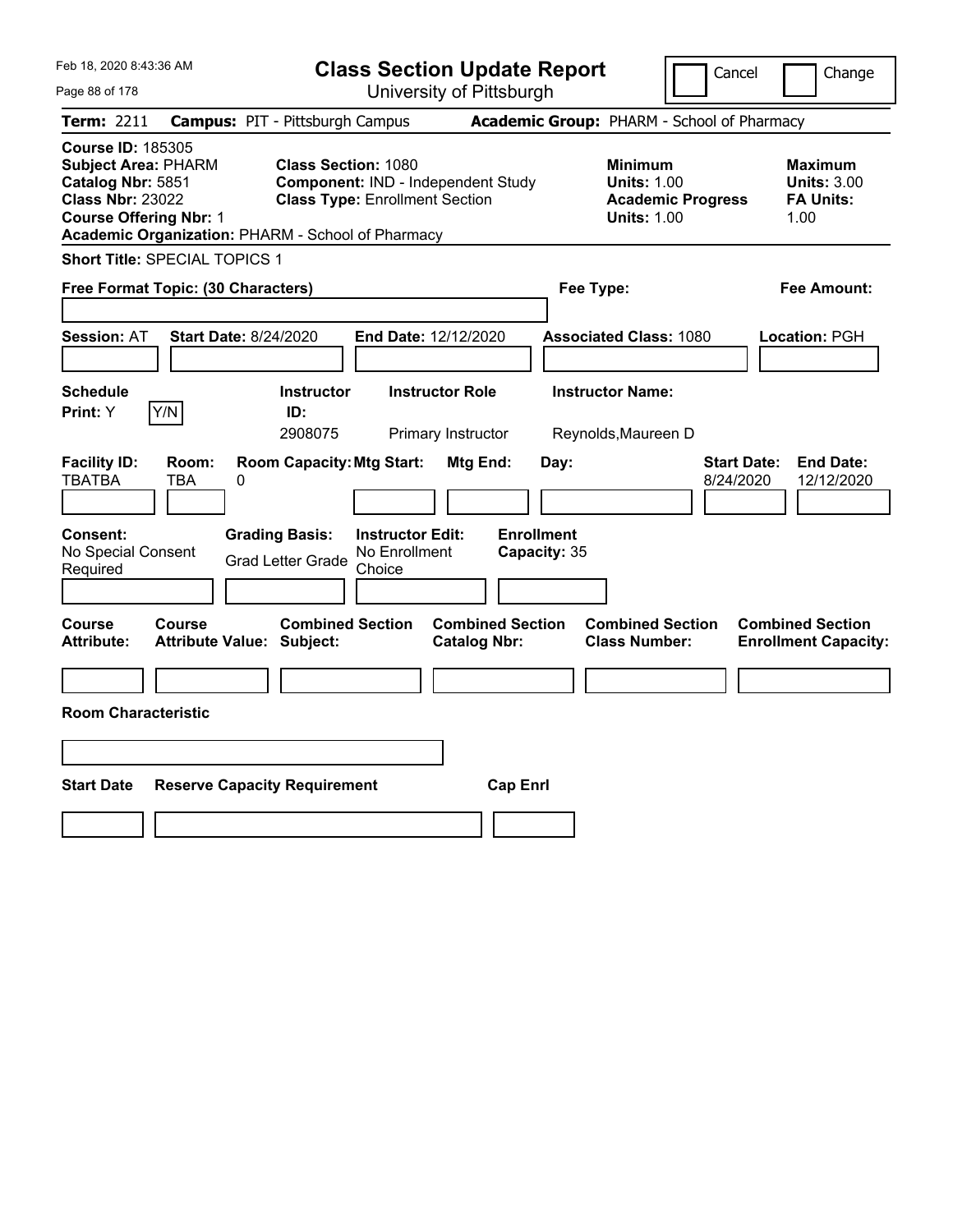| Feb 18, 2020 8:43:36 AM                                                                                                                                                                      |                                                                                                           | <b>Class Section Update Report</b>             | Cancel                                                                                 | Change                                                           |
|----------------------------------------------------------------------------------------------------------------------------------------------------------------------------------------------|-----------------------------------------------------------------------------------------------------------|------------------------------------------------|----------------------------------------------------------------------------------------|------------------------------------------------------------------|
| Page 89 of 178                                                                                                                                                                               |                                                                                                           | University of Pittsburgh                       |                                                                                        |                                                                  |
| Term: 2211                                                                                                                                                                                   | <b>Campus: PIT - Pittsburgh Campus</b>                                                                    |                                                | Academic Group: PHARM - School of Pharmacy                                             |                                                                  |
| <b>Course ID: 185305</b><br><b>Subject Area: PHARM</b><br>Catalog Nbr: 5851<br><b>Class Nbr: 23023</b><br><b>Course Offering Nbr: 1</b><br>Academic Organization: PHARM - School of Pharmacy | <b>Class Section: 1090</b><br>Component: IND - Independent Study<br><b>Class Type: Enrollment Section</b> |                                                | <b>Minimum</b><br><b>Units: 1.00</b><br><b>Academic Progress</b><br><b>Units: 1.00</b> | <b>Maximum</b><br><b>Units: 3.00</b><br><b>FA Units:</b><br>1.00 |
| <b>Short Title: SPECIAL TOPICS 1</b>                                                                                                                                                         |                                                                                                           |                                                |                                                                                        |                                                                  |
| Free Format Topic: (30 Characters)                                                                                                                                                           |                                                                                                           |                                                | Fee Type:                                                                              | Fee Amount:                                                      |
| <b>Start Date: 8/24/2020</b><br><b>Session: AT</b>                                                                                                                                           | End Date: 12/12/2020                                                                                      |                                                | <b>Associated Class: 1090</b>                                                          | Location: PGH                                                    |
| <b>Schedule</b>                                                                                                                                                                              | <b>Instructor</b>                                                                                         | <b>Instructor Role</b>                         | <b>Instructor Name:</b>                                                                |                                                                  |
| Y/N<br>Print: Y                                                                                                                                                                              | ID:<br>2909504                                                                                            | Primary Instructor                             | Connor, Sharon E                                                                       |                                                                  |
| <b>Facility ID:</b><br>Room:<br><b>TBATBA</b><br>TBA<br>0                                                                                                                                    | <b>Room Capacity: Mtg Start:</b>                                                                          | Mtg End:<br>Day:                               | <b>Start Date:</b><br>8/24/2020                                                        | <b>End Date:</b><br>12/12/2020                                   |
| Consent:<br>No Special Consent<br>Required                                                                                                                                                   | <b>Grading Basis:</b><br><b>Instructor Edit:</b><br>No Enrollment<br><b>Grad Letter Grade</b><br>Choice   | <b>Enrollment</b><br>Capacity: 35              |                                                                                        |                                                                  |
|                                                                                                                                                                                              |                                                                                                           |                                                |                                                                                        |                                                                  |
| Course<br>Course<br><b>Attribute:</b><br><b>Attribute Value: Subject:</b>                                                                                                                    | <b>Combined Section</b>                                                                                   | <b>Combined Section</b><br><b>Catalog Nbr:</b> | <b>Combined Section</b><br><b>Class Number:</b>                                        | <b>Combined Section</b><br><b>Enrollment Capacity:</b>           |
|                                                                                                                                                                                              |                                                                                                           |                                                |                                                                                        |                                                                  |
| <b>Room Characteristic</b>                                                                                                                                                                   |                                                                                                           |                                                |                                                                                        |                                                                  |
|                                                                                                                                                                                              |                                                                                                           |                                                |                                                                                        |                                                                  |
| <b>Start Date</b><br><b>Reserve Capacity Requirement</b>                                                                                                                                     |                                                                                                           | <b>Cap Enrl</b>                                |                                                                                        |                                                                  |
|                                                                                                                                                                                              |                                                                                                           |                                                |                                                                                        |                                                                  |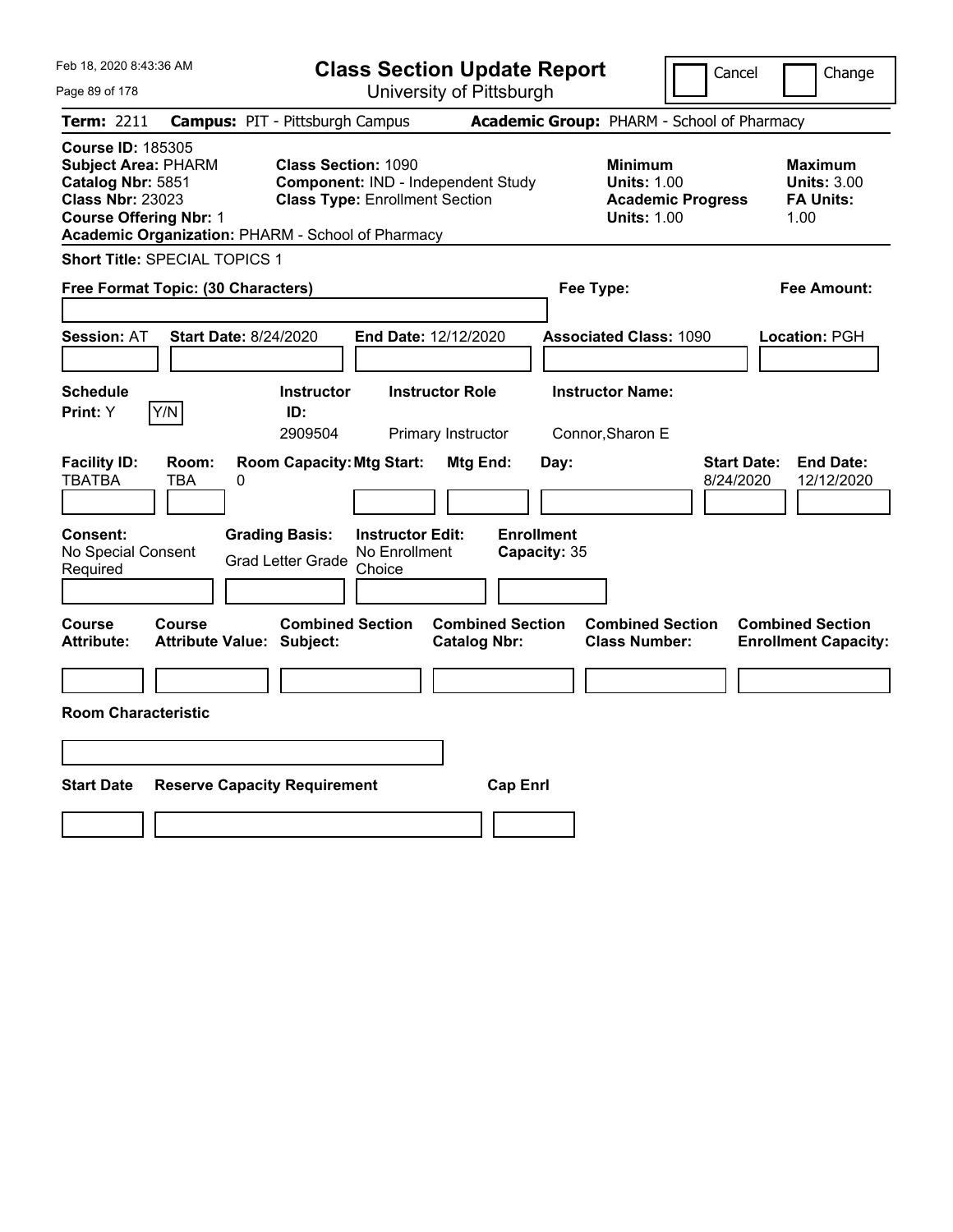| Feb 18, 2020 8:43:36 AM                                                                                                                                                                      |                                                                                            |                                                                             | <b>Class Section Update Report</b>             |           |                                                                                        | Cancel                          | Change                                                           |
|----------------------------------------------------------------------------------------------------------------------------------------------------------------------------------------------|--------------------------------------------------------------------------------------------|-----------------------------------------------------------------------------|------------------------------------------------|-----------|----------------------------------------------------------------------------------------|---------------------------------|------------------------------------------------------------------|
| Page 90 of 178                                                                                                                                                                               |                                                                                            |                                                                             | University of Pittsburgh                       |           |                                                                                        |                                 |                                                                  |
| Term: 2211                                                                                                                                                                                   | <b>Campus: PIT - Pittsburgh Campus</b>                                                     |                                                                             |                                                |           | Academic Group: PHARM - School of Pharmacy                                             |                                 |                                                                  |
| <b>Course ID: 185305</b><br><b>Subject Area: PHARM</b><br>Catalog Nbr: 5851<br><b>Class Nbr: 23024</b><br><b>Course Offering Nbr: 1</b><br>Academic Organization: PHARM - School of Pharmacy | <b>Class Section: 1095</b>                                                                 | Component: IND - Independent Study<br><b>Class Type: Enrollment Section</b> |                                                |           | <b>Minimum</b><br><b>Units: 1.00</b><br><b>Academic Progress</b><br><b>Units: 1.00</b> |                                 | <b>Maximum</b><br><b>Units: 3.00</b><br><b>FA Units:</b><br>1.00 |
| <b>Short Title: SPECIAL TOPICS 1</b>                                                                                                                                                         |                                                                                            |                                                                             |                                                |           |                                                                                        |                                 |                                                                  |
| Free Format Topic: (30 Characters)                                                                                                                                                           |                                                                                            |                                                                             |                                                | Fee Type: |                                                                                        |                                 | Fee Amount:                                                      |
| <b>Session: AT</b><br><b>Schedule</b><br>Y/N<br>Print: Y                                                                                                                                     | <b>Start Date: 8/24/2020</b><br><b>Instructor</b><br>ID:                                   | End Date: 12/12/2020<br><b>Instructor Role</b>                              |                                                |           | <b>Associated Class: 1095</b><br><b>Instructor Name:</b>                               |                                 | Location: PGH                                                    |
|                                                                                                                                                                                              | 1370423                                                                                    |                                                                             | Primary Instructor                             |           | Nolin, Thomas D.                                                                       |                                 |                                                                  |
| <b>Facility ID:</b><br>Room:<br><b>TBATBA</b><br>TBA<br>Consent:<br>No Special Consent                                                                                                       | <b>Room Capacity: Mtg Start:</b><br>0<br><b>Grading Basis:</b><br><b>Grad Letter Grade</b> | <b>Instructor Edit:</b><br>No Enrollment                                    | Mtg End:<br><b>Enrollment</b><br>Capacity: 35  | Day:      |                                                                                        | <b>Start Date:</b><br>8/24/2020 | <b>End Date:</b><br>12/12/2020                                   |
| Required                                                                                                                                                                                     |                                                                                            | Choice                                                                      |                                                |           |                                                                                        |                                 |                                                                  |
| Course<br>Course<br><b>Attribute:</b><br><b>Room Characteristic</b>                                                                                                                          | <b>Combined Section</b><br><b>Attribute Value: Subject:</b>                                |                                                                             | <b>Combined Section</b><br><b>Catalog Nbr:</b> |           | <b>Combined Section</b><br><b>Class Number:</b>                                        |                                 | <b>Combined Section</b><br><b>Enrollment Capacity:</b>           |
|                                                                                                                                                                                              |                                                                                            |                                                                             |                                                |           |                                                                                        |                                 |                                                                  |
| <b>Start Date</b>                                                                                                                                                                            | <b>Reserve Capacity Requirement</b>                                                        |                                                                             | <b>Cap Enrl</b>                                |           |                                                                                        |                                 |                                                                  |
|                                                                                                                                                                                              |                                                                                            |                                                                             |                                                |           |                                                                                        |                                 |                                                                  |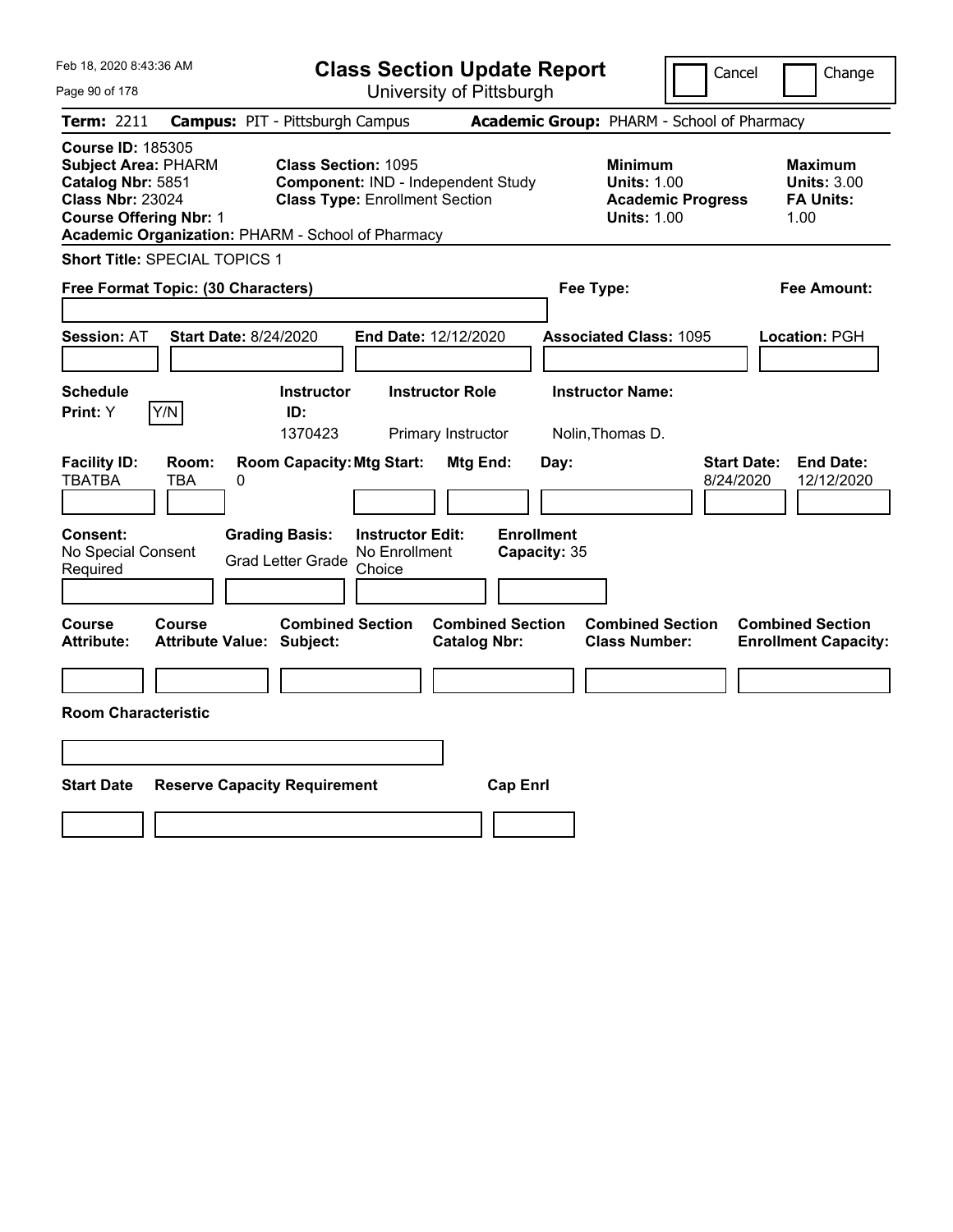| Feb 18, 2020 8:43:36 AM                                                                                                                                                                      |                                                                                                                                             | <b>Class Section Update Report</b>                    | Cancel                                                                                 | Change                                                           |
|----------------------------------------------------------------------------------------------------------------------------------------------------------------------------------------------|---------------------------------------------------------------------------------------------------------------------------------------------|-------------------------------------------------------|----------------------------------------------------------------------------------------|------------------------------------------------------------------|
| Page 91 of 178                                                                                                                                                                               |                                                                                                                                             | University of Pittsburgh                              |                                                                                        |                                                                  |
| Term: 2211                                                                                                                                                                                   | <b>Campus: PIT - Pittsburgh Campus</b>                                                                                                      |                                                       | Academic Group: PHARM - School of Pharmacy                                             |                                                                  |
| <b>Course ID: 185305</b><br><b>Subject Area: PHARM</b><br>Catalog Nbr: 5851<br><b>Class Nbr: 23025</b><br><b>Course Offering Nbr: 1</b><br>Academic Organization: PHARM - School of Pharmacy | <b>Class Section: 1100</b><br>Component: IND - Independent Study<br><b>Class Type: Enrollment Section</b>                                   |                                                       | <b>Minimum</b><br><b>Units: 1.00</b><br><b>Academic Progress</b><br><b>Units: 1.00</b> | <b>Maximum</b><br><b>Units: 3.00</b><br><b>FA Units:</b><br>1.00 |
| Short Title: SPECIAL TOPICS 1                                                                                                                                                                |                                                                                                                                             |                                                       |                                                                                        |                                                                  |
| Free Format Topic: (30 Characters)                                                                                                                                                           |                                                                                                                                             | Fee Type:                                             |                                                                                        | Fee Amount:                                                      |
| <b>Start Date: 8/24/2020</b><br><b>Session: AT</b>                                                                                                                                           | End Date: 12/12/2020                                                                                                                        |                                                       | <b>Associated Class: 1100</b>                                                          | Location: PGH                                                    |
| <b>Schedule</b><br>Y/N<br>Print: Y                                                                                                                                                           | <b>Instructor</b><br>ID:                                                                                                                    | <b>Instructor Role</b>                                | <b>Instructor Name:</b>                                                                |                                                                  |
|                                                                                                                                                                                              | 1918824                                                                                                                                     | Primary Instructor                                    | Grieve, Victoria Luna Brennan                                                          |                                                                  |
| <b>Facility ID:</b><br>Room:<br><b>TBATBA</b><br>TBA<br>0<br><b>Consent:</b><br>No Special Consent<br>Required                                                                               | <b>Room Capacity: Mtg Start:</b><br><b>Grading Basis:</b><br><b>Instructor Edit:</b><br>No Enrollment<br><b>Grad Letter Grade</b><br>Choice | Mtg End:<br>Day:<br><b>Enrollment</b><br>Capacity: 35 | 8/24/2020                                                                              | <b>Start Date:</b><br><b>End Date:</b><br>12/12/2020             |
| <b>Course</b><br><b>Course</b><br><b>Attribute:</b><br><b>Attribute Value: Subject:</b><br><b>Room Characteristic</b>                                                                        | <b>Combined Section</b>                                                                                                                     | <b>Combined Section</b><br><b>Catalog Nbr:</b>        | <b>Combined Section</b><br><b>Class Number:</b>                                        | <b>Combined Section</b><br><b>Enrollment Capacity:</b>           |
|                                                                                                                                                                                              |                                                                                                                                             |                                                       |                                                                                        |                                                                  |
| <b>Start Date</b><br><b>Reserve Capacity Requirement</b>                                                                                                                                     |                                                                                                                                             | <b>Cap Enrl</b>                                       |                                                                                        |                                                                  |
|                                                                                                                                                                                              |                                                                                                                                             |                                                       |                                                                                        |                                                                  |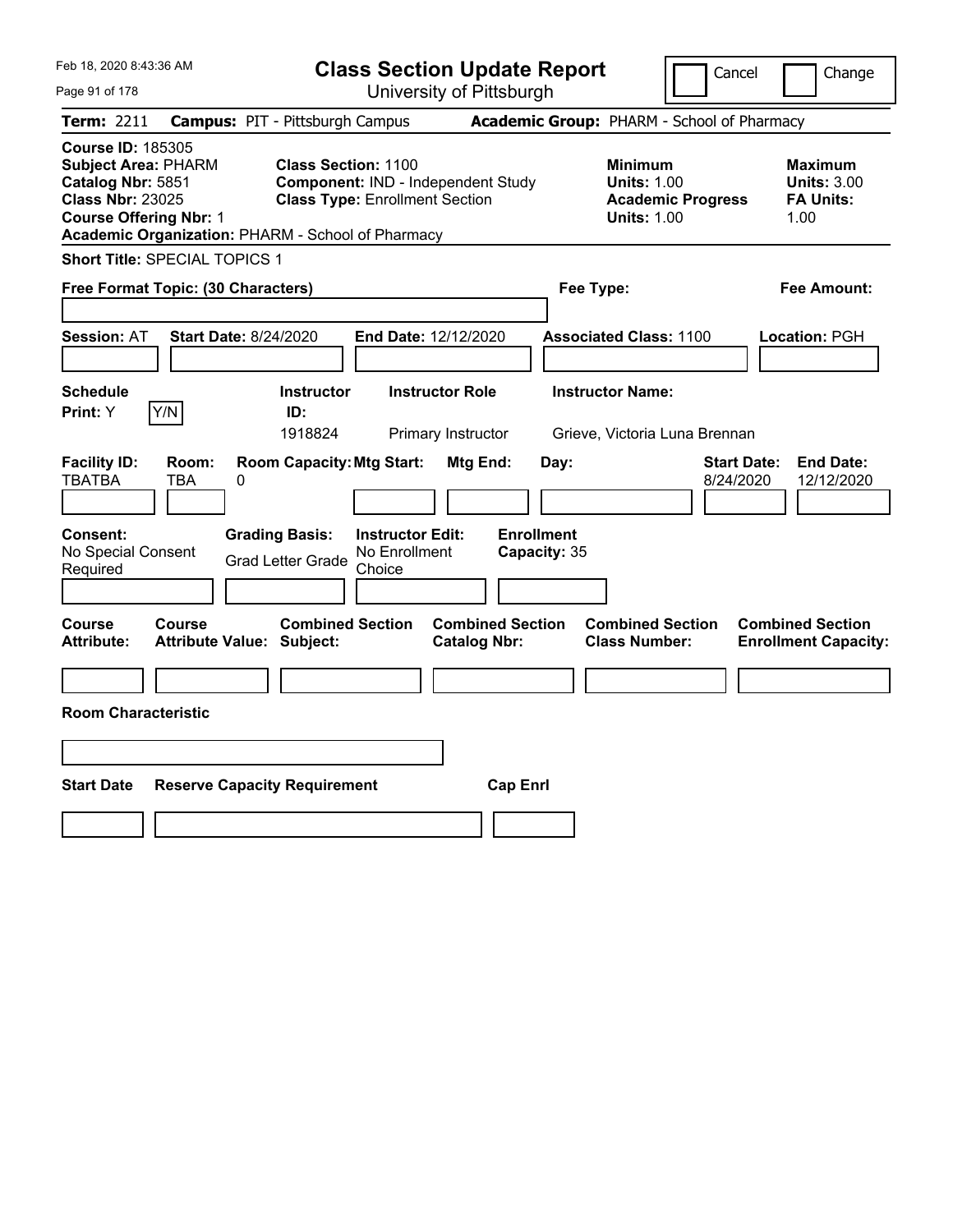| Feb 18, 2020 8:43:36 AM                                                                                                                                                                      |                                        |                                                                                                           | <b>Class Section Update Report</b>                 |                        |                                   |           |                                                                                        | Cancel                          | Change                                                           |
|----------------------------------------------------------------------------------------------------------------------------------------------------------------------------------------------|----------------------------------------|-----------------------------------------------------------------------------------------------------------|----------------------------------------------------|------------------------|-----------------------------------|-----------|----------------------------------------------------------------------------------------|---------------------------------|------------------------------------------------------------------|
| Page 92 of 178                                                                                                                                                                               |                                        |                                                                                                           | University of Pittsburgh                           |                        |                                   |           |                                                                                        |                                 |                                                                  |
| <b>Term: 2211</b>                                                                                                                                                                            | <b>Campus: PIT - Pittsburgh Campus</b> |                                                                                                           |                                                    |                        |                                   |           | Academic Group: PHARM - School of Pharmacy                                             |                                 |                                                                  |
| <b>Course ID: 185305</b><br><b>Subject Area: PHARM</b><br>Catalog Nbr: 5851<br><b>Class Nbr: 23308</b><br><b>Course Offering Nbr: 1</b><br>Academic Organization: PHARM - School of Pharmacy |                                        | <b>Class Section: 1105</b><br>Component: IND - Independent Study<br><b>Class Type: Enrollment Section</b> |                                                    |                        |                                   |           | <b>Minimum</b><br><b>Units: 1.00</b><br><b>Academic Progress</b><br><b>Units: 1.00</b> |                                 | <b>Maximum</b><br><b>Units: 3.00</b><br><b>FA Units:</b><br>1.00 |
| <b>Short Title: SPECIAL TOPICS 1</b>                                                                                                                                                         |                                        |                                                                                                           |                                                    |                        |                                   |           |                                                                                        |                                 |                                                                  |
| Free Format Topic: (30 Characters)                                                                                                                                                           |                                        |                                                                                                           |                                                    |                        |                                   | Fee Type: |                                                                                        |                                 | Fee Amount:                                                      |
| <b>Session: AT</b>                                                                                                                                                                           | <b>Start Date: 8/24/2020</b>           |                                                                                                           | End Date: 12/12/2020                               |                        |                                   |           | <b>Associated Class: 1105</b>                                                          |                                 | Location: PGH                                                    |
| <b>Schedule</b><br>Y/N<br>Print: Y                                                                                                                                                           |                                        | <b>Instructor</b><br>ID:                                                                                  |                                                    | <b>Instructor Role</b> |                                   |           | <b>Instructor Name:</b>                                                                |                                 |                                                                  |
|                                                                                                                                                                                              |                                        | 2956343                                                                                                   |                                                    | Primary Instructor     |                                   |           | Stevenson, James Michael                                                               |                                 |                                                                  |
| <b>Facility ID:</b><br><b>TBATBA</b><br>TBA<br><b>Consent:</b><br>No Special Consent<br>Required                                                                                             | Room:<br>0                             | <b>Room Capacity: Mtg Start:</b><br><b>Grading Basis:</b><br><b>Grad Letter Grade</b>                     | <b>Instructor Edit:</b><br>No Enrollment<br>Choice | Mtg End:               | <b>Enrollment</b><br>Capacity: 35 | Day:      |                                                                                        | <b>Start Date:</b><br>8/24/2020 | <b>End Date:</b><br>12/12/2020                                   |
| Course<br><b>Course</b><br><b>Attribute:</b><br><b>Room Characteristic</b>                                                                                                                   | <b>Attribute Value: Subject:</b>       | <b>Combined Section</b>                                                                                   |                                                    | <b>Catalog Nbr:</b>    | <b>Combined Section</b>           |           | <b>Combined Section</b><br><b>Class Number:</b>                                        |                                 | <b>Combined Section</b><br><b>Enrollment Capacity:</b>           |
|                                                                                                                                                                                              |                                        |                                                                                                           |                                                    |                        |                                   |           |                                                                                        |                                 |                                                                  |
|                                                                                                                                                                                              |                                        |                                                                                                           |                                                    |                        |                                   |           |                                                                                        |                                 |                                                                  |
| <b>Start Date</b>                                                                                                                                                                            | <b>Reserve Capacity Requirement</b>    |                                                                                                           |                                                    |                        | <b>Cap Enrl</b>                   |           |                                                                                        |                                 |                                                                  |
|                                                                                                                                                                                              |                                        |                                                                                                           |                                                    |                        |                                   |           |                                                                                        |                                 |                                                                  |
|                                                                                                                                                                                              |                                        |                                                                                                           |                                                    |                        |                                   |           |                                                                                        |                                 |                                                                  |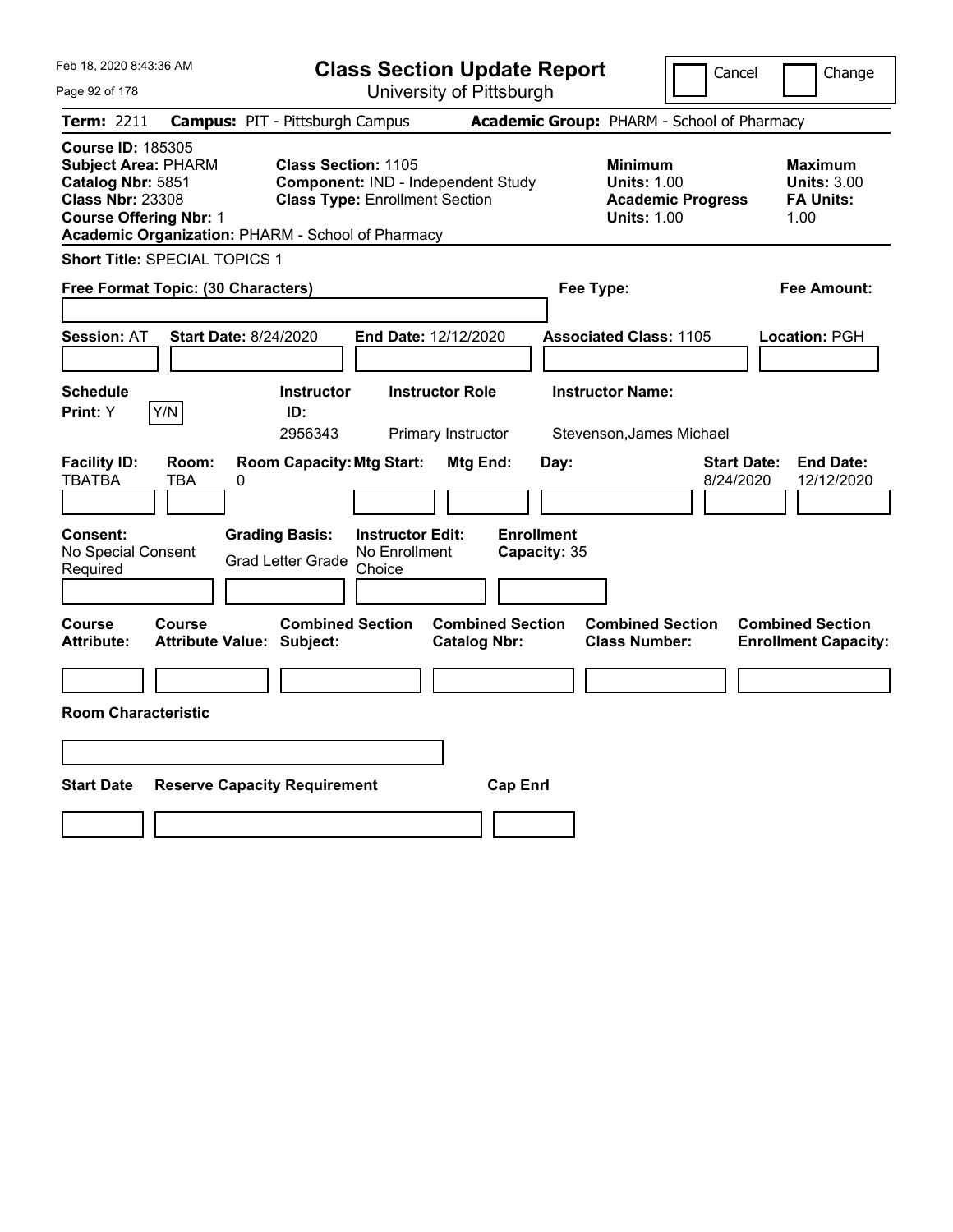| Feb 18, 2020 8:43:36 AM                                                                                                                 |                                                                                            | <b>Class Section Update Report</b>                                                                 |                                                       |                                                                                        | Cancel<br>Change                                                  |
|-----------------------------------------------------------------------------------------------------------------------------------------|--------------------------------------------------------------------------------------------|----------------------------------------------------------------------------------------------------|-------------------------------------------------------|----------------------------------------------------------------------------------------|-------------------------------------------------------------------|
| Page 93 of 178                                                                                                                          |                                                                                            | University of Pittsburgh                                                                           |                                                       |                                                                                        |                                                                   |
| Term: 2211                                                                                                                              | <b>Campus: PIT - Pittsburgh Campus</b>                                                     |                                                                                                    |                                                       | Academic Group: PHARM - School of Pharmacy                                             |                                                                   |
| <b>Course ID: 185305</b><br><b>Subject Area: PHARM</b><br>Catalog Nbr: 5851<br><b>Class Nbr: 23309</b><br><b>Course Offering Nbr: 1</b> | Academic Organization: PHARM - School of Pharmacy                                          | Class Section: 1110<br>Component: IND - Independent Study<br><b>Class Type: Enrollment Section</b> |                                                       | <b>Minimum</b><br><b>Units: 1.00</b><br><b>Academic Progress</b><br><b>Units: 1.00</b> | <b>Maximum</b><br><b>Units: 3.00</b><br><b>FA Units:</b><br>1.00  |
| Short Title: SPECIAL TOPICS 1                                                                                                           |                                                                                            |                                                                                                    |                                                       |                                                                                        |                                                                   |
| Free Format Topic: (30 Characters)                                                                                                      |                                                                                            |                                                                                                    |                                                       | Fee Type:                                                                              | Fee Amount:                                                       |
| <b>Session: AT</b><br><b>Schedule</b>                                                                                                   | <b>Start Date: 8/24/2020</b><br><b>Instructor</b>                                          | End Date: 12/12/2020<br><b>Instructor Role</b>                                                     |                                                       | <b>Associated Class: 1110</b><br><b>Instructor Name:</b>                               | Location: PGH                                                     |
| Y/N<br>Print: Y                                                                                                                         | ID:<br>2900679                                                                             |                                                                                                    |                                                       |                                                                                        |                                                                   |
| <b>Facility ID:</b><br>Room:<br><b>TBATBA</b><br>TBA<br><b>Consent:</b><br>No Special Consent<br>Required                               | <b>Room Capacity: Mtg Start:</b><br>0<br><b>Grading Basis:</b><br><b>Grad Letter Grade</b> | Primary Instructor<br><b>Instructor Edit:</b><br>No Enrollment<br>Choice                           | Mtg End:<br>Day:<br><b>Enrollment</b><br>Capacity: 35 | Schiff, Denise                                                                         | <b>Start Date:</b><br><b>End Date:</b><br>8/24/2020<br>12/12/2020 |
|                                                                                                                                         |                                                                                            |                                                                                                    |                                                       |                                                                                        |                                                                   |
| Course<br><b>Course</b><br><b>Attribute:</b><br><b>Room Characteristic</b>                                                              | <b>Attribute Value: Subject:</b>                                                           | <b>Combined Section</b>                                                                            | <b>Combined Section</b><br><b>Catalog Nbr:</b>        | <b>Combined Section</b><br><b>Class Number:</b>                                        | <b>Combined Section</b><br><b>Enrollment Capacity:</b>            |
|                                                                                                                                         |                                                                                            |                                                                                                    |                                                       |                                                                                        |                                                                   |
| <b>Start Date</b>                                                                                                                       | <b>Reserve Capacity Requirement</b>                                                        |                                                                                                    | <b>Cap Enrl</b>                                       |                                                                                        |                                                                   |
|                                                                                                                                         |                                                                                            |                                                                                                    |                                                       |                                                                                        |                                                                   |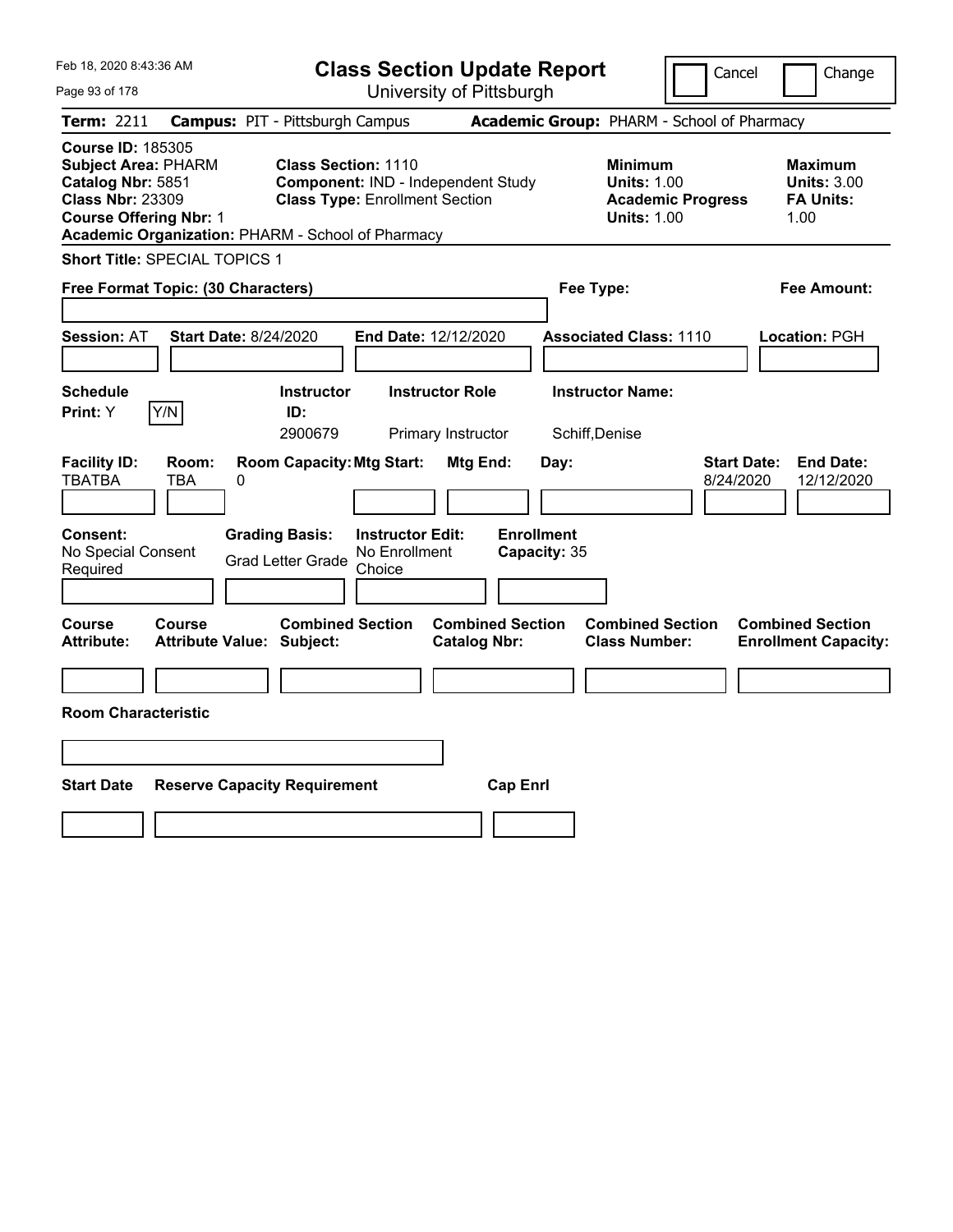| Feb 18, 2020 8:43:36 AM                                                                                                                                                                      |                                        |                                                                                                           |                                                    |                                              | <b>Class Section Update Report</b>        |                                                                                     |                          | Cancel<br>Change                                                  |
|----------------------------------------------------------------------------------------------------------------------------------------------------------------------------------------------|----------------------------------------|-----------------------------------------------------------------------------------------------------------|----------------------------------------------------|----------------------------------------------|-------------------------------------------|-------------------------------------------------------------------------------------|--------------------------|-------------------------------------------------------------------|
| Page 94 of 178                                                                                                                                                                               |                                        |                                                                                                           |                                                    |                                              | University of Pittsburgh                  |                                                                                     |                          |                                                                   |
| Term: 2211                                                                                                                                                                                   | <b>Campus: PIT - Pittsburgh Campus</b> |                                                                                                           |                                                    |                                              |                                           | Academic Group: PHARM - School of Pharmacy                                          |                          |                                                                   |
| <b>Course ID: 185305</b><br><b>Subject Area: PHARM</b><br>Catalog Nbr: 5851<br><b>Class Nbr: 23310</b><br><b>Course Offering Nbr: 1</b><br>Academic Organization: PHARM - School of Pharmacy |                                        | <b>Class Section: 1115</b><br>Component: IND - Independent Study<br><b>Class Type: Enrollment Section</b> |                                                    |                                              |                                           | <b>Minimum</b><br><b>Units: 1.00</b><br><b>Units: 1.00</b>                          | <b>Academic Progress</b> | <b>Maximum</b><br><b>Units: 3.00</b><br><b>FA Units:</b><br>1.00  |
| <b>Short Title: SPECIAL TOPICS 1</b>                                                                                                                                                         |                                        |                                                                                                           |                                                    |                                              |                                           |                                                                                     |                          |                                                                   |
| Free Format Topic: (30 Characters)                                                                                                                                                           |                                        |                                                                                                           |                                                    |                                              |                                           | Fee Type:                                                                           |                          | Fee Amount:                                                       |
| <b>Session: AT</b><br><b>Schedule</b><br>Y/N<br>Print: Y                                                                                                                                     | <b>Start Date: 8/24/2020</b>           | <b>Instructor</b><br>ID:<br>1608889                                                                       | End Date: 12/12/2020                               | <b>Instructor Role</b><br>Primary Instructor |                                           | <b>Associated Class: 1115</b><br><b>Instructor Name:</b><br>Jonkman,Lauren Jennifer |                          | Location: PGH                                                     |
| <b>Facility ID:</b><br><b>TBATBA</b><br>TBA<br>Consent:<br>No Special Consent<br>Required                                                                                                    | Room:<br>0                             | <b>Room Capacity: Mtg Start:</b><br><b>Grading Basis:</b><br><b>Grad Letter Grade</b>                     | <b>Instructor Edit:</b><br>No Enrollment<br>Choice | Mtg End:                                     | Day:<br><b>Enrollment</b><br>Capacity: 35 |                                                                                     |                          | <b>End Date:</b><br><b>Start Date:</b><br>8/24/2020<br>12/12/2020 |
| Course<br>Course<br><b>Attribute:</b><br><b>Room Characteristic</b>                                                                                                                          | <b>Attribute Value: Subject:</b>       | <b>Combined Section</b>                                                                                   |                                                    | <b>Catalog Nbr:</b>                          | <b>Combined Section</b>                   | <b>Combined Section</b><br><b>Class Number:</b>                                     |                          | <b>Combined Section</b><br><b>Enrollment Capacity:</b>            |
| <b>Start Date</b>                                                                                                                                                                            | <b>Reserve Capacity Requirement</b>    |                                                                                                           |                                                    |                                              | <b>Cap Enrl</b>                           |                                                                                     |                          |                                                                   |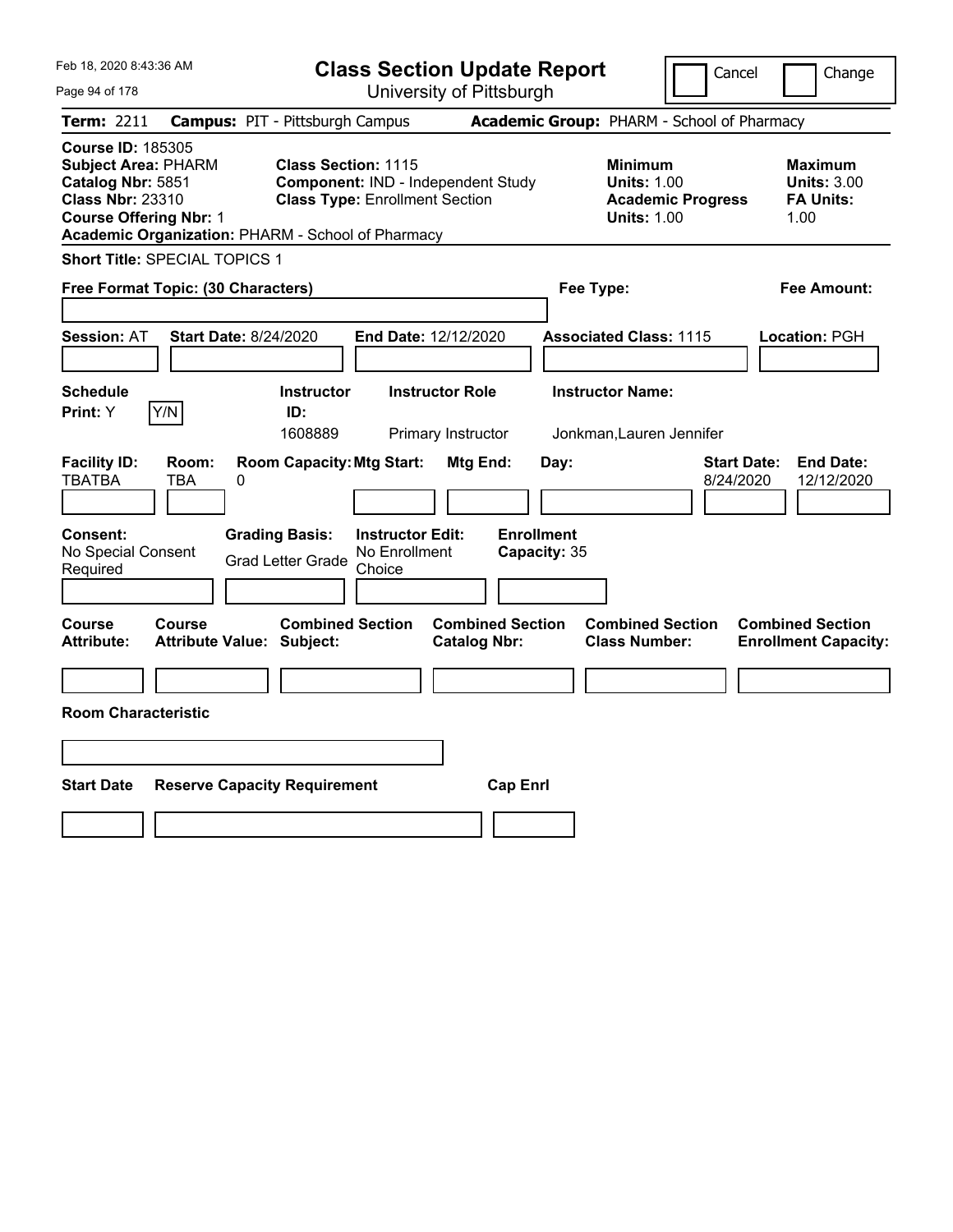| Feb 18, 2020 8:43:36 AM                                                                                                                                                                      |                                                   |                                                                                                           | <b>Class Section Update Report</b> |                                                |                                   |           |                                                            |                          | Cancel                          | Change                                                           |
|----------------------------------------------------------------------------------------------------------------------------------------------------------------------------------------------|---------------------------------------------------|-----------------------------------------------------------------------------------------------------------|------------------------------------|------------------------------------------------|-----------------------------------|-----------|------------------------------------------------------------|--------------------------|---------------------------------|------------------------------------------------------------------|
| Page 95 of 178                                                                                                                                                                               |                                                   |                                                                                                           | University of Pittsburgh           |                                                |                                   |           |                                                            |                          |                                 |                                                                  |
| <b>Term: 2211</b>                                                                                                                                                                            | <b>Campus: PIT - Pittsburgh Campus</b>            |                                                                                                           |                                    |                                                |                                   |           | Academic Group: PHARM - School of Pharmacy                 |                          |                                 |                                                                  |
| <b>Course ID: 185305</b><br><b>Subject Area: PHARM</b><br>Catalog Nbr: 5851<br><b>Class Nbr: 23311</b><br><b>Course Offering Nbr: 1</b><br>Academic Organization: PHARM - School of Pharmacy |                                                   | <b>Class Section: 1120</b><br>Component: IND - Independent Study<br><b>Class Type: Enrollment Section</b> |                                    |                                                |                                   |           | <b>Minimum</b><br><b>Units: 1.00</b><br><b>Units: 1.00</b> | <b>Academic Progress</b> |                                 | <b>Maximum</b><br><b>Units: 3.00</b><br><b>FA Units:</b><br>1.00 |
|                                                                                                                                                                                              | <b>Short Title: SPECIAL TOPICS 1</b>              |                                                                                                           |                                    |                                                |                                   |           |                                                            |                          |                                 |                                                                  |
| Free Format Topic: (30 Characters)                                                                                                                                                           |                                                   |                                                                                                           |                                    |                                                |                                   | Fee Type: |                                                            |                          |                                 | Fee Amount:                                                      |
| <b>Session: AT</b><br><b>Schedule</b>                                                                                                                                                        | <b>Start Date: 8/24/2020</b>                      | <b>Instructor</b>                                                                                         | End Date: 12/12/2020               | <b>Instructor Role</b>                         |                                   |           | <b>Associated Class: 1120</b><br><b>Instructor Name:</b>   |                          |                                 | Location: PGH                                                    |
| Print: Y                                                                                                                                                                                     | Y/N                                               | ID:                                                                                                       |                                    |                                                |                                   |           |                                                            |                          |                                 |                                                                  |
|                                                                                                                                                                                              |                                                   | 2906999                                                                                                   |                                    | Primary Instructor                             |                                   |           | Pater, Karen Steinmetz                                     |                          |                                 |                                                                  |
| <b>Facility ID:</b><br><b>TBATBA</b><br><b>Consent:</b><br>No Special Consent                                                                                                                | Room:<br>TBA<br>0                                 | <b>Room Capacity: Mtg Start:</b><br><b>Grading Basis:</b>                                                 | <b>Instructor Edit:</b>            | Mtg End:                                       | <b>Enrollment</b><br>Capacity: 35 | Day:      |                                                            |                          | <b>Start Date:</b><br>8/24/2020 | <b>End Date:</b><br>12/12/2020                                   |
| Required                                                                                                                                                                                     |                                                   | <b>Grad Letter Grade</b>                                                                                  | No Enrollment<br>Choice            |                                                |                                   |           |                                                            |                          |                                 |                                                                  |
|                                                                                                                                                                                              |                                                   |                                                                                                           |                                    |                                                |                                   |           |                                                            |                          |                                 |                                                                  |
| Course<br><b>Attribute:</b>                                                                                                                                                                  | <b>Course</b><br><b>Attribute Value: Subject:</b> | <b>Combined Section</b>                                                                                   |                                    | <b>Combined Section</b><br><b>Catalog Nbr:</b> |                                   |           | <b>Combined Section</b><br><b>Class Number:</b>            |                          |                                 | <b>Combined Section</b><br><b>Enrollment Capacity:</b>           |
|                                                                                                                                                                                              |                                                   |                                                                                                           |                                    |                                                |                                   |           |                                                            |                          |                                 |                                                                  |
| <b>Room Characteristic</b>                                                                                                                                                                   |                                                   |                                                                                                           |                                    |                                                |                                   |           |                                                            |                          |                                 |                                                                  |
|                                                                                                                                                                                              |                                                   |                                                                                                           |                                    |                                                |                                   |           |                                                            |                          |                                 |                                                                  |
| <b>Start Date</b>                                                                                                                                                                            | <b>Reserve Capacity Requirement</b>               |                                                                                                           |                                    |                                                | <b>Cap Enrl</b>                   |           |                                                            |                          |                                 |                                                                  |
|                                                                                                                                                                                              |                                                   |                                                                                                           |                                    |                                                |                                   |           |                                                            |                          |                                 |                                                                  |
|                                                                                                                                                                                              |                                                   |                                                                                                           |                                    |                                                |                                   |           |                                                            |                          |                                 |                                                                  |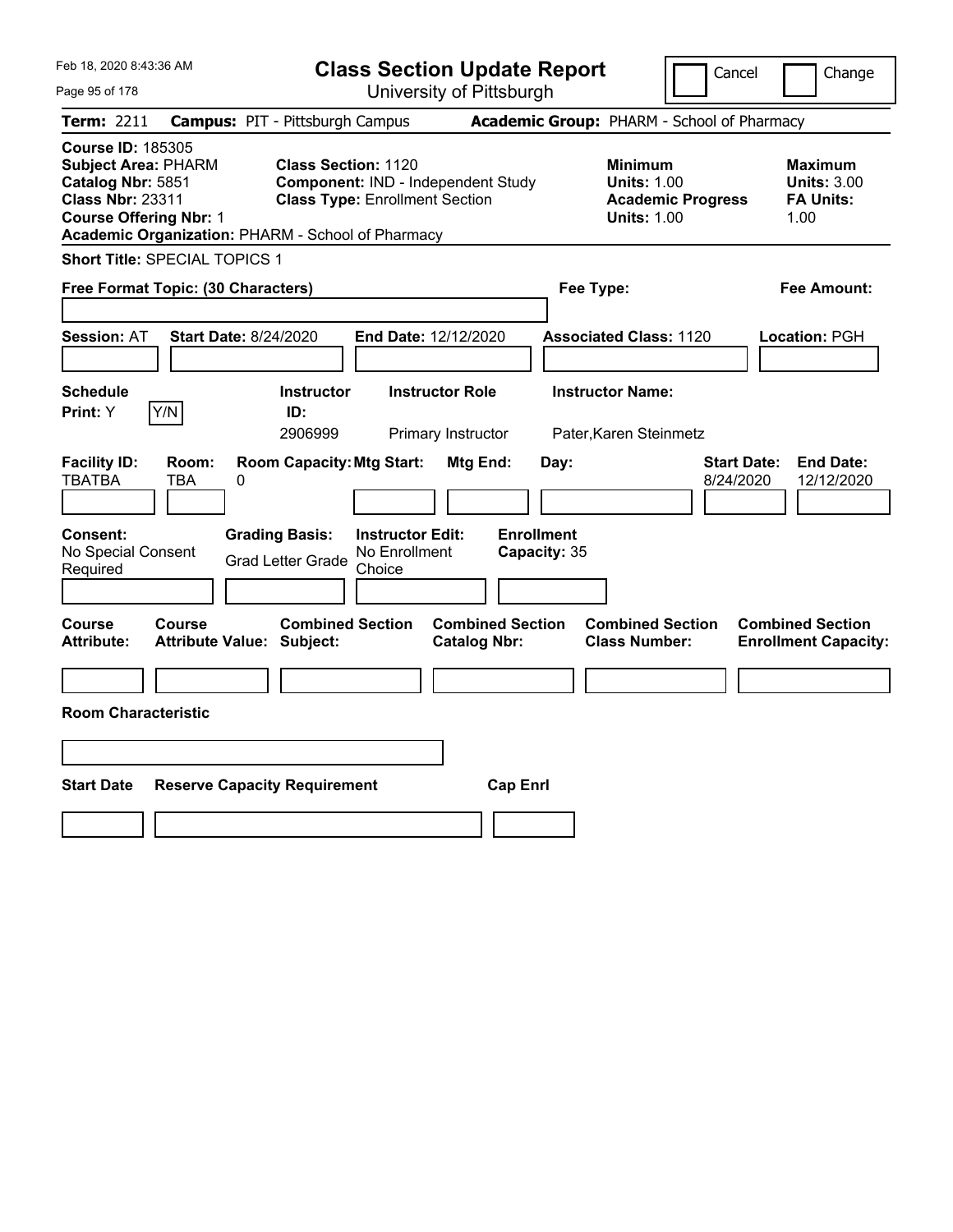| Feb 18, 2020 8:43:36 AM                                                                                                                                                                      |                                                                                                           | <b>Class Section Update Report</b>             |                                                                                        | Cancel<br>Change                                                  |
|----------------------------------------------------------------------------------------------------------------------------------------------------------------------------------------------|-----------------------------------------------------------------------------------------------------------|------------------------------------------------|----------------------------------------------------------------------------------------|-------------------------------------------------------------------|
| Page 96 of 178                                                                                                                                                                               |                                                                                                           | University of Pittsburgh                       |                                                                                        |                                                                   |
| Term: 2211                                                                                                                                                                                   | <b>Campus: PIT - Pittsburgh Campus</b>                                                                    |                                                | Academic Group: PHARM - School of Pharmacy                                             |                                                                   |
| <b>Course ID: 185305</b><br><b>Subject Area: PHARM</b><br>Catalog Nbr: 5851<br><b>Class Nbr: 23312</b><br><b>Course Offering Nbr: 1</b><br>Academic Organization: PHARM - School of Pharmacy | <b>Class Section: 1125</b><br>Component: IND - Independent Study<br><b>Class Type: Enrollment Section</b> |                                                | <b>Minimum</b><br><b>Units: 1.00</b><br><b>Academic Progress</b><br><b>Units: 1.00</b> | <b>Maximum</b><br><b>Units: 3.00</b><br><b>FA Units:</b><br>1.00  |
| <b>Short Title: SPECIAL TOPICS 1</b>                                                                                                                                                         |                                                                                                           |                                                |                                                                                        |                                                                   |
| Free Format Topic: (30 Characters)                                                                                                                                                           |                                                                                                           |                                                | Fee Type:                                                                              | Fee Amount:                                                       |
| <b>Start Date: 8/24/2020</b><br><b>Session: AT</b><br><b>Schedule</b>                                                                                                                        | <b>Instructor</b>                                                                                         | End Date: 12/12/2020<br><b>Instructor Role</b> | <b>Associated Class: 1125</b><br><b>Instructor Name:</b>                               | Location: PGH                                                     |
| Y/N<br>Print: Y                                                                                                                                                                              | ID:                                                                                                       |                                                |                                                                                        |                                                                   |
|                                                                                                                                                                                              | 2936918                                                                                                   | Primary Instructor                             | Empey, Kerry McGarr                                                                    |                                                                   |
| <b>Facility ID:</b><br>Room:<br><b>TBATBA</b><br>TBA<br>0                                                                                                                                    | <b>Room Capacity: Mtg Start:</b>                                                                          | Mtg End:<br>Day:                               |                                                                                        | <b>Start Date:</b><br><b>End Date:</b><br>12/12/2020<br>8/24/2020 |
| Consent:<br>No Special Consent<br>Required                                                                                                                                                   | <b>Grading Basis:</b><br><b>Instructor Edit:</b><br>No Enrollment<br><b>Grad Letter Grade</b><br>Choice   | <b>Enrollment</b><br>Capacity: 35              |                                                                                        |                                                                   |
| Course<br>Course<br><b>Attribute Value: Subject:</b><br><b>Attribute:</b>                                                                                                                    | <b>Combined Section</b>                                                                                   | <b>Combined Section</b><br><b>Catalog Nbr:</b> | <b>Combined Section</b><br><b>Class Number:</b>                                        | <b>Combined Section</b><br><b>Enrollment Capacity:</b>            |
|                                                                                                                                                                                              |                                                                                                           |                                                |                                                                                        |                                                                   |
| <b>Room Characteristic</b>                                                                                                                                                                   |                                                                                                           |                                                |                                                                                        |                                                                   |
|                                                                                                                                                                                              |                                                                                                           |                                                |                                                                                        |                                                                   |
| <b>Start Date</b>                                                                                                                                                                            | <b>Reserve Capacity Requirement</b>                                                                       | <b>Cap Enrl</b>                                |                                                                                        |                                                                   |
|                                                                                                                                                                                              |                                                                                                           |                                                |                                                                                        |                                                                   |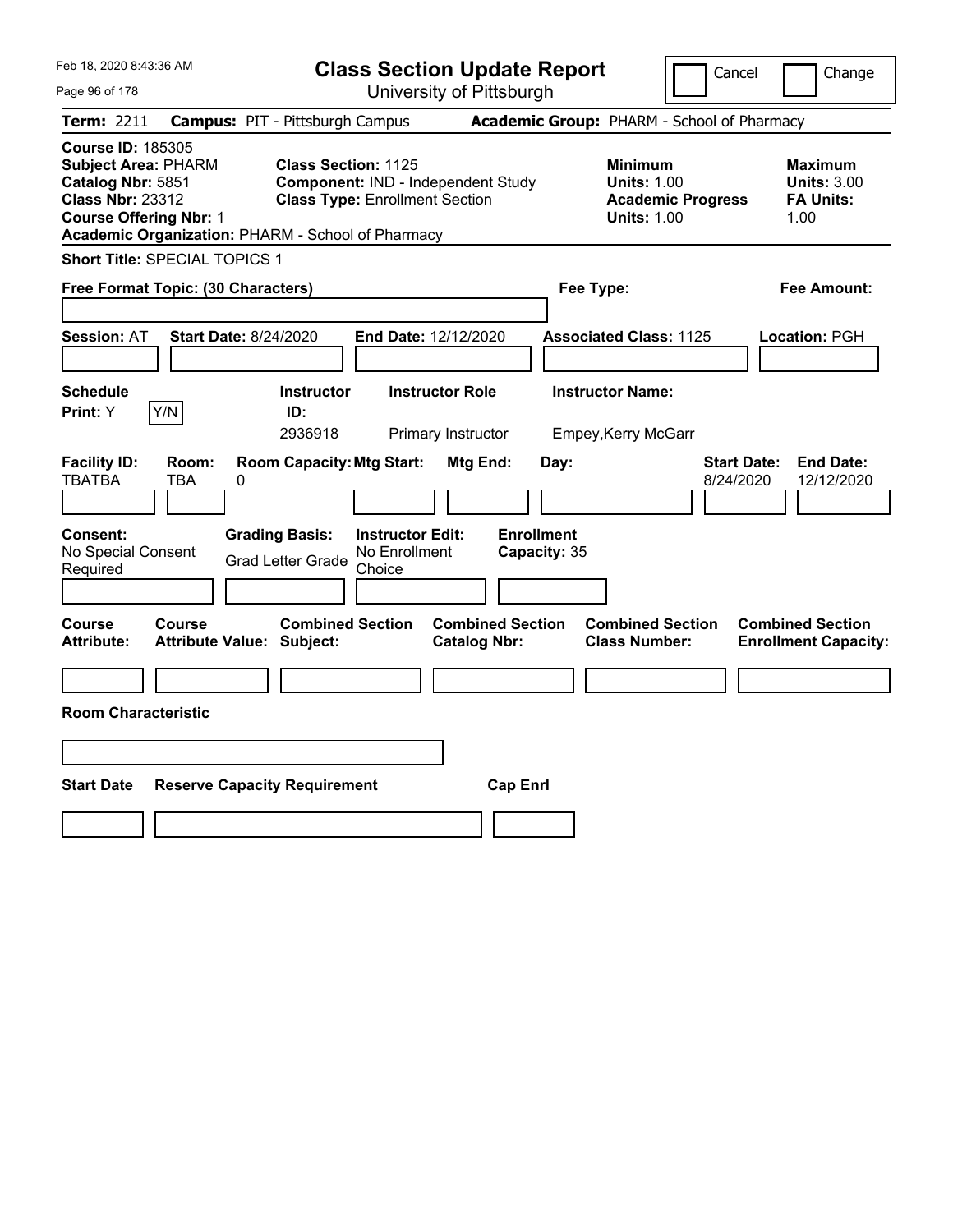|                            |                                                                                                                                                                                                                                                                |                                                                                                                                                                                                                                                                                                                                        |                                                                                                                                                                                                                                               | Cancel<br>Change                                                                                                                                                                                                    |
|----------------------------|----------------------------------------------------------------------------------------------------------------------------------------------------------------------------------------------------------------------------------------------------------------|----------------------------------------------------------------------------------------------------------------------------------------------------------------------------------------------------------------------------------------------------------------------------------------------------------------------------------------|-----------------------------------------------------------------------------------------------------------------------------------------------------------------------------------------------------------------------------------------------|---------------------------------------------------------------------------------------------------------------------------------------------------------------------------------------------------------------------|
|                            |                                                                                                                                                                                                                                                                |                                                                                                                                                                                                                                                                                                                                        |                                                                                                                                                                                                                                               |                                                                                                                                                                                                                     |
|                            |                                                                                                                                                                                                                                                                |                                                                                                                                                                                                                                                                                                                                        |                                                                                                                                                                                                                                               |                                                                                                                                                                                                                     |
|                            |                                                                                                                                                                                                                                                                |                                                                                                                                                                                                                                                                                                                                        | <b>Minimum</b><br><b>Units: 1.00</b><br><b>Academic Progress</b><br><b>Units: 1.00</b>                                                                                                                                                        | <b>Maximum</b><br><b>Units: 3.00</b><br><b>FA Units:</b><br>1.00                                                                                                                                                    |
|                            |                                                                                                                                                                                                                                                                |                                                                                                                                                                                                                                                                                                                                        |                                                                                                                                                                                                                                               |                                                                                                                                                                                                                     |
|                            |                                                                                                                                                                                                                                                                |                                                                                                                                                                                                                                                                                                                                        |                                                                                                                                                                                                                                               | Fee Amount:                                                                                                                                                                                                         |
|                            |                                                                                                                                                                                                                                                                |                                                                                                                                                                                                                                                                                                                                        |                                                                                                                                                                                                                                               | Location: PGH                                                                                                                                                                                                       |
| ID:                        |                                                                                                                                                                                                                                                                |                                                                                                                                                                                                                                                                                                                                        |                                                                                                                                                                                                                                               |                                                                                                                                                                                                                     |
| 2916887                    |                                                                                                                                                                                                                                                                |                                                                                                                                                                                                                                                                                                                                        |                                                                                                                                                                                                                                               |                                                                                                                                                                                                                     |
| 0<br><b>Grading Basis:</b> |                                                                                                                                                                                                                                                                | Day:                                                                                                                                                                                                                                                                                                                                   |                                                                                                                                                                                                                                               | <b>Start Date:</b><br><b>End Date:</b><br>8/24/2020<br>12/12/2020                                                                                                                                                   |
|                            |                                                                                                                                                                                                                                                                |                                                                                                                                                                                                                                                                                                                                        |                                                                                                                                                                                                                                               |                                                                                                                                                                                                                     |
|                            |                                                                                                                                                                                                                                                                |                                                                                                                                                                                                                                                                                                                                        |                                                                                                                                                                                                                                               |                                                                                                                                                                                                                     |
|                            |                                                                                                                                                                                                                                                                |                                                                                                                                                                                                                                                                                                                                        | <b>Combined Section</b><br><b>Class Number:</b>                                                                                                                                                                                               | <b>Combined Section</b><br><b>Enrollment Capacity:</b>                                                                                                                                                              |
|                            |                                                                                                                                                                                                                                                                |                                                                                                                                                                                                                                                                                                                                        |                                                                                                                                                                                                                                               |                                                                                                                                                                                                                     |
|                            |                                                                                                                                                                                                                                                                | <b>Cap Enrl</b>                                                                                                                                                                                                                                                                                                                        |                                                                                                                                                                                                                                               |                                                                                                                                                                                                                     |
|                            | <b>Subject Area: PHARM</b><br><b>Course Offering Nbr: 1</b><br>Short Title: SPECIAL TOPICS 1<br>Free Format Topic: (30 Characters)<br><b>Start Date: 8/24/2020</b><br>Room:<br><b>Course</b><br><b>Attribute Value: Subject:</b><br><b>Room Characteristic</b> | <b>Campus: PIT - Pittsburgh Campus</b><br><b>Class Section: 1130</b><br>Academic Organization: PHARM - School of Pharmacy<br><b>Instructor</b><br><b>Room Capacity: Mtg Start:</b><br><b>Instructor Edit:</b><br>No Enrollment<br><b>Grad Letter Grade</b><br>Choice<br><b>Combined Section</b><br><b>Reserve Capacity Requirement</b> | University of Pittsburgh<br>Component: IND - Independent Study<br><b>Class Type: Enrollment Section</b><br>End Date: 12/12/2020<br><b>Instructor Role</b><br>Primary Instructor<br>Mtg End:<br><b>Combined Section</b><br><b>Catalog Nbr:</b> | <b>Class Section Update Report</b><br>Academic Group: PHARM - School of Pharmacy<br>Fee Type:<br><b>Associated Class: 1130</b><br><b>Instructor Name:</b><br>Somma, Melissa A.<br><b>Enrollment</b><br>Capacity: 35 |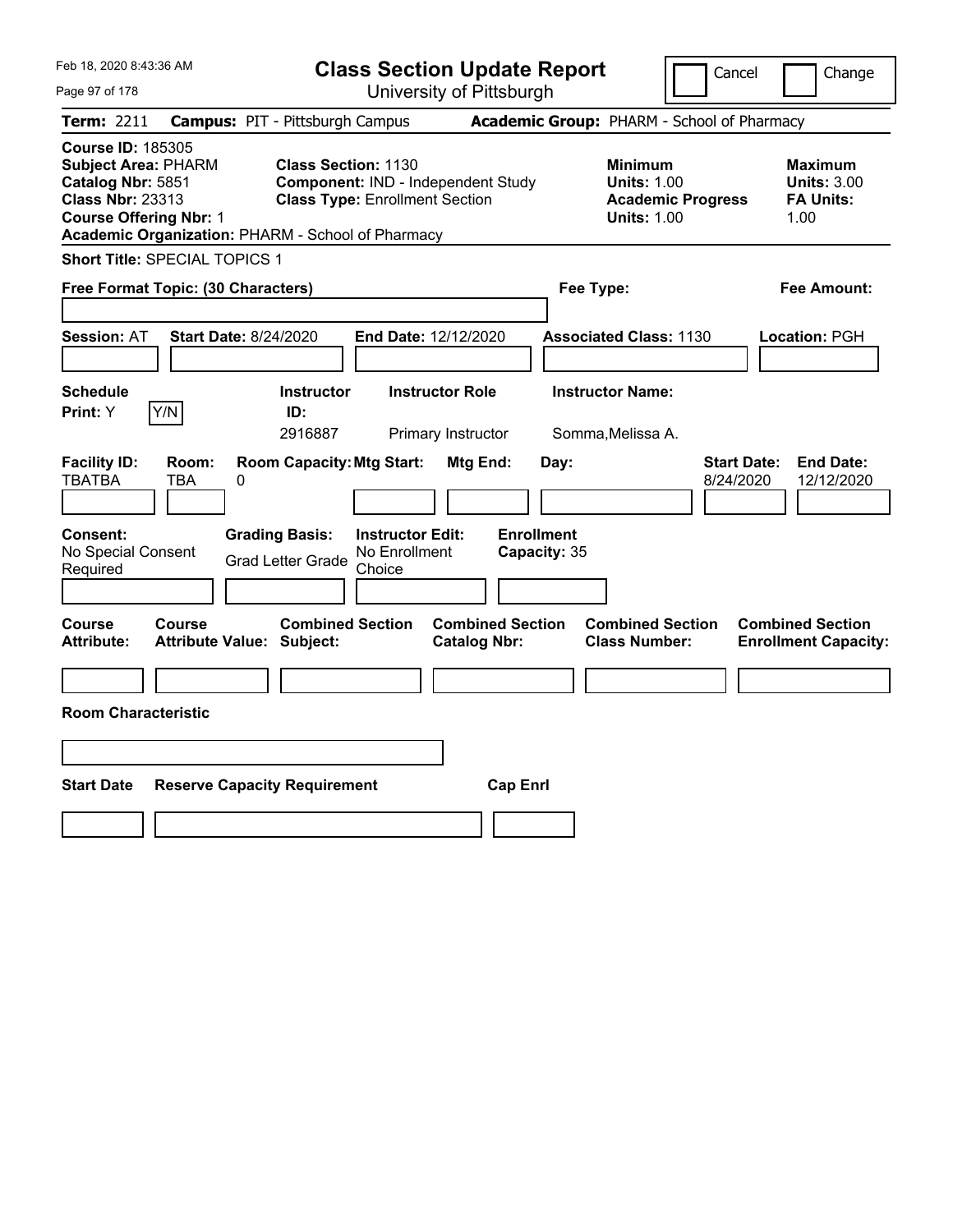| Feb 18, 2020 8:43:36 AM                                                                                                                                                                      |                                                                                            | <b>Class Section Update Report</b>                                          |                                                |                                           |                                                                                        | Cancel                          | Change                                                           |
|----------------------------------------------------------------------------------------------------------------------------------------------------------------------------------------------|--------------------------------------------------------------------------------------------|-----------------------------------------------------------------------------|------------------------------------------------|-------------------------------------------|----------------------------------------------------------------------------------------|---------------------------------|------------------------------------------------------------------|
| Page 98 of 178                                                                                                                                                                               |                                                                                            |                                                                             | University of Pittsburgh                       |                                           |                                                                                        |                                 |                                                                  |
| Term: 2211                                                                                                                                                                                   | <b>Campus: PIT - Pittsburgh Campus</b>                                                     |                                                                             |                                                |                                           | Academic Group: PHARM - School of Pharmacy                                             |                                 |                                                                  |
| <b>Course ID: 185306</b><br><b>Subject Area: PHARM</b><br>Catalog Nbr: 5852<br><b>Class Nbr: 22604</b><br><b>Course Offering Nbr: 1</b><br>Academic Organization: PHARM - School of Pharmacy | <b>Class Section: 1010</b>                                                                 | Component: IND - Independent Study<br><b>Class Type: Enrollment Section</b> |                                                |                                           | <b>Minimum</b><br><b>Units: 1.00</b><br><b>Academic Progress</b><br><b>Units: 1.00</b> |                                 | <b>Maximum</b><br><b>Units: 3.00</b><br><b>FA Units:</b><br>1.00 |
| <b>Short Title: SPECIAL TOPICS 2</b>                                                                                                                                                         |                                                                                            |                                                                             |                                                |                                           |                                                                                        |                                 |                                                                  |
| Free Format Topic: (30 Characters)                                                                                                                                                           |                                                                                            |                                                                             |                                                | Fee Type:                                 |                                                                                        |                                 | Fee Amount:                                                      |
| <b>Session: AT</b><br><b>Schedule</b>                                                                                                                                                        | <b>Start Date: 8/24/2020</b><br><b>Instructor</b>                                          | End Date: 12/12/2020<br><b>Instructor Role</b>                              |                                                |                                           | <b>Associated Class: 1010</b><br><b>Instructor Name:</b>                               |                                 | Location: PGH                                                    |
| Y/N<br>Print: Y                                                                                                                                                                              | ID:                                                                                        |                                                                             | Primary Instructor                             | Seybert, Amy L                            |                                                                                        |                                 |                                                                  |
| <b>Facility ID:</b><br>Room:<br><b>TBATBA</b><br>TBA<br>Consent:<br>No Special Consent<br>Required                                                                                           | <b>Room Capacity: Mtg Start:</b><br>0<br><b>Grading Basis:</b><br><b>Grad Letter Grade</b> | <b>Instructor Edit:</b><br>No Enrollment<br>Choice                          | Mtg End:                                       | Day:<br><b>Enrollment</b><br>Capacity: 35 |                                                                                        | <b>Start Date:</b><br>8/24/2020 | <b>End Date:</b><br>12/12/2020                                   |
| Course<br>Course<br><b>Attribute:</b><br><b>Room Characteristic</b>                                                                                                                          | <b>Combined Section</b><br><b>Attribute Value: Subject:</b>                                |                                                                             | <b>Combined Section</b><br><b>Catalog Nbr:</b> |                                           | <b>Combined Section</b><br><b>Class Number:</b>                                        |                                 | <b>Combined Section</b><br><b>Enrollment Capacity:</b>           |
| <b>Start Date</b>                                                                                                                                                                            | <b>Reserve Capacity Requirement</b>                                                        |                                                                             | <b>Cap Enrl</b>                                |                                           |                                                                                        |                                 |                                                                  |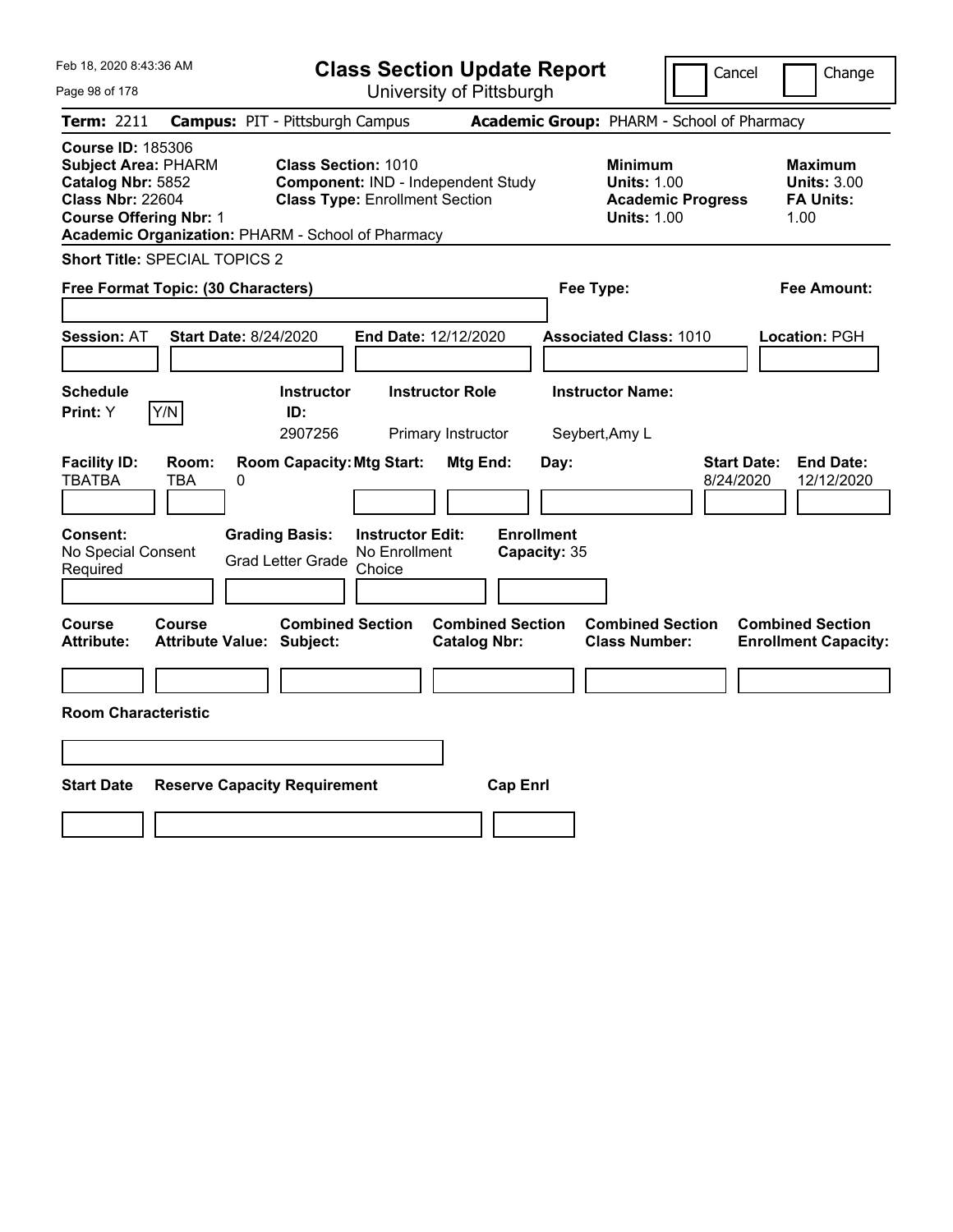| Feb 18, 2020 8:43:36 AM                                                                                                                 |                              |                                                                                                                                                                |                                                    |                          | <b>Class Section Update Report</b>        |                                                                                        | Cancel                          | Change                                                           |
|-----------------------------------------------------------------------------------------------------------------------------------------|------------------------------|----------------------------------------------------------------------------------------------------------------------------------------------------------------|----------------------------------------------------|--------------------------|-------------------------------------------|----------------------------------------------------------------------------------------|---------------------------------|------------------------------------------------------------------|
| Page 99 of 178                                                                                                                          |                              |                                                                                                                                                                |                                                    | University of Pittsburgh |                                           |                                                                                        |                                 |                                                                  |
| Term: 2211                                                                                                                              |                              | <b>Campus: PIT - Pittsburgh Campus</b>                                                                                                                         |                                                    |                          |                                           | Academic Group: PHARM - School of Pharmacy                                             |                                 |                                                                  |
| <b>Course ID: 185306</b><br><b>Subject Area: PHARM</b><br>Catalog Nbr: 5852<br><b>Class Nbr: 22605</b><br><b>Course Offering Nbr: 1</b> |                              | <b>Class Section: 1015</b><br>Component: IND - Independent Study<br><b>Class Type: Enrollment Section</b><br>Academic Organization: PHARM - School of Pharmacy |                                                    |                          |                                           | <b>Minimum</b><br><b>Units: 1.00</b><br><b>Academic Progress</b><br><b>Units: 1.00</b> |                                 | <b>Maximum</b><br><b>Units: 3.00</b><br><b>FA Units:</b><br>1.00 |
| <b>Short Title: SPECIAL TOPICS 2</b>                                                                                                    |                              |                                                                                                                                                                |                                                    |                          |                                           |                                                                                        |                                 |                                                                  |
| Free Format Topic: (30 Characters)                                                                                                      |                              |                                                                                                                                                                |                                                    |                          |                                           | Fee Type:                                                                              |                                 | Fee Amount:                                                      |
| <b>Session: AT</b><br><b>Schedule</b>                                                                                                   | <b>Start Date: 8/24/2020</b> | <b>Instructor</b>                                                                                                                                              | End Date: 12/12/2020                               | <b>Instructor Role</b>   |                                           | <b>Associated Class: 1015</b><br><b>Instructor Name:</b>                               |                                 | Location: PGH                                                    |
| Print: Y                                                                                                                                | Y/N                          | ID:<br>1033502                                                                                                                                                 |                                                    | Primary Instructor       |                                           | Ruby, Christine M                                                                      |                                 |                                                                  |
| <b>Facility ID:</b><br><b>TBATBA</b><br>Consent:<br>No Special Consent<br>Required                                                      | Room:<br>TBA<br>0            | <b>Room Capacity: Mtg Start:</b><br><b>Grading Basis:</b><br><b>Grad Letter Grade</b>                                                                          | <b>Instructor Edit:</b><br>No Enrollment<br>Choice | Mtg End:                 | Day:<br><b>Enrollment</b><br>Capacity: 35 |                                                                                        | <b>Start Date:</b><br>8/24/2020 | <b>End Date:</b><br>12/12/2020                                   |
| Course<br><b>Attribute:</b><br><b>Room Characteristic</b>                                                                               | Course                       | <b>Combined Section</b><br><b>Attribute Value: Subject:</b>                                                                                                    |                                                    | <b>Catalog Nbr:</b>      | <b>Combined Section</b>                   | <b>Combined Section</b><br><b>Class Number:</b>                                        |                                 | <b>Combined Section</b><br><b>Enrollment Capacity:</b>           |
|                                                                                                                                         |                              |                                                                                                                                                                |                                                    |                          |                                           |                                                                                        |                                 |                                                                  |
|                                                                                                                                         |                              |                                                                                                                                                                |                                                    |                          |                                           |                                                                                        |                                 |                                                                  |
| <b>Start Date</b>                                                                                                                       |                              | <b>Reserve Capacity Requirement</b>                                                                                                                            |                                                    |                          | <b>Cap Enrl</b>                           |                                                                                        |                                 |                                                                  |
|                                                                                                                                         |                              |                                                                                                                                                                |                                                    |                          |                                           |                                                                                        |                                 |                                                                  |
|                                                                                                                                         |                              |                                                                                                                                                                |                                                    |                          |                                           |                                                                                        |                                 |                                                                  |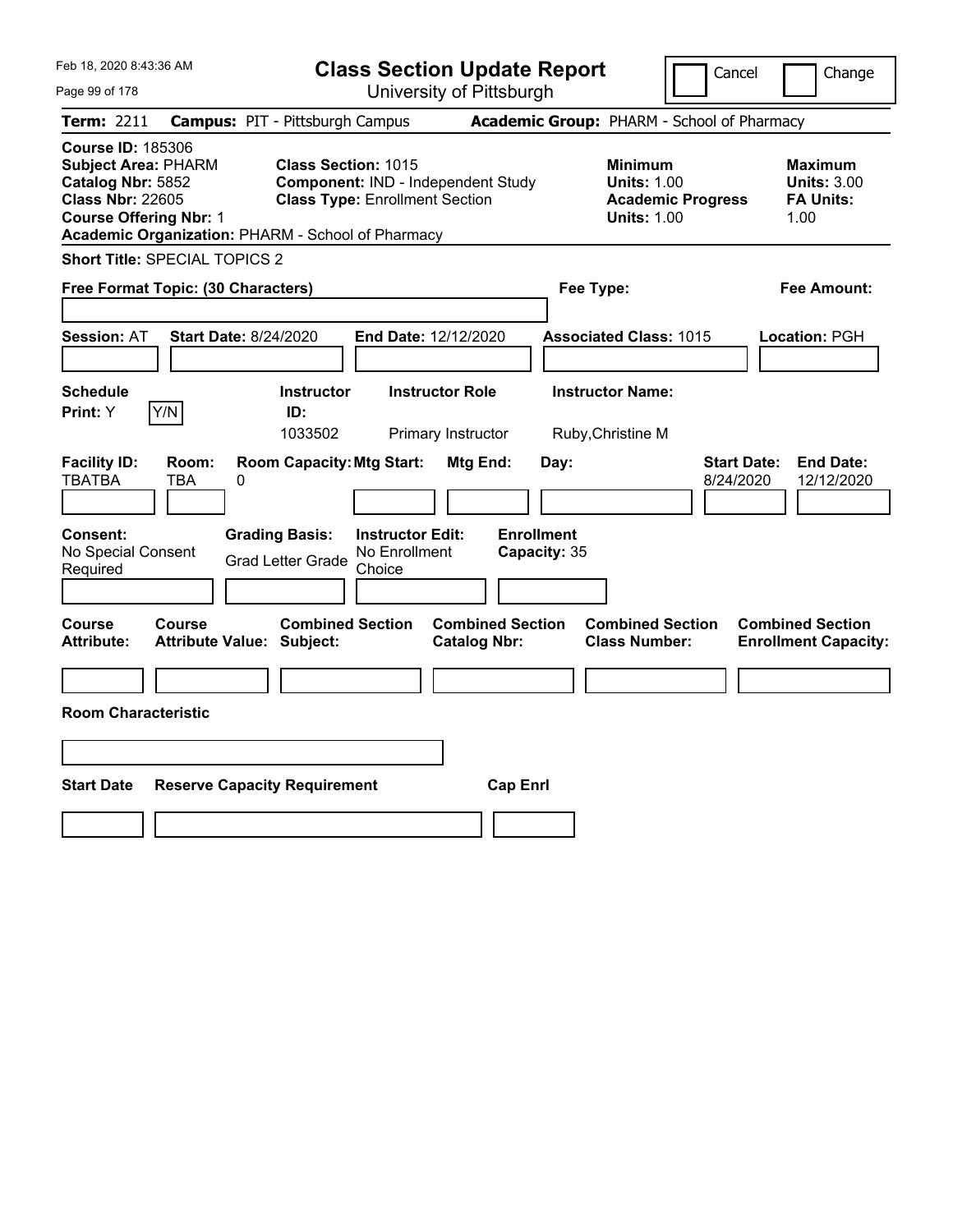| Feb 18, 2020 8:43:36 AM                                                                                                                 |                                                                                 | <b>Class Section Update Report</b>                                          |                                                |                                                                                        | Cancel<br>Change                                                  |
|-----------------------------------------------------------------------------------------------------------------------------------------|---------------------------------------------------------------------------------|-----------------------------------------------------------------------------|------------------------------------------------|----------------------------------------------------------------------------------------|-------------------------------------------------------------------|
| Page 100 of 178                                                                                                                         |                                                                                 | University of Pittsburgh                                                    |                                                |                                                                                        |                                                                   |
| Term: 2211                                                                                                                              | <b>Campus: PIT - Pittsburgh Campus</b>                                          |                                                                             |                                                | Academic Group: PHARM - School of Pharmacy                                             |                                                                   |
| <b>Course ID: 185306</b><br><b>Subject Area: PHARM</b><br>Catalog Nbr: 5852<br><b>Class Nbr: 22606</b><br><b>Course Offering Nbr: 1</b> | <b>Class Section: 1020</b><br>Academic Organization: PHARM - School of Pharmacy | Component: IND - Independent Study<br><b>Class Type: Enrollment Section</b> |                                                | <b>Minimum</b><br><b>Units: 1.00</b><br><b>Academic Progress</b><br><b>Units: 1.00</b> | <b>Maximum</b><br><b>Units: 3.00</b><br><b>FA Units:</b><br>1.00  |
| <b>Short Title: SPECIAL TOPICS 2</b>                                                                                                    |                                                                                 |                                                                             |                                                |                                                                                        |                                                                   |
| Free Format Topic: (30 Characters)                                                                                                      |                                                                                 |                                                                             |                                                | Fee Type:                                                                              | Fee Amount:                                                       |
| <b>Session: AT</b>                                                                                                                      | <b>Start Date: 8/24/2020</b>                                                    | End Date: 12/12/2020                                                        |                                                | <b>Associated Class: 1020</b>                                                          | Location: PGH                                                     |
| <b>Schedule</b><br>Y/N<br>Print: Y                                                                                                      | <b>Instructor</b><br>ID:<br>2916887                                             | <b>Instructor Role</b><br>Primary Instructor                                |                                                | <b>Instructor Name:</b><br>Somma, Melissa A.                                           |                                                                   |
| <b>Facility ID:</b><br>Room:<br><b>TBATBA</b><br>TBA                                                                                    | <b>Room Capacity: Mtg Start:</b><br>0                                           |                                                                             | Mtg End:<br>Day:                               |                                                                                        | <b>End Date:</b><br><b>Start Date:</b><br>12/12/2020<br>8/24/2020 |
| Consent:<br>No Special Consent<br>Required                                                                                              | <b>Grading Basis:</b><br><b>Grad Letter Grade</b>                               | <b>Instructor Edit:</b><br>No Enrollment<br>Choice                          | <b>Enrollment</b><br>Capacity: 35              |                                                                                        |                                                                   |
| Course<br>Course<br><b>Attribute:</b>                                                                                                   | <b>Combined Section</b><br><b>Attribute Value: Subject:</b>                     |                                                                             | <b>Combined Section</b><br><b>Catalog Nbr:</b> | <b>Combined Section</b><br><b>Class Number:</b>                                        | <b>Combined Section</b><br><b>Enrollment Capacity:</b>            |
|                                                                                                                                         |                                                                                 |                                                                             |                                                |                                                                                        |                                                                   |
| <b>Room Characteristic</b>                                                                                                              |                                                                                 |                                                                             |                                                |                                                                                        |                                                                   |
|                                                                                                                                         |                                                                                 |                                                                             |                                                |                                                                                        |                                                                   |
| <b>Start Date</b>                                                                                                                       | <b>Reserve Capacity Requirement</b>                                             |                                                                             | <b>Cap Enrl</b>                                |                                                                                        |                                                                   |
|                                                                                                                                         |                                                                                 |                                                                             |                                                |                                                                                        |                                                                   |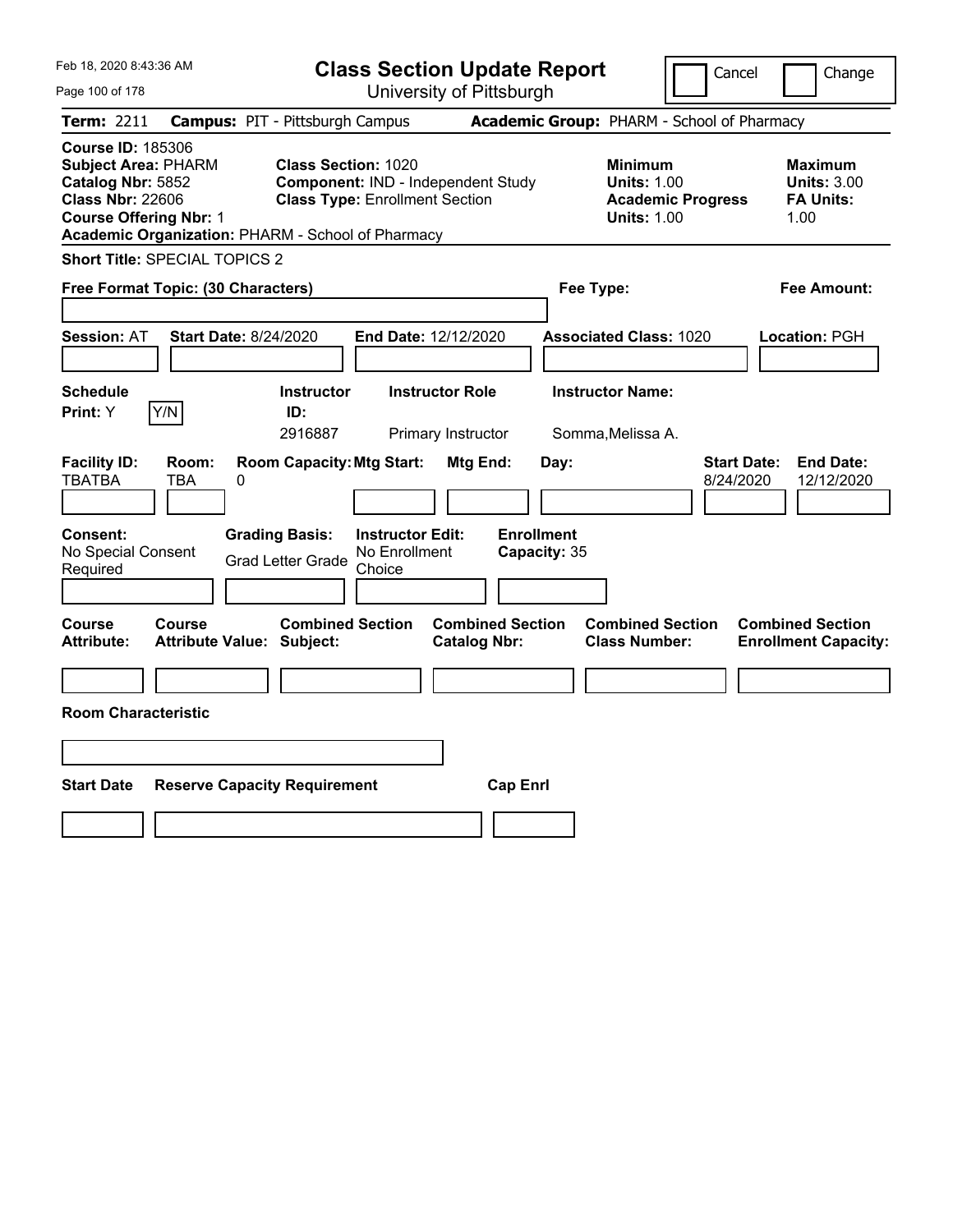| Feb 18, 2020 8:43:36 AM                                                                                                                                                                      |                                            |                                                                                                           |                                                    |                                              | <b>Class Section Update Report</b> |                                                            | Cancel                          | Change                                                           |
|----------------------------------------------------------------------------------------------------------------------------------------------------------------------------------------------|--------------------------------------------|-----------------------------------------------------------------------------------------------------------|----------------------------------------------------|----------------------------------------------|------------------------------------|------------------------------------------------------------|---------------------------------|------------------------------------------------------------------|
| Page 101 of 178                                                                                                                                                                              |                                            |                                                                                                           |                                                    | University of Pittsburgh                     |                                    |                                                            |                                 |                                                                  |
| Term: 2211                                                                                                                                                                                   | <b>Campus: PIT - Pittsburgh Campus</b>     |                                                                                                           |                                                    |                                              |                                    | Academic Group: PHARM - School of Pharmacy                 |                                 |                                                                  |
| <b>Course ID: 185306</b><br><b>Subject Area: PHARM</b><br>Catalog Nbr: 5852<br><b>Class Nbr: 22607</b><br><b>Course Offering Nbr: 1</b><br>Academic Organization: PHARM - School of Pharmacy |                                            | <b>Class Section: 1025</b><br>Component: IND - Independent Study<br><b>Class Type: Enrollment Section</b> |                                                    |                                              |                                    | <b>Minimum</b><br><b>Units: 1.00</b><br><b>Units: 1.00</b> | <b>Academic Progress</b>        | <b>Maximum</b><br><b>Units: 3.00</b><br><b>FA Units:</b><br>1.00 |
| <b>Short Title: SPECIAL TOPICS 2</b>                                                                                                                                                         |                                            |                                                                                                           |                                                    |                                              |                                    |                                                            |                                 |                                                                  |
| Free Format Topic: (30 Characters)                                                                                                                                                           |                                            |                                                                                                           |                                                    |                                              |                                    | Fee Type:                                                  |                                 | Fee Amount:                                                      |
| <b>Session: AT</b>                                                                                                                                                                           | <b>Start Date: 8/24/2020</b>               |                                                                                                           | End Date: 12/12/2020                               |                                              |                                    | <b>Associated Class: 1025</b>                              |                                 | Location: PGH                                                    |
| <b>Schedule</b><br>Y/N<br>Print: Y                                                                                                                                                           |                                            | <b>Instructor</b><br>ID:<br>3517618                                                                       |                                                    | <b>Instructor Role</b><br>Primary Instructor |                                    | <b>Instructor Name:</b><br>Patel, Ravi                     |                                 |                                                                  |
| <b>Facility ID:</b><br><b>TBATBA</b>                                                                                                                                                         | Room:<br>TBA<br>0                          | <b>Room Capacity: Mtg Start:</b>                                                                          |                                                    | Mtg End:                                     | Day:                               |                                                            | <b>Start Date:</b><br>8/24/2020 | <b>End Date:</b><br>12/12/2020                                   |
| <b>Consent:</b><br>No Special Consent<br>Required                                                                                                                                            |                                            | <b>Grading Basis:</b><br><b>Grad Letter Grade</b>                                                         | <b>Instructor Edit:</b><br>No Enrollment<br>Choice |                                              | <b>Enrollment</b><br>Capacity: 35  |                                                            |                                 |                                                                  |
| Course<br>Attribute:                                                                                                                                                                         | Course<br><b>Attribute Value: Subject:</b> | <b>Combined Section</b>                                                                                   |                                                    | <b>Catalog Nbr:</b>                          | <b>Combined Section</b>            | <b>Combined Section</b><br><b>Class Number:</b>            |                                 | <b>Combined Section</b><br><b>Enrollment Capacity:</b>           |
| <b>Room Characteristic</b>                                                                                                                                                                   |                                            |                                                                                                           |                                                    |                                              |                                    |                                                            |                                 |                                                                  |
|                                                                                                                                                                                              |                                            |                                                                                                           |                                                    |                                              |                                    |                                                            |                                 |                                                                  |
| <b>Start Date</b>                                                                                                                                                                            | <b>Reserve Capacity Requirement</b>        |                                                                                                           |                                                    |                                              | <b>Cap Enrl</b>                    |                                                            |                                 |                                                                  |
|                                                                                                                                                                                              |                                            |                                                                                                           |                                                    |                                              |                                    |                                                            |                                 |                                                                  |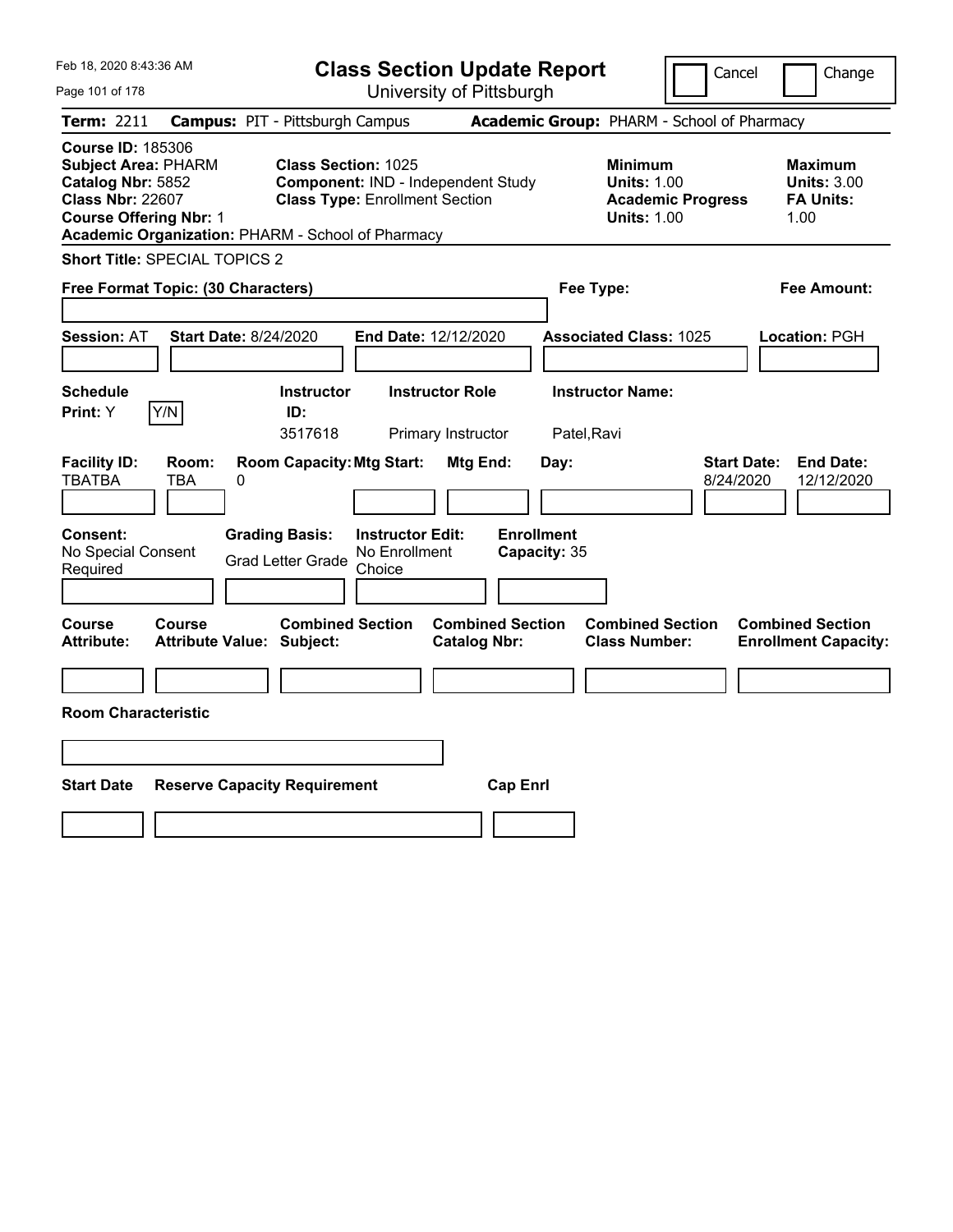| Feb 18, 2020 8:43:36 AM                                                                                                                                                                      |                                                             | <b>Class Section Update Report</b>                                          |                                                |                                   |                                                                                        | Cancel                          | Change                                                           |
|----------------------------------------------------------------------------------------------------------------------------------------------------------------------------------------------|-------------------------------------------------------------|-----------------------------------------------------------------------------|------------------------------------------------|-----------------------------------|----------------------------------------------------------------------------------------|---------------------------------|------------------------------------------------------------------|
| Page 102 of 178                                                                                                                                                                              |                                                             |                                                                             | University of Pittsburgh                       |                                   |                                                                                        |                                 |                                                                  |
| Term: 2211                                                                                                                                                                                   | <b>Campus: PIT - Pittsburgh Campus</b>                      |                                                                             |                                                |                                   | Academic Group: PHARM - School of Pharmacy                                             |                                 |                                                                  |
| <b>Course ID: 185306</b><br><b>Subject Area: PHARM</b><br>Catalog Nbr: 5852<br><b>Class Nbr: 22608</b><br><b>Course Offering Nbr: 1</b><br>Academic Organization: PHARM - School of Pharmacy | <b>Class Section: 1030</b>                                  | Component: IND - Independent Study<br><b>Class Type: Enrollment Section</b> |                                                |                                   | <b>Minimum</b><br><b>Units: 1.00</b><br><b>Academic Progress</b><br><b>Units: 1.00</b> |                                 | <b>Maximum</b><br><b>Units: 3.00</b><br><b>FA Units:</b><br>1.00 |
| <b>Short Title: SPECIAL TOPICS 2</b>                                                                                                                                                         |                                                             |                                                                             |                                                |                                   |                                                                                        |                                 |                                                                  |
| Free Format Topic: (30 Characters)                                                                                                                                                           |                                                             |                                                                             |                                                | Fee Type:                         |                                                                                        |                                 | Fee Amount:                                                      |
| <b>Session: AT</b><br><b>Schedule</b><br>Y/N<br><b>Print: Y</b>                                                                                                                              | <b>Start Date: 8/24/2020</b><br><b>Instructor</b><br>ID:    | <b>End Date: 12/12/2020</b><br><b>Instructor Role</b>                       |                                                |                                   | <b>Associated Class: 1030</b><br><b>Instructor Name:</b>                               |                                 | Location: PGH                                                    |
|                                                                                                                                                                                              | 2904587                                                     |                                                                             | Primary Instructor                             |                                   | Coley, Kim Coccodrilli                                                                 |                                 |                                                                  |
| <b>Facility ID:</b><br>Room:<br><b>TBATBA</b><br>TBA                                                                                                                                         | <b>Room Capacity: Mtg Start:</b><br>0                       |                                                                             | Mtg End:                                       | Day:                              |                                                                                        | <b>Start Date:</b><br>8/24/2020 | <b>End Date:</b><br>12/12/2020                                   |
| <b>Consent:</b><br>No Special Consent<br>Required                                                                                                                                            | <b>Grading Basis:</b><br><b>Grad Letter Grade</b>           | <b>Instructor Edit:</b><br>No Enrollment<br>Choice                          |                                                | <b>Enrollment</b><br>Capacity: 35 |                                                                                        |                                 |                                                                  |
| Course<br>Course<br><b>Attribute:</b>                                                                                                                                                        | <b>Combined Section</b><br><b>Attribute Value: Subject:</b> |                                                                             | <b>Combined Section</b><br><b>Catalog Nbr:</b> |                                   | <b>Combined Section</b><br><b>Class Number:</b>                                        |                                 | <b>Combined Section</b><br><b>Enrollment Capacity:</b>           |
|                                                                                                                                                                                              |                                                             |                                                                             |                                                |                                   |                                                                                        |                                 |                                                                  |
| <b>Room Characteristic</b>                                                                                                                                                                   |                                                             |                                                                             |                                                |                                   |                                                                                        |                                 |                                                                  |
|                                                                                                                                                                                              |                                                             |                                                                             |                                                |                                   |                                                                                        |                                 |                                                                  |
| <b>Start Date</b>                                                                                                                                                                            | <b>Reserve Capacity Requirement</b>                         |                                                                             | <b>Cap Enrl</b>                                |                                   |                                                                                        |                                 |                                                                  |
|                                                                                                                                                                                              |                                                             |                                                                             |                                                |                                   |                                                                                        |                                 |                                                                  |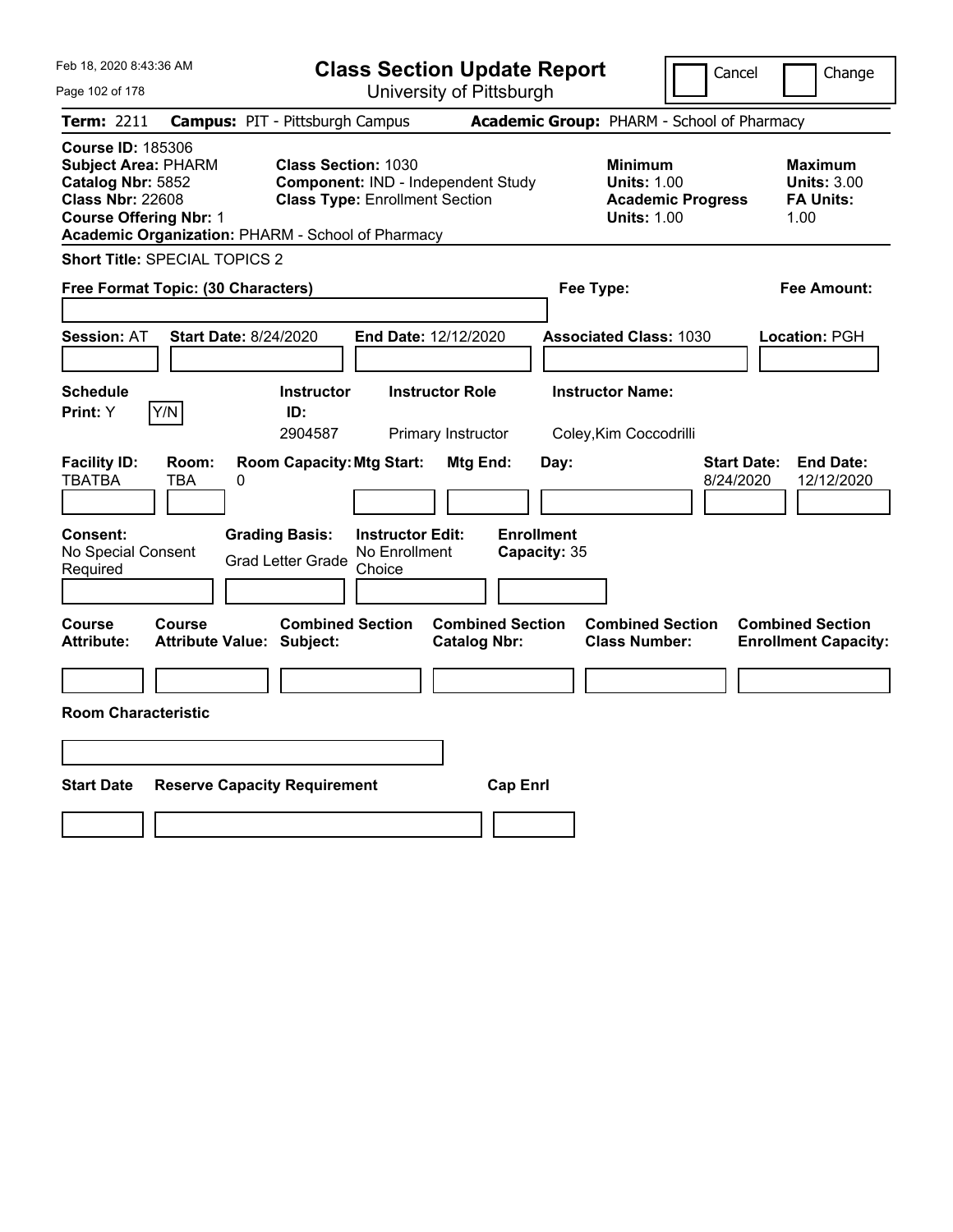| Feb 18, 2020 8:43:36 AM                                                                                                                                                                      |                                                                                            |                                                    | <b>Class Section Update Report</b>             |                                           |                                                            | Cancel                                     | Change                                                           |
|----------------------------------------------------------------------------------------------------------------------------------------------------------------------------------------------|--------------------------------------------------------------------------------------------|----------------------------------------------------|------------------------------------------------|-------------------------------------------|------------------------------------------------------------|--------------------------------------------|------------------------------------------------------------------|
| Page 103 of 178                                                                                                                                                                              |                                                                                            |                                                    | University of Pittsburgh                       |                                           |                                                            |                                            |                                                                  |
| Term: 2211                                                                                                                                                                                   | <b>Campus: PIT - Pittsburgh Campus</b>                                                     |                                                    |                                                |                                           |                                                            | Academic Group: PHARM - School of Pharmacy |                                                                  |
| <b>Course ID: 185306</b><br><b>Subject Area: PHARM</b><br>Catalog Nbr: 5852<br><b>Class Nbr: 22609</b><br><b>Course Offering Nbr: 1</b><br>Academic Organization: PHARM - School of Pharmacy | Class Section: 1035                                                                        | <b>Class Type: Enrollment Section</b>              | Component: IND - Independent Study             |                                           | <b>Minimum</b><br><b>Units: 1.00</b><br><b>Units: 1.00</b> | <b>Academic Progress</b>                   | <b>Maximum</b><br><b>Units: 3.00</b><br><b>FA Units:</b><br>1.00 |
| Short Title: SPECIAL TOPICS 2                                                                                                                                                                |                                                                                            |                                                    |                                                |                                           |                                                            |                                            |                                                                  |
| Free Format Topic: (30 Characters)                                                                                                                                                           |                                                                                            |                                                    |                                                | Fee Type:                                 |                                                            |                                            | Fee Amount:                                                      |
| <b>Session: AT</b>                                                                                                                                                                           | <b>Start Date: 8/24/2020</b>                                                               | End Date: 12/12/2020                               |                                                |                                           | <b>Associated Class: 1035</b>                              |                                            | Location: PGH                                                    |
| <b>Schedule</b><br>Y/N<br>Print: Y                                                                                                                                                           | <b>Instructor</b><br>ID:                                                                   |                                                    | <b>Instructor Role</b>                         |                                           | <b>Instructor Name:</b>                                    |                                            |                                                                  |
|                                                                                                                                                                                              | 2900679                                                                                    |                                                    | Primary Instructor                             | Schiff, Denise                            |                                                            |                                            |                                                                  |
| <b>Facility ID:</b><br>Room:<br><b>TBATBA</b><br><b>TBA</b><br><b>Consent:</b><br>No Special Consent<br>Required                                                                             | <b>Room Capacity: Mtg Start:</b><br>0<br><b>Grading Basis:</b><br><b>Grad Letter Grade</b> | <b>Instructor Edit:</b><br>No Enrollment<br>Choice | Mtg End:                                       | Day:<br><b>Enrollment</b><br>Capacity: 35 |                                                            | 8/24/2020                                  | <b>Start Date:</b><br><b>End Date:</b><br>12/12/2020             |
| <b>Course</b><br><b>Course</b><br><b>Attribute:</b><br><b>Room Characteristic</b>                                                                                                            | <b>Combined Section</b><br><b>Attribute Value: Subject:</b>                                |                                                    | <b>Combined Section</b><br><b>Catalog Nbr:</b> |                                           | <b>Combined Section</b><br><b>Class Number:</b>            |                                            | <b>Combined Section</b><br><b>Enrollment Capacity:</b>           |
|                                                                                                                                                                                              |                                                                                            |                                                    |                                                |                                           |                                                            |                                            |                                                                  |
| <b>Start Date</b>                                                                                                                                                                            | <b>Reserve Capacity Requirement</b>                                                        |                                                    | <b>Cap Enrl</b>                                |                                           |                                                            |                                            |                                                                  |
|                                                                                                                                                                                              |                                                                                            |                                                    |                                                |                                           |                                                            |                                            |                                                                  |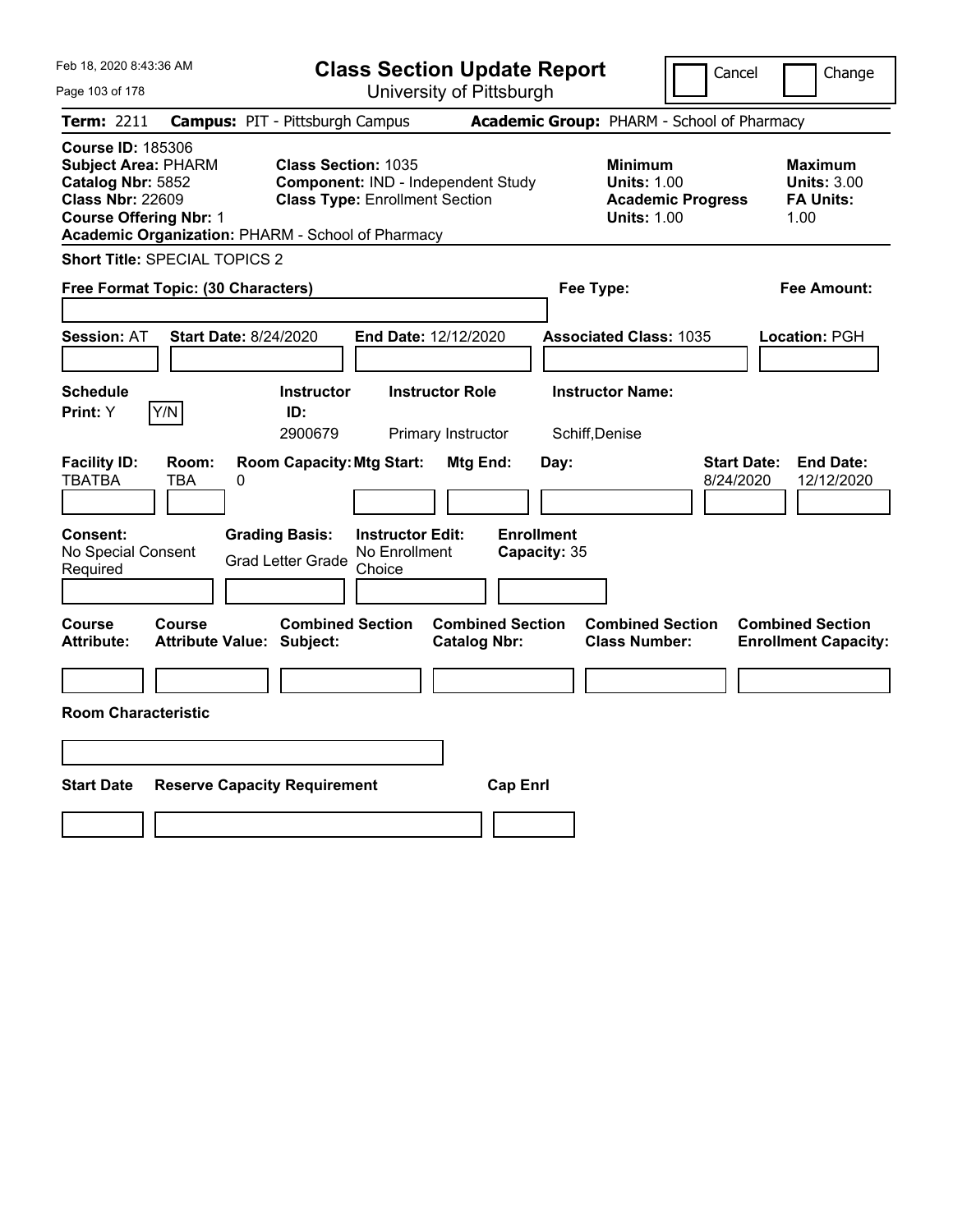| Feb 18, 2020 8:43:36 AM                                                                                                                                                                      |                                                             |                                                                             | <b>Class Section Update Report</b>             |                                                                                        | Cancel<br>Change                                                  |
|----------------------------------------------------------------------------------------------------------------------------------------------------------------------------------------------|-------------------------------------------------------------|-----------------------------------------------------------------------------|------------------------------------------------|----------------------------------------------------------------------------------------|-------------------------------------------------------------------|
| Page 104 of 178                                                                                                                                                                              |                                                             |                                                                             | University of Pittsburgh                       |                                                                                        |                                                                   |
| Term: 2211                                                                                                                                                                                   | <b>Campus: PIT - Pittsburgh Campus</b>                      |                                                                             |                                                | Academic Group: PHARM - School of Pharmacy                                             |                                                                   |
| <b>Course ID: 185306</b><br><b>Subject Area: PHARM</b><br>Catalog Nbr: 5852<br><b>Class Nbr: 22610</b><br><b>Course Offering Nbr: 1</b><br>Academic Organization: PHARM - School of Pharmacy | <b>Class Section: 1040</b>                                  | Component: IND - Independent Study<br><b>Class Type: Enrollment Section</b> |                                                | <b>Minimum</b><br><b>Units: 1.00</b><br><b>Academic Progress</b><br><b>Units: 1.00</b> | <b>Maximum</b><br><b>Units: 3.00</b><br><b>FA Units:</b><br>1.00  |
| <b>Short Title: SPECIAL TOPICS 2</b>                                                                                                                                                         |                                                             |                                                                             |                                                |                                                                                        |                                                                   |
| Free Format Topic: (30 Characters)                                                                                                                                                           |                                                             |                                                                             |                                                | Fee Type:                                                                              | Fee Amount:                                                       |
| <b>Session: AT</b><br><b>Schedule</b><br>Y/N<br><b>Print: Y</b>                                                                                                                              | <b>Start Date: 8/24/2020</b><br><b>Instructor</b><br>ID:    | <b>End Date: 12/12/2020</b><br><b>Instructor Role</b>                       |                                                | <b>Associated Class: 1040</b><br><b>Instructor Name:</b>                               | Location: PGH                                                     |
| <b>Facility ID:</b><br>Room:<br><b>TBATBA</b><br>TBA                                                                                                                                         | 3007353<br><b>Room Capacity: Mtg Start:</b><br>0            | Primary Instructor                                                          | Mtg End:<br>Day:                               | Pruskowski, Jennifer A                                                                 | <b>Start Date:</b><br><b>End Date:</b><br>8/24/2020<br>12/12/2020 |
|                                                                                                                                                                                              |                                                             |                                                                             |                                                |                                                                                        |                                                                   |
| <b>Consent:</b><br>No Special Consent<br>Required                                                                                                                                            | <b>Grading Basis:</b><br><b>Grad Letter Grade</b>           | <b>Instructor Edit:</b><br>No Enrollment<br>Choice                          | <b>Enrollment</b><br>Capacity: 35              |                                                                                        |                                                                   |
| Course<br>Course<br><b>Attribute:</b>                                                                                                                                                        | <b>Combined Section</b><br><b>Attribute Value: Subject:</b> |                                                                             | <b>Combined Section</b><br><b>Catalog Nbr:</b> | <b>Combined Section</b><br><b>Class Number:</b>                                        | <b>Combined Section</b><br><b>Enrollment Capacity:</b>            |
|                                                                                                                                                                                              |                                                             |                                                                             |                                                |                                                                                        |                                                                   |
| <b>Room Characteristic</b>                                                                                                                                                                   |                                                             |                                                                             |                                                |                                                                                        |                                                                   |
|                                                                                                                                                                                              |                                                             |                                                                             |                                                |                                                                                        |                                                                   |
| <b>Start Date</b>                                                                                                                                                                            | <b>Reserve Capacity Requirement</b>                         |                                                                             | <b>Cap Enrl</b>                                |                                                                                        |                                                                   |
|                                                                                                                                                                                              |                                                             |                                                                             |                                                |                                                                                        |                                                                   |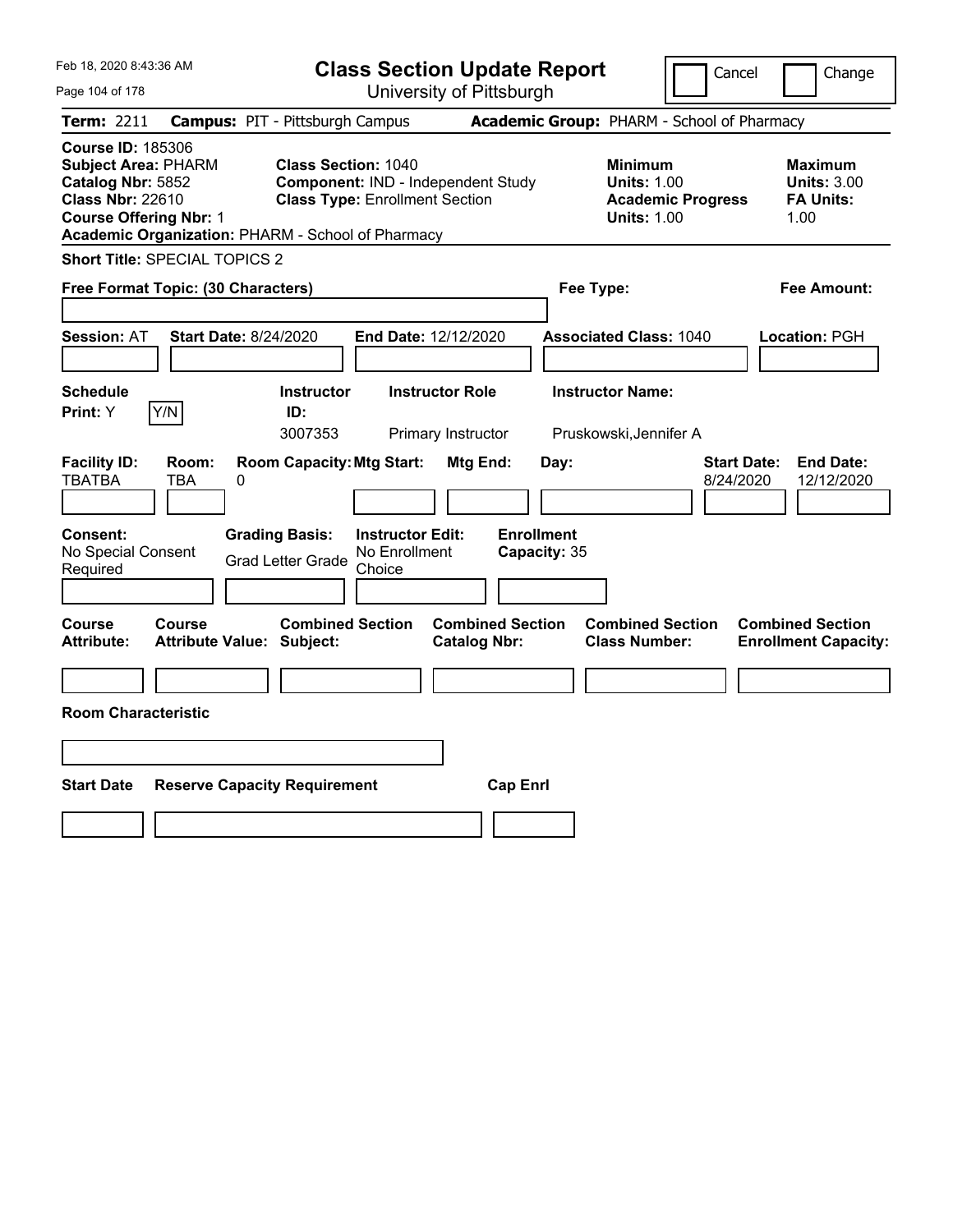| Feb 18, 2020 8:43:36 AM                                                                                                                                                                      |                                                                                                       | <b>Class Section Update Report</b>                                          |                                                |                                           |                                                                                        | Cancel                          | Change                                                           |
|----------------------------------------------------------------------------------------------------------------------------------------------------------------------------------------------|-------------------------------------------------------------------------------------------------------|-----------------------------------------------------------------------------|------------------------------------------------|-------------------------------------------|----------------------------------------------------------------------------------------|---------------------------------|------------------------------------------------------------------|
| Page 105 of 178                                                                                                                                                                              |                                                                                                       |                                                                             | University of Pittsburgh                       |                                           |                                                                                        |                                 |                                                                  |
| Term: 2211                                                                                                                                                                                   | <b>Campus: PIT - Pittsburgh Campus</b>                                                                |                                                                             |                                                |                                           | Academic Group: PHARM - School of Pharmacy                                             |                                 |                                                                  |
| <b>Course ID: 185306</b><br><b>Subject Area: PHARM</b><br>Catalog Nbr: 5852<br><b>Class Nbr: 22611</b><br><b>Course Offering Nbr: 1</b><br>Academic Organization: PHARM - School of Pharmacy | <b>Class Section: 1045</b>                                                                            | Component: IND - Independent Study<br><b>Class Type: Enrollment Section</b> |                                                |                                           | <b>Minimum</b><br><b>Units: 1.00</b><br><b>Academic Progress</b><br><b>Units: 1.00</b> |                                 | <b>Maximum</b><br><b>Units: 3.00</b><br><b>FA Units:</b><br>1.00 |
| <b>Short Title: SPECIAL TOPICS 2</b>                                                                                                                                                         |                                                                                                       |                                                                             |                                                |                                           |                                                                                        |                                 |                                                                  |
| Free Format Topic: (30 Characters)                                                                                                                                                           |                                                                                                       |                                                                             |                                                | Fee Type:                                 |                                                                                        |                                 | Fee Amount:                                                      |
| <b>Session: AT</b><br><b>Schedule</b>                                                                                                                                                        | <b>Start Date: 8/24/2020</b><br><b>Instructor</b>                                                     | End Date: 12/12/2020<br><b>Instructor Role</b>                              |                                                |                                           | <b>Associated Class: 1045</b><br><b>Instructor Name:</b>                               |                                 | Location: PGH                                                    |
| Y/N<br>Print: Y                                                                                                                                                                              | ID:                                                                                                   |                                                                             |                                                |                                           |                                                                                        |                                 |                                                                  |
| <b>Facility ID:</b><br>Room:<br><b>TBATBA</b><br>TBA<br>Consent:<br>No Special Consent<br>Required                                                                                           | 1274372<br><b>Room Capacity: Mtg Start:</b><br>0<br><b>Grading Basis:</b><br><b>Grad Letter Grade</b> | <b>Instructor Edit:</b><br>No Enrollment<br>Choice                          | Primary Instructor<br>Mtg End:                 | Day:<br><b>Enrollment</b><br>Capacity: 35 | Coons, James C                                                                         | <b>Start Date:</b><br>8/24/2020 | <b>End Date:</b><br>12/12/2020                                   |
| Course<br>Course<br><b>Attribute:</b><br><b>Room Characteristic</b>                                                                                                                          | <b>Combined Section</b><br><b>Attribute Value: Subject:</b>                                           |                                                                             | <b>Combined Section</b><br><b>Catalog Nbr:</b> |                                           | <b>Combined Section</b><br><b>Class Number:</b>                                        |                                 | <b>Combined Section</b><br><b>Enrollment Capacity:</b>           |
| <b>Start Date</b>                                                                                                                                                                            | <b>Reserve Capacity Requirement</b>                                                                   |                                                                             | <b>Cap Enrl</b>                                |                                           |                                                                                        |                                 |                                                                  |
|                                                                                                                                                                                              |                                                                                                       |                                                                             |                                                |                                           |                                                                                        |                                 |                                                                  |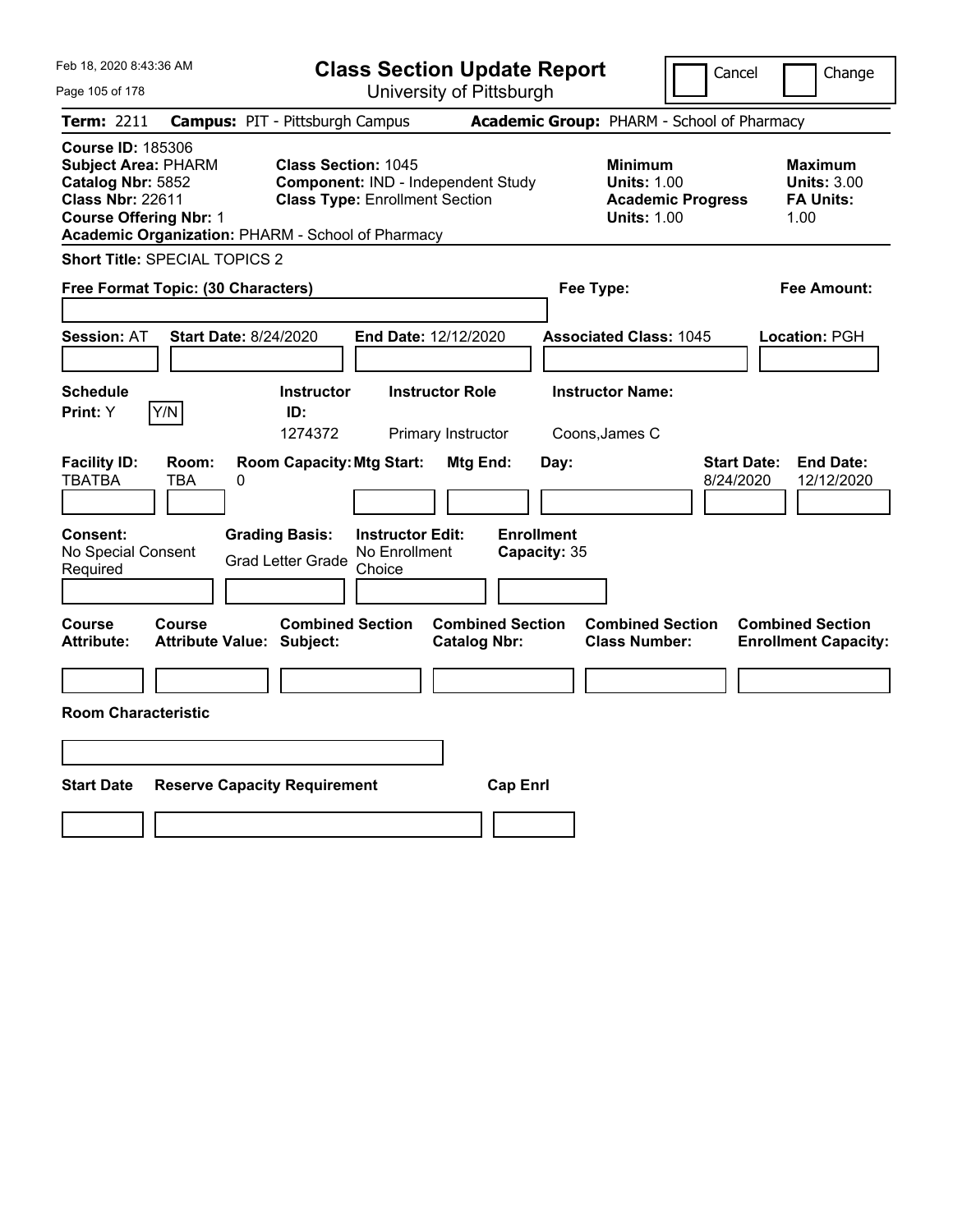| Feb 18, 2020 8:43:36 AM                                                                                                                                                                      |                                                             |                                                                             | <b>Class Section Update Report</b>             |                                                                                        | Cancel                          | Change                                                           |  |
|----------------------------------------------------------------------------------------------------------------------------------------------------------------------------------------------|-------------------------------------------------------------|-----------------------------------------------------------------------------|------------------------------------------------|----------------------------------------------------------------------------------------|---------------------------------|------------------------------------------------------------------|--|
| Page 106 of 178                                                                                                                                                                              |                                                             | University of Pittsburgh                                                    |                                                |                                                                                        |                                 |                                                                  |  |
| Term: 2211                                                                                                                                                                                   | <b>Campus: PIT - Pittsburgh Campus</b>                      |                                                                             |                                                | Academic Group: PHARM - School of Pharmacy                                             |                                 |                                                                  |  |
| <b>Course ID: 185306</b><br><b>Subject Area: PHARM</b><br>Catalog Nbr: 5852<br><b>Class Nbr: 22612</b><br><b>Course Offering Nbr: 1</b><br>Academic Organization: PHARM - School of Pharmacy | <b>Class Section: 1050</b>                                  | Component: IND - Independent Study<br><b>Class Type: Enrollment Section</b> |                                                | <b>Minimum</b><br><b>Units: 1.00</b><br><b>Academic Progress</b><br><b>Units: 1.00</b> |                                 | <b>Maximum</b><br><b>Units: 3.00</b><br><b>FA Units:</b><br>1.00 |  |
| <b>Short Title: SPECIAL TOPICS 2</b>                                                                                                                                                         |                                                             |                                                                             |                                                |                                                                                        |                                 |                                                                  |  |
| Free Format Topic: (30 Characters)                                                                                                                                                           |                                                             |                                                                             |                                                | Fee Type:                                                                              |                                 | Fee Amount:                                                      |  |
| <b>Start Date: 8/24/2020</b><br><b>Session: AT</b>                                                                                                                                           |                                                             | End Date: 12/12/2020                                                        |                                                | <b>Associated Class: 1050</b>                                                          |                                 | Location: PGH                                                    |  |
| <b>Schedule</b>                                                                                                                                                                              | <b>Instructor</b>                                           | <b>Instructor Role</b>                                                      |                                                | <b>Instructor Name:</b>                                                                |                                 |                                                                  |  |
| Y/N<br>Print: Y                                                                                                                                                                              | ID:<br>1608889                                              | Primary Instructor                                                          |                                                | Jonkman, Lauren Jennifer                                                               |                                 |                                                                  |  |
| <b>Facility ID:</b><br>Room:<br><b>TBATBA</b><br>TBA<br>0                                                                                                                                    | <b>Room Capacity: Mtg Start:</b>                            |                                                                             | Mtg End:<br>Day:                               |                                                                                        | <b>Start Date:</b><br>8/24/2020 | <b>End Date:</b><br>12/12/2020                                   |  |
| Consent:<br>No Special Consent<br>Required                                                                                                                                                   | <b>Grading Basis:</b><br><b>Grad Letter Grade</b>           | <b>Instructor Edit:</b><br>No Enrollment<br>Choice                          | <b>Enrollment</b><br>Capacity: 35              |                                                                                        |                                 |                                                                  |  |
| Course<br>Course<br><b>Attribute:</b>                                                                                                                                                        | <b>Combined Section</b><br><b>Attribute Value: Subject:</b> |                                                                             | <b>Combined Section</b><br><b>Catalog Nbr:</b> | <b>Combined Section</b><br><b>Class Number:</b>                                        |                                 | <b>Combined Section</b><br><b>Enrollment Capacity:</b>           |  |
|                                                                                                                                                                                              |                                                             |                                                                             |                                                |                                                                                        |                                 |                                                                  |  |
| <b>Room Characteristic</b>                                                                                                                                                                   |                                                             |                                                                             |                                                |                                                                                        |                                 |                                                                  |  |
|                                                                                                                                                                                              |                                                             |                                                                             |                                                |                                                                                        |                                 |                                                                  |  |
| <b>Start Date</b><br><b>Reserve Capacity Requirement</b><br><b>Cap Enrl</b>                                                                                                                  |                                                             |                                                                             |                                                |                                                                                        |                                 |                                                                  |  |
|                                                                                                                                                                                              |                                                             |                                                                             |                                                |                                                                                        |                                 |                                                                  |  |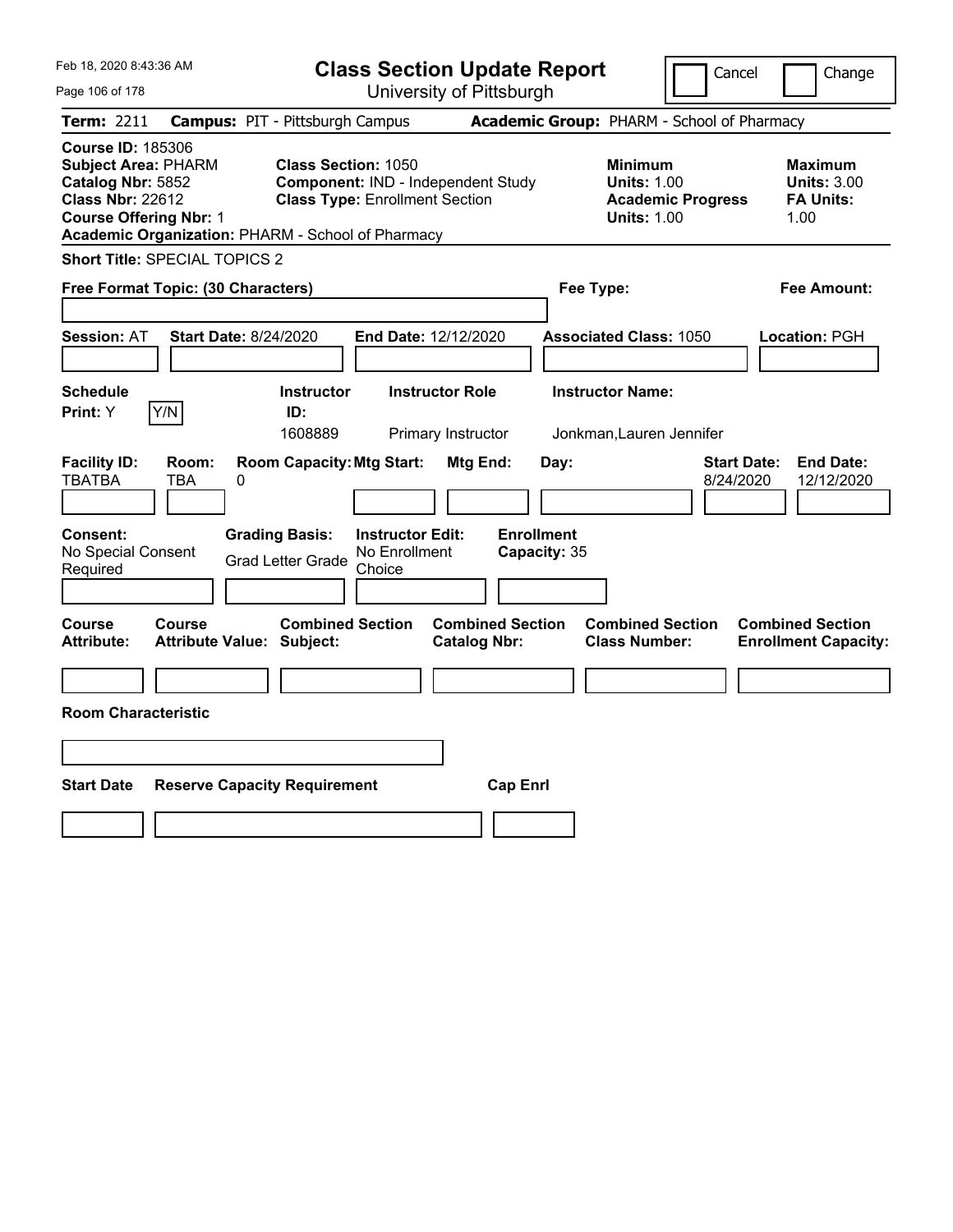| Feb 18, 2020 8:43:36 AM                                                                                                                                                                      |                                                                                                           | <b>Class Section Update Report</b>             | Cancel                                                                                 | Change                                                           |
|----------------------------------------------------------------------------------------------------------------------------------------------------------------------------------------------|-----------------------------------------------------------------------------------------------------------|------------------------------------------------|----------------------------------------------------------------------------------------|------------------------------------------------------------------|
| Page 107 of 178                                                                                                                                                                              |                                                                                                           | University of Pittsburgh                       |                                                                                        |                                                                  |
| Term: 2211                                                                                                                                                                                   | <b>Campus: PIT - Pittsburgh Campus</b>                                                                    |                                                | Academic Group: PHARM - School of Pharmacy                                             |                                                                  |
| <b>Course ID: 185306</b><br><b>Subject Area: PHARM</b><br>Catalog Nbr: 5852<br><b>Class Nbr: 22613</b><br><b>Course Offering Nbr: 1</b><br>Academic Organization: PHARM - School of Pharmacy | <b>Class Section: 1055</b><br>Component: IND - Independent Study<br><b>Class Type: Enrollment Section</b> |                                                | <b>Minimum</b><br><b>Units: 1.00</b><br><b>Academic Progress</b><br><b>Units: 1.00</b> | <b>Maximum</b><br><b>Units: 3.00</b><br><b>FA Units:</b><br>1.00 |
| <b>Short Title: SPECIAL TOPICS 2</b>                                                                                                                                                         |                                                                                                           |                                                |                                                                                        |                                                                  |
| Free Format Topic: (30 Characters)                                                                                                                                                           |                                                                                                           | Fee Type:                                      |                                                                                        | Fee Amount:                                                      |
| <b>Session: AT</b><br><b>Start Date: 8/24/2020</b>                                                                                                                                           | End Date: 12/12/2020                                                                                      |                                                | <b>Associated Class: 1055</b>                                                          | Location: PGH                                                    |
| <b>Schedule</b>                                                                                                                                                                              | <b>Instructor</b>                                                                                         | <b>Instructor Role</b>                         | <b>Instructor Name:</b>                                                                |                                                                  |
| Y/N<br><b>Print:</b> Y                                                                                                                                                                       | ID:<br>2909504                                                                                            | Primary Instructor                             | Connor, Sharon E                                                                       |                                                                  |
| <b>Facility ID:</b><br>Room:<br><b>TBATBA</b><br>TBA<br>0                                                                                                                                    | <b>Room Capacity: Mtg Start:</b>                                                                          | Mtg End:<br>Day:                               | <b>Start Date:</b><br>8/24/2020                                                        | <b>End Date:</b><br>12/12/2020                                   |
| Consent:<br>No Special Consent<br>Required                                                                                                                                                   | <b>Grading Basis:</b><br><b>Instructor Edit:</b><br>No Enrollment<br><b>Grad Letter Grade</b><br>Choice   | <b>Enrollment</b><br>Capacity: 35              |                                                                                        |                                                                  |
|                                                                                                                                                                                              |                                                                                                           |                                                |                                                                                        |                                                                  |
| Course<br>Course<br><b>Attribute:</b><br><b>Attribute Value: Subject:</b>                                                                                                                    | <b>Combined Section</b>                                                                                   | <b>Combined Section</b><br><b>Catalog Nbr:</b> | <b>Combined Section</b><br><b>Class Number:</b>                                        | <b>Combined Section</b><br><b>Enrollment Capacity:</b>           |
|                                                                                                                                                                                              |                                                                                                           |                                                |                                                                                        |                                                                  |
| <b>Room Characteristic</b>                                                                                                                                                                   |                                                                                                           |                                                |                                                                                        |                                                                  |
|                                                                                                                                                                                              |                                                                                                           |                                                |                                                                                        |                                                                  |
| <b>Start Date</b><br><b>Reserve Capacity Requirement</b>                                                                                                                                     |                                                                                                           | <b>Cap Enrl</b>                                |                                                                                        |                                                                  |
|                                                                                                                                                                                              |                                                                                                           |                                                |                                                                                        |                                                                  |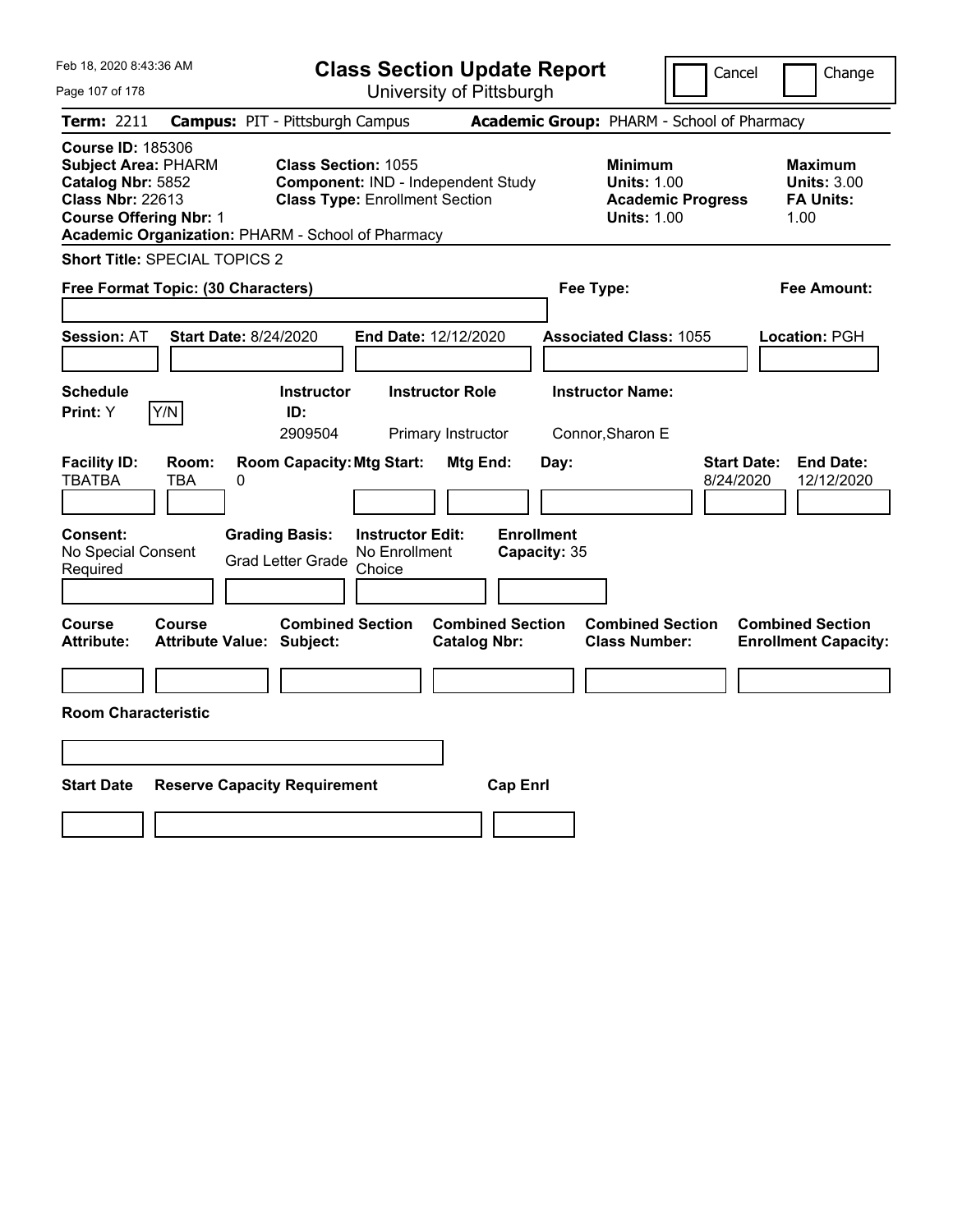| University of Pittsburgh<br>Page 108 of 178<br>Academic Group: PHARM - School of Pharmacy<br>Term: 2211<br><b>Campus: PIT - Pittsburgh Campus</b><br><b>Course ID: 185306</b><br><b>Subject Area: PHARM</b><br><b>Class Section: 1060</b><br><b>Minimum</b><br>Catalog Nbr: 5852<br>Component: IND - Independent Study<br><b>Units: 1.00</b> | Change                                                   |
|----------------------------------------------------------------------------------------------------------------------------------------------------------------------------------------------------------------------------------------------------------------------------------------------------------------------------------------------|----------------------------------------------------------|
|                                                                                                                                                                                                                                                                                                                                              |                                                          |
|                                                                                                                                                                                                                                                                                                                                              |                                                          |
| <b>Class Nbr: 25874</b><br><b>Class Type: Enrollment Section</b><br><b>Academic Progress</b><br><b>Units: 1.00</b><br><b>Course Offering Nbr: 1</b><br>1.00<br>Academic Organization: PHARM - School of Pharmacy                                                                                                                             | <b>Maximum</b><br><b>Units: 3.00</b><br><b>FA Units:</b> |
| <b>Short Title: SPECIAL TOPICS 2</b>                                                                                                                                                                                                                                                                                                         |                                                          |
| Free Format Topic: (30 Characters)<br>Fee Type:                                                                                                                                                                                                                                                                                              | Fee Amount:                                              |
| <b>Start Date: 8/24/2020</b><br><b>Session: AT</b><br><b>End Date: 12/12/2020</b><br><b>Associated Class: 1060</b><br>Location: PGH<br><b>Instructor Name:</b><br><b>Schedule</b><br><b>Instructor Role</b><br><b>Instructor</b>                                                                                                             |                                                          |
| Y/N<br>ID:<br><b>Print: Y</b>                                                                                                                                                                                                                                                                                                                |                                                          |
| 2915877<br>Primary Instructor<br>Gill, Sandra Lucille                                                                                                                                                                                                                                                                                        |                                                          |
| <b>Facility ID:</b><br><b>Room Capacity: Mtg Start:</b><br><b>Mtg End:</b><br><b>Start Date:</b><br>Room:<br>Day:<br><b>TBATBA</b><br>TBA<br>0<br>8/24/2020                                                                                                                                                                                  | <b>End Date:</b><br>12/12/2020                           |
| <b>Enrollment</b><br><b>Consent:</b><br><b>Grading Basis:</b><br><b>Instructor Edit:</b><br>No Special Consent<br>No Enrollment<br>Capacity: 35<br><b>Grad Letter Grade</b><br>Required<br>Choice                                                                                                                                            |                                                          |
| <b>Combined Section</b><br><b>Combined Section</b><br><b>Combined Section</b><br><b>Combined Section</b><br>Course<br>Course<br><b>Attribute:</b><br><b>Attribute Value: Subject:</b><br><b>Catalog Nbr:</b><br><b>Class Number:</b><br><b>Enrollment Capacity:</b>                                                                          |                                                          |
|                                                                                                                                                                                                                                                                                                                                              |                                                          |
| <b>Room Characteristic</b>                                                                                                                                                                                                                                                                                                                   |                                                          |
|                                                                                                                                                                                                                                                                                                                                              |                                                          |
| <b>Start Date</b><br><b>Reserve Capacity Requirement</b><br><b>Cap Enrl</b>                                                                                                                                                                                                                                                                  |                                                          |
|                                                                                                                                                                                                                                                                                                                                              |                                                          |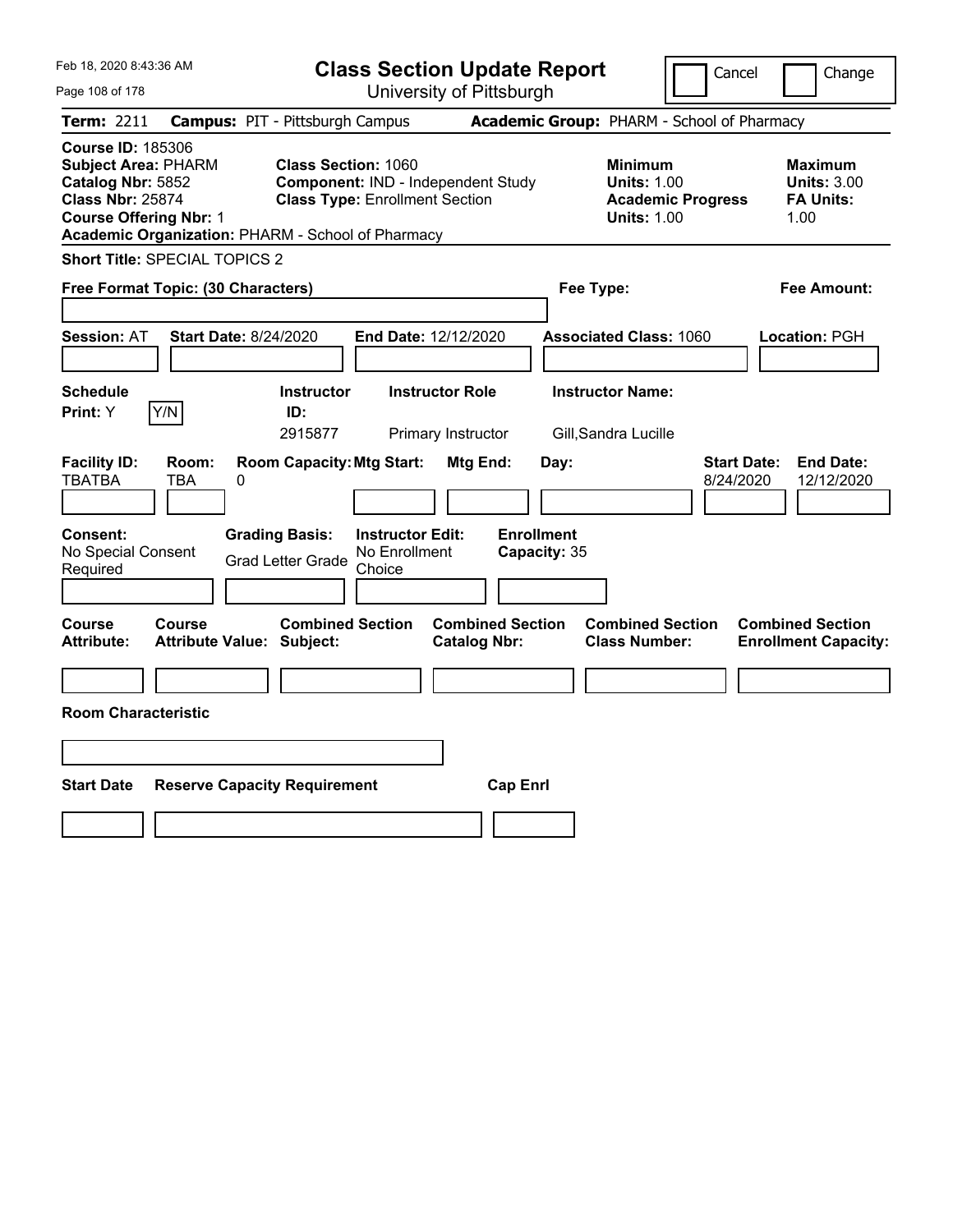| Feb 18, 2020 8:43:36 AM                                                                                                                                                                      |                                            |                                                                                                           | <b>Class Section Update Report</b>                 |                        |                                            |           |                                                                                        | Cancel                          | Change                                                           |  |
|----------------------------------------------------------------------------------------------------------------------------------------------------------------------------------------------|--------------------------------------------|-----------------------------------------------------------------------------------------------------------|----------------------------------------------------|------------------------|--------------------------------------------|-----------|----------------------------------------------------------------------------------------|---------------------------------|------------------------------------------------------------------|--|
| Page 109 of 178                                                                                                                                                                              |                                            |                                                                                                           |                                                    |                        | University of Pittsburgh                   |           |                                                                                        |                                 |                                                                  |  |
| <b>Term: 2211</b>                                                                                                                                                                            | <b>Campus: PIT - Pittsburgh Campus</b>     |                                                                                                           |                                                    |                        | Academic Group: PHARM - School of Pharmacy |           |                                                                                        |                                 |                                                                  |  |
| <b>Course ID: 185306</b><br><b>Subject Area: PHARM</b><br>Catalog Nbr: 5852<br><b>Class Nbr: 25927</b><br><b>Course Offering Nbr: 1</b><br>Academic Organization: PHARM - School of Pharmacy |                                            | <b>Class Section: 1070</b><br>Component: IND - Independent Study<br><b>Class Type: Enrollment Section</b> |                                                    |                        |                                            |           | <b>Minimum</b><br><b>Units: 1.00</b><br><b>Academic Progress</b><br><b>Units: 1.00</b> |                                 | <b>Maximum</b><br><b>Units: 3.00</b><br><b>FA Units:</b><br>1.00 |  |
| <b>Short Title: SPECIAL TOPICS 2</b>                                                                                                                                                         |                                            |                                                                                                           |                                                    |                        |                                            |           |                                                                                        |                                 |                                                                  |  |
| Free Format Topic: (30 Characters)                                                                                                                                                           |                                            |                                                                                                           |                                                    |                        |                                            | Fee Type: |                                                                                        |                                 | Fee Amount:                                                      |  |
| <b>Session: AT</b><br><b>Schedule</b><br>Y/N<br>Print: Y                                                                                                                                     | <b>Start Date: 8/24/2020</b>               | <b>Instructor</b><br>ID:                                                                                  | End Date: 12/12/2020                               | <b>Instructor Role</b> |                                            |           | <b>Associated Class: 1070</b><br><b>Instructor Name:</b>                               |                                 | Location: PGH                                                    |  |
|                                                                                                                                                                                              |                                            | 1918824                                                                                                   |                                                    | Primary Instructor     |                                            |           | Grieve, Victoria Luna Brennan                                                          |                                 |                                                                  |  |
| <b>Facility ID:</b><br><b>TBATBA</b><br>Consent:<br>No Special Consent<br>Required                                                                                                           | Room:<br>TBA<br>0                          | <b>Room Capacity: Mtg Start:</b><br><b>Grading Basis:</b><br><b>Grad Letter Grade</b>                     | <b>Instructor Edit:</b><br>No Enrollment<br>Choice | Mtg End:               | Day:<br><b>Enrollment</b><br>Capacity: 35  |           |                                                                                        | <b>Start Date:</b><br>8/24/2020 | <b>End Date:</b><br>12/12/2020                                   |  |
| Course<br><b>Attribute:</b><br><b>Room Characteristic</b>                                                                                                                                    | Course<br><b>Attribute Value: Subject:</b> | <b>Combined Section</b>                                                                                   |                                                    | <b>Catalog Nbr:</b>    | <b>Combined Section</b>                    |           | <b>Combined Section</b><br><b>Class Number:</b>                                        |                                 | <b>Combined Section</b><br><b>Enrollment Capacity:</b>           |  |
|                                                                                                                                                                                              |                                            |                                                                                                           |                                                    |                        |                                            |           |                                                                                        |                                 |                                                                  |  |
| <b>Start Date</b>                                                                                                                                                                            | <b>Reserve Capacity Requirement</b>        |                                                                                                           |                                                    |                        | <b>Cap Enrl</b>                            |           |                                                                                        |                                 |                                                                  |  |
|                                                                                                                                                                                              |                                            |                                                                                                           |                                                    |                        |                                            |           |                                                                                        |                                 |                                                                  |  |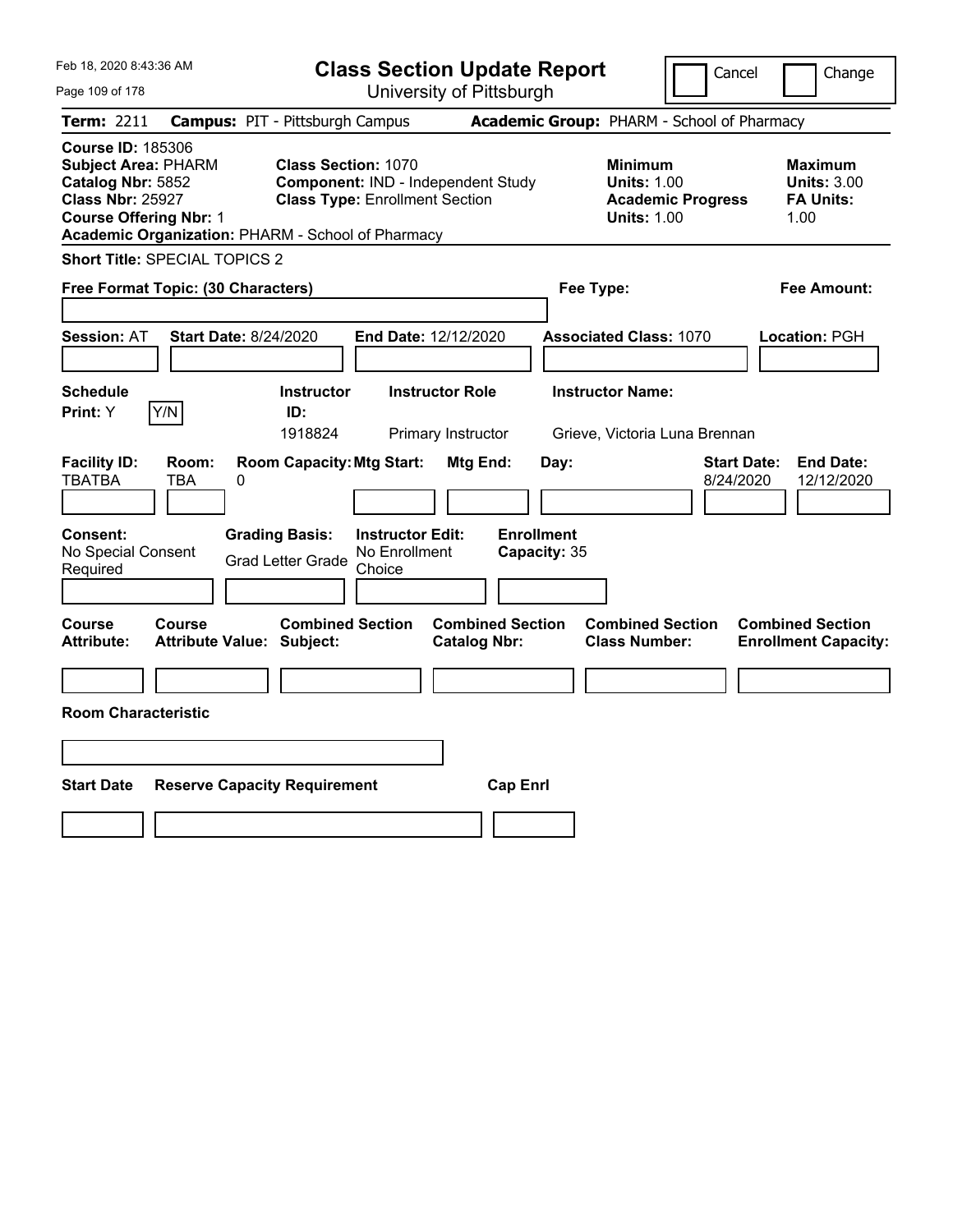| Feb 18, 2020 8:43:36 AM                                                                                                                 |                              |                                                                                                                          |                                                    | <b>Class Section Update Report</b>             |                                   | Cancel                                                     | Change                                     |                                                                  |
|-----------------------------------------------------------------------------------------------------------------------------------------|------------------------------|--------------------------------------------------------------------------------------------------------------------------|----------------------------------------------------|------------------------------------------------|-----------------------------------|------------------------------------------------------------|--------------------------------------------|------------------------------------------------------------------|
| Page 110 of 178                                                                                                                         |                              |                                                                                                                          |                                                    | University of Pittsburgh                       |                                   |                                                            |                                            |                                                                  |
| Term: 2211                                                                                                                              |                              | <b>Campus: PIT - Pittsburgh Campus</b>                                                                                   |                                                    |                                                |                                   |                                                            | Academic Group: PHARM - School of Pharmacy |                                                                  |
| <b>Course ID: 185306</b><br><b>Subject Area: PHARM</b><br>Catalog Nbr: 5852<br><b>Class Nbr: 26305</b><br><b>Course Offering Nbr: 1</b> |                              | <b>Class Section: 1080</b><br><b>Class Type: Enrollment Section</b><br>Academic Organization: PHARM - School of Pharmacy |                                                    | Component: IND - Independent Study             |                                   | <b>Minimum</b><br><b>Units: 1.00</b><br><b>Units: 1.00</b> | <b>Academic Progress</b>                   | <b>Maximum</b><br><b>Units: 3.00</b><br><b>FA Units:</b><br>1.00 |
| Short Title: SPECIAL TOPICS 2                                                                                                           |                              |                                                                                                                          |                                                    |                                                |                                   |                                                            |                                            |                                                                  |
| Free Format Topic: (30 Characters)                                                                                                      |                              |                                                                                                                          |                                                    |                                                | Fee Type:                         |                                                            |                                            | Fee Amount:                                                      |
| <b>Session: AT</b>                                                                                                                      | <b>Start Date: 8/24/2020</b> |                                                                                                                          | End Date: 12/12/2020                               |                                                |                                   | <b>Associated Class: 1080</b>                              |                                            | Location: PGH                                                    |
| <b>Schedule</b><br>Y/N<br>Print: Y                                                                                                      |                              | <b>Instructor</b><br>ID:<br>2902408                                                                                      |                                                    | <b>Instructor Role</b><br>Primary Instructor   |                                   | <b>Instructor Name:</b><br>Rohan, Lisa C.                  |                                            |                                                                  |
| <b>Facility ID:</b><br><b>TBATBA</b>                                                                                                    | Room:<br>TBA<br>0            | <b>Room Capacity: Mtg Start:</b>                                                                                         |                                                    | Mtg End:                                       | Day:                              |                                                            | <b>Start Date:</b><br>8/24/2020            | <b>End Date:</b><br>12/12/2020                                   |
| Consent:<br>No Special Consent<br>Required                                                                                              |                              | <b>Grading Basis:</b><br><b>Grad Letter Grade</b>                                                                        | <b>Instructor Edit:</b><br>No Enrollment<br>Choice |                                                | <b>Enrollment</b><br>Capacity: 35 |                                                            |                                            |                                                                  |
| Course<br><b>Attribute:</b>                                                                                                             | Course                       | <b>Combined Section</b><br><b>Attribute Value: Subject:</b>                                                              |                                                    | <b>Combined Section</b><br><b>Catalog Nbr:</b> |                                   | <b>Combined Section</b><br><b>Class Number:</b>            |                                            | <b>Combined Section</b><br><b>Enrollment Capacity:</b>           |
| <b>Room Characteristic</b>                                                                                                              |                              |                                                                                                                          |                                                    |                                                |                                   |                                                            |                                            |                                                                  |
|                                                                                                                                         |                              |                                                                                                                          |                                                    |                                                |                                   |                                                            |                                            |                                                                  |
| <b>Start Date</b>                                                                                                                       |                              | <b>Reserve Capacity Requirement</b>                                                                                      |                                                    | <b>Cap Enrl</b>                                |                                   |                                                            |                                            |                                                                  |
|                                                                                                                                         |                              |                                                                                                                          |                                                    |                                                |                                   |                                                            |                                            |                                                                  |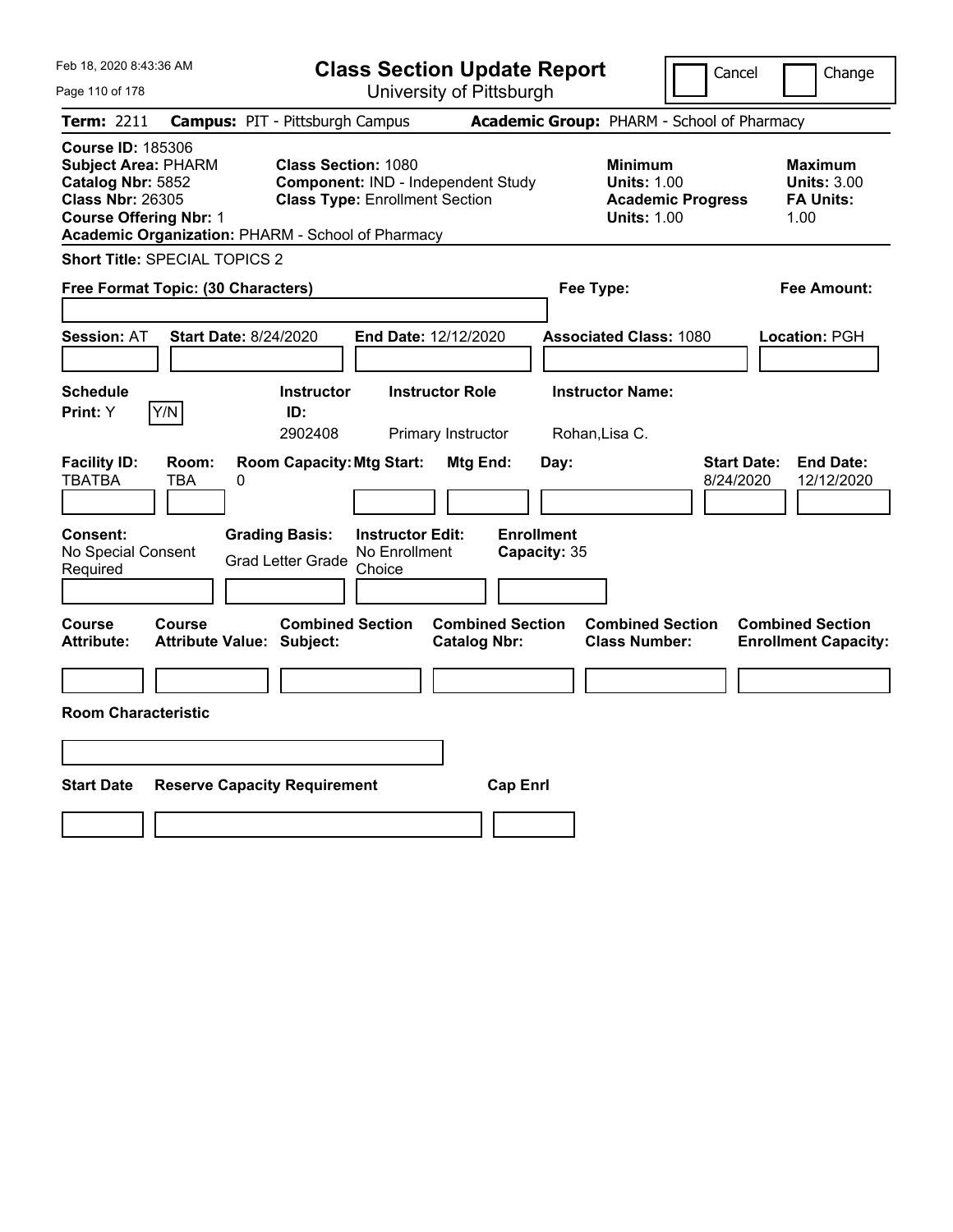| Feb 18, 2020 8:43:36 AM                                                                                                                 |                              |                                                                                                                   |                                                    | <b>Class Section Update Report</b>             |                                   |                                                            | Cancel                                     | Change                                                           |
|-----------------------------------------------------------------------------------------------------------------------------------------|------------------------------|-------------------------------------------------------------------------------------------------------------------|----------------------------------------------------|------------------------------------------------|-----------------------------------|------------------------------------------------------------|--------------------------------------------|------------------------------------------------------------------|
| Page 111 of 178                                                                                                                         |                              |                                                                                                                   |                                                    | University of Pittsburgh                       |                                   |                                                            |                                            |                                                                  |
| Term: 2211                                                                                                                              |                              | <b>Campus: PIT - Pittsburgh Campus</b>                                                                            |                                                    |                                                |                                   |                                                            | Academic Group: PHARM - School of Pharmacy |                                                                  |
| <b>Course ID: 185306</b><br><b>Subject Area: PHARM</b><br>Catalog Nbr: 5852<br><b>Class Nbr: 26308</b><br><b>Course Offering Nbr: 1</b> |                              | Class Section: 1085<br><b>Class Type: Enrollment Section</b><br>Academic Organization: PHARM - School of Pharmacy |                                                    | Component: IND - Independent Study             |                                   | <b>Minimum</b><br><b>Units: 1.00</b><br><b>Units: 1.00</b> | <b>Academic Progress</b>                   | <b>Maximum</b><br><b>Units: 3.00</b><br><b>FA Units:</b><br>1.00 |
| <b>Short Title: SPECIAL TOPICS 2</b>                                                                                                    |                              |                                                                                                                   |                                                    |                                                |                                   |                                                            |                                            |                                                                  |
| Free Format Topic: (30 Characters)                                                                                                      |                              |                                                                                                                   |                                                    |                                                | Fee Type:                         |                                                            |                                            | Fee Amount:                                                      |
| <b>Session: AT</b>                                                                                                                      | <b>Start Date: 8/24/2020</b> |                                                                                                                   | End Date: 12/12/2020                               |                                                |                                   | <b>Associated Class: 1085</b>                              |                                            | Location: PGH                                                    |
| <b>Schedule</b><br><b>Print: Y</b>                                                                                                      | Y/N                          | <b>Instructor</b><br>ID:                                                                                          |                                                    | <b>Instructor Role</b>                         |                                   | <b>Instructor Name:</b>                                    |                                            |                                                                  |
|                                                                                                                                         |                              | 2922879                                                                                                           |                                                    | Primary Instructor                             |                                   | Falcione, Bonnie                                           |                                            |                                                                  |
| <b>Facility ID:</b><br><b>TBATBA</b>                                                                                                    | Room:<br>TBA<br>0            | <b>Room Capacity: Mtg Start:</b>                                                                                  |                                                    | Mtg End:                                       | Day:                              |                                                            | <b>Start Date:</b><br>8/24/2020            | <b>End Date:</b><br>12/12/2020                                   |
| <b>Consent:</b><br>No Special Consent<br>Required                                                                                       |                              | <b>Grading Basis:</b><br><b>Grad Letter Grade</b>                                                                 | <b>Instructor Edit:</b><br>No Enrollment<br>Choice |                                                | <b>Enrollment</b><br>Capacity: 35 |                                                            |                                            |                                                                  |
| Course<br><b>Attribute:</b>                                                                                                             | Course                       | <b>Combined Section</b><br><b>Attribute Value: Subject:</b>                                                       |                                                    | <b>Combined Section</b><br><b>Catalog Nbr:</b> |                                   | <b>Combined Section</b><br><b>Class Number:</b>            |                                            | <b>Combined Section</b><br><b>Enrollment Capacity:</b>           |
|                                                                                                                                         |                              |                                                                                                                   |                                                    |                                                |                                   |                                                            |                                            |                                                                  |
| <b>Room Characteristic</b>                                                                                                              |                              |                                                                                                                   |                                                    |                                                |                                   |                                                            |                                            |                                                                  |
|                                                                                                                                         |                              |                                                                                                                   |                                                    |                                                |                                   |                                                            |                                            |                                                                  |
| <b>Start Date</b>                                                                                                                       |                              | <b>Reserve Capacity Requirement</b>                                                                               |                                                    | <b>Cap Enrl</b>                                |                                   |                                                            |                                            |                                                                  |
|                                                                                                                                         |                              |                                                                                                                   |                                                    |                                                |                                   |                                                            |                                            |                                                                  |
|                                                                                                                                         |                              |                                                                                                                   |                                                    |                                                |                                   |                                                            |                                            |                                                                  |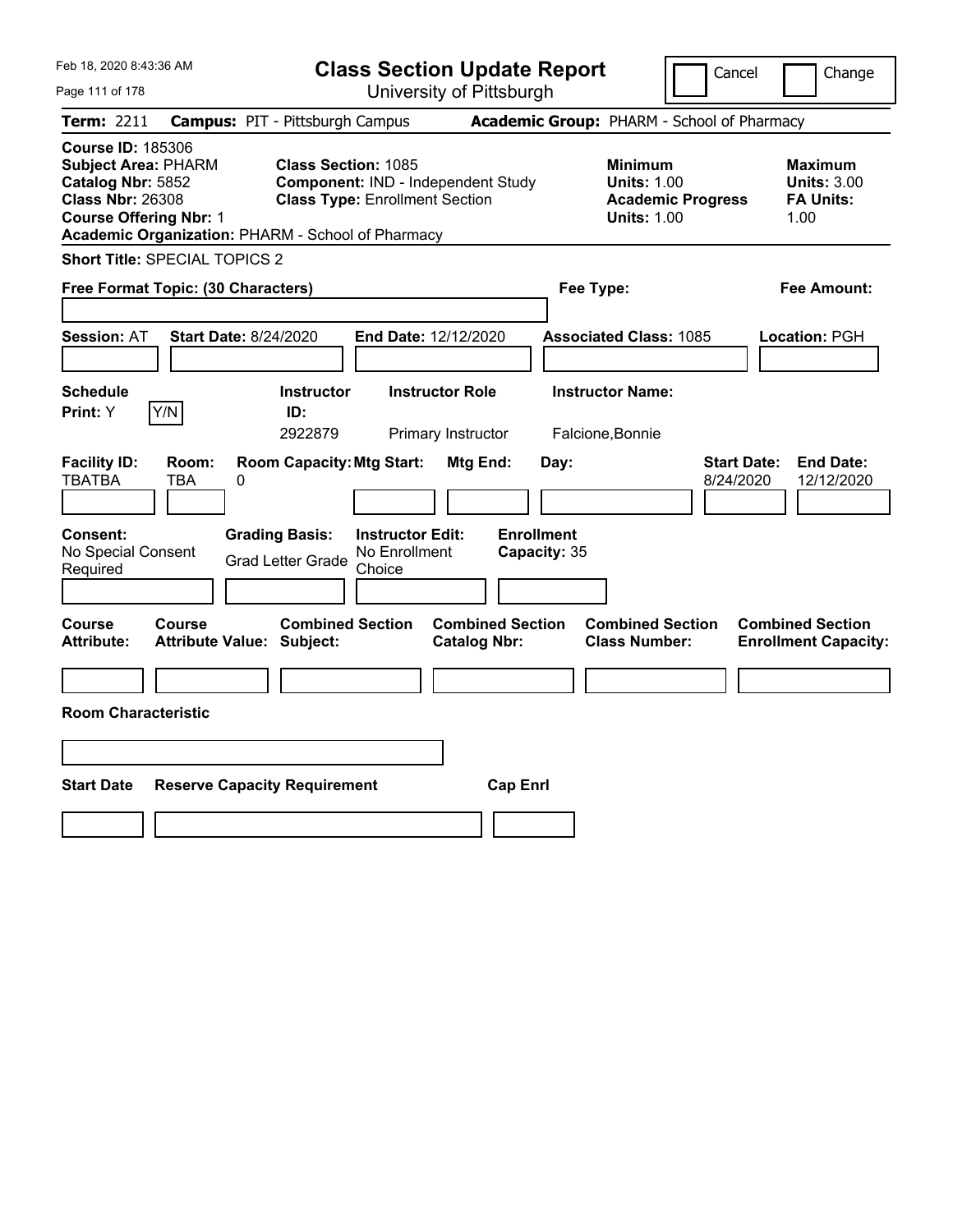| Feb 18, 2020 8:43:36 AM                                                                                                                 |                              |                                                                                                                          |                                                    | <b>Class Section Update Report</b>             |                                   |                                                            | Cancel                                     | Change                                                           |
|-----------------------------------------------------------------------------------------------------------------------------------------|------------------------------|--------------------------------------------------------------------------------------------------------------------------|----------------------------------------------------|------------------------------------------------|-----------------------------------|------------------------------------------------------------|--------------------------------------------|------------------------------------------------------------------|
| Page 112 of 178                                                                                                                         |                              |                                                                                                                          |                                                    | University of Pittsburgh                       |                                   |                                                            |                                            |                                                                  |
| Term: 2211                                                                                                                              |                              | <b>Campus: PIT - Pittsburgh Campus</b>                                                                                   |                                                    |                                                |                                   |                                                            | Academic Group: PHARM - School of Pharmacy |                                                                  |
| <b>Course ID: 185306</b><br><b>Subject Area: PHARM</b><br>Catalog Nbr: 5852<br><b>Class Nbr: 27389</b><br><b>Course Offering Nbr: 1</b> |                              | <b>Class Section: 1090</b><br><b>Class Type: Enrollment Section</b><br>Academic Organization: PHARM - School of Pharmacy |                                                    | Component: IND - Independent Study             |                                   | <b>Minimum</b><br><b>Units: 1.00</b><br><b>Units: 1.00</b> | <b>Academic Progress</b>                   | <b>Maximum</b><br><b>Units: 3.00</b><br><b>FA Units:</b><br>1.00 |
| <b>Short Title: SPECIAL TOPICS 2</b>                                                                                                    |                              |                                                                                                                          |                                                    |                                                |                                   |                                                            |                                            |                                                                  |
| Free Format Topic: (30 Characters)                                                                                                      |                              |                                                                                                                          |                                                    |                                                | Fee Type:                         |                                                            |                                            | Fee Amount:                                                      |
| <b>Session: AT</b>                                                                                                                      | <b>Start Date: 8/24/2020</b> |                                                                                                                          | End Date: 12/12/2020                               |                                                |                                   | <b>Associated Class: 1090</b>                              |                                            | Location: PGH                                                    |
| <b>Schedule</b><br>Print: Y                                                                                                             | Y/N                          | <b>Instructor</b><br>ID:<br>2936884                                                                                      |                                                    | <b>Instructor Role</b><br>Primary Instructor   | Empey, Philip                     | <b>Instructor Name:</b>                                    |                                            |                                                                  |
| <b>Facility ID:</b><br><b>TBATBA</b>                                                                                                    | Room:<br>TBA<br>0            | <b>Room Capacity: Mtg Start:</b>                                                                                         |                                                    | Mtg End:                                       | Day:                              |                                                            | <b>Start Date:</b><br>8/24/2020            | <b>End Date:</b><br>12/12/2020                                   |
| Consent:<br>No Special Consent<br>Required                                                                                              |                              | <b>Grading Basis:</b><br><b>Grad Letter Grade</b>                                                                        | <b>Instructor Edit:</b><br>No Enrollment<br>Choice |                                                | <b>Enrollment</b><br>Capacity: 35 |                                                            |                                            |                                                                  |
| Course<br>Attribute:                                                                                                                    | Course                       | <b>Combined Section</b><br><b>Attribute Value: Subject:</b>                                                              |                                                    | <b>Combined Section</b><br><b>Catalog Nbr:</b> |                                   | <b>Combined Section</b><br><b>Class Number:</b>            |                                            | <b>Combined Section</b><br><b>Enrollment Capacity:</b>           |
|                                                                                                                                         |                              |                                                                                                                          |                                                    |                                                |                                   |                                                            |                                            |                                                                  |
| <b>Room Characteristic</b>                                                                                                              |                              |                                                                                                                          |                                                    |                                                |                                   |                                                            |                                            |                                                                  |
|                                                                                                                                         |                              |                                                                                                                          |                                                    |                                                |                                   |                                                            |                                            |                                                                  |
| <b>Start Date</b>                                                                                                                       |                              | <b>Reserve Capacity Requirement</b>                                                                                      |                                                    | <b>Cap Enrl</b>                                |                                   |                                                            |                                            |                                                                  |
|                                                                                                                                         |                              |                                                                                                                          |                                                    |                                                |                                   |                                                            |                                            |                                                                  |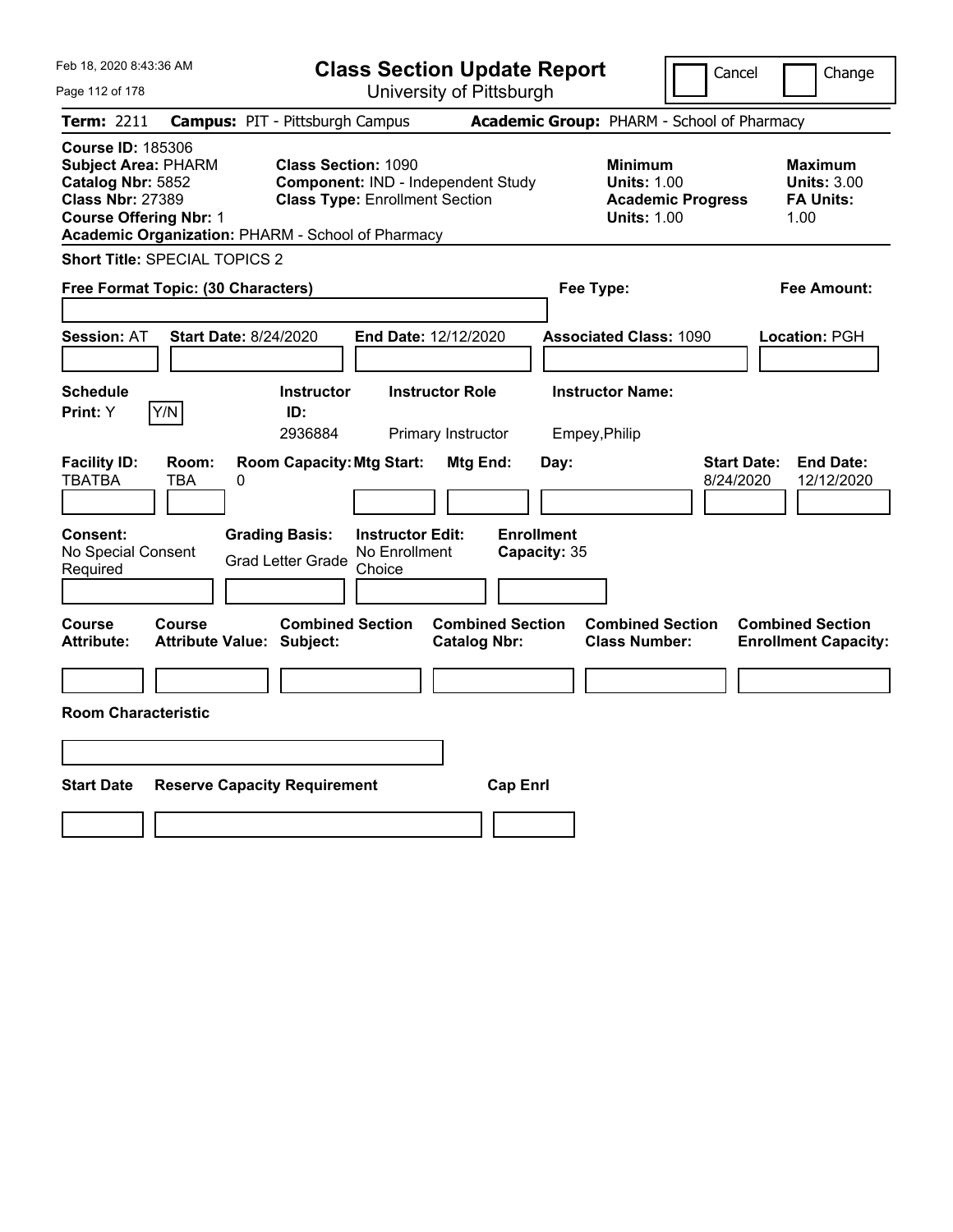| Feb 18, 2020 8:43:36 AM                                                                                                                 |                                                   | <b>Class Section Update Report</b>                                                                        |                                                |                                                                                        | Cancel<br>Change                                                  |
|-----------------------------------------------------------------------------------------------------------------------------------------|---------------------------------------------------|-----------------------------------------------------------------------------------------------------------|------------------------------------------------|----------------------------------------------------------------------------------------|-------------------------------------------------------------------|
| Page 113 of 178                                                                                                                         |                                                   | University of Pittsburgh                                                                                  |                                                |                                                                                        |                                                                   |
| Term: 2211                                                                                                                              | <b>Campus: PIT - Pittsburgh Campus</b>            |                                                                                                           |                                                | Academic Group: PHARM - School of Pharmacy                                             |                                                                   |
| <b>Course ID: 185307</b><br><b>Subject Area: PHARM</b><br>Catalog Nbr: 5853<br><b>Class Nbr: 22614</b><br><b>Course Offering Nbr: 1</b> | Academic Organization: PHARM - School of Pharmacy | <b>Class Section: 1010</b><br>Component: IND - Independent Study<br><b>Class Type: Enrollment Section</b> |                                                | <b>Minimum</b><br><b>Units: 1.00</b><br><b>Academic Progress</b><br><b>Units: 1.00</b> | <b>Maximum</b><br><b>Units: 3.00</b><br><b>FA Units:</b><br>1.00  |
| <b>Short Title: SPECIAL TOPICS 3</b>                                                                                                    |                                                   |                                                                                                           |                                                |                                                                                        |                                                                   |
| Free Format Topic: (30 Characters)                                                                                                      |                                                   |                                                                                                           |                                                | Fee Type:                                                                              | Fee Amount:                                                       |
| <b>Session: AT</b>                                                                                                                      | <b>Start Date: 8/24/2020</b>                      | End Date: 12/12/2020                                                                                      |                                                | <b>Associated Class: 1010</b>                                                          | Location: PGH                                                     |
| <b>Schedule</b><br>Y/N<br>Print: Y                                                                                                      | <b>Instructor</b><br>ID:<br>2900679               | <b>Instructor Role</b><br>Primary Instructor                                                              |                                                | <b>Instructor Name:</b><br>Schiff, Denise                                              |                                                                   |
| <b>Facility ID:</b><br>Room:<br><b>TBATBA</b><br>TBA                                                                                    | <b>Room Capacity: Mtg Start:</b><br>0             |                                                                                                           | Mtg End:<br>Day:                               |                                                                                        | <b>Start Date:</b><br><b>End Date:</b><br>8/24/2020<br>12/12/2020 |
| <b>Consent:</b><br>No Special Consent<br>Required                                                                                       | <b>Grading Basis:</b><br><b>Grad Letter Grade</b> | <b>Instructor Edit:</b><br>No Enrollment<br>Choice                                                        | <b>Enrollment</b><br>Capacity: 35              |                                                                                        |                                                                   |
| Course<br>Course<br>Attribute:                                                                                                          | <b>Attribute Value: Subject:</b>                  | <b>Combined Section</b>                                                                                   | <b>Combined Section</b><br><b>Catalog Nbr:</b> | <b>Combined Section</b><br><b>Class Number:</b>                                        | <b>Combined Section</b><br><b>Enrollment Capacity:</b>            |
| <b>Room Characteristic</b>                                                                                                              |                                                   |                                                                                                           |                                                |                                                                                        |                                                                   |
|                                                                                                                                         |                                                   |                                                                                                           |                                                |                                                                                        |                                                                   |
| <b>Start Date</b>                                                                                                                       | <b>Reserve Capacity Requirement</b>               |                                                                                                           | <b>Cap Enrl</b>                                |                                                                                        |                                                                   |
|                                                                                                                                         |                                                   |                                                                                                           |                                                |                                                                                        |                                                                   |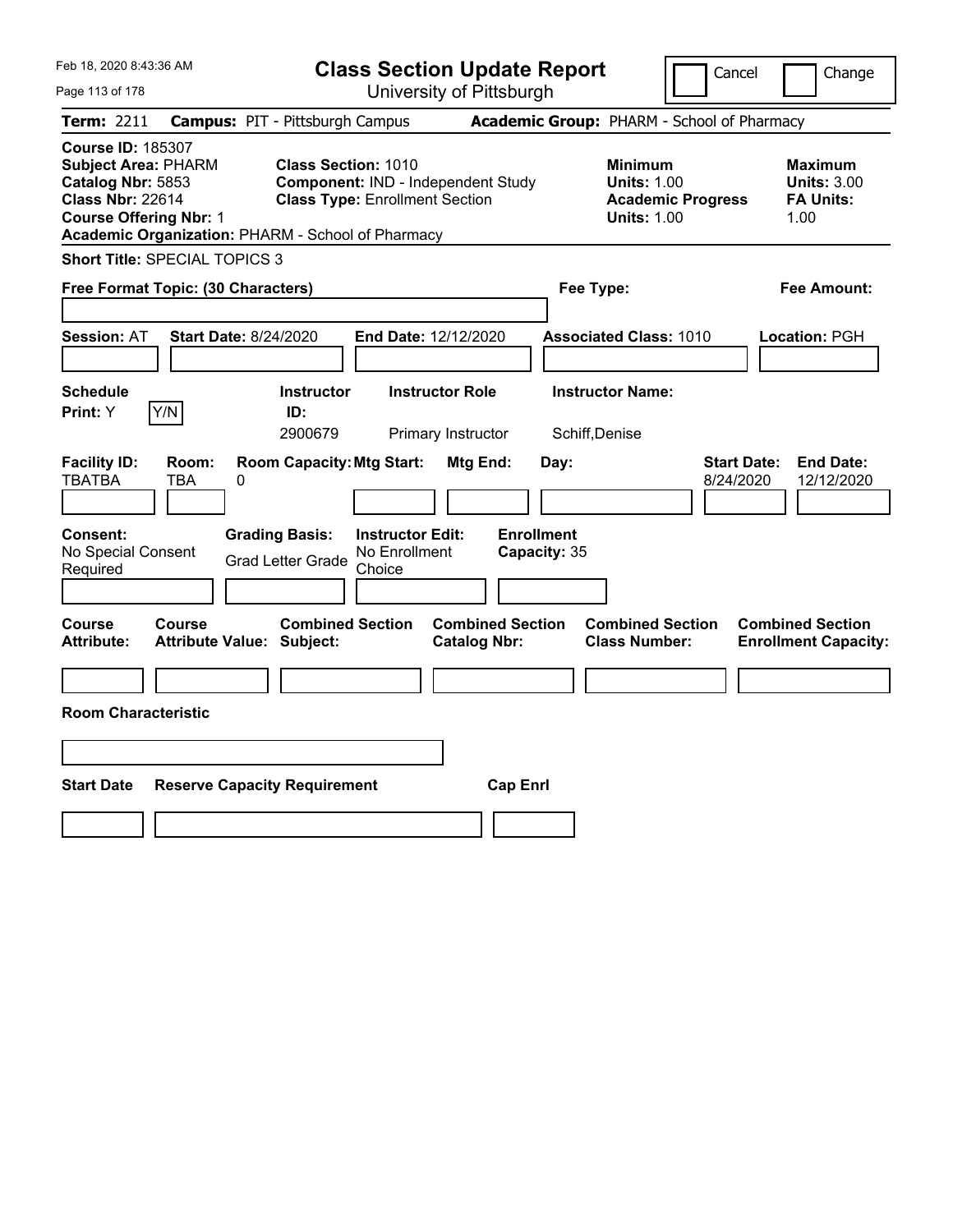| Feb 18, 2020 8:43:36 AM                                                                                                                 |                                            |                                                                                       |                                                                                                                                                                | <b>Class Section Update Report</b>                                          |                                           |                                                                                  | Cancel<br>Change                                                                       |                                                                   |
|-----------------------------------------------------------------------------------------------------------------------------------------|--------------------------------------------|---------------------------------------------------------------------------------------|----------------------------------------------------------------------------------------------------------------------------------------------------------------|-----------------------------------------------------------------------------|-------------------------------------------|----------------------------------------------------------------------------------|----------------------------------------------------------------------------------------|-------------------------------------------------------------------|
| Page 114 of 178                                                                                                                         |                                            |                                                                                       |                                                                                                                                                                | University of Pittsburgh                                                    |                                           |                                                                                  |                                                                                        |                                                                   |
| Term: 2211                                                                                                                              |                                            | <b>Campus: PIT - Pittsburgh Campus</b>                                                |                                                                                                                                                                |                                                                             |                                           |                                                                                  |                                                                                        | Academic Group: PHARM - School of Pharmacy                        |
| <b>Course ID: 185307</b><br><b>Subject Area: PHARM</b><br>Catalog Nbr: 5853<br><b>Class Nbr: 22615</b><br><b>Course Offering Nbr: 1</b> |                                            |                                                                                       | <b>Class Section: 1015</b><br>Component: IND - Independent Study<br><b>Class Type: Enrollment Section</b><br>Academic Organization: PHARM - School of Pharmacy |                                                                             |                                           |                                                                                  | <b>Minimum</b><br><b>Units: 1.00</b><br><b>Academic Progress</b><br><b>Units: 1.00</b> | <b>Maximum</b><br><b>Units: 3.00</b><br><b>FA Units:</b><br>1.00  |
| <b>Short Title: SPECIAL TOPICS 3</b>                                                                                                    |                                            |                                                                                       |                                                                                                                                                                |                                                                             |                                           |                                                                                  |                                                                                        |                                                                   |
| Free Format Topic: (30 Characters)                                                                                                      |                                            |                                                                                       |                                                                                                                                                                |                                                                             |                                           | Fee Type:                                                                        |                                                                                        | Fee Amount:                                                       |
| <b>Session: AT</b><br><b>Schedule</b><br><b>Print: Y</b>                                                                                | <b>Start Date: 8/24/2020</b><br>Y/N        | <b>Instructor</b><br>ID:<br>2922931                                                   |                                                                                                                                                                | <b>End Date: 12/12/2020</b><br><b>Instructor Role</b><br>Primary Instructor |                                           | <b>Associated Class: 1015</b><br><b>Instructor Name:</b><br>Benedict, Neal Jaret |                                                                                        | Location: PGH                                                     |
| <b>Facility ID:</b><br><b>TBATBA</b><br>Consent:<br>No Special Consent<br>Required                                                      | Room:<br>TBA<br>0                          | <b>Room Capacity: Mtg Start:</b><br><b>Grading Basis:</b><br><b>Grad Letter Grade</b> | <b>Instructor Edit:</b><br>No Enrollment<br>Choice                                                                                                             | Mtg End:                                                                    | Day:<br><b>Enrollment</b><br>Capacity: 35 |                                                                                  |                                                                                        | <b>End Date:</b><br><b>Start Date:</b><br>8/24/2020<br>12/12/2020 |
| Course<br><b>Attribute:</b><br><b>Room Characteristic</b>                                                                               | Course<br><b>Attribute Value: Subject:</b> | <b>Combined Section</b>                                                               |                                                                                                                                                                | <b>Combined Section</b><br><b>Catalog Nbr:</b>                              |                                           | <b>Combined Section</b><br><b>Class Number:</b>                                  |                                                                                        | <b>Combined Section</b><br><b>Enrollment Capacity:</b>            |
| <b>Start Date</b>                                                                                                                       |                                            | <b>Reserve Capacity Requirement</b>                                                   |                                                                                                                                                                | <b>Cap Enrl</b>                                                             |                                           |                                                                                  |                                                                                        |                                                                   |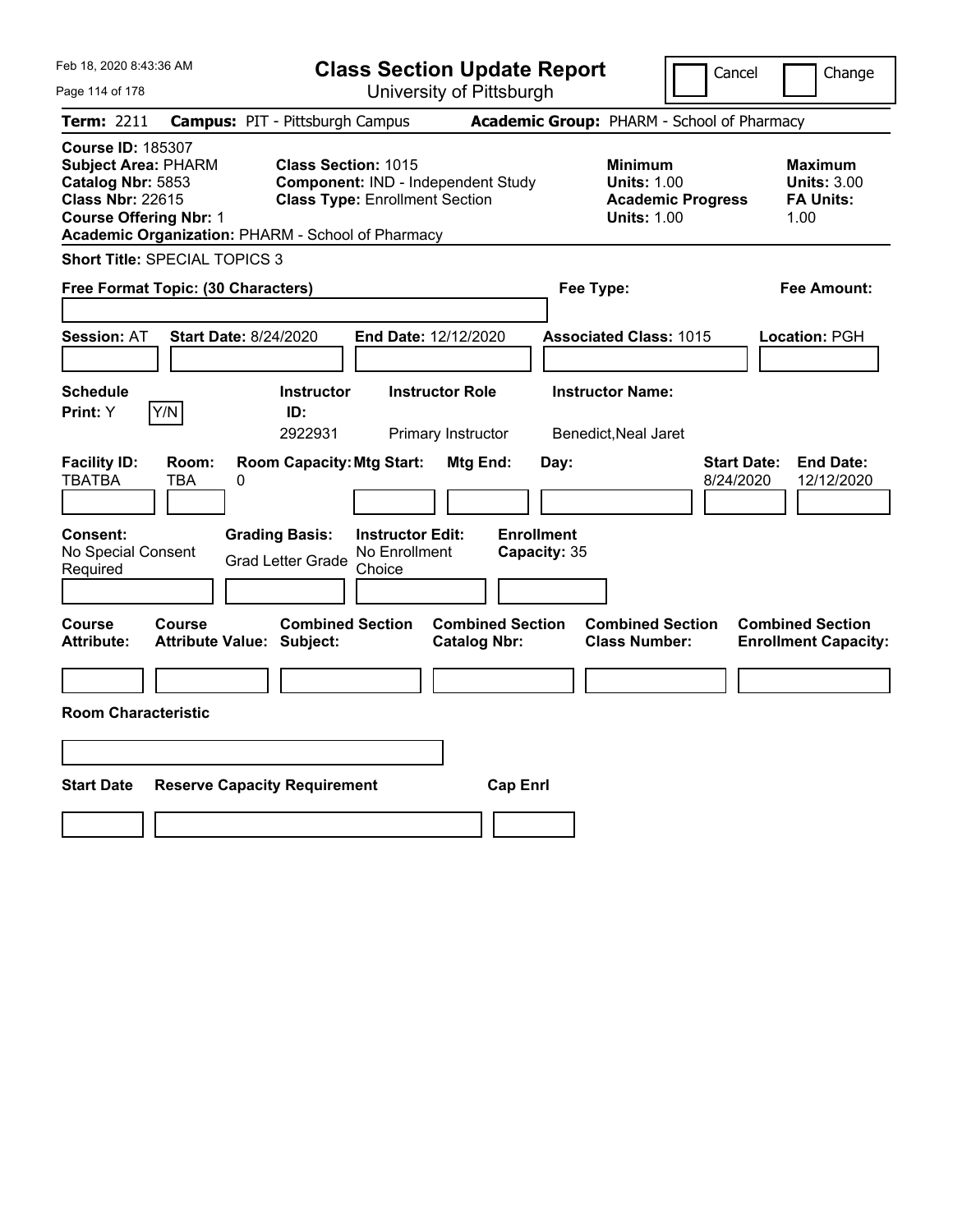| <b>Class Section Update Report</b><br>Cancel                                                                                                                                                                                                                                                                                                                                                        | Change                                                    |
|-----------------------------------------------------------------------------------------------------------------------------------------------------------------------------------------------------------------------------------------------------------------------------------------------------------------------------------------------------------------------------------------------------|-----------------------------------------------------------|
| University of Pittsburgh<br>Page 115 of 178                                                                                                                                                                                                                                                                                                                                                         |                                                           |
| Academic Group: PHARM - School of Pharmacy<br><b>Campus: PIT - Pittsburgh Campus</b><br>Term: 2211                                                                                                                                                                                                                                                                                                  |                                                           |
| <b>Course ID: 185307</b><br><b>Class Section: 1020</b><br><b>Subject Area: PHARM</b><br><b>Minimum</b><br>Catalog Nbr: 5853<br>Component: IND - Independent Study<br><b>Units: 1.00</b><br><b>Class Nbr: 22616</b><br><b>Class Type: Enrollment Section</b><br><b>Academic Progress</b><br><b>Course Offering Nbr: 1</b><br><b>Units: 1.00</b><br>Academic Organization: PHARM - School of Pharmacy | Maximum<br><b>Units: 3.00</b><br><b>FA Units:</b><br>1.00 |
| <b>Short Title: SPECIAL TOPICS 3</b>                                                                                                                                                                                                                                                                                                                                                                |                                                           |
| Free Format Topic: (30 Characters)<br>Fee Type:                                                                                                                                                                                                                                                                                                                                                     | Fee Amount:                                               |
| <b>Start Date: 8/24/2020</b><br>End Date: 12/12/2020<br><b>Associated Class: 1020</b><br><b>Session: AT</b>                                                                                                                                                                                                                                                                                         | Location: PGH                                             |
| <b>Schedule</b><br><b>Instructor Role</b><br><b>Instructor Name:</b><br><b>Instructor</b>                                                                                                                                                                                                                                                                                                           |                                                           |
| Y/N<br>Print: Y<br>ID:<br>2906999<br>Primary Instructor<br>Pater, Karen Steinmetz                                                                                                                                                                                                                                                                                                                   |                                                           |
| <b>Facility ID:</b><br><b>Room Capacity: Mtg Start:</b><br>Room:<br>Mtg End:<br><b>Start Date:</b><br>Day:<br><b>TBATBA</b><br>8/24/2020<br>TBA<br>0                                                                                                                                                                                                                                                | <b>End Date:</b><br>12/12/2020                            |
| <b>Enrollment</b><br>Consent:<br><b>Grading Basis:</b><br><b>Instructor Edit:</b><br>No Special Consent<br>No Enrollment<br>Capacity: 35<br><b>Grad Letter Grade</b><br>Required<br>Choice                                                                                                                                                                                                          |                                                           |
|                                                                                                                                                                                                                                                                                                                                                                                                     |                                                           |
| <b>Combined Section</b><br><b>Combined Section</b><br><b>Combined Section</b><br>Course<br>Course<br><b>Attribute Value: Subject:</b><br><b>Catalog Nbr:</b><br><b>Class Number:</b><br>Attribute:                                                                                                                                                                                                  | <b>Combined Section</b><br><b>Enrollment Capacity:</b>    |
|                                                                                                                                                                                                                                                                                                                                                                                                     |                                                           |
| <b>Room Characteristic</b>                                                                                                                                                                                                                                                                                                                                                                          |                                                           |
|                                                                                                                                                                                                                                                                                                                                                                                                     |                                                           |
| <b>Start Date</b><br><b>Reserve Capacity Requirement</b><br><b>Cap Enrl</b>                                                                                                                                                                                                                                                                                                                         |                                                           |
|                                                                                                                                                                                                                                                                                                                                                                                                     |                                                           |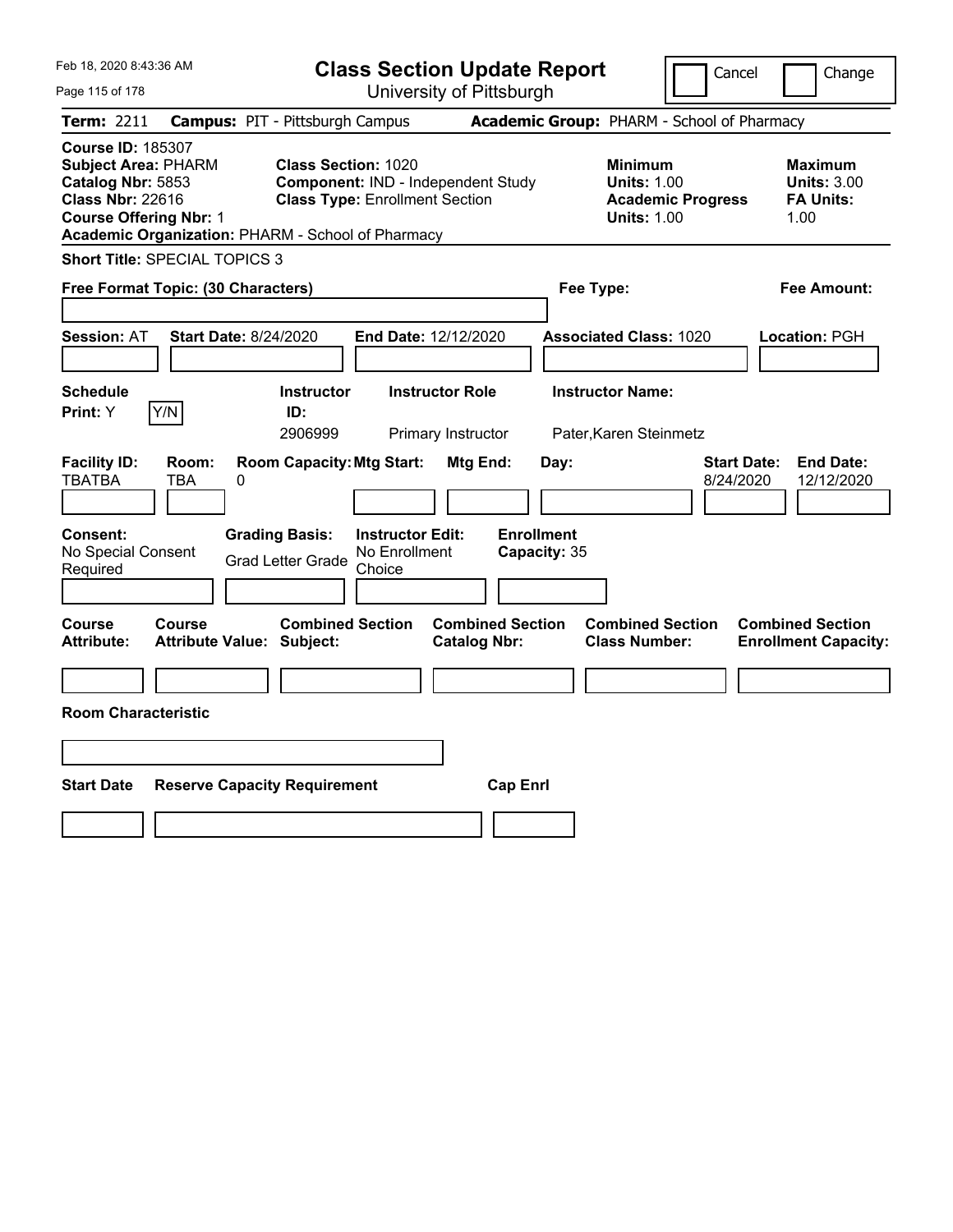| Feb 18, 2020 8:43:36 AM                                                                                                                                                                      |                              |                                                                                       |                                                                             | <b>Class Section Update Report</b>             |                                            |                                                            | Cancel                   | Change                                                           |
|----------------------------------------------------------------------------------------------------------------------------------------------------------------------------------------------|------------------------------|---------------------------------------------------------------------------------------|-----------------------------------------------------------------------------|------------------------------------------------|--------------------------------------------|------------------------------------------------------------|--------------------------|------------------------------------------------------------------|
| Page 116 of 178                                                                                                                                                                              |                              |                                                                                       |                                                                             | University of Pittsburgh                       |                                            |                                                            |                          |                                                                  |
| Term: 2211                                                                                                                                                                                   |                              | <b>Campus: PIT - Pittsburgh Campus</b>                                                |                                                                             |                                                | Academic Group: PHARM - School of Pharmacy |                                                            |                          |                                                                  |
| <b>Course ID: 185307</b><br><b>Subject Area: PHARM</b><br>Catalog Nbr: 5853<br><b>Class Nbr: 22617</b><br><b>Course Offering Nbr: 1</b><br>Academic Organization: PHARM - School of Pharmacy |                              | Class Section: 1025                                                                   | Component: IND - Independent Study<br><b>Class Type: Enrollment Section</b> |                                                |                                            | <b>Minimum</b><br><b>Units: 1.00</b><br><b>Units: 1.00</b> | <b>Academic Progress</b> | <b>Maximum</b><br><b>Units: 3.00</b><br><b>FA Units:</b><br>1.00 |
| Short Title: SPECIAL TOPICS 3                                                                                                                                                                |                              |                                                                                       |                                                                             |                                                |                                            |                                                            |                          |                                                                  |
| Free Format Topic: (30 Characters)                                                                                                                                                           |                              |                                                                                       |                                                                             |                                                | Fee Type:                                  |                                                            |                          | Fee Amount:                                                      |
| <b>Session: AT</b><br><b>Schedule</b>                                                                                                                                                        | <b>Start Date: 8/24/2020</b> | <b>Instructor</b>                                                                     | End Date: 12/12/2020                                                        | <b>Instructor Role</b>                         |                                            | <b>Associated Class: 1025</b><br><b>Instructor Name:</b>   |                          | Location: PGH                                                    |
| Print: Y                                                                                                                                                                                     | Y/N                          | ID:<br>2904587                                                                        |                                                                             | Primary Instructor                             |                                            | Coley, Kim Coccodrilli                                     |                          |                                                                  |
| <b>Facility ID:</b><br><b>TBATBA</b><br><b>Consent:</b><br>No Special Consent<br>Required                                                                                                    | Room:<br>TBA<br>0            | <b>Room Capacity: Mtg Start:</b><br><b>Grading Basis:</b><br><b>Grad Letter Grade</b> | <b>Instructor Edit:</b><br>No Enrollment<br>Choice                          | Mtg End:                                       | Day:<br><b>Enrollment</b><br>Capacity: 35  |                                                            | 8/24/2020                | <b>Start Date:</b><br><b>End Date:</b><br>12/12/2020             |
| <b>Course</b><br><b>Attribute:</b><br><b>Room Characteristic</b>                                                                                                                             | <b>Course</b>                | <b>Combined Section</b><br><b>Attribute Value: Subject:</b>                           |                                                                             | <b>Combined Section</b><br><b>Catalog Nbr:</b> |                                            | <b>Combined Section</b><br><b>Class Number:</b>            |                          | <b>Combined Section</b><br><b>Enrollment Capacity:</b>           |
|                                                                                                                                                                                              |                              |                                                                                       |                                                                             |                                                |                                            |                                                            |                          |                                                                  |
| <b>Start Date</b>                                                                                                                                                                            |                              | <b>Reserve Capacity Requirement</b>                                                   |                                                                             | <b>Cap Enrl</b>                                |                                            |                                                            |                          |                                                                  |
|                                                                                                                                                                                              |                              |                                                                                       |                                                                             |                                                |                                            |                                                            |                          |                                                                  |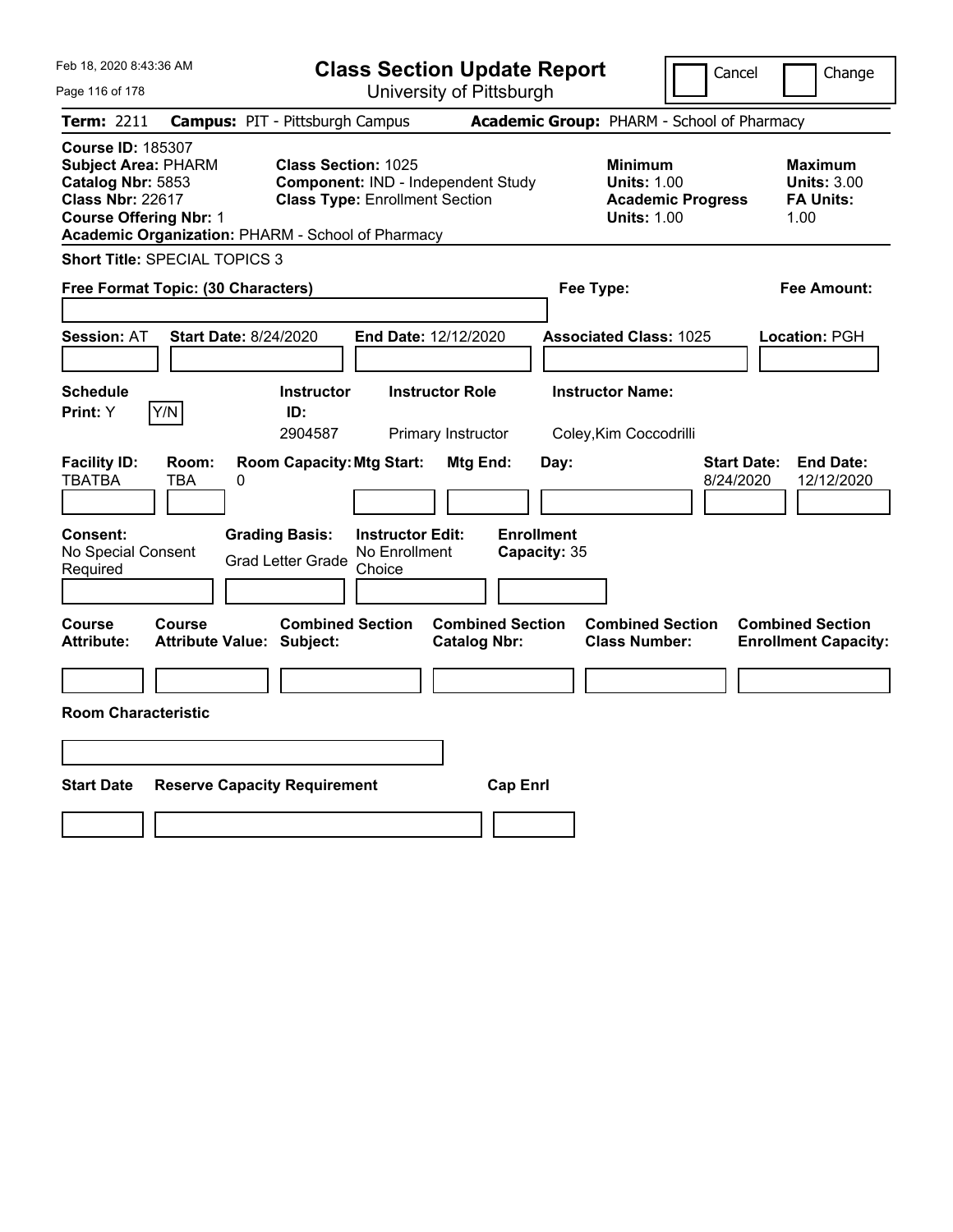| Feb 18, 2020 8:43:36 AM                                                                                                                                                                      |                                                             |                                                                             | <b>Class Section Update Report</b>             |                                                            | Cancel                          | Change                                                           |
|----------------------------------------------------------------------------------------------------------------------------------------------------------------------------------------------|-------------------------------------------------------------|-----------------------------------------------------------------------------|------------------------------------------------|------------------------------------------------------------|---------------------------------|------------------------------------------------------------------|
| Page 117 of 178                                                                                                                                                                              |                                                             |                                                                             | University of Pittsburgh                       |                                                            |                                 |                                                                  |
| Term: 2211                                                                                                                                                                                   | <b>Campus: PIT - Pittsburgh Campus</b>                      |                                                                             | Academic Group: PHARM - School of Pharmacy     |                                                            |                                 |                                                                  |
| <b>Course ID: 185307</b><br><b>Subject Area: PHARM</b><br>Catalog Nbr: 5853<br><b>Class Nbr: 22618</b><br><b>Course Offering Nbr: 1</b><br>Academic Organization: PHARM - School of Pharmacy | <b>Class Section: 1030</b>                                  | Component: IND - Independent Study<br><b>Class Type: Enrollment Section</b> |                                                | <b>Minimum</b><br><b>Units: 1.00</b><br><b>Units: 1.00</b> | <b>Academic Progress</b>        | <b>Maximum</b><br><b>Units: 3.00</b><br><b>FA Units:</b><br>1.00 |
| <b>Short Title: SPECIAL TOPICS 3</b>                                                                                                                                                         |                                                             |                                                                             |                                                |                                                            |                                 |                                                                  |
| Free Format Topic: (30 Characters)                                                                                                                                                           |                                                             |                                                                             |                                                | Fee Type:                                                  |                                 | Fee Amount:                                                      |
| <b>Session: AT</b>                                                                                                                                                                           | Start Date: 8/24/2020                                       | End Date: 12/12/2020                                                        |                                                | <b>Associated Class: 1030</b>                              |                                 | Location: PGH                                                    |
| <b>Schedule</b><br>Y/N<br><b>Print:</b> Y                                                                                                                                                    | <b>Instructor</b><br>ID:<br>2956343                         | <b>Instructor Role</b><br>Primary Instructor                                |                                                | <b>Instructor Name:</b><br>Stevenson, James Michael        |                                 |                                                                  |
| <b>Facility ID:</b><br>Room:<br><b>TBATBA</b><br>0<br>TBA                                                                                                                                    | <b>Room Capacity: Mtg Start:</b>                            |                                                                             | Mtg End:<br>Day:                               |                                                            | <b>Start Date:</b><br>8/24/2020 | <b>End Date:</b><br>12/12/2020                                   |
| <b>Consent:</b><br>No Special Consent<br>Required                                                                                                                                            | <b>Grading Basis:</b><br><b>Grad Letter Grade</b>           | <b>Instructor Edit:</b><br>No Enrollment<br>Choice                          | <b>Enrollment</b><br>Capacity: 35              |                                                            |                                 |                                                                  |
| Course<br>Course<br><b>Attribute:</b>                                                                                                                                                        | <b>Combined Section</b><br><b>Attribute Value: Subject:</b> |                                                                             | <b>Combined Section</b><br><b>Catalog Nbr:</b> | <b>Combined Section</b><br><b>Class Number:</b>            |                                 | <b>Combined Section</b><br><b>Enrollment Capacity:</b>           |
|                                                                                                                                                                                              |                                                             |                                                                             |                                                |                                                            |                                 |                                                                  |
| <b>Room Characteristic</b>                                                                                                                                                                   |                                                             |                                                                             |                                                |                                                            |                                 |                                                                  |
|                                                                                                                                                                                              |                                                             |                                                                             |                                                |                                                            |                                 |                                                                  |
| <b>Start Date</b>                                                                                                                                                                            | <b>Reserve Capacity Requirement</b>                         |                                                                             | <b>Cap Enrl</b>                                |                                                            |                                 |                                                                  |
|                                                                                                                                                                                              |                                                             |                                                                             |                                                |                                                            |                                 |                                                                  |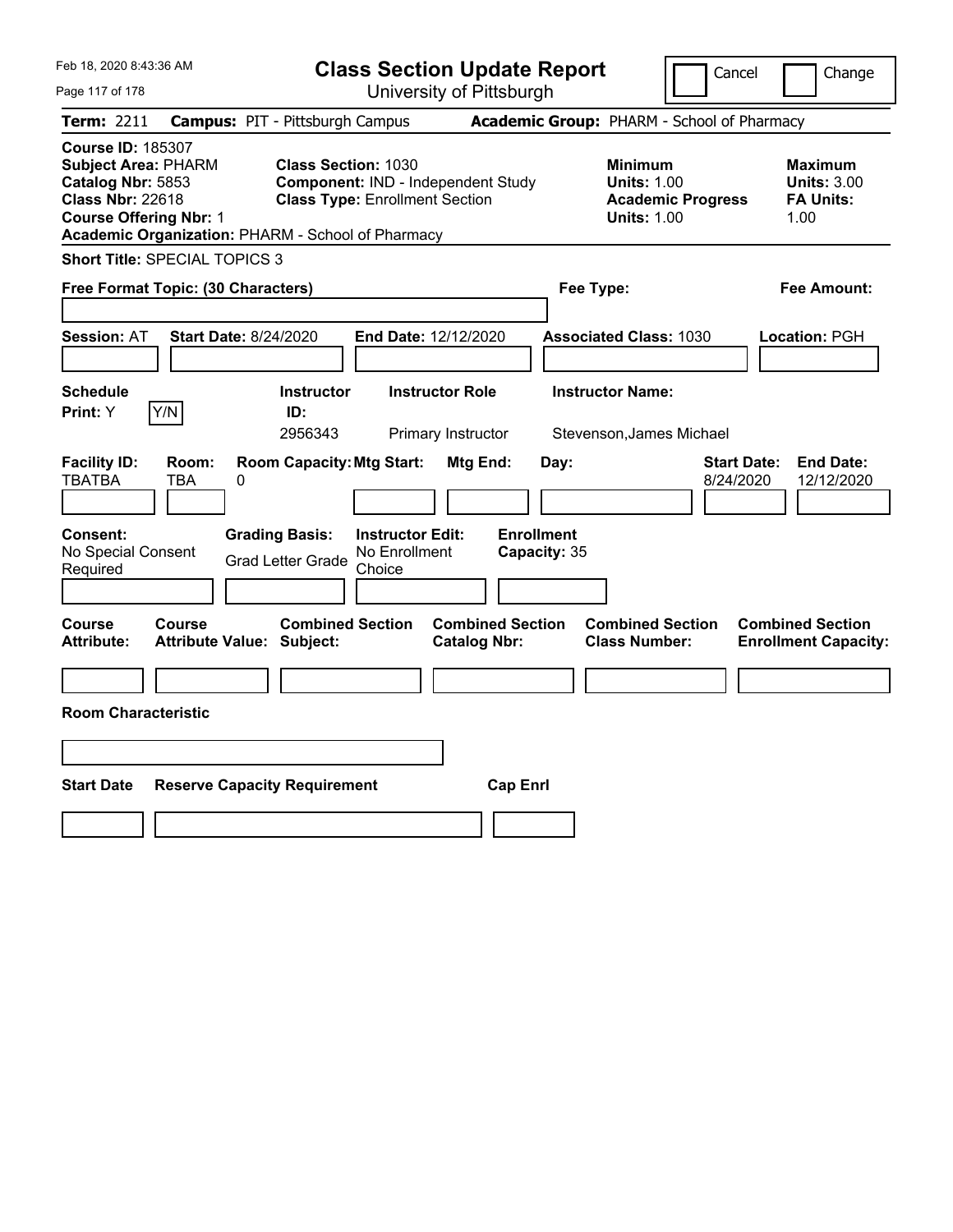| Feb 18, 2020 8:43:36 AM                                                                                                                 |                   |                                                                          |                                                                             | <b>Class Section Update Report</b>             |                                            |                                                            | Cancel                   | Change                                                           |
|-----------------------------------------------------------------------------------------------------------------------------------------|-------------------|--------------------------------------------------------------------------|-----------------------------------------------------------------------------|------------------------------------------------|--------------------------------------------|------------------------------------------------------------|--------------------------|------------------------------------------------------------------|
| Page 118 of 178                                                                                                                         |                   |                                                                          |                                                                             | University of Pittsburgh                       |                                            |                                                            |                          |                                                                  |
| Term: 2211                                                                                                                              |                   | <b>Campus: PIT - Pittsburgh Campus</b>                                   |                                                                             |                                                | Academic Group: PHARM - School of Pharmacy |                                                            |                          |                                                                  |
| <b>Course ID: 185307</b><br><b>Subject Area: PHARM</b><br>Catalog Nbr: 5853<br><b>Class Nbr: 22619</b><br><b>Course Offering Nbr: 1</b> |                   | Class Section: 1035<br>Academic Organization: PHARM - School of Pharmacy | Component: IND - Independent Study<br><b>Class Type: Enrollment Section</b> |                                                |                                            | <b>Minimum</b><br><b>Units: 1.00</b><br><b>Units: 1.00</b> | <b>Academic Progress</b> | <b>Maximum</b><br><b>Units: 3.00</b><br><b>FA Units:</b><br>1.00 |
| Short Title: SPECIAL TOPICS 3                                                                                                           |                   |                                                                          |                                                                             |                                                |                                            |                                                            |                          |                                                                  |
| Free Format Topic: (30 Characters)                                                                                                      |                   |                                                                          |                                                                             |                                                | Fee Type:                                  |                                                            |                          | Fee Amount:                                                      |
| <b>Session: AT</b><br><b>Schedule</b>                                                                                                   |                   | <b>Start Date: 8/24/2020</b><br><b>Instructor</b>                        | End Date: 12/12/2020                                                        | <b>Instructor Role</b>                         |                                            | <b>Associated Class: 1035</b><br><b>Instructor Name:</b>   |                          | Location: PGH                                                    |
| Print: Y                                                                                                                                | Y/N               | ID:                                                                      |                                                                             |                                                |                                            |                                                            |                          |                                                                  |
|                                                                                                                                         |                   | 2909504                                                                  |                                                                             | Primary Instructor                             |                                            | Connor, Sharon E                                           |                          |                                                                  |
| <b>Facility ID:</b><br><b>TBATBA</b><br><b>Consent:</b><br>No Special Consent                                                           | Room:<br>TBA<br>0 | <b>Room Capacity: Mtg Start:</b><br><b>Grading Basis:</b>                | <b>Instructor Edit:</b><br>No Enrollment                                    | Mtg End:                                       | Day:<br><b>Enrollment</b><br>Capacity: 35  |                                                            | 8/24/2020                | <b>Start Date:</b><br><b>End Date:</b><br>12/12/2020             |
| Required                                                                                                                                |                   | <b>Grad Letter Grade</b>                                                 | Choice                                                                      |                                                |                                            |                                                            |                          |                                                                  |
| <b>Course</b><br><b>Attribute:</b><br><b>Room Characteristic</b>                                                                        | <b>Course</b>     | <b>Combined Section</b><br><b>Attribute Value: Subject:</b>              |                                                                             | <b>Combined Section</b><br><b>Catalog Nbr:</b> |                                            | <b>Combined Section</b><br><b>Class Number:</b>            |                          | <b>Combined Section</b><br><b>Enrollment Capacity:</b>           |
| <b>Start Date</b>                                                                                                                       |                   | <b>Reserve Capacity Requirement</b>                                      |                                                                             | <b>Cap Enrl</b>                                |                                            |                                                            |                          |                                                                  |
|                                                                                                                                         |                   |                                                                          |                                                                             |                                                |                                            |                                                            |                          |                                                                  |
|                                                                                                                                         |                   |                                                                          |                                                                             |                                                |                                            |                                                            |                          |                                                                  |
|                                                                                                                                         |                   |                                                                          |                                                                             |                                                |                                            |                                                            |                          |                                                                  |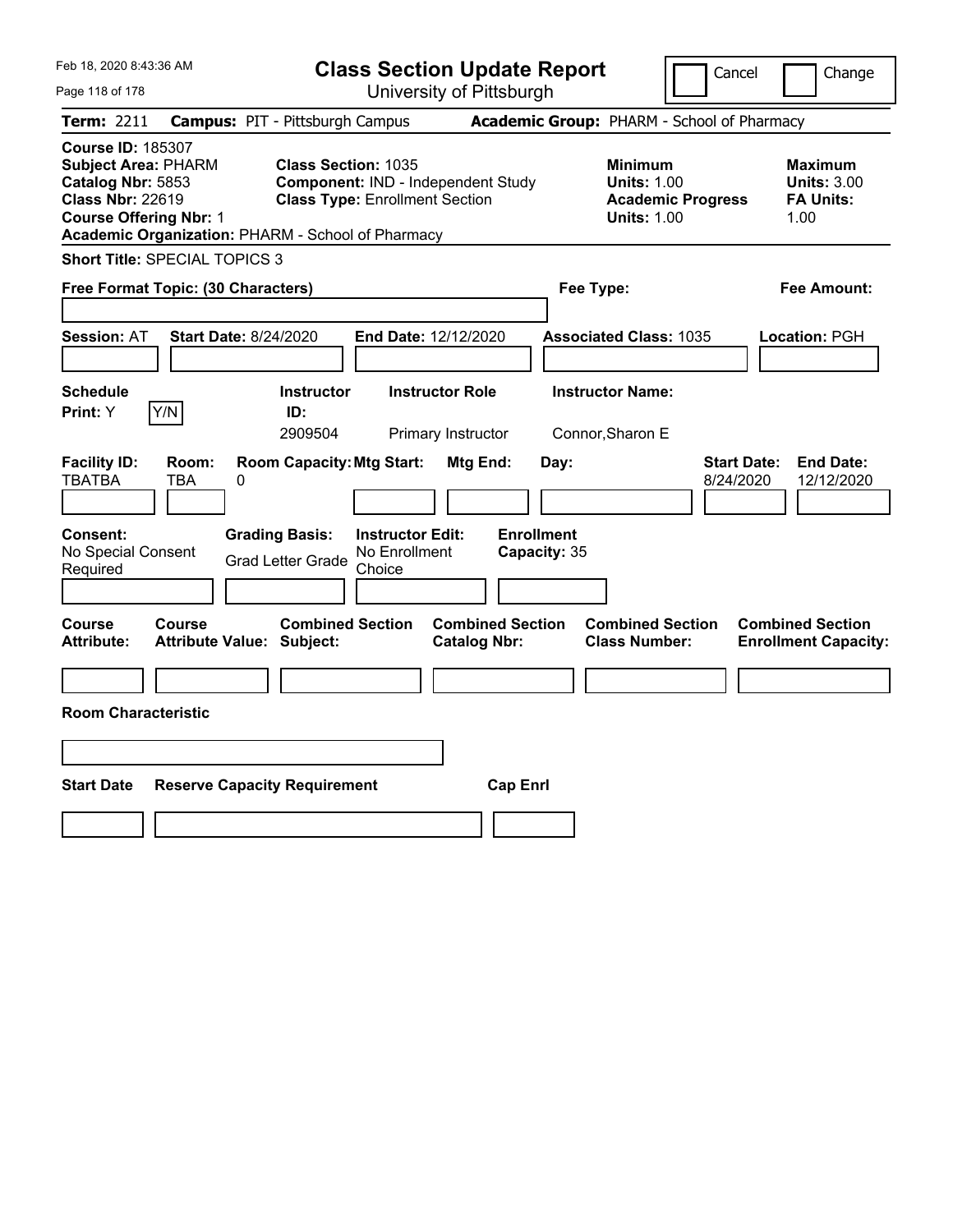| Feb 18, 2020 8:43:36 AM                                                                                                                                                                      |                                            |   |                                                                                                           | <b>Class Section Update Report</b>                 |                                                |                 |                                   |                                                                                        | Cancel                          |      | Change                                                   |
|----------------------------------------------------------------------------------------------------------------------------------------------------------------------------------------------|--------------------------------------------|---|-----------------------------------------------------------------------------------------------------------|----------------------------------------------------|------------------------------------------------|-----------------|-----------------------------------|----------------------------------------------------------------------------------------|---------------------------------|------|----------------------------------------------------------|
| Page 119 of 178                                                                                                                                                                              |                                            |   |                                                                                                           | University of Pittsburgh                           |                                                |                 |                                   |                                                                                        |                                 |      |                                                          |
| Term: 2211                                                                                                                                                                                   |                                            |   | <b>Campus: PIT - Pittsburgh Campus</b>                                                                    |                                                    |                                                |                 |                                   | Academic Group: PHARM - School of Pharmacy                                             |                                 |      |                                                          |
| <b>Course ID: 185307</b><br><b>Subject Area: PHARM</b><br>Catalog Nbr: 5853<br><b>Class Nbr: 22620</b><br><b>Course Offering Nbr: 1</b><br>Academic Organization: PHARM - School of Pharmacy |                                            |   | <b>Class Section: 1040</b><br>Component: IND - Independent Study<br><b>Class Type: Enrollment Section</b> |                                                    |                                                |                 |                                   | <b>Minimum</b><br><b>Units: 1.00</b><br><b>Academic Progress</b><br><b>Units: 1.00</b> |                                 | 1.00 | <b>Maximum</b><br><b>Units: 3.00</b><br><b>FA Units:</b> |
| <b>Short Title: SPECIAL TOPICS 3</b>                                                                                                                                                         |                                            |   |                                                                                                           |                                                    |                                                |                 |                                   |                                                                                        |                                 |      |                                                          |
| Free Format Topic: (30 Characters)                                                                                                                                                           |                                            |   |                                                                                                           |                                                    |                                                |                 | Fee Type:                         |                                                                                        |                                 |      | Fee Amount:                                              |
| <b>Session: AT</b>                                                                                                                                                                           | Start Date: 8/24/2020                      |   |                                                                                                           | End Date: 12/12/2020                               |                                                |                 |                                   | <b>Associated Class: 1040</b>                                                          |                                 |      | Location: PGH                                            |
| <b>Schedule</b><br><b>Print:</b> Y                                                                                                                                                           | Y/N                                        |   | <b>Instructor</b><br>ID:<br>2915877                                                                       |                                                    | <b>Instructor Role</b><br>Primary Instructor   |                 |                                   | <b>Instructor Name:</b><br>Gill,Sandra Lucille                                         |                                 |      |                                                          |
| <b>Facility ID:</b><br><b>TBATBA</b>                                                                                                                                                         | Room:<br>TBA                               | 0 | <b>Room Capacity: Mtg Start:</b>                                                                          |                                                    | Mtg End:                                       |                 | Day:                              |                                                                                        | <b>Start Date:</b><br>8/24/2020 |      | <b>End Date:</b><br>12/12/2020                           |
| <b>Consent:</b><br>No Special Consent<br>Required                                                                                                                                            |                                            |   | <b>Grading Basis:</b><br><b>Grad Letter Grade</b>                                                         | <b>Instructor Edit:</b><br>No Enrollment<br>Choice |                                                |                 | <b>Enrollment</b><br>Capacity: 35 |                                                                                        |                                 |      |                                                          |
| Course<br><b>Attribute:</b>                                                                                                                                                                  | Course<br><b>Attribute Value: Subject:</b> |   | <b>Combined Section</b>                                                                                   |                                                    | <b>Combined Section</b><br><b>Catalog Nbr:</b> |                 |                                   | <b>Combined Section</b><br><b>Class Number:</b>                                        |                                 |      | <b>Combined Section</b><br><b>Enrollment Capacity:</b>   |
|                                                                                                                                                                                              |                                            |   |                                                                                                           |                                                    |                                                |                 |                                   |                                                                                        |                                 |      |                                                          |
| <b>Room Characteristic</b>                                                                                                                                                                   |                                            |   |                                                                                                           |                                                    |                                                |                 |                                   |                                                                                        |                                 |      |                                                          |
|                                                                                                                                                                                              |                                            |   |                                                                                                           |                                                    |                                                |                 |                                   |                                                                                        |                                 |      |                                                          |
| <b>Start Date</b>                                                                                                                                                                            |                                            |   | <b>Reserve Capacity Requirement</b>                                                                       |                                                    |                                                | <b>Cap Enrl</b> |                                   |                                                                                        |                                 |      |                                                          |
|                                                                                                                                                                                              |                                            |   |                                                                                                           |                                                    |                                                |                 |                                   |                                                                                        |                                 |      |                                                          |
|                                                                                                                                                                                              |                                            |   |                                                                                                           |                                                    |                                                |                 |                                   |                                                                                        |                                 |      |                                                          |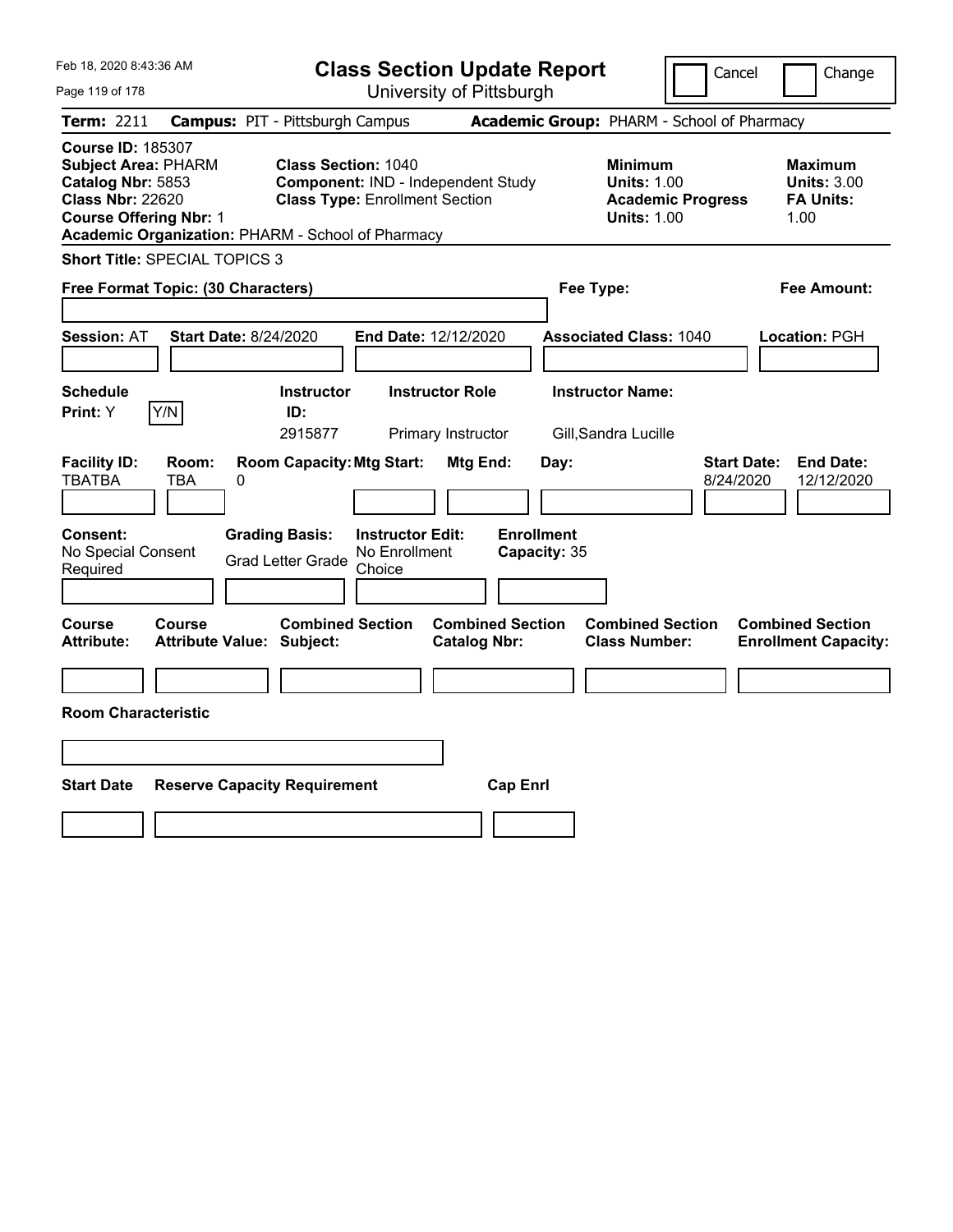| Feb 18, 2020 8:43:36 AM                                                                                                                                                                      |                                        |                                                                                                           |                                                    |                                              | <b>Class Section Update Report</b> |                                                            | Cancel                          | Change                                                           |
|----------------------------------------------------------------------------------------------------------------------------------------------------------------------------------------------|----------------------------------------|-----------------------------------------------------------------------------------------------------------|----------------------------------------------------|----------------------------------------------|------------------------------------|------------------------------------------------------------|---------------------------------|------------------------------------------------------------------|
| Page 120 of 178                                                                                                                                                                              |                                        |                                                                                                           |                                                    | University of Pittsburgh                     |                                    |                                                            |                                 |                                                                  |
| Term: 2211                                                                                                                                                                                   | <b>Campus: PIT - Pittsburgh Campus</b> |                                                                                                           |                                                    |                                              |                                    | Academic Group: PHARM - School of Pharmacy                 |                                 |                                                                  |
| <b>Course ID: 185307</b><br><b>Subject Area: PHARM</b><br>Catalog Nbr: 5853<br><b>Class Nbr: 22621</b><br><b>Course Offering Nbr: 1</b><br>Academic Organization: PHARM - School of Pharmacy |                                        | <b>Class Section: 1045</b><br>Component: IND - Independent Study<br><b>Class Type: Enrollment Section</b> |                                                    |                                              |                                    | <b>Minimum</b><br><b>Units: 1.00</b><br><b>Units: 1.00</b> | <b>Academic Progress</b>        | <b>Maximum</b><br><b>Units: 3.00</b><br><b>FA Units:</b><br>1.00 |
| <b>Short Title: SPECIAL TOPICS 3</b>                                                                                                                                                         |                                        |                                                                                                           |                                                    |                                              |                                    |                                                            |                                 |                                                                  |
| Free Format Topic: (30 Characters)                                                                                                                                                           |                                        |                                                                                                           |                                                    |                                              |                                    | Fee Type:                                                  |                                 | Fee Amount:                                                      |
| <b>Session: AT</b>                                                                                                                                                                           | <b>Start Date: 8/24/2020</b>           |                                                                                                           | End Date: 12/12/2020                               |                                              |                                    | <b>Associated Class: 1045</b>                              |                                 | Location: PGH                                                    |
| <b>Schedule</b><br>Y/N<br>Print: Y                                                                                                                                                           |                                        | <b>Instructor</b><br>ID:<br>2932624                                                                       |                                                    | <b>Instructor Role</b><br>Primary Instructor |                                    | <b>Instructor Name:</b><br>Huryn, Donna M                  |                                 |                                                                  |
| <b>Facility ID:</b><br><b>TBATBA</b>                                                                                                                                                         | Room:<br>TBA<br>0                      | <b>Room Capacity: Mtg Start:</b>                                                                          |                                                    | Mtg End:                                     | Day:                               |                                                            | <b>Start Date:</b><br>8/24/2020 | <b>End Date:</b><br>12/12/2020                                   |
| Consent:<br>No Special Consent<br>Required                                                                                                                                                   |                                        | <b>Grading Basis:</b><br><b>Grad Letter Grade</b>                                                         | <b>Instructor Edit:</b><br>No Enrollment<br>Choice |                                              | <b>Enrollment</b><br>Capacity: 35  |                                                            |                                 |                                                                  |
| Course<br>Course<br><b>Attribute:</b>                                                                                                                                                        | <b>Attribute Value: Subject:</b>       | <b>Combined Section</b>                                                                                   |                                                    | <b>Catalog Nbr:</b>                          | <b>Combined Section</b>            | <b>Combined Section</b><br><b>Class Number:</b>            |                                 | <b>Combined Section</b><br><b>Enrollment Capacity:</b>           |
| <b>Room Characteristic</b>                                                                                                                                                                   |                                        |                                                                                                           |                                                    |                                              |                                    |                                                            |                                 |                                                                  |
|                                                                                                                                                                                              |                                        |                                                                                                           |                                                    |                                              |                                    |                                                            |                                 |                                                                  |
| <b>Start Date</b>                                                                                                                                                                            | <b>Reserve Capacity Requirement</b>    |                                                                                                           |                                                    |                                              | <b>Cap Enrl</b>                    |                                                            |                                 |                                                                  |
|                                                                                                                                                                                              |                                        |                                                                                                           |                                                    |                                              |                                    |                                                            |                                 |                                                                  |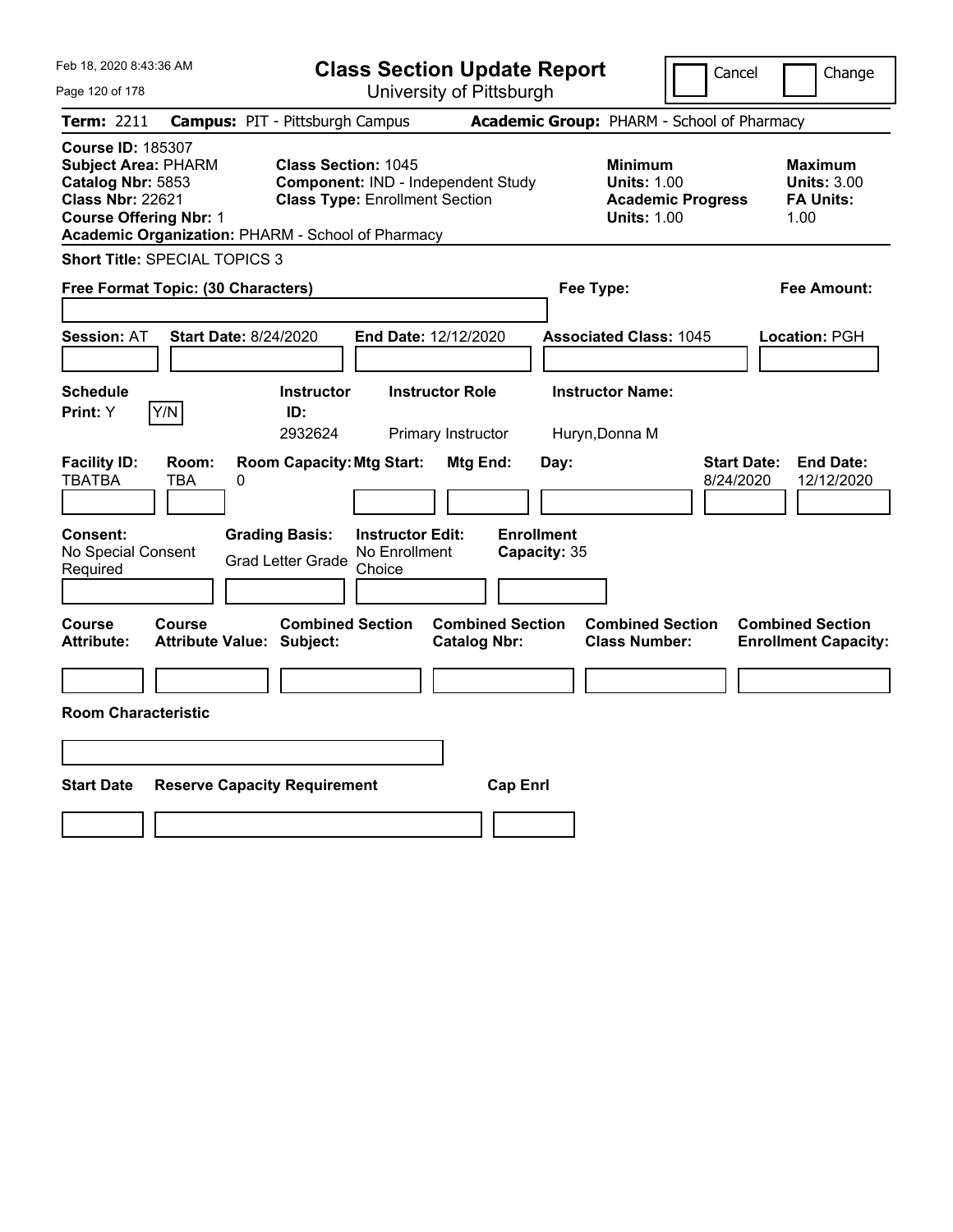| Feb 18, 2020 8:43:36 AM                                                                                                                 |                              |                                                                                                                          |                                          | <b>Class Section Update Report</b>             |                                            |                                                            | Cancel                   | Change                                                           |
|-----------------------------------------------------------------------------------------------------------------------------------------|------------------------------|--------------------------------------------------------------------------------------------------------------------------|------------------------------------------|------------------------------------------------|--------------------------------------------|------------------------------------------------------------|--------------------------|------------------------------------------------------------------|
| Page 121 of 178                                                                                                                         |                              |                                                                                                                          |                                          | University of Pittsburgh                       |                                            |                                                            |                          |                                                                  |
| Term: 2211                                                                                                                              |                              | <b>Campus: PIT - Pittsburgh Campus</b>                                                                                   |                                          |                                                | Academic Group: PHARM - School of Pharmacy |                                                            |                          |                                                                  |
| <b>Course ID: 185307</b><br><b>Subject Area: PHARM</b><br>Catalog Nbr: 5853<br><b>Class Nbr: 22622</b><br><b>Course Offering Nbr: 1</b> |                              | <b>Class Section: 1050</b><br><b>Class Type: Enrollment Section</b><br>Academic Organization: PHARM - School of Pharmacy |                                          | Component: IND - Independent Study             |                                            | <b>Minimum</b><br><b>Units: 1.00</b><br><b>Units: 1.00</b> | <b>Academic Progress</b> | <b>Maximum</b><br><b>Units: 3.00</b><br><b>FA Units:</b><br>1.00 |
| Short Title: SPECIAL TOPICS 3                                                                                                           |                              |                                                                                                                          |                                          |                                                |                                            |                                                            |                          |                                                                  |
| Free Format Topic: (30 Characters)                                                                                                      |                              |                                                                                                                          |                                          |                                                | Fee Type:                                  |                                                            |                          | Fee Amount:                                                      |
| <b>Session: AT</b><br><b>Schedule</b>                                                                                                   | <b>Start Date: 8/24/2020</b> | <b>Instructor</b>                                                                                                        | End Date: 12/12/2020                     | <b>Instructor Role</b>                         |                                            | <b>Associated Class: 1050</b><br><b>Instructor Name:</b>   |                          | Location: PGH                                                    |
| Print: Y                                                                                                                                | Y/N                          | ID:                                                                                                                      |                                          |                                                |                                            |                                                            |                          |                                                                  |
|                                                                                                                                         |                              | 2933099                                                                                                                  |                                          | Primary Instructor                             |                                            | Meyer, Susan Marie                                         |                          |                                                                  |
| <b>Facility ID:</b><br><b>TBATBA</b><br><b>Consent:</b><br>No Special Consent                                                           | Room:<br>TBA<br>0            | <b>Room Capacity: Mtg Start:</b><br><b>Grading Basis:</b>                                                                | <b>Instructor Edit:</b><br>No Enrollment | Mtg End:                                       | Day:<br><b>Enrollment</b><br>Capacity: 35  |                                                            | 8/24/2020                | <b>Start Date:</b><br><b>End Date:</b><br>12/12/2020             |
| Required                                                                                                                                |                              | <b>Grad Letter Grade</b>                                                                                                 | Choice                                   |                                                |                                            |                                                            |                          |                                                                  |
| <b>Course</b><br><b>Attribute:</b><br><b>Room Characteristic</b>                                                                        | <b>Course</b>                | <b>Combined Section</b><br><b>Attribute Value: Subject:</b>                                                              |                                          | <b>Combined Section</b><br><b>Catalog Nbr:</b> |                                            | <b>Combined Section</b><br><b>Class Number:</b>            |                          | <b>Combined Section</b><br><b>Enrollment Capacity:</b>           |
|                                                                                                                                         |                              |                                                                                                                          |                                          |                                                |                                            |                                                            |                          |                                                                  |
| <b>Start Date</b>                                                                                                                       |                              | <b>Reserve Capacity Requirement</b>                                                                                      |                                          | <b>Cap Enrl</b>                                |                                            |                                                            |                          |                                                                  |
|                                                                                                                                         |                              |                                                                                                                          |                                          |                                                |                                            |                                                            |                          |                                                                  |
|                                                                                                                                         |                              |                                                                                                                          |                                          |                                                |                                            |                                                            |                          |                                                                  |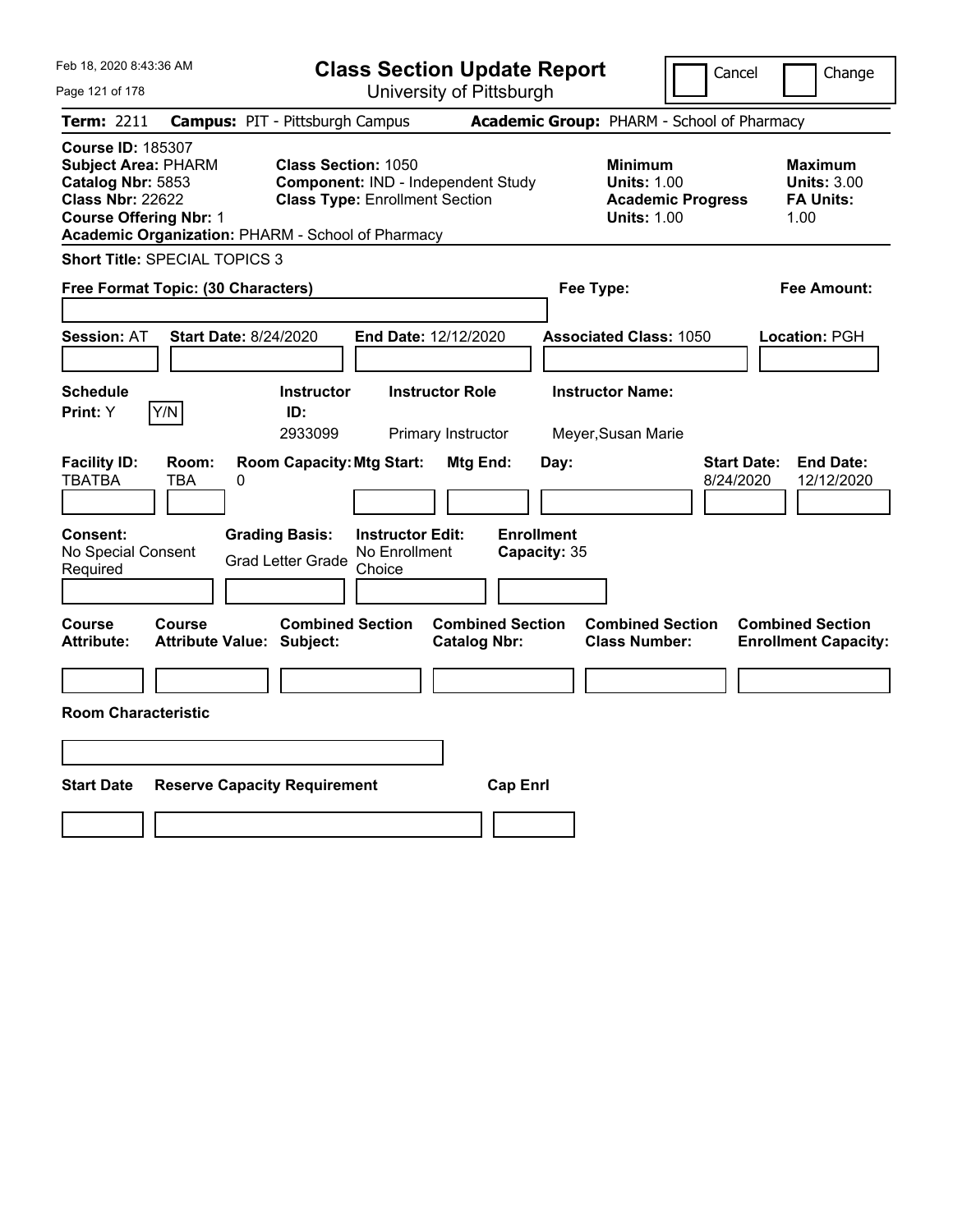| Feb 18, 2020 8:43:36 AM                                                                                                                                                                      |                                                                                            |                                                                             | <b>Class Section Update Report</b>                           |                                                            | Cancel                          | Change                                                           |
|----------------------------------------------------------------------------------------------------------------------------------------------------------------------------------------------|--------------------------------------------------------------------------------------------|-----------------------------------------------------------------------------|--------------------------------------------------------------|------------------------------------------------------------|---------------------------------|------------------------------------------------------------------|
| Page 122 of 178                                                                                                                                                                              |                                                                                            |                                                                             | University of Pittsburgh                                     |                                                            |                                 |                                                                  |
| Term: 2211                                                                                                                                                                                   | <b>Campus: PIT - Pittsburgh Campus</b>                                                     |                                                                             |                                                              | Academic Group: PHARM - School of Pharmacy                 |                                 |                                                                  |
| <b>Course ID: 185307</b><br><b>Subject Area: PHARM</b><br>Catalog Nbr: 5853<br><b>Class Nbr: 22623</b><br><b>Course Offering Nbr: 1</b><br>Academic Organization: PHARM - School of Pharmacy | Class Section: 1055                                                                        | Component: IND - Independent Study<br><b>Class Type: Enrollment Section</b> |                                                              | <b>Minimum</b><br><b>Units: 1.00</b><br><b>Units: 1.00</b> | <b>Academic Progress</b>        | <b>Maximum</b><br><b>Units: 3.00</b><br><b>FA Units:</b><br>1.00 |
| <b>Short Title: SPECIAL TOPICS 3</b>                                                                                                                                                         |                                                                                            |                                                                             |                                                              |                                                            |                                 |                                                                  |
| Free Format Topic: (30 Characters)                                                                                                                                                           |                                                                                            |                                                                             |                                                              | Fee Type:                                                  |                                 | Fee Amount:                                                      |
| <b>Session: AT</b>                                                                                                                                                                           | <b>Start Date: 8/24/2020</b>                                                               | End Date: 12/12/2020                                                        |                                                              | <b>Associated Class: 1055</b>                              |                                 | Location: PGH                                                    |
| <b>Schedule</b><br>Y/N<br>Print: Y                                                                                                                                                           | <b>Instructor</b><br>ID:                                                                   | <b>Instructor Role</b>                                                      |                                                              | <b>Instructor Name:</b>                                    |                                 |                                                                  |
|                                                                                                                                                                                              | 2913280                                                                                    | Primary Instructor                                                          |                                                              | Schonder, Kristine Santus                                  |                                 |                                                                  |
| <b>Facility ID:</b><br>Room:<br><b>TBATBA</b><br>TBA<br><b>Consent:</b><br>No Special Consent<br>Required                                                                                    | <b>Room Capacity: Mtg Start:</b><br>0<br><b>Grading Basis:</b><br><b>Grad Letter Grade</b> | <b>Instructor Edit:</b><br>No Enrollment<br>Choice                          | <b>Mtg End:</b><br>Day:<br><b>Enrollment</b><br>Capacity: 35 |                                                            | <b>Start Date:</b><br>8/24/2020 | <b>End Date:</b><br>12/12/2020                                   |
| <b>Course</b><br><b>Course</b><br><b>Attribute:</b><br><b>Room Characteristic</b>                                                                                                            | <b>Combined Section</b><br><b>Attribute Value: Subject:</b>                                |                                                                             | <b>Combined Section</b><br><b>Catalog Nbr:</b>               | <b>Combined Section</b><br><b>Class Number:</b>            |                                 | <b>Combined Section</b><br><b>Enrollment Capacity:</b>           |
|                                                                                                                                                                                              |                                                                                            |                                                                             |                                                              |                                                            |                                 |                                                                  |
| <b>Start Date</b>                                                                                                                                                                            | <b>Reserve Capacity Requirement</b>                                                        |                                                                             | <b>Cap Enrl</b>                                              |                                                            |                                 |                                                                  |
|                                                                                                                                                                                              |                                                                                            |                                                                             |                                                              |                                                            |                                 |                                                                  |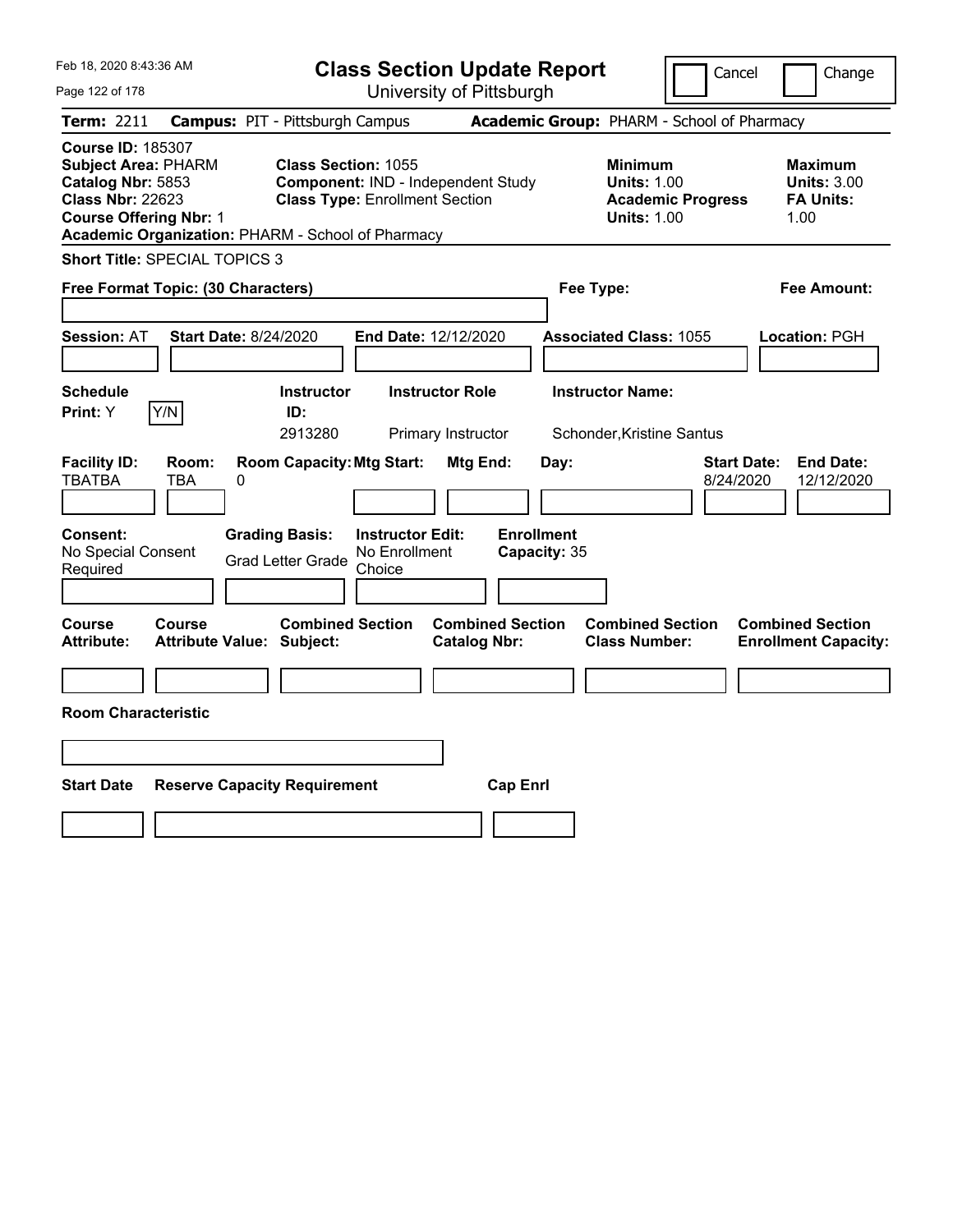| Feb 18, 2020 8:43:36 AM                                                                                                                                                                      |                                                   |                                                                                                    | <b>Class Section Update Report</b>                 |                        |                                            |           |                                                            |                          | Cancel                          | Change                                                           |
|----------------------------------------------------------------------------------------------------------------------------------------------------------------------------------------------|---------------------------------------------------|----------------------------------------------------------------------------------------------------|----------------------------------------------------|------------------------|--------------------------------------------|-----------|------------------------------------------------------------|--------------------------|---------------------------------|------------------------------------------------------------------|
| Page 123 of 178                                                                                                                                                                              |                                                   |                                                                                                    |                                                    |                        | University of Pittsburgh                   |           |                                                            |                          |                                 |                                                                  |
| Term: 2211                                                                                                                                                                                   |                                                   | <b>Campus: PIT - Pittsburgh Campus</b>                                                             |                                                    |                        | Academic Group: PHARM - School of Pharmacy |           |                                                            |                          |                                 |                                                                  |
| <b>Course ID: 185308</b><br><b>Subject Area: PHARM</b><br>Catalog Nbr: 5854<br><b>Class Nbr: 22624</b><br><b>Course Offering Nbr: 1</b><br>Academic Organization: PHARM - School of Pharmacy |                                                   | Class Section: 1010<br>Component: IND - Independent Study<br><b>Class Type: Enrollment Section</b> |                                                    |                        |                                            |           | <b>Minimum</b><br><b>Units: 1.00</b><br><b>Units: 1.00</b> | <b>Academic Progress</b> |                                 | <b>Maximum</b><br><b>Units: 3.00</b><br><b>FA Units:</b><br>1.00 |
| Short Title: SPECIAL TOPICS 4                                                                                                                                                                |                                                   |                                                                                                    |                                                    |                        |                                            |           |                                                            |                          |                                 |                                                                  |
| Free Format Topic: (30 Characters)                                                                                                                                                           |                                                   |                                                                                                    |                                                    |                        |                                            | Fee Type: |                                                            |                          |                                 | Fee Amount:                                                      |
| <b>Session: AT</b>                                                                                                                                                                           | <b>Start Date: 8/24/2020</b>                      |                                                                                                    | End Date: 12/12/2020                               |                        |                                            |           | <b>Associated Class: 1010</b>                              |                          |                                 | Location: PGH                                                    |
| <b>Schedule</b>                                                                                                                                                                              |                                                   | <b>Instructor</b>                                                                                  |                                                    | <b>Instructor Role</b> |                                            |           | <b>Instructor Name:</b>                                    |                          |                                 |                                                                  |
| Print: Y                                                                                                                                                                                     | Y/N                                               | ID:<br>2922879                                                                                     |                                                    | Primary Instructor     |                                            |           | Falcione, Bonnie                                           |                          |                                 |                                                                  |
| <b>Facility ID:</b><br><b>TBATBA</b>                                                                                                                                                         | Room:<br><b>TBA</b><br>0                          | <b>Room Capacity: Mtg Start:</b>                                                                   |                                                    | <b>Mtg End:</b>        | Day:<br><b>Enrollment</b>                  |           |                                                            |                          | <b>Start Date:</b><br>8/24/2020 | <b>End Date:</b><br>12/12/2020                                   |
| <b>Consent:</b><br>No Special Consent<br>Required                                                                                                                                            |                                                   | <b>Grading Basis:</b><br><b>Grad Letter Grade</b>                                                  | <b>Instructor Edit:</b><br>No Enrollment<br>Choice |                        | Capacity: 35                               |           |                                                            |                          |                                 |                                                                  |
| <b>Course</b><br><b>Attribute:</b>                                                                                                                                                           | <b>Course</b><br><b>Attribute Value: Subject:</b> | <b>Combined Section</b>                                                                            |                                                    | <b>Catalog Nbr:</b>    | <b>Combined Section</b>                    |           | <b>Combined Section</b><br><b>Class Number:</b>            |                          |                                 | <b>Combined Section</b><br><b>Enrollment Capacity:</b>           |
| <b>Room Characteristic</b>                                                                                                                                                                   |                                                   |                                                                                                    |                                                    |                        |                                            |           |                                                            |                          |                                 |                                                                  |
| <b>Start Date</b>                                                                                                                                                                            |                                                   | <b>Reserve Capacity Requirement</b>                                                                |                                                    |                        | <b>Cap Enrl</b>                            |           |                                                            |                          |                                 |                                                                  |
|                                                                                                                                                                                              |                                                   |                                                                                                    |                                                    |                        |                                            |           |                                                            |                          |                                 |                                                                  |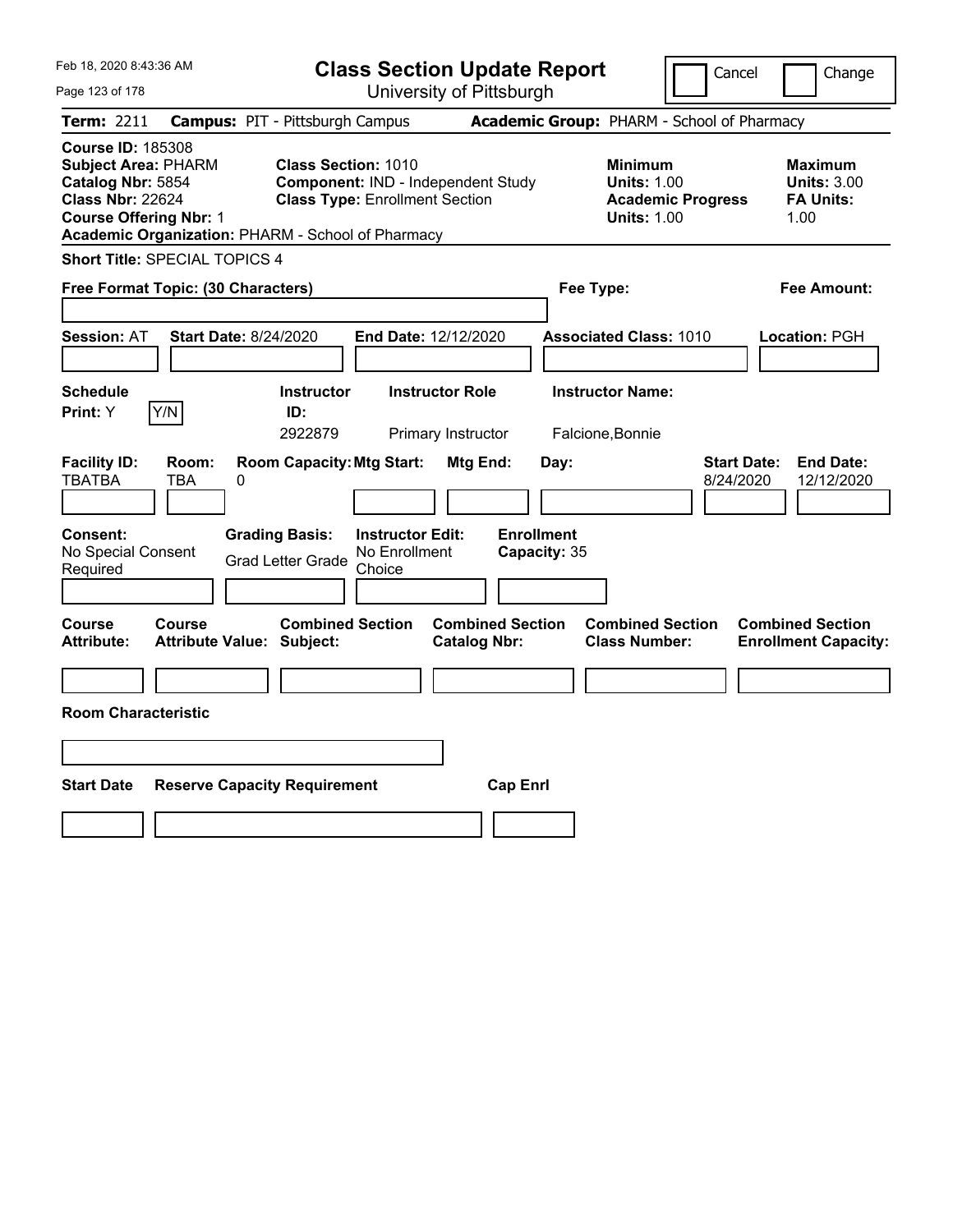| Feb 18, 2020 8:43:36 AM                                                                                                                 |                              |                                                                                                                   |                                                    | <b>Class Section Update Report</b>             |                                            |                                                            | Cancel                   | Change                                                            |
|-----------------------------------------------------------------------------------------------------------------------------------------|------------------------------|-------------------------------------------------------------------------------------------------------------------|----------------------------------------------------|------------------------------------------------|--------------------------------------------|------------------------------------------------------------|--------------------------|-------------------------------------------------------------------|
| Page 124 of 178                                                                                                                         |                              |                                                                                                                   |                                                    | University of Pittsburgh                       |                                            |                                                            |                          |                                                                   |
| Term: 2211                                                                                                                              |                              | <b>Campus: PIT - Pittsburgh Campus</b>                                                                            |                                                    |                                                | Academic Group: PHARM - School of Pharmacy |                                                            |                          |                                                                   |
| <b>Course ID: 185308</b><br><b>Subject Area: PHARM</b><br>Catalog Nbr: 5854<br><b>Class Nbr: 22625</b><br><b>Course Offering Nbr: 1</b> |                              | Class Section: 1015<br><b>Class Type: Enrollment Section</b><br>Academic Organization: PHARM - School of Pharmacy |                                                    | Component: IND - Independent Study             |                                            | <b>Minimum</b><br><b>Units: 1.00</b><br><b>Units: 1.00</b> | <b>Academic Progress</b> | <b>Maximum</b><br><b>Units: 3.00</b><br><b>FA Units:</b><br>1.00  |
| Short Title: SPECIAL TOPICS 4                                                                                                           |                              |                                                                                                                   |                                                    |                                                |                                            |                                                            |                          |                                                                   |
| Free Format Topic: (30 Characters)                                                                                                      |                              |                                                                                                                   |                                                    |                                                | Fee Type:                                  |                                                            |                          | Fee Amount:                                                       |
| <b>Session: AT</b><br><b>Schedule</b>                                                                                                   | <b>Start Date: 8/24/2020</b> | <b>Instructor</b>                                                                                                 | End Date: 12/12/2020                               | <b>Instructor Role</b>                         |                                            | <b>Associated Class: 1015</b><br><b>Instructor Name:</b>   |                          | Location: PGH                                                     |
| Print: Y                                                                                                                                | Y/N                          | ID:<br>3007353                                                                                                    |                                                    | Primary Instructor                             |                                            | Pruskowski, Jennifer A                                     |                          |                                                                   |
| <b>Facility ID:</b><br><b>TBATBA</b><br><b>Consent:</b><br>No Special Consent<br>Required                                               | Room:<br><b>TBA</b><br>0     | <b>Room Capacity: Mtg Start:</b><br><b>Grading Basis:</b><br><b>Grad Letter Grade</b>                             | <b>Instructor Edit:</b><br>No Enrollment<br>Choice | Mtg End:                                       | Day:<br><b>Enrollment</b><br>Capacity: 35  |                                                            |                          | <b>Start Date:</b><br><b>End Date:</b><br>8/24/2020<br>12/12/2020 |
| <b>Course</b><br><b>Attribute:</b><br><b>Room Characteristic</b>                                                                        | <b>Course</b>                | <b>Combined Section</b><br><b>Attribute Value: Subject:</b>                                                       |                                                    | <b>Combined Section</b><br><b>Catalog Nbr:</b> |                                            | <b>Combined Section</b><br><b>Class Number:</b>            |                          | <b>Combined Section</b><br><b>Enrollment Capacity:</b>            |
|                                                                                                                                         |                              |                                                                                                                   |                                                    |                                                |                                            |                                                            |                          |                                                                   |
| <b>Start Date</b>                                                                                                                       |                              | <b>Reserve Capacity Requirement</b>                                                                               |                                                    | <b>Cap Enrl</b>                                |                                            |                                                            |                          |                                                                   |
|                                                                                                                                         |                              |                                                                                                                   |                                                    |                                                |                                            |                                                            |                          |                                                                   |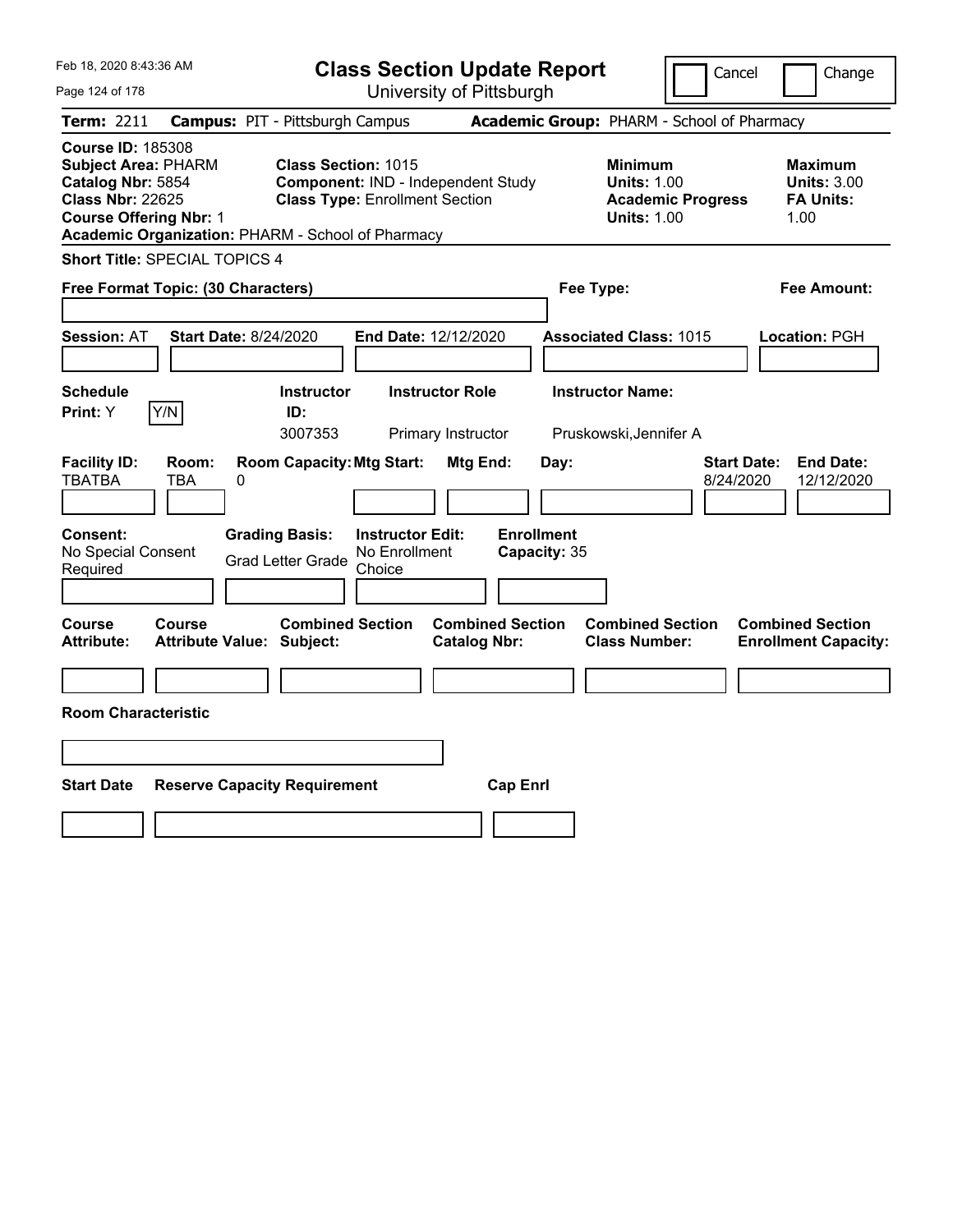| Feb 18, 2020 8:43:36 AM                                                                                                                                                                      |                                            |                                                                                                           |                                                    |                                | <b>Class Section Update Report</b> |                                                            | Cancel                   | Change                                                            |
|----------------------------------------------------------------------------------------------------------------------------------------------------------------------------------------------|--------------------------------------------|-----------------------------------------------------------------------------------------------------------|----------------------------------------------------|--------------------------------|------------------------------------|------------------------------------------------------------|--------------------------|-------------------------------------------------------------------|
| Page 125 of 178                                                                                                                                                                              |                                            |                                                                                                           |                                                    | University of Pittsburgh       |                                    |                                                            |                          |                                                                   |
| Term: 2211                                                                                                                                                                                   |                                            | <b>Campus: PIT - Pittsburgh Campus</b>                                                                    |                                                    |                                |                                    | Academic Group: PHARM - School of Pharmacy                 |                          |                                                                   |
| <b>Course ID: 185308</b><br><b>Subject Area: PHARM</b><br>Catalog Nbr: 5854<br><b>Class Nbr: 22626</b><br><b>Course Offering Nbr: 1</b><br>Academic Organization: PHARM - School of Pharmacy |                                            | <b>Class Section: 1020</b><br>Component: IND - Independent Study<br><b>Class Type: Enrollment Section</b> |                                                    |                                |                                    | <b>Minimum</b><br><b>Units: 1.00</b><br><b>Units: 1.00</b> | <b>Academic Progress</b> | <b>Maximum</b><br><b>Units: 3.00</b><br><b>FA Units:</b><br>1.00  |
| <b>Short Title: SPECIAL TOPICS 4</b>                                                                                                                                                         |                                            |                                                                                                           |                                                    |                                |                                    |                                                            |                          |                                                                   |
| Free Format Topic: (30 Characters)                                                                                                                                                           |                                            |                                                                                                           |                                                    |                                |                                    | Fee Type:                                                  |                          | Fee Amount:                                                       |
| <b>Session: AT</b><br><b>Schedule</b>                                                                                                                                                        | <b>Start Date: 8/24/2020</b>               | <b>Instructor</b>                                                                                         | <b>End Date: 12/12/2020</b>                        | <b>Instructor Role</b>         |                                    | <b>Associated Class: 1020</b><br><b>Instructor Name:</b>   |                          | Location: PGH                                                     |
| <b>Print:</b> Y                                                                                                                                                                              | Y/N                                        | ID:                                                                                                       |                                                    |                                |                                    |                                                            |                          |                                                                   |
| <b>Facility ID:</b><br><b>TBATBA</b>                                                                                                                                                         | Room:<br>TBA<br>0                          | 2933099<br><b>Room Capacity: Mtg Start:</b>                                                               |                                                    | Primary Instructor<br>Mtg End: | Day:                               | Meyer, Susan Marie                                         |                          | <b>Start Date:</b><br><b>End Date:</b><br>8/24/2020<br>12/12/2020 |
| <b>Consent:</b><br>No Special Consent<br>Required                                                                                                                                            |                                            | <b>Grading Basis:</b><br><b>Grad Letter Grade</b>                                                         | <b>Instructor Edit:</b><br>No Enrollment<br>Choice |                                | <b>Enrollment</b><br>Capacity: 35  |                                                            |                          |                                                                   |
| Course<br><b>Attribute:</b>                                                                                                                                                                  | Course<br><b>Attribute Value: Subject:</b> | <b>Combined Section</b>                                                                                   |                                                    | <b>Catalog Nbr:</b>            | <b>Combined Section</b>            | <b>Combined Section</b><br><b>Class Number:</b>            |                          | <b>Combined Section</b><br><b>Enrollment Capacity:</b>            |
|                                                                                                                                                                                              |                                            |                                                                                                           |                                                    |                                |                                    |                                                            |                          |                                                                   |
| <b>Room Characteristic</b>                                                                                                                                                                   |                                            |                                                                                                           |                                                    |                                |                                    |                                                            |                          |                                                                   |
|                                                                                                                                                                                              |                                            |                                                                                                           |                                                    |                                |                                    |                                                            |                          |                                                                   |
| <b>Start Date</b>                                                                                                                                                                            |                                            | <b>Reserve Capacity Requirement</b>                                                                       |                                                    |                                | <b>Cap Enrl</b>                    |                                                            |                          |                                                                   |
|                                                                                                                                                                                              |                                            |                                                                                                           |                                                    |                                |                                    |                                                            |                          |                                                                   |
|                                                                                                                                                                                              |                                            |                                                                                                           |                                                    |                                |                                    |                                                            |                          |                                                                   |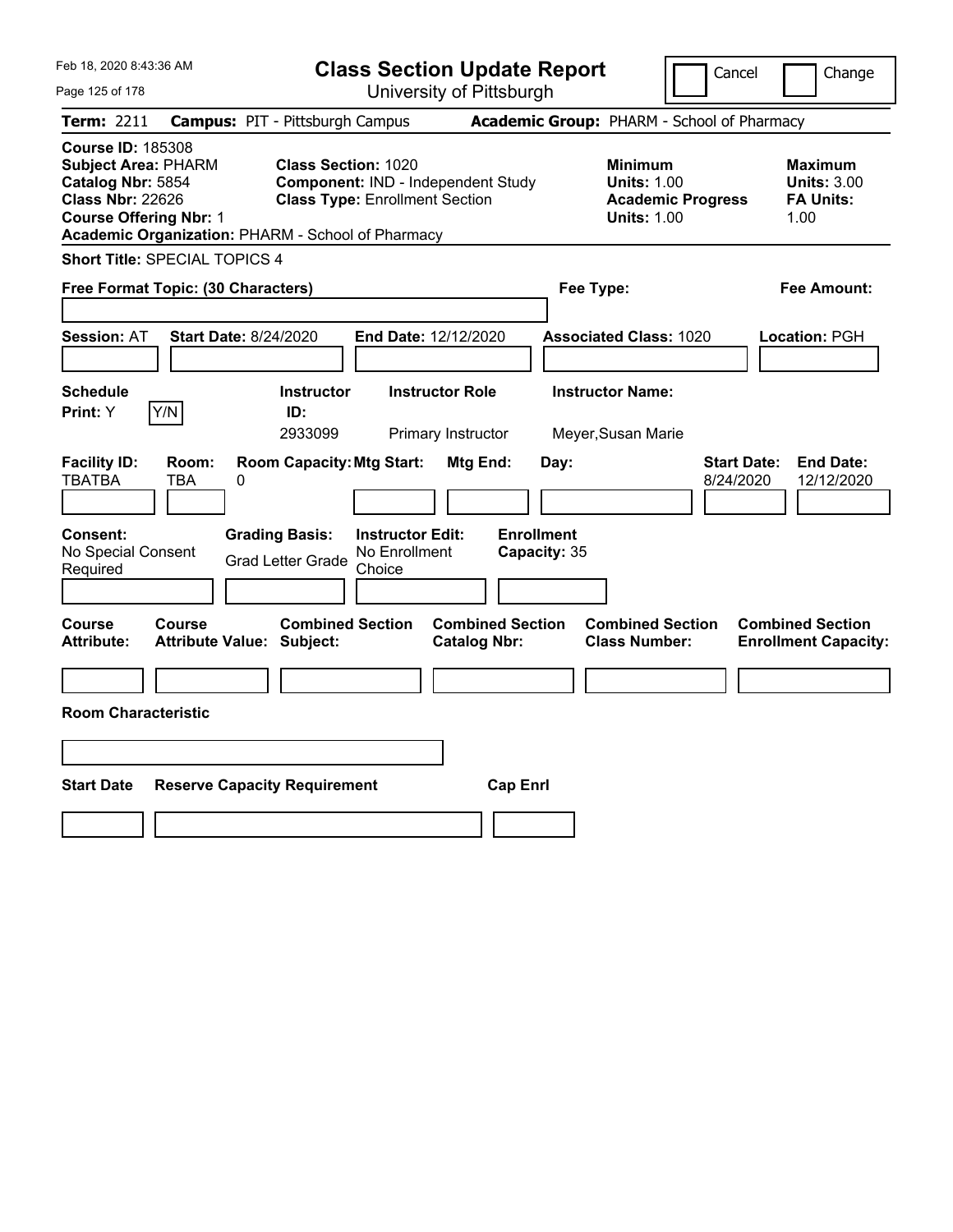| Feb 18, 2020 8:43:36 AM                                                                                                                 |                              |                                                                                                                   |                                                    | <b>Class Section Update Report</b>             |                                           |                                                            |                          | Cancel<br>Change                                                  |
|-----------------------------------------------------------------------------------------------------------------------------------------|------------------------------|-------------------------------------------------------------------------------------------------------------------|----------------------------------------------------|------------------------------------------------|-------------------------------------------|------------------------------------------------------------|--------------------------|-------------------------------------------------------------------|
| Page 126 of 178                                                                                                                         |                              |                                                                                                                   |                                                    | University of Pittsburgh                       |                                           |                                                            |                          |                                                                   |
| Term: 2211                                                                                                                              |                              | <b>Campus: PIT - Pittsburgh Campus</b>                                                                            |                                                    |                                                |                                           | Academic Group: PHARM - School of Pharmacy                 |                          |                                                                   |
| <b>Course ID: 185308</b><br><b>Subject Area: PHARM</b><br>Catalog Nbr: 5854<br><b>Class Nbr: 22627</b><br><b>Course Offering Nbr: 1</b> |                              | Class Section: 1025<br><b>Class Type: Enrollment Section</b><br>Academic Organization: PHARM - School of Pharmacy |                                                    | Component: IND - Independent Study             |                                           | <b>Minimum</b><br><b>Units: 1.00</b><br><b>Units: 1.00</b> | <b>Academic Progress</b> | <b>Maximum</b><br><b>Units: 3.00</b><br><b>FA Units:</b><br>1.00  |
| Short Title: SPECIAL TOPICS 4                                                                                                           |                              |                                                                                                                   |                                                    |                                                |                                           |                                                            |                          |                                                                   |
| Free Format Topic: (30 Characters)                                                                                                      |                              |                                                                                                                   |                                                    |                                                |                                           | Fee Type:                                                  |                          | Fee Amount:                                                       |
| <b>Session: AT</b>                                                                                                                      | <b>Start Date: 8/24/2020</b> |                                                                                                                   | End Date: 12/12/2020                               |                                                |                                           | <b>Associated Class: 1025</b>                              |                          | Location: PGH                                                     |
| <b>Schedule</b>                                                                                                                         |                              | <b>Instructor</b>                                                                                                 |                                                    | <b>Instructor Role</b>                         |                                           | <b>Instructor Name:</b>                                    |                          |                                                                   |
| Print: Y                                                                                                                                | Y/N                          | ID:<br>2915877                                                                                                    |                                                    | Primary Instructor                             |                                           | Gill, Sandra Lucille                                       |                          |                                                                   |
| <b>Facility ID:</b><br><b>TBATBA</b><br><b>Consent:</b><br>No Special Consent<br>Required                                               | Room:<br><b>TBA</b><br>0     | <b>Room Capacity: Mtg Start:</b><br><b>Grading Basis:</b><br><b>Grad Letter Grade</b>                             | <b>Instructor Edit:</b><br>No Enrollment<br>Choice | Mtg End:                                       | Day:<br><b>Enrollment</b><br>Capacity: 35 |                                                            |                          | <b>Start Date:</b><br><b>End Date:</b><br>8/24/2020<br>12/12/2020 |
| <b>Course</b><br><b>Attribute:</b>                                                                                                      | <b>Course</b>                | <b>Combined Section</b><br><b>Attribute Value: Subject:</b>                                                       |                                                    | <b>Combined Section</b><br><b>Catalog Nbr:</b> |                                           | <b>Combined Section</b><br><b>Class Number:</b>            |                          | <b>Combined Section</b><br><b>Enrollment Capacity:</b>            |
| <b>Room Characteristic</b>                                                                                                              |                              |                                                                                                                   |                                                    |                                                |                                           |                                                            |                          |                                                                   |
| <b>Start Date</b>                                                                                                                       |                              | <b>Reserve Capacity Requirement</b>                                                                               |                                                    |                                                | <b>Cap Enrl</b>                           |                                                            |                          |                                                                   |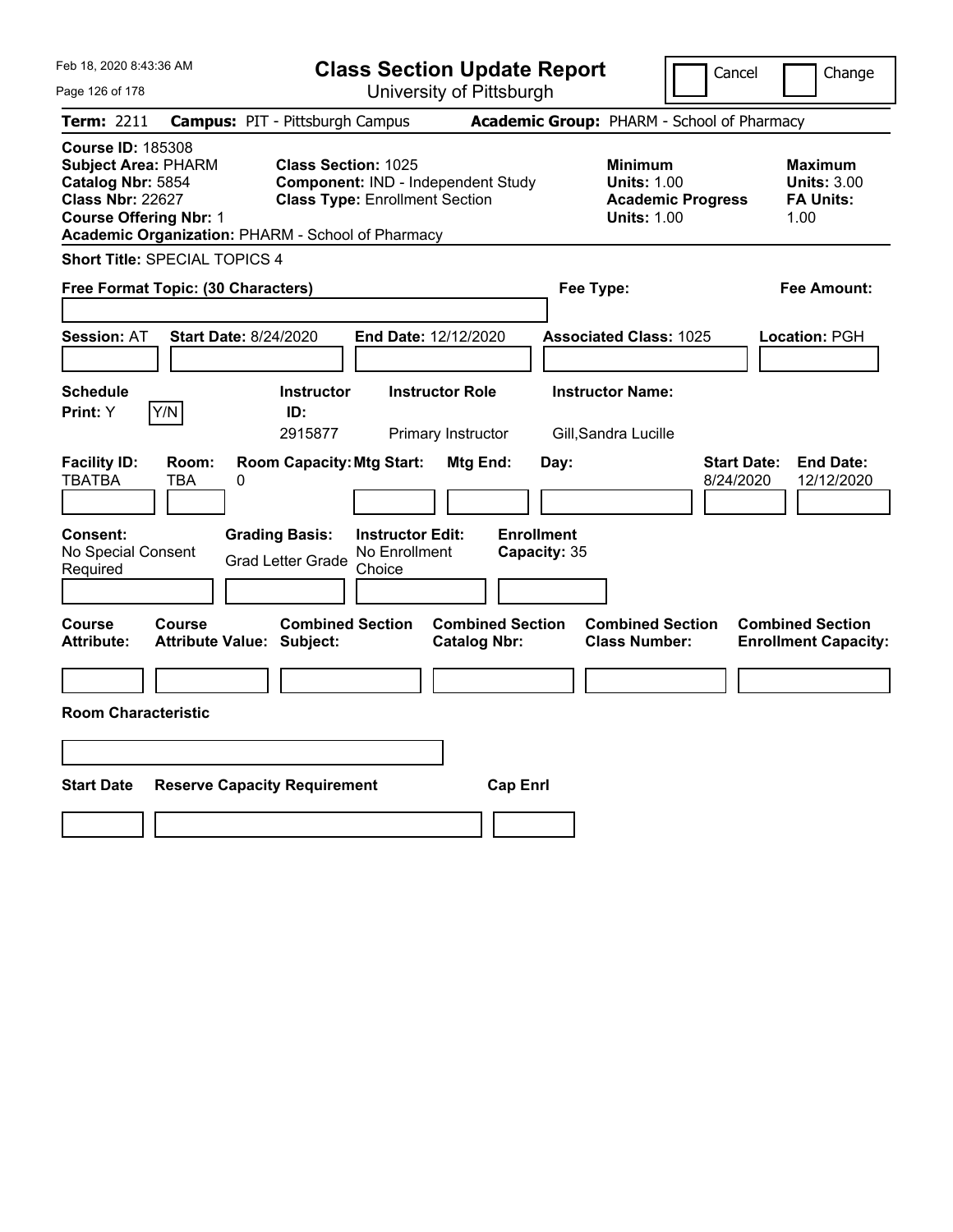| Feb 18, 2020 8:43:36 AM                                                                                                                                                                      |                                        |                                                                                                           | <b>Class Section Update Report</b>                 |                        |                                   |           |                                                                                        | Cancel                          | Change                                                           |
|----------------------------------------------------------------------------------------------------------------------------------------------------------------------------------------------|----------------------------------------|-----------------------------------------------------------------------------------------------------------|----------------------------------------------------|------------------------|-----------------------------------|-----------|----------------------------------------------------------------------------------------|---------------------------------|------------------------------------------------------------------|
| Page 127 of 178                                                                                                                                                                              |                                        |                                                                                                           | University of Pittsburgh                           |                        |                                   |           |                                                                                        |                                 |                                                                  |
| Term: 2211                                                                                                                                                                                   | <b>Campus: PIT - Pittsburgh Campus</b> |                                                                                                           |                                                    |                        |                                   |           | Academic Group: PHARM - School of Pharmacy                                             |                                 |                                                                  |
| <b>Course ID: 185308</b><br><b>Subject Area: PHARM</b><br>Catalog Nbr: 5854<br><b>Class Nbr: 22628</b><br><b>Course Offering Nbr: 1</b><br>Academic Organization: PHARM - School of Pharmacy |                                        | <b>Class Section: 1030</b><br>Component: IND - Independent Study<br><b>Class Type: Enrollment Section</b> |                                                    |                        |                                   |           | <b>Minimum</b><br><b>Units: 1.00</b><br><b>Academic Progress</b><br><b>Units: 1.00</b> |                                 | <b>Maximum</b><br><b>Units: 3.00</b><br><b>FA Units:</b><br>1.00 |
| Short Title: SPECIAL TOPICS 4                                                                                                                                                                |                                        |                                                                                                           |                                                    |                        |                                   |           |                                                                                        |                                 |                                                                  |
| Free Format Topic: (30 Characters)                                                                                                                                                           |                                        |                                                                                                           |                                                    |                        |                                   | Fee Type: |                                                                                        |                                 | Fee Amount:                                                      |
| <b>Session: AT</b>                                                                                                                                                                           | <b>Start Date: 8/24/2020</b>           |                                                                                                           | End Date: 12/12/2020                               |                        |                                   |           | <b>Associated Class: 1030</b>                                                          |                                 | Location: PGH                                                    |
| <b>Schedule</b>                                                                                                                                                                              |                                        | <b>Instructor</b>                                                                                         |                                                    | <b>Instructor Role</b> |                                   |           | <b>Instructor Name:</b>                                                                |                                 |                                                                  |
| Y/N<br>Print: Y                                                                                                                                                                              |                                        | ID:<br>1045126                                                                                            |                                                    | Primary Instructor     |                                   |           | Bertz, Richard J                                                                       |                                 |                                                                  |
| <b>Facility ID:</b><br><b>TBATBA</b><br><b>Consent:</b><br>No Special Consent<br>Required                                                                                                    | Room:<br>TBA<br>0                      | <b>Room Capacity: Mtg Start:</b><br><b>Grading Basis:</b><br><b>Grad Letter Grade</b>                     | <b>Instructor Edit:</b><br>No Enrollment<br>Choice | Mtg End:               | <b>Enrollment</b><br>Capacity: 35 | Day:      |                                                                                        | <b>Start Date:</b><br>8/24/2020 | <b>End Date:</b><br>12/12/2020                                   |
|                                                                                                                                                                                              |                                        |                                                                                                           |                                                    |                        |                                   |           |                                                                                        |                                 |                                                                  |
| <b>Course</b><br><b>Course</b><br><b>Attribute:</b>                                                                                                                                          | <b>Attribute Value: Subject:</b>       | <b>Combined Section</b>                                                                                   |                                                    | <b>Catalog Nbr:</b>    | <b>Combined Section</b>           |           | <b>Combined Section</b><br><b>Class Number:</b>                                        |                                 | <b>Combined Section</b><br><b>Enrollment Capacity:</b>           |
| <b>Room Characteristic</b>                                                                                                                                                                   |                                        |                                                                                                           |                                                    |                        |                                   |           |                                                                                        |                                 |                                                                  |
| <b>Start Date</b>                                                                                                                                                                            | <b>Reserve Capacity Requirement</b>    |                                                                                                           |                                                    |                        | <b>Cap Enrl</b>                   |           |                                                                                        |                                 |                                                                  |
|                                                                                                                                                                                              |                                        |                                                                                                           |                                                    |                        |                                   |           |                                                                                        |                                 |                                                                  |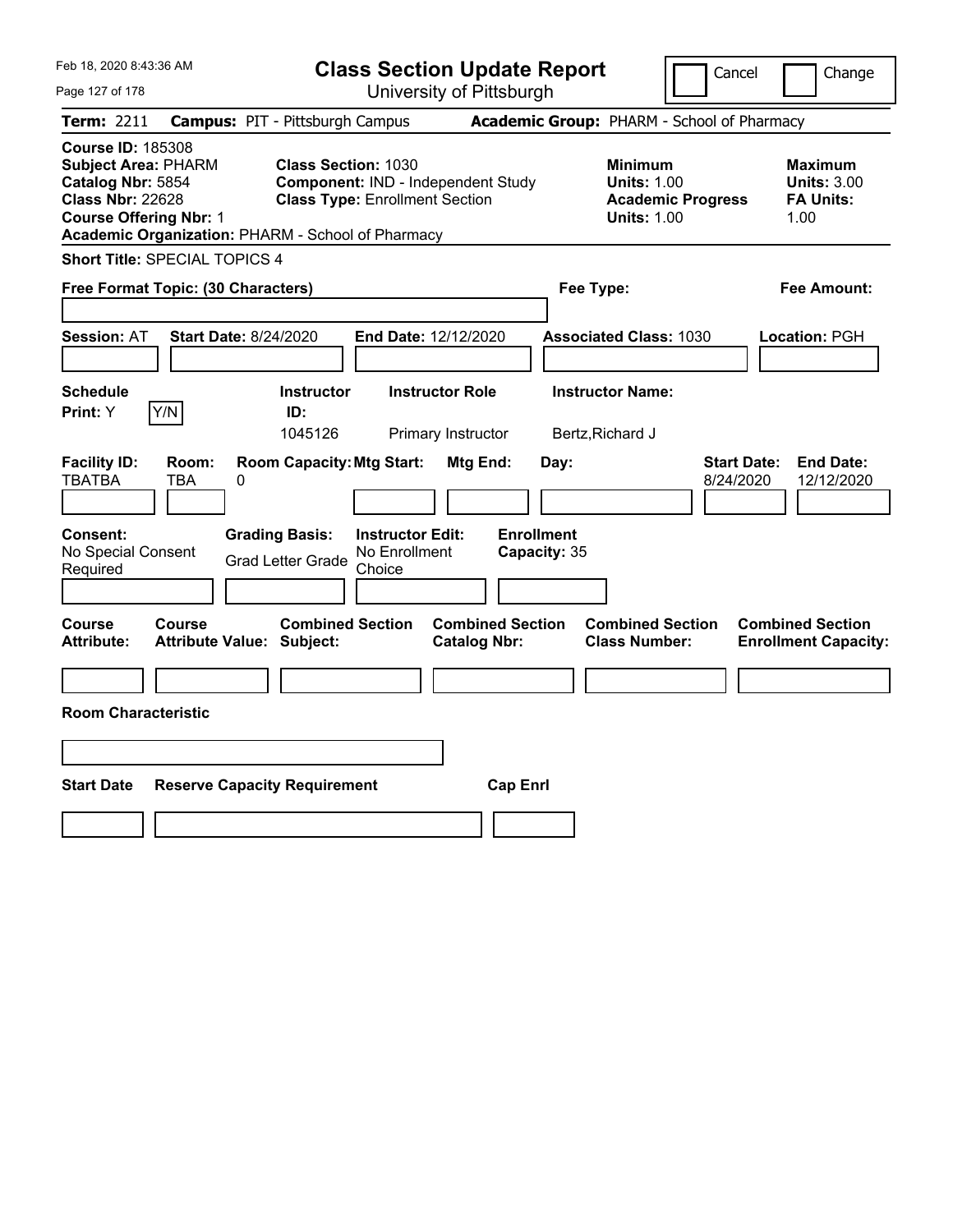| Feb 18, 2020 8:43:36 AM                                                                                                                                                                      |                                                             |                                                                             | <b>Class Section Update Report</b>             |                                                                                        | Cancel<br>Change                                                  |
|----------------------------------------------------------------------------------------------------------------------------------------------------------------------------------------------|-------------------------------------------------------------|-----------------------------------------------------------------------------|------------------------------------------------|----------------------------------------------------------------------------------------|-------------------------------------------------------------------|
| Page 128 of 178                                                                                                                                                                              |                                                             | University of Pittsburgh                                                    |                                                |                                                                                        |                                                                   |
| Term: 2211                                                                                                                                                                                   | <b>Campus: PIT - Pittsburgh Campus</b>                      |                                                                             |                                                | Academic Group: PHARM - School of Pharmacy                                             |                                                                   |
| <b>Course ID: 185308</b><br><b>Subject Area: PHARM</b><br>Catalog Nbr: 5854<br><b>Class Nbr: 22629</b><br><b>Course Offering Nbr: 1</b><br>Academic Organization: PHARM - School of Pharmacy | <b>Class Section: 1035</b>                                  | Component: IND - Independent Study<br><b>Class Type: Enrollment Section</b> |                                                | <b>Minimum</b><br><b>Units: 1.00</b><br><b>Academic Progress</b><br><b>Units: 1.00</b> | <b>Maximum</b><br><b>Units: 3.00</b><br><b>FA Units:</b><br>1.00  |
| <b>Short Title: SPECIAL TOPICS 4</b>                                                                                                                                                         |                                                             |                                                                             |                                                |                                                                                        |                                                                   |
| Free Format Topic: (30 Characters)                                                                                                                                                           |                                                             |                                                                             |                                                | Fee Type:                                                                              | Fee Amount:                                                       |
| <b>Session: AT</b><br><b>Schedule</b>                                                                                                                                                        | <b>Start Date: 8/24/2020</b><br><b>Instructor</b>           | <b>End Date: 12/12/2020</b><br><b>Instructor Role</b>                       |                                                | <b>Associated Class: 1035</b><br><b>Instructor Name:</b>                               | Location: PGH                                                     |
| Y/N<br><b>Print:</b> Y                                                                                                                                                                       | ID:                                                         |                                                                             |                                                |                                                                                        |                                                                   |
|                                                                                                                                                                                              | 1608889                                                     | Primary Instructor                                                          |                                                | Jonkman, Lauren Jennifer                                                               |                                                                   |
| <b>Facility ID:</b><br>Room:<br><b>TBATBA</b><br>TBA                                                                                                                                         | <b>Room Capacity: Mtg Start:</b><br>0                       |                                                                             | Mtg End:<br>Day:                               |                                                                                        | <b>Start Date:</b><br><b>End Date:</b><br>8/24/2020<br>12/12/2020 |
| <b>Consent:</b><br>No Special Consent<br>Required                                                                                                                                            | <b>Grading Basis:</b><br><b>Grad Letter Grade</b>           | <b>Instructor Edit:</b><br>No Enrollment<br>Choice                          | <b>Enrollment</b><br>Capacity: 35              |                                                                                        |                                                                   |
| Course<br>Course<br><b>Attribute:</b>                                                                                                                                                        | <b>Combined Section</b><br><b>Attribute Value: Subject:</b> |                                                                             | <b>Combined Section</b><br><b>Catalog Nbr:</b> | <b>Combined Section</b><br><b>Class Number:</b>                                        | <b>Combined Section</b><br><b>Enrollment Capacity:</b>            |
| <b>Room Characteristic</b>                                                                                                                                                                   |                                                             |                                                                             |                                                |                                                                                        |                                                                   |
|                                                                                                                                                                                              |                                                             |                                                                             |                                                |                                                                                        |                                                                   |
|                                                                                                                                                                                              |                                                             |                                                                             |                                                |                                                                                        |                                                                   |
| <b>Start Date</b>                                                                                                                                                                            | <b>Reserve Capacity Requirement</b>                         |                                                                             | <b>Cap Enrl</b>                                |                                                                                        |                                                                   |
|                                                                                                                                                                                              |                                                             |                                                                             |                                                |                                                                                        |                                                                   |
|                                                                                                                                                                                              |                                                             |                                                                             |                                                |                                                                                        |                                                                   |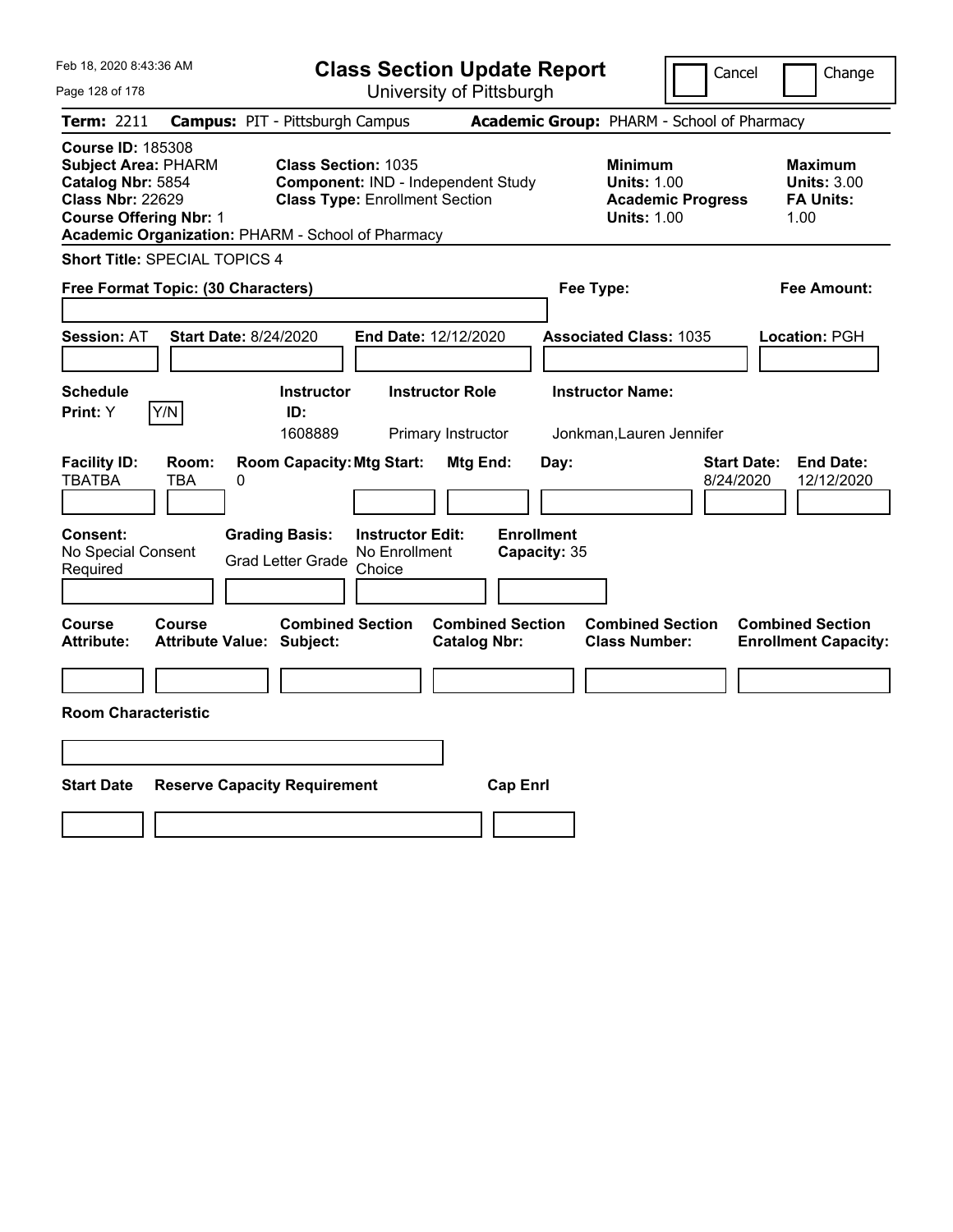| Feb 18, 2020 8:43:36 AM                                                                                                                                                                      |                                                                                            |                                                                             | <b>Class Section Update Report</b>             |                                                                                    | Cancel                          | Change                                                           |
|----------------------------------------------------------------------------------------------------------------------------------------------------------------------------------------------|--------------------------------------------------------------------------------------------|-----------------------------------------------------------------------------|------------------------------------------------|------------------------------------------------------------------------------------|---------------------------------|------------------------------------------------------------------|
| Page 129 of 178                                                                                                                                                                              |                                                                                            |                                                                             | University of Pittsburgh                       |                                                                                    |                                 |                                                                  |
| Term: 2211                                                                                                                                                                                   | <b>Campus: PIT - Pittsburgh Campus</b>                                                     |                                                                             |                                                | Academic Group: PHARM - School of Pharmacy                                         |                                 |                                                                  |
| <b>Course ID: 185308</b><br><b>Subject Area: PHARM</b><br>Catalog Nbr: 5854<br><b>Class Nbr: 22630</b><br><b>Course Offering Nbr: 1</b><br>Academic Organization: PHARM - School of Pharmacy | <b>Class Section: 1040</b>                                                                 | Component: IND - Independent Study<br><b>Class Type: Enrollment Section</b> |                                                | <b>Minimum</b><br><b>Units: 1.00</b><br><b>Units: 1.00</b>                         | <b>Academic Progress</b>        | <b>Maximum</b><br><b>Units: 3.00</b><br><b>FA Units:</b><br>1.00 |
| <b>Short Title: SPECIAL TOPICS 4</b>                                                                                                                                                         |                                                                                            |                                                                             |                                                |                                                                                    |                                 |                                                                  |
| Free Format Topic: (30 Characters)                                                                                                                                                           |                                                                                            |                                                                             |                                                | Fee Type:                                                                          |                                 | Fee Amount:                                                      |
| <b>Session: AT</b><br><b>Schedule</b><br>Y/N<br><b>Print:</b> Y                                                                                                                              | <b>Start Date: 8/24/2020</b><br><b>Instructor</b><br>ID:<br>0                              | End Date: 12/12/2020<br><b>Instructor Role</b>                              |                                                | <b>Associated Class: 1040</b><br><b>Instructor Name:</b><br>No Instructor Assigned |                                 | Location: PGH                                                    |
| <b>Facility ID:</b><br>Room:<br><b>TBATBA</b><br>TBA<br><b>Consent:</b><br>No Special Consent<br>Required                                                                                    | <b>Room Capacity: Mtg Start:</b><br>0<br><b>Grading Basis:</b><br><b>Grad Letter Grade</b> | <b>Instructor Edit:</b><br>No Enrollment<br>Choice                          | Mtg End:<br><b>Enrollment</b><br>Capacity: 35  | Day:                                                                               | <b>Start Date:</b><br>8/24/2020 | <b>End Date:</b><br>12/12/2020                                   |
| Course<br>Course<br><b>Attribute:</b><br><b>Room Characteristic</b>                                                                                                                          | <b>Combined Section</b><br><b>Attribute Value: Subject:</b>                                |                                                                             | <b>Combined Section</b><br><b>Catalog Nbr:</b> | <b>Combined Section</b><br><b>Class Number:</b>                                    |                                 | <b>Combined Section</b><br><b>Enrollment Capacity:</b>           |
| <b>Start Date</b>                                                                                                                                                                            | <b>Reserve Capacity Requirement</b>                                                        |                                                                             | <b>Cap Enrl</b>                                |                                                                                    |                                 |                                                                  |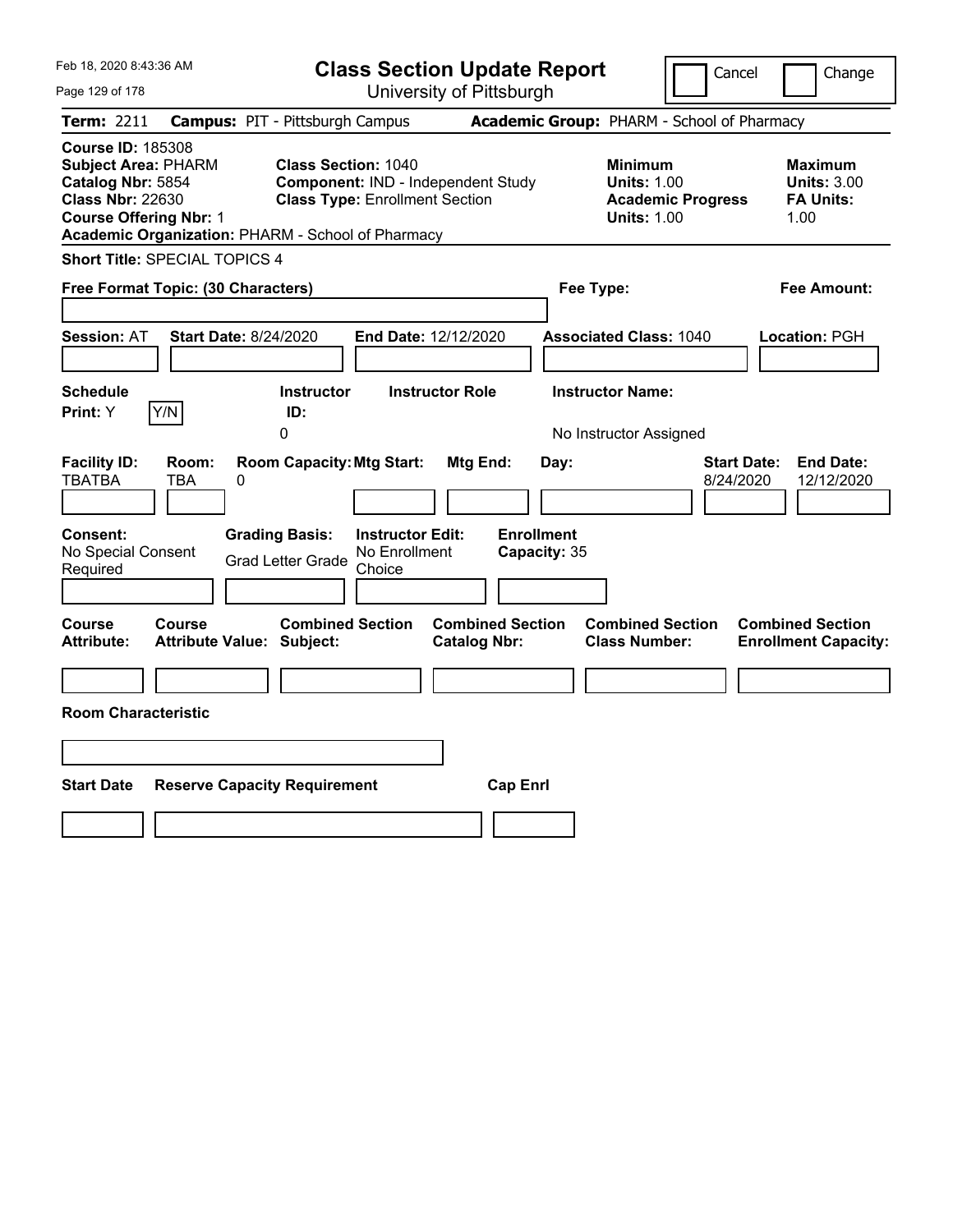| Feb 18, 2020 8:43:36 AM                                                                                                                 |                                     |                                                                                       |                                                    | <b>Class Section Update Report</b>             |                                           |                                                                                    | Cancel                                     | Change                                                            |
|-----------------------------------------------------------------------------------------------------------------------------------------|-------------------------------------|---------------------------------------------------------------------------------------|----------------------------------------------------|------------------------------------------------|-------------------------------------------|------------------------------------------------------------------------------------|--------------------------------------------|-------------------------------------------------------------------|
| Page 130 of 178                                                                                                                         |                                     |                                                                                       |                                                    | University of Pittsburgh                       |                                           |                                                                                    |                                            |                                                                   |
| Term: 2211                                                                                                                              |                                     | <b>Campus: PIT - Pittsburgh Campus</b>                                                |                                                    |                                                |                                           |                                                                                    | Academic Group: PHARM - School of Pharmacy |                                                                   |
| <b>Course ID: 185308</b><br><b>Subject Area: PHARM</b><br>Catalog Nbr: 5854<br><b>Class Nbr: 22631</b><br><b>Course Offering Nbr: 1</b> |                                     | <b>Class Section: 1045</b><br>Academic Organization: PHARM - School of Pharmacy       | <b>Class Type: Enrollment Section</b>              | Component: IND - Independent Study             |                                           | <b>Minimum</b><br><b>Units: 1.00</b><br><b>Units: 1.00</b>                         | <b>Academic Progress</b>                   | <b>Maximum</b><br><b>Units: 3.00</b><br><b>FA Units:</b><br>1.00  |
| Short Title: SPECIAL TOPICS 4                                                                                                           |                                     |                                                                                       |                                                    |                                                |                                           |                                                                                    |                                            |                                                                   |
| Free Format Topic: (30 Characters)                                                                                                      |                                     |                                                                                       |                                                    |                                                | Fee Type:                                 |                                                                                    |                                            | Fee Amount:                                                       |
| <b>Session: AT</b><br><b>Schedule</b><br>Print: Y                                                                                       | <b>Start Date: 8/24/2020</b><br>Y/N | <b>Instructor</b><br>ID:<br>0                                                         | End Date: 12/12/2020                               | <b>Instructor Role</b>                         |                                           | <b>Associated Class: 1045</b><br><b>Instructor Name:</b><br>No Instructor Assigned |                                            | Location: PGH                                                     |
| <b>Facility ID:</b><br><b>TBATBA</b><br><b>Consent:</b><br>No Special Consent<br>Required                                               | Room:<br>TBA<br>0                   | <b>Room Capacity: Mtg Start:</b><br><b>Grading Basis:</b><br><b>Grad Letter Grade</b> | <b>Instructor Edit:</b><br>No Enrollment<br>Choice | Mtg End:                                       | Day:<br><b>Enrollment</b><br>Capacity: 35 |                                                                                    |                                            | <b>Start Date:</b><br><b>End Date:</b><br>8/24/2020<br>12/12/2020 |
| <b>Course</b><br><b>Attribute:</b><br><b>Room Characteristic</b>                                                                        | <b>Course</b>                       | <b>Combined Section</b><br><b>Attribute Value: Subject:</b>                           |                                                    | <b>Combined Section</b><br><b>Catalog Nbr:</b> |                                           | <b>Combined Section</b><br><b>Class Number:</b>                                    |                                            | <b>Combined Section</b><br><b>Enrollment Capacity:</b>            |
| <b>Start Date</b>                                                                                                                       |                                     | <b>Reserve Capacity Requirement</b>                                                   |                                                    | <b>Cap Enrl</b>                                |                                           |                                                                                    |                                            |                                                                   |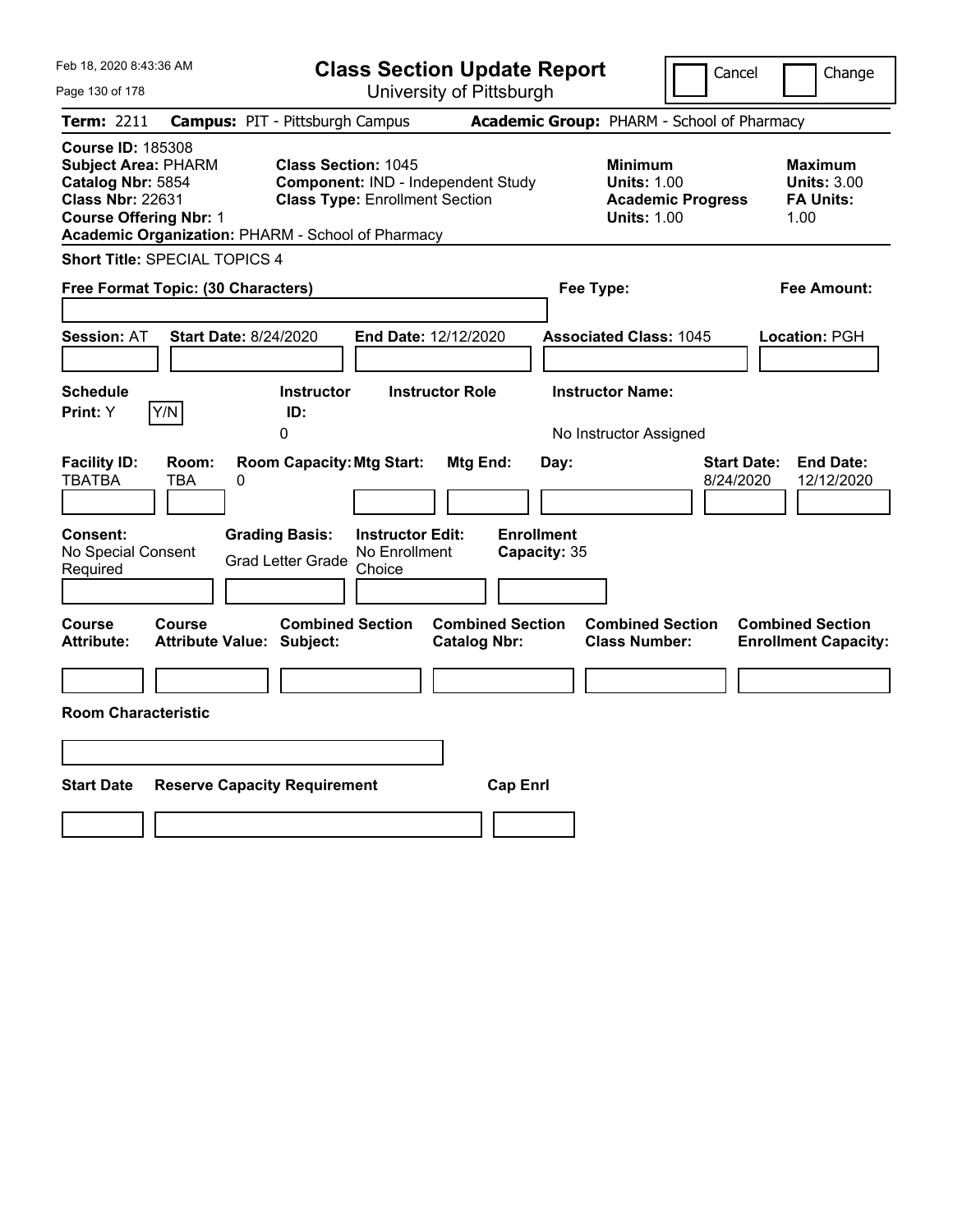| Feb 18, 2020 8:43:36 AM                                                                                                                                                                      |                                            |                                                                                                                  |                                                    | <b>Class Section Update Report</b>             |                                   |                                                            | Cancel                          | Change                                                           |
|----------------------------------------------------------------------------------------------------------------------------------------------------------------------------------------------|--------------------------------------------|------------------------------------------------------------------------------------------------------------------|----------------------------------------------------|------------------------------------------------|-----------------------------------|------------------------------------------------------------|---------------------------------|------------------------------------------------------------------|
| Page 131 of 178                                                                                                                                                                              |                                            |                                                                                                                  |                                                    | University of Pittsburgh                       |                                   |                                                            |                                 |                                                                  |
| Term: 2211                                                                                                                                                                                   | <b>Campus: PIT - Pittsburgh Campus</b>     |                                                                                                                  |                                                    |                                                |                                   | Academic Group: PHARM - School of Pharmacy                 |                                 |                                                                  |
| <b>Course ID: 185308</b><br><b>Subject Area: PHARM</b><br>Catalog Nbr: 5854<br><b>Class Nbr: 22632</b><br><b>Course Offering Nbr: 1</b><br>Academic Organization: PHARM - School of Pharmacy |                                            | <b>Class Section: 1050</b><br><b>Component: IND - Independent Study</b><br><b>Class Type: Enrollment Section</b> |                                                    |                                                |                                   | <b>Minimum</b><br><b>Units: 1.00</b><br><b>Units: 1.00</b> | <b>Academic Progress</b>        | <b>Maximum</b><br><b>Units: 3.00</b><br><b>FA Units:</b><br>1.00 |
| <b>Short Title: SPECIAL TOPICS 4</b>                                                                                                                                                         |                                            |                                                                                                                  |                                                    |                                                |                                   |                                                            |                                 |                                                                  |
| Free Format Topic: (30 Characters)                                                                                                                                                           |                                            |                                                                                                                  |                                                    |                                                |                                   | Fee Type:                                                  |                                 | Fee Amount:                                                      |
| <b>Session: AT</b><br><b>Schedule</b><br>Y/N<br>Print: Y                                                                                                                                     | <b>Start Date: 8/24/2020</b>               | <b>Instructor</b><br>ID:                                                                                         |                                                    | End Date: 12/12/2020<br><b>Instructor Role</b> |                                   | <b>Associated Class: 1050</b><br><b>Instructor Name:</b>   |                                 | Location: PGH                                                    |
|                                                                                                                                                                                              |                                            | 0                                                                                                                |                                                    |                                                |                                   | No Instructor Assigned                                     |                                 |                                                                  |
| <b>Facility ID:</b><br><b>TBATBA</b>                                                                                                                                                         | Room:<br>TBA<br>0                          | <b>Room Capacity: Mtg Start:</b>                                                                                 |                                                    | Mtg End:                                       | Day:                              |                                                            | <b>Start Date:</b><br>8/24/2020 | <b>End Date:</b><br>12/12/2020                                   |
| Consent:<br>No Special Consent<br>Required                                                                                                                                                   |                                            | <b>Grading Basis:</b><br><b>Grad Letter Grade</b>                                                                | <b>Instructor Edit:</b><br>No Enrollment<br>Choice |                                                | <b>Enrollment</b><br>Capacity: 35 |                                                            |                                 |                                                                  |
| Course<br><b>Attribute:</b>                                                                                                                                                                  | Course<br><b>Attribute Value: Subject:</b> | <b>Combined Section</b>                                                                                          |                                                    | <b>Combined Section</b><br><b>Catalog Nbr:</b> |                                   | <b>Combined Section</b><br><b>Class Number:</b>            |                                 | <b>Combined Section</b><br><b>Enrollment Capacity:</b>           |
|                                                                                                                                                                                              |                                            |                                                                                                                  |                                                    |                                                |                                   |                                                            |                                 |                                                                  |
| <b>Room Characteristic</b>                                                                                                                                                                   |                                            |                                                                                                                  |                                                    |                                                |                                   |                                                            |                                 |                                                                  |
|                                                                                                                                                                                              |                                            |                                                                                                                  |                                                    |                                                |                                   |                                                            |                                 |                                                                  |
|                                                                                                                                                                                              |                                            |                                                                                                                  |                                                    |                                                |                                   |                                                            |                                 |                                                                  |
| <b>Start Date</b>                                                                                                                                                                            | <b>Reserve Capacity Requirement</b>        |                                                                                                                  |                                                    |                                                | <b>Cap Enrl</b>                   |                                                            |                                 |                                                                  |
|                                                                                                                                                                                              |                                            |                                                                                                                  |                                                    |                                                |                                   |                                                            |                                 |                                                                  |
|                                                                                                                                                                                              |                                            |                                                                                                                  |                                                    |                                                |                                   |                                                            |                                 |                                                                  |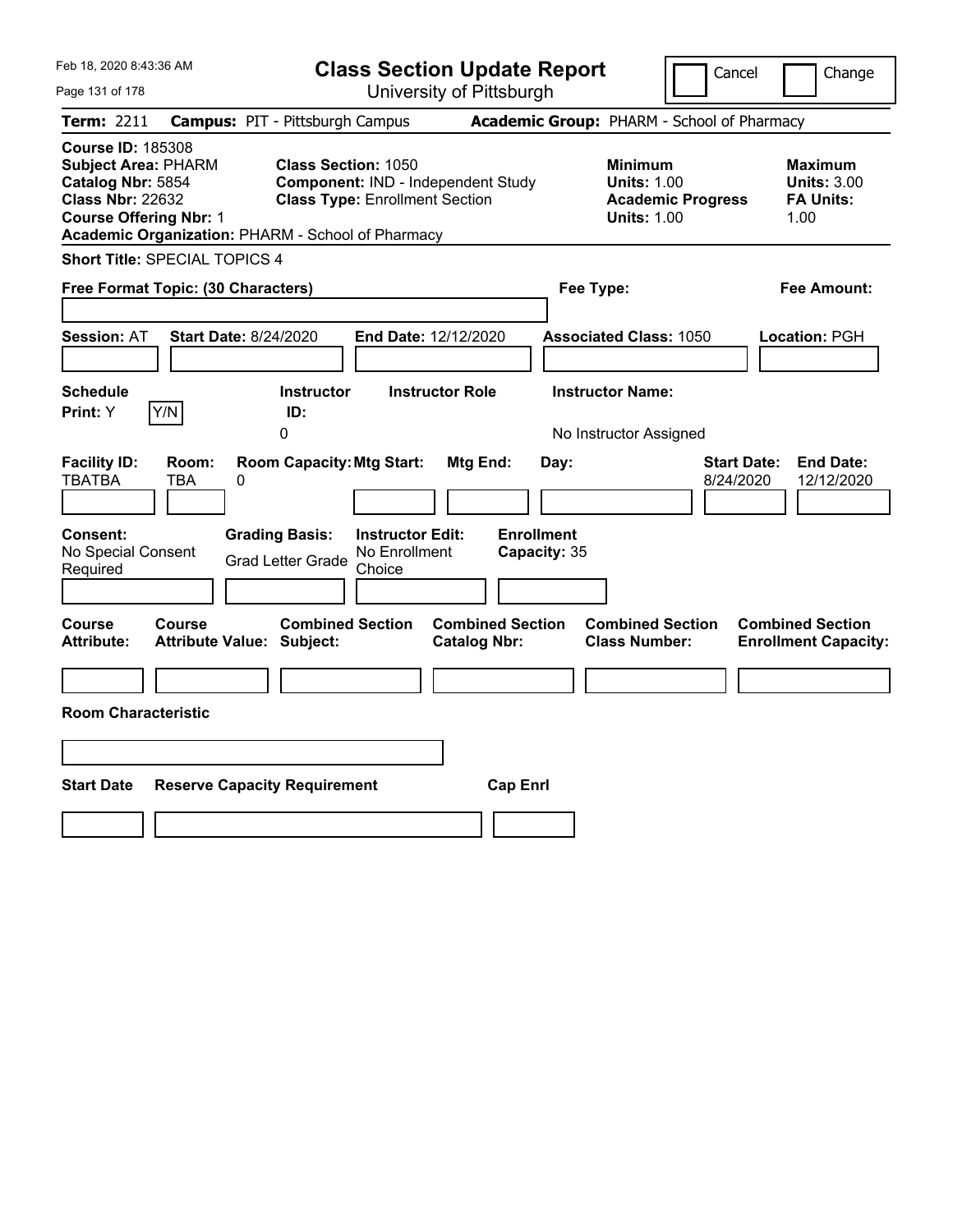| Feb 18, 2020 8:43:36 AM                                                                                                                 |                                                                                            | <b>Class Section Update Report</b>                                          |                                                       |                                                                                        | Cancel<br>Change                                                  |
|-----------------------------------------------------------------------------------------------------------------------------------------|--------------------------------------------------------------------------------------------|-----------------------------------------------------------------------------|-------------------------------------------------------|----------------------------------------------------------------------------------------|-------------------------------------------------------------------|
| Page 132 of 178                                                                                                                         |                                                                                            | University of Pittsburgh                                                    |                                                       |                                                                                        |                                                                   |
| Term: 2211                                                                                                                              | <b>Campus: PIT - Pittsburgh Campus</b>                                                     |                                                                             |                                                       | Academic Group: PHARM - School of Pharmacy                                             |                                                                   |
| <b>Course ID: 185308</b><br><b>Subject Area: PHARM</b><br>Catalog Nbr: 5854<br><b>Class Nbr: 22633</b><br><b>Course Offering Nbr: 1</b> | <b>Class Section: 1055</b><br>Academic Organization: PHARM - School of Pharmacy            | Component: IND - Independent Study<br><b>Class Type: Enrollment Section</b> |                                                       | <b>Minimum</b><br><b>Units: 1.00</b><br><b>Academic Progress</b><br><b>Units: 1.00</b> | <b>Maximum</b><br><b>Units: 3.00</b><br><b>FA Units:</b><br>1.00  |
| <b>Short Title: SPECIAL TOPICS 4</b>                                                                                                    |                                                                                            |                                                                             |                                                       |                                                                                        |                                                                   |
| Free Format Topic: (30 Characters)                                                                                                      |                                                                                            |                                                                             |                                                       | Fee Type:                                                                              | Fee Amount:                                                       |
| <b>Session: AT</b><br><b>Schedule</b><br>Y/N<br><b>Print:</b> Y                                                                         | <b>Start Date: 8/24/2020</b><br><b>Instructor</b><br>ID:<br>0                              | End Date: 12/12/2020<br><b>Instructor Role</b>                              |                                                       | <b>Associated Class: 1055</b><br><b>Instructor Name:</b><br>No Instructor Assigned     | Location: PGH                                                     |
| <b>Facility ID:</b><br>Room:<br><b>TBATBA</b><br>TBA<br><b>Consent:</b><br>No Special Consent<br>Required                               | <b>Room Capacity: Mtg Start:</b><br>0<br><b>Grading Basis:</b><br><b>Grad Letter Grade</b> | <b>Instructor Edit:</b><br>No Enrollment<br>Choice                          | Mtg End:<br>Day:<br><b>Enrollment</b><br>Capacity: 35 |                                                                                        | <b>Start Date:</b><br><b>End Date:</b><br>8/24/2020<br>12/12/2020 |
| Course<br>Course<br><b>Attribute:</b><br><b>Room Characteristic</b>                                                                     | <b>Combined Section</b><br><b>Attribute Value: Subject:</b>                                |                                                                             | <b>Combined Section</b><br><b>Catalog Nbr:</b>        | <b>Combined Section</b><br><b>Class Number:</b>                                        | <b>Combined Section</b><br><b>Enrollment Capacity:</b>            |
| <b>Start Date</b>                                                                                                                       | <b>Reserve Capacity Requirement</b>                                                        |                                                                             | <b>Cap Enrl</b>                                       |                                                                                        |                                                                   |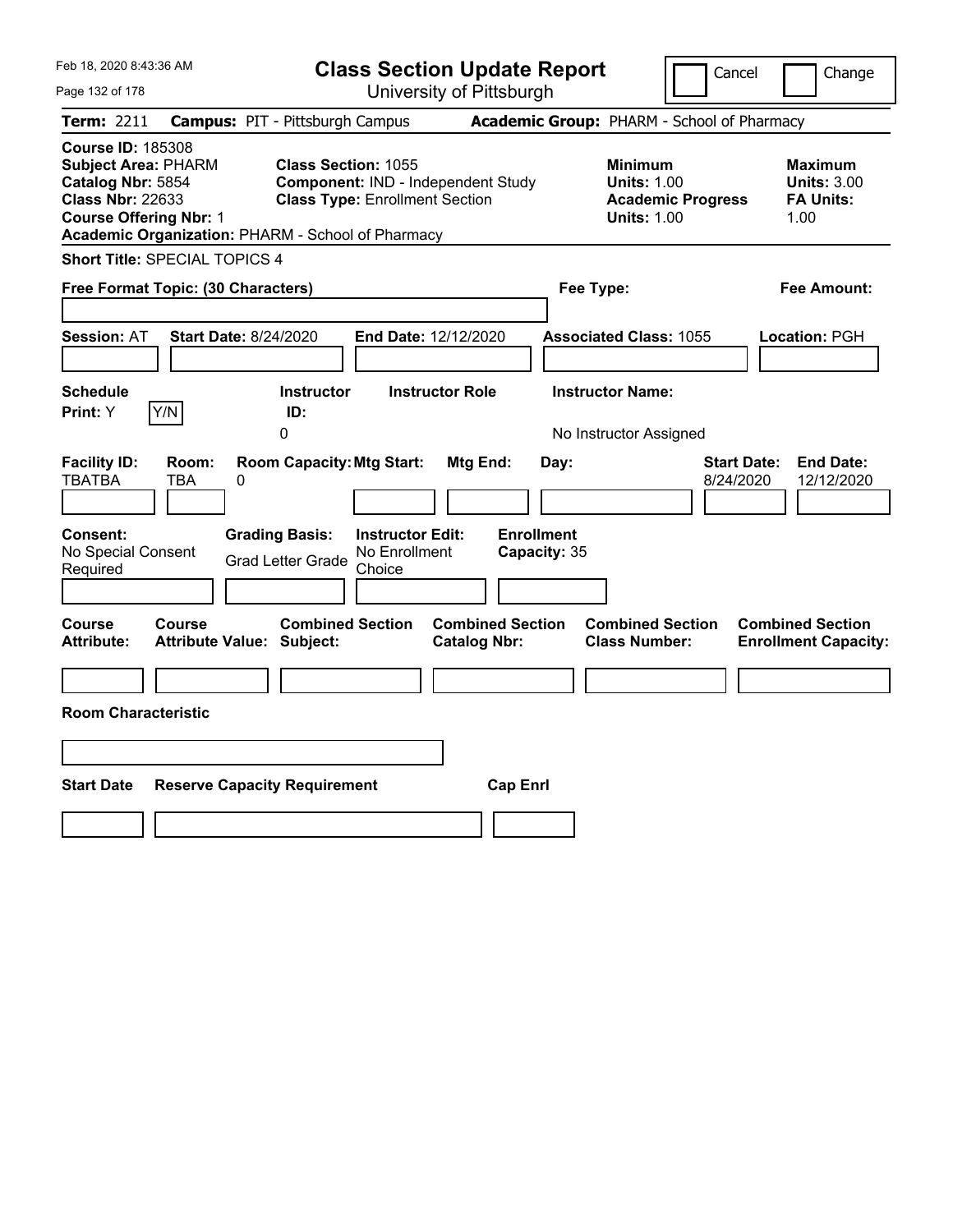| Feb 18, 2020 8:43:36 AM                                                                                                                                                                      |                                                                                                            | <b>Class Section Update Report</b>                                                              |                                                            | Cancel                          | Change                                                           |
|----------------------------------------------------------------------------------------------------------------------------------------------------------------------------------------------|------------------------------------------------------------------------------------------------------------|-------------------------------------------------------------------------------------------------|------------------------------------------------------------|---------------------------------|------------------------------------------------------------------|
| Page 133 of 178                                                                                                                                                                              |                                                                                                            | University of Pittsburgh                                                                        |                                                            |                                 |                                                                  |
| <b>Term: 2211</b>                                                                                                                                                                            | <b>Campus: PIT - Pittsburgh Campus</b>                                                                     |                                                                                                 | Academic Group: PHARM - School of Pharmacy                 |                                 |                                                                  |
| <b>Course ID: 185309</b><br><b>Subject Area: PHARM</b><br>Catalog Nbr: 5855<br><b>Class Nbr: 22634</b><br><b>Course Offering Nbr: 1</b><br>Academic Organization: PHARM - School of Pharmacy | <b>Class Section: 1010</b><br><b>Class Type: Enrollment Section</b>                                        | Component: IND - Independent Study                                                              | <b>Minimum</b><br><b>Units: 1.00</b><br><b>Units: 1.00</b> | <b>Academic Progress</b>        | <b>Maximum</b><br><b>Units: 3.00</b><br><b>FA Units:</b><br>1.00 |
| <b>Short Title: SPECIAL TOPICS 5</b>                                                                                                                                                         |                                                                                                            |                                                                                                 |                                                            |                                 |                                                                  |
| Free Format Topic: (30 Characters)                                                                                                                                                           |                                                                                                            |                                                                                                 | Fee Type:                                                  |                                 | Fee Amount:                                                      |
| <b>Session: AT</b><br><b>Start Date: 8/24/2020</b><br><b>Schedule</b>                                                                                                                        | <b>Instructor</b>                                                                                          | End Date: 12/12/2020<br><b>Instructor Role</b>                                                  | <b>Associated Class: 1010</b><br><b>Instructor Name:</b>   |                                 | Location: PGH                                                    |
| Y/N<br>Print: Y                                                                                                                                                                              | ID:                                                                                                        |                                                                                                 |                                                            |                                 |                                                                  |
| <b>Facility ID:</b><br>Room:<br><b>TBATBA</b><br>TBA<br>0<br><b>Consent:</b><br>No Special Consent<br>Required                                                                               | 2909650<br><b>Room Capacity: Mtg Start:</b><br><b>Grading Basis:</b><br><b>Grad Letter Grade</b><br>Choice | Primary Instructor<br>Mtg End:<br><b>Enrollment</b><br><b>Instructor Edit:</b><br>No Enrollment | Venkataramanan, Raman<br>Day:<br>Capacity: 35              | <b>Start Date:</b><br>8/24/2020 | <b>End Date:</b><br>12/12/2020                                   |
|                                                                                                                                                                                              |                                                                                                            |                                                                                                 |                                                            |                                 |                                                                  |
| <b>Course</b><br><b>Course</b><br><b>Attribute:</b><br><b>Room Characteristic</b>                                                                                                            | <b>Combined Section</b><br><b>Attribute Value: Subject:</b>                                                | <b>Combined Section</b><br><b>Catalog Nbr:</b>                                                  | <b>Combined Section</b><br><b>Class Number:</b>            |                                 | <b>Combined Section</b><br><b>Enrollment Capacity:</b>           |
|                                                                                                                                                                                              |                                                                                                            |                                                                                                 |                                                            |                                 |                                                                  |
|                                                                                                                                                                                              |                                                                                                            |                                                                                                 |                                                            |                                 |                                                                  |
| <b>Start Date</b>                                                                                                                                                                            | <b>Reserve Capacity Requirement</b>                                                                        | <b>Cap Enrl</b>                                                                                 |                                                            |                                 |                                                                  |
|                                                                                                                                                                                              |                                                                                                            |                                                                                                 |                                                            |                                 |                                                                  |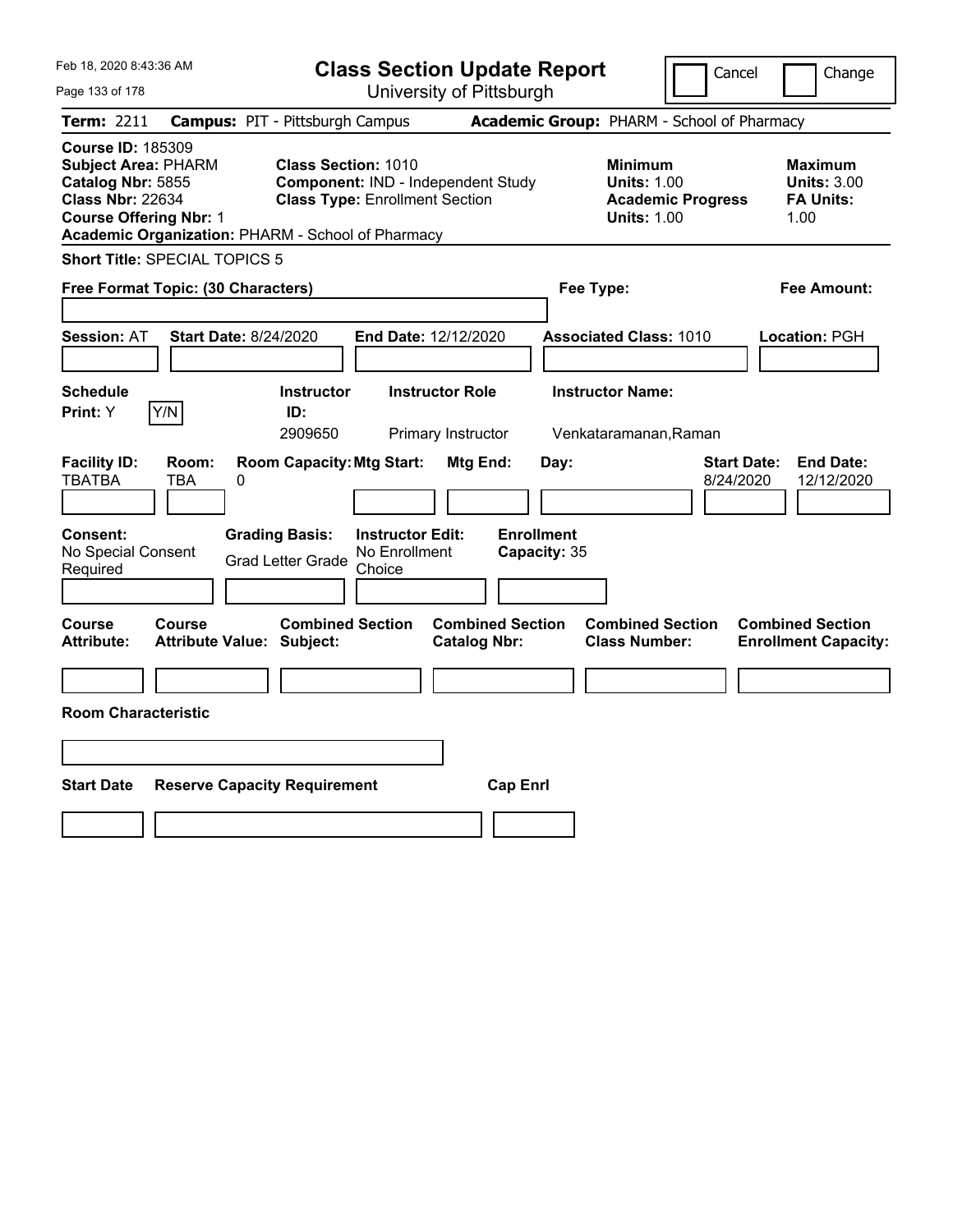| Feb 18, 2020 8:43:36 AM                                                                                                                                                                      |                                        |                                                                                                           | <b>Class Section Update Report</b>                 |                                              |                                            |           |                                                                                |                          | Cancel                          | Change                                                           |
|----------------------------------------------------------------------------------------------------------------------------------------------------------------------------------------------|----------------------------------------|-----------------------------------------------------------------------------------------------------------|----------------------------------------------------|----------------------------------------------|--------------------------------------------|-----------|--------------------------------------------------------------------------------|--------------------------|---------------------------------|------------------------------------------------------------------|
| Page 134 of 178                                                                                                                                                                              |                                        |                                                                                                           |                                                    |                                              | University of Pittsburgh                   |           |                                                                                |                          |                                 |                                                                  |
| <b>Term: 2211</b>                                                                                                                                                                            | <b>Campus: PIT - Pittsburgh Campus</b> |                                                                                                           |                                                    |                                              | Academic Group: PHARM - School of Pharmacy |           |                                                                                |                          |                                 |                                                                  |
| <b>Course ID: 185309</b><br><b>Subject Area: PHARM</b><br>Catalog Nbr: 5855<br><b>Class Nbr: 22635</b><br><b>Course Offering Nbr: 1</b><br>Academic Organization: PHARM - School of Pharmacy |                                        | <b>Class Section: 1015</b><br>Component: IND - Independent Study<br><b>Class Type: Enrollment Section</b> |                                                    |                                              |                                            |           | <b>Minimum</b><br><b>Units: 1.00</b><br><b>Units: 1.00</b>                     | <b>Academic Progress</b> |                                 | <b>Maximum</b><br><b>Units: 3.00</b><br><b>FA Units:</b><br>1.00 |
| <b>Short Title: SPECIAL TOPICS 5</b>                                                                                                                                                         |                                        |                                                                                                           |                                                    |                                              |                                            |           |                                                                                |                          |                                 |                                                                  |
| Free Format Topic: (30 Characters)                                                                                                                                                           |                                        |                                                                                                           |                                                    |                                              |                                            | Fee Type: |                                                                                |                          |                                 | Fee Amount:                                                      |
| <b>Session: AT</b><br><b>Schedule</b><br>Y/N<br>Print: Y                                                                                                                                     | <b>Start Date: 8/24/2020</b>           | <b>Instructor</b><br>ID:<br>2933099                                                                       | End Date: 12/12/2020                               | <b>Instructor Role</b><br>Primary Instructor |                                            |           | <b>Associated Class: 1015</b><br><b>Instructor Name:</b><br>Meyer, Susan Marie |                          |                                 | Location: PGH                                                    |
| <b>Facility ID:</b><br><b>TBATBA</b><br>TBA<br>Consent:<br>No Special Consent<br>Required                                                                                                    | Room:<br>0<br><b>Grading Basis:</b>    | <b>Room Capacity: Mtg Start:</b><br><b>Grad Letter Grade</b>                                              | <b>Instructor Edit:</b><br>No Enrollment<br>Choice | Mtg End:                                     | <b>Enrollment</b><br>Capacity: 35          | Day:      |                                                                                |                          | <b>Start Date:</b><br>8/24/2020 | <b>End Date:</b><br>12/12/2020                                   |
| Course<br>Course<br><b>Attribute:</b><br><b>Room Characteristic</b>                                                                                                                          | <b>Attribute Value: Subject:</b>       | <b>Combined Section</b>                                                                                   |                                                    | <b>Catalog Nbr:</b>                          | <b>Combined Section</b>                    |           | <b>Combined Section</b><br><b>Class Number:</b>                                |                          |                                 | <b>Combined Section</b><br><b>Enrollment Capacity:</b>           |
| <b>Start Date</b>                                                                                                                                                                            | <b>Reserve Capacity Requirement</b>    |                                                                                                           |                                                    |                                              | <b>Cap Enrl</b>                            |           |                                                                                |                          |                                 |                                                                  |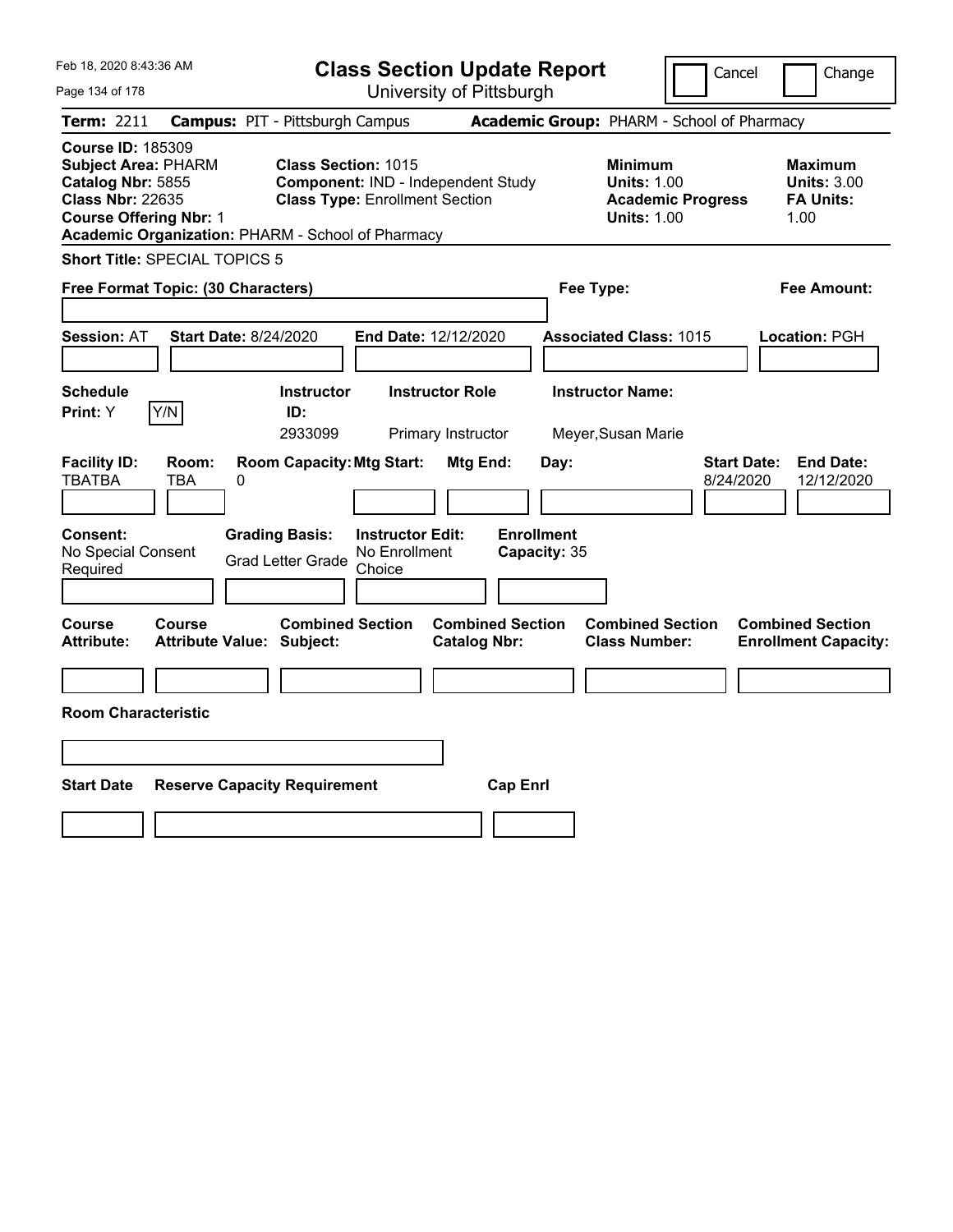| Feb 18, 2020 8:43:36 AM                                                                                                                                                                      |                                            |   |                                                                                                           | <b>Class Section Update Report</b> |                                                |                 |                           |                                                                                        | Cancel                          | Change                                                           |
|----------------------------------------------------------------------------------------------------------------------------------------------------------------------------------------------|--------------------------------------------|---|-----------------------------------------------------------------------------------------------------------|------------------------------------|------------------------------------------------|-----------------|---------------------------|----------------------------------------------------------------------------------------|---------------------------------|------------------------------------------------------------------|
| Page 135 of 178                                                                                                                                                                              |                                            |   |                                                                                                           | University of Pittsburgh           |                                                |                 |                           |                                                                                        |                                 |                                                                  |
| Term: 2211                                                                                                                                                                                   |                                            |   | <b>Campus: PIT - Pittsburgh Campus</b>                                                                    |                                    |                                                |                 |                           | Academic Group: PHARM - School of Pharmacy                                             |                                 |                                                                  |
| <b>Course ID: 185309</b><br><b>Subject Area: PHARM</b><br>Catalog Nbr: 5855<br><b>Class Nbr: 22636</b><br><b>Course Offering Nbr: 1</b><br>Academic Organization: PHARM - School of Pharmacy |                                            |   | <b>Class Section: 1020</b><br>Component: IND - Independent Study<br><b>Class Type: Enrollment Section</b> |                                    |                                                |                 |                           | <b>Minimum</b><br><b>Units: 1.00</b><br><b>Academic Progress</b><br><b>Units: 1.00</b> |                                 | <b>Maximum</b><br><b>Units: 3.00</b><br><b>FA Units:</b><br>1.00 |
| <b>Short Title: SPECIAL TOPICS 5</b>                                                                                                                                                         |                                            |   |                                                                                                           |                                    |                                                |                 |                           |                                                                                        |                                 |                                                                  |
| Free Format Topic: (30 Characters)                                                                                                                                                           |                                            |   |                                                                                                           |                                    |                                                |                 | Fee Type:                 |                                                                                        |                                 | Fee Amount:                                                      |
| <b>Session: AT</b>                                                                                                                                                                           | Start Date: 8/24/2020                      |   |                                                                                                           | End Date: 12/12/2020               |                                                |                 |                           | <b>Associated Class: 1020</b>                                                          |                                 | Location: PGH                                                    |
| <b>Schedule</b>                                                                                                                                                                              |                                            |   | <b>Instructor</b>                                                                                         |                                    | <b>Instructor Role</b>                         |                 |                           | <b>Instructor Name:</b>                                                                |                                 |                                                                  |
| <b>Print:</b> Y                                                                                                                                                                              | Y/N                                        |   | ID:<br>2934316                                                                                            |                                    | Primary Instructor                             |                 | Xie, Xiangqun             |                                                                                        |                                 |                                                                  |
| <b>Facility ID:</b><br><b>TBATBA</b><br><b>Consent:</b>                                                                                                                                      | Room:<br>TBA                               | 0 | <b>Room Capacity: Mtg Start:</b><br><b>Grading Basis:</b>                                                 | <b>Instructor Edit:</b>            | Mtg End:                                       |                 | Day:<br><b>Enrollment</b> |                                                                                        | <b>Start Date:</b><br>8/24/2020 | <b>End Date:</b><br>12/12/2020                                   |
| No Special Consent<br>Required                                                                                                                                                               |                                            |   | <b>Grad Letter Grade</b>                                                                                  | No Enrollment<br>Choice            |                                                |                 | Capacity: 35              |                                                                                        |                                 |                                                                  |
|                                                                                                                                                                                              |                                            |   |                                                                                                           |                                    |                                                |                 |                           |                                                                                        |                                 |                                                                  |
| Course<br><b>Attribute:</b>                                                                                                                                                                  | Course<br><b>Attribute Value: Subject:</b> |   | <b>Combined Section</b>                                                                                   |                                    | <b>Combined Section</b><br><b>Catalog Nbr:</b> |                 |                           | <b>Combined Section</b><br><b>Class Number:</b>                                        |                                 | <b>Combined Section</b><br><b>Enrollment Capacity:</b>           |
|                                                                                                                                                                                              |                                            |   |                                                                                                           |                                    |                                                |                 |                           |                                                                                        |                                 |                                                                  |
| <b>Room Characteristic</b>                                                                                                                                                                   |                                            |   |                                                                                                           |                                    |                                                |                 |                           |                                                                                        |                                 |                                                                  |
|                                                                                                                                                                                              |                                            |   |                                                                                                           |                                    |                                                |                 |                           |                                                                                        |                                 |                                                                  |
| <b>Start Date</b>                                                                                                                                                                            |                                            |   | <b>Reserve Capacity Requirement</b>                                                                       |                                    |                                                | <b>Cap Enrl</b> |                           |                                                                                        |                                 |                                                                  |
|                                                                                                                                                                                              |                                            |   |                                                                                                           |                                    |                                                |                 |                           |                                                                                        |                                 |                                                                  |
|                                                                                                                                                                                              |                                            |   |                                                                                                           |                                    |                                                |                 |                           |                                                                                        |                                 |                                                                  |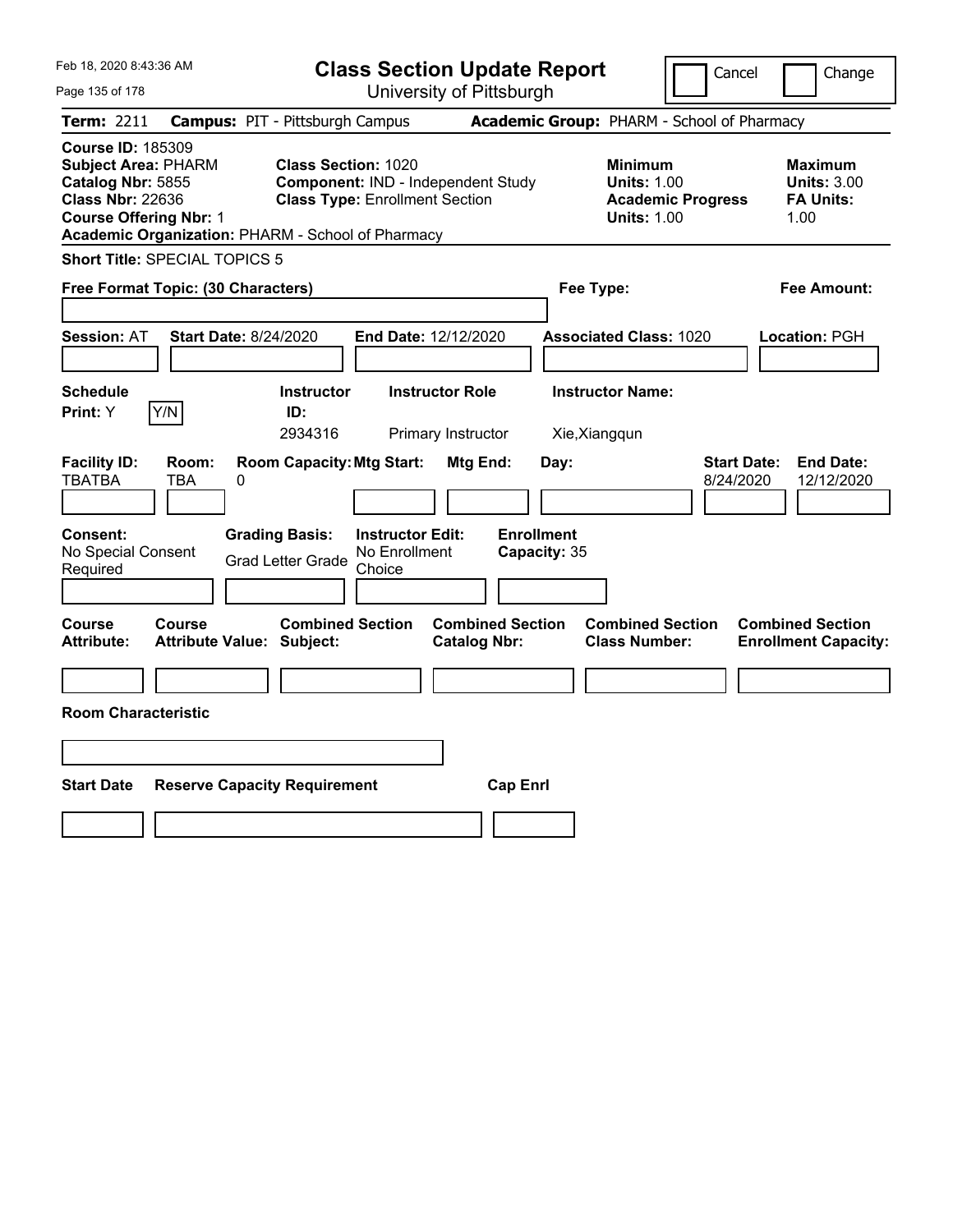| Feb 18, 2020 8:43:36 AM                                                                                                                                                                      |                                            |                                                                                                           | <b>Class Section Update Report</b>                 |                                                |                                   |           |                                                            |                                            | Cancel                          | Change                                                           |
|----------------------------------------------------------------------------------------------------------------------------------------------------------------------------------------------|--------------------------------------------|-----------------------------------------------------------------------------------------------------------|----------------------------------------------------|------------------------------------------------|-----------------------------------|-----------|------------------------------------------------------------|--------------------------------------------|---------------------------------|------------------------------------------------------------------|
| Page 136 of 178                                                                                                                                                                              |                                            |                                                                                                           | University of Pittsburgh                           |                                                |                                   |           |                                                            |                                            |                                 |                                                                  |
| Term: 2211                                                                                                                                                                                   | <b>Campus: PIT - Pittsburgh Campus</b>     |                                                                                                           |                                                    |                                                |                                   |           |                                                            | Academic Group: PHARM - School of Pharmacy |                                 |                                                                  |
| <b>Course ID: 185309</b><br><b>Subject Area: PHARM</b><br>Catalog Nbr: 5855<br><b>Class Nbr: 22637</b><br><b>Course Offering Nbr: 1</b><br>Academic Organization: PHARM - School of Pharmacy |                                            | <b>Class Section: 1025</b><br>Component: IND - Independent Study<br><b>Class Type: Enrollment Section</b> |                                                    |                                                |                                   |           | <b>Minimum</b><br><b>Units: 1.00</b><br><b>Units: 1.00</b> | <b>Academic Progress</b>                   |                                 | <b>Maximum</b><br><b>Units: 3.00</b><br><b>FA Units:</b><br>1.00 |
| <b>Short Title: SPECIAL TOPICS 5</b>                                                                                                                                                         |                                            |                                                                                                           |                                                    |                                                |                                   |           |                                                            |                                            |                                 |                                                                  |
| Free Format Topic: (30 Characters)                                                                                                                                                           |                                            |                                                                                                           |                                                    |                                                |                                   | Fee Type: |                                                            |                                            |                                 | Fee Amount:                                                      |
| <b>Session: AT</b><br><b>Schedule</b><br>Y/N<br><b>Print:</b> Y                                                                                                                              | <b>Start Date: 8/24/2020</b>               | <b>Instructor</b><br>ID:                                                                                  | <b>End Date: 12/12/2020</b>                        | <b>Instructor Role</b>                         |                                   |           | <b>Associated Class: 1025</b><br><b>Instructor Name:</b>   |                                            |                                 | Location: PGH                                                    |
|                                                                                                                                                                                              |                                            | 2900627                                                                                                   |                                                    | Primary Instructor                             |                                   |           | Culley, Colleen Margaret                                   |                                            |                                 |                                                                  |
| <b>Facility ID:</b><br><b>TBATBA</b><br><b>Consent:</b><br>No Special Consent<br>Required                                                                                                    | Room:<br>TBA<br>0                          | <b>Room Capacity: Mtg Start:</b><br><b>Grading Basis:</b><br><b>Grad Letter Grade</b>                     | <b>Instructor Edit:</b><br>No Enrollment<br>Choice | Mtg End:                                       | <b>Enrollment</b><br>Capacity: 35 | Day:      |                                                            |                                            | <b>Start Date:</b><br>8/24/2020 | <b>End Date:</b><br>12/12/2020                                   |
|                                                                                                                                                                                              |                                            |                                                                                                           |                                                    |                                                |                                   |           |                                                            |                                            |                                 |                                                                  |
| Course<br><b>Attribute:</b><br><b>Room Characteristic</b>                                                                                                                                    | Course<br><b>Attribute Value: Subject:</b> | <b>Combined Section</b>                                                                                   |                                                    | <b>Combined Section</b><br><b>Catalog Nbr:</b> |                                   |           | <b>Combined Section</b><br><b>Class Number:</b>            |                                            |                                 | <b>Combined Section</b><br><b>Enrollment Capacity:</b>           |
|                                                                                                                                                                                              |                                            |                                                                                                           |                                                    |                                                |                                   |           |                                                            |                                            |                                 |                                                                  |
|                                                                                                                                                                                              |                                            |                                                                                                           |                                                    |                                                |                                   |           |                                                            |                                            |                                 |                                                                  |
| <b>Start Date</b>                                                                                                                                                                            | <b>Reserve Capacity Requirement</b>        |                                                                                                           |                                                    |                                                | <b>Cap Enrl</b>                   |           |                                                            |                                            |                                 |                                                                  |
|                                                                                                                                                                                              |                                            |                                                                                                           |                                                    |                                                |                                   |           |                                                            |                                            |                                 |                                                                  |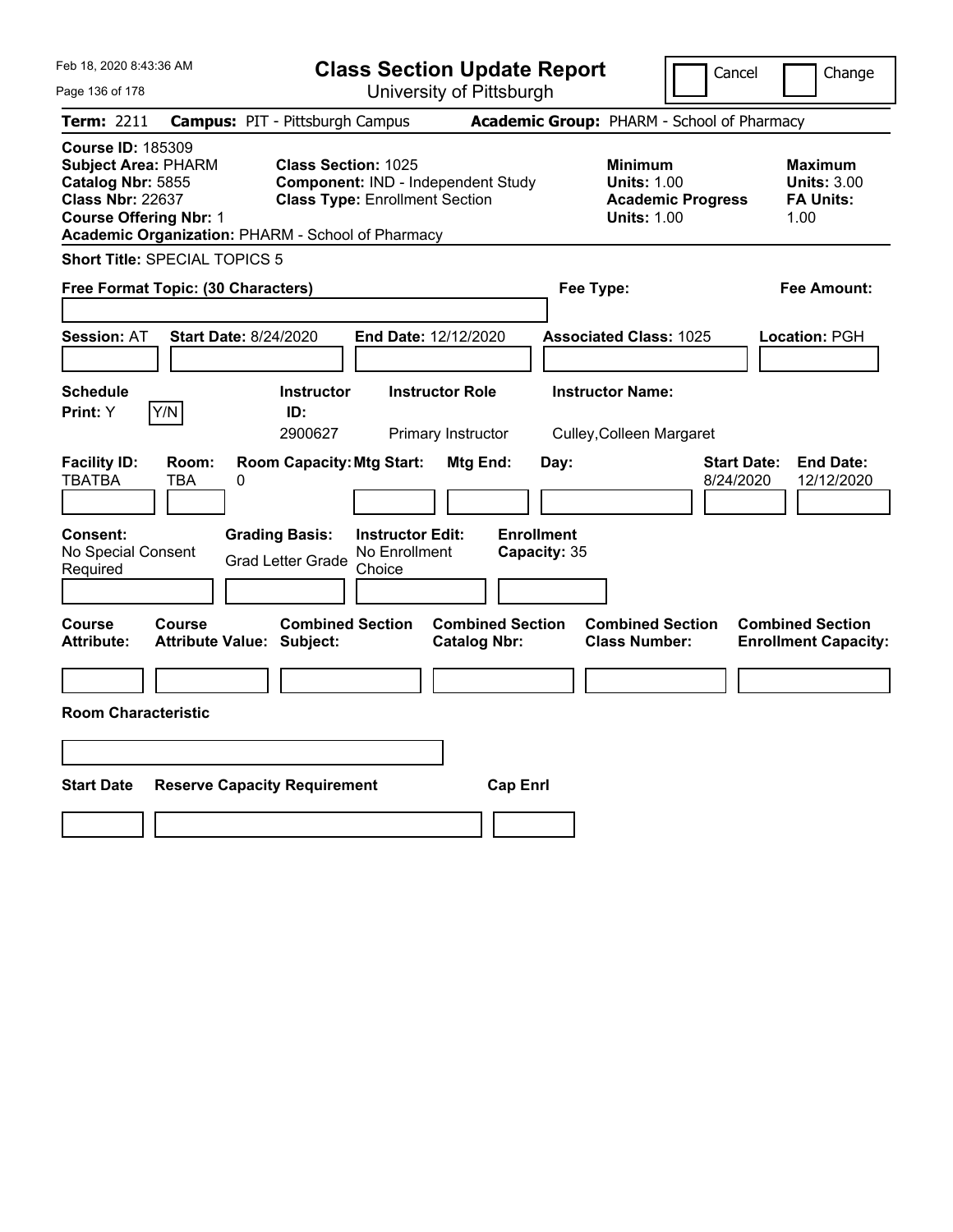| Feb 18, 2020 8:43:36 AM                                                                                                                 |                                     |                                                                                                                          |                                                    | <b>Class Section Update Report</b>             |                                           |                                                            | Cancel                          | Change                                                           |
|-----------------------------------------------------------------------------------------------------------------------------------------|-------------------------------------|--------------------------------------------------------------------------------------------------------------------------|----------------------------------------------------|------------------------------------------------|-------------------------------------------|------------------------------------------------------------|---------------------------------|------------------------------------------------------------------|
| Page 137 of 178                                                                                                                         |                                     |                                                                                                                          |                                                    | University of Pittsburgh                       |                                           |                                                            |                                 |                                                                  |
| Term: 2211                                                                                                                              |                                     | <b>Campus: PIT - Pittsburgh Campus</b>                                                                                   |                                                    |                                                |                                           | Academic Group: PHARM - School of Pharmacy                 |                                 |                                                                  |
| <b>Course ID: 185309</b><br><b>Subject Area: PHARM</b><br>Catalog Nbr: 5855<br><b>Class Nbr: 22638</b><br><b>Course Offering Nbr: 1</b> |                                     | <b>Class Section: 1030</b><br><b>Class Type: Enrollment Section</b><br>Academic Organization: PHARM - School of Pharmacy |                                                    | Component: IND - Independent Study             |                                           | <b>Minimum</b><br><b>Units: 1.00</b><br><b>Units: 1.00</b> | <b>Academic Progress</b>        | <b>Maximum</b><br><b>Units: 3.00</b><br><b>FA Units:</b><br>1.00 |
| Short Title: SPECIAL TOPICS 5                                                                                                           |                                     |                                                                                                                          |                                                    |                                                |                                           |                                                            |                                 |                                                                  |
| Free Format Topic: (30 Characters)                                                                                                      |                                     |                                                                                                                          |                                                    |                                                |                                           | Fee Type:                                                  |                                 | Fee Amount:                                                      |
| <b>Session: AT</b><br><b>Schedule</b><br>Print: Y                                                                                       | <b>Start Date: 8/24/2020</b><br>Y/N | <b>Instructor</b><br>ID:                                                                                                 |                                                    | End Date: 12/12/2020<br><b>Instructor Role</b> |                                           | <b>Associated Class: 1030</b><br><b>Instructor Name:</b>   |                                 | Location: PGH                                                    |
| <b>Facility ID:</b><br><b>TBATBA</b><br><b>Consent:</b><br>No Special Consent<br>Required                                               | Room:<br>TBA<br>0                   | 2932624<br><b>Room Capacity: Mtg Start:</b><br><b>Grading Basis:</b><br><b>Grad Letter Grade</b>                         | <b>Instructor Edit:</b><br>No Enrollment<br>Choice | Primary Instructor<br>Mtg End:                 | Day:<br><b>Enrollment</b><br>Capacity: 35 | Huryn, Donna M                                             | <b>Start Date:</b><br>8/24/2020 | <b>End Date:</b><br>12/12/2020                                   |
| <b>Course</b><br><b>Attribute:</b><br><b>Room Characteristic</b>                                                                        | <b>Course</b>                       | <b>Combined Section</b><br><b>Attribute Value: Subject:</b>                                                              |                                                    | <b>Combined Section</b><br><b>Catalog Nbr:</b> |                                           | <b>Combined Section</b><br><b>Class Number:</b>            |                                 | <b>Combined Section</b><br><b>Enrollment Capacity:</b>           |
| <b>Start Date</b>                                                                                                                       |                                     | <b>Reserve Capacity Requirement</b>                                                                                      |                                                    |                                                | <b>Cap Enrl</b>                           |                                                            |                                 |                                                                  |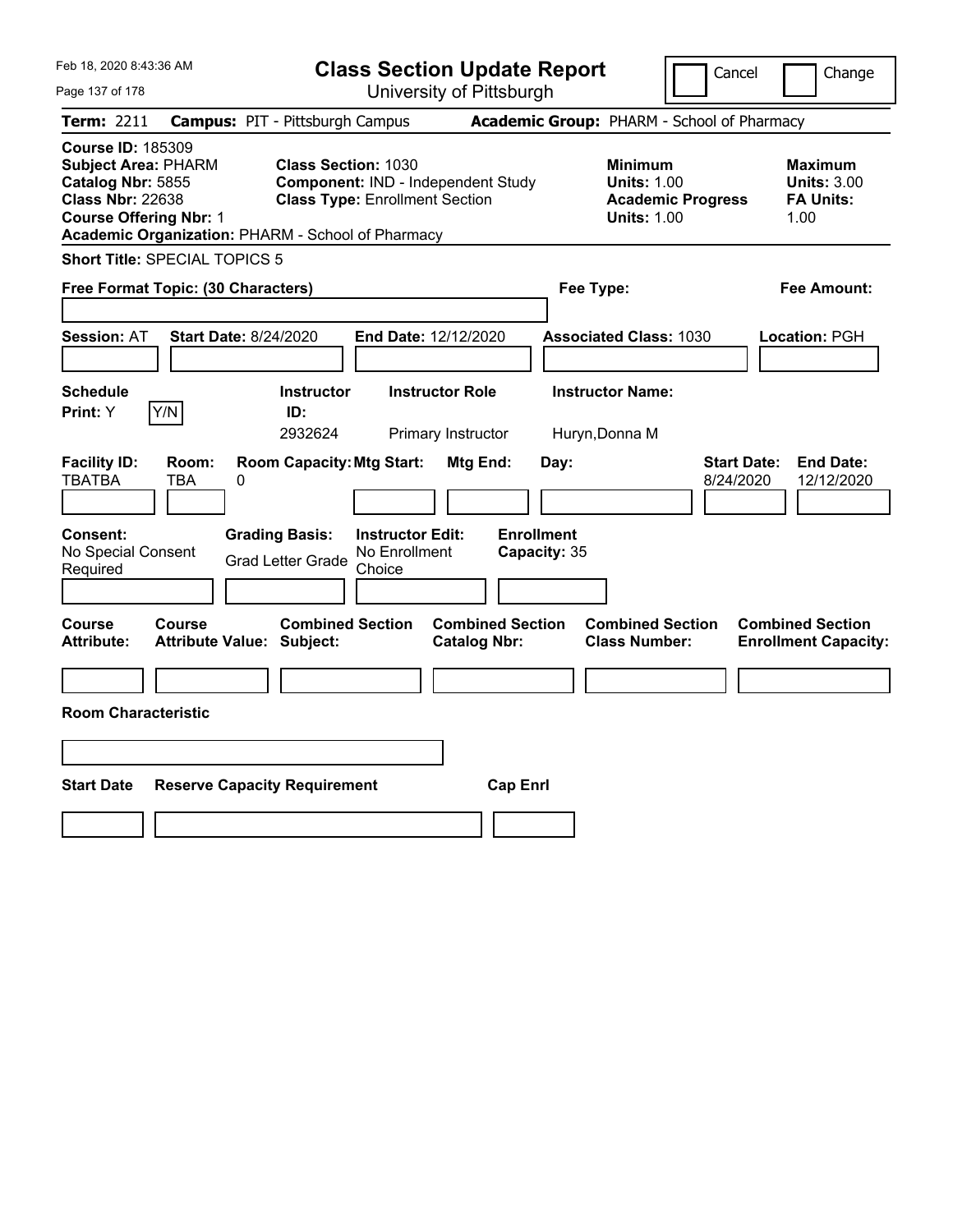| Feb 18, 2020 8:43:36 AM                                                                                                                                                                      |                                                                                            | <b>Class Section Update Report</b>                                          |                                                |                                           |                                                                                        | Cancel                          | Change                                                           |
|----------------------------------------------------------------------------------------------------------------------------------------------------------------------------------------------|--------------------------------------------------------------------------------------------|-----------------------------------------------------------------------------|------------------------------------------------|-------------------------------------------|----------------------------------------------------------------------------------------|---------------------------------|------------------------------------------------------------------|
| Page 138 of 178                                                                                                                                                                              |                                                                                            |                                                                             | University of Pittsburgh                       |                                           |                                                                                        |                                 |                                                                  |
| Term: 2211                                                                                                                                                                                   | <b>Campus: PIT - Pittsburgh Campus</b>                                                     |                                                                             |                                                |                                           | Academic Group: PHARM - School of Pharmacy                                             |                                 |                                                                  |
| <b>Course ID: 185309</b><br><b>Subject Area: PHARM</b><br>Catalog Nbr: 5855<br><b>Class Nbr: 22639</b><br><b>Course Offering Nbr: 1</b><br>Academic Organization: PHARM - School of Pharmacy | <b>Class Section: 1035</b>                                                                 | Component: IND - Independent Study<br><b>Class Type: Enrollment Section</b> |                                                |                                           | <b>Minimum</b><br><b>Units: 1.00</b><br><b>Academic Progress</b><br><b>Units: 1.00</b> |                                 | <b>Maximum</b><br><b>Units: 3.00</b><br><b>FA Units:</b><br>1.00 |
| <b>Short Title: SPECIAL TOPICS 5</b>                                                                                                                                                         |                                                                                            |                                                                             |                                                |                                           |                                                                                        |                                 |                                                                  |
| Free Format Topic: (30 Characters)                                                                                                                                                           |                                                                                            |                                                                             |                                                | Fee Type:                                 |                                                                                        |                                 | Fee Amount:                                                      |
| <b>Session: AT</b><br><b>Schedule</b>                                                                                                                                                        | <b>Start Date: 8/24/2020</b><br><b>Instructor</b>                                          | <b>End Date: 12/12/2020</b>                                                 | <b>Instructor Role</b>                         |                                           | <b>Associated Class: 1035</b><br><b>Instructor Name:</b>                               |                                 | Location: PGH                                                    |
| Y/N<br><b>Print:</b> Y                                                                                                                                                                       | ID:<br>2957737                                                                             |                                                                             | Primary Instructor                             |                                           | Fernandez, Christian A                                                                 |                                 |                                                                  |
| <b>Facility ID:</b><br>Room:<br><b>TBATBA</b><br>TBA<br><b>Consent:</b><br>No Special Consent<br>Required                                                                                    | <b>Room Capacity: Mtg Start:</b><br>0<br><b>Grading Basis:</b><br><b>Grad Letter Grade</b> | <b>Instructor Edit:</b><br>No Enrollment<br>Choice                          | Mtg End:                                       | Day:<br><b>Enrollment</b><br>Capacity: 35 |                                                                                        | <b>Start Date:</b><br>8/24/2020 | <b>End Date:</b><br>12/12/2020                                   |
| Course<br>Course<br><b>Attribute:</b><br><b>Room Characteristic</b>                                                                                                                          | <b>Combined Section</b><br><b>Attribute Value: Subject:</b>                                |                                                                             | <b>Combined Section</b><br><b>Catalog Nbr:</b> |                                           | <b>Combined Section</b><br><b>Class Number:</b>                                        |                                 | <b>Combined Section</b><br><b>Enrollment Capacity:</b>           |
|                                                                                                                                                                                              |                                                                                            |                                                                             |                                                |                                           |                                                                                        |                                 |                                                                  |
|                                                                                                                                                                                              |                                                                                            |                                                                             |                                                |                                           |                                                                                        |                                 |                                                                  |
| <b>Start Date</b>                                                                                                                                                                            | <b>Reserve Capacity Requirement</b>                                                        |                                                                             | <b>Cap Enrl</b>                                |                                           |                                                                                        |                                 |                                                                  |
|                                                                                                                                                                                              |                                                                                            |                                                                             |                                                |                                           |                                                                                        |                                 |                                                                  |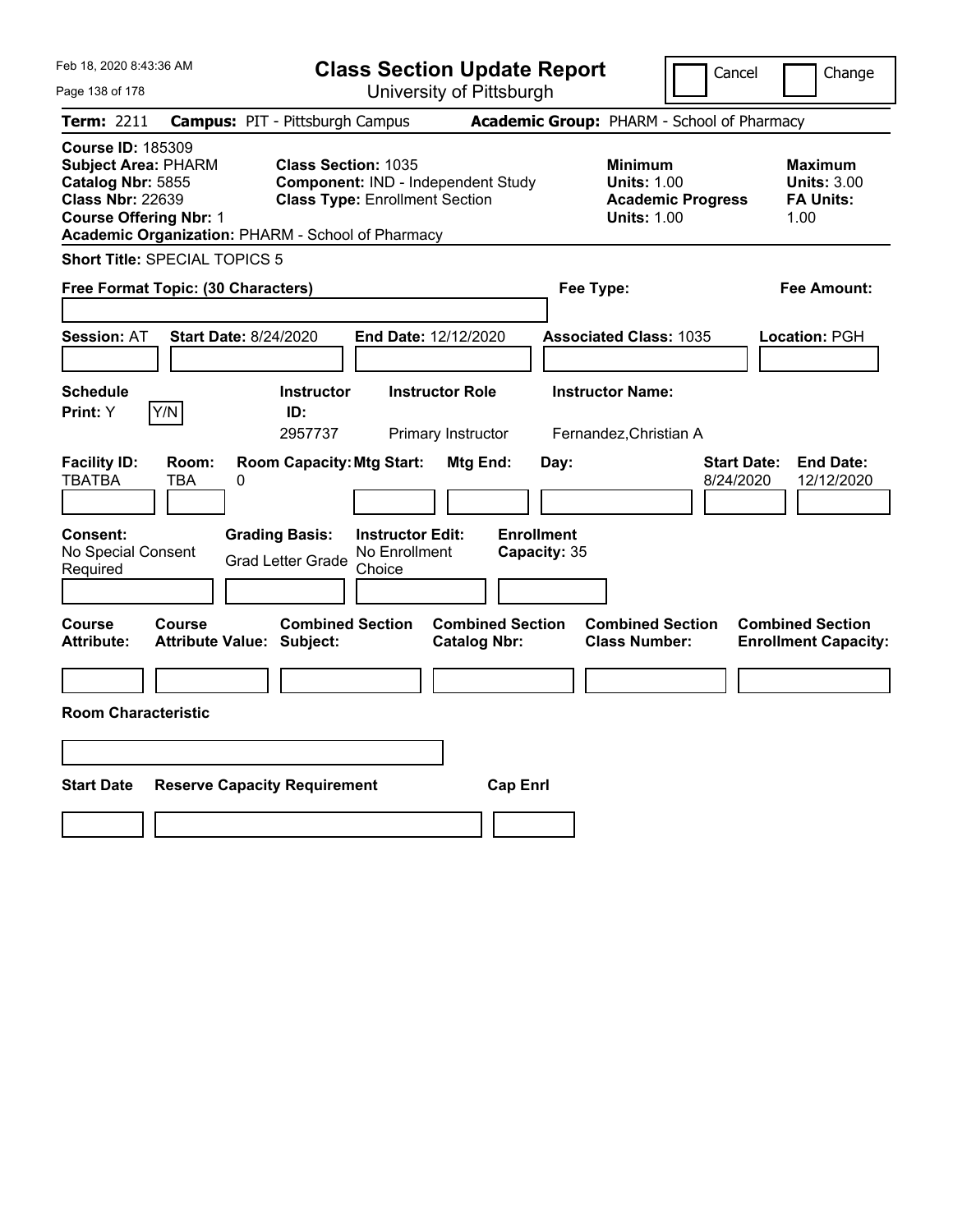| Feb 18, 2020 8:43:36 AM                                                                                                                                                                      |                                                             |                                          | <b>Class Section Update Report</b>             |                                           |                                                            | Cancel                                     | Change                                                           |
|----------------------------------------------------------------------------------------------------------------------------------------------------------------------------------------------|-------------------------------------------------------------|------------------------------------------|------------------------------------------------|-------------------------------------------|------------------------------------------------------------|--------------------------------------------|------------------------------------------------------------------|
| Page 139 of 178                                                                                                                                                                              |                                                             |                                          | University of Pittsburgh                       |                                           |                                                            |                                            |                                                                  |
| Term: 2211                                                                                                                                                                                   | <b>Campus: PIT - Pittsburgh Campus</b>                      |                                          |                                                |                                           |                                                            | Academic Group: PHARM - School of Pharmacy |                                                                  |
| <b>Course ID: 185309</b><br><b>Subject Area: PHARM</b><br>Catalog Nbr: 5855<br><b>Class Nbr: 22640</b><br><b>Course Offering Nbr: 1</b><br>Academic Organization: PHARM - School of Pharmacy | <b>Class Section: 1040</b>                                  | <b>Class Type: Enrollment Section</b>    | Component: IND - Independent Study             |                                           | <b>Minimum</b><br><b>Units: 1.00</b><br><b>Units: 1.00</b> | <b>Academic Progress</b>                   | <b>Maximum</b><br><b>Units: 3.00</b><br><b>FA Units:</b><br>1.00 |
| <b>Short Title: SPECIAL TOPICS 5</b>                                                                                                                                                         |                                                             |                                          |                                                |                                           |                                                            |                                            |                                                                  |
| Free Format Topic: (30 Characters)                                                                                                                                                           |                                                             |                                          |                                                | Fee Type:                                 |                                                            |                                            | Fee Amount:                                                      |
| <b>Session: AT</b><br><b>Schedule</b><br>Y/N<br>Print: Y                                                                                                                                     | <b>Start Date: 8/24/2020</b><br><b>Instructor</b><br>ID:    | End Date: 12/12/2020                     | <b>Instructor Role</b>                         |                                           | <b>Associated Class: 1040</b><br><b>Instructor Name:</b>   |                                            | Location: PGH                                                    |
|                                                                                                                                                                                              | 0                                                           |                                          |                                                |                                           | No Instructor Assigned                                     |                                            |                                                                  |
| <b>Facility ID:</b><br>Room:<br><b>TBATBA</b><br>TBA<br>0<br><b>Consent:</b><br>No Special Consent                                                                                           | <b>Room Capacity: Mtg Start:</b><br><b>Grading Basis:</b>   | <b>Instructor Edit:</b><br>No Enrollment | Mtg End:                                       | Day:<br><b>Enrollment</b><br>Capacity: 35 |                                                            | 8/24/2020                                  | <b>Start Date:</b><br><b>End Date:</b><br>12/12/2020             |
| Required                                                                                                                                                                                     | <b>Grad Letter Grade</b>                                    | Choice                                   |                                                |                                           |                                                            |                                            |                                                                  |
| <b>Course</b><br><b>Course</b><br><b>Attribute:</b><br><b>Room Characteristic</b>                                                                                                            | <b>Combined Section</b><br><b>Attribute Value: Subject:</b> |                                          | <b>Combined Section</b><br><b>Catalog Nbr:</b> |                                           | <b>Combined Section</b><br><b>Class Number:</b>            |                                            | <b>Combined Section</b><br><b>Enrollment Capacity:</b>           |
|                                                                                                                                                                                              |                                                             |                                          |                                                |                                           |                                                            |                                            |                                                                  |
| <b>Start Date</b>                                                                                                                                                                            | <b>Reserve Capacity Requirement</b>                         |                                          | <b>Cap Enrl</b>                                |                                           |                                                            |                                            |                                                                  |
|                                                                                                                                                                                              |                                                             |                                          |                                                |                                           |                                                            |                                            |                                                                  |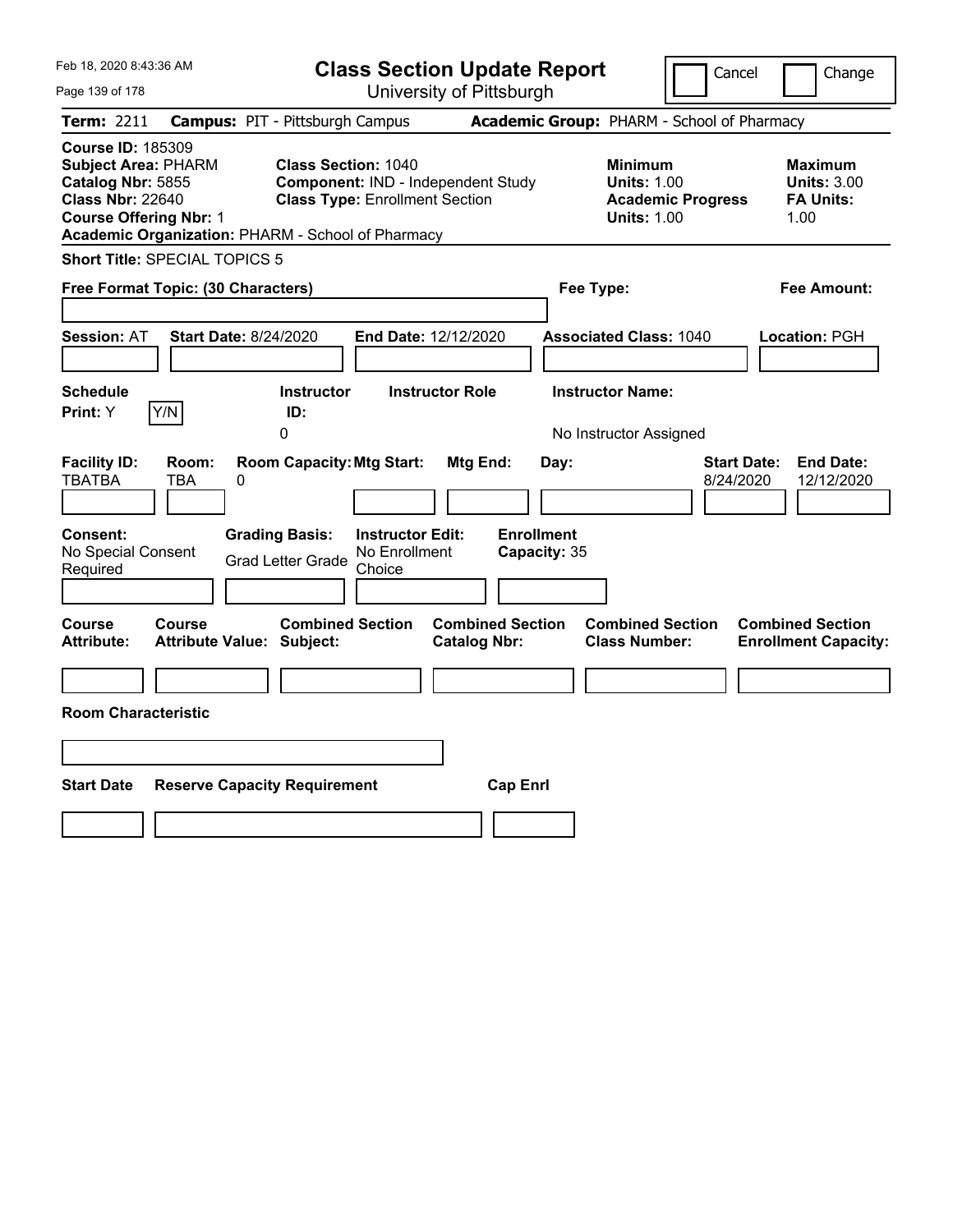| Feb 18, 2020 8:43:36 AM                                                                                                                                                                      |                                                   |                                                                                       |                                                    | <b>Class Section Update Report</b>             |                                           |                                                            | Cancel                                     | Change                                                            |
|----------------------------------------------------------------------------------------------------------------------------------------------------------------------------------------------|---------------------------------------------------|---------------------------------------------------------------------------------------|----------------------------------------------------|------------------------------------------------|-------------------------------------------|------------------------------------------------------------|--------------------------------------------|-------------------------------------------------------------------|
| Page 140 of 178                                                                                                                                                                              |                                                   |                                                                                       |                                                    | University of Pittsburgh                       |                                           |                                                            |                                            |                                                                   |
| Term: 2211                                                                                                                                                                                   |                                                   | <b>Campus: PIT - Pittsburgh Campus</b>                                                |                                                    |                                                |                                           |                                                            | Academic Group: PHARM - School of Pharmacy |                                                                   |
| <b>Course ID: 185309</b><br><b>Subject Area: PHARM</b><br>Catalog Nbr: 5855<br><b>Class Nbr: 22641</b><br><b>Course Offering Nbr: 1</b><br>Academic Organization: PHARM - School of Pharmacy |                                                   | <b>Class Section: 1045</b><br><b>Class Type: Enrollment Section</b>                   |                                                    | Component: IND - Independent Study             |                                           | <b>Minimum</b><br><b>Units: 1.00</b><br><b>Units: 1.00</b> | <b>Academic Progress</b>                   | <b>Maximum</b><br><b>Units: 3.00</b><br><b>FA Units:</b><br>1.00  |
| <b>Short Title: SPECIAL TOPICS 5</b>                                                                                                                                                         |                                                   |                                                                                       |                                                    |                                                |                                           |                                                            |                                            |                                                                   |
| Free Format Topic: (30 Characters)                                                                                                                                                           |                                                   |                                                                                       |                                                    |                                                | Fee Type:                                 |                                                            |                                            | Fee Amount:                                                       |
| <b>Session: AT</b><br><b>Schedule</b><br>Print: Y                                                                                                                                            | <b>Start Date: 8/24/2020</b><br>Y/N               | <b>Instructor</b><br>ID:<br>0                                                         |                                                    | End Date: 12/12/2020<br><b>Instructor Role</b> |                                           | <b>Associated Class: 1045</b><br><b>Instructor Name:</b>   |                                            | Location: PGH                                                     |
| <b>Facility ID:</b><br><b>TBATBA</b><br><b>Consent:</b><br>No Special Consent<br>Required                                                                                                    | Room:<br>TBA<br>0                                 | <b>Room Capacity: Mtg Start:</b><br><b>Grading Basis:</b><br><b>Grad Letter Grade</b> | <b>Instructor Edit:</b><br>No Enrollment<br>Choice | Mtg End:                                       | Day:<br><b>Enrollment</b><br>Capacity: 35 | No Instructor Assigned                                     |                                            | <b>Start Date:</b><br><b>End Date:</b><br>8/24/2020<br>12/12/2020 |
| <b>Course</b><br><b>Attribute:</b><br><b>Room Characteristic</b>                                                                                                                             | <b>Course</b><br><b>Attribute Value: Subject:</b> | <b>Combined Section</b>                                                               |                                                    | <b>Combined Section</b><br><b>Catalog Nbr:</b> |                                           | <b>Combined Section</b><br><b>Class Number:</b>            |                                            | <b>Combined Section</b><br><b>Enrollment Capacity:</b>            |
| <b>Start Date</b>                                                                                                                                                                            |                                                   | <b>Reserve Capacity Requirement</b>                                                   |                                                    | <b>Cap Enrl</b>                                |                                           |                                                            |                                            |                                                                   |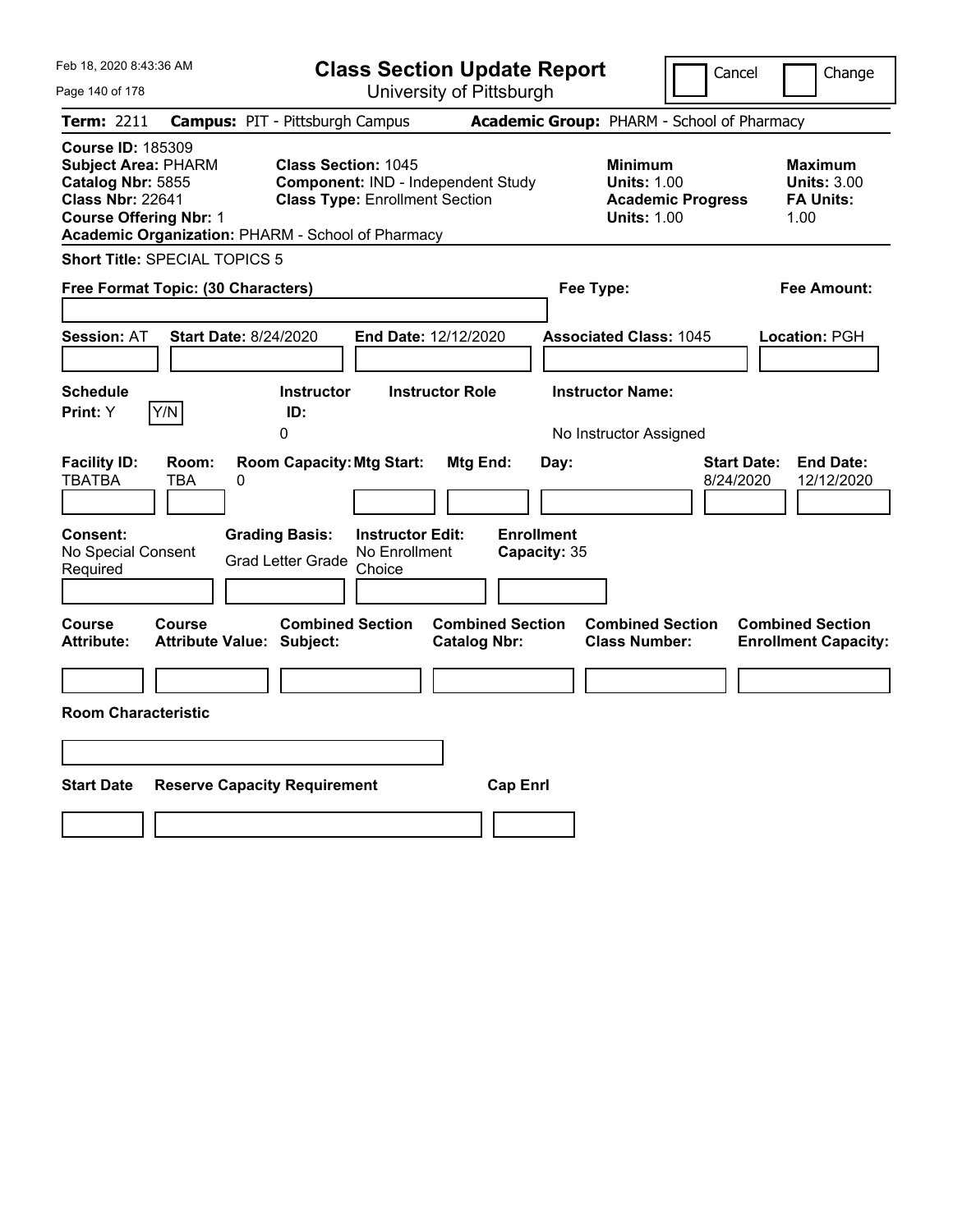| Feb 18, 2020 8:43:36 AM                                                                                                                 |                                                                                            | <b>Class Section Update Report</b>                                          |                                                       |                                                                                        | Cancel<br>Change                                                  |
|-----------------------------------------------------------------------------------------------------------------------------------------|--------------------------------------------------------------------------------------------|-----------------------------------------------------------------------------|-------------------------------------------------------|----------------------------------------------------------------------------------------|-------------------------------------------------------------------|
| Page 141 of 178                                                                                                                         |                                                                                            | University of Pittsburgh                                                    |                                                       |                                                                                        |                                                                   |
| Term: 2211                                                                                                                              | <b>Campus: PIT - Pittsburgh Campus</b>                                                     |                                                                             |                                                       | Academic Group: PHARM - School of Pharmacy                                             |                                                                   |
| <b>Course ID: 185309</b><br><b>Subject Area: PHARM</b><br>Catalog Nbr: 5855<br><b>Class Nbr: 22642</b><br><b>Course Offering Nbr: 1</b> | <b>Class Section: 1050</b><br>Academic Organization: PHARM - School of Pharmacy            | Component: IND - Independent Study<br><b>Class Type: Enrollment Section</b> |                                                       | <b>Minimum</b><br><b>Units: 1.00</b><br><b>Academic Progress</b><br><b>Units: 1.00</b> | <b>Maximum</b><br><b>Units: 3.00</b><br><b>FA Units:</b><br>1.00  |
| <b>Short Title: SPECIAL TOPICS 5</b>                                                                                                    |                                                                                            |                                                                             |                                                       |                                                                                        |                                                                   |
| Free Format Topic: (30 Characters)                                                                                                      |                                                                                            |                                                                             |                                                       | Fee Type:                                                                              | Fee Amount:                                                       |
| <b>Session: AT</b><br><b>Schedule</b><br>Y/N<br><b>Print:</b> Y                                                                         | <b>Start Date: 8/24/2020</b><br><b>Instructor</b><br>ID:<br>0                              | End Date: 12/12/2020<br><b>Instructor Role</b>                              |                                                       | <b>Associated Class: 1050</b><br><b>Instructor Name:</b><br>No Instructor Assigned     | Location: PGH                                                     |
| <b>Facility ID:</b><br>Room:<br><b>TBATBA</b><br>TBA<br><b>Consent:</b><br>No Special Consent<br>Required                               | <b>Room Capacity: Mtg Start:</b><br>0<br><b>Grading Basis:</b><br><b>Grad Letter Grade</b> | <b>Instructor Edit:</b><br>No Enrollment<br>Choice                          | Mtg End:<br>Day:<br><b>Enrollment</b><br>Capacity: 35 |                                                                                        | <b>Start Date:</b><br><b>End Date:</b><br>8/24/2020<br>12/12/2020 |
| Course<br>Course<br><b>Attribute:</b><br><b>Room Characteristic</b>                                                                     | <b>Combined Section</b><br><b>Attribute Value: Subject:</b>                                |                                                                             | <b>Combined Section</b><br><b>Catalog Nbr:</b>        | <b>Combined Section</b><br><b>Class Number:</b>                                        | <b>Combined Section</b><br><b>Enrollment Capacity:</b>            |
| <b>Start Date</b>                                                                                                                       | <b>Reserve Capacity Requirement</b>                                                        |                                                                             | <b>Cap Enrl</b>                                       |                                                                                        |                                                                   |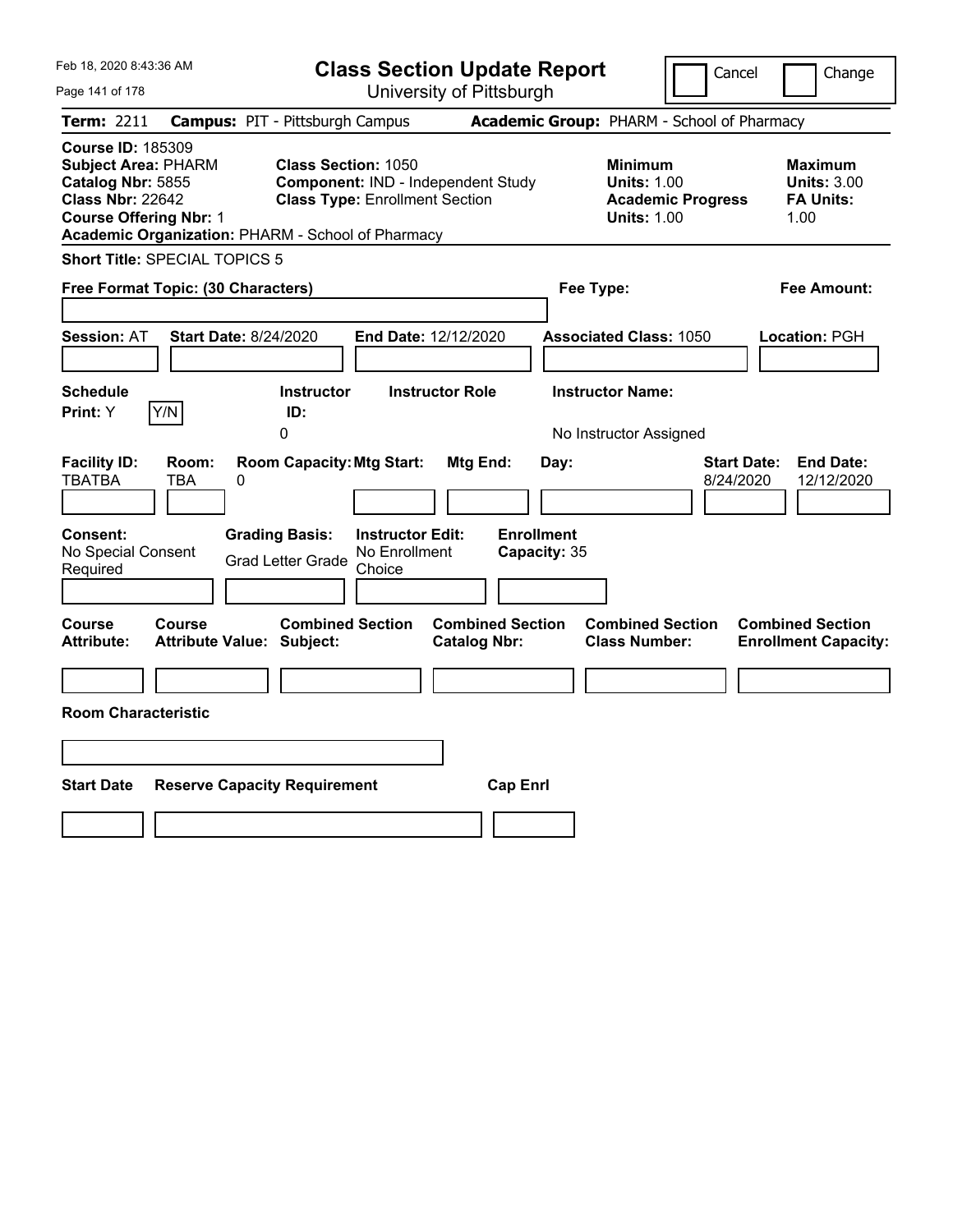| Feb 18, 2020 8:43:36 AM                                                                                                                                                                      |                                     |                                                                     |                                                    | <b>Class Section Update Report</b>             |                                   |                                                            | Cancel                          | Change                                                           |
|----------------------------------------------------------------------------------------------------------------------------------------------------------------------------------------------|-------------------------------------|---------------------------------------------------------------------|----------------------------------------------------|------------------------------------------------|-----------------------------------|------------------------------------------------------------|---------------------------------|------------------------------------------------------------------|
| Page 142 of 178                                                                                                                                                                              |                                     |                                                                     |                                                    | University of Pittsburgh                       |                                   |                                                            |                                 |                                                                  |
| Term: 2211                                                                                                                                                                                   |                                     | <b>Campus: PIT - Pittsburgh Campus</b>                              |                                                    |                                                |                                   | Academic Group: PHARM - School of Pharmacy                 |                                 |                                                                  |
| <b>Course ID: 185309</b><br><b>Subject Area: PHARM</b><br>Catalog Nbr: 5855<br><b>Class Nbr: 22643</b><br><b>Course Offering Nbr: 1</b><br>Academic Organization: PHARM - School of Pharmacy |                                     | <b>Class Section: 1055</b><br><b>Class Type: Enrollment Section</b> |                                                    | Component: IND - Independent Study             |                                   | <b>Minimum</b><br><b>Units: 1.00</b><br><b>Units: 1.00</b> | <b>Academic Progress</b>        | <b>Maximum</b><br><b>Units: 3.00</b><br><b>FA Units:</b><br>1.00 |
| <b>Short Title: SPECIAL TOPICS 5</b>                                                                                                                                                         |                                     |                                                                     |                                                    |                                                |                                   |                                                            |                                 |                                                                  |
| Free Format Topic: (30 Characters)                                                                                                                                                           |                                     |                                                                     |                                                    |                                                |                                   | Fee Type:                                                  |                                 | Fee Amount:                                                      |
| <b>Session: AT</b><br><b>Schedule</b><br>Print: Y                                                                                                                                            | <b>Start Date: 8/24/2020</b><br>Y/N | <b>Instructor</b><br>ID:                                            |                                                    | End Date: 12/12/2020<br><b>Instructor Role</b> |                                   | <b>Associated Class: 1055</b><br><b>Instructor Name:</b>   |                                 | Location: PGH                                                    |
|                                                                                                                                                                                              |                                     | 0                                                                   |                                                    |                                                |                                   | No Instructor Assigned                                     |                                 |                                                                  |
| <b>Facility ID:</b><br><b>TBATBA</b>                                                                                                                                                         | Room:<br>TBA<br>0                   | <b>Room Capacity: Mtg Start:</b>                                    |                                                    | Mtg End:                                       | Day:                              |                                                            | <b>Start Date:</b><br>8/24/2020 | <b>End Date:</b><br>12/12/2020                                   |
| Consent:<br>No Special Consent<br>Required                                                                                                                                                   |                                     | <b>Grading Basis:</b><br><b>Grad Letter Grade</b>                   | <b>Instructor Edit:</b><br>No Enrollment<br>Choice |                                                | <b>Enrollment</b><br>Capacity: 35 |                                                            |                                 |                                                                  |
| Course<br><b>Attribute:</b>                                                                                                                                                                  | Course                              | <b>Combined Section</b><br><b>Attribute Value: Subject:</b>         |                                                    | <b>Combined Section</b><br><b>Catalog Nbr:</b> |                                   | <b>Combined Section</b><br><b>Class Number:</b>            |                                 | <b>Combined Section</b><br><b>Enrollment Capacity:</b>           |
|                                                                                                                                                                                              |                                     |                                                                     |                                                    |                                                |                                   |                                                            |                                 |                                                                  |
| <b>Room Characteristic</b>                                                                                                                                                                   |                                     |                                                                     |                                                    |                                                |                                   |                                                            |                                 |                                                                  |
|                                                                                                                                                                                              |                                     |                                                                     |                                                    |                                                |                                   |                                                            |                                 |                                                                  |
|                                                                                                                                                                                              |                                     |                                                                     |                                                    |                                                |                                   |                                                            |                                 |                                                                  |
| <b>Start Date</b>                                                                                                                                                                            |                                     | <b>Reserve Capacity Requirement</b>                                 |                                                    |                                                | <b>Cap Enrl</b>                   |                                                            |                                 |                                                                  |
|                                                                                                                                                                                              |                                     |                                                                     |                                                    |                                                |                                   |                                                            |                                 |                                                                  |
|                                                                                                                                                                                              |                                     |                                                                     |                                                    |                                                |                                   |                                                            |                                 |                                                                  |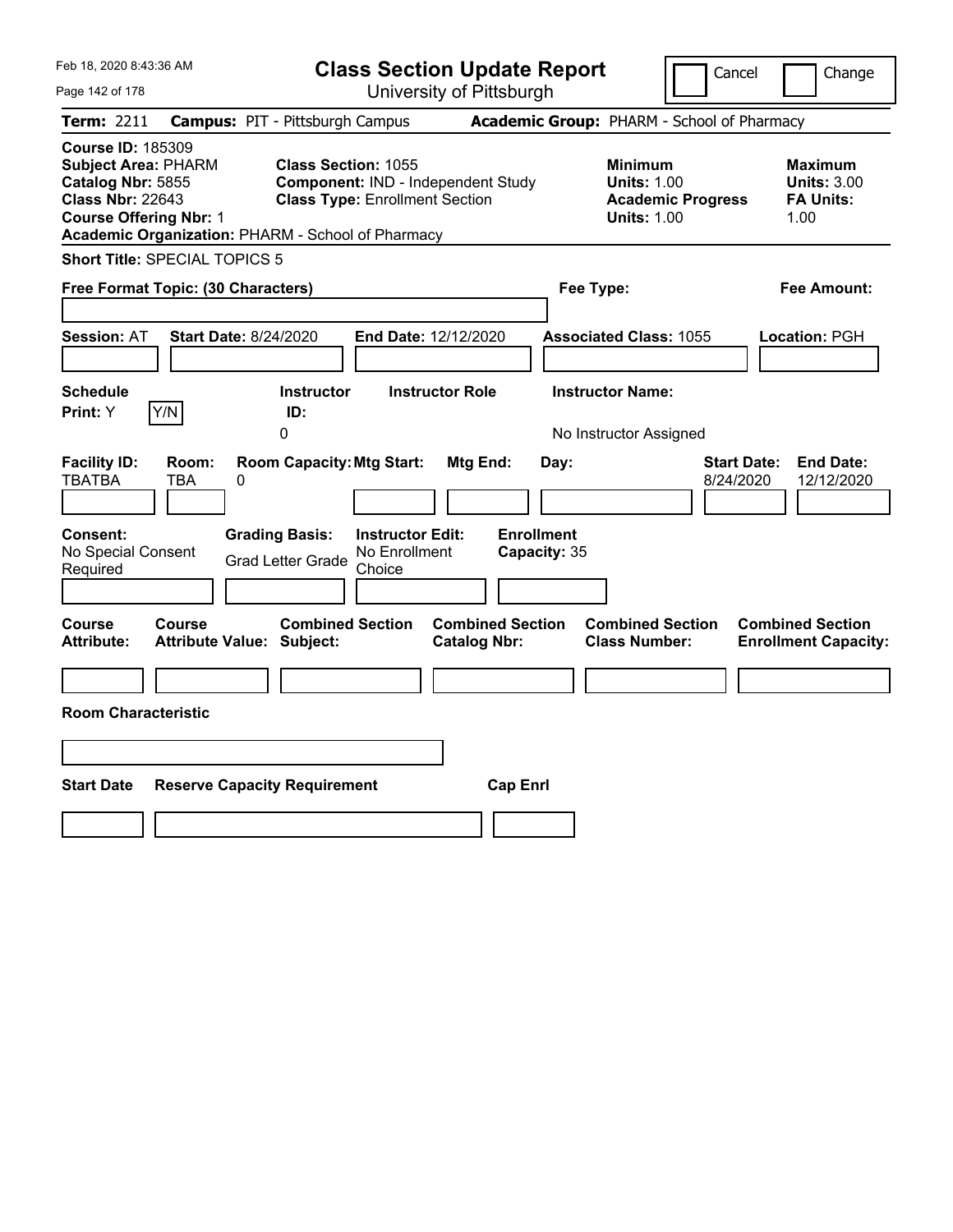| Feb 18, 2020 8:43:36 AM                                                                                                                                                                      |                                            |                                                                                                           |                         |                                | <b>Class Section Update Report</b> |                                                            | Cancel                   | Change                                                            |
|----------------------------------------------------------------------------------------------------------------------------------------------------------------------------------------------|--------------------------------------------|-----------------------------------------------------------------------------------------------------------|-------------------------|--------------------------------|------------------------------------|------------------------------------------------------------|--------------------------|-------------------------------------------------------------------|
| Page 143 of 178                                                                                                                                                                              |                                            |                                                                                                           |                         | University of Pittsburgh       |                                    |                                                            |                          |                                                                   |
| Term: 2211                                                                                                                                                                                   | <b>Campus: PIT - Pittsburgh Campus</b>     |                                                                                                           |                         |                                |                                    | Academic Group: PHARM - School of Pharmacy                 |                          |                                                                   |
| <b>Course ID: 185310</b><br><b>Subject Area: PHARM</b><br>Catalog Nbr: 5856<br><b>Class Nbr: 22644</b><br><b>Course Offering Nbr: 1</b><br>Academic Organization: PHARM - School of Pharmacy |                                            | <b>Class Section: 1010</b><br>Component: IND - Independent Study<br><b>Class Type: Enrollment Section</b> |                         |                                |                                    | <b>Minimum</b><br><b>Units: 1.00</b><br><b>Units: 1.00</b> | <b>Academic Progress</b> | <b>Maximum</b><br><b>Units: 3.00</b><br><b>FA Units:</b><br>1.00  |
| Short Title: SPECIAL TOPICS 6                                                                                                                                                                |                                            |                                                                                                           |                         |                                |                                    |                                                            |                          |                                                                   |
| Free Format Topic: (30 Characters)                                                                                                                                                           |                                            |                                                                                                           |                         |                                |                                    | Fee Type:                                                  |                          | Fee Amount:                                                       |
| <b>Session: AT</b><br><b>Schedule</b><br>Y/N<br>Print: Y                                                                                                                                     | <b>Start Date: 8/24/2020</b>               | <b>Instructor</b><br>ID:                                                                                  | End Date: 12/12/2020    | <b>Instructor Role</b>         |                                    | <b>Associated Class: 1010</b><br><b>Instructor Name:</b>   |                          | Location: PGH                                                     |
| <b>Facility ID:</b><br><b>TBATBA</b><br>Consent:                                                                                                                                             | Room:<br>TBA<br>0                          | 1274372<br><b>Room Capacity: Mtg Start:</b><br><b>Grading Basis:</b>                                      | <b>Instructor Edit:</b> | Primary Instructor<br>Mtg End: | Day:<br><b>Enrollment</b>          | Coons, James C                                             |                          | <b>Start Date:</b><br><b>End Date:</b><br>12/12/2020<br>8/24/2020 |
| No Special Consent<br>Required                                                                                                                                                               |                                            | <b>Grad Letter Grade</b>                                                                                  | No Enrollment<br>Choice |                                | Capacity: 35                       |                                                            |                          |                                                                   |
| Course<br>Attribute:<br><b>Room Characteristic</b>                                                                                                                                           | Course<br><b>Attribute Value: Subject:</b> | <b>Combined Section</b>                                                                                   |                         | <b>Catalog Nbr:</b>            | <b>Combined Section</b>            | <b>Combined Section</b><br><b>Class Number:</b>            |                          | <b>Combined Section</b><br><b>Enrollment Capacity:</b>            |
| <b>Start Date</b>                                                                                                                                                                            | <b>Reserve Capacity Requirement</b>        |                                                                                                           |                         |                                | <b>Cap Enrl</b>                    |                                                            |                          |                                                                   |
|                                                                                                                                                                                              |                                            |                                                                                                           |                         |                                |                                    |                                                            |                          |                                                                   |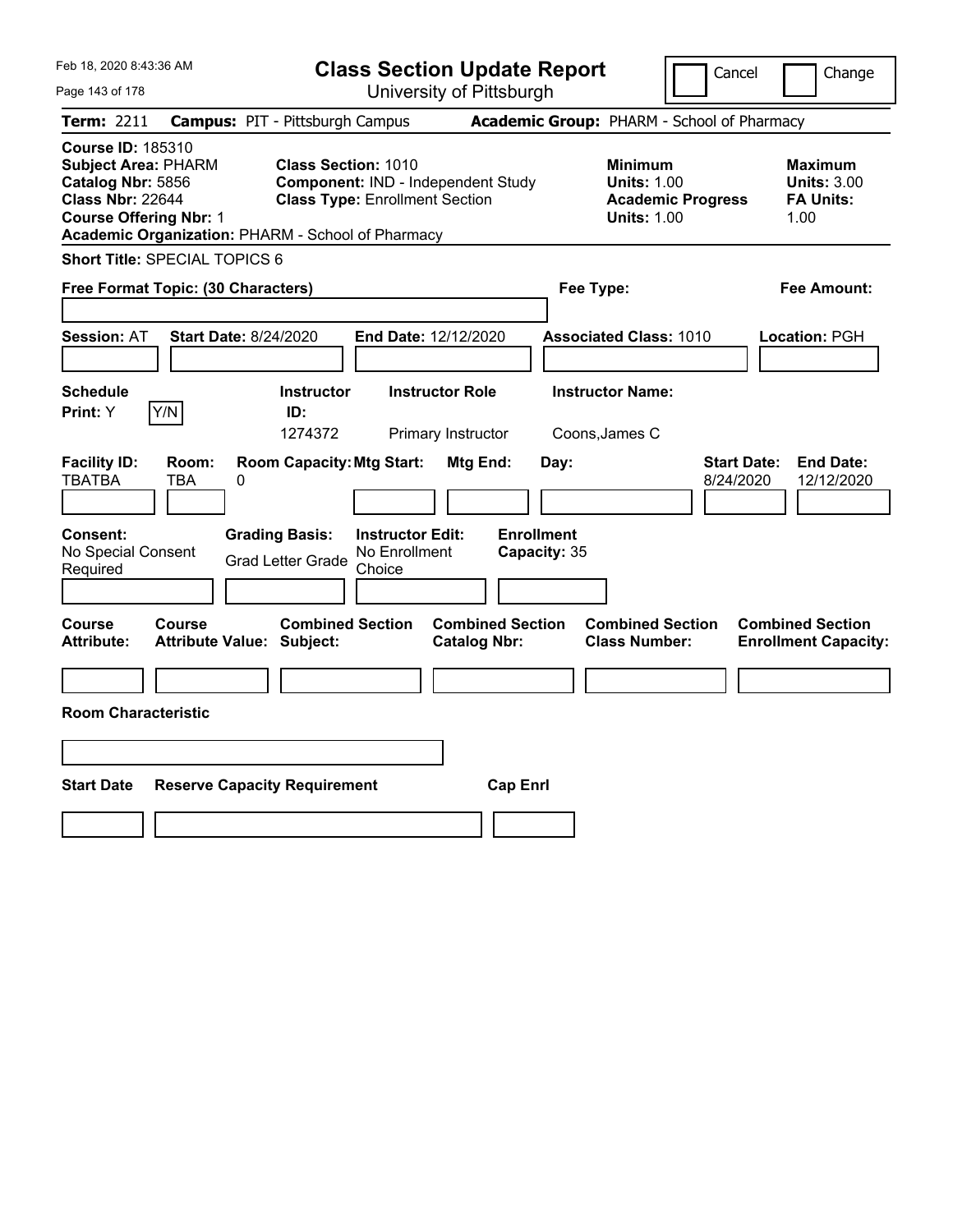| Feb 18, 2020 8:43:36 AM                                                                                                                                                                      |                                                                           |                                       | <b>Class Section Update Report</b>             |                           |                                                                                        | Cancel<br>Change                                                  |
|----------------------------------------------------------------------------------------------------------------------------------------------------------------------------------------------|---------------------------------------------------------------------------|---------------------------------------|------------------------------------------------|---------------------------|----------------------------------------------------------------------------------------|-------------------------------------------------------------------|
| Page 144 of 178                                                                                                                                                                              |                                                                           |                                       | University of Pittsburgh                       |                           |                                                                                        |                                                                   |
| Term: 2211                                                                                                                                                                                   | <b>Campus: PIT - Pittsburgh Campus</b>                                    |                                       |                                                |                           | Academic Group: PHARM - School of Pharmacy                                             |                                                                   |
| <b>Course ID: 185310</b><br><b>Subject Area: PHARM</b><br>Catalog Nbr: 5856<br><b>Class Nbr: 22645</b><br><b>Course Offering Nbr: 1</b><br>Academic Organization: PHARM - School of Pharmacy | <b>Class Section: 1015</b>                                                | <b>Class Type: Enrollment Section</b> | Component: IND - Independent Study             |                           | <b>Minimum</b><br><b>Units: 1.00</b><br><b>Academic Progress</b><br><b>Units: 1.00</b> | <b>Maximum</b><br><b>Units: 3.00</b><br><b>FA Units:</b><br>1.00  |
| Short Title: SPECIAL TOPICS 6                                                                                                                                                                |                                                                           |                                       |                                                |                           |                                                                                        |                                                                   |
| Free Format Topic: (30 Characters)                                                                                                                                                           |                                                                           |                                       |                                                | Fee Type:                 |                                                                                        | Fee Amount:                                                       |
| <b>Session: AT</b><br><b>Schedule</b><br>Y/N<br>Print: Y                                                                                                                                     | <b>Start Date: 8/24/2020</b><br><b>Instructor</b><br>ID:                  | End Date: 12/12/2020                  | <b>Instructor Role</b>                         |                           | <b>Associated Class: 1015</b><br><b>Instructor Name:</b>                               | Location: PGH                                                     |
| <b>Facility ID:</b><br>Room:<br><b>TBATBA</b><br>TBA<br>Consent:                                                                                                                             | 1033502<br><b>Room Capacity: Mtg Start:</b><br>0<br><b>Grading Basis:</b> | <b>Instructor Edit:</b>               | Primary Instructor<br>Mtg End:                 | Day:<br><b>Enrollment</b> | Ruby, Christine M                                                                      | <b>Start Date:</b><br><b>End Date:</b><br>12/12/2020<br>8/24/2020 |
| No Special Consent<br>Required                                                                                                                                                               | <b>Grad Letter Grade</b>                                                  | No Enrollment<br>Choice               |                                                | Capacity: 35              |                                                                                        |                                                                   |
| Course<br>Course<br><b>Attribute:</b><br><b>Room Characteristic</b>                                                                                                                          | <b>Combined Section</b><br><b>Attribute Value: Subject:</b>               |                                       | <b>Combined Section</b><br><b>Catalog Nbr:</b> |                           | <b>Combined Section</b><br><b>Class Number:</b>                                        | <b>Combined Section</b><br><b>Enrollment Capacity:</b>            |
|                                                                                                                                                                                              |                                                                           |                                       |                                                |                           |                                                                                        |                                                                   |
| <b>Start Date</b>                                                                                                                                                                            | <b>Reserve Capacity Requirement</b>                                       |                                       | <b>Cap Enrl</b>                                |                           |                                                                                        |                                                                   |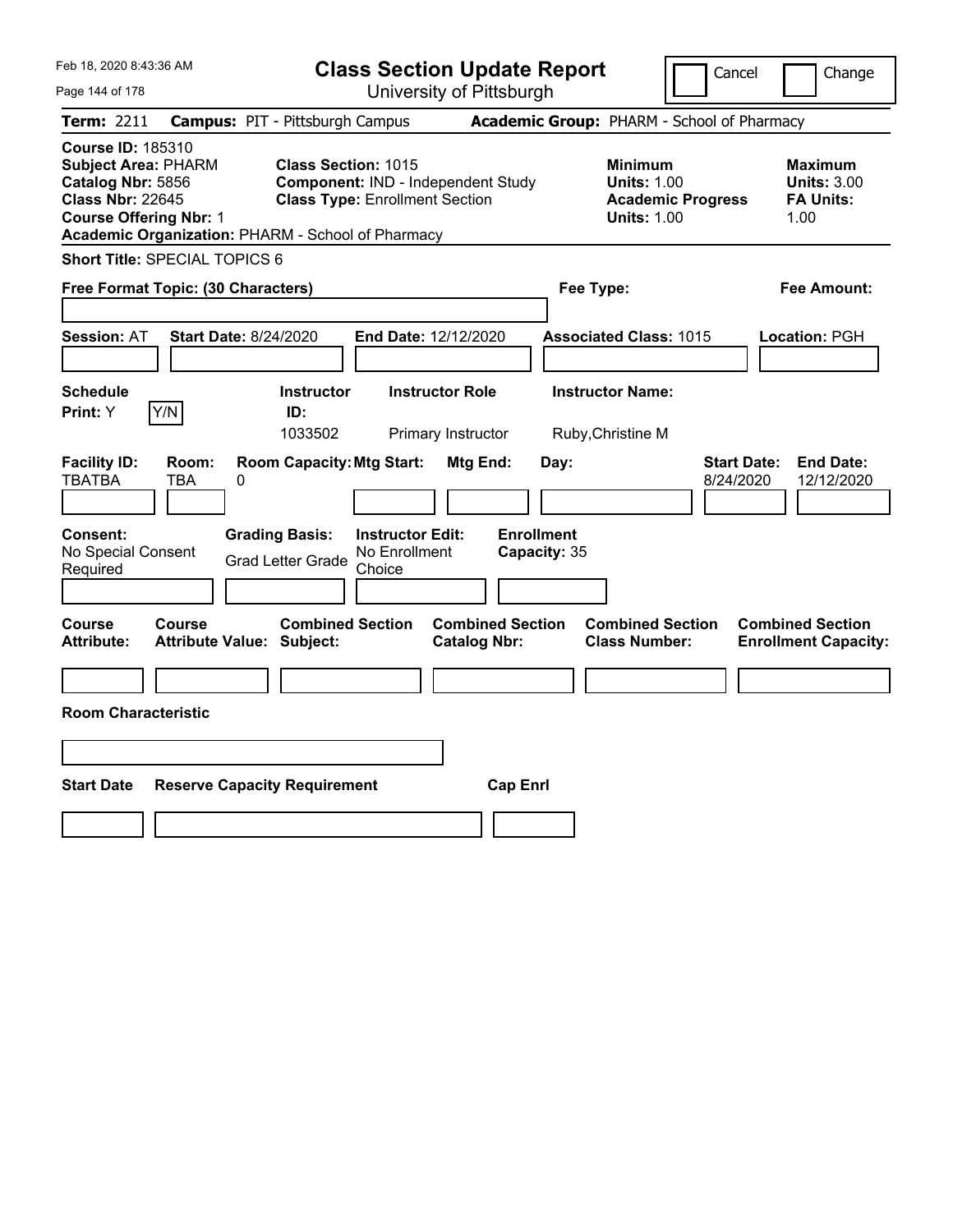| Feb 18, 2020 8:43:36 AM                                                                                                                                                                      |                                                                                                           | <b>Class Section Update Report</b>             | Cancel                                                                                 | Change                                                           |
|----------------------------------------------------------------------------------------------------------------------------------------------------------------------------------------------|-----------------------------------------------------------------------------------------------------------|------------------------------------------------|----------------------------------------------------------------------------------------|------------------------------------------------------------------|
| Page 145 of 178                                                                                                                                                                              |                                                                                                           | University of Pittsburgh                       |                                                                                        |                                                                  |
| Term: 2211                                                                                                                                                                                   | <b>Campus: PIT - Pittsburgh Campus</b>                                                                    |                                                | Academic Group: PHARM - School of Pharmacy                                             |                                                                  |
| <b>Course ID: 185310</b><br><b>Subject Area: PHARM</b><br>Catalog Nbr: 5856<br><b>Class Nbr: 22646</b><br><b>Course Offering Nbr: 1</b><br>Academic Organization: PHARM - School of Pharmacy | <b>Class Section: 1020</b><br>Component: IND - Independent Study<br><b>Class Type: Enrollment Section</b> |                                                | <b>Minimum</b><br><b>Units: 1.00</b><br><b>Academic Progress</b><br><b>Units: 1.00</b> | <b>Maximum</b><br><b>Units: 3.00</b><br><b>FA Units:</b><br>1.00 |
| Short Title: SPECIAL TOPICS 6                                                                                                                                                                |                                                                                                           |                                                |                                                                                        |                                                                  |
| Free Format Topic: (30 Characters)                                                                                                                                                           |                                                                                                           | Fee Type:                                      |                                                                                        | Fee Amount:                                                      |
| <b>Start Date: 8/24/2020</b><br><b>Session: AT</b>                                                                                                                                           | End Date: 12/12/2020                                                                                      |                                                | <b>Associated Class: 1020</b>                                                          | Location: PGH                                                    |
| <b>Schedule</b>                                                                                                                                                                              | <b>Instructor</b>                                                                                         | <b>Instructor Role</b>                         | <b>Instructor Name:</b>                                                                |                                                                  |
| Y/N<br>Print: Y                                                                                                                                                                              | ID:<br>2915877                                                                                            | Primary Instructor                             | Gill, Sandra Lucille                                                                   |                                                                  |
| <b>Facility ID:</b><br>Room:<br><b>TBATBA</b><br>TBA<br>0                                                                                                                                    | <b>Room Capacity: Mtg Start:</b>                                                                          | Mtg End:<br>Day:                               | <b>Start Date:</b><br>8/24/2020                                                        | <b>End Date:</b><br>12/12/2020                                   |
| Consent:<br>No Special Consent<br>Required                                                                                                                                                   | <b>Grading Basis:</b><br><b>Instructor Edit:</b><br>No Enrollment<br><b>Grad Letter Grade</b><br>Choice   | <b>Enrollment</b><br>Capacity: 35              |                                                                                        |                                                                  |
|                                                                                                                                                                                              |                                                                                                           |                                                |                                                                                        |                                                                  |
| Course<br>Course<br><b>Attribute Value: Subject:</b><br>Attribute:                                                                                                                           | <b>Combined Section</b>                                                                                   | <b>Combined Section</b><br><b>Catalog Nbr:</b> | <b>Combined Section</b><br><b>Class Number:</b>                                        | <b>Combined Section</b><br><b>Enrollment Capacity:</b>           |
|                                                                                                                                                                                              |                                                                                                           |                                                |                                                                                        |                                                                  |
| <b>Room Characteristic</b>                                                                                                                                                                   |                                                                                                           |                                                |                                                                                        |                                                                  |
|                                                                                                                                                                                              |                                                                                                           |                                                |                                                                                        |                                                                  |
| <b>Start Date</b><br><b>Reserve Capacity Requirement</b>                                                                                                                                     |                                                                                                           | <b>Cap Enrl</b>                                |                                                                                        |                                                                  |
|                                                                                                                                                                                              |                                                                                                           |                                                |                                                                                        |                                                                  |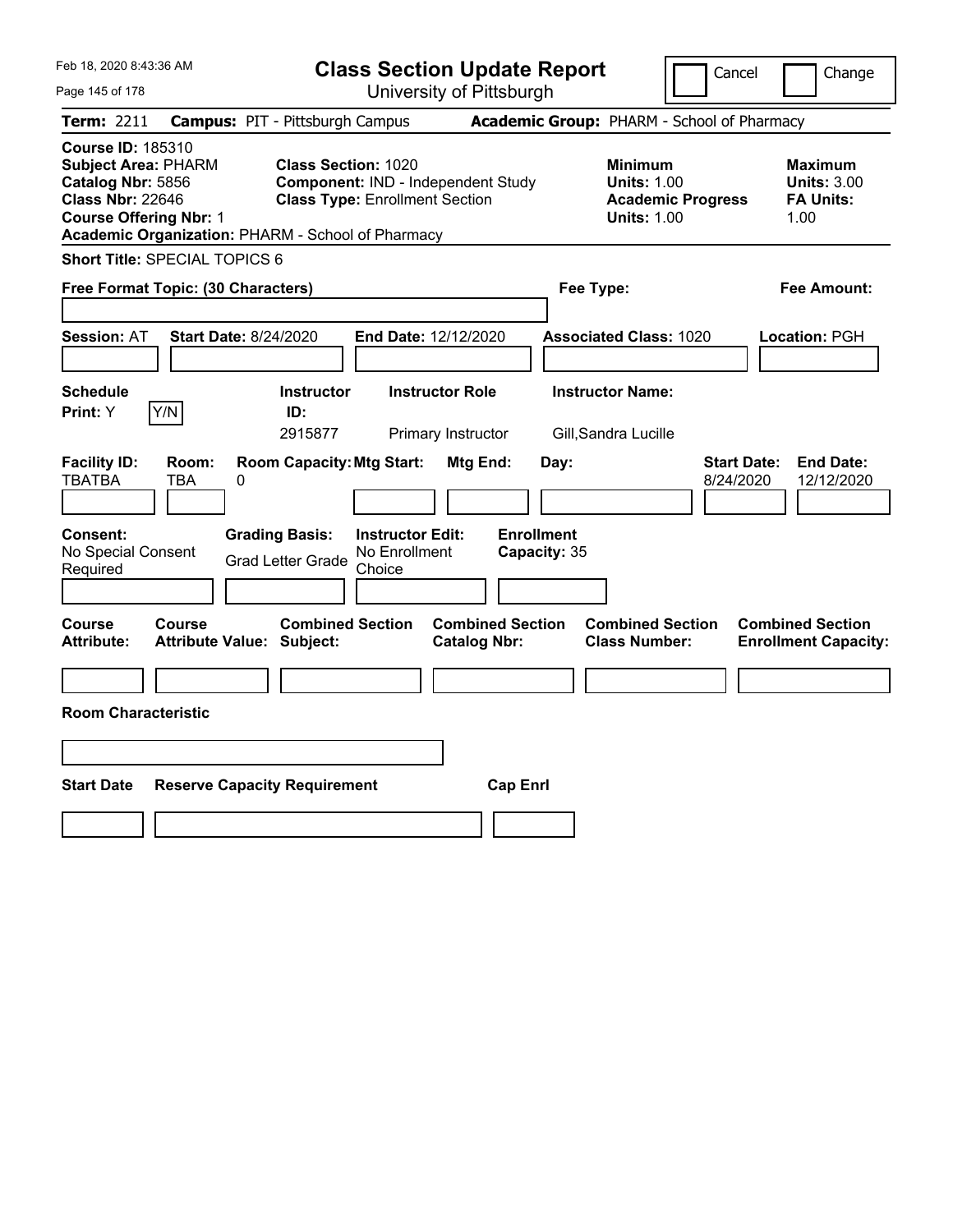| Feb 18, 2020 8:43:36 AM                                                                                                                                                                      |                                                             |                                                                             | <b>Class Section Update Report</b>             |                                                          |                                                                                        | Cancel<br>Change                                                  |
|----------------------------------------------------------------------------------------------------------------------------------------------------------------------------------------------|-------------------------------------------------------------|-----------------------------------------------------------------------------|------------------------------------------------|----------------------------------------------------------|----------------------------------------------------------------------------------------|-------------------------------------------------------------------|
| Page 146 of 178                                                                                                                                                                              |                                                             |                                                                             | University of Pittsburgh                       |                                                          |                                                                                        |                                                                   |
| Term: 2211                                                                                                                                                                                   | <b>Campus: PIT - Pittsburgh Campus</b>                      |                                                                             |                                                |                                                          | Academic Group: PHARM - School of Pharmacy                                             |                                                                   |
| <b>Course ID: 185310</b><br><b>Subject Area: PHARM</b><br>Catalog Nbr: 5856<br><b>Class Nbr: 22647</b><br><b>Course Offering Nbr: 1</b><br>Academic Organization: PHARM - School of Pharmacy | <b>Class Section: 1025</b>                                  | Component: IND - Independent Study<br><b>Class Type: Enrollment Section</b> |                                                |                                                          | <b>Minimum</b><br><b>Units: 1.00</b><br><b>Academic Progress</b><br><b>Units: 1.00</b> | <b>Maximum</b><br><b>Units: 3.00</b><br><b>FA Units:</b><br>1.00  |
| <b>Short Title: SPECIAL TOPICS 6</b>                                                                                                                                                         |                                                             |                                                                             |                                                |                                                          |                                                                                        |                                                                   |
| Free Format Topic: (30 Characters)                                                                                                                                                           |                                                             |                                                                             |                                                | Fee Type:                                                |                                                                                        | Fee Amount:                                                       |
| <b>Session: AT</b><br><b>Schedule</b><br>Y/N<br>Print: Y                                                                                                                                     | <b>Start Date: 8/24/2020</b><br><b>Instructor</b><br>ID:    | End Date: 12/12/2020<br><b>Instructor Role</b>                              |                                                | <b>Associated Class: 1025</b><br><b>Instructor Name:</b> |                                                                                        | Location: PGH                                                     |
|                                                                                                                                                                                              | 0                                                           |                                                                             |                                                | No Instructor Assigned                                   |                                                                                        |                                                                   |
| <b>Facility ID:</b><br>Room:<br><b>TBATBA</b><br>TBA<br>0                                                                                                                                    | <b>Room Capacity: Mtg Start:</b>                            |                                                                             | Mtg End:                                       | Day:                                                     |                                                                                        | <b>Start Date:</b><br><b>End Date:</b><br>8/24/2020<br>12/12/2020 |
| Consent:<br>No Special Consent<br>Required                                                                                                                                                   | <b>Grading Basis:</b><br><b>Grad Letter Grade</b>           | <b>Instructor Edit:</b><br>No Enrollment<br>Choice                          | <b>Enrollment</b><br>Capacity: 35              |                                                          |                                                                                        |                                                                   |
| Course<br>Course<br><b>Attribute:</b>                                                                                                                                                        | <b>Combined Section</b><br><b>Attribute Value: Subject:</b> |                                                                             | <b>Combined Section</b><br><b>Catalog Nbr:</b> |                                                          | <b>Combined Section</b><br><b>Class Number:</b>                                        | <b>Combined Section</b><br><b>Enrollment Capacity:</b>            |
|                                                                                                                                                                                              |                                                             |                                                                             |                                                |                                                          |                                                                                        |                                                                   |
| <b>Room Characteristic</b>                                                                                                                                                                   |                                                             |                                                                             |                                                |                                                          |                                                                                        |                                                                   |
|                                                                                                                                                                                              |                                                             |                                                                             |                                                |                                                          |                                                                                        |                                                                   |
| <b>Start Date</b>                                                                                                                                                                            | <b>Reserve Capacity Requirement</b>                         |                                                                             | <b>Cap Enrl</b>                                |                                                          |                                                                                        |                                                                   |
|                                                                                                                                                                                              |                                                             |                                                                             |                                                |                                                          |                                                                                        |                                                                   |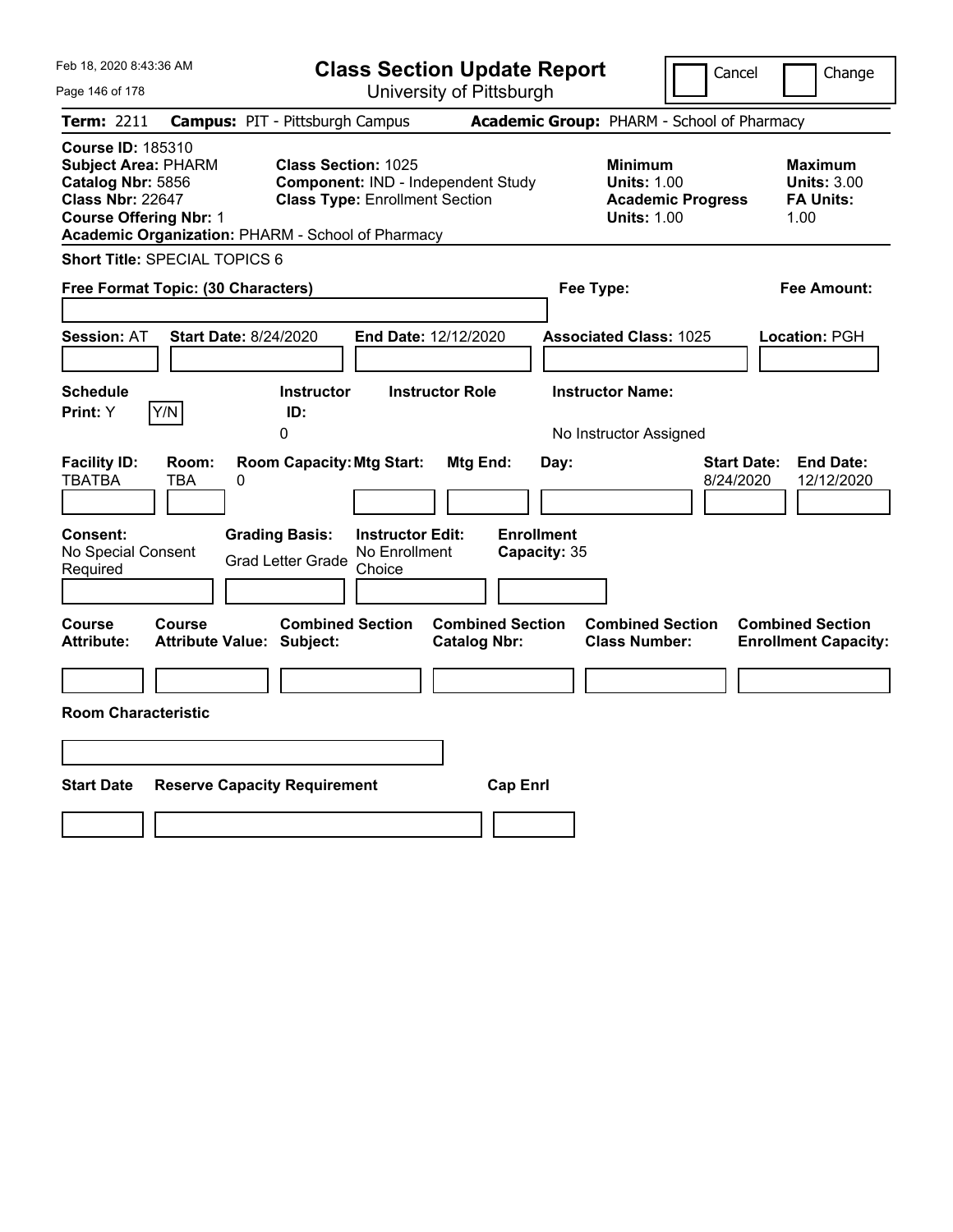| Feb 18, 2020 8:43:36 AM                                                                                                                                                                      |                              |                                                                                       |                                                    | <b>Class Section Update Report</b>             |                                           |                                                            | Cancel                                     | Change                                                            |
|----------------------------------------------------------------------------------------------------------------------------------------------------------------------------------------------|------------------------------|---------------------------------------------------------------------------------------|----------------------------------------------------|------------------------------------------------|-------------------------------------------|------------------------------------------------------------|--------------------------------------------|-------------------------------------------------------------------|
| Page 147 of 178                                                                                                                                                                              |                              |                                                                                       |                                                    | University of Pittsburgh                       |                                           |                                                            |                                            |                                                                   |
| Term: 2211                                                                                                                                                                                   |                              | <b>Campus: PIT - Pittsburgh Campus</b>                                                |                                                    |                                                |                                           |                                                            | Academic Group: PHARM - School of Pharmacy |                                                                   |
| <b>Course ID: 185310</b><br><b>Subject Area: PHARM</b><br>Catalog Nbr: 5856<br><b>Class Nbr: 22648</b><br><b>Course Offering Nbr: 1</b><br>Academic Organization: PHARM - School of Pharmacy |                              | <b>Class Section: 1030</b><br><b>Class Type: Enrollment Section</b>                   |                                                    | Component: IND - Independent Study             |                                           | <b>Minimum</b><br><b>Units: 1.00</b><br><b>Units: 1.00</b> | <b>Academic Progress</b>                   | <b>Maximum</b><br><b>Units: 3.00</b><br><b>FA Units:</b><br>1.00  |
| <b>Short Title: SPECIAL TOPICS 6</b>                                                                                                                                                         |                              |                                                                                       |                                                    |                                                |                                           |                                                            |                                            |                                                                   |
| Free Format Topic: (30 Characters)                                                                                                                                                           |                              |                                                                                       |                                                    |                                                | Fee Type:                                 |                                                            |                                            | Fee Amount:                                                       |
| <b>Session: AT</b><br><b>Schedule</b>                                                                                                                                                        | <b>Start Date: 8/24/2020</b> | <b>Instructor</b>                                                                     | End Date: 12/12/2020                               | <b>Instructor Role</b>                         |                                           | <b>Associated Class: 1030</b><br><b>Instructor Name:</b>   |                                            | Location: PGH                                                     |
| Print: Y                                                                                                                                                                                     | Y/N                          | ID:<br>0                                                                              |                                                    |                                                |                                           | No Instructor Assigned                                     |                                            |                                                                   |
| <b>Facility ID:</b><br><b>TBATBA</b><br><b>Consent:</b><br>No Special Consent<br>Required                                                                                                    | Room:<br>TBA<br>0            | <b>Room Capacity: Mtg Start:</b><br><b>Grading Basis:</b><br><b>Grad Letter Grade</b> | <b>Instructor Edit:</b><br>No Enrollment<br>Choice | Mtg End:                                       | Day:<br><b>Enrollment</b><br>Capacity: 35 |                                                            |                                            | <b>Start Date:</b><br><b>End Date:</b><br>8/24/2020<br>12/12/2020 |
| Course<br><b>Attribute:</b>                                                                                                                                                                  | <b>Course</b>                | <b>Combined Section</b><br><b>Attribute Value: Subject:</b>                           |                                                    | <b>Combined Section</b><br><b>Catalog Nbr:</b> |                                           | <b>Combined Section</b><br><b>Class Number:</b>            |                                            | <b>Combined Section</b><br><b>Enrollment Capacity:</b>            |
| <b>Room Characteristic</b>                                                                                                                                                                   |                              |                                                                                       |                                                    |                                                |                                           |                                                            |                                            |                                                                   |
| <b>Start Date</b>                                                                                                                                                                            |                              | <b>Reserve Capacity Requirement</b>                                                   |                                                    | <b>Cap Enrl</b>                                |                                           |                                                            |                                            |                                                                   |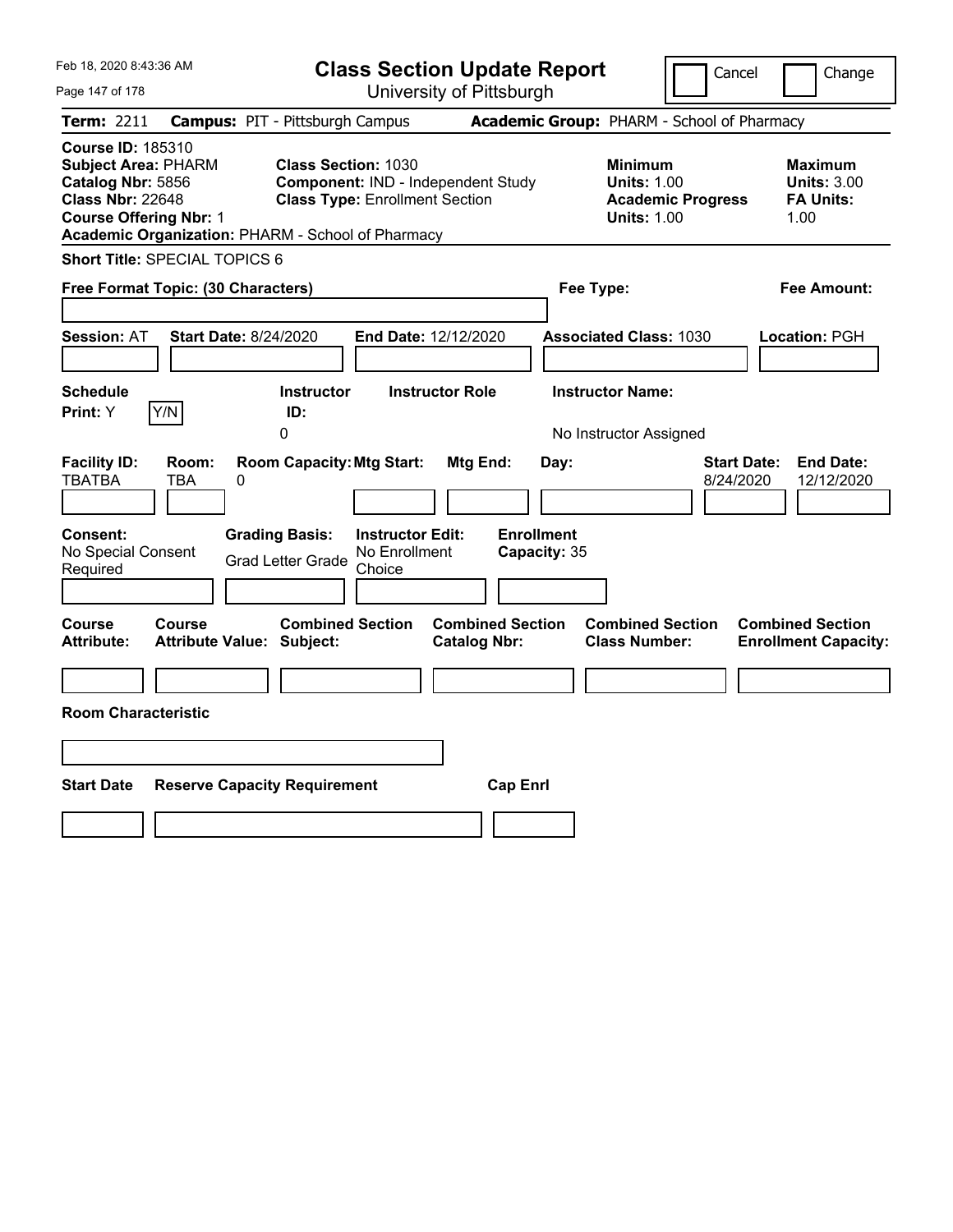| Feb 18, 2020 8:43:36 AM                                                                                                                                                                      |                                                                                            | <b>Class Section Update Report</b>                                          |                                                |           |                                                                                        | Cancel                          | Change                                                           |
|----------------------------------------------------------------------------------------------------------------------------------------------------------------------------------------------|--------------------------------------------------------------------------------------------|-----------------------------------------------------------------------------|------------------------------------------------|-----------|----------------------------------------------------------------------------------------|---------------------------------|------------------------------------------------------------------|
| Page 148 of 178                                                                                                                                                                              |                                                                                            |                                                                             | University of Pittsburgh                       |           |                                                                                        |                                 |                                                                  |
| Term: 2211                                                                                                                                                                                   | <b>Campus: PIT - Pittsburgh Campus</b>                                                     |                                                                             |                                                |           | Academic Group: PHARM - School of Pharmacy                                             |                                 |                                                                  |
| <b>Course ID: 185310</b><br><b>Subject Area: PHARM</b><br>Catalog Nbr: 5856<br><b>Class Nbr: 22649</b><br><b>Course Offering Nbr: 1</b><br>Academic Organization: PHARM - School of Pharmacy | <b>Class Section: 1035</b>                                                                 | Component: IND - Independent Study<br><b>Class Type: Enrollment Section</b> |                                                |           | <b>Minimum</b><br><b>Units: 1.00</b><br><b>Academic Progress</b><br><b>Units: 1.00</b> |                                 | <b>Maximum</b><br><b>Units: 3.00</b><br><b>FA Units:</b><br>1.00 |
| Short Title: SPECIAL TOPICS 6                                                                                                                                                                |                                                                                            |                                                                             |                                                |           |                                                                                        |                                 |                                                                  |
| Free Format Topic: (30 Characters)                                                                                                                                                           |                                                                                            |                                                                             |                                                | Fee Type: |                                                                                        |                                 | Fee Amount:                                                      |
| <b>Session: AT</b><br><b>Schedule</b><br>Y/N<br><b>Print:</b> Y                                                                                                                              | <b>Start Date: 8/24/2020</b><br><b>Instructor</b><br>ID:<br>0                              | End Date: 12/12/2020<br><b>Instructor Role</b>                              |                                                |           | <b>Associated Class: 1035</b><br><b>Instructor Name:</b><br>No Instructor Assigned     |                                 | Location: PGH                                                    |
| <b>Facility ID:</b><br>Room:<br><b>TBATBA</b><br>TBA<br><b>Consent:</b><br>No Special Consent<br>Required                                                                                    | <b>Room Capacity: Mtg Start:</b><br>0<br><b>Grading Basis:</b><br><b>Grad Letter Grade</b> | <b>Instructor Edit:</b><br>No Enrollment<br>Choice                          | Mtg End:<br><b>Enrollment</b><br>Capacity: 35  | Day:      |                                                                                        | <b>Start Date:</b><br>8/24/2020 | <b>End Date:</b><br>12/12/2020                                   |
| Course<br>Course<br><b>Attribute:</b><br><b>Room Characteristic</b>                                                                                                                          | <b>Combined Section</b><br><b>Attribute Value: Subject:</b>                                |                                                                             | <b>Combined Section</b><br><b>Catalog Nbr:</b> |           | <b>Combined Section</b><br><b>Class Number:</b>                                        |                                 | <b>Combined Section</b><br><b>Enrollment Capacity:</b>           |
| <b>Start Date</b>                                                                                                                                                                            | <b>Reserve Capacity Requirement</b>                                                        |                                                                             | <b>Cap Enrl</b>                                |           |                                                                                        |                                 |                                                                  |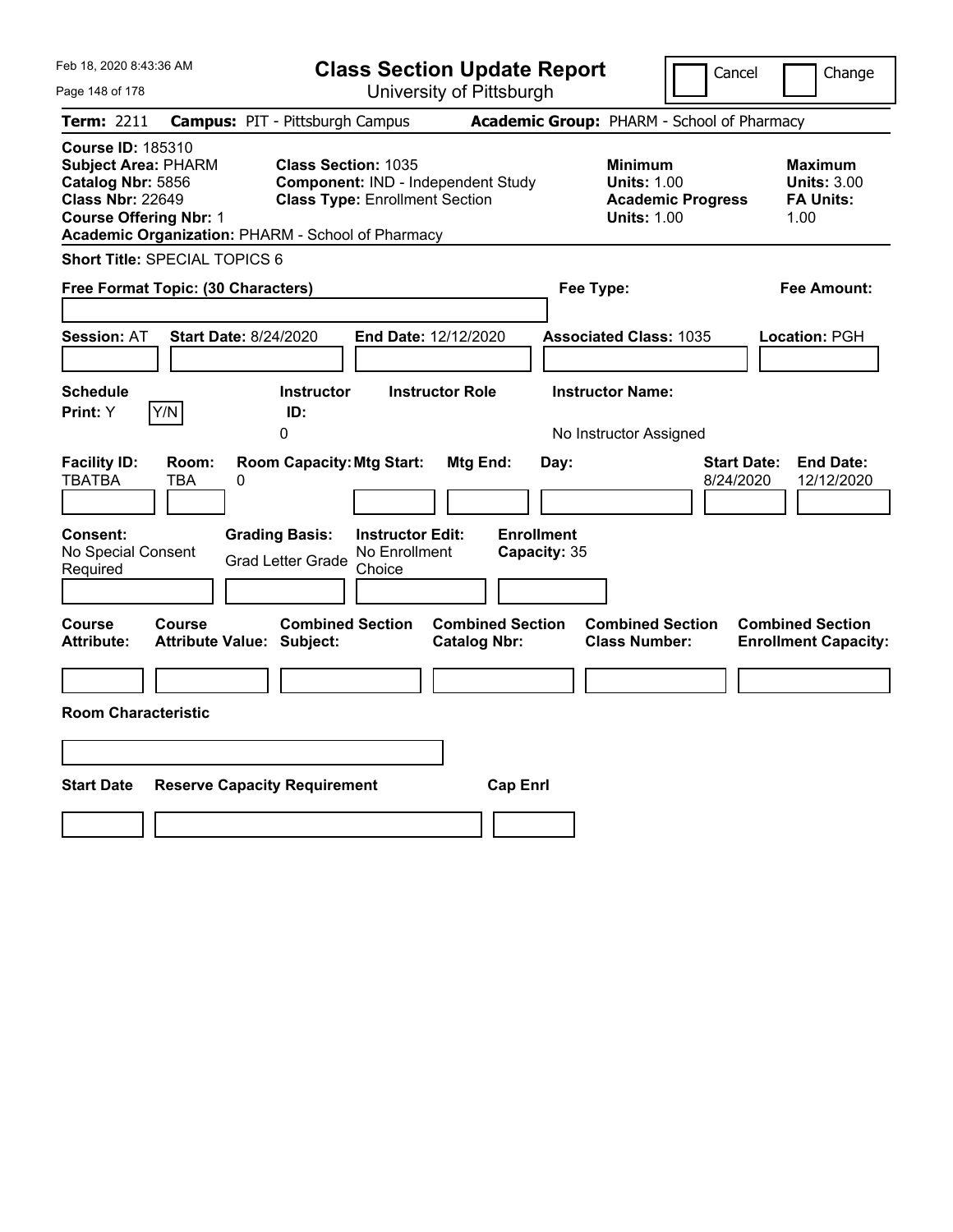| Feb 18, 2020 8:43:36 AM                                                                                                                                                                      |                                                                                                 |                                          | <b>Class Section Update Report</b>             |                                           |                                                                                        | Cancel                          | Change                                                           |
|----------------------------------------------------------------------------------------------------------------------------------------------------------------------------------------------|-------------------------------------------------------------------------------------------------|------------------------------------------|------------------------------------------------|-------------------------------------------|----------------------------------------------------------------------------------------|---------------------------------|------------------------------------------------------------------|
| Page 149 of 178                                                                                                                                                                              |                                                                                                 |                                          | University of Pittsburgh                       |                                           |                                                                                        |                                 |                                                                  |
| Term: 2211                                                                                                                                                                                   | <b>Campus: PIT - Pittsburgh Campus</b>                                                          |                                          |                                                |                                           | Academic Group: PHARM - School of Pharmacy                                             |                                 |                                                                  |
| <b>Course ID: 185310</b><br><b>Subject Area: PHARM</b><br>Catalog Nbr: 5856<br><b>Class Nbr: 22650</b><br><b>Course Offering Nbr: 1</b><br>Academic Organization: PHARM - School of Pharmacy | <b>Class Section: 1040</b>                                                                      | <b>Class Type: Enrollment Section</b>    | <b>Component: IND - Independent Study</b>      |                                           | <b>Minimum</b><br><b>Units: 1.00</b><br><b>Academic Progress</b><br><b>Units: 1.00</b> |                                 | <b>Maximum</b><br><b>Units: 3.00</b><br><b>FA Units:</b><br>1.00 |
| <b>Short Title: SPECIAL TOPICS 6</b>                                                                                                                                                         |                                                                                                 |                                          |                                                |                                           |                                                                                        |                                 |                                                                  |
| Free Format Topic: (30 Characters)                                                                                                                                                           |                                                                                                 |                                          |                                                | Fee Type:                                 |                                                                                        |                                 | Fee Amount:                                                      |
| <b>Session: AT</b><br><b>Schedule</b><br>Y/N<br>Print: Y                                                                                                                                     | <b>Start Date: 8/24/2020</b><br><b>Instructor</b><br>ID:                                        | End Date: 12/12/2020                     | <b>Instructor Role</b>                         |                                           | <b>Associated Class: 1040</b><br><b>Instructor Name:</b>                               |                                 | Location: PGH                                                    |
| <b>Facility ID:</b><br>Room:<br><b>TBATBA</b><br>TBA<br>Consent:<br>No Special Consent                                                                                                       | 0<br><b>Room Capacity: Mtg Start:</b><br>0<br><b>Grading Basis:</b><br><b>Grad Letter Grade</b> | <b>Instructor Edit:</b><br>No Enrollment | Mtg End:                                       | Day:<br><b>Enrollment</b><br>Capacity: 35 | No Instructor Assigned                                                                 | <b>Start Date:</b><br>8/24/2020 | <b>End Date:</b><br>12/12/2020                                   |
| Required                                                                                                                                                                                     |                                                                                                 | Choice                                   |                                                |                                           |                                                                                        |                                 |                                                                  |
| Course<br>Course<br><b>Attribute:</b><br><b>Room Characteristic</b>                                                                                                                          | <b>Combined Section</b><br><b>Attribute Value: Subject:</b>                                     |                                          | <b>Combined Section</b><br><b>Catalog Nbr:</b> |                                           | <b>Combined Section</b><br><b>Class Number:</b>                                        |                                 | <b>Combined Section</b><br><b>Enrollment Capacity:</b>           |
|                                                                                                                                                                                              |                                                                                                 |                                          |                                                |                                           |                                                                                        |                                 |                                                                  |
|                                                                                                                                                                                              |                                                                                                 |                                          |                                                |                                           |                                                                                        |                                 |                                                                  |
| <b>Start Date</b>                                                                                                                                                                            | <b>Reserve Capacity Requirement</b>                                                             |                                          | <b>Cap Enrl</b>                                |                                           |                                                                                        |                                 |                                                                  |
|                                                                                                                                                                                              |                                                                                                 |                                          |                                                |                                           |                                                                                        |                                 |                                                                  |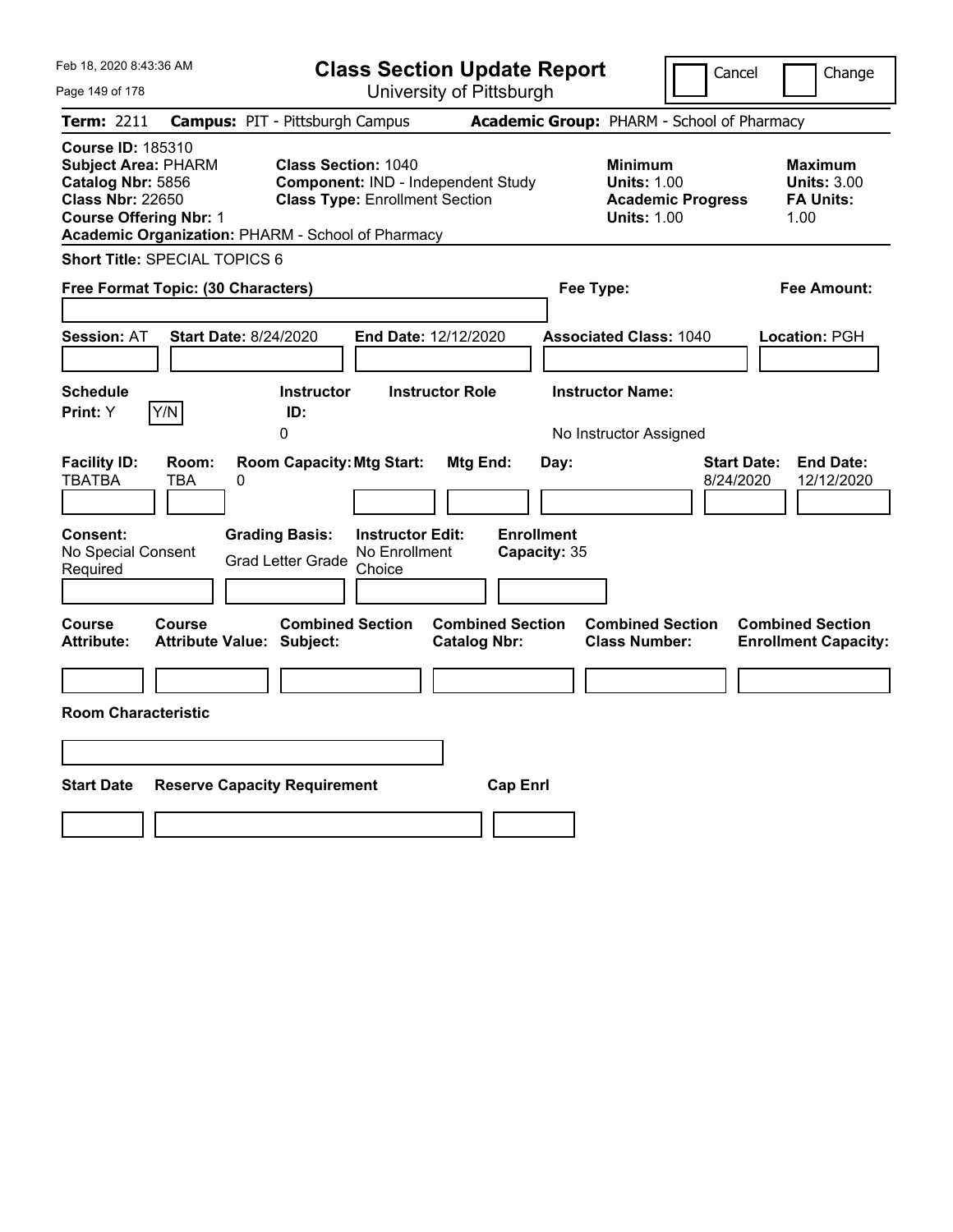| Feb 18, 2020 8:43:36 AM                                                                                                                                                                      |                                                                                            |                                                                             | <b>Class Section Update Report</b>                    |                                                                                        | Cancel<br>Change                                                  |
|----------------------------------------------------------------------------------------------------------------------------------------------------------------------------------------------|--------------------------------------------------------------------------------------------|-----------------------------------------------------------------------------|-------------------------------------------------------|----------------------------------------------------------------------------------------|-------------------------------------------------------------------|
| Page 150 of 178                                                                                                                                                                              |                                                                                            |                                                                             | University of Pittsburgh                              |                                                                                        |                                                                   |
| Term: 2211                                                                                                                                                                                   | <b>Campus: PIT - Pittsburgh Campus</b>                                                     |                                                                             |                                                       | Academic Group: PHARM - School of Pharmacy                                             |                                                                   |
| <b>Course ID: 185310</b><br><b>Subject Area: PHARM</b><br>Catalog Nbr: 5856<br><b>Class Nbr: 22651</b><br><b>Course Offering Nbr: 1</b><br>Academic Organization: PHARM - School of Pharmacy | <b>Class Section: 1045</b>                                                                 | Component: IND - Independent Study<br><b>Class Type: Enrollment Section</b> |                                                       | <b>Minimum</b><br><b>Units: 1.00</b><br><b>Academic Progress</b><br><b>Units: 1.00</b> | <b>Maximum</b><br><b>Units: 3.00</b><br><b>FA Units:</b><br>1.00  |
| Short Title: SPECIAL TOPICS 6                                                                                                                                                                |                                                                                            |                                                                             |                                                       |                                                                                        |                                                                   |
| Free Format Topic: (30 Characters)                                                                                                                                                           |                                                                                            |                                                                             |                                                       | Fee Type:                                                                              | Fee Amount:                                                       |
| <b>Session: AT</b><br><b>Schedule</b><br>Y/N<br><b>Print:</b> Y                                                                                                                              | <b>Start Date: 8/24/2020</b><br><b>Instructor</b><br>ID:<br>0                              | End Date: 12/12/2020<br><b>Instructor Role</b>                              |                                                       | <b>Associated Class: 1045</b><br><b>Instructor Name:</b><br>No Instructor Assigned     | Location: PGH                                                     |
| <b>Facility ID:</b><br>Room:<br><b>TBATBA</b><br>TBA<br><b>Consent:</b><br>No Special Consent<br>Required                                                                                    | <b>Room Capacity: Mtg Start:</b><br>0<br><b>Grading Basis:</b><br><b>Grad Letter Grade</b> | <b>Instructor Edit:</b><br>No Enrollment<br>Choice                          | Mtg End:<br>Day:<br><b>Enrollment</b><br>Capacity: 35 |                                                                                        | <b>Start Date:</b><br><b>End Date:</b><br>8/24/2020<br>12/12/2020 |
| Course<br>Course<br><b>Attribute:</b><br><b>Room Characteristic</b>                                                                                                                          | <b>Combined Section</b><br><b>Attribute Value: Subject:</b>                                |                                                                             | <b>Combined Section</b><br><b>Catalog Nbr:</b>        | <b>Combined Section</b><br><b>Class Number:</b>                                        | <b>Combined Section</b><br><b>Enrollment Capacity:</b>            |
| <b>Start Date</b>                                                                                                                                                                            | <b>Reserve Capacity Requirement</b>                                                        |                                                                             | <b>Cap Enrl</b>                                       |                                                                                        |                                                                   |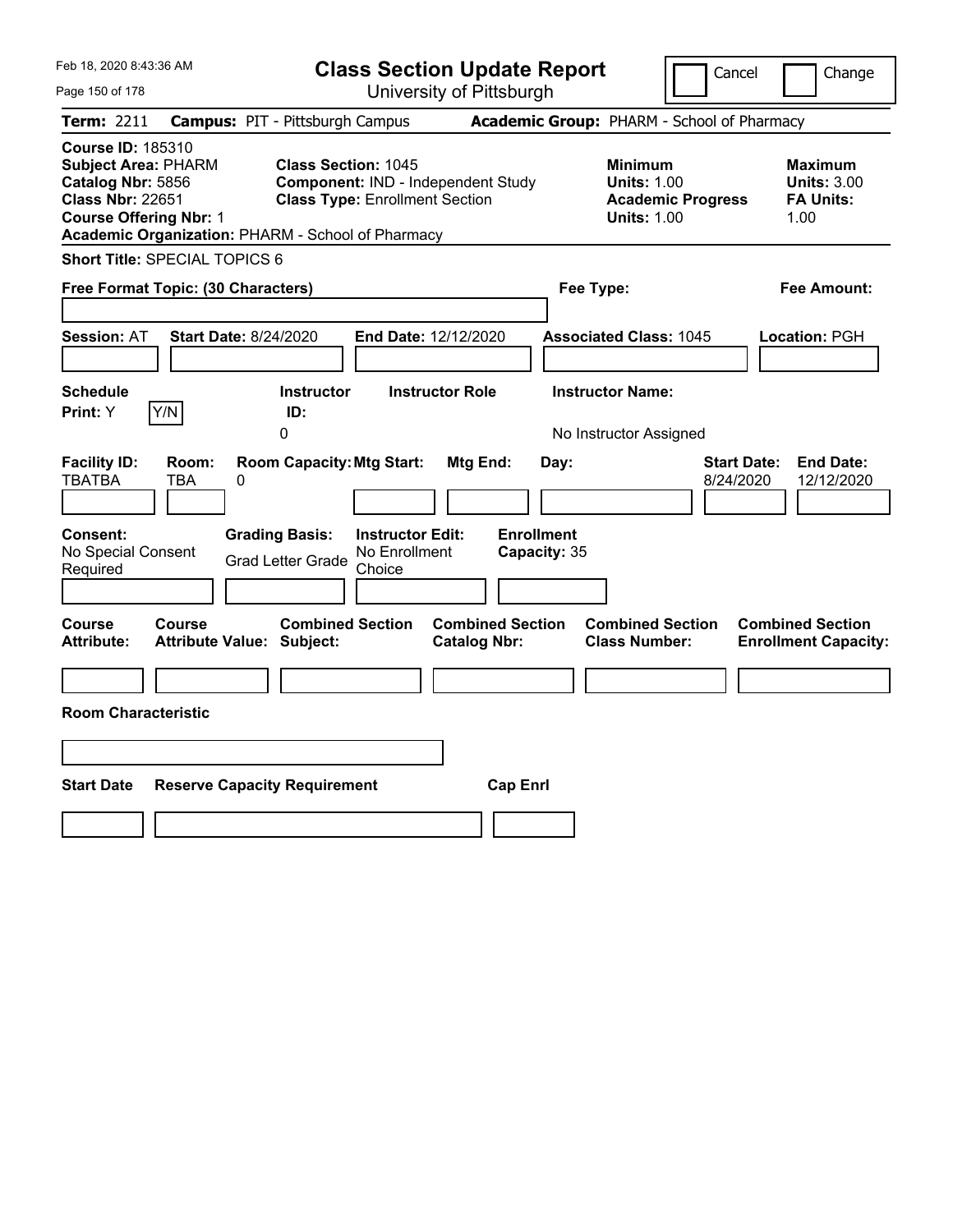| Feb 18, 2020 8:43:36 AM                                                                                                                                                                      |                                                                                                           | <b>Class Section Update Report</b>             | Cancel                                                                                 | Change                                                           |
|----------------------------------------------------------------------------------------------------------------------------------------------------------------------------------------------|-----------------------------------------------------------------------------------------------------------|------------------------------------------------|----------------------------------------------------------------------------------------|------------------------------------------------------------------|
| Page 151 of 178                                                                                                                                                                              |                                                                                                           | University of Pittsburgh                       |                                                                                        |                                                                  |
| Term: 2211                                                                                                                                                                                   | <b>Campus: PIT - Pittsburgh Campus</b>                                                                    |                                                | Academic Group: PHARM - School of Pharmacy                                             |                                                                  |
| <b>Course ID: 185310</b><br><b>Subject Area: PHARM</b><br>Catalog Nbr: 5856<br><b>Class Nbr: 22652</b><br><b>Course Offering Nbr: 1</b><br>Academic Organization: PHARM - School of Pharmacy | <b>Class Section: 1050</b><br>Component: IND - Independent Study<br><b>Class Type: Enrollment Section</b> |                                                | <b>Minimum</b><br><b>Units: 1.00</b><br><b>Academic Progress</b><br><b>Units: 1.00</b> | <b>Maximum</b><br><b>Units: 3.00</b><br><b>FA Units:</b><br>1.00 |
| Short Title: SPECIAL TOPICS 6                                                                                                                                                                |                                                                                                           |                                                |                                                                                        |                                                                  |
| Free Format Topic: (30 Characters)                                                                                                                                                           |                                                                                                           | Fee Type:                                      |                                                                                        | Fee Amount:                                                      |
| <b>Start Date: 8/24/2020</b><br><b>Session: AT</b><br><b>Schedule</b>                                                                                                                        | End Date: 12/12/2020<br><b>Instructor</b><br><b>Instructor Role</b>                                       |                                                | <b>Associated Class: 1050</b><br><b>Instructor Name:</b>                               | Location: PGH                                                    |
| Y/N<br><b>Print:</b> Y                                                                                                                                                                       | ID:                                                                                                       |                                                |                                                                                        |                                                                  |
|                                                                                                                                                                                              | 0                                                                                                         |                                                | No Instructor Assigned                                                                 |                                                                  |
| <b>Facility ID:</b><br>Room:<br><b>TBATBA</b><br>TBA<br>0                                                                                                                                    | <b>Room Capacity: Mtg Start:</b>                                                                          | Mtg End:<br>Day:                               | <b>Start Date:</b><br>8/24/2020                                                        | <b>End Date:</b><br>12/12/2020                                   |
| <b>Consent:</b><br>No Special Consent<br>Required                                                                                                                                            | <b>Grading Basis:</b><br><b>Instructor Edit:</b><br>No Enrollment<br><b>Grad Letter Grade</b><br>Choice   | <b>Enrollment</b><br>Capacity: 35              |                                                                                        |                                                                  |
| Course<br>Course<br><b>Attribute:</b><br><b>Attribute Value: Subject:</b>                                                                                                                    | <b>Combined Section</b>                                                                                   | <b>Combined Section</b><br><b>Catalog Nbr:</b> | <b>Combined Section</b><br><b>Class Number:</b>                                        | <b>Combined Section</b><br><b>Enrollment Capacity:</b>           |
|                                                                                                                                                                                              |                                                                                                           |                                                |                                                                                        |                                                                  |
| <b>Room Characteristic</b>                                                                                                                                                                   |                                                                                                           |                                                |                                                                                        |                                                                  |
|                                                                                                                                                                                              |                                                                                                           |                                                |                                                                                        |                                                                  |
| <b>Start Date</b><br><b>Reserve Capacity Requirement</b>                                                                                                                                     |                                                                                                           | <b>Cap Enrl</b>                                |                                                                                        |                                                                  |
|                                                                                                                                                                                              |                                                                                                           |                                                |                                                                                        |                                                                  |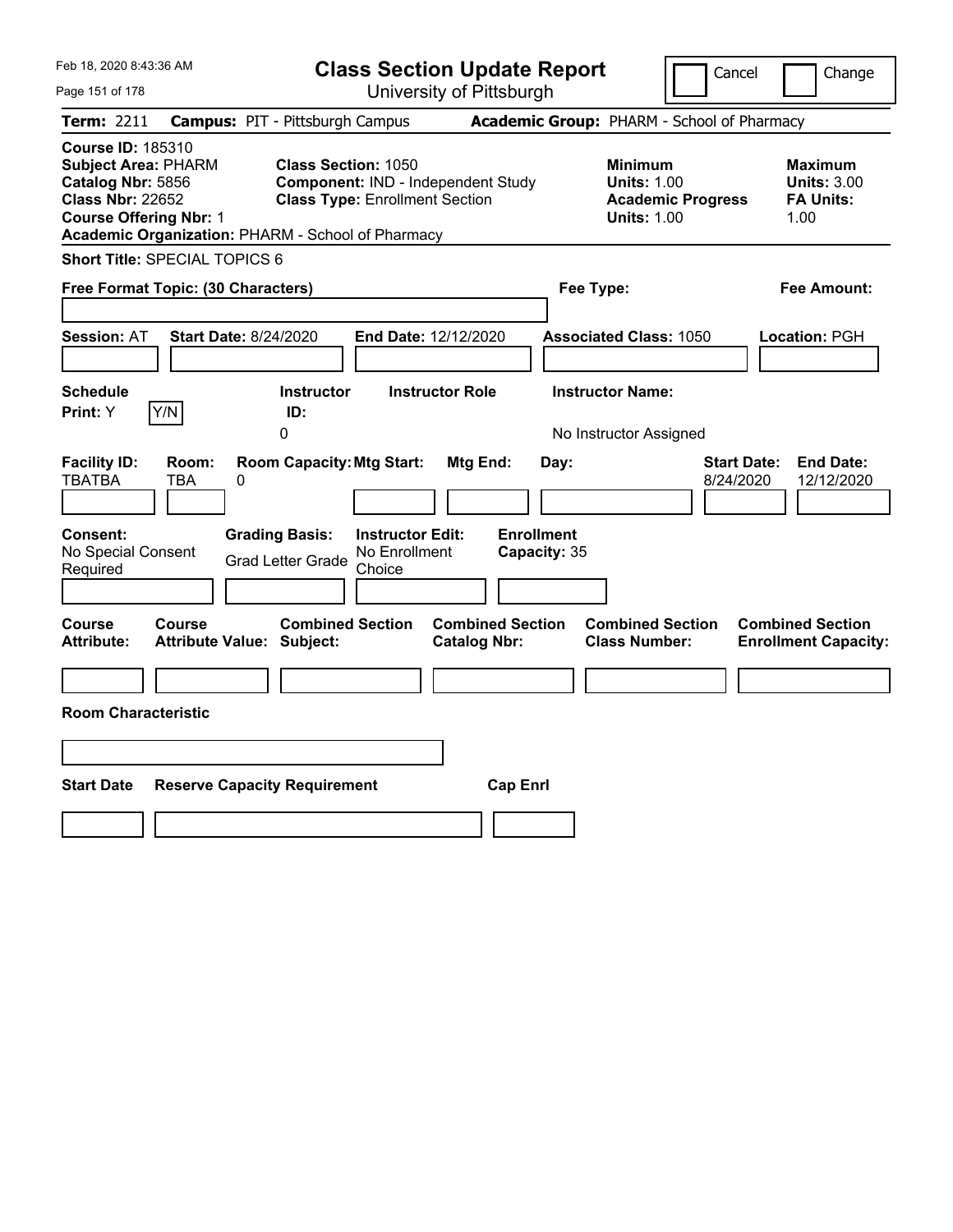| Feb 18, 2020 8:43:36 AM                                                                                                                                                                      |                                                             |                                                    | <b>Class Section Update Report</b>             |                                   |                                                                                        | Cancel                          | Change                                                           |
|----------------------------------------------------------------------------------------------------------------------------------------------------------------------------------------------|-------------------------------------------------------------|----------------------------------------------------|------------------------------------------------|-----------------------------------|----------------------------------------------------------------------------------------|---------------------------------|------------------------------------------------------------------|
| Page 152 of 178                                                                                                                                                                              |                                                             |                                                    | University of Pittsburgh                       |                                   |                                                                                        |                                 |                                                                  |
| Term: 2211                                                                                                                                                                                   | <b>Campus: PIT - Pittsburgh Campus</b>                      |                                                    |                                                |                                   | Academic Group: PHARM - School of Pharmacy                                             |                                 |                                                                  |
| <b>Course ID: 185310</b><br><b>Subject Area: PHARM</b><br>Catalog Nbr: 5856<br><b>Class Nbr: 22653</b><br><b>Course Offering Nbr: 1</b><br>Academic Organization: PHARM - School of Pharmacy | <b>Class Section: 1055</b>                                  | <b>Class Type: Enrollment Section</b>              | Component: IND - Independent Study             |                                   | <b>Minimum</b><br><b>Units: 1.00</b><br><b>Academic Progress</b><br><b>Units: 1.00</b> |                                 | <b>Maximum</b><br><b>Units: 3.00</b><br><b>FA Units:</b><br>1.00 |
| <b>Short Title: SPECIAL TOPICS 6</b>                                                                                                                                                         |                                                             |                                                    |                                                |                                   |                                                                                        |                                 |                                                                  |
| Free Format Topic: (30 Characters)                                                                                                                                                           |                                                             |                                                    |                                                | Fee Type:                         |                                                                                        |                                 | Fee Amount:                                                      |
| <b>Session: AT</b><br><b>Schedule</b><br>Y/N<br>Print: Y                                                                                                                                     | <b>Start Date: 8/24/2020</b><br><b>Instructor</b><br>ID:    | End Date: 12/12/2020                               | <b>Instructor Role</b>                         |                                   | <b>Associated Class: 1055</b><br><b>Instructor Name:</b>                               |                                 | Location: PGH                                                    |
|                                                                                                                                                                                              | 0                                                           |                                                    |                                                |                                   | No Instructor Assigned                                                                 |                                 |                                                                  |
| <b>Facility ID:</b><br>Room:<br><b>TBATBA</b><br>TBA                                                                                                                                         | <b>Room Capacity: Mtg Start:</b><br>0                       |                                                    | Mtg End:                                       | Day:                              |                                                                                        | <b>Start Date:</b><br>8/24/2020 | <b>End Date:</b><br>12/12/2020                                   |
| Consent:<br>No Special Consent<br>Required                                                                                                                                                   | <b>Grading Basis:</b><br><b>Grad Letter Grade</b>           | <b>Instructor Edit:</b><br>No Enrollment<br>Choice |                                                | <b>Enrollment</b><br>Capacity: 35 |                                                                                        |                                 |                                                                  |
| Course<br>Course<br><b>Attribute:</b>                                                                                                                                                        | <b>Combined Section</b><br><b>Attribute Value: Subject:</b> |                                                    | <b>Combined Section</b><br><b>Catalog Nbr:</b> |                                   | <b>Combined Section</b><br><b>Class Number:</b>                                        |                                 | <b>Combined Section</b><br><b>Enrollment Capacity:</b>           |
|                                                                                                                                                                                              |                                                             |                                                    |                                                |                                   |                                                                                        |                                 |                                                                  |
| <b>Room Characteristic</b>                                                                                                                                                                   |                                                             |                                                    |                                                |                                   |                                                                                        |                                 |                                                                  |
|                                                                                                                                                                                              |                                                             |                                                    |                                                |                                   |                                                                                        |                                 |                                                                  |
| <b>Start Date</b>                                                                                                                                                                            | <b>Reserve Capacity Requirement</b>                         |                                                    | <b>Cap Enrl</b>                                |                                   |                                                                                        |                                 |                                                                  |
|                                                                                                                                                                                              |                                                             |                                                    |                                                |                                   |                                                                                        |                                 |                                                                  |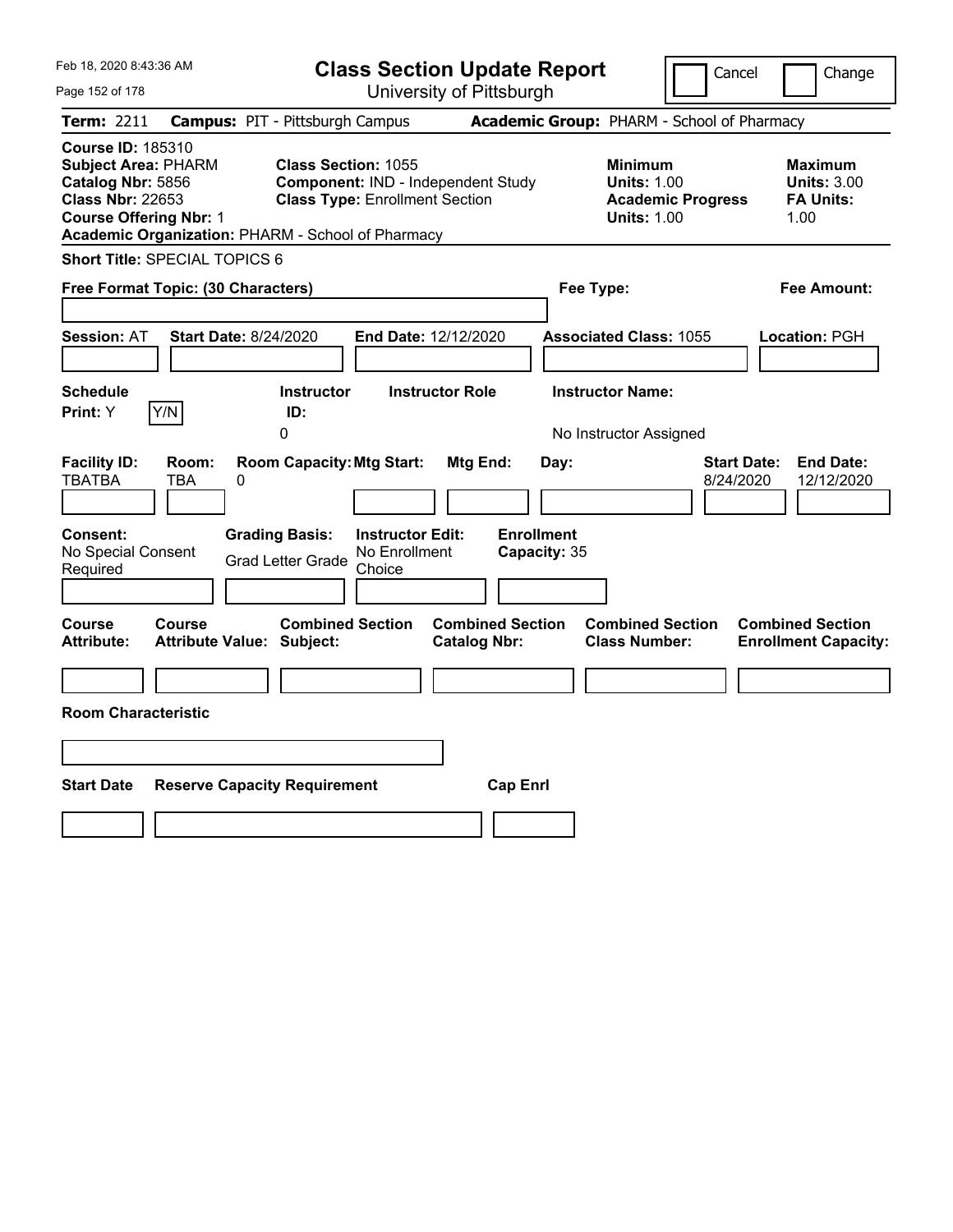| Feb 18, 2020 8:43:36 AM                                                                                                                                                                      |                                        |                                                                                                           | <b>Class Section Update Report</b>                 |                        |                                            |           |                                                                                        | Cancel                          | Change                                                           |  |
|----------------------------------------------------------------------------------------------------------------------------------------------------------------------------------------------|----------------------------------------|-----------------------------------------------------------------------------------------------------------|----------------------------------------------------|------------------------|--------------------------------------------|-----------|----------------------------------------------------------------------------------------|---------------------------------|------------------------------------------------------------------|--|
| Page 153 of 178                                                                                                                                                                              |                                        |                                                                                                           |                                                    |                        | University of Pittsburgh                   |           |                                                                                        |                                 |                                                                  |  |
| Term: 2211                                                                                                                                                                                   | <b>Campus: PIT - Pittsburgh Campus</b> |                                                                                                           |                                                    |                        | Academic Group: PHARM - School of Pharmacy |           |                                                                                        |                                 |                                                                  |  |
| <b>Course ID: 185311</b><br><b>Subject Area: PHARM</b><br>Catalog Nbr: 5857<br><b>Class Nbr: 22654</b><br><b>Course Offering Nbr: 1</b><br>Academic Organization: PHARM - School of Pharmacy |                                        | <b>Class Section: 1010</b><br>Component: IND - Independent Study<br><b>Class Type: Enrollment Section</b> |                                                    |                        |                                            |           | <b>Minimum</b><br><b>Units: 1.00</b><br><b>Academic Progress</b><br><b>Units: 1.00</b> |                                 | <b>Maximum</b><br><b>Units: 3.00</b><br><b>FA Units:</b><br>1.00 |  |
| Short Title: SPECIAL TOPICS 7                                                                                                                                                                |                                        |                                                                                                           |                                                    |                        |                                            |           |                                                                                        |                                 |                                                                  |  |
| Free Format Topic: (30 Characters)                                                                                                                                                           |                                        |                                                                                                           |                                                    |                        |                                            | Fee Type: |                                                                                        |                                 | Fee Amount:                                                      |  |
| <b>Session: AT</b><br><b>Schedule</b><br>Y/N<br>Print: Y                                                                                                                                     | <b>Start Date: 8/24/2020</b>           | <b>Instructor</b><br>ID:                                                                                  | End Date: 12/12/2020                               | <b>Instructor Role</b> |                                            |           | <b>Associated Class: 1010</b><br><b>Instructor Name:</b>                               |                                 | Location: PGH                                                    |  |
|                                                                                                                                                                                              |                                        | 2904406                                                                                                   |                                                    | Primary Instructor     |                                            |           | Fabian, Tanya J.                                                                       |                                 |                                                                  |  |
| <b>Facility ID:</b><br><b>TBATBA</b><br>TBA                                                                                                                                                  | Room:<br>0                             | <b>Room Capacity: Mtg Start:</b>                                                                          |                                                    | Mtg End:               |                                            | Day:      |                                                                                        | <b>Start Date:</b><br>8/24/2020 | <b>End Date:</b><br>12/12/2020                                   |  |
| Consent:<br>No Special Consent<br>Required                                                                                                                                                   |                                        | <b>Grading Basis:</b><br><b>Grad Letter Grade</b>                                                         | <b>Instructor Edit:</b><br>No Enrollment<br>Choice |                        | <b>Enrollment</b><br>Capacity: 35          |           |                                                                                        |                                 |                                                                  |  |
| Course<br>Course<br>Attribute:                                                                                                                                                               | <b>Attribute Value: Subject:</b>       | <b>Combined Section</b>                                                                                   |                                                    | <b>Catalog Nbr:</b>    | <b>Combined Section</b>                    |           | <b>Combined Section</b><br><b>Class Number:</b>                                        |                                 | <b>Combined Section</b><br><b>Enrollment Capacity:</b>           |  |
| <b>Room Characteristic</b>                                                                                                                                                                   |                                        |                                                                                                           |                                                    |                        |                                            |           |                                                                                        |                                 |                                                                  |  |
|                                                                                                                                                                                              |                                        |                                                                                                           |                                                    |                        |                                            |           |                                                                                        |                                 |                                                                  |  |
| <b>Start Date</b>                                                                                                                                                                            | <b>Reserve Capacity Requirement</b>    |                                                                                                           |                                                    |                        | <b>Cap Enrl</b>                            |           |                                                                                        |                                 |                                                                  |  |
|                                                                                                                                                                                              |                                        |                                                                                                           |                                                    |                        |                                            |           |                                                                                        |                                 |                                                                  |  |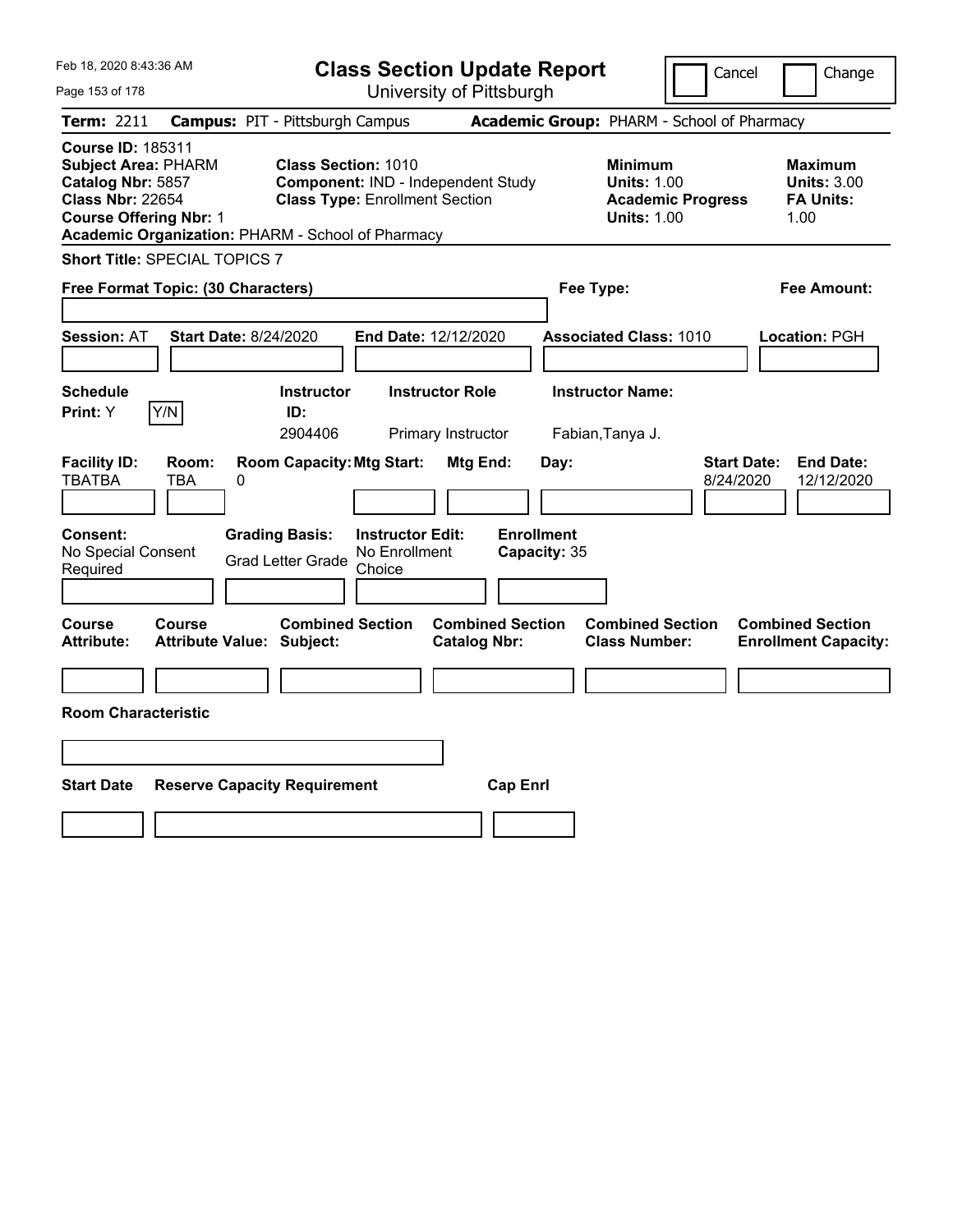| Feb 18, 2020 8:43:36 AM                                                                                                                                                                      |                                                             |                                                                             | <b>Class Section Update Report</b>             |           |                                                                                        | Cancel                          | Change                                                           |
|----------------------------------------------------------------------------------------------------------------------------------------------------------------------------------------------|-------------------------------------------------------------|-----------------------------------------------------------------------------|------------------------------------------------|-----------|----------------------------------------------------------------------------------------|---------------------------------|------------------------------------------------------------------|
| Page 154 of 178                                                                                                                                                                              |                                                             |                                                                             | University of Pittsburgh                       |           |                                                                                        |                                 |                                                                  |
| Term: 2211                                                                                                                                                                                   | <b>Campus: PIT - Pittsburgh Campus</b>                      |                                                                             |                                                |           | Academic Group: PHARM - School of Pharmacy                                             |                                 |                                                                  |
| <b>Course ID: 185311</b><br><b>Subject Area: PHARM</b><br>Catalog Nbr: 5857<br><b>Class Nbr: 22655</b><br><b>Course Offering Nbr: 1</b><br>Academic Organization: PHARM - School of Pharmacy | <b>Class Section: 1015</b>                                  | Component: IND - Independent Study<br><b>Class Type: Enrollment Section</b> |                                                |           | <b>Minimum</b><br><b>Units: 1.00</b><br><b>Academic Progress</b><br><b>Units: 1.00</b> |                                 | <b>Maximum</b><br><b>Units: 3.00</b><br><b>FA Units:</b><br>1.00 |
| <b>Short Title: SPECIAL TOPICS 7</b>                                                                                                                                                         |                                                             |                                                                             |                                                |           |                                                                                        |                                 |                                                                  |
| Free Format Topic: (30 Characters)                                                                                                                                                           |                                                             |                                                                             |                                                | Fee Type: |                                                                                        |                                 | Fee Amount:                                                      |
| <b>Session: AT</b>                                                                                                                                                                           | <b>Start Date: 8/24/2020</b>                                | End Date: 12/12/2020                                                        |                                                |           | <b>Associated Class: 1015</b>                                                          |                                 | Location: PGH                                                    |
| <b>Schedule</b><br>Y/N<br>Print: Y                                                                                                                                                           | <b>Instructor</b><br>ID:<br>1033502                         | <b>Instructor Role</b>                                                      | Primary Instructor                             |           | <b>Instructor Name:</b><br>Ruby, Christine M                                           |                                 |                                                                  |
| <b>Facility ID:</b><br>Room:<br><b>TBATBA</b><br>TBA                                                                                                                                         | <b>Room Capacity: Mtg Start:</b><br>0                       |                                                                             | <b>Mtg End:</b>                                | Day:      |                                                                                        | <b>Start Date:</b><br>8/24/2020 | <b>End Date:</b><br>12/12/2020                                   |
| <b>Consent:</b><br>No Special Consent<br>Required                                                                                                                                            | <b>Grading Basis:</b><br><b>Grad Letter Grade</b>           | <b>Instructor Edit:</b><br>No Enrollment<br>Choice                          | <b>Enrollment</b><br>Capacity: 35              |           |                                                                                        |                                 |                                                                  |
| Course<br><b>Course</b><br><b>Attribute:</b>                                                                                                                                                 | <b>Combined Section</b><br><b>Attribute Value: Subject:</b> |                                                                             | <b>Combined Section</b><br><b>Catalog Nbr:</b> |           | <b>Combined Section</b><br><b>Class Number:</b>                                        |                                 | <b>Combined Section</b><br><b>Enrollment Capacity:</b>           |
| <b>Room Characteristic</b>                                                                                                                                                                   |                                                             |                                                                             |                                                |           |                                                                                        |                                 |                                                                  |
| <b>Start Date</b>                                                                                                                                                                            | <b>Reserve Capacity Requirement</b>                         |                                                                             | <b>Cap Enrl</b>                                |           |                                                                                        |                                 |                                                                  |
|                                                                                                                                                                                              |                                                             |                                                                             |                                                |           |                                                                                        |                                 |                                                                  |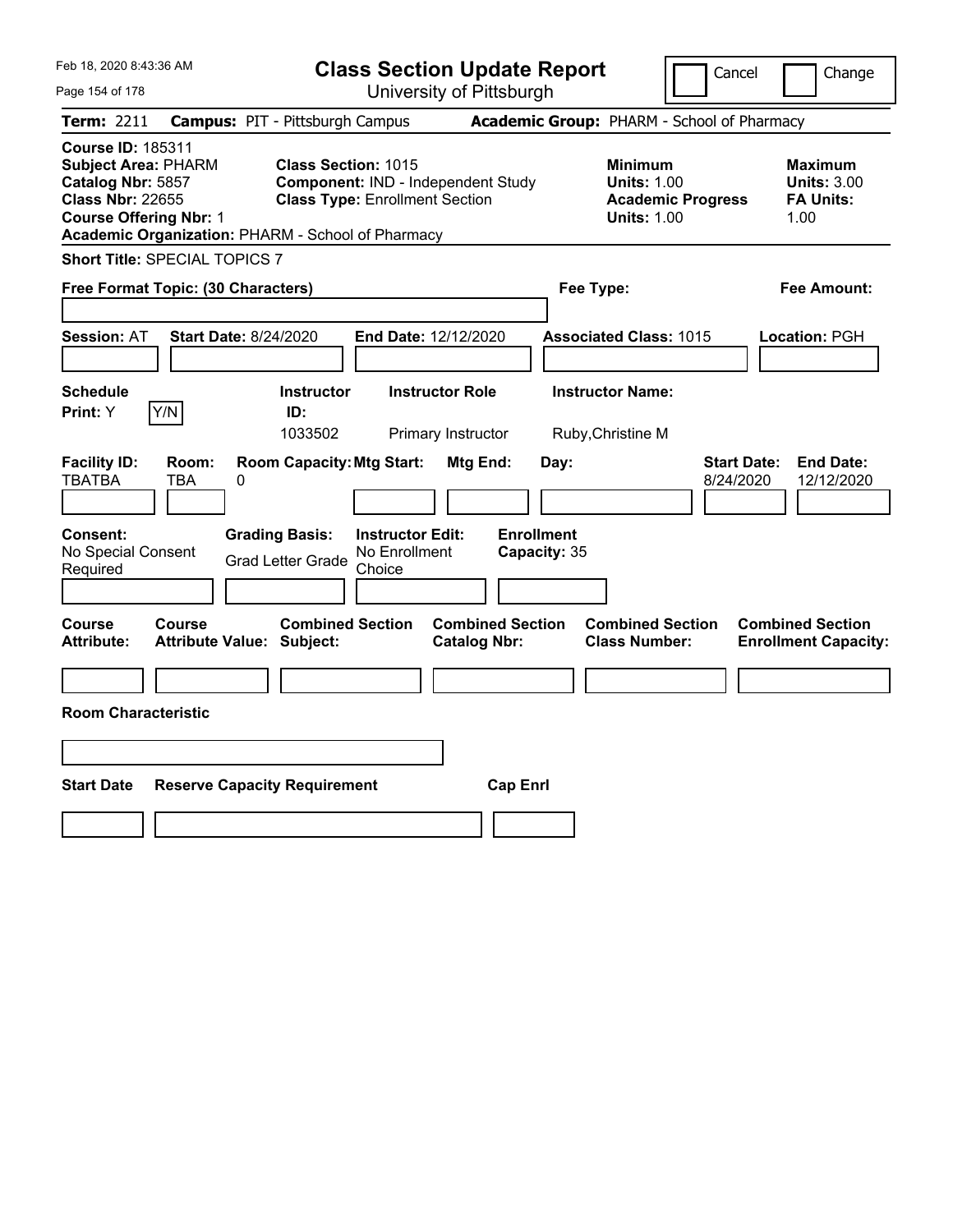| Feb 18, 2020 8:43:36 AM                                                                                                                                                                      |                                                   |                                                                                       |                                                    | <b>Class Section Update Report</b>             |                                           |                                                                                    | Cancel                                     | Change                                                            |
|----------------------------------------------------------------------------------------------------------------------------------------------------------------------------------------------|---------------------------------------------------|---------------------------------------------------------------------------------------|----------------------------------------------------|------------------------------------------------|-------------------------------------------|------------------------------------------------------------------------------------|--------------------------------------------|-------------------------------------------------------------------|
| Page 155 of 178                                                                                                                                                                              |                                                   |                                                                                       |                                                    | University of Pittsburgh                       |                                           |                                                                                    |                                            |                                                                   |
| Term: 2211                                                                                                                                                                                   |                                                   | <b>Campus: PIT - Pittsburgh Campus</b>                                                |                                                    |                                                |                                           |                                                                                    | Academic Group: PHARM - School of Pharmacy |                                                                   |
| <b>Course ID: 185311</b><br><b>Subject Area: PHARM</b><br>Catalog Nbr: 5857<br><b>Class Nbr: 22656</b><br><b>Course Offering Nbr: 1</b><br>Academic Organization: PHARM - School of Pharmacy |                                                   | <b>Class Section: 1020</b><br><b>Class Type: Enrollment Section</b>                   |                                                    | Component: IND - Independent Study             |                                           | <b>Minimum</b><br><b>Units: 1.00</b><br><b>Units: 1.00</b>                         | <b>Academic Progress</b>                   | <b>Maximum</b><br><b>Units: 3.00</b><br><b>FA Units:</b><br>1.00  |
| <b>Short Title: SPECIAL TOPICS 7</b>                                                                                                                                                         |                                                   |                                                                                       |                                                    |                                                |                                           |                                                                                    |                                            |                                                                   |
| Free Format Topic: (30 Characters)                                                                                                                                                           |                                                   |                                                                                       |                                                    |                                                | Fee Type:                                 |                                                                                    |                                            | Fee Amount:                                                       |
| <b>Session: AT</b><br><b>Schedule</b><br>Print: Y                                                                                                                                            | <b>Start Date: 8/24/2020</b><br>Y/N               | <b>Instructor</b><br>ID:<br>0                                                         |                                                    | End Date: 12/12/2020<br><b>Instructor Role</b> |                                           | <b>Associated Class: 1020</b><br><b>Instructor Name:</b><br>No Instructor Assigned |                                            | Location: PGH                                                     |
| <b>Facility ID:</b><br><b>TBATBA</b><br><b>Consent:</b><br>No Special Consent<br>Required                                                                                                    | Room:<br>TBA<br>0                                 | <b>Room Capacity: Mtg Start:</b><br><b>Grading Basis:</b><br><b>Grad Letter Grade</b> | <b>Instructor Edit:</b><br>No Enrollment<br>Choice | Mtg End:                                       | Day:<br><b>Enrollment</b><br>Capacity: 35 |                                                                                    |                                            | <b>Start Date:</b><br><b>End Date:</b><br>8/24/2020<br>12/12/2020 |
| Course<br><b>Attribute:</b><br><b>Room Characteristic</b>                                                                                                                                    | <b>Course</b><br><b>Attribute Value: Subject:</b> | <b>Combined Section</b>                                                               |                                                    | <b>Combined Section</b><br><b>Catalog Nbr:</b> |                                           | <b>Combined Section</b><br><b>Class Number:</b>                                    |                                            | <b>Combined Section</b><br><b>Enrollment Capacity:</b>            |
| <b>Start Date</b>                                                                                                                                                                            |                                                   | <b>Reserve Capacity Requirement</b>                                                   |                                                    | <b>Cap Enrl</b>                                |                                           |                                                                                    |                                            |                                                                   |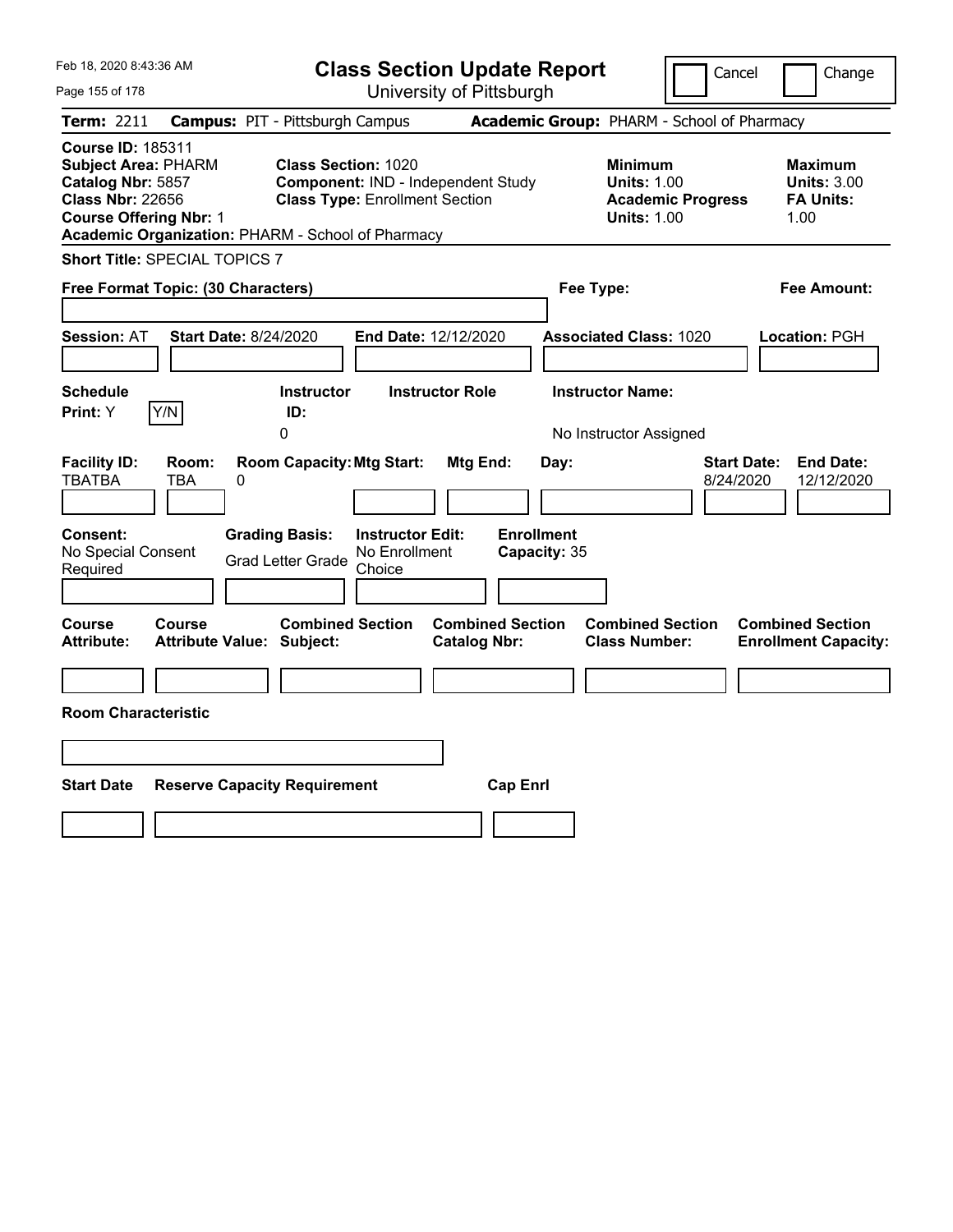| Feb 18, 2020 8:43:36 AM                                                                                                                                                                      |                                                   |                                                                                       |                                                    | <b>Class Section Update Report</b>             |                                           |                                                                                    | Cancel                                     | Change                                                            |
|----------------------------------------------------------------------------------------------------------------------------------------------------------------------------------------------|---------------------------------------------------|---------------------------------------------------------------------------------------|----------------------------------------------------|------------------------------------------------|-------------------------------------------|------------------------------------------------------------------------------------|--------------------------------------------|-------------------------------------------------------------------|
| Page 156 of 178                                                                                                                                                                              |                                                   |                                                                                       |                                                    | University of Pittsburgh                       |                                           |                                                                                    |                                            |                                                                   |
| Term: 2211                                                                                                                                                                                   |                                                   | <b>Campus: PIT - Pittsburgh Campus</b>                                                |                                                    |                                                |                                           |                                                                                    | Academic Group: PHARM - School of Pharmacy |                                                                   |
| <b>Course ID: 185311</b><br><b>Subject Area: PHARM</b><br>Catalog Nbr: 5857<br><b>Class Nbr: 22657</b><br><b>Course Offering Nbr: 1</b><br>Academic Organization: PHARM - School of Pharmacy |                                                   | Class Section: 1025<br><b>Class Type: Enrollment Section</b>                          |                                                    | Component: IND - Independent Study             |                                           | <b>Minimum</b><br><b>Units: 1.00</b><br><b>Units: 1.00</b>                         | <b>Academic Progress</b>                   | <b>Maximum</b><br><b>Units: 3.00</b><br><b>FA Units:</b><br>1.00  |
| <b>Short Title: SPECIAL TOPICS 7</b>                                                                                                                                                         |                                                   |                                                                                       |                                                    |                                                |                                           |                                                                                    |                                            |                                                                   |
| Free Format Topic: (30 Characters)                                                                                                                                                           |                                                   |                                                                                       |                                                    |                                                | Fee Type:                                 |                                                                                    |                                            | Fee Amount:                                                       |
| <b>Session: AT</b><br><b>Schedule</b><br>Print: Y                                                                                                                                            | <b>Start Date: 8/24/2020</b><br>Y/N               | <b>Instructor</b><br>ID:<br>0                                                         |                                                    | End Date: 12/12/2020<br><b>Instructor Role</b> |                                           | <b>Associated Class: 1025</b><br><b>Instructor Name:</b><br>No Instructor Assigned |                                            | Location: PGH                                                     |
| <b>Facility ID:</b><br><b>TBATBA</b><br><b>Consent:</b><br>No Special Consent<br>Required                                                                                                    | Room:<br>TBA<br>0                                 | <b>Room Capacity: Mtg Start:</b><br><b>Grading Basis:</b><br><b>Grad Letter Grade</b> | <b>Instructor Edit:</b><br>No Enrollment<br>Choice | Mtg End:                                       | Day:<br><b>Enrollment</b><br>Capacity: 35 |                                                                                    |                                            | <b>Start Date:</b><br><b>End Date:</b><br>8/24/2020<br>12/12/2020 |
| Course<br><b>Attribute:</b><br><b>Room Characteristic</b>                                                                                                                                    | <b>Course</b><br><b>Attribute Value: Subject:</b> | <b>Combined Section</b>                                                               |                                                    | <b>Combined Section</b><br><b>Catalog Nbr:</b> |                                           | <b>Combined Section</b><br><b>Class Number:</b>                                    |                                            | <b>Combined Section</b><br><b>Enrollment Capacity:</b>            |
| <b>Start Date</b>                                                                                                                                                                            |                                                   | <b>Reserve Capacity Requirement</b>                                                   |                                                    | <b>Cap Enrl</b>                                |                                           |                                                                                    |                                            |                                                                   |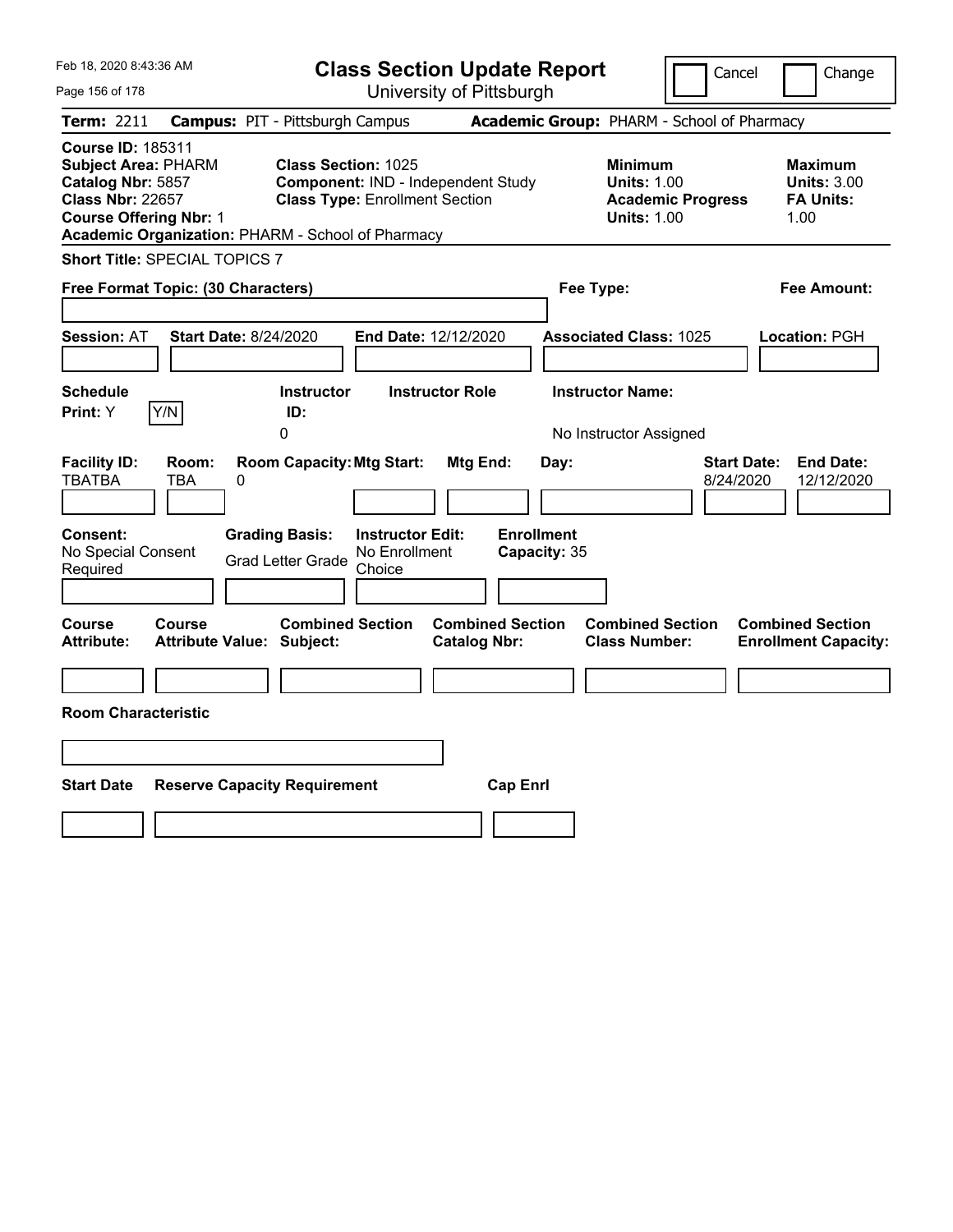| Feb 18, 2020 8:43:36 AM                                                                                                                                                                      |                                                   |                                                                                            |                                                    | <b>Class Section Update Report</b>             |                                           |                                                            | Cancel                                     | Change                                                            |
|----------------------------------------------------------------------------------------------------------------------------------------------------------------------------------------------|---------------------------------------------------|--------------------------------------------------------------------------------------------|----------------------------------------------------|------------------------------------------------|-------------------------------------------|------------------------------------------------------------|--------------------------------------------|-------------------------------------------------------------------|
| Page 157 of 178                                                                                                                                                                              |                                                   |                                                                                            |                                                    | University of Pittsburgh                       |                                           |                                                            |                                            |                                                                   |
| Term: 2211                                                                                                                                                                                   |                                                   | <b>Campus: PIT - Pittsburgh Campus</b>                                                     |                                                    |                                                |                                           |                                                            | Academic Group: PHARM - School of Pharmacy |                                                                   |
| <b>Course ID: 185311</b><br><b>Subject Area: PHARM</b><br>Catalog Nbr: 5857<br><b>Class Nbr: 22658</b><br><b>Course Offering Nbr: 1</b><br>Academic Organization: PHARM - School of Pharmacy |                                                   | <b>Class Section: 1030</b><br><b>Class Type: Enrollment Section</b>                        |                                                    | Component: IND - Independent Study             |                                           | <b>Minimum</b><br><b>Units: 1.00</b><br><b>Units: 1.00</b> | <b>Academic Progress</b>                   | <b>Maximum</b><br><b>Units: 3.00</b><br><b>FA Units:</b><br>1.00  |
| <b>Short Title: SPECIAL TOPICS 7</b>                                                                                                                                                         |                                                   |                                                                                            |                                                    |                                                |                                           |                                                            |                                            |                                                                   |
| Free Format Topic: (30 Characters)                                                                                                                                                           |                                                   |                                                                                            |                                                    |                                                | Fee Type:                                 |                                                            |                                            | Fee Amount:                                                       |
| <b>Session: AT</b><br><b>Schedule</b><br>Print: Y                                                                                                                                            | <b>Start Date: 8/24/2020</b><br>Y/N               | <b>Instructor</b><br>ID:                                                                   |                                                    | End Date: 12/12/2020<br><b>Instructor Role</b> |                                           | <b>Associated Class: 1030</b><br><b>Instructor Name:</b>   |                                            | Location: PGH                                                     |
| <b>Facility ID:</b><br><b>TBATBA</b><br><b>Consent:</b><br>No Special Consent<br>Required                                                                                                    | Room:<br>TBA<br>0                                 | 0<br><b>Room Capacity: Mtg Start:</b><br><b>Grading Basis:</b><br><b>Grad Letter Grade</b> | <b>Instructor Edit:</b><br>No Enrollment<br>Choice | Mtg End:                                       | Day:<br><b>Enrollment</b><br>Capacity: 35 | No Instructor Assigned                                     |                                            | <b>Start Date:</b><br><b>End Date:</b><br>8/24/2020<br>12/12/2020 |
| Course<br><b>Attribute:</b><br><b>Room Characteristic</b>                                                                                                                                    | <b>Course</b><br><b>Attribute Value: Subject:</b> | <b>Combined Section</b>                                                                    |                                                    | <b>Combined Section</b><br><b>Catalog Nbr:</b> |                                           | <b>Combined Section</b><br><b>Class Number:</b>            |                                            | <b>Combined Section</b><br><b>Enrollment Capacity:</b>            |
| <b>Start Date</b>                                                                                                                                                                            |                                                   | <b>Reserve Capacity Requirement</b>                                                        |                                                    | <b>Cap Enrl</b>                                |                                           |                                                            |                                            |                                                                   |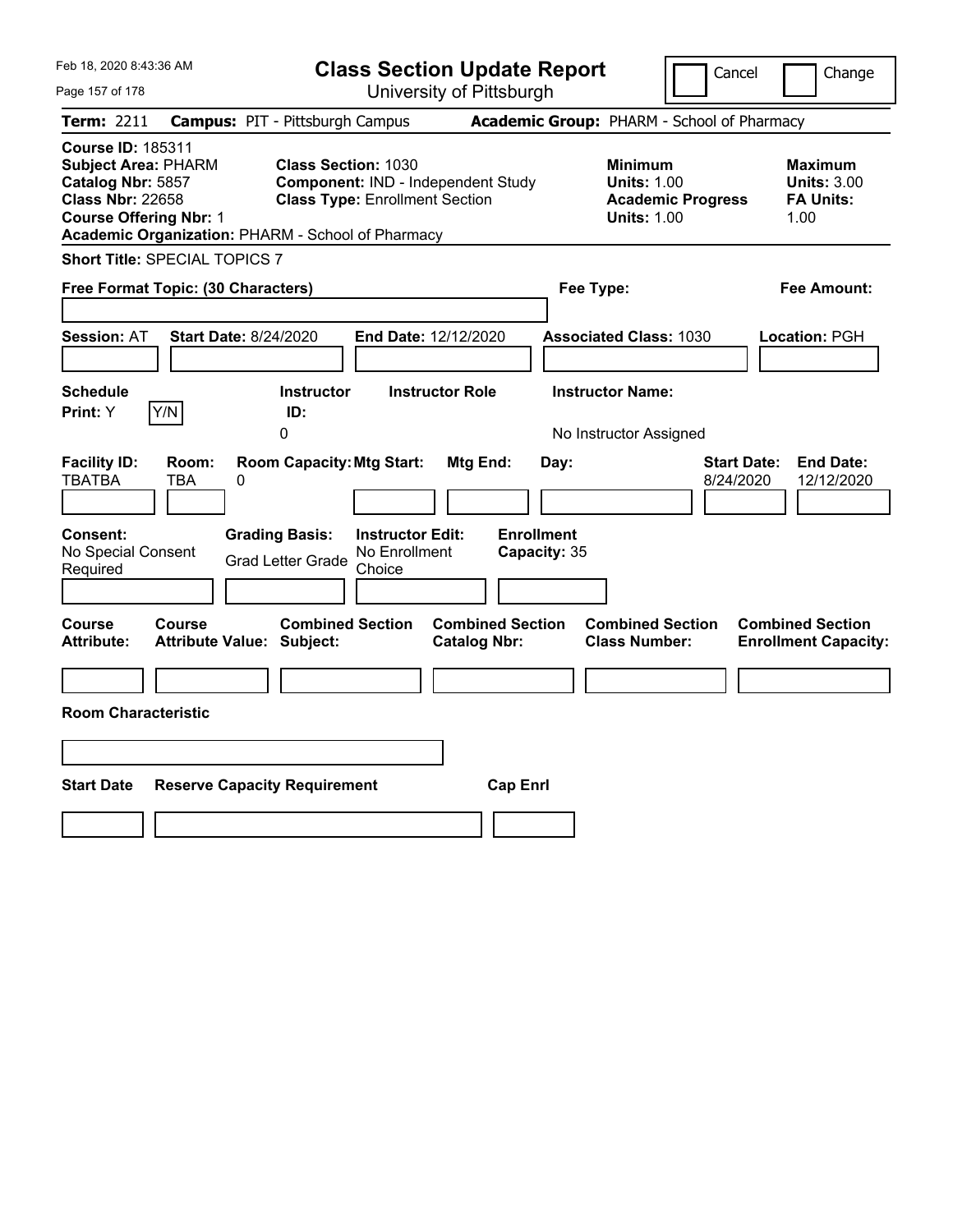| Feb 18, 2020 8:43:36 AM                                                                                                                                                                      |                                                                                            |                                                                             | <b>Class Section Update Report</b>                    |                                                                                        | Cancel<br>Change                                                  |
|----------------------------------------------------------------------------------------------------------------------------------------------------------------------------------------------|--------------------------------------------------------------------------------------------|-----------------------------------------------------------------------------|-------------------------------------------------------|----------------------------------------------------------------------------------------|-------------------------------------------------------------------|
| Page 158 of 178                                                                                                                                                                              |                                                                                            |                                                                             | University of Pittsburgh                              |                                                                                        |                                                                   |
| Term: 2211                                                                                                                                                                                   | <b>Campus: PIT - Pittsburgh Campus</b>                                                     |                                                                             |                                                       | Academic Group: PHARM - School of Pharmacy                                             |                                                                   |
| <b>Course ID: 185311</b><br><b>Subject Area: PHARM</b><br>Catalog Nbr: 5857<br><b>Class Nbr: 22659</b><br><b>Course Offering Nbr: 1</b><br>Academic Organization: PHARM - School of Pharmacy | <b>Class Section: 1035</b>                                                                 | Component: IND - Independent Study<br><b>Class Type: Enrollment Section</b> |                                                       | <b>Minimum</b><br><b>Units: 1.00</b><br><b>Academic Progress</b><br><b>Units: 1.00</b> | <b>Maximum</b><br><b>Units: 3.00</b><br><b>FA Units:</b><br>1.00  |
| <b>Short Title: SPECIAL TOPICS 7</b>                                                                                                                                                         |                                                                                            |                                                                             |                                                       |                                                                                        |                                                                   |
| Free Format Topic: (30 Characters)                                                                                                                                                           |                                                                                            |                                                                             |                                                       | Fee Type:                                                                              | Fee Amount:                                                       |
| <b>Session: AT</b><br><b>Schedule</b><br>Y/N<br>Print: Y                                                                                                                                     | Start Date: 8/24/2020<br><b>Instructor</b><br>ID:<br>0                                     | End Date: 12/12/2020<br><b>Instructor Role</b>                              |                                                       | <b>Associated Class: 1035</b><br><b>Instructor Name:</b><br>No Instructor Assigned     | Location: PGH                                                     |
| <b>Facility ID:</b><br>Room:<br><b>TBATBA</b><br>TBA<br>Consent:<br>No Special Consent<br>Required                                                                                           | <b>Room Capacity: Mtg Start:</b><br>0<br><b>Grading Basis:</b><br><b>Grad Letter Grade</b> | <b>Instructor Edit:</b><br>No Enrollment<br>Choice                          | Mtg End:<br>Day:<br><b>Enrollment</b><br>Capacity: 35 |                                                                                        | <b>Start Date:</b><br><b>End Date:</b><br>8/24/2020<br>12/12/2020 |
| Course<br>Course<br><b>Attribute:</b><br><b>Room Characteristic</b>                                                                                                                          | <b>Combined Section</b><br><b>Attribute Value: Subject:</b>                                |                                                                             | <b>Combined Section</b><br><b>Catalog Nbr:</b>        | <b>Combined Section</b><br><b>Class Number:</b>                                        | <b>Combined Section</b><br><b>Enrollment Capacity:</b>            |
| <b>Start Date</b>                                                                                                                                                                            | <b>Reserve Capacity Requirement</b>                                                        |                                                                             | <b>Cap Enrl</b>                                       |                                                                                        |                                                                   |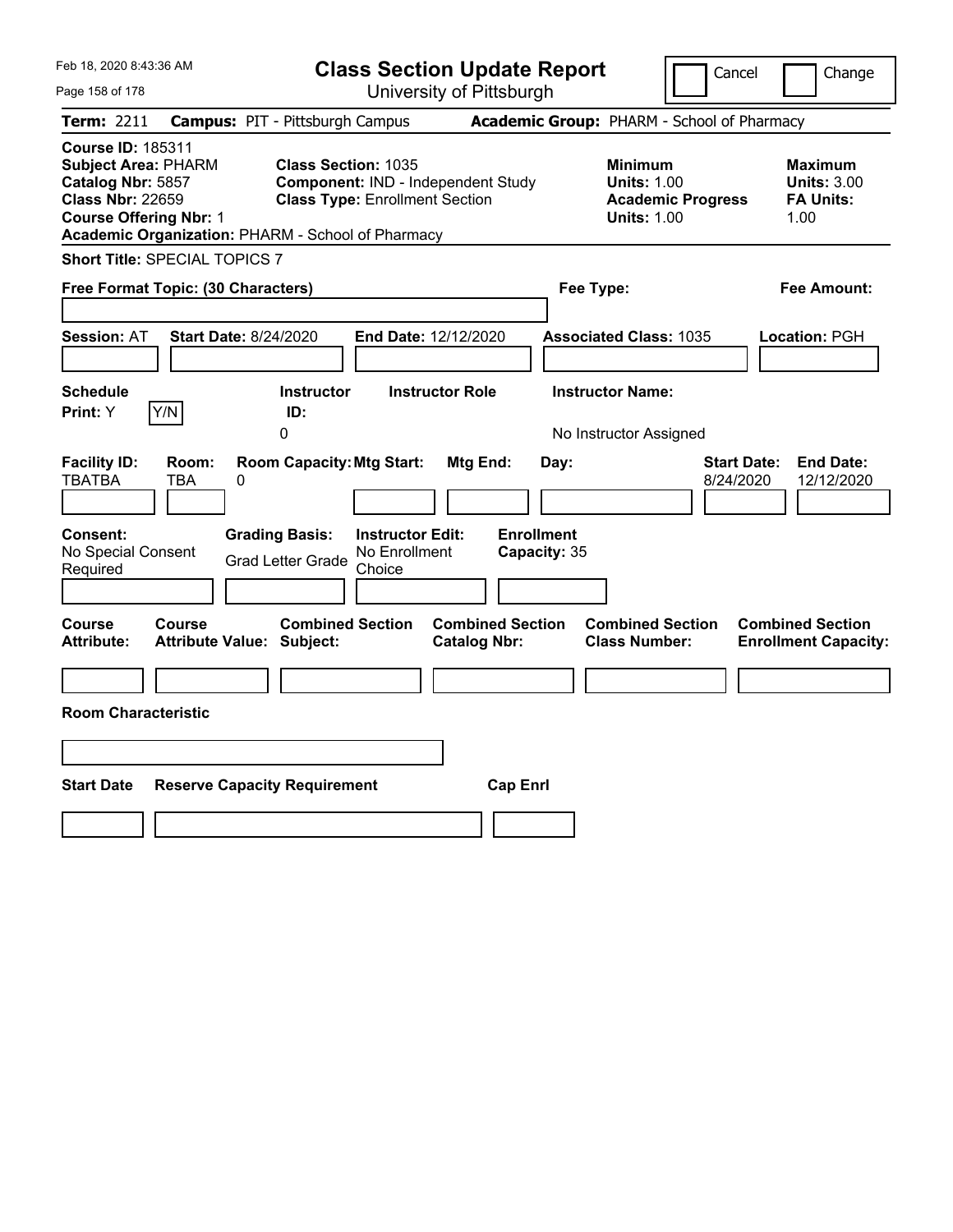| Feb 18, 2020 8:43:36 AM                                                                                                                 |                                                                                            |                                                                                                           | <b>Class Section Update Report</b>                    |                                                                                        | Cancel<br>Change                                                  |
|-----------------------------------------------------------------------------------------------------------------------------------------|--------------------------------------------------------------------------------------------|-----------------------------------------------------------------------------------------------------------|-------------------------------------------------------|----------------------------------------------------------------------------------------|-------------------------------------------------------------------|
| Page 159 of 178                                                                                                                         |                                                                                            |                                                                                                           | University of Pittsburgh                              |                                                                                        |                                                                   |
| Term: 2211                                                                                                                              | <b>Campus: PIT - Pittsburgh Campus</b>                                                     |                                                                                                           |                                                       | Academic Group: PHARM - School of Pharmacy                                             |                                                                   |
| <b>Course ID: 185311</b><br><b>Subject Area: PHARM</b><br>Catalog Nbr: 5857<br><b>Class Nbr: 22660</b><br><b>Course Offering Nbr: 1</b> | Academic Organization: PHARM - School of Pharmacy                                          | <b>Class Section: 1040</b><br>Component: IND - Independent Study<br><b>Class Type: Enrollment Section</b> |                                                       | <b>Minimum</b><br><b>Units: 1.00</b><br><b>Academic Progress</b><br><b>Units: 1.00</b> | <b>Maximum</b><br><b>Units: 3.00</b><br><b>FA Units:</b><br>1.00  |
| <b>Short Title: SPECIAL TOPICS 7</b>                                                                                                    |                                                                                            |                                                                                                           |                                                       |                                                                                        |                                                                   |
| Free Format Topic: (30 Characters)                                                                                                      |                                                                                            |                                                                                                           |                                                       | Fee Type:                                                                              | Fee Amount:                                                       |
| <b>Session: AT</b><br><b>Schedule</b><br>Y/N<br>Print: Y                                                                                | <b>Start Date: 8/24/2020</b><br><b>Instructor</b><br>ID:<br>0                              | End Date: 12/12/2020<br><b>Instructor Role</b>                                                            |                                                       | <b>Associated Class: 1040</b><br><b>Instructor Name:</b><br>No Instructor Assigned     | Location: PGH                                                     |
| <b>Facility ID:</b><br>Room:<br><b>TBATBA</b><br>TBA<br>Consent:<br>No Special Consent<br>Required                                      | <b>Room Capacity: Mtg Start:</b><br>0<br><b>Grading Basis:</b><br><b>Grad Letter Grade</b> | <b>Instructor Edit:</b><br>No Enrollment<br>Choice                                                        | Mtg End:<br>Day:<br><b>Enrollment</b><br>Capacity: 35 |                                                                                        | <b>Start Date:</b><br><b>End Date:</b><br>12/12/2020<br>8/24/2020 |
| Course<br>Course<br><b>Attribute:</b><br><b>Room Characteristic</b>                                                                     | <b>Combined Section</b><br><b>Attribute Value: Subject:</b>                                |                                                                                                           | <b>Combined Section</b><br><b>Catalog Nbr:</b>        | <b>Combined Section</b><br><b>Class Number:</b>                                        | <b>Combined Section</b><br><b>Enrollment Capacity:</b>            |
| <b>Start Date</b>                                                                                                                       | <b>Reserve Capacity Requirement</b>                                                        |                                                                                                           | <b>Cap Enrl</b>                                       |                                                                                        |                                                                   |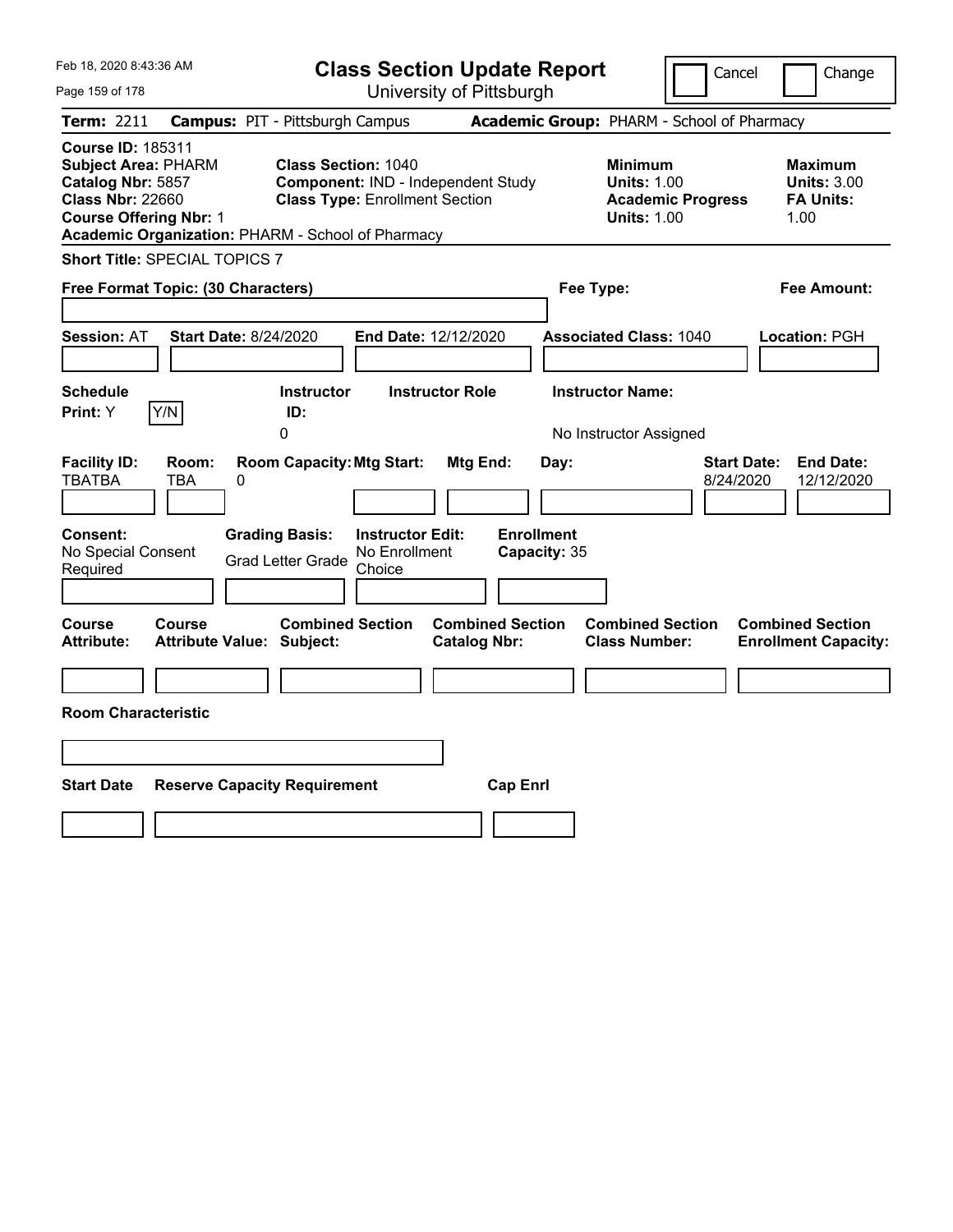| Feb 18, 2020 8:43:36 AM                                                                                                                 |                                     |                                                                                       |                                                    | <b>Class Section Update Report</b>             |                                           |                                                                                    | Cancel                          | Change                                                           |
|-----------------------------------------------------------------------------------------------------------------------------------------|-------------------------------------|---------------------------------------------------------------------------------------|----------------------------------------------------|------------------------------------------------|-------------------------------------------|------------------------------------------------------------------------------------|---------------------------------|------------------------------------------------------------------|
| Page 160 of 178                                                                                                                         |                                     |                                                                                       |                                                    | University of Pittsburgh                       |                                           |                                                                                    |                                 |                                                                  |
| Term: 2211                                                                                                                              |                                     | <b>Campus: PIT - Pittsburgh Campus</b>                                                |                                                    |                                                |                                           | Academic Group: PHARM - School of Pharmacy                                         |                                 |                                                                  |
| <b>Course ID: 185311</b><br><b>Subject Area: PHARM</b><br>Catalog Nbr: 5857<br><b>Class Nbr: 22661</b><br><b>Course Offering Nbr: 1</b> |                                     | <b>Class Section: 1045</b><br>Academic Organization: PHARM - School of Pharmacy       | <b>Class Type: Enrollment Section</b>              | Component: IND - Independent Study             |                                           | Minimum<br><b>Units: 1.00</b><br><b>Academic Progress</b><br><b>Units: 1.00</b>    |                                 | <b>Maximum</b><br><b>Units: 3.00</b><br><b>FA Units:</b><br>1.00 |
| <b>Short Title: SPECIAL TOPICS 7</b>                                                                                                    |                                     |                                                                                       |                                                    |                                                |                                           |                                                                                    |                                 |                                                                  |
| Free Format Topic: (30 Characters)                                                                                                      |                                     |                                                                                       |                                                    |                                                | Fee Type:                                 |                                                                                    |                                 | Fee Amount:                                                      |
| <b>Session: AT</b><br><b>Schedule</b><br>Print: Y                                                                                       | <b>Start Date: 8/24/2020</b><br>Y/N | <b>Instructor</b><br>ID:<br>0                                                         | End Date: 12/12/2020                               | <b>Instructor Role</b>                         |                                           | <b>Associated Class: 1045</b><br><b>Instructor Name:</b><br>No Instructor Assigned |                                 | Location: PGH                                                    |
| <b>Facility ID:</b><br>TBATBA<br><b>Consent:</b><br>No Special Consent<br>Required                                                      | Room:<br>TBA<br>0                   | <b>Room Capacity: Mtg Start:</b><br><b>Grading Basis:</b><br><b>Grad Letter Grade</b> | <b>Instructor Edit:</b><br>No Enrollment<br>Choice | Mtg End:                                       | Day:<br><b>Enrollment</b><br>Capacity: 35 |                                                                                    | <b>Start Date:</b><br>8/24/2020 | <b>End Date:</b><br>12/12/2020                                   |
| Course<br><b>Attribute:</b><br><b>Room Characteristic</b>                                                                               | <b>Course</b>                       | <b>Combined Section</b><br><b>Attribute Value: Subject:</b>                           |                                                    | <b>Combined Section</b><br><b>Catalog Nbr:</b> |                                           | <b>Combined Section</b><br><b>Class Number:</b>                                    |                                 | <b>Combined Section</b><br><b>Enrollment Capacity:</b>           |
| <b>Start Date</b>                                                                                                                       |                                     | <b>Reserve Capacity Requirement</b>                                                   |                                                    | <b>Cap Enrl</b>                                |                                           |                                                                                    |                                 |                                                                  |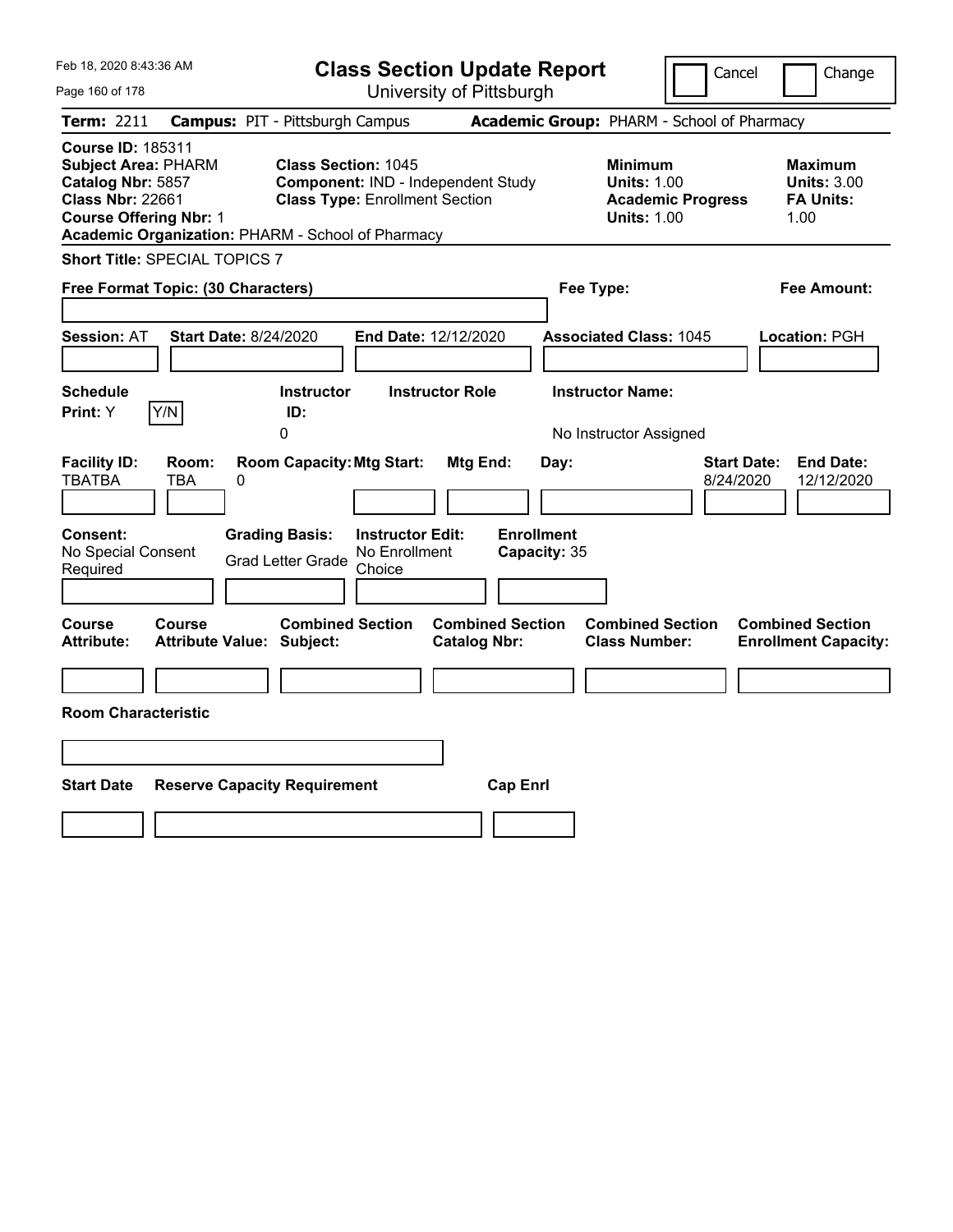| Feb 18, 2020 8:43:36 AM                                                                                                                                                                      |                                                                                            |                                                    | <b>Class Section Update Report</b>             |           |                                                                                        | Cancel                          | Change                                                           |
|----------------------------------------------------------------------------------------------------------------------------------------------------------------------------------------------|--------------------------------------------------------------------------------------------|----------------------------------------------------|------------------------------------------------|-----------|----------------------------------------------------------------------------------------|---------------------------------|------------------------------------------------------------------|
| Page 161 of 178                                                                                                                                                                              |                                                                                            |                                                    | University of Pittsburgh                       |           |                                                                                        |                                 |                                                                  |
| Term: 2211                                                                                                                                                                                   | <b>Campus: PIT - Pittsburgh Campus</b>                                                     |                                                    |                                                |           | Academic Group: PHARM - School of Pharmacy                                             |                                 |                                                                  |
| <b>Course ID: 185311</b><br><b>Subject Area: PHARM</b><br>Catalog Nbr: 5857<br><b>Class Nbr: 22662</b><br><b>Course Offering Nbr: 1</b><br>Academic Organization: PHARM - School of Pharmacy | <b>Class Section: 1050</b>                                                                 | <b>Class Type: Enrollment Section</b>              | Component: IND - Independent Study             |           | <b>Minimum</b><br><b>Units: 1.00</b><br><b>Academic Progress</b><br><b>Units: 1.00</b> |                                 | <b>Maximum</b><br><b>Units: 3.00</b><br><b>FA Units:</b><br>1.00 |
| <b>Short Title: SPECIAL TOPICS 7</b>                                                                                                                                                         |                                                                                            |                                                    |                                                |           |                                                                                        |                                 |                                                                  |
| Free Format Topic: (30 Characters)                                                                                                                                                           |                                                                                            |                                                    |                                                | Fee Type: |                                                                                        |                                 | Fee Amount:                                                      |
| <b>Session: AT</b><br><b>Schedule</b><br>Y/N<br>Print: Y                                                                                                                                     | <b>Start Date: 8/24/2020</b><br><b>Instructor</b><br>ID:<br>0                              | End Date: 12/12/2020                               | <b>Instructor Role</b>                         |           | <b>Associated Class: 1050</b><br><b>Instructor Name:</b><br>No Instructor Assigned     |                                 | Location: PGH                                                    |
| <b>Facility ID:</b><br>Room:<br><b>TBATBA</b><br>TBA<br>Consent:<br>No Special Consent<br>Required                                                                                           | <b>Room Capacity: Mtg Start:</b><br>0<br><b>Grading Basis:</b><br><b>Grad Letter Grade</b> | <b>Instructor Edit:</b><br>No Enrollment<br>Choice | Mtg End:<br><b>Enrollment</b><br>Capacity: 35  | Day:      |                                                                                        | <b>Start Date:</b><br>8/24/2020 | <b>End Date:</b><br>12/12/2020                                   |
| Course<br>Course<br><b>Attribute:</b><br><b>Room Characteristic</b>                                                                                                                          | <b>Combined Section</b><br><b>Attribute Value: Subject:</b>                                |                                                    | <b>Combined Section</b><br><b>Catalog Nbr:</b> |           | <b>Combined Section</b><br><b>Class Number:</b>                                        |                                 | <b>Combined Section</b><br><b>Enrollment Capacity:</b>           |
| <b>Start Date</b>                                                                                                                                                                            | <b>Reserve Capacity Requirement</b>                                                        |                                                    | <b>Cap Enrl</b>                                |           |                                                                                        |                                 |                                                                  |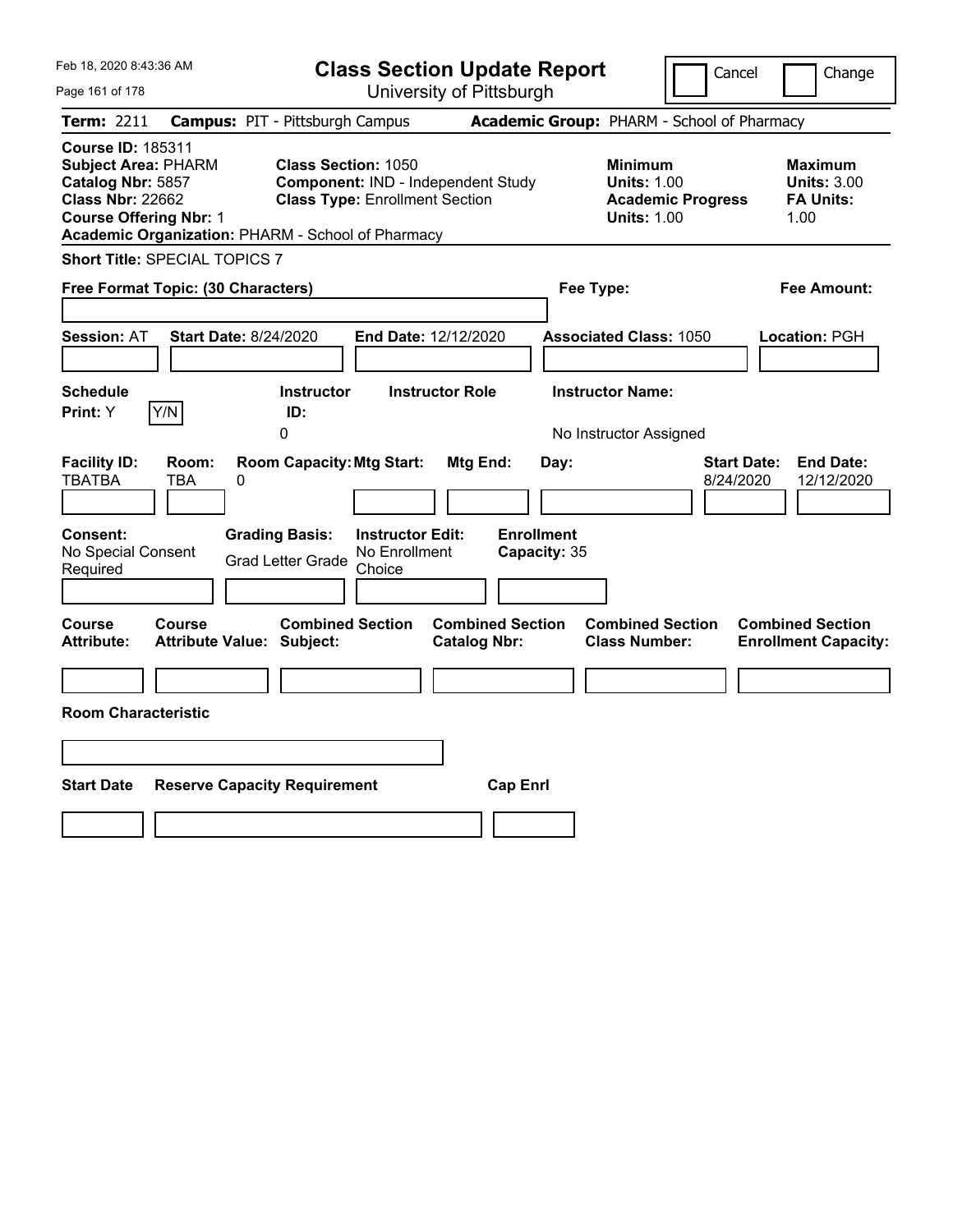| Feb 18, 2020 8:43:36 AM                                                                                                                                                                      |                                                                                            |                                                                             | <b>Class Section Update Report</b>             |                                                                                    | Cancel                          | Change                                                           |
|----------------------------------------------------------------------------------------------------------------------------------------------------------------------------------------------|--------------------------------------------------------------------------------------------|-----------------------------------------------------------------------------|------------------------------------------------|------------------------------------------------------------------------------------|---------------------------------|------------------------------------------------------------------|
| Page 162 of 178                                                                                                                                                                              |                                                                                            |                                                                             | University of Pittsburgh                       |                                                                                    |                                 |                                                                  |
| Term: 2211                                                                                                                                                                                   | <b>Campus: PIT - Pittsburgh Campus</b>                                                     |                                                                             |                                                | Academic Group: PHARM - School of Pharmacy                                         |                                 |                                                                  |
| <b>Course ID: 185311</b><br><b>Subject Area: PHARM</b><br>Catalog Nbr: 5857<br><b>Class Nbr: 22663</b><br><b>Course Offering Nbr: 1</b><br>Academic Organization: PHARM - School of Pharmacy | <b>Class Section: 1055</b>                                                                 | Component: IND - Independent Study<br><b>Class Type: Enrollment Section</b> |                                                | <b>Minimum</b><br><b>Units: 1.00</b><br><b>Units: 1.00</b>                         | <b>Academic Progress</b>        | <b>Maximum</b><br><b>Units: 3.00</b><br><b>FA Units:</b><br>1.00 |
| <b>Short Title: SPECIAL TOPICS 7</b>                                                                                                                                                         |                                                                                            |                                                                             |                                                |                                                                                    |                                 |                                                                  |
| Free Format Topic: (30 Characters)                                                                                                                                                           |                                                                                            |                                                                             |                                                | Fee Type:                                                                          |                                 | Fee Amount:                                                      |
| <b>Session: AT</b><br><b>Schedule</b><br>Y/N<br>Print: Y                                                                                                                                     | Start Date: 8/24/2020<br><b>Instructor</b><br>ID:<br>0                                     | End Date: 12/12/2020<br><b>Instructor Role</b>                              |                                                | <b>Associated Class: 1055</b><br><b>Instructor Name:</b><br>No Instructor Assigned |                                 | Location: PGH                                                    |
| <b>Facility ID:</b><br>Room:<br><b>TBATBA</b><br>TBA<br>Consent:<br>No Special Consent<br>Required                                                                                           | <b>Room Capacity: Mtg Start:</b><br>0<br><b>Grading Basis:</b><br><b>Grad Letter Grade</b> | <b>Instructor Edit:</b><br>No Enrollment<br>Choice                          | Mtg End:<br><b>Enrollment</b><br>Capacity: 35  | Day:                                                                               | <b>Start Date:</b><br>8/24/2020 | <b>End Date:</b><br>12/12/2020                                   |
| Course<br>Course<br><b>Attribute:</b><br><b>Room Characteristic</b>                                                                                                                          | <b>Combined Section</b><br><b>Attribute Value: Subject:</b>                                |                                                                             | <b>Combined Section</b><br><b>Catalog Nbr:</b> | <b>Combined Section</b><br><b>Class Number:</b>                                    |                                 | <b>Combined Section</b><br><b>Enrollment Capacity:</b>           |
| <b>Start Date</b>                                                                                                                                                                            | <b>Reserve Capacity Requirement</b>                                                        |                                                                             | <b>Cap Enrl</b>                                |                                                                                    |                                 |                                                                  |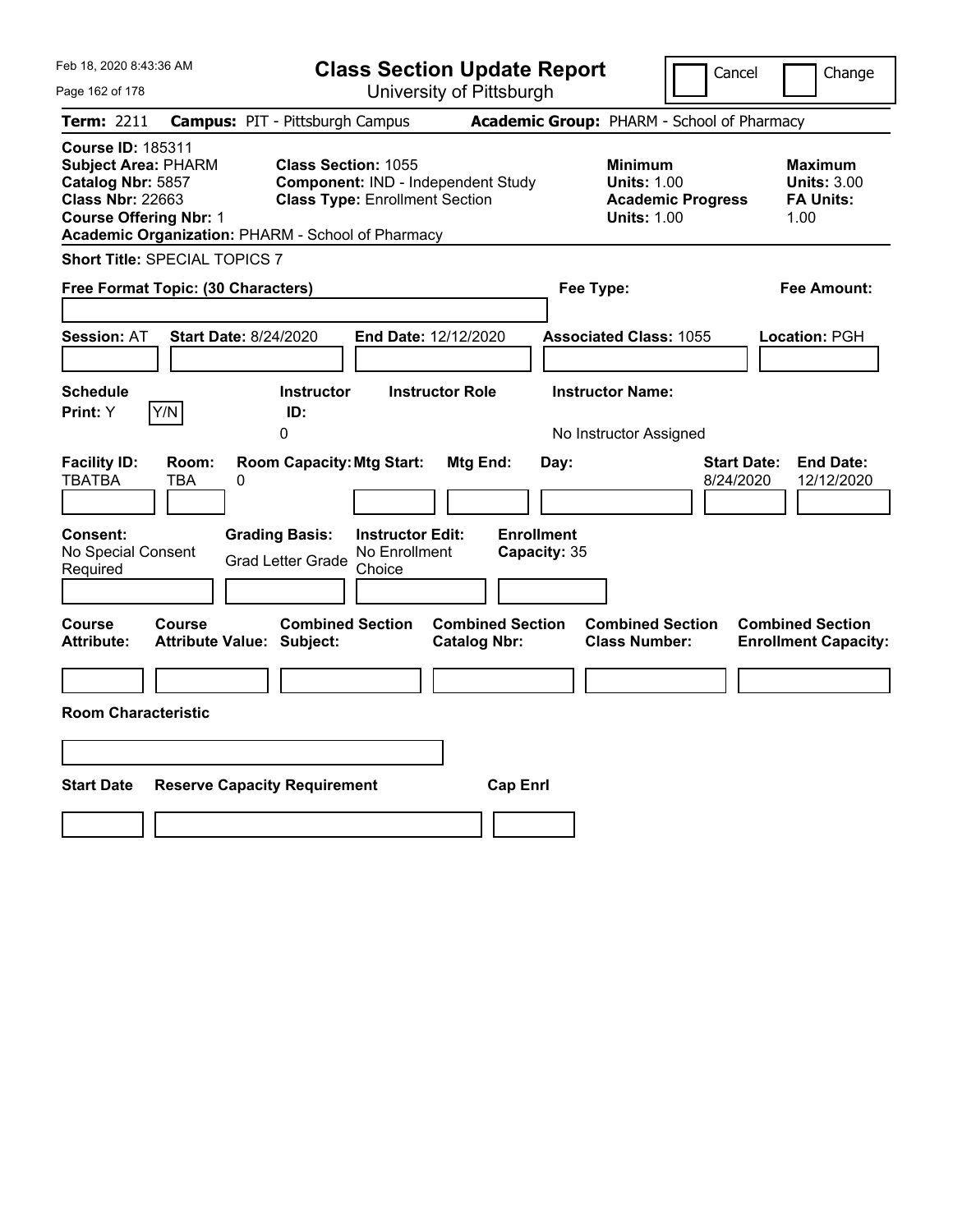| Feb 18, 2020 8:43:36 AM                                                                                                                                                                      |                                            |                                                                     |                                                    | <b>Class Section Update Report</b>             |                                   |                                                            | Cancel                          | Change                                                           |
|----------------------------------------------------------------------------------------------------------------------------------------------------------------------------------------------|--------------------------------------------|---------------------------------------------------------------------|----------------------------------------------------|------------------------------------------------|-----------------------------------|------------------------------------------------------------|---------------------------------|------------------------------------------------------------------|
| Page 163 of 178                                                                                                                                                                              |                                            |                                                                     |                                                    | University of Pittsburgh                       |                                   |                                                            |                                 |                                                                  |
| Term: 2211                                                                                                                                                                                   | <b>Campus: PIT - Pittsburgh Campus</b>     |                                                                     |                                                    |                                                |                                   | Academic Group: PHARM - School of Pharmacy                 |                                 |                                                                  |
| <b>Course ID: 185312</b><br><b>Subject Area: PHARM</b><br>Catalog Nbr: 5858<br><b>Class Nbr: 22664</b><br><b>Course Offering Nbr: 1</b><br>Academic Organization: PHARM - School of Pharmacy |                                            | <b>Class Section: 1010</b><br><b>Class Type: Enrollment Section</b> |                                                    | Component: IND - Independent Study             |                                   | <b>Minimum</b><br><b>Units: 1.00</b><br><b>Units: 1.00</b> | <b>Academic Progress</b>        | <b>Maximum</b><br><b>Units: 3.00</b><br><b>FA Units:</b><br>1.00 |
| <b>Short Title: SPECIAL TOPICS 8</b>                                                                                                                                                         |                                            |                                                                     |                                                    |                                                |                                   |                                                            |                                 |                                                                  |
| Free Format Topic: (30 Characters)                                                                                                                                                           |                                            |                                                                     |                                                    |                                                |                                   | Fee Type:                                                  |                                 | Fee Amount:                                                      |
| <b>Session: AT</b>                                                                                                                                                                           | <b>Start Date: 8/24/2020</b>               |                                                                     |                                                    | End Date: 12/12/2020                           |                                   | <b>Associated Class: 1010</b>                              |                                 | Location: PGH                                                    |
| <b>Schedule</b><br>Y/N<br>Print: Y                                                                                                                                                           |                                            | <b>Instructor</b><br>ID:<br>2909504                                 |                                                    | <b>Instructor Role</b><br>Primary Instructor   |                                   | <b>Instructor Name:</b><br>Connor, Sharon E                |                                 |                                                                  |
| <b>Facility ID:</b><br><b>TBATBA</b>                                                                                                                                                         | Room:<br>TBA<br>0                          | <b>Room Capacity: Mtg Start:</b>                                    |                                                    | Mtg End:                                       | Day:                              |                                                            | <b>Start Date:</b><br>8/24/2020 | <b>End Date:</b><br>12/12/2020                                   |
| Consent:<br>No Special Consent<br>Required                                                                                                                                                   |                                            | <b>Grading Basis:</b><br><b>Grad Letter Grade</b>                   | <b>Instructor Edit:</b><br>No Enrollment<br>Choice |                                                | <b>Enrollment</b><br>Capacity: 35 |                                                            |                                 |                                                                  |
| Course<br><b>Attribute:</b>                                                                                                                                                                  | Course<br><b>Attribute Value: Subject:</b> | <b>Combined Section</b>                                             |                                                    | <b>Combined Section</b><br><b>Catalog Nbr:</b> |                                   | <b>Combined Section</b><br><b>Class Number:</b>            |                                 | <b>Combined Section</b><br><b>Enrollment Capacity:</b>           |
| <b>Room Characteristic</b>                                                                                                                                                                   |                                            |                                                                     |                                                    |                                                |                                   |                                                            |                                 |                                                                  |
|                                                                                                                                                                                              |                                            |                                                                     |                                                    |                                                |                                   |                                                            |                                 |                                                                  |
| <b>Start Date</b>                                                                                                                                                                            | <b>Reserve Capacity Requirement</b>        |                                                                     |                                                    |                                                | <b>Cap Enrl</b>                   |                                                            |                                 |                                                                  |
|                                                                                                                                                                                              |                                            |                                                                     |                                                    |                                                |                                   |                                                            |                                 |                                                                  |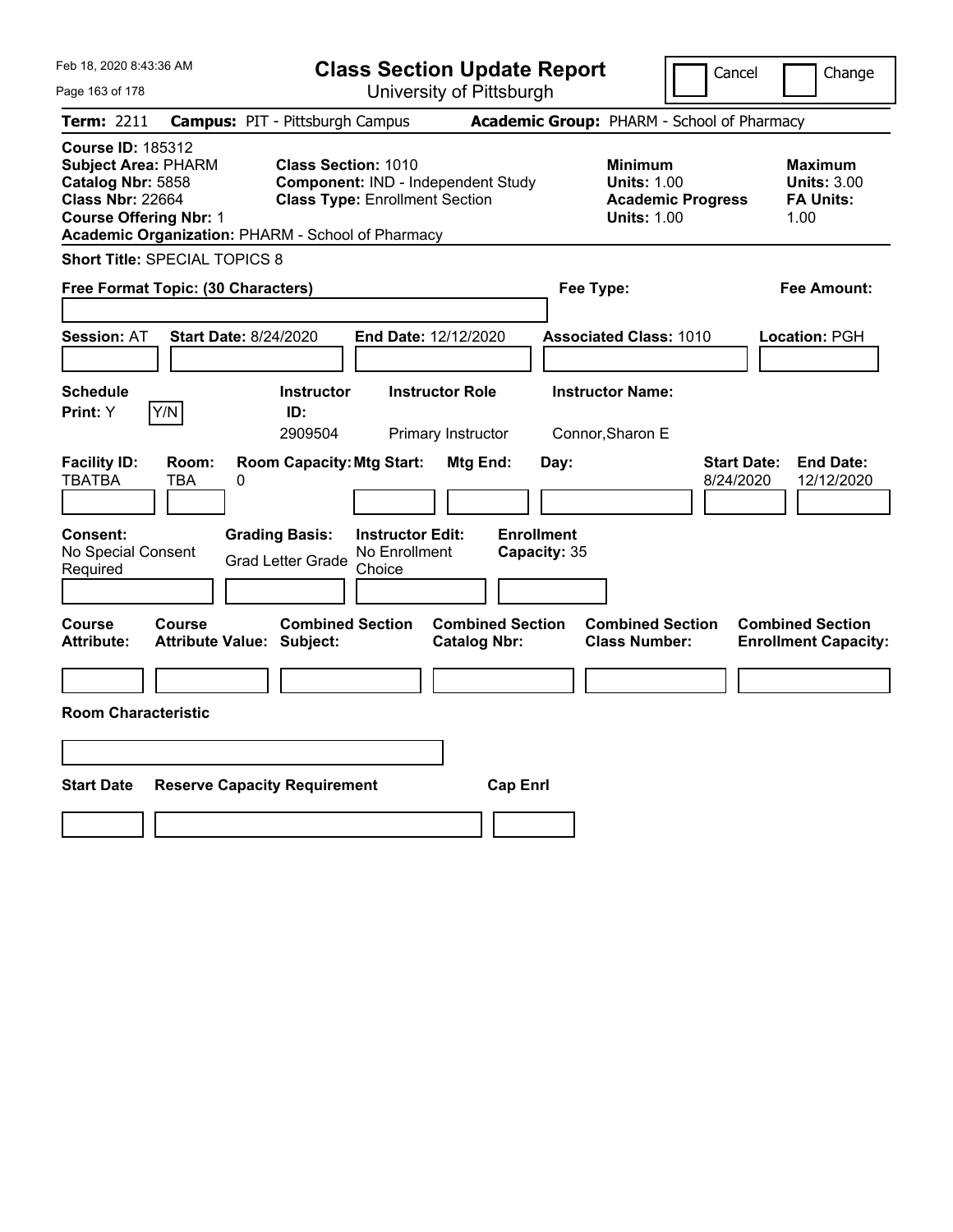| Feb 18, 2020 8:43:36 AM                                                                                                                                                                      |                                                                                            |                                                                             | <b>Class Section Update Report</b>             |                                                                                    | Cancel                          | Change                                                           |
|----------------------------------------------------------------------------------------------------------------------------------------------------------------------------------------------|--------------------------------------------------------------------------------------------|-----------------------------------------------------------------------------|------------------------------------------------|------------------------------------------------------------------------------------|---------------------------------|------------------------------------------------------------------|
| Page 164 of 178                                                                                                                                                                              |                                                                                            |                                                                             | University of Pittsburgh                       |                                                                                    |                                 |                                                                  |
| Term: 2211                                                                                                                                                                                   | <b>Campus: PIT - Pittsburgh Campus</b>                                                     |                                                                             |                                                | Academic Group: PHARM - School of Pharmacy                                         |                                 |                                                                  |
| <b>Course ID: 185312</b><br><b>Subject Area: PHARM</b><br>Catalog Nbr: 5858<br><b>Class Nbr: 22665</b><br><b>Course Offering Nbr: 1</b><br>Academic Organization: PHARM - School of Pharmacy | <b>Class Section: 1015</b>                                                                 | Component: IND - Independent Study<br><b>Class Type: Enrollment Section</b> |                                                | <b>Minimum</b><br><b>Units: 1.00</b><br><b>Units: 1.00</b>                         | <b>Academic Progress</b>        | <b>Maximum</b><br><b>Units: 3.00</b><br><b>FA Units:</b><br>1.00 |
| <b>Short Title: SPECIAL TOPICS 8</b>                                                                                                                                                         |                                                                                            |                                                                             |                                                |                                                                                    |                                 |                                                                  |
| Free Format Topic: (30 Characters)                                                                                                                                                           |                                                                                            |                                                                             |                                                | Fee Type:                                                                          |                                 | Fee Amount:                                                      |
| <b>Session: AT</b><br><b>Schedule</b><br>Y/N<br>Print: Y                                                                                                                                     | <b>Start Date: 8/24/2020</b><br><b>Instructor</b><br>ID:<br>0                              | End Date: 12/12/2020<br><b>Instructor Role</b>                              |                                                | <b>Associated Class: 1015</b><br><b>Instructor Name:</b><br>No Instructor Assigned |                                 | Location: PGH                                                    |
| <b>Facility ID:</b><br>Room:<br><b>TBATBA</b><br>TBA<br>Consent:<br>No Special Consent<br>Required                                                                                           | <b>Room Capacity: Mtg Start:</b><br>0<br><b>Grading Basis:</b><br><b>Grad Letter Grade</b> | <b>Instructor Edit:</b><br>No Enrollment<br>Choice                          | Mtg End:<br><b>Enrollment</b><br>Capacity: 35  | Day:                                                                               | <b>Start Date:</b><br>8/24/2020 | <b>End Date:</b><br>12/12/2020                                   |
| Course<br>Course<br><b>Attribute:</b><br><b>Room Characteristic</b>                                                                                                                          | <b>Combined Section</b><br><b>Attribute Value: Subject:</b>                                |                                                                             | <b>Combined Section</b><br><b>Catalog Nbr:</b> | <b>Combined Section</b><br><b>Class Number:</b>                                    |                                 | <b>Combined Section</b><br><b>Enrollment Capacity:</b>           |
| <b>Start Date</b>                                                                                                                                                                            | <b>Reserve Capacity Requirement</b>                                                        |                                                                             | <b>Cap Enrl</b>                                |                                                                                    |                                 |                                                                  |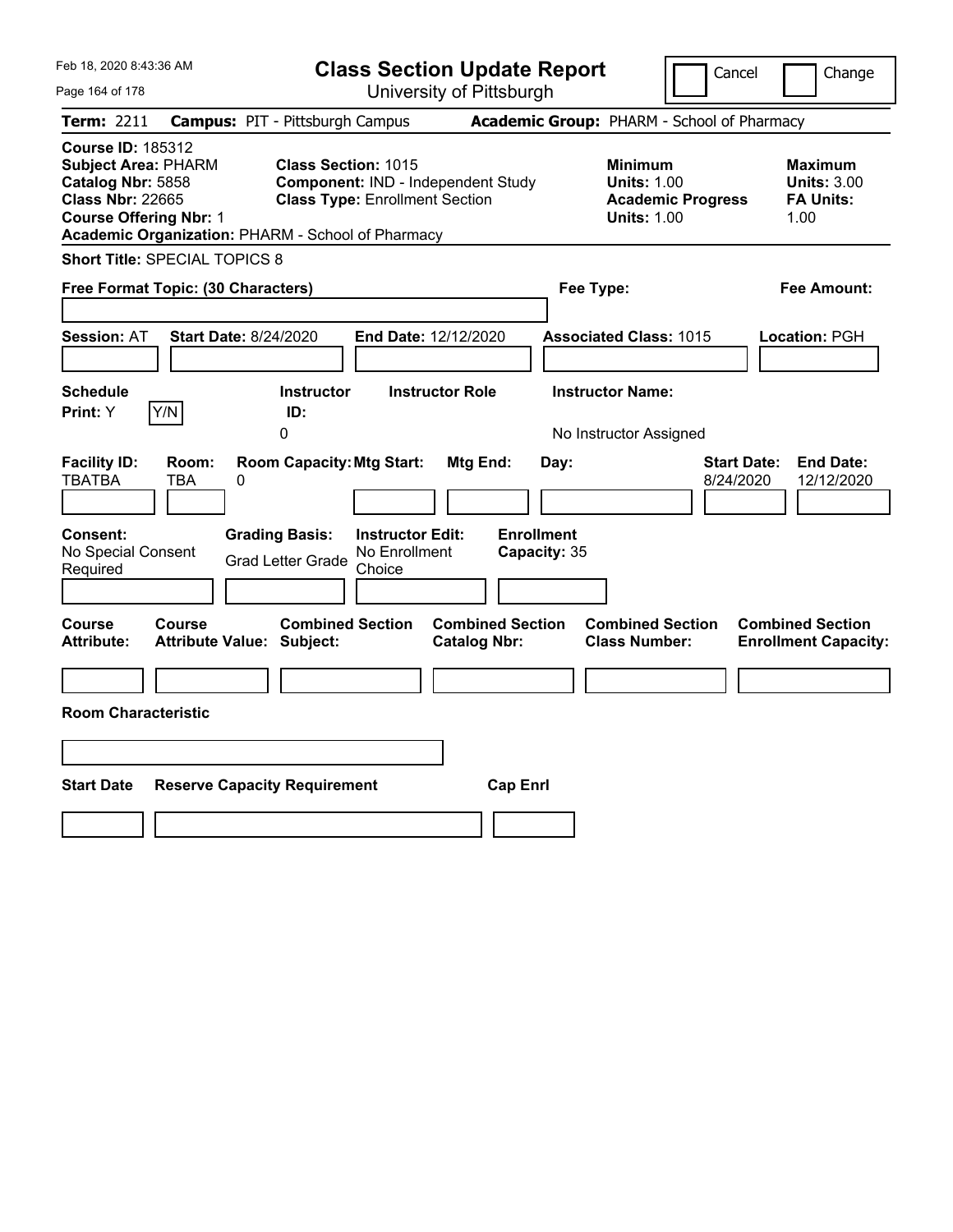| Feb 18, 2020 8:43:36 AM                                                                                                                                                                      |                                                                                            |                                                                                                           | <b>Class Section Update Report</b>                    |                                                                                        | Cancel<br>Change                                                  |
|----------------------------------------------------------------------------------------------------------------------------------------------------------------------------------------------|--------------------------------------------------------------------------------------------|-----------------------------------------------------------------------------------------------------------|-------------------------------------------------------|----------------------------------------------------------------------------------------|-------------------------------------------------------------------|
| Page 165 of 178                                                                                                                                                                              |                                                                                            |                                                                                                           | University of Pittsburgh                              |                                                                                        |                                                                   |
| Term: 2211                                                                                                                                                                                   | <b>Campus: PIT - Pittsburgh Campus</b>                                                     |                                                                                                           |                                                       | Academic Group: PHARM - School of Pharmacy                                             |                                                                   |
| <b>Course ID: 185312</b><br><b>Subject Area: PHARM</b><br>Catalog Nbr: 5858<br><b>Class Nbr: 22666</b><br><b>Course Offering Nbr: 1</b><br>Academic Organization: PHARM - School of Pharmacy |                                                                                            | <b>Class Section: 1020</b><br>Component: IND - Independent Study<br><b>Class Type: Enrollment Section</b> |                                                       | <b>Minimum</b><br><b>Units: 1.00</b><br><b>Academic Progress</b><br><b>Units: 1.00</b> | <b>Maximum</b><br><b>Units: 3.00</b><br><b>FA Units:</b><br>1.00  |
| <b>Short Title: SPECIAL TOPICS 8</b>                                                                                                                                                         |                                                                                            |                                                                                                           |                                                       |                                                                                        |                                                                   |
| Free Format Topic: (30 Characters)                                                                                                                                                           |                                                                                            |                                                                                                           |                                                       | Fee Type:                                                                              | Fee Amount:                                                       |
| <b>Session: AT</b><br><b>Schedule</b><br>Y/N<br><b>Print:</b> Y                                                                                                                              | <b>Start Date: 8/24/2020</b><br><b>Instructor</b><br>ID:<br>0                              | End Date: 12/12/2020<br><b>Instructor Role</b>                                                            |                                                       | <b>Associated Class: 1020</b><br><b>Instructor Name:</b><br>No Instructor Assigned     | Location: PGH                                                     |
| <b>Facility ID:</b><br>Room:<br><b>TBATBA</b><br>TBA<br><b>Consent:</b><br>No Special Consent<br>Required                                                                                    | <b>Room Capacity: Mtg Start:</b><br>0<br><b>Grading Basis:</b><br><b>Grad Letter Grade</b> | <b>Instructor Edit:</b><br>No Enrollment<br>Choice                                                        | Mtg End:<br>Day:<br><b>Enrollment</b><br>Capacity: 35 |                                                                                        | <b>Start Date:</b><br><b>End Date:</b><br>8/24/2020<br>12/12/2020 |
| Course<br>Course<br><b>Attribute:</b><br><b>Room Characteristic</b>                                                                                                                          | <b>Combined Section</b><br><b>Attribute Value: Subject:</b>                                |                                                                                                           | <b>Combined Section</b><br><b>Catalog Nbr:</b>        | <b>Combined Section</b><br><b>Class Number:</b>                                        | <b>Combined Section</b><br><b>Enrollment Capacity:</b>            |
| <b>Start Date</b>                                                                                                                                                                            | <b>Reserve Capacity Requirement</b>                                                        |                                                                                                           | <b>Cap Enrl</b>                                       |                                                                                        |                                                                   |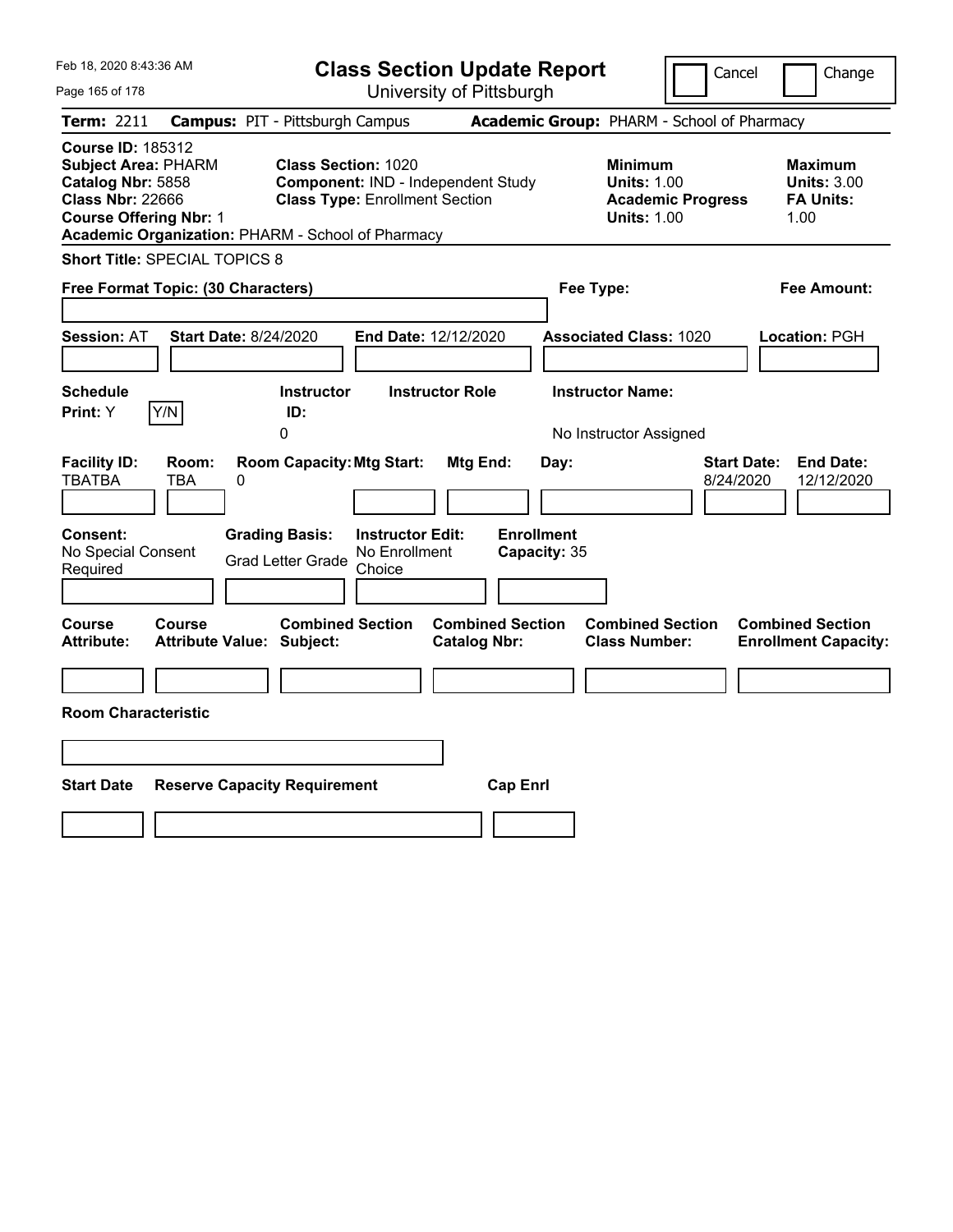| Feb 18, 2020 8:43:36 AM                                                                                                                                                                      |                                                                                            | <b>Class Section Update Report</b>                                          |                                                |                      |                                                                                        | Cancel                          | Change                                                           |
|----------------------------------------------------------------------------------------------------------------------------------------------------------------------------------------------|--------------------------------------------------------------------------------------------|-----------------------------------------------------------------------------|------------------------------------------------|----------------------|----------------------------------------------------------------------------------------|---------------------------------|------------------------------------------------------------------|
| Page 166 of 178                                                                                                                                                                              |                                                                                            |                                                                             | University of Pittsburgh                       |                      |                                                                                        |                                 |                                                                  |
| Term: 2211                                                                                                                                                                                   | <b>Campus: PIT - Pittsburgh Campus</b>                                                     |                                                                             |                                                |                      | Academic Group: PHARM - School of Pharmacy                                             |                                 |                                                                  |
| <b>Course ID: 185312</b><br><b>Subject Area: PHARM</b><br>Catalog Nbr: 5858<br><b>Class Nbr: 22667</b><br><b>Course Offering Nbr: 1</b><br>Academic Organization: PHARM - School of Pharmacy | <b>Class Section: 1025</b>                                                                 | Component: IND - Independent Study<br><b>Class Type: Enrollment Section</b> |                                                |                      | <b>Minimum</b><br><b>Units: 1.00</b><br><b>Academic Progress</b><br><b>Units: 1.00</b> |                                 | <b>Maximum</b><br><b>Units: 3.00</b><br><b>FA Units:</b><br>1.00 |
| <b>Short Title: SPECIAL TOPICS 8</b>                                                                                                                                                         |                                                                                            |                                                                             |                                                |                      |                                                                                        |                                 |                                                                  |
| Free Format Topic: (30 Characters)                                                                                                                                                           |                                                                                            |                                                                             |                                                | Fee Type:            |                                                                                        |                                 | Fee Amount:                                                      |
| <b>Session: AT</b><br><b>Schedule</b><br>Y/N<br><b>Print:</b> Y                                                                                                                              | <b>Start Date: 8/24/2020</b><br><b>Instructor</b><br>ID:<br>0                              | End Date: 12/12/2020<br><b>Instructor Role</b>                              |                                                |                      | <b>Associated Class: 1025</b><br><b>Instructor Name:</b><br>No Instructor Assigned     |                                 | Location: PGH                                                    |
| <b>Facility ID:</b><br>Room:<br><b>TBATBA</b><br>TBA<br><b>Consent:</b><br>No Special Consent<br>Required                                                                                    | <b>Room Capacity: Mtg Start:</b><br>0<br><b>Grading Basis:</b><br><b>Grad Letter Grade</b> | <b>Instructor Edit:</b><br>No Enrollment<br>Choice                          | Mtg End:<br><b>Enrollment</b>                  | Day:<br>Capacity: 35 |                                                                                        | <b>Start Date:</b><br>8/24/2020 | <b>End Date:</b><br>12/12/2020                                   |
| Course<br>Course<br><b>Attribute:</b><br><b>Room Characteristic</b>                                                                                                                          | <b>Combined Section</b><br><b>Attribute Value: Subject:</b>                                |                                                                             | <b>Combined Section</b><br><b>Catalog Nbr:</b> |                      | <b>Combined Section</b><br><b>Class Number:</b>                                        |                                 | <b>Combined Section</b><br><b>Enrollment Capacity:</b>           |
| <b>Start Date</b>                                                                                                                                                                            | <b>Reserve Capacity Requirement</b>                                                        |                                                                             | <b>Cap Enrl</b>                                |                      |                                                                                        |                                 |                                                                  |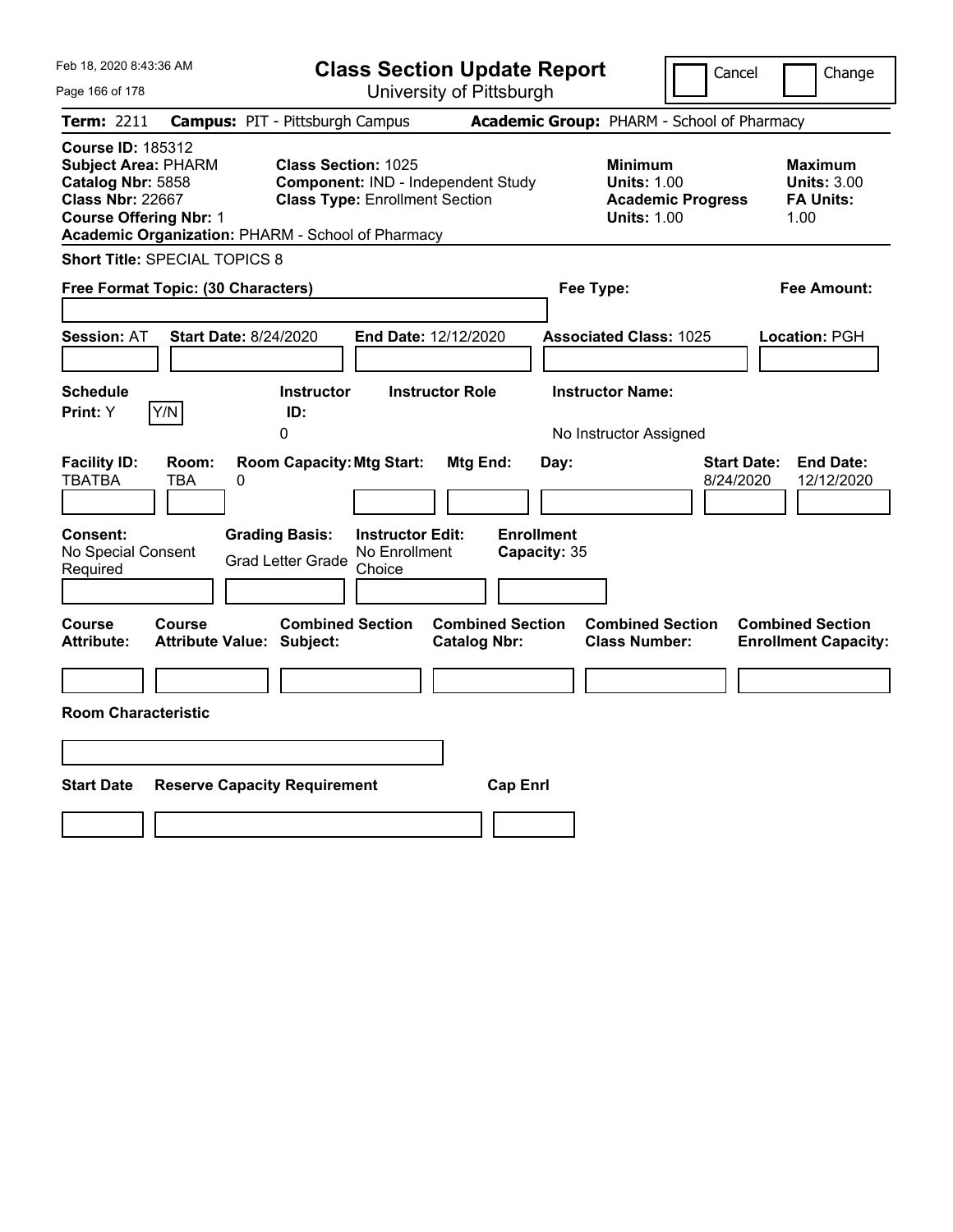| Feb 18, 2020 8:43:36 AM                                                                                                                                                                      |                                                   |                                                                                            |                                                    | <b>Class Section Update Report</b>             |                                           |                                                            | Cancel                                     | Change                                                            |
|----------------------------------------------------------------------------------------------------------------------------------------------------------------------------------------------|---------------------------------------------------|--------------------------------------------------------------------------------------------|----------------------------------------------------|------------------------------------------------|-------------------------------------------|------------------------------------------------------------|--------------------------------------------|-------------------------------------------------------------------|
| Page 167 of 178                                                                                                                                                                              |                                                   |                                                                                            |                                                    | University of Pittsburgh                       |                                           |                                                            |                                            |                                                                   |
| Term: 2211                                                                                                                                                                                   |                                                   | <b>Campus: PIT - Pittsburgh Campus</b>                                                     |                                                    |                                                |                                           |                                                            | Academic Group: PHARM - School of Pharmacy |                                                                   |
| <b>Course ID: 185312</b><br><b>Subject Area: PHARM</b><br>Catalog Nbr: 5858<br><b>Class Nbr: 22668</b><br><b>Course Offering Nbr: 1</b><br>Academic Organization: PHARM - School of Pharmacy |                                                   | <b>Class Section: 1030</b><br><b>Class Type: Enrollment Section</b>                        |                                                    | Component: IND - Independent Study             |                                           | <b>Minimum</b><br><b>Units: 1.00</b><br><b>Units: 1.00</b> | <b>Academic Progress</b>                   | <b>Maximum</b><br><b>Units: 3.00</b><br><b>FA Units:</b><br>1.00  |
| <b>Short Title: SPECIAL TOPICS 8</b>                                                                                                                                                         |                                                   |                                                                                            |                                                    |                                                |                                           |                                                            |                                            |                                                                   |
| Free Format Topic: (30 Characters)                                                                                                                                                           |                                                   |                                                                                            |                                                    |                                                | Fee Type:                                 |                                                            |                                            | Fee Amount:                                                       |
| <b>Session: AT</b><br><b>Schedule</b><br>Print: Y                                                                                                                                            | <b>Start Date: 8/24/2020</b><br>Y/N               | <b>Instructor</b><br>ID:                                                                   |                                                    | End Date: 12/12/2020<br><b>Instructor Role</b> |                                           | <b>Associated Class: 1030</b><br><b>Instructor Name:</b>   |                                            | Location: PGH                                                     |
| <b>Facility ID:</b><br><b>TBATBA</b><br><b>Consent:</b><br>No Special Consent<br>Required                                                                                                    | Room:<br>TBA<br>0                                 | 0<br><b>Room Capacity: Mtg Start:</b><br><b>Grading Basis:</b><br><b>Grad Letter Grade</b> | <b>Instructor Edit:</b><br>No Enrollment<br>Choice | Mtg End:                                       | Day:<br><b>Enrollment</b><br>Capacity: 35 | No Instructor Assigned                                     |                                            | <b>Start Date:</b><br><b>End Date:</b><br>8/24/2020<br>12/12/2020 |
| Course<br><b>Attribute:</b><br><b>Room Characteristic</b>                                                                                                                                    | <b>Course</b><br><b>Attribute Value: Subject:</b> | <b>Combined Section</b>                                                                    |                                                    | <b>Combined Section</b><br><b>Catalog Nbr:</b> |                                           | <b>Combined Section</b><br><b>Class Number:</b>            |                                            | <b>Combined Section</b><br><b>Enrollment Capacity:</b>            |
| <b>Start Date</b>                                                                                                                                                                            |                                                   | <b>Reserve Capacity Requirement</b>                                                        |                                                    | <b>Cap Enrl</b>                                |                                           |                                                            |                                            |                                                                   |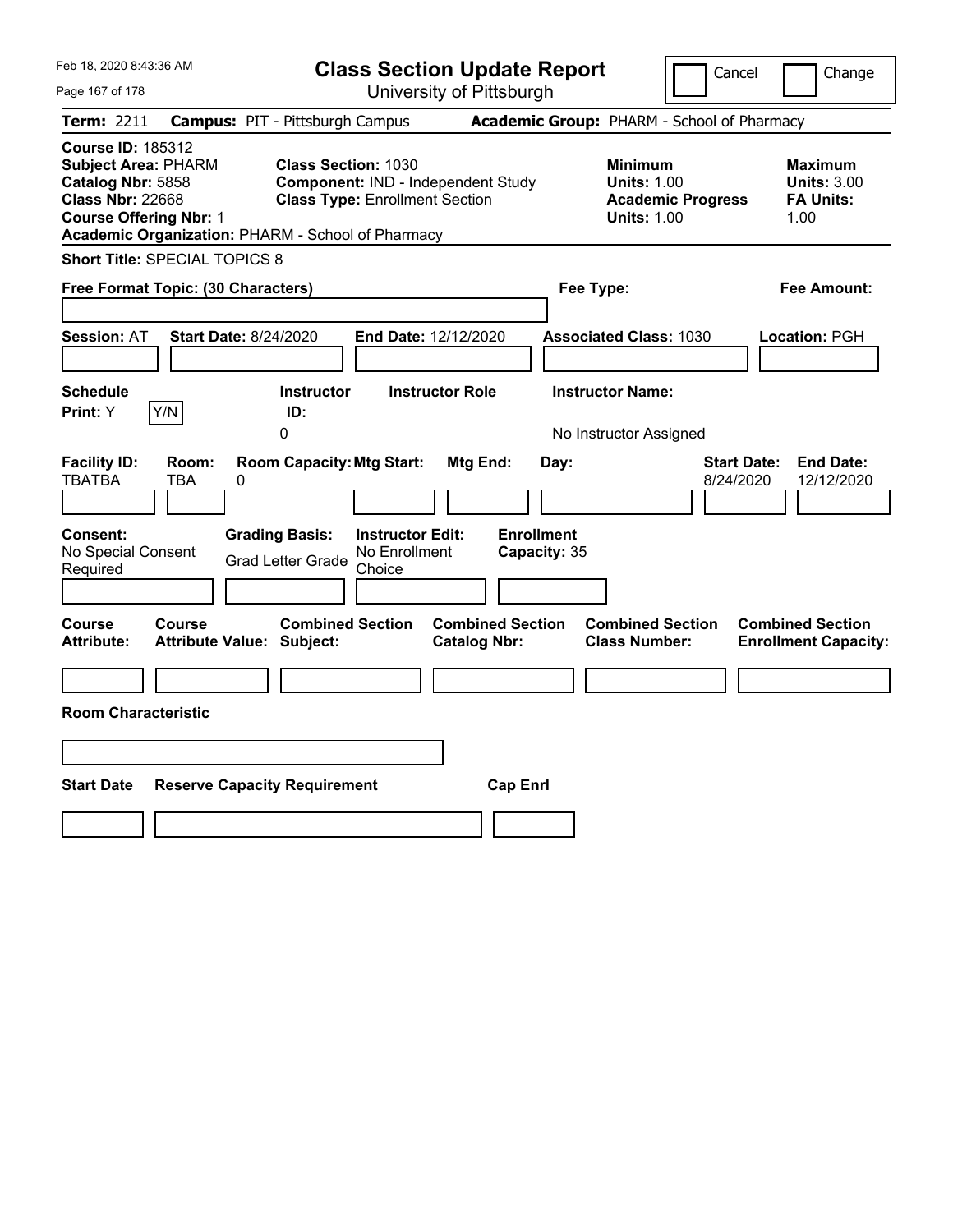| Feb 18, 2020 8:43:36 AM                                                                                                                                                                      |                                                                                            |                                                    | <b>Class Section Update Report</b>             |                                           |                                                                                        | Cancel                          | Change                                                           |
|----------------------------------------------------------------------------------------------------------------------------------------------------------------------------------------------|--------------------------------------------------------------------------------------------|----------------------------------------------------|------------------------------------------------|-------------------------------------------|----------------------------------------------------------------------------------------|---------------------------------|------------------------------------------------------------------|
| Page 168 of 178                                                                                                                                                                              |                                                                                            |                                                    | University of Pittsburgh                       |                                           |                                                                                        |                                 |                                                                  |
| Term: 2211                                                                                                                                                                                   | <b>Campus: PIT - Pittsburgh Campus</b>                                                     |                                                    |                                                |                                           | Academic Group: PHARM - School of Pharmacy                                             |                                 |                                                                  |
| <b>Course ID: 185312</b><br><b>Subject Area: PHARM</b><br>Catalog Nbr: 5858<br><b>Class Nbr: 22669</b><br><b>Course Offering Nbr: 1</b><br>Academic Organization: PHARM - School of Pharmacy | <b>Class Section: 1035</b>                                                                 | <b>Class Type: Enrollment Section</b>              | Component: IND - Independent Study             |                                           | <b>Minimum</b><br><b>Units: 1.00</b><br><b>Academic Progress</b><br><b>Units: 1.00</b> |                                 | <b>Maximum</b><br><b>Units: 3.00</b><br><b>FA Units:</b><br>1.00 |
| <b>Short Title: SPECIAL TOPICS 8</b>                                                                                                                                                         |                                                                                            |                                                    |                                                |                                           |                                                                                        |                                 |                                                                  |
| Free Format Topic: (30 Characters)                                                                                                                                                           |                                                                                            |                                                    |                                                | Fee Type:                                 |                                                                                        |                                 | Fee Amount:                                                      |
| <b>Session: AT</b><br><b>Schedule</b><br>Y/N<br><b>Print:</b> Y                                                                                                                              | <b>Start Date: 8/24/2020</b><br><b>Instructor</b><br>ID:<br>0                              | End Date: 12/12/2020                               | <b>Instructor Role</b>                         |                                           | <b>Associated Class: 1035</b><br><b>Instructor Name:</b><br>No Instructor Assigned     |                                 | Location: PGH                                                    |
| <b>Facility ID:</b><br>Room:<br><b>TBATBA</b><br>TBA<br><b>Consent:</b><br>No Special Consent<br>Required                                                                                    | <b>Room Capacity: Mtg Start:</b><br>0<br><b>Grading Basis:</b><br><b>Grad Letter Grade</b> | <b>Instructor Edit:</b><br>No Enrollment<br>Choice | Mtg End:                                       | Day:<br><b>Enrollment</b><br>Capacity: 35 |                                                                                        | <b>Start Date:</b><br>8/24/2020 | <b>End Date:</b><br>12/12/2020                                   |
| Course<br>Course<br><b>Attribute:</b><br><b>Room Characteristic</b>                                                                                                                          | <b>Combined Section</b><br><b>Attribute Value: Subject:</b>                                |                                                    | <b>Combined Section</b><br><b>Catalog Nbr:</b> |                                           | <b>Combined Section</b><br><b>Class Number:</b>                                        |                                 | <b>Combined Section</b><br><b>Enrollment Capacity:</b>           |
| <b>Start Date</b>                                                                                                                                                                            | <b>Reserve Capacity Requirement</b>                                                        |                                                    | <b>Cap Enrl</b>                                |                                           |                                                                                        |                                 |                                                                  |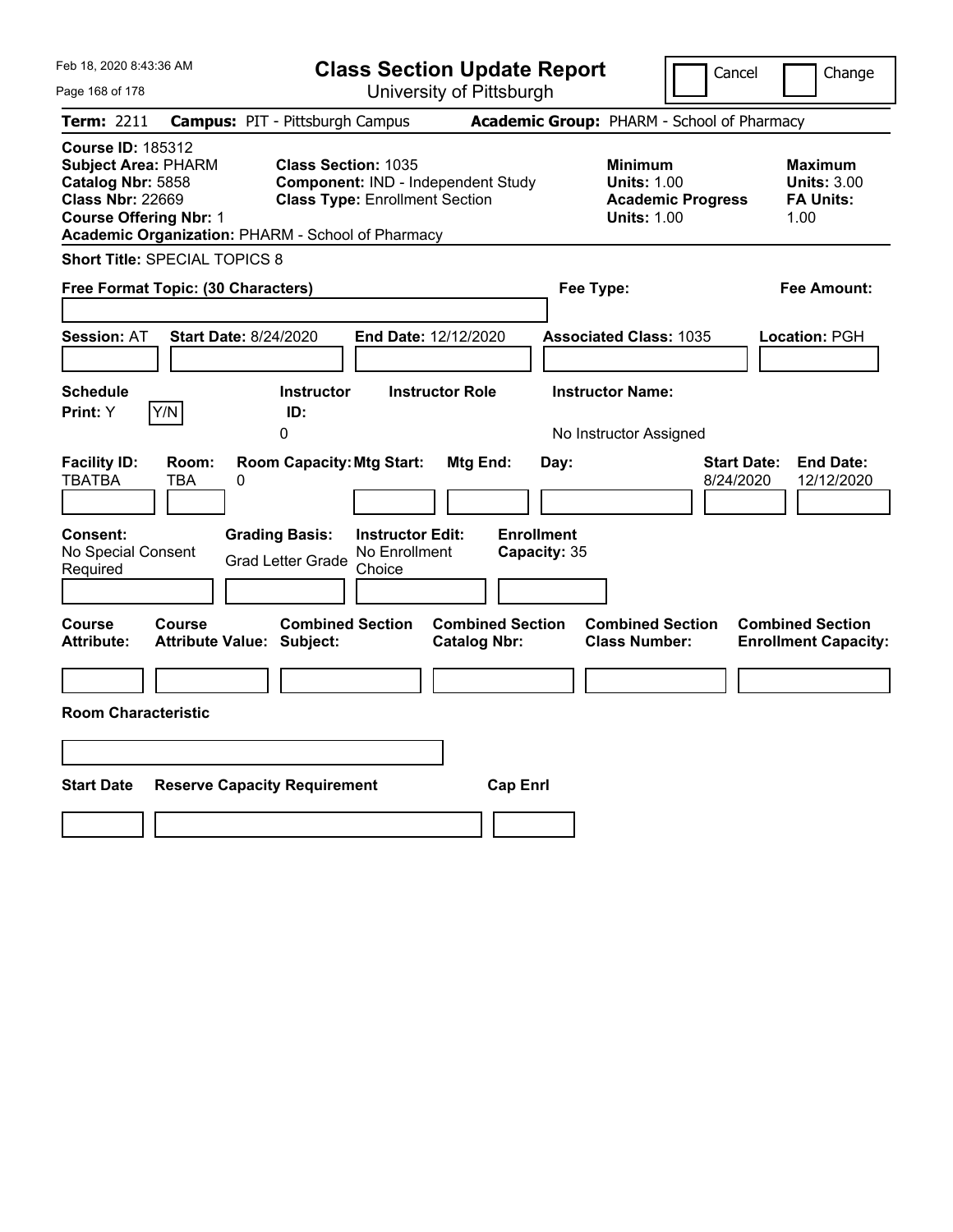| Feb 18, 2020 8:43:36 AM                                                                                                                                                                      |                                                                                            |                                                                             | <b>Class Section Update Report</b>                    |                                                                                        | Cancel<br>Change                                                  |
|----------------------------------------------------------------------------------------------------------------------------------------------------------------------------------------------|--------------------------------------------------------------------------------------------|-----------------------------------------------------------------------------|-------------------------------------------------------|----------------------------------------------------------------------------------------|-------------------------------------------------------------------|
| Page 169 of 178                                                                                                                                                                              |                                                                                            |                                                                             | University of Pittsburgh                              |                                                                                        |                                                                   |
| Term: 2211                                                                                                                                                                                   | <b>Campus: PIT - Pittsburgh Campus</b>                                                     |                                                                             |                                                       | Academic Group: PHARM - School of Pharmacy                                             |                                                                   |
| <b>Course ID: 185312</b><br><b>Subject Area: PHARM</b><br>Catalog Nbr: 5858<br><b>Class Nbr: 22670</b><br><b>Course Offering Nbr: 1</b><br>Academic Organization: PHARM - School of Pharmacy | <b>Class Section: 1040</b>                                                                 | Component: IND - Independent Study<br><b>Class Type: Enrollment Section</b> |                                                       | <b>Minimum</b><br><b>Units: 1.00</b><br><b>Academic Progress</b><br><b>Units: 1.00</b> | <b>Maximum</b><br><b>Units: 3.00</b><br><b>FA Units:</b><br>1.00  |
| <b>Short Title: SPECIAL TOPICS 8</b>                                                                                                                                                         |                                                                                            |                                                                             |                                                       |                                                                                        |                                                                   |
| Free Format Topic: (30 Characters)                                                                                                                                                           |                                                                                            |                                                                             |                                                       | Fee Type:                                                                              | Fee Amount:                                                       |
| <b>Session: AT</b><br><b>Schedule</b><br>Y/N<br><b>Print:</b> Y                                                                                                                              | <b>Start Date: 8/24/2020</b><br><b>Instructor</b><br>ID:<br>0                              | End Date: 12/12/2020<br><b>Instructor Role</b>                              |                                                       | <b>Associated Class: 1040</b><br><b>Instructor Name:</b><br>No Instructor Assigned     | Location: PGH                                                     |
| <b>Facility ID:</b><br>Room:<br><b>TBATBA</b><br>TBA<br><b>Consent:</b><br>No Special Consent<br>Required                                                                                    | <b>Room Capacity: Mtg Start:</b><br>0<br><b>Grading Basis:</b><br><b>Grad Letter Grade</b> | <b>Instructor Edit:</b><br>No Enrollment<br>Choice                          | Mtg End:<br>Day:<br><b>Enrollment</b><br>Capacity: 35 |                                                                                        | <b>Start Date:</b><br><b>End Date:</b><br>8/24/2020<br>12/12/2020 |
| Course<br>Course<br><b>Attribute:</b><br><b>Room Characteristic</b>                                                                                                                          | <b>Combined Section</b><br><b>Attribute Value: Subject:</b>                                |                                                                             | <b>Combined Section</b><br><b>Catalog Nbr:</b>        | <b>Combined Section</b><br><b>Class Number:</b>                                        | <b>Combined Section</b><br><b>Enrollment Capacity:</b>            |
| <b>Start Date</b>                                                                                                                                                                            | <b>Reserve Capacity Requirement</b>                                                        |                                                                             | <b>Cap Enrl</b>                                       |                                                                                        |                                                                   |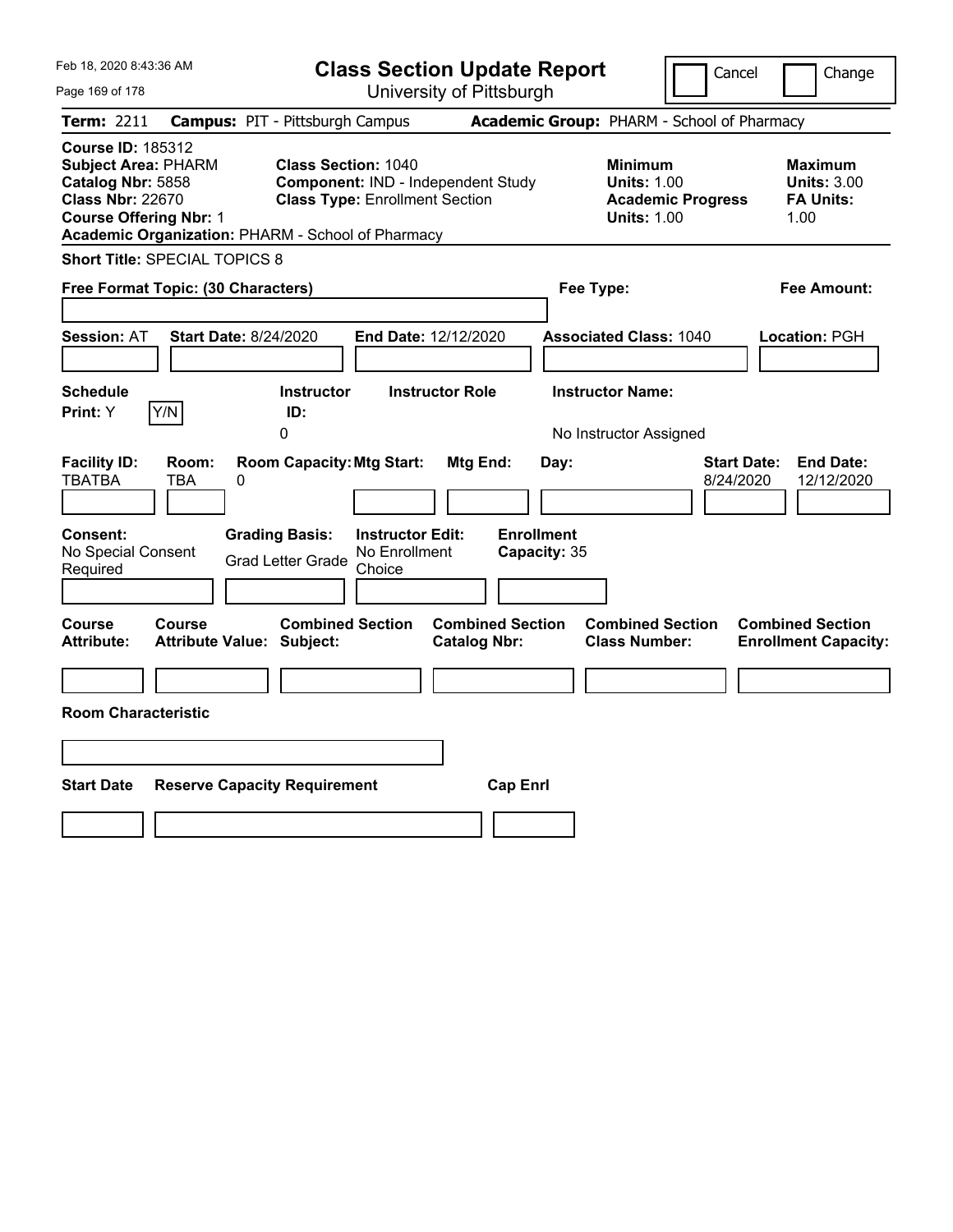| Feb 18, 2020 8:43:36 AM                                                                                                                 |                                     |                                                                                       |                                                    | <b>Class Section Update Report</b>             |                                           |                                                            | Cancel                                     | Change                                                            |
|-----------------------------------------------------------------------------------------------------------------------------------------|-------------------------------------|---------------------------------------------------------------------------------------|----------------------------------------------------|------------------------------------------------|-------------------------------------------|------------------------------------------------------------|--------------------------------------------|-------------------------------------------------------------------|
| Page 170 of 178                                                                                                                         |                                     |                                                                                       |                                                    | University of Pittsburgh                       |                                           |                                                            |                                            |                                                                   |
| Term: 2211                                                                                                                              |                                     | <b>Campus: PIT - Pittsburgh Campus</b>                                                |                                                    |                                                |                                           |                                                            | Academic Group: PHARM - School of Pharmacy |                                                                   |
| <b>Course ID: 185312</b><br><b>Subject Area: PHARM</b><br>Catalog Nbr: 5858<br><b>Class Nbr: 22671</b><br><b>Course Offering Nbr: 1</b> |                                     | <b>Class Section: 1045</b><br>Academic Organization: PHARM - School of Pharmacy       | <b>Class Type: Enrollment Section</b>              | Component: IND - Independent Study             |                                           | <b>Minimum</b><br><b>Units: 1.00</b><br><b>Units: 1.00</b> | <b>Academic Progress</b>                   | <b>Maximum</b><br><b>Units: 3.00</b><br><b>FA Units:</b><br>1.00  |
| Short Title: SPECIAL TOPICS 8                                                                                                           |                                     |                                                                                       |                                                    |                                                |                                           |                                                            |                                            |                                                                   |
| Free Format Topic: (30 Characters)                                                                                                      |                                     |                                                                                       |                                                    |                                                | Fee Type:                                 |                                                            |                                            | Fee Amount:                                                       |
| <b>Session: AT</b><br><b>Schedule</b><br>Print: Y                                                                                       | <b>Start Date: 8/24/2020</b><br>Y/N | <b>Instructor</b><br>ID:<br>0                                                         | End Date: 12/12/2020                               | <b>Instructor Role</b>                         |                                           | <b>Associated Class: 1045</b><br><b>Instructor Name:</b>   |                                            | Location: PGH                                                     |
| <b>Facility ID:</b><br><b>TBATBA</b><br><b>Consent:</b><br>No Special Consent<br>Required                                               | Room:<br>TBA<br>0                   | <b>Room Capacity: Mtg Start:</b><br><b>Grading Basis:</b><br><b>Grad Letter Grade</b> | <b>Instructor Edit:</b><br>No Enrollment<br>Choice | Mtg End:                                       | Day:<br><b>Enrollment</b><br>Capacity: 35 | No Instructor Assigned                                     |                                            | <b>Start Date:</b><br><b>End Date:</b><br>8/24/2020<br>12/12/2020 |
| Course<br><b>Attribute:</b><br><b>Room Characteristic</b>                                                                               | <b>Course</b>                       | <b>Combined Section</b><br><b>Attribute Value: Subject:</b>                           |                                                    | <b>Combined Section</b><br><b>Catalog Nbr:</b> |                                           | <b>Combined Section</b><br><b>Class Number:</b>            |                                            | <b>Combined Section</b><br><b>Enrollment Capacity:</b>            |
| <b>Start Date</b>                                                                                                                       |                                     | <b>Reserve Capacity Requirement</b>                                                   |                                                    | <b>Cap Enrl</b>                                |                                           |                                                            |                                            |                                                                   |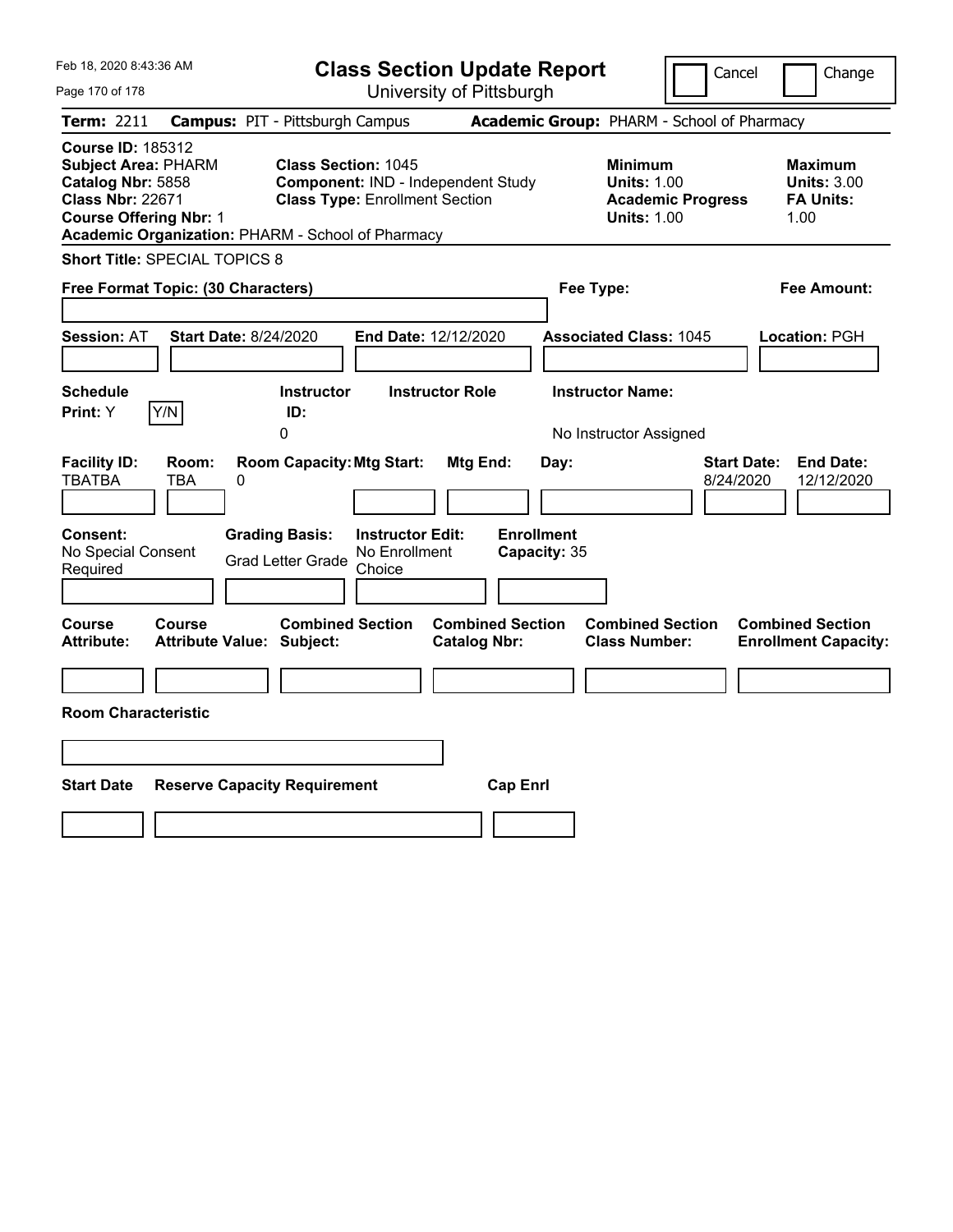| Feb 18, 2020 8:43:36 AM                                                                                                                                                                      |                              |                                                                     |                         | <b>Class Section Update Report</b>             |                           |                                                            | Cancel                                     | Change                                                            |
|----------------------------------------------------------------------------------------------------------------------------------------------------------------------------------------------|------------------------------|---------------------------------------------------------------------|-------------------------|------------------------------------------------|---------------------------|------------------------------------------------------------|--------------------------------------------|-------------------------------------------------------------------|
| Page 171 of 178                                                                                                                                                                              |                              |                                                                     |                         | University of Pittsburgh                       |                           |                                                            |                                            |                                                                   |
| Term: 2211                                                                                                                                                                                   |                              | <b>Campus: PIT - Pittsburgh Campus</b>                              |                         |                                                |                           |                                                            | Academic Group: PHARM - School of Pharmacy |                                                                   |
| <b>Course ID: 185312</b><br><b>Subject Area: PHARM</b><br>Catalog Nbr: 5858<br><b>Class Nbr: 22672</b><br><b>Course Offering Nbr: 1</b><br>Academic Organization: PHARM - School of Pharmacy |                              | <b>Class Section: 1050</b><br><b>Class Type: Enrollment Section</b> |                         | Component: IND - Independent Study             |                           | <b>Minimum</b><br><b>Units: 1.00</b><br><b>Units: 1.00</b> | <b>Academic Progress</b>                   | <b>Maximum</b><br><b>Units: 3.00</b><br><b>FA Units:</b><br>1.00  |
| <b>Short Title: SPECIAL TOPICS 8</b>                                                                                                                                                         |                              |                                                                     |                         |                                                |                           |                                                            |                                            |                                                                   |
| Free Format Topic: (30 Characters)                                                                                                                                                           |                              |                                                                     |                         |                                                | Fee Type:                 |                                                            |                                            | Fee Amount:                                                       |
| <b>Session: AT</b>                                                                                                                                                                           | <b>Start Date: 8/24/2020</b> |                                                                     |                         | End Date: 12/12/2020                           |                           | <b>Associated Class: 1050</b>                              |                                            | Location: PGH                                                     |
| <b>Schedule</b><br>Print: Y                                                                                                                                                                  | Y/N                          | <b>Instructor</b><br>ID:                                            |                         | <b>Instructor Role</b>                         |                           | <b>Instructor Name:</b>                                    |                                            |                                                                   |
|                                                                                                                                                                                              |                              | 0                                                                   |                         |                                                |                           | No Instructor Assigned                                     |                                            |                                                                   |
| <b>Facility ID:</b><br><b>TBATBA</b><br>Consent:                                                                                                                                             | Room:<br>TBA<br>0            | <b>Room Capacity: Mtg Start:</b><br><b>Grading Basis:</b>           | <b>Instructor Edit:</b> | Mtg End:                                       | Day:<br><b>Enrollment</b> |                                                            |                                            | <b>Start Date:</b><br><b>End Date:</b><br>8/24/2020<br>12/12/2020 |
| No Special Consent<br>Required                                                                                                                                                               |                              | <b>Grad Letter Grade</b>                                            | No Enrollment<br>Choice |                                                | Capacity: 35              |                                                            |                                            |                                                                   |
| Course<br>Attribute:                                                                                                                                                                         | Course                       | <b>Combined Section</b><br><b>Attribute Value: Subject:</b>         |                         | <b>Combined Section</b><br><b>Catalog Nbr:</b> |                           | <b>Combined Section</b><br><b>Class Number:</b>            |                                            | <b>Combined Section</b><br><b>Enrollment Capacity:</b>            |
| <b>Room Characteristic</b>                                                                                                                                                                   |                              |                                                                     |                         |                                                |                           |                                                            |                                            |                                                                   |
| <b>Start Date</b>                                                                                                                                                                            |                              | <b>Reserve Capacity Requirement</b>                                 |                         | <b>Cap Enrl</b>                                |                           |                                                            |                                            |                                                                   |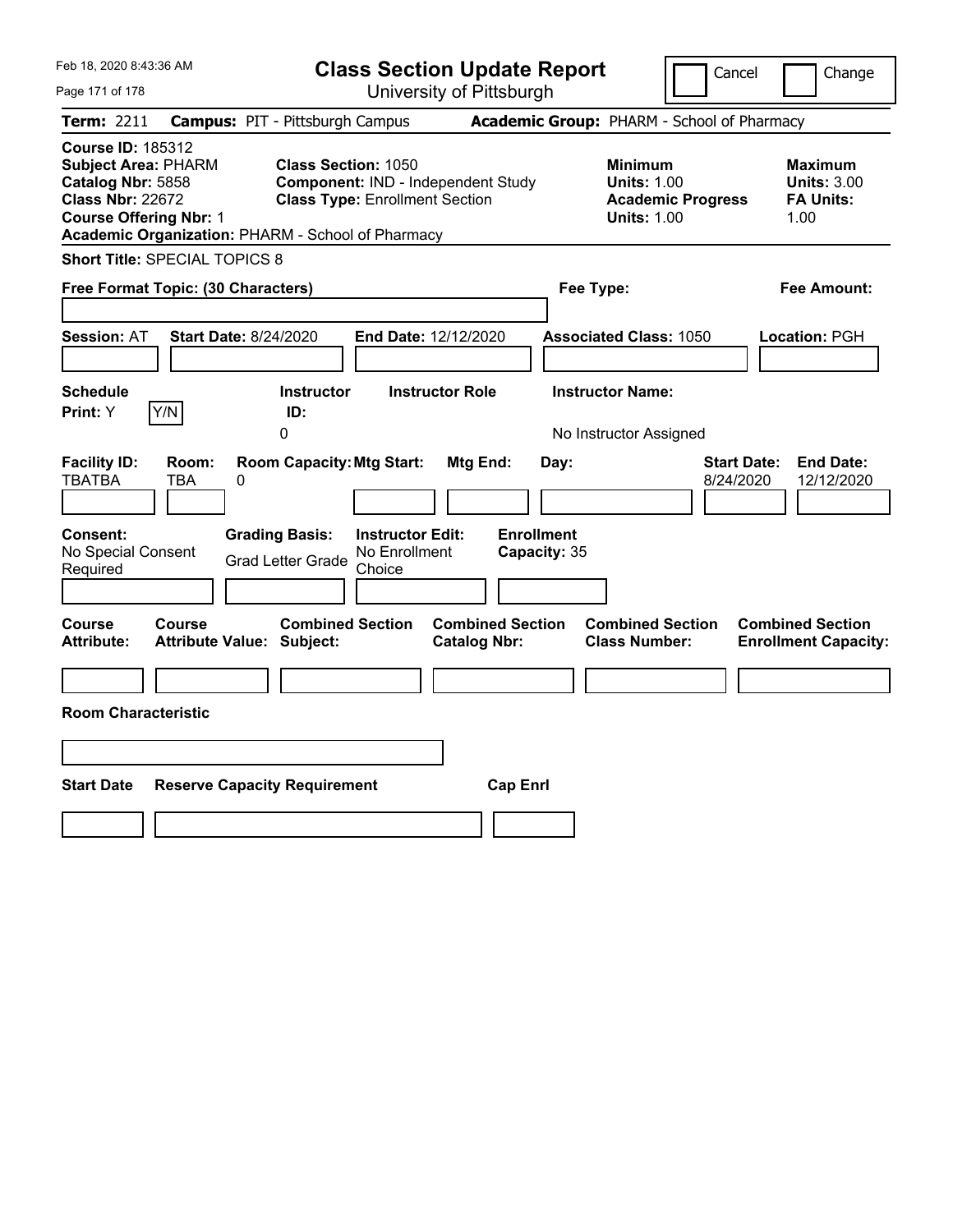| Feb 18, 2020 8:43:36 AM                                                                                                                                                                      |                                            |                                                              |                                          | <b>Class Section Update Report</b>             |                                           |                                                            | Cancel                          | Change                                                           |
|----------------------------------------------------------------------------------------------------------------------------------------------------------------------------------------------|--------------------------------------------|--------------------------------------------------------------|------------------------------------------|------------------------------------------------|-------------------------------------------|------------------------------------------------------------|---------------------------------|------------------------------------------------------------------|
| Page 172 of 178                                                                                                                                                                              |                                            |                                                              |                                          | University of Pittsburgh                       |                                           |                                                            |                                 |                                                                  |
| Term: 2211                                                                                                                                                                                   | <b>Campus: PIT - Pittsburgh Campus</b>     |                                                              |                                          |                                                |                                           | Academic Group: PHARM - School of Pharmacy                 |                                 |                                                                  |
| <b>Course ID: 185312</b><br><b>Subject Area: PHARM</b><br>Catalog Nbr: 5858<br><b>Class Nbr: 22673</b><br><b>Course Offering Nbr: 1</b><br>Academic Organization: PHARM - School of Pharmacy |                                            | Class Section: 1055<br><b>Class Type: Enrollment Section</b> |                                          | Component: IND - Independent Study             |                                           | <b>Minimum</b><br><b>Units: 1.00</b><br><b>Units: 1.00</b> | <b>Academic Progress</b>        | <b>Maximum</b><br><b>Units: 3.00</b><br><b>FA Units:</b><br>1.00 |
| <b>Short Title: SPECIAL TOPICS 8</b>                                                                                                                                                         |                                            |                                                              |                                          |                                                |                                           |                                                            |                                 |                                                                  |
| Free Format Topic: (30 Characters)                                                                                                                                                           |                                            |                                                              |                                          |                                                |                                           | Fee Type:                                                  |                                 | Fee Amount:                                                      |
| <b>Session: AT</b>                                                                                                                                                                           | <b>Start Date: 8/24/2020</b>               |                                                              |                                          | End Date: 12/12/2020                           |                                           | <b>Associated Class: 1055</b>                              |                                 | Location: PGH                                                    |
| <b>Schedule</b><br>Y/N<br>Print: Y                                                                                                                                                           |                                            | <b>Instructor</b><br>ID:                                     |                                          | <b>Instructor Role</b>                         |                                           | <b>Instructor Name:</b>                                    |                                 |                                                                  |
|                                                                                                                                                                                              |                                            | 0                                                            |                                          |                                                |                                           | No Instructor Assigned                                     |                                 |                                                                  |
| <b>Facility ID:</b><br><b>TBATBA</b><br>Consent:<br>No Special Consent                                                                                                                       | Room:<br>TBA<br>0                          | <b>Room Capacity: Mtg Start:</b><br><b>Grading Basis:</b>    | <b>Instructor Edit:</b><br>No Enrollment | Mtg End:                                       | Day:<br><b>Enrollment</b><br>Capacity: 35 |                                                            | <b>Start Date:</b><br>8/24/2020 | <b>End Date:</b><br>12/12/2020                                   |
| Required                                                                                                                                                                                     |                                            | <b>Grad Letter Grade</b>                                     | Choice                                   |                                                |                                           |                                                            |                                 |                                                                  |
| Course<br>Attribute:<br><b>Room Characteristic</b>                                                                                                                                           | Course<br><b>Attribute Value: Subject:</b> | <b>Combined Section</b>                                      |                                          | <b>Combined Section</b><br><b>Catalog Nbr:</b> |                                           | <b>Combined Section</b><br><b>Class Number:</b>            |                                 | <b>Combined Section</b><br><b>Enrollment Capacity:</b>           |
|                                                                                                                                                                                              |                                            |                                                              |                                          |                                                |                                           |                                                            |                                 |                                                                  |
| <b>Start Date</b>                                                                                                                                                                            | <b>Reserve Capacity Requirement</b>        |                                                              |                                          |                                                | <b>Cap Enrl</b>                           |                                                            |                                 |                                                                  |
|                                                                                                                                                                                              |                                            |                                                              |                                          |                                                |                                           |                                                            |                                 |                                                                  |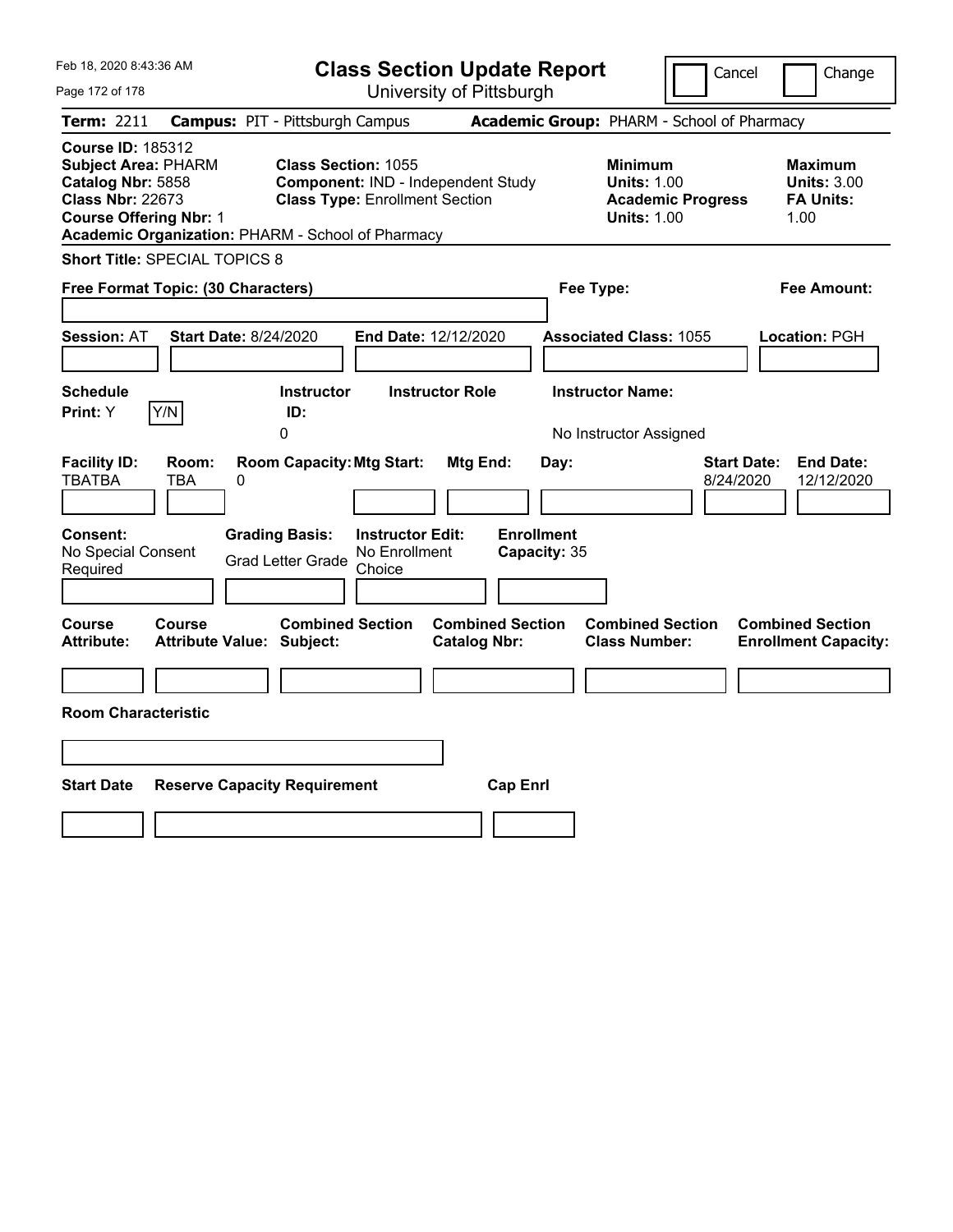| Feb 18, 2020 8:43:36 AM                                                                                                                                                                      | <b>Class Section Update Report</b>                                                                      | Cancel                                                                                 | Change                                                    |
|----------------------------------------------------------------------------------------------------------------------------------------------------------------------------------------------|---------------------------------------------------------------------------------------------------------|----------------------------------------------------------------------------------------|-----------------------------------------------------------|
| Page 173 of 178                                                                                                                                                                              | University of Pittsburgh                                                                                |                                                                                        |                                                           |
| <b>Term: 2211</b>                                                                                                                                                                            | <b>Campus: PIT - Pittsburgh Campus</b>                                                                  | Academic Group: PHARM - School of Pharmacy                                             |                                                           |
| <b>Course ID: 186993</b><br><b>Subject Area: PHARM</b><br>Catalog Nbr: 5912<br><b>Class Nbr: 28067</b><br><b>Course Offering Nbr: 1</b><br>Academic Organization: PHARM - School of Pharmacy | <b>Class Section: 1010</b><br><b>Component: LEC - Lecture</b><br><b>Class Type: Enrollment Section</b>  | <b>Minimum</b><br><b>Units: 3.00</b><br><b>Academic Progress</b><br><b>Units: 3.00</b> | Maximum<br><b>Units: 3.00</b><br><b>FA Units:</b><br>3.00 |
| <b>Short Title: LEADERSHIP ETHICS HEALTHCARE</b>                                                                                                                                             |                                                                                                         |                                                                                        |                                                           |
| Free Format Topic: (30 Characters)                                                                                                                                                           |                                                                                                         | Fee Type:                                                                              | Fee Amount:                                               |
| <b>Session: AT</b><br><b>Start Date: 8/24/2020</b>                                                                                                                                           | End Date: 12/12/2020                                                                                    | <b>Associated Class: 1010</b>                                                          | <b>Location: PGH</b>                                      |
| <b>Schedule</b>                                                                                                                                                                              | <b>Instructor</b><br><b>Instructor Role</b>                                                             | <b>Instructor Name:</b>                                                                |                                                           |
| Y/N<br>Print: Y                                                                                                                                                                              | ID:<br>1113149<br>Special<br>1007309<br><b>Primary Instructor</b>                                       | Giles, Amy E.<br>Walker, Bridget T                                                     |                                                           |
| <b>Facility ID:</b><br>Room:<br><b>SALK00371</b><br>00371<br>40                                                                                                                              | <b>Room Capacity: Mtg Start:</b><br><b>Mtg End:</b><br>5:00 PM<br>8:00 AM                               | <b>Start Date:</b><br>Day:<br>MoTuWeThFr<br>8/24/2020                                  | <b>End Date:</b><br>12/12/2020                            |
| <b>Consent:</b><br>No Special Consent<br>Required                                                                                                                                            | <b>Grading Basis:</b><br><b>Instructor Edit:</b><br>No Enrollment<br><b>Grad Letter Grade</b><br>Choice | <b>Enrollment</b><br>Capacity: 40                                                      |                                                           |
| <b>Course</b><br>Course<br><b>Attribute:</b><br><b>Attribute Value: Subject:</b>                                                                                                             | <b>Combined Section</b><br><b>Combined Section</b><br><b>Catalog Nbr:</b>                               | <b>Combined Section</b><br><b>Class Number:</b>                                        | <b>Combined Section</b><br><b>Enrollment Capacity:</b>    |
|                                                                                                                                                                                              |                                                                                                         |                                                                                        |                                                           |
| <b>Room Characteristic</b><br>PeopleSoft - Scheduled (PS)                                                                                                                                    |                                                                                                         |                                                                                        |                                                           |
| <b>Reserve Capacity Requirement</b><br><b>Start Date</b>                                                                                                                                     |                                                                                                         | <b>Cap Enrl</b>                                                                        |                                                           |
|                                                                                                                                                                                              |                                                                                                         |                                                                                        |                                                           |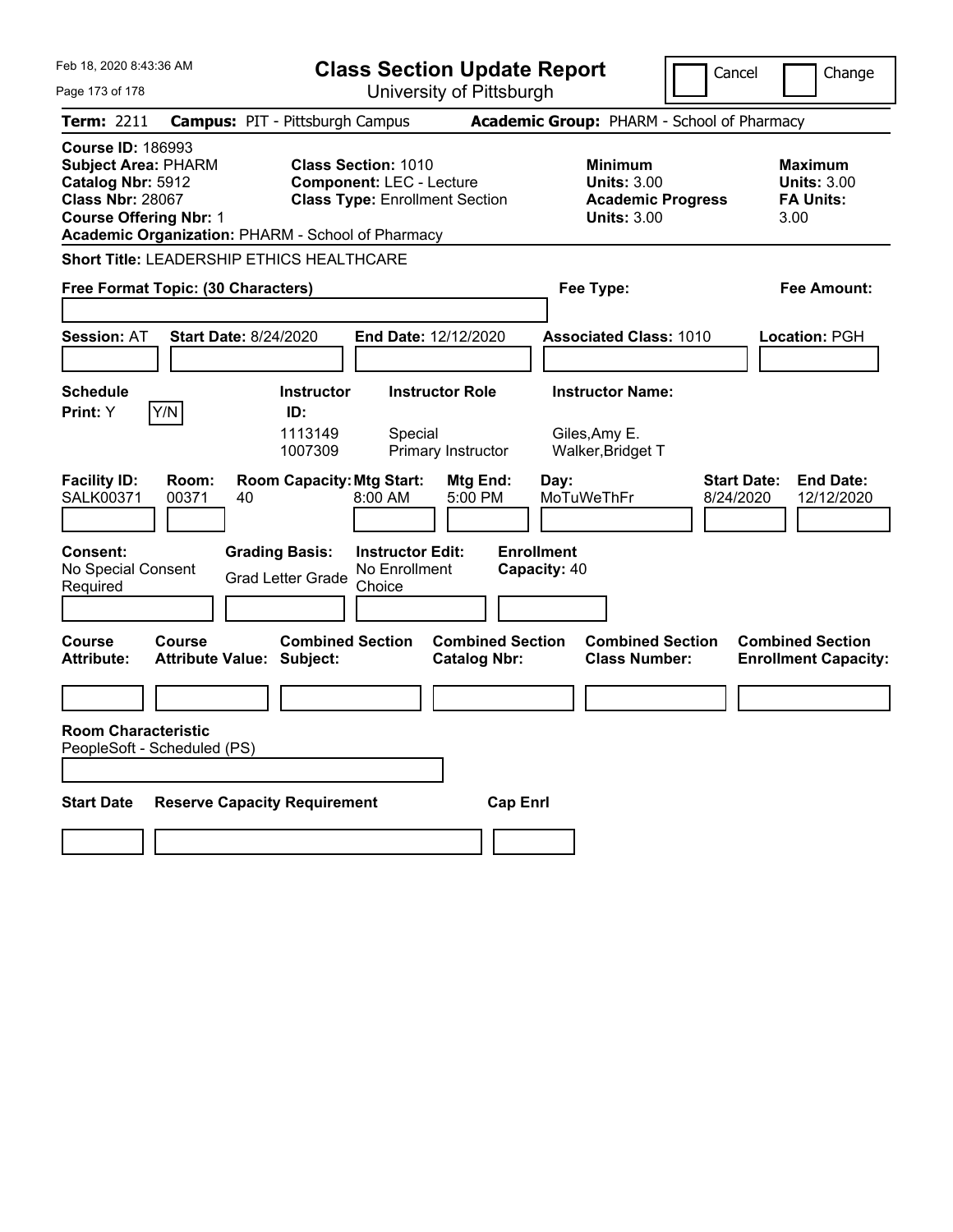| Feb 18, 2020 8:43:36 AM                                                                                                                 |                                                   |                                                   | <b>Class Section Update Report</b>                                                                     |                                                |                                   |                                                                                        | Cancel | Change                                                            |
|-----------------------------------------------------------------------------------------------------------------------------------------|---------------------------------------------------|---------------------------------------------------|--------------------------------------------------------------------------------------------------------|------------------------------------------------|-----------------------------------|----------------------------------------------------------------------------------------|--------|-------------------------------------------------------------------|
| Page 174 of 178                                                                                                                         |                                                   |                                                   | University of Pittsburgh                                                                               |                                                |                                   |                                                                                        |        |                                                                   |
| <b>Term: 2211</b>                                                                                                                       |                                                   | <b>Campus: PIT - Pittsburgh Campus</b>            |                                                                                                        |                                                |                                   | Academic Group: PHARM - School of Pharmacy                                             |        |                                                                   |
| <b>Course ID: 186602</b><br><b>Subject Area: PHARM</b><br>Catalog Nbr: 5914<br><b>Class Nbr: 28068</b><br><b>Course Offering Nbr: 1</b> | Academic Organization: PHARM - School of Pharmacy |                                                   | <b>Class Section: 1010</b><br><b>Component: LEC - Lecture</b><br><b>Class Type: Enrollment Section</b> |                                                |                                   | <b>Minimum</b><br><b>Units: 2.00</b><br><b>Academic Progress</b><br><b>Units: 2.00</b> |        | Maximum<br><b>Units: 2.00</b><br><b>FA Units:</b><br>2.00         |
|                                                                                                                                         | <b>Short Title: GRADUATE EXECUTIVE BOARDROOM</b>  |                                                   |                                                                                                        |                                                |                                   |                                                                                        |        |                                                                   |
|                                                                                                                                         | Free Format Topic: (30 Characters)                |                                                   |                                                                                                        |                                                |                                   | Fee Type:                                                                              |        | Fee Amount:                                                       |
|                                                                                                                                         |                                                   |                                                   |                                                                                                        |                                                |                                   |                                                                                        |        |                                                                   |
| <b>Session: AT</b>                                                                                                                      | <b>Start Date: 8/24/2020</b>                      |                                                   | <b>End Date: 12/12/2020</b>                                                                            |                                                |                                   | <b>Associated Class: 1010</b>                                                          |        | Location: PGH                                                     |
|                                                                                                                                         |                                                   |                                                   |                                                                                                        |                                                |                                   |                                                                                        |        |                                                                   |
| <b>Schedule</b><br><b>Print:</b> Y                                                                                                      | Y/N                                               | <b>Instructor</b><br>ID:                          | <b>Instructor Role</b>                                                                                 |                                                |                                   | <b>Instructor Name:</b>                                                                |        |                                                                   |
|                                                                                                                                         |                                                   | 1113149<br>2901883<br>1007309                     | Special                                                                                                | Primary Instructor<br>Primary Instructor       |                                   | Giles, Amy E.<br>Vanscoy, Gordon J<br>Walker, Bridget T                                |        |                                                                   |
| <b>Facility ID:</b><br><b>SALK00457</b>                                                                                                 | Room:<br>00457<br>40                              | <b>Room Capacity: Mtg Start:</b>                  | 10:45 AM                                                                                               | Mtg End:<br>2:35 PM                            | Day:<br>FrSa                      |                                                                                        |        | <b>Start Date:</b><br><b>End Date:</b><br>8/24/2020<br>12/12/2020 |
| <b>Consent:</b><br>No Special Consent<br>Required                                                                                       |                                                   | <b>Grading Basis:</b><br><b>Grad Letter Grade</b> | <b>Instructor Edit:</b><br>No Enrollment<br>Choice                                                     |                                                | <b>Enrollment</b><br>Capacity: 40 |                                                                                        |        |                                                                   |
| Course<br><b>Attribute:</b>                                                                                                             | Course<br><b>Attribute Value: Subject:</b>        | <b>Combined Section</b>                           |                                                                                                        | <b>Combined Section</b><br><b>Catalog Nbr:</b> |                                   | <b>Combined Section</b><br><b>Class Number:</b>                                        |        | <b>Combined Section</b><br><b>Enrollment Capacity:</b>            |
|                                                                                                                                         |                                                   |                                                   |                                                                                                        |                                                |                                   |                                                                                        |        |                                                                   |
| <b>Room Characteristic</b>                                                                                                              | PeopleSoft - Scheduled (PS)                       |                                                   |                                                                                                        |                                                |                                   |                                                                                        |        |                                                                   |
|                                                                                                                                         |                                                   |                                                   |                                                                                                        |                                                |                                   |                                                                                        |        |                                                                   |
| <b>Start Date</b>                                                                                                                       | <b>Reserve Capacity Requirement</b>               |                                                   |                                                                                                        | <b>Cap Enrl</b>                                |                                   |                                                                                        |        |                                                                   |
|                                                                                                                                         |                                                   |                                                   |                                                                                                        |                                                |                                   |                                                                                        |        |                                                                   |
|                                                                                                                                         |                                                   |                                                   |                                                                                                        |                                                |                                   |                                                                                        |        |                                                                   |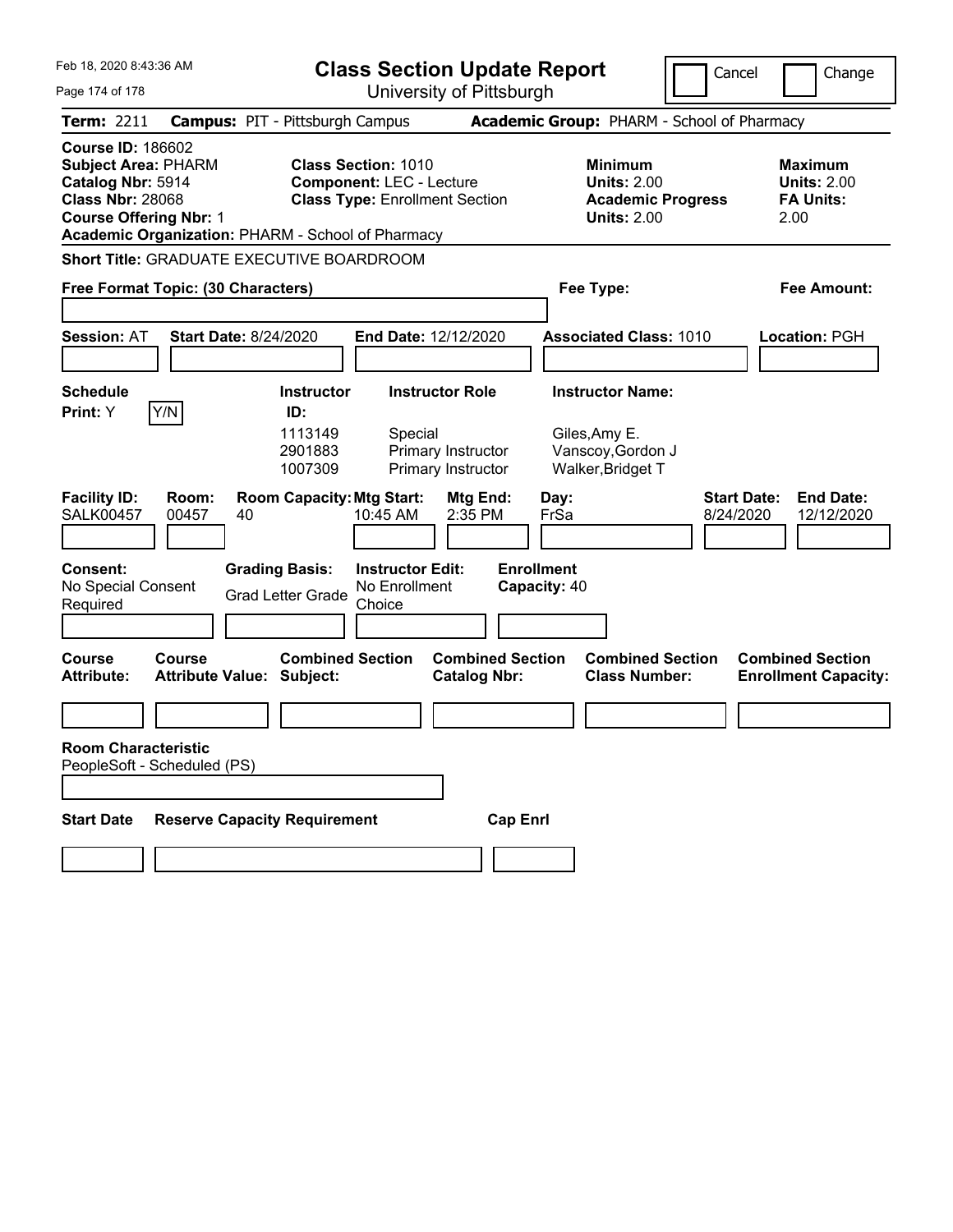| Feb 18, 2020 8:43:36 AM                                                                                                                                                                      |                                  |                                                                                       |                                                                                                        | <b>Class Section Update Report</b>             |                                           |                                                                                        | Cancel                          | Change                                                           |
|----------------------------------------------------------------------------------------------------------------------------------------------------------------------------------------------|----------------------------------|---------------------------------------------------------------------------------------|--------------------------------------------------------------------------------------------------------|------------------------------------------------|-------------------------------------------|----------------------------------------------------------------------------------------|---------------------------------|------------------------------------------------------------------|
| Page 175 of 178                                                                                                                                                                              |                                  |                                                                                       |                                                                                                        | University of Pittsburgh                       |                                           |                                                                                        |                                 |                                                                  |
| Term: 2211                                                                                                                                                                                   |                                  | <b>Campus: PIT - Pittsburgh Campus</b>                                                |                                                                                                        |                                                |                                           | Academic Group: PHARM - School of Pharmacy                                             |                                 |                                                                  |
| <b>Course ID: 187746</b><br><b>Subject Area: PHARM</b><br>Catalog Nbr: 5924<br><b>Class Nbr: 28033</b><br><b>Course Offering Nbr: 1</b><br>Academic Organization: PHARM - School of Pharmacy |                                  |                                                                                       | <b>Class Section: 1010</b><br><b>Component: LEC - Lecture</b><br><b>Class Type: Enrollment Section</b> |                                                |                                           | <b>Minimum</b><br><b>Units: 3.00</b><br><b>Academic Progress</b><br><b>Units: 3.00</b> |                                 | <b>Maximum</b><br><b>Units: 3.00</b><br><b>FA Units:</b><br>3.00 |
| Short Title: HEALTH SYSTEM PHARMACY MGMT 1                                                                                                                                                   |                                  |                                                                                       |                                                                                                        |                                                |                                           |                                                                                        |                                 |                                                                  |
| Free Format Topic: (30 Characters)                                                                                                                                                           |                                  |                                                                                       |                                                                                                        |                                                | Fee Type:                                 |                                                                                        |                                 | Fee Amount:                                                      |
| <b>Session: AT</b>                                                                                                                                                                           | <b>Start Date: 8/24/2020</b>     |                                                                                       | <b>End Date: 12/12/2020</b>                                                                            |                                                |                                           | <b>Associated Class: 1010</b>                                                          |                                 | Location: PGH                                                    |
| <b>Schedule</b>                                                                                                                                                                              |                                  | <b>Instructor</b>                                                                     |                                                                                                        | <b>Instructor Role</b>                         | <b>Instructor Name:</b>                   |                                                                                        |                                 |                                                                  |
| Y/N<br>Print: Y                                                                                                                                                                              |                                  | ID:                                                                                   |                                                                                                        |                                                |                                           |                                                                                        |                                 |                                                                  |
|                                                                                                                                                                                              |                                  | 1113149<br>1007309                                                                    | Special                                                                                                | Primary Instructor                             | Giles, Amy E.<br>Walker, Bridget T        |                                                                                        |                                 |                                                                  |
| <b>Facility ID:</b><br>Room:<br><b>TBATBA</b><br>TBA<br>Consent:<br>No Special Consent<br>Required                                                                                           | 0                                | <b>Room Capacity: Mtg Start:</b><br><b>Grading Basis:</b><br><b>Grad Letter Grade</b> | <b>Instructor Edit:</b><br>No Enrollment<br>Choice                                                     | Mtg End:                                       | Day:<br><b>Enrollment</b><br>Capacity: 40 |                                                                                        | <b>Start Date:</b><br>8/24/2020 | <b>End Date:</b><br>12/12/2020                                   |
| <b>Course</b><br>Course<br><b>Attribute:</b>                                                                                                                                                 | <b>Attribute Value: Subject:</b> | <b>Combined Section</b>                                                               |                                                                                                        | <b>Combined Section</b><br><b>Catalog Nbr:</b> |                                           | <b>Combined Section</b><br><b>Class Number:</b>                                        |                                 | <b>Combined Section</b><br><b>Enrollment Capacity:</b>           |
|                                                                                                                                                                                              |                                  |                                                                                       |                                                                                                        |                                                |                                           |                                                                                        |                                 |                                                                  |
| <b>Room Characteristic</b>                                                                                                                                                                   |                                  |                                                                                       |                                                                                                        |                                                |                                           |                                                                                        |                                 |                                                                  |
|                                                                                                                                                                                              |                                  |                                                                                       |                                                                                                        |                                                |                                           |                                                                                        |                                 |                                                                  |
| <b>Start Date</b>                                                                                                                                                                            |                                  | <b>Reserve Capacity Requirement</b>                                                   |                                                                                                        | <b>Cap Enri</b>                                |                                           |                                                                                        |                                 |                                                                  |
|                                                                                                                                                                                              |                                  |                                                                                       |                                                                                                        |                                                |                                           |                                                                                        |                                 |                                                                  |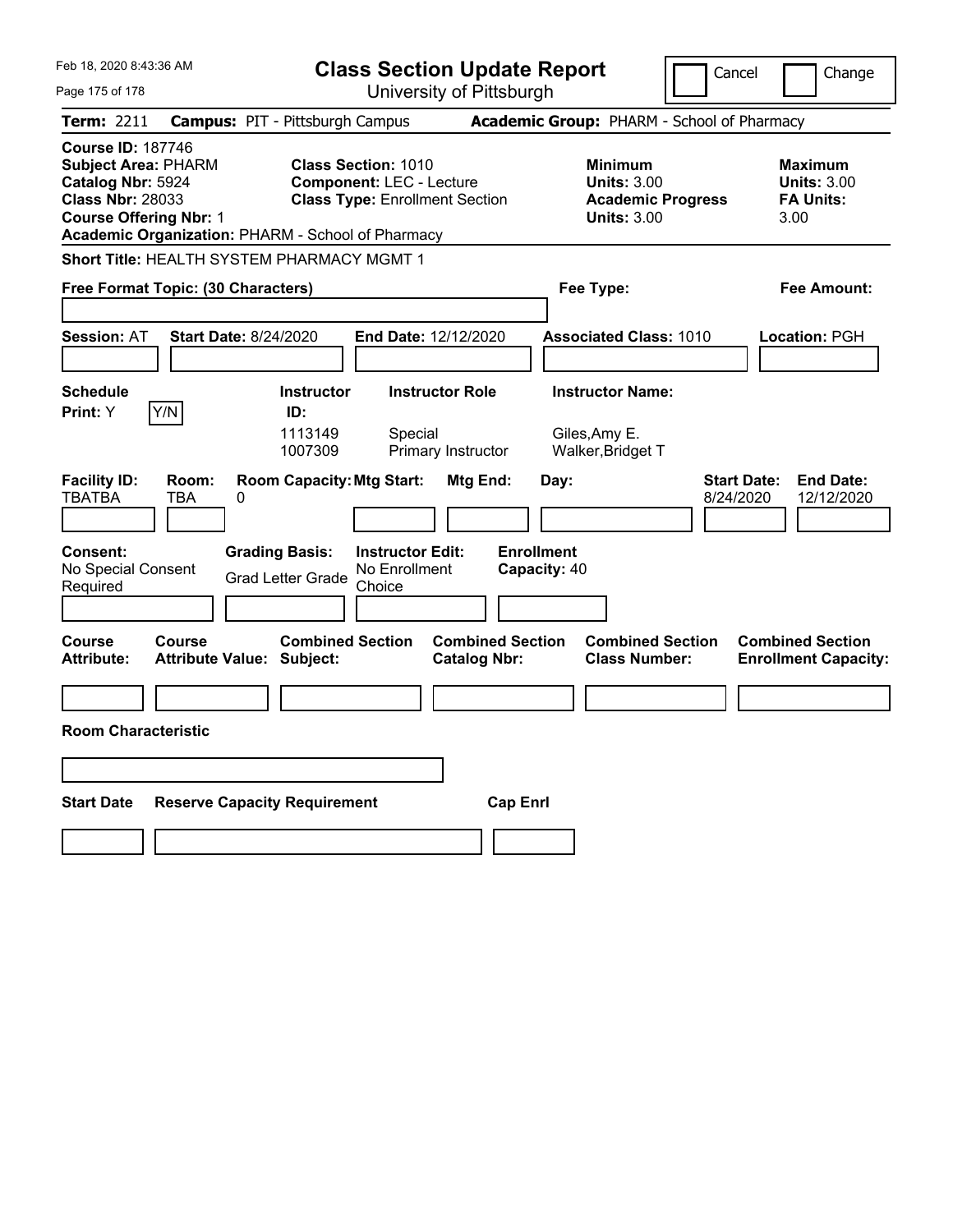| Feb 18, 2020 8:43:36 AM                                                                                                                                                                      | <b>Class Section Update Report</b>                                                                      |                                                | Cancel                                                                                 | Change                                                           |
|----------------------------------------------------------------------------------------------------------------------------------------------------------------------------------------------|---------------------------------------------------------------------------------------------------------|------------------------------------------------|----------------------------------------------------------------------------------------|------------------------------------------------------------------|
| Page 176 of 178                                                                                                                                                                              |                                                                                                         | University of Pittsburgh                       |                                                                                        |                                                                  |
| Term: 2211                                                                                                                                                                                   | <b>Campus: PIT - Pittsburgh Campus</b>                                                                  |                                                | Academic Group: PHARM - School of Pharmacy                                             |                                                                  |
| <b>Course ID: 187758</b><br><b>Subject Area: PHARM</b><br>Catalog Nbr: 5926<br><b>Class Nbr: 28034</b><br><b>Course Offering Nbr: 1</b><br>Academic Organization: PHARM - School of Pharmacy | <b>Class Section: 1010</b><br><b>Component: LEC - Lecture</b><br><b>Class Type: Enrollment Section</b>  |                                                | <b>Minimum</b><br><b>Units: 3.00</b><br><b>Academic Progress</b><br><b>Units: 3.00</b> | <b>Maximum</b><br><b>Units: 3.00</b><br><b>FA Units:</b><br>3.00 |
| <b>Short Title: ADV COMMUNITY PHARMCY MGMNT 1</b>                                                                                                                                            |                                                                                                         |                                                |                                                                                        |                                                                  |
| Free Format Topic: (30 Characters)                                                                                                                                                           |                                                                                                         | Fee Type:                                      |                                                                                        | Fee Amount:                                                      |
| <b>Session: AT</b><br><b>Start Date: 8/24/2020</b>                                                                                                                                           | End Date: 12/12/2020                                                                                    |                                                | <b>Associated Class: 1010</b>                                                          | Location: PGH                                                    |
| <b>Schedule</b><br>Print: Y<br>Y/N                                                                                                                                                           | <b>Instructor Role</b><br><b>Instructor</b><br>ID:<br>0                                                 |                                                | <b>Instructor Name:</b><br>No Instructor Assigned                                      |                                                                  |
| <b>Facility ID:</b><br>Room:<br><b>NEEDSAROOM</b>                                                                                                                                            | <b>Room Capacity: Mtg Start:</b>                                                                        | Mtg End:<br>Day:                               |                                                                                        | <b>Start Date:</b><br><b>End Date:</b>                           |
| Consent:<br>No Special Consent<br>Required                                                                                                                                                   | <b>Grading Basis:</b><br><b>Instructor Edit:</b><br>No Enrollment<br><b>Grad Letter Grade</b><br>Choice | <b>Enrollment</b><br>Capacity: 40              |                                                                                        |                                                                  |
| Course<br>Course<br><b>Attribute:</b><br><b>Attribute Value: Subject:</b>                                                                                                                    | <b>Combined Section</b>                                                                                 | <b>Combined Section</b><br><b>Catalog Nbr:</b> | <b>Combined Section</b><br><b>Class Number:</b>                                        | <b>Combined Section</b><br><b>Enrollment Capacity:</b>           |
| <b>Room Characteristic</b>                                                                                                                                                                   |                                                                                                         |                                                |                                                                                        |                                                                  |
|                                                                                                                                                                                              |                                                                                                         |                                                |                                                                                        |                                                                  |
| <b>Start Date</b><br><b>Reserve Capacity Requirement</b>                                                                                                                                     |                                                                                                         | <b>Cap Enrl</b>                                |                                                                                        |                                                                  |
|                                                                                                                                                                                              |                                                                                                         |                                                |                                                                                        |                                                                  |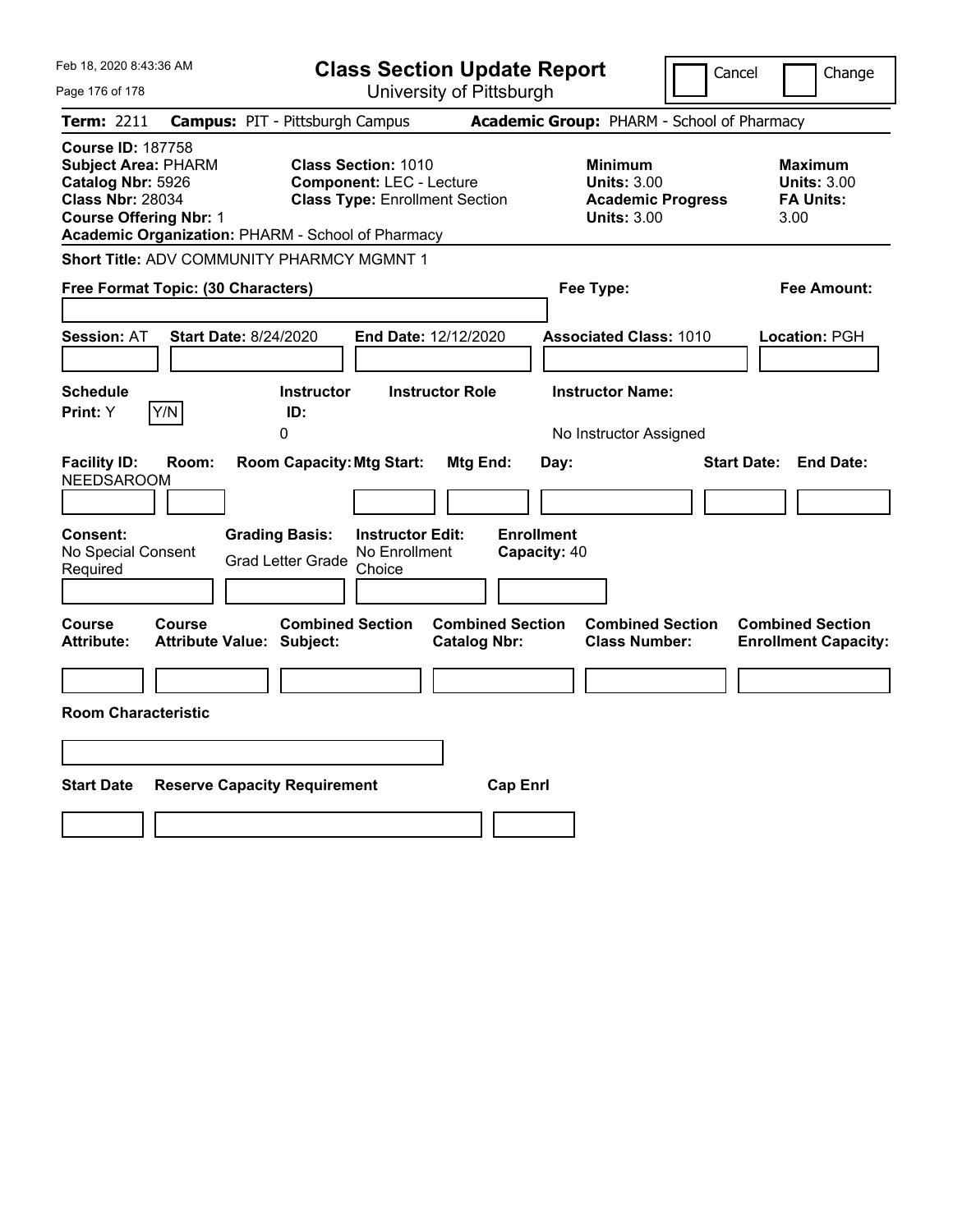| Feb 18, 2020 8:43:36 AM                                                                                                                                                                      | <b>Class Section Update Report</b>                                                                                                                      |                                                                                        | Cancel<br>Change                                                 |
|----------------------------------------------------------------------------------------------------------------------------------------------------------------------------------------------|---------------------------------------------------------------------------------------------------------------------------------------------------------|----------------------------------------------------------------------------------------|------------------------------------------------------------------|
| Page 177 of 178                                                                                                                                                                              | University of Pittsburgh                                                                                                                                |                                                                                        |                                                                  |
| Term: 2211                                                                                                                                                                                   | <b>Campus: PIT - Pittsburgh Campus</b>                                                                                                                  | Academic Group: PHARM - School of Pharmacy                                             |                                                                  |
| <b>Course ID: 187757</b><br><b>Subject Area: PHARM</b><br>Catalog Nbr: 5928<br><b>Class Nbr: 28035</b><br><b>Course Offering Nbr: 1</b><br>Academic Organization: PHARM - School of Pharmacy | <b>Class Section: 1010</b><br><b>Component: LEC - Lecture</b><br><b>Class Type: Enrollment Section</b>                                                  | <b>Minimum</b><br><b>Units: 3.00</b><br><b>Academic Progress</b><br><b>Units: 3.00</b> | <b>Maximum</b><br><b>Units: 3.00</b><br><b>FA Units:</b><br>3.00 |
| Short Title: SPECIALTY PHARMCY MANAGEMENT 1                                                                                                                                                  |                                                                                                                                                         |                                                                                        |                                                                  |
| Free Format Topic: (30 Characters)                                                                                                                                                           |                                                                                                                                                         | Fee Type:                                                                              | Fee Amount:                                                      |
| <b>Session: AT</b><br><b>Start Date: 8/24/2020</b><br><b>Schedule</b>                                                                                                                        | End Date: 12/12/2020<br><b>Instructor Role</b><br><b>Instructor</b>                                                                                     | <b>Associated Class: 1010</b><br><b>Instructor Name:</b>                               | <b>Location: PGH</b>                                             |
| Y/N<br>Print: Y                                                                                                                                                                              | ID:<br>0                                                                                                                                                | No Instructor Assigned                                                                 |                                                                  |
| <b>Facility ID:</b><br>Room:<br><b>NEEDSAROOM</b><br>Consent:<br>No Special Consent<br>Required                                                                                              | <b>Room Capacity: Mtg Start:</b><br>Mtg End:<br><b>Grading Basis:</b><br><b>Instructor Edit:</b><br>No Enrollment<br><b>Grad Letter Grade</b><br>Choice | Day:<br><b>Enrollment</b><br>Capacity: 40                                              | <b>Start Date:</b><br><b>End Date:</b>                           |
| Course<br><b>Course</b><br><b>Attribute:</b><br><b>Attribute Value: Subject:</b>                                                                                                             | <b>Combined Section</b><br><b>Catalog Nbr:</b>                                                                                                          | <b>Combined Section</b><br><b>Combined Section</b><br><b>Class Number:</b>             | <b>Combined Section</b><br><b>Enrollment Capacity:</b>           |
|                                                                                                                                                                                              |                                                                                                                                                         |                                                                                        |                                                                  |
| <b>Room Characteristic</b><br>PeopleSoft - Scheduled (PS)                                                                                                                                    |                                                                                                                                                         |                                                                                        |                                                                  |
| <b>Start Date</b><br><b>Reserve Capacity Requirement</b>                                                                                                                                     |                                                                                                                                                         | <b>Cap Enrl</b>                                                                        |                                                                  |
|                                                                                                                                                                                              |                                                                                                                                                         |                                                                                        |                                                                  |